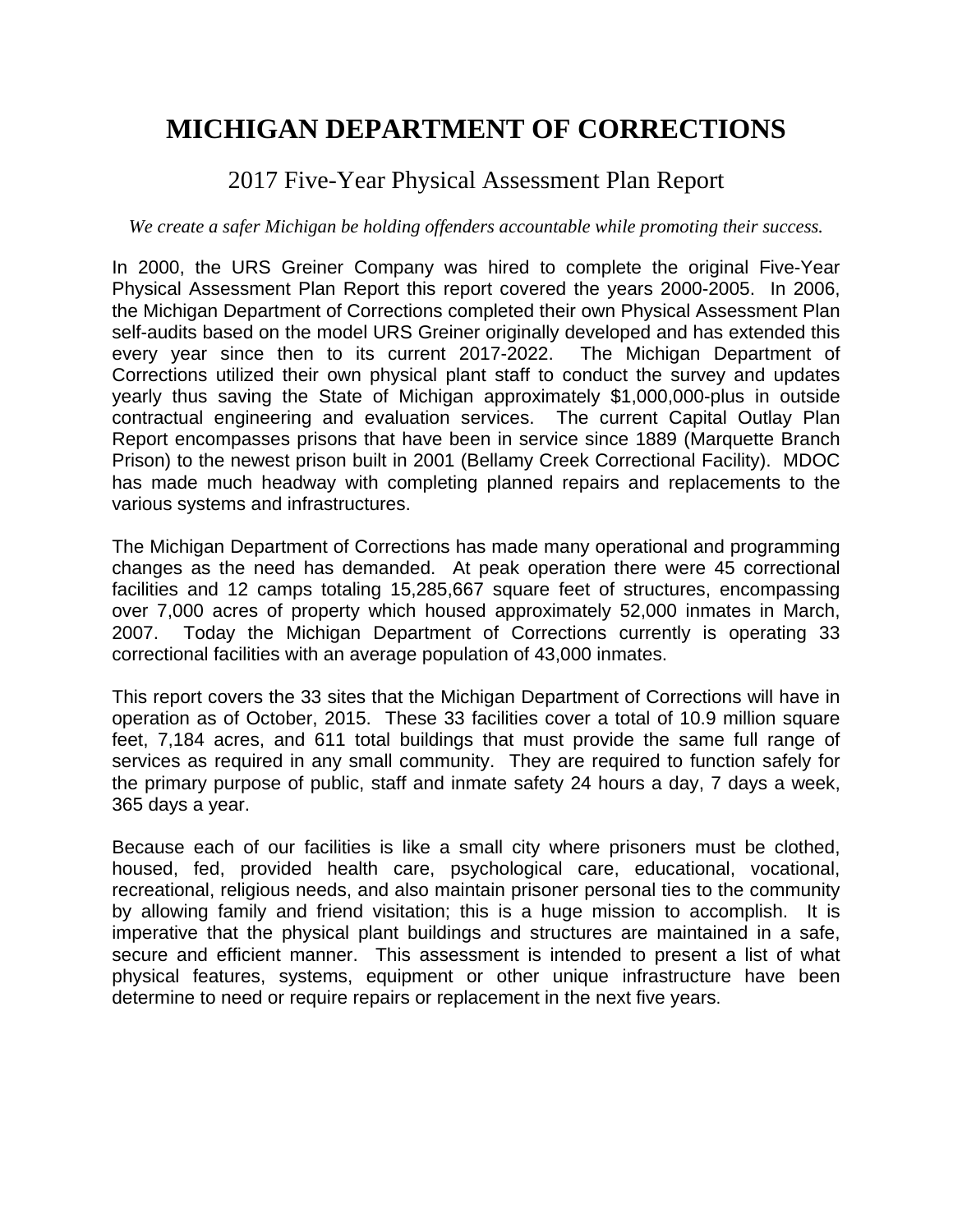The facility order for this report follows the same order as the Department of Corrections Appropriation Bill PA 84 of 2015, Article V, Part 1:

## Sec. 108. CORRECTIONAL FACILITIES

| Special Alternative Incarceration Program (See Cooper Street Correctional Facility) |  |
|-------------------------------------------------------------------------------------|--|
|                                                                                     |  |
|                                                                                     |  |
|                                                                                     |  |
|                                                                                     |  |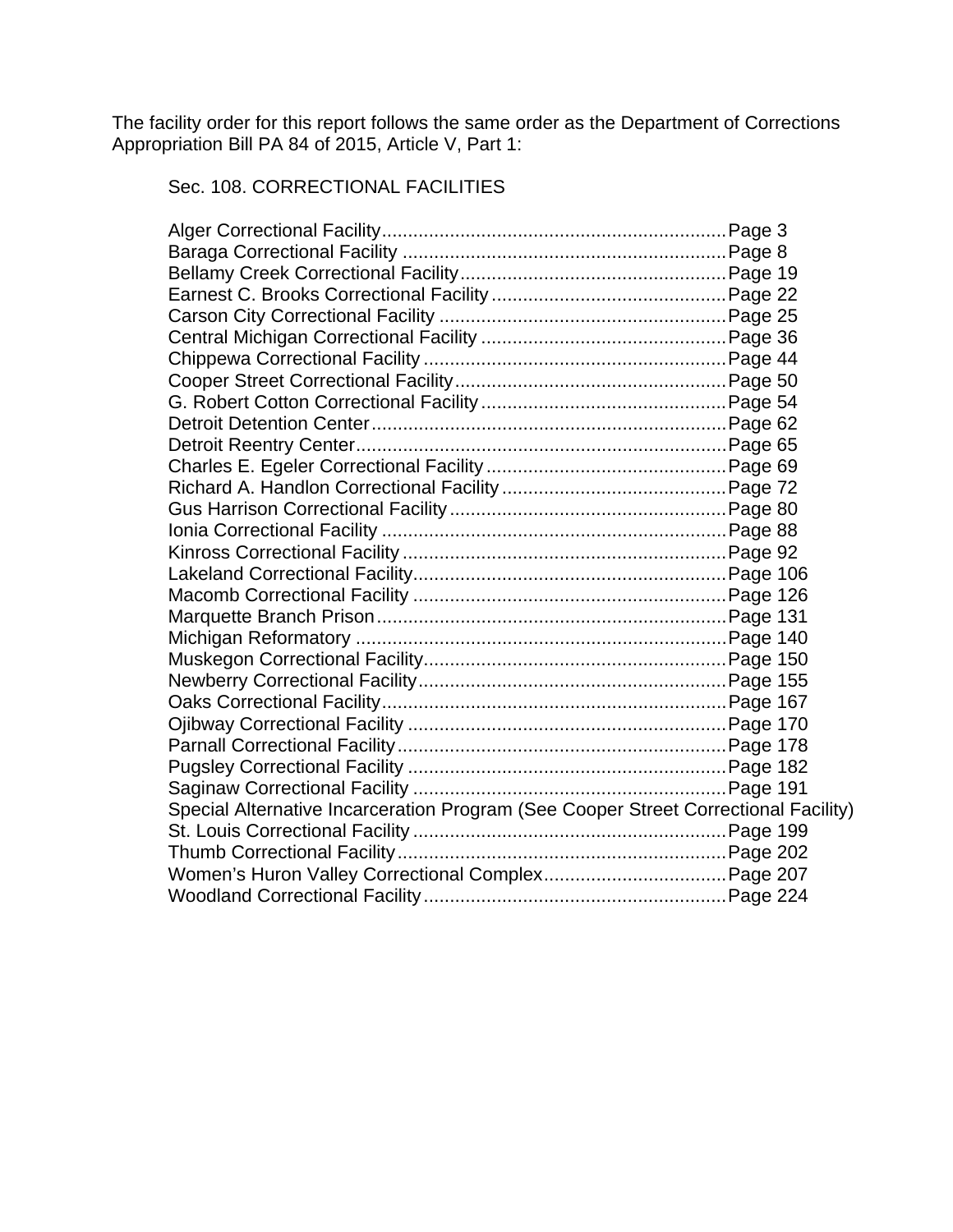# *"Help Make Things Right"*

# **MEMORANDUM**

**DATE**: July 13, 2015

**TO:** Warden Bauman

**FROM**: Tyrone Rosten/Physical Plant Supervisor

**SUBJECT**: Annual Physical Plant Inspection

The LMF Annual Physical Plant Inspection has been completed by maintenance as required by PD 04.03.100. The following results are as follows:

Updates to our security are being done. Preventive and routine maintenance are continuously being performed. Energy conservation is still moving forward.

### **ACCOMPLISHMENTS**

**1.** Security updates completed by adding more Constantine wire, adding more micro-waves, and adding expanded metal to cover seams on the top and bottom of the fencing.

**2.** New LED perimeter and yard lighting are in the works for energy conservation and security.

**3.** New security cameras and monitors are currently being installed.

**4.** New air-conditioning units are being installed in all the unit bubbles.

**5.** Roofs on all LMF buildings are currently being replaced.

### **LMF**

Housing Unit Aspen Segregation

This unit is in good condition overall. The brick and mortar have some minor deterioration. The windows and doors are in good condition. The roof is being replaced. The floor tile is in good condition. The boilers are waiting approval to be replaced since they are in poor condition. We will be installing split-system air-conditioning in the bubble.

### Housing Unit Birch Segregation

This unit is in good overall condition. The windows and doors are in good condition. The exterior walls are ok. The roof is being replaced. The floor tile is in good condition. The boilers are waiting approval to be replaced since they are in poor condition. We have installed new splitsystem air-conditioning in the bubble.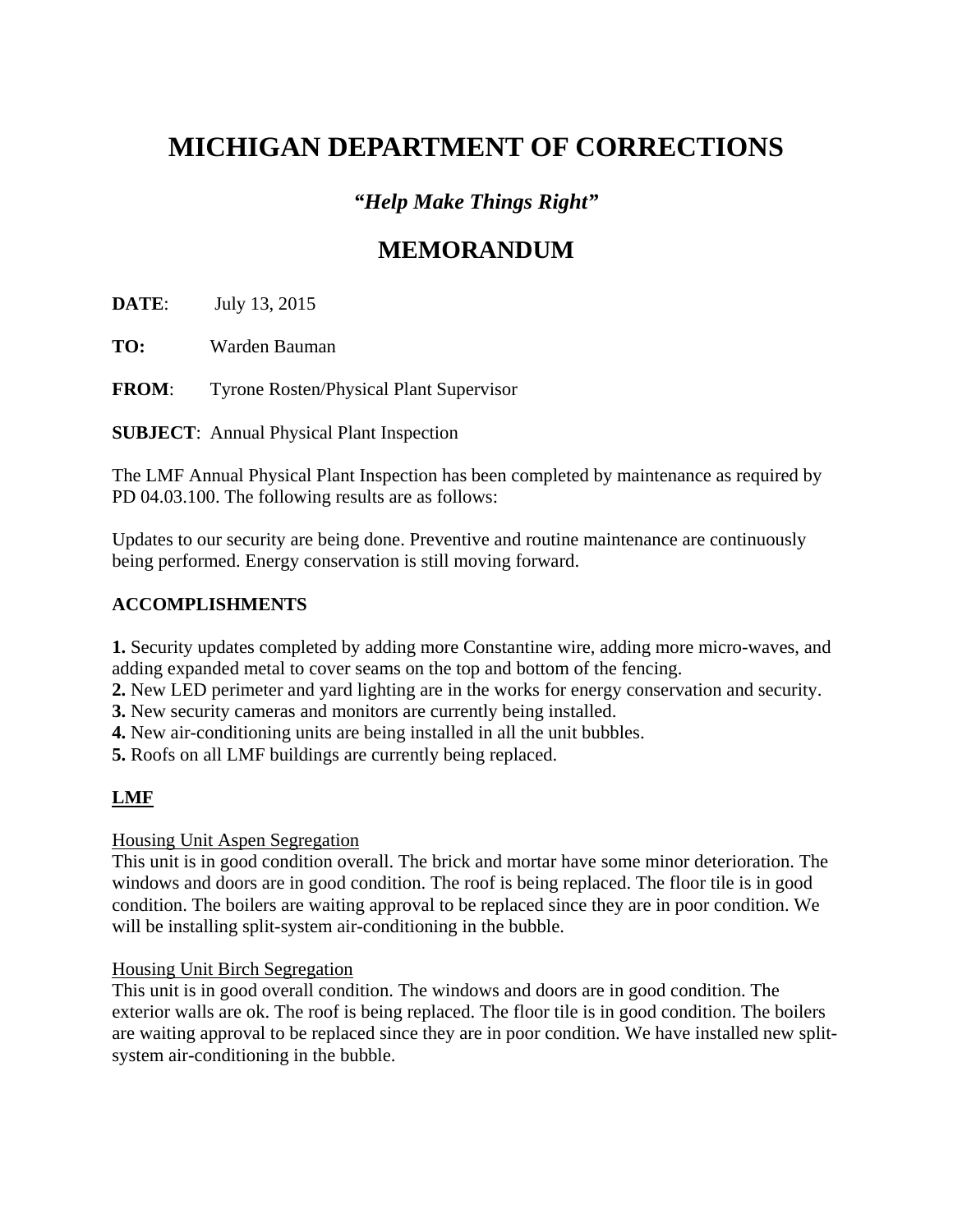### Housing Unit Cedar General Population

This unit is in good condition overall. The exterior walls look good. The roof is being replaced. The floor tile is in good condition. The boilers are waiting approval to be replaced since they are in poor condition. We have installed new split-system air-conditioning in the bubble.

### Housing Unit Maple General Population

The unit is in good condition overall. The roof is being replaced. The exterior walls look good. The floor tile is in good condition. The boilers are waiting approval to be replaced since they are in poor condition. We have installed new split-system air-conditioning in the bubble.

### Housing Unit Pine General Population

The unit is in good condition. The exterior walls have some stress cracking and the window sills are showing some deterioration. The roof is being replaced. The windows and doors are in good condition. The floor tile is in good condition. The boilers are waiting approval to be replaced since they are in poor condition. We will be installing new split-system air-conditioning in the bubble.

### Housing Unit Spruce General Population Level II

The unit is in good overall condition. The exterior walls are in good overall condition with the exception of a stress crack on the northwest corner. The floor tile is in good condition. The windows and doors are in good condition. The boilers are waiting approval to be replaced since they are in poor condition. We will be installing new split-system air-conditioning in the bubble.

Note: All tiles in the showers for all units need replacing. Several ceiling tiles in all housing units need replacing.

### 100 Building Administration

The overall condition of the building is good. The exterior walls, doors, and windows are in overall good condition. The roof is being replaced. The control of the HVAC system has been an on-going problem. Carpet in some areas needs replacing.

### 200 Building Food Service

The overall condition of this building is good. All windows and doors are in good condition with the exception of replacing one door. The roof is being replaced. The interior is in good shape overall. Repairs need to be done to food service area floor tiles. The boilers are in poor condition and need repairs or replacement.

### 200 Building Health Services

The exterior walls, doors, and windows are in good condition. The roof is being replaced.

### 300 Building Education and Recreation

The overall condition of this building is good. Some stress cracks were noted on exterior walls and interior floors. The doors and windows are in good condition. The Gym and interior is also in good condition. The roof is being replaced. The boilers are in poor condition and need to be repaired or replaced.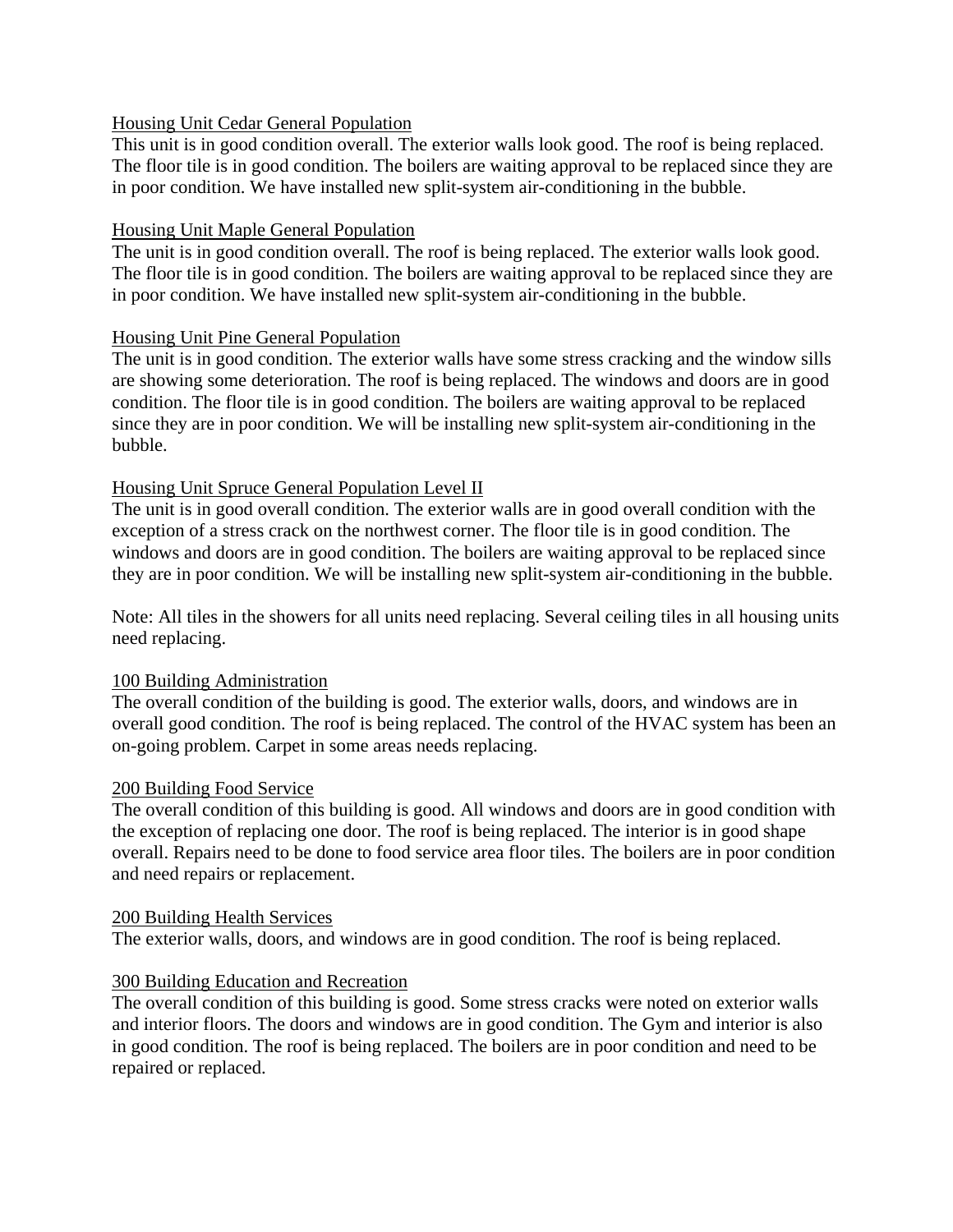#### 500 Building Warehouse and Maintenance

The overall condition of this building is good. Winter salt conditions are a constant source of damage to the metal on the exterior doors louvers, and light pole bases. The Warehouse floor has some cracking, but nothing serious. The roof is being replaced. The brick on the upper exterior wall is leaning in at the roof level and will need attention.

#### 600 Building Pole Barn Storage

All buildings and out buildings are in good condition.

#### Propane Plant

The propane tank and vaporizer equipment is currently in good running order.

#### Fences, Gun Towers, and Grounds

The perimeter fence is in good condition. Some flex zones still need replacing. The tower doors are in poor condition. The grounds are in good condition.

#### Concrete and Asphalt

The concrete is in fair condition. The sidewalks between the buildings have some holes that need to be repaired and there are some expansion joints raised. The asphalt is in poor condition. There are some large cracks and holes in the drive and parking lot that need to be filled or sections replaced.

#### Recreation Yards

The yard equipment is in good condition with the exception of some repairs to weight equipment. The pavement is in good condition. The partition fences are intact and in good condition. The razor ribbon is secure and in good condition. The basketball and handball courts are in good condition.

cc:

Dave Flack, Physical Plant Manager Daniel Smith, Physical Plant Division Jeff Niemi, Regional Physical Plant Superintendent Becki Nylander, Business Manager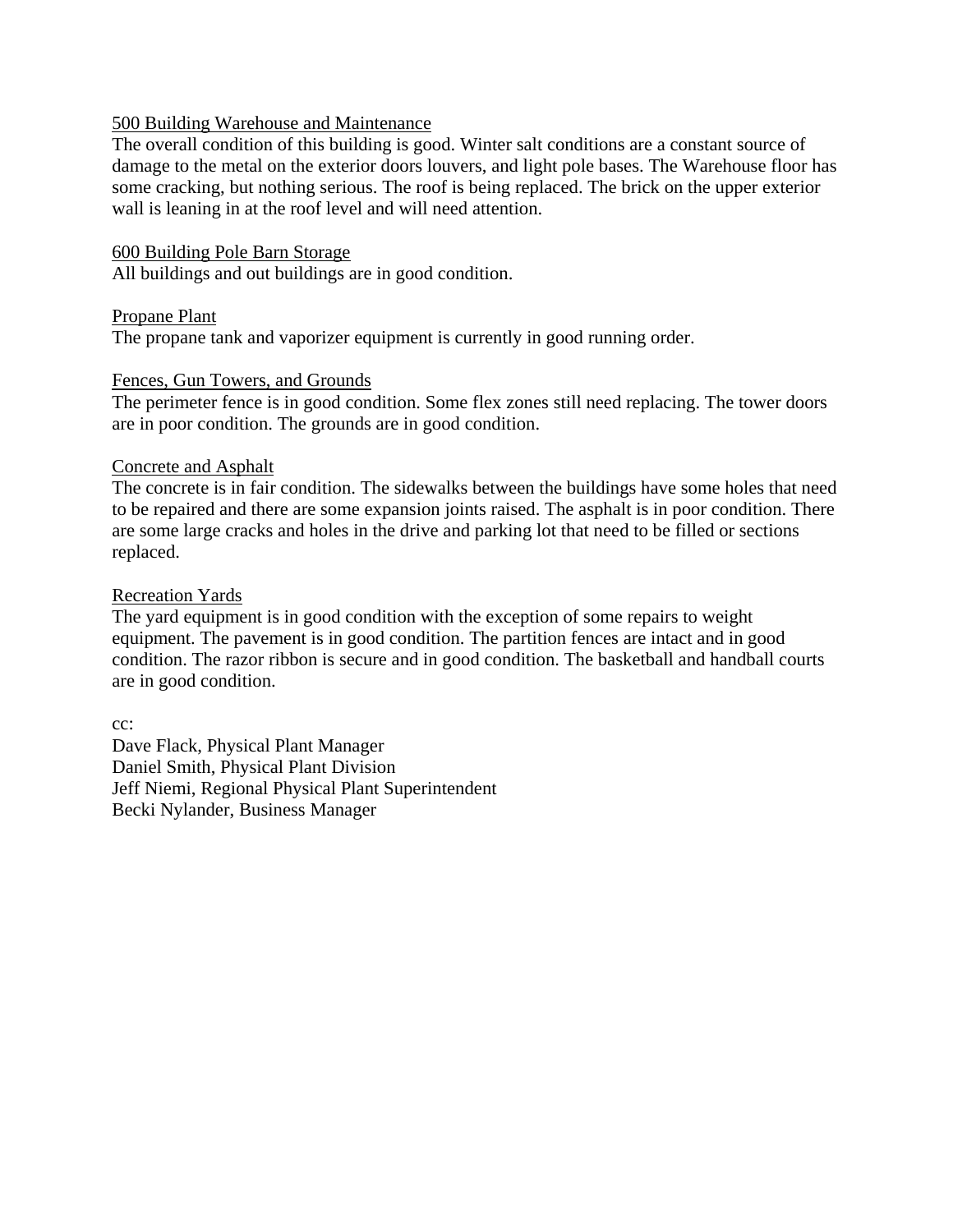#### ALGER CORRECTIONAL FACILITY 5-Year Plan FY2017

| Project No    | <b>Building</b>           | <b>Project Description</b>                                                                                                | <b>Reason Description</b>                                                                                            | <b>Quantity &amp; Units Facility Priority</b> |                | <b>Cost Estimate</b> |
|---------------|---------------------------|---------------------------------------------------------------------------------------------------------------------------|----------------------------------------------------------------------------------------------------------------------|-----------------------------------------------|----------------|----------------------|
|               | Support Services,         |                                                                                                                           | In need of replacement and to eliminate future high                                                                  |                                               |                |                      |
| LMF.900.M12   | 300 Bldg.                 | Replace roof and insulation. (In progress)                                                                                | maintenance condition and costs.                                                                                     | 18,000 SF                                     | $\overline{2}$ | \$196,600            |
| LMF.600.M09   | All Buildings             | Relamp/reballast interior light fixture(s), Troffer.                                                                      | Increase equipment efficiency. Provides a cost and energy<br>savings.                                                | 141,200 SF                                    | 5              | \$50,000             |
| LMF.800.M07   | (4) Guard Towers windows. | Misc projects. Rebuild bases, and remodel, all towers replace In need of replacement and to eliminate high maintenance    | condition and costs.                                                                                                 | Lump Sum                                      | 6              | \$420,000            |
| LMF.1000.M10  | Site                      | Gun Range fabrication and enviromental clean up.                                                                          | DEQ Notification of potential enviromental Issue.                                                                    | Lump Sum                                      | 9              | \$200,000            |
| LMF.900.E01   | Administration            | Misc projects. Remodel Control Center allowing for better<br>work areas. (In progress)                                    | To enhance facility growth.                                                                                          | Lump Sum                                      | 10             | \$162,000            |
| LMF.1000.M06  | Warehouse                 | Main control panel and front-end direct digital controls (DDC)<br>equipment.                                              | To provide monitoring of each building.                                                                              | 1 Unit                                        | 11             | \$46,200             |
| LMF.NEW.01    | Site                      | Add a 40 X 60 X 14 Storage Pole Building with a 12' foot<br>overhead door.                                                | Provide additional storage space for institutional commodities<br>and equipment.                                     | 2,400 SF                                      | 4              | \$40,000             |
| LMF. NEW.00   | Site                      | Fill and seal joints and cracks in all black top area to include<br>the perimeter road.                                   | To prevent long-term/high maintenance issue.                                                                         | 350,000 SF                                    | 6              | \$20,000             |
| LMF.600.A05   | All Buildings             | Replace single exterior door/frame/hardware. And provide<br>new larger, heavy duty door and frames with smaller sidelite. | In need of replacement to eliminate future high maintenance<br>conditions and costs.                                 | 19 Units                                      | $\overline{7}$ | \$66,800             |
| LMF.100.E02 2 | Site                      | Connect housing unit smoke purge systems to emergency<br>power source.                                                    | Allows for the removal of Self Contained Breathing Apparatus<br>program.                                             | Lump Sum                                      | 8              | \$75,000             |
| LMF.400.M04   | Site                      | Pipe, Storm, Remove & Replace.                                                                                            | To improve drainage. To prevent long-term/high maintenance<br>issue.                                                 | 25 LF                                         | 11             | \$5,000              |
| LMF.100.A06   | All Housing Units         | Miscellaneous. Replace entryway heaters (cabinet units,<br>heaters or convectors) and unit heaters in building.           | In need of replacement and to prevent long term maintenance<br>conditions and costs.                                 | Lump Sum                                      | N/A            | \$100,800            |
| LMF.1100.M06  | Site                      | Pavement Areas/Driveways/Roadways, Concrete, New Full<br>Depth.                                                           | To improve appearance. To prevent long-term/high<br>maintenance issue and to enhance service reliability.            | 250 SF                                        | N/A            | \$2,100              |
| LMF.00.C06    | Site                      | Pavement Areas/Driveways/Roadways, Gravel, New.                                                                           | To improve vehicle traffic flow.                                                                                     | 8,000 SF                                      | N/A            | \$40,500             |
| LMF.NEW       | 500 Bldg.                 | Brickwork to 500 Building.                                                                                                | 500 building parapet wall bricks are crumbling.                                                                      |                                               |                | \$219,730            |
| LMF.NEW       | Maple Bldg.               | Maple Building Parapit Wall.                                                                                              | Maple building parapet wall bricks are crumbling.                                                                    |                                               |                | \$150,000            |
| LMF.NEW       | All Buildings             | All Building Brickwork.                                                                                                   | To prevent future stress fractures. To prevent caulking, due to<br>age and weather conditions, from further damamge. |                                               |                | \$500,000            |
| LMF.700.A04   | Housing Units &           | School Building Modular boilers. Replace existing boiler with these.                                                      | Reduce energy usage. Provide better temperature control.                                                             | 21 Units                                      |                | \$1,358,000          |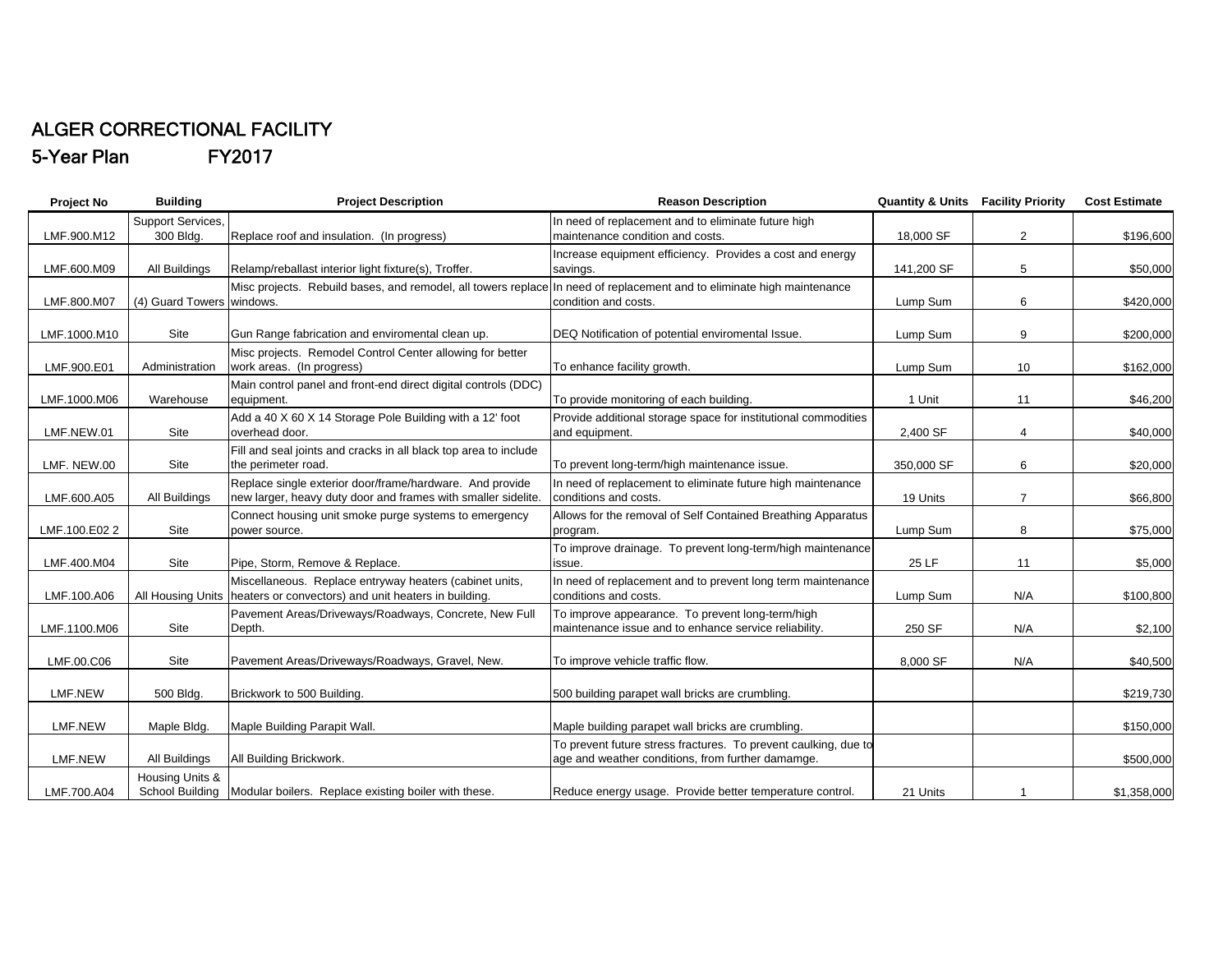| LMF.00.S09   | Site            | Add Secure level one housing unit to facility grounds. | To provide housing for minimum security level prisoners on<br>institutional grounds for programming and occupational<br>training. | 30,000 SF  |       | \$5,000,000  |
|--------------|-----------------|--------------------------------------------------------|-----------------------------------------------------------------------------------------------------------------------------------|------------|-------|--------------|
| LMF.00.S08   | Site, 500 Bldg. | Replace personal protection system.                    | To eliminate potential for future damage.                                                                                         | 87 Units   |       | \$90,000     |
|              |                 |                                                        |                                                                                                                                   |            |       |              |
| LMF.900.A01  | All Buildings   | Couple the existing pneumatic control system with DDC. | to enhance security and maintenance ease.                                                                                         | 237,000 SF |       | \$656,900    |
| LMF.1100.M11 | Adminstration   | Build & Housing   Air handling unit heating only.      | Provide better temperature control.                                                                                               | 179,000 SF |       | \$2,095,500  |
| LMF.1100.A06 | School Unit &   | Support Services Air handling unit DX.                 | Provide better temperature control.                                                                                               | 50,000 SF  |       | \$885,400    |
|              |                 |                                                        |                                                                                                                                   |            | Total | \$12,380,530 |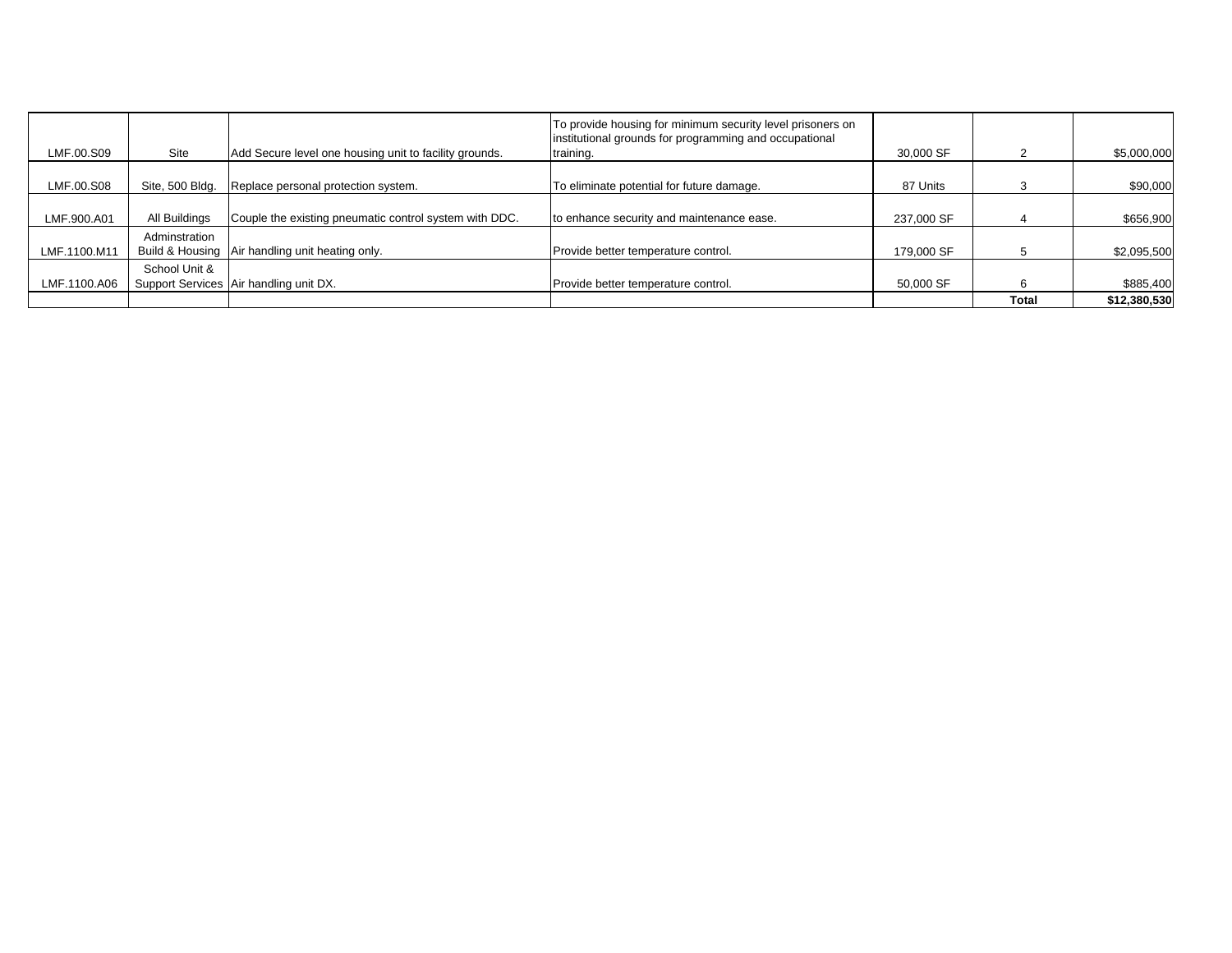# *"Help Make Things Right"*

# **MEMORANDUM**

 **Date: 6/30/15 To: Shane Place, Warden Baraga Correctional Facility From: Steve Zapolnik, Physical Plant Supervisor Subject: Annual Facility Report** 

An Annual Facility Inspection report was conducted to assess the need for future maintenance and to identify budgetary needs. This years annual inspection results follow and are noted by building.

### **Baraga Correctional Facility**

### **Administration - 100 BLDG**

- The roof system is in very good condition having been replaced 8 years ago, showing no signs of damage.
- Exterior door frames are rusting due to salt/moisture from winter months, but being repaired as time permits.
- The electrical/security system continues to function properly, and are tested on a daily basis. Keywatcher boxes have all been replace with new units
- A new perimeter security lighting and camera system has been installed and a replacement of all existing cameras is taking place now. There is also a new PPD system being installed, this will greatly increase security and the reliability of the systems.
- The heating/cooling systems are functional and regularly maintained. The pneumatic controls are problematic and are in need of constant adjustments.
- The plumbing system operates properly, and normal wear is maintained on a regular basis.

### **Food Service/Health Service - 200 BLDG**

- Roof systems are original and leaks are repaired as needed.
- Exterior of the bldg is in over all good condition.
- Electrical/security systems function properly and are regularly maintained.
- Kitchen equipment is a constant repair/maintenance item. The facility maint. staff works with Armark to insure items are repaired.
- HVAC systems are regularly maintained, and function properly. Pneumatic controls are in need of constant adjustments. Boilers are original but in good working order.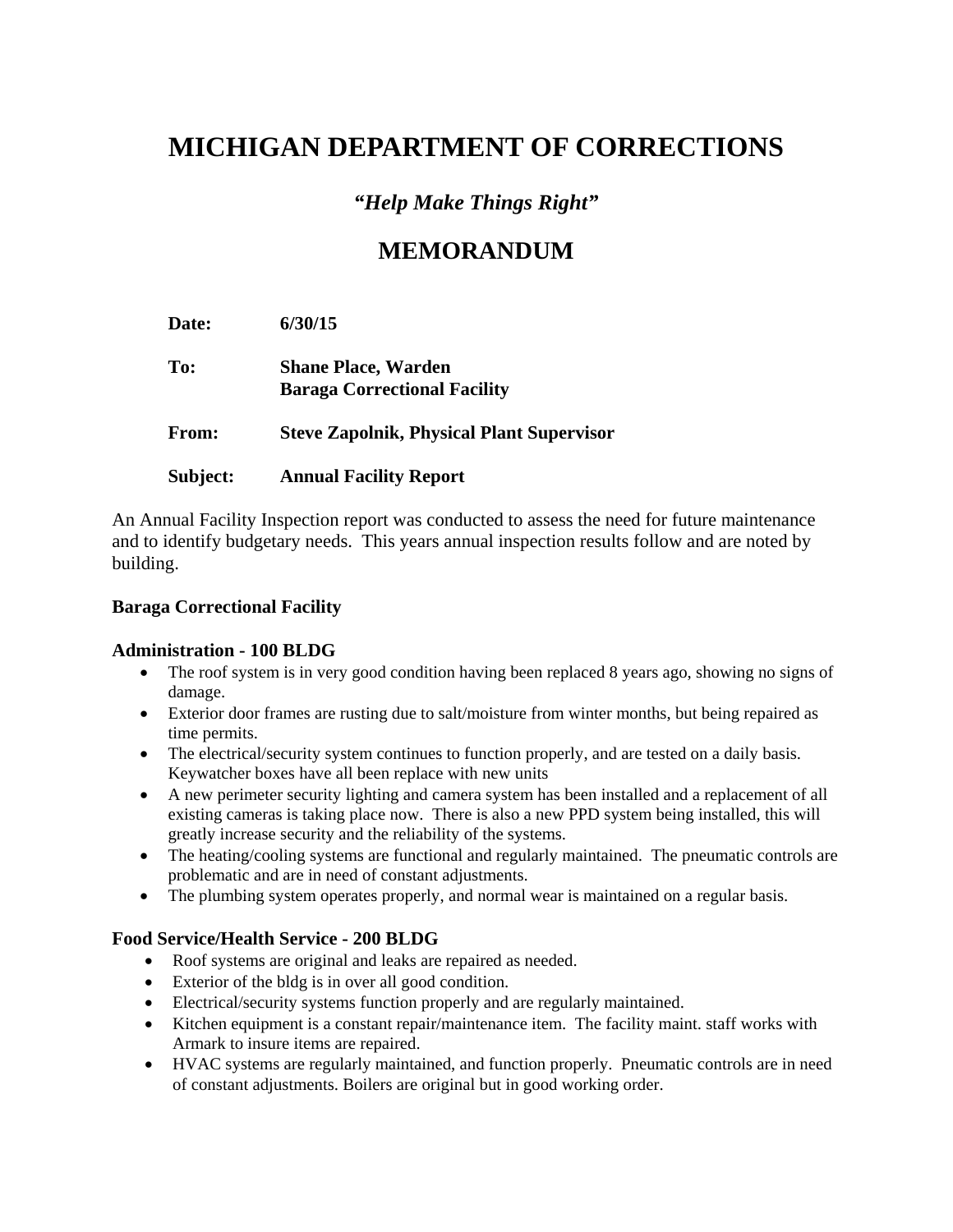#### **Programs - 300 BLDG**

- Roof systems are original and minor leaks are repaired, but needs replacing.
- Electrical/ security systems function properly and are regularly maintained. Lighting upgrades are continually done as needed.
- Plumbing system operates properly, and normal wear is maintained on a regular basis.
- HVAC systems are regularly maintained, and function properly. Pneumatic controls are in need of constant adjustments. Heating boiler is original, although functioning properly there is no redundant system.

### **Maintenance/Warehouse - 500 BLDG**

- Roof system is in good condition
- Electrical/security systems function properly.
- Plumbing systems operate properly
- HVAC system is regularly maintained and functions properly. The roof top heating units are outdated and becoming very problematic with repair parts hard to find.

### **Housing Units 1-7**

- The roof system of the housing units are showing signs of wear and numerous leaks are a constant. A roof study was completed by McDonald Roofing with recommendations for repair. We are in the process of working with central office to make this a priority project for 2016.
- Electrical/security systems function properly and are regularly maintained. The PPD system has been replaced with a new system
- Cell door food slots are a major concern do to the fact that they are rusting/ corroding at the hinges and the slot itself requiring constant repair or replacing. A plan is in place to make regularly scheduled repairs.
- Plumbing system operate properly. Icon electronic valves are being added in problem areas. The water heaters in all the HUs have all been changed to new units. The recirculation lines are constantly leaking and repaired. The leaks are causing ceiling damage.
- HVAC systems are regularly maintained, but are original equip, and can be problematic. The pneumatic controls are in need of constant adjustments and repair. New high efficient boiler were installed in Hus 1, 2, 3, 4 also upgrading the venting, Hu 7 is in the process.
- The ceiling tiles on various wings are falling, high humidity and no exhaust systems do to showers may have an impact.
- All existing cameras are being replaced with IP cameras and additional cameras are being added for the best coverage.
- The exterior of the HUs are in over all good condition. A plan is in place to strip and repaint exterior door and frames.
- All Hus now have a laundry room with gas dryers and commercial washers.

### **Housing Unit 8**

- Roof system is showing signs of ware, any leaking are repaired timely.
- Electrical/security systems function properly and are regularly maintained.
- Plumbing systems operate properly, normal wear in maintained on a regular basis
- The domestic hot water system was replaced with high efficiency boilers/water makers.
- HVAC systems are regularly maintained. The Electronic control system for the heating is outdated and needs constant adjustment or repair. Upgrades are being looked at.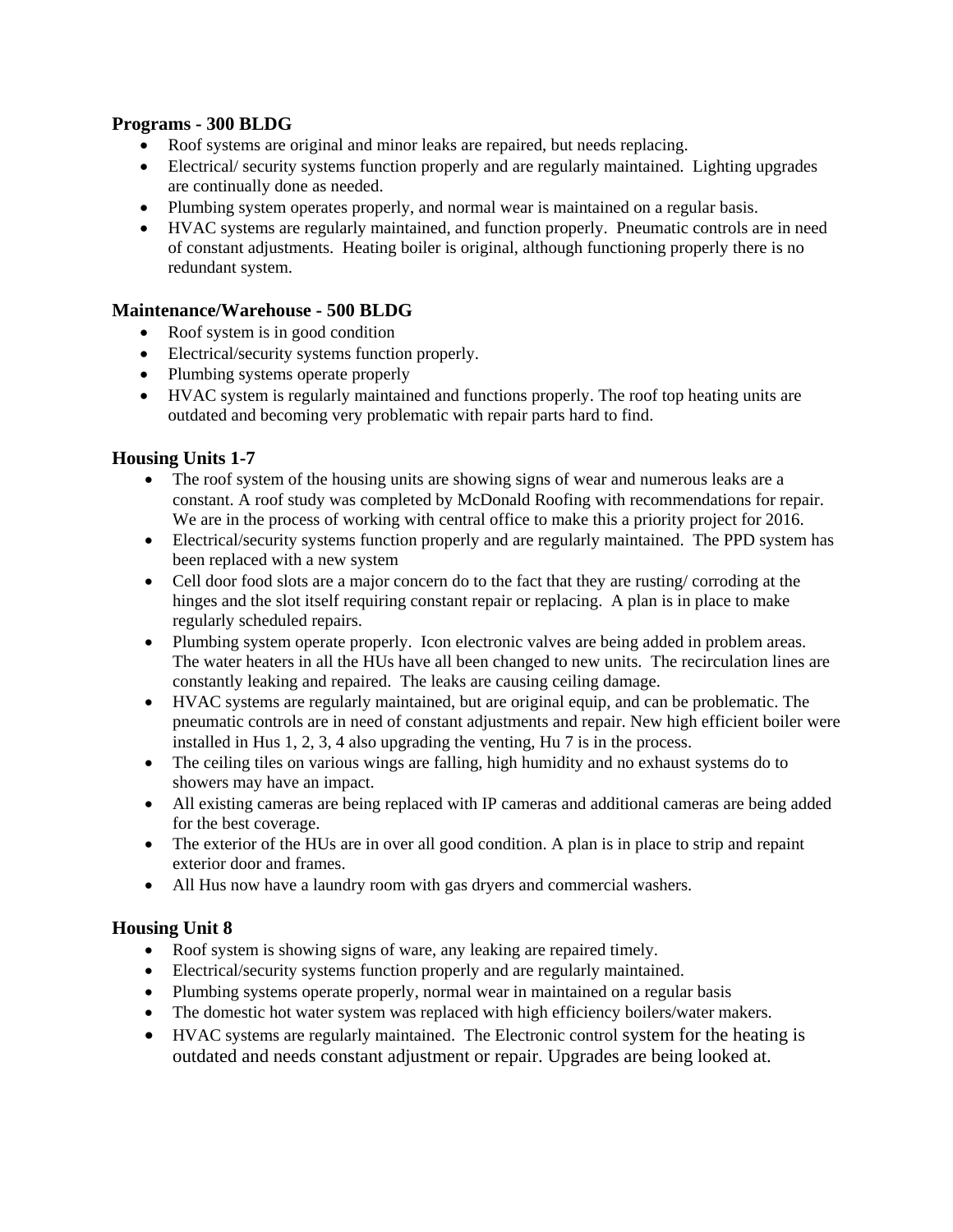#### **Sewage Lift Station**

• The pumps are daily monitored and serviced as needed. Two new pumps were installed by an outside contractor and the system is working well.

#### **Propane Backup System**

 The system operates properly and is regularly maintained. The system is starting to be problematic and options to fix are being looked at. Annual inspections are done by IPS Industrial and any corrections are made.

#### **Facility Grounds**

- All fencing is in good condition. Any repairs or problems are done timely.
- The perimeter road is in good condition but will need sealing in the future. The parking lot was resealed/stripped and is in great condition.
- Exterior pole lighting is in good working condition, the bases are rusting but repaired as time allows. The yard lights of the Hus are planned to be changed out to LED this year and options for all other lights in the future.
- The side walks are in overall good condition, but some large cracks and breaks are in constant need of repair and done as time allows. A contractor is planned to replace large damaged areas.

#### **Security/Safety Systems**

- All systems are tested with the start of each shift and any issues are addressed timely.
- The stun fence operates well, replacement parts are difficult to find. Plans are being made upgrade the controls this year.
- The existing camera systems function properly but outdated. A complete new system is being installed and should be complete by Sep. 1
- The monitoring system in control functions properly and was updated with a new computer in 10/8/12. A completely new system is being planned for July 7th
- All fire safety systems are tested as required and functions properly, but the system is outdated and parts are becoming hard to find.
- The PPD system is tested with each shift and operates properly. There are numerous false alarms do to the age of the system. This system is being replaced and should be operation by the end of July.

### **Camp Kitwen**

- Although the facility has been closed we continue to do monthly inspections, snow removal, and minimal grounds work.
- The overall exterior condition of the facility is fair. There are a few cracked windows and some minor exterior damage do to weather. Mildew/mold is becoming an increasing problem, but the overall interior is in fair condition.
- The air handling system, 4 dehumidifiers, and numerous fans are used to control humidity as needed.
- cc: Sandra Villa-Mogush, Administrative Officer Dave Flack, Manager – Physical Plant Division – BFM Daniel T Smith-Physical Plant Division-Dept. Analyst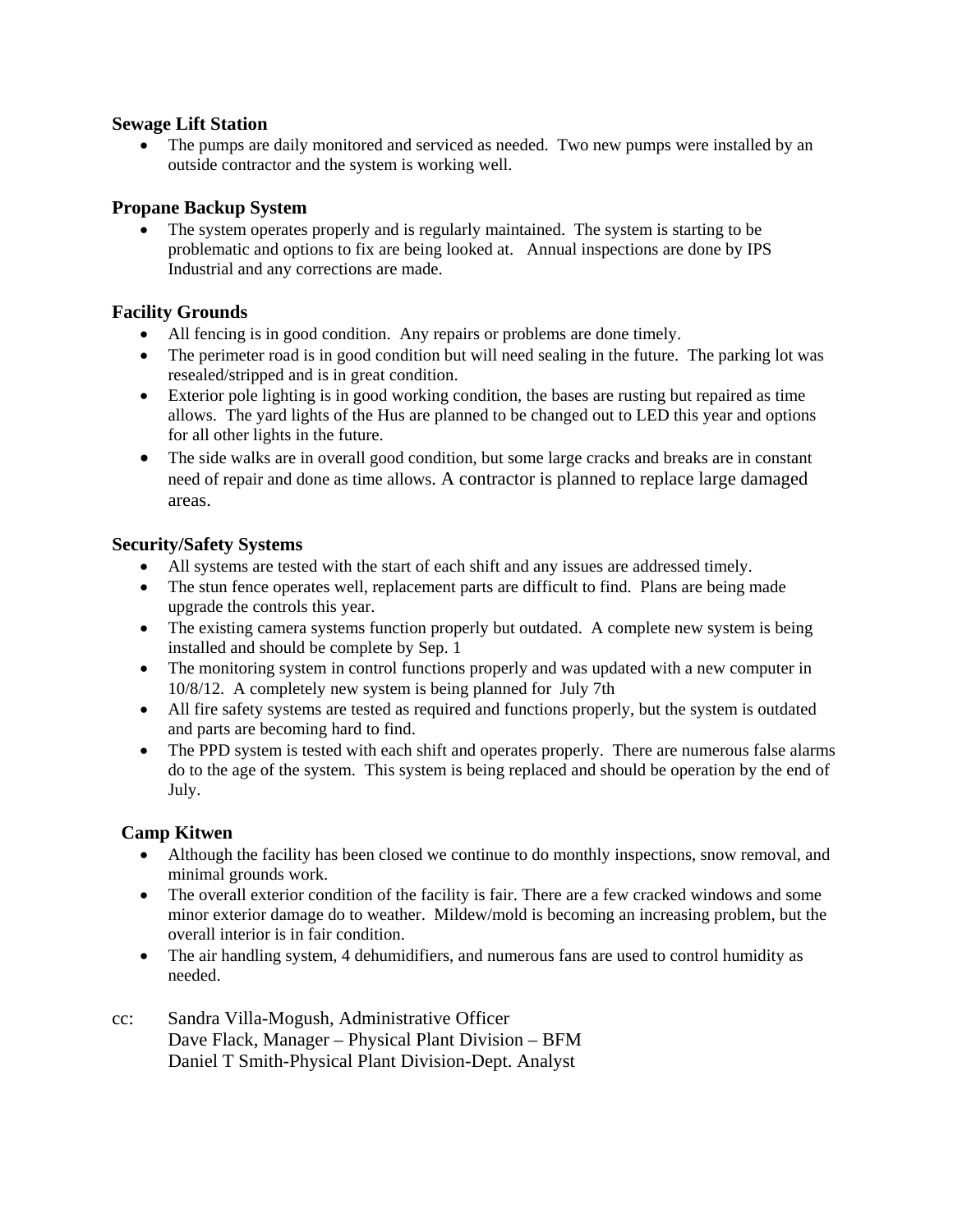#### BARAGA CORRECTIONAL FACILITY 5-Year Plan FY2017

| Project No.     | <b>Building</b>         | <b>Project Description</b>                     | <b>Reason Description</b>                                                         | <b>Quantity &amp; Units Facility Priority</b> |                | <b>Cost Estimate</b> |
|-----------------|-------------------------|------------------------------------------------|-----------------------------------------------------------------------------------|-----------------------------------------------|----------------|----------------------|
| AMF.00.S08.S104 | Site                    | Replace fire alarm system. On main site.       | To eliminate high maintenance condition.                                          | Lump Sum                                      | 6              | \$619,471            |
| AMF.500.M02.04  | Housing Unit 1          | Install Exhaust Fan.                           | Does not meet current ventilation standards.                                      | 5 Units                                       | 11             | \$25,547             |
| AMF.600.M02.04  | Housing Unit 2          | Install Exhaust Fan.                           | Does not meet current ventilation standards.                                      | 5 Units                                       | 11             | \$25,547             |
| AMF.700.M02.04  | Housing Unit 3          | Install Exhaust Fan.                           | Does not meet current ventilation standards.                                      | 5 Units                                       | 11             | \$25,547             |
| AMF.800.M02.04  | Housing Unit 4          | Install Exhaust Fan.                           | Does not meet current ventilation standards.                                      | 5 Units                                       | 11             | \$25,547             |
| AMF.900.M02.04  | Housing Unit 5          | Install Exhaust Fan.                           | Does not meet current ventilation standards.                                      | 5 Units                                       | 11             | \$25,547             |
| AMF.1000.M02.04 | Housing Unit 6          | nstall Exhaust Fan.                            | Does not meet current ventilation standards.                                      | 5 Units                                       | 11             | \$25,547             |
| AMF.1100.M02.04 | Housing Unit 7          | Install Exhaust Fan.                           | Does not meet current ventilation standards.                                      | 5 Units                                       | 11             | \$25,547             |
| AMF.00. S110    | Site                    | Upgrade existing stun fence controllers.       | The existing controllers are outdated and parts are difficult to locate.          | 6                                             | in progress    | \$20,000             |
| AMF.00.S109     | Site                    | Replace level1 security fence system (shaker). | The curent system on the perimeter fence is outdated.                             | $\overline{1}$                                | $\mathbf{1}$   | \$40,000             |
| AMF.00.S110     | Site                    | Replace E-Flex System.                         | Current system is obsolete, no longer manufactured, parts unavailable.            |                                               | in progress    | \$86,275             |
| AMF.500.A01.02  | Housing Unit 1          | Replace roofing.                               | The roofs on our original 5 Housing Units are old and experiencing several leaks. | 16,000 SF                                     | 13             | \$111,870            |
| AMF.c03.03BS    | Site                    | Reseal perimeter road.                         | The asphalt perimeter road has not had repairs in over decade.                    |                                               | $\overline{7}$ | \$21,500             |
| AMF.700.A01.02  | Housing Unit 3          | Replace roofing.                               | The roofs on our original 5 Housing Units are old and experiencing several leaks. | 16,000 SF                                     | 13             | \$111,870            |
| AMF.800.A01.02  | Housing Unit 4          | Replace roofing.                               | The roofs on our original 5 Housing Units are old and experiencing several leaks. | 16,000 SF                                     | $\mathbf{1}$   | \$111,870            |
| AMF.900.A01.02  | Housing Unit 5          | Replace roofing.                               | The roofs on our original 5 Housing Units are old and experiencing several leaks. | 16,000 SF                                     | 13             | \$111,870            |
| AMF.300.A01.03  | Education               | Replace roof and insulation.                   | The roofs on our original buildings are old and experiencing several leaks.       | 20,000 SF                                     | 13             | \$287,099            |
| AMF.400.A01.03  | <b>Support Services</b> | Replace roof and insulation.                   | The roofs on our original buildings are old and experiencing several leaks.       | 20,000 SF                                     | 13             | \$287,099            |
| AMF.00.C04.07PC | Site                    | Sidewalk, Concrete, Remove & Replace.          | To prevent failure. To fix deteriorated, damaged, failure area.                   |                                               | 8              | \$60,000             |
| AMF.500.A6.04   | Housing Unit 1          | Rebuild food slots in segregation cell doors.  | Rebuild food slots in segregation cell doors for added security and safety.       | 88 units                                      | in progress    | \$3,333              |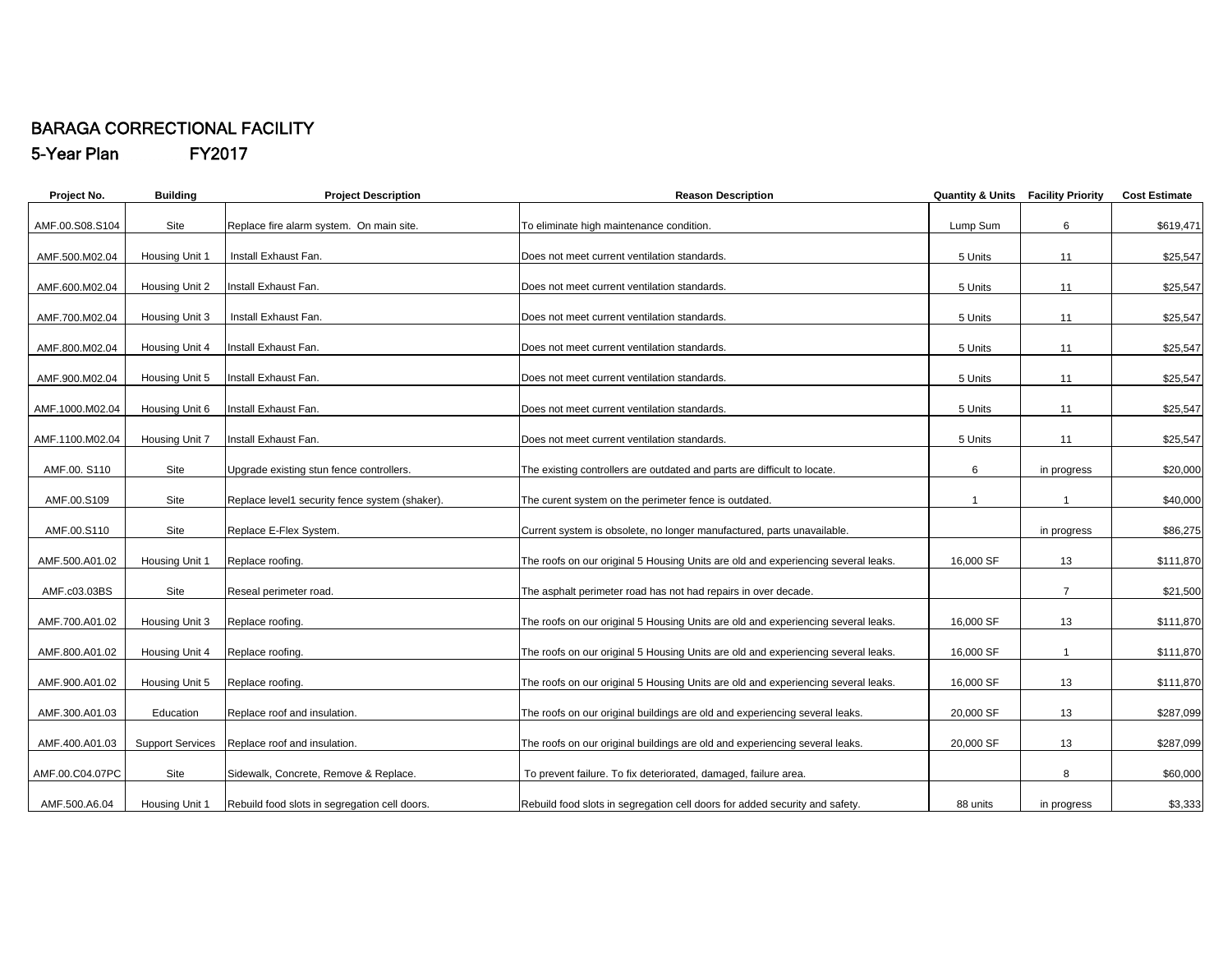| AMF.600.A6.04   | Housing Unit 2          | Rebuild food slots in segregation cell doors.                                   | Rebuild food slots in segregation cell doors for added security and safety.        | 88 units       | in progress    | \$3,333   |
|-----------------|-------------------------|---------------------------------------------------------------------------------|------------------------------------------------------------------------------------|----------------|----------------|-----------|
| AMF.700.A6.04   | Housing Unit 3          | Rebuild food slots in segregation cell doors.                                   | Rebuild food slots in segregation cell doors for added security and safety.        | 88 units       | in progress    | \$3,334   |
| AMF.500.M01.05  | Housing Unit 1          | Replace Existing Water Control Valves with ICON Valves.                         | Replace existing cell water fixtures with I-con system.                            | 76             | 9              | \$54,340  |
| AMF.600.M01.05  | Housing Unit 2          | Replace Existing Water Control Valves with ICON Valves.                         | Replace existing cell water fixtures with I-con system.                            | 76             | 9              | \$54,340  |
| AMF.700.M01.05  | Housing Unit 3          | Replace Existing Water Control Valves with ICON Valves.                         | Replace existing cell water fixtures with I-con system.                            | 76             | 9              | \$54,340  |
| AMF.800.M01.05  | Housing Unit 4          | Replace Existing Water Control Valves with ICON Valves.                         | Replace existing cell water fixtures with I-con system.                            | 76             | 9              | \$54,340  |
| AMF.900.M01.05  | Housing Unit 5          | Replace Existing Water Control Valves with ICON Valves.                         | Replace existing cell water fixtures with I-con system.                            | 76             | 9              | \$54,340  |
| AMF.400.A15.01  | <b>Support Services</b> | Replace Dishwasher.                                                             | Replacement dishwasher is needed.                                                  | 1 unit         | 12             | \$57,629  |
| AMF.1000.A15.01 | Housing Unit 6          | Replace man elevator - for ADA accessibility.                                   | The current elevator is outdated and repair parts are not available.               | 1 Unit         | 10             | \$30,968  |
|                 | Level One Housing       |                                                                                 |                                                                                    |                |                |           |
| AMF.1800.A20.01 | (HU8)                   | Construct and install additional classrooms.                                    | Current number of classrooms does not meet programming needs.                      | 2 Units        | $\overline{2}$ | \$114,880 |
| AMF.700.C04.09P | Housing Unit 3          | Redesign HU3 Segregation Yard.                                                  | Redesign needed for improved visibility and security.                              | 1 Unit         | 12             | \$40,000  |
| AMF.00.C04.02NF | Site                    | Addition of a 2nd perimeter fence.                                              | To provide added security the the exixsting HU.                                    | $\overline{1}$ | 5              | \$360,000 |
| AMF.00.A15.01   | Site                    | Replace Existing stand by propane plant system.                                 | Current system is problematic and is not a reliable backup system.                 | $\overline{1}$ | 4              | \$200,000 |
| AMF.00.S01      | Site                    | Install fiber, communications on perimeter.                                     | To eliminate potential for future damage.                                          | 4,100 LF       |                | \$82,700  |
| AMF.00.E01      | Site                    | Exterior Lighting-Miscellaneous. Repair and repaint exterior<br>light fixtures. | Appearance. Preventative maintenance.                                              | Lump Sum       | In progess     | \$10,000  |
| AMF.00.C10      | Site                    | Remodel/Repair, Sallyport.                                                      | Fix deteriorated, damaged, failure area.                                           | 1 Unit         |                | \$100,800 |
| AMF.00.C08      | Site                    | Sanitary Pre-Treatment Mechanism, Bar Screen.                                   | Existing screw auger device jams frequently.                                       | 1 Unit         |                | \$972,000 |
| AMF.00.C15      | Site                    | Manhole/Vault, Electric, Remove & Replace.                                      | Existing structures fill up with water because they are in a low spot.             | 2 Units        |                | \$63,200  |
| AMF.00.C01      | Site                    | Barbed Wire Chain Link Fence.                                                   | To improve security.                                                               | 150 LF         |                | \$5,900   |
| AMF.00.C02      | Site                    | Frame & Cover/Grate, Catch Basin, Adjust Existing to Grade<br>& Re-grout.       | Prevent winter freezing hazard. Prevent water from infiltrating building exterior. | 1 Unit         |                | \$500     |
| AMF.00.C03      | Site                    | Pavement Areas/Driveways/Roadways, Concrete.                                    | Soil erosion issue. Prevent water from infiltrating building exterior.             | 400 SF         |                | \$3,400   |
| AMF.00.C05      | Site                    | Concrete Slab/Pad.                                                              | Prevent winter freezing hazard. Prevent water from infiltrating building exterior. | 50 SF          |                | \$1,900   |
| AMF.00.C09      | Site                    | Pavement Areas/Driveways/Roadways, Concrete.                                    | To improve vehicle traffic flow. Due to frequent use by heavy/large trucks.        | 500 SF         |                | \$3,400   |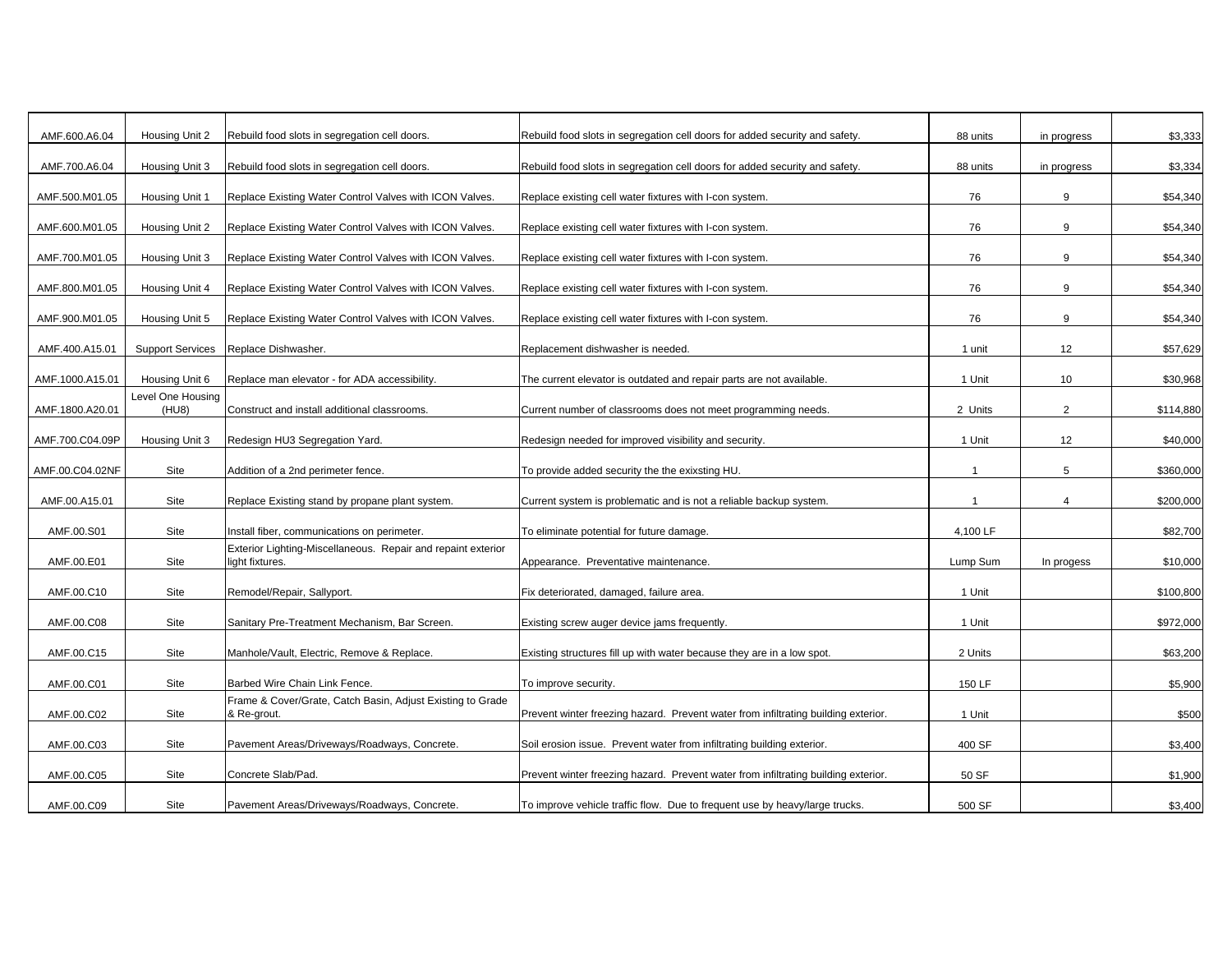| AMF.00.C11      | Site                       | Remove & Replace. Steel W-beam guardrail and post west of<br>Sally Port in the secure area. | Fix deteriorated, damaged, failure area. Due to frequent use by heavy/large trucks. | Lump Sum  |   | \$8,400  |
|-----------------|----------------------------|---------------------------------------------------------------------------------------------|-------------------------------------------------------------------------------------|-----------|---|----------|
| AMF.00.C13      | Site                       | Handrailing. Along both sides of the loading dock ramp at the<br>Food Service Building.     | Improve pedestrian traffic flow and vehicle traffic flow.                           | 100 LF    |   | \$6,700  |
| AMF.00.S06      | Site                       | Add new equipment. Replace all paging micro-phones.                                         | Eliminate high maintenance condition.                                               | Lump Sum  |   | \$4,500  |
| AMF.1000.A01    | Housing Unit 6             | Replace/Repair metal flashing. Replace all gravel stops.                                    | Poor detail will allow water penetration.                                           | 2,000 LF  |   | \$50,400 |
| AMF.1100.A01    | Housing Unit 7             | Replace/Repair metal flashing. Replace all gravel stops.                                    | Poor detail will allow water penetration.                                           | 2,000 LF  |   | \$50,400 |
| AMF.1800.M02.04 | Level One Housing<br>(HU8) | Install Exhaust Fan.                                                                        | Current ventilation standards for bathroom, causing excess mositure problems.       | 2 Units   |   | \$15,000 |
| AMF.500.A02     | Housing Unit 1             | Provide control joints.                                                                     | Building settlement. Joints were located wrong and walls.                           | 180 LF    |   | \$2,100  |
| AMF.600.A02     | Housing Unit 2             | Provide control joints.                                                                     | Building settlement. Joints were located wrong and walls.                           | 180 LF    |   | \$2,100  |
| AMF.700.A02     | Housing Unit 3             | Provide control joints.                                                                     | Building settlement. Joints were located wrong and walls.                           | 180 LF    |   | \$2,100  |
| AMF.800.A02     | Housing Unit 4             | Provide control joints.                                                                     | Building settlement. Joints were located wrong and walls.                           | 180 LF    |   | \$2,100  |
| AMF.900.A02     | Housing Unit 5             | Provide control joints.                                                                     | Building settlement. Joints were located wrong and walls.                           | 180 LF    |   | \$2,100  |
| AMF.1000.A02    | Housing Unit 6             | Provide control joints.                                                                     | Building settlement. Joints were located wrong and walls.                           | 180 LF    |   | \$2,100  |
| AMF.1100.A02    | Housing Unit 7             | Provide control joints.                                                                     | Building settlement. Joints were located wrong and walls.                           | 180 LF    |   | \$2,100  |
| AMF.100.A02     | Administration             | Provide control joints.                                                                     | Building settlement. Joints were located wrong and walls.                           | 1,000 LF  |   | \$5,900  |
| AMF.400.A03     | <b>Support Services</b>    | Provide control joints.                                                                     | Building settlement. Joints were located wrong and walls.                           | 1,200 LF  |   | \$7,100  |
| AMF.200.A02     | Warehouse                  | Recaulk/Reseal building joints. Reseal all control joints.                                  | Building settlement. Joints were located wrong and walls.                           | 1,200 LF  |   | \$2,900  |
| AMF.300.A04     | Education                  | Recaulk/Reseal building joints.                                                             | Building settlement. Joints were located wrong and walls.                           | 300 LF    |   | \$910    |
| AMF.300.M02.06  | Education                  | Modular boilers. Replace existing with new.                                                 | mpairs building operation.                                                          | 1 Unit    | 3 | \$30,000 |
| AMF.400.A11     | <b>Support Services</b>    | Tuckpoint brick.                                                                            | Worn out.                                                                           | 500 SF    |   | \$5,500  |
| AMF.400.A13     | <b>Support Services</b>    | Misc projects. Provide bumper rails down length of rear<br>hallway.                         | To eliminate high maintenance condition.                                            | Lump Sum  |   | \$1,700  |
| AMF.1300.A01    | Storage/Hazardous          | Replace single exterior door/frame/hardware. Replace rear<br>storage doors.                 | Damaged. Bottoms rusting out.                                                       | 2 Units   |   | \$4,100  |
| AMF.100.M03     | Administration             | Couple the existing pneumatic control system with DDC.                                      | Provide better temperature control.                                                 | 27,000 SF |   | \$68,000 |
| AMF.300.M02     | Education                  | Couple the existing pneumatic control system with DDC.                                      | Provide better temperature control.                                                 | 26,600 SF |   | \$67,000 |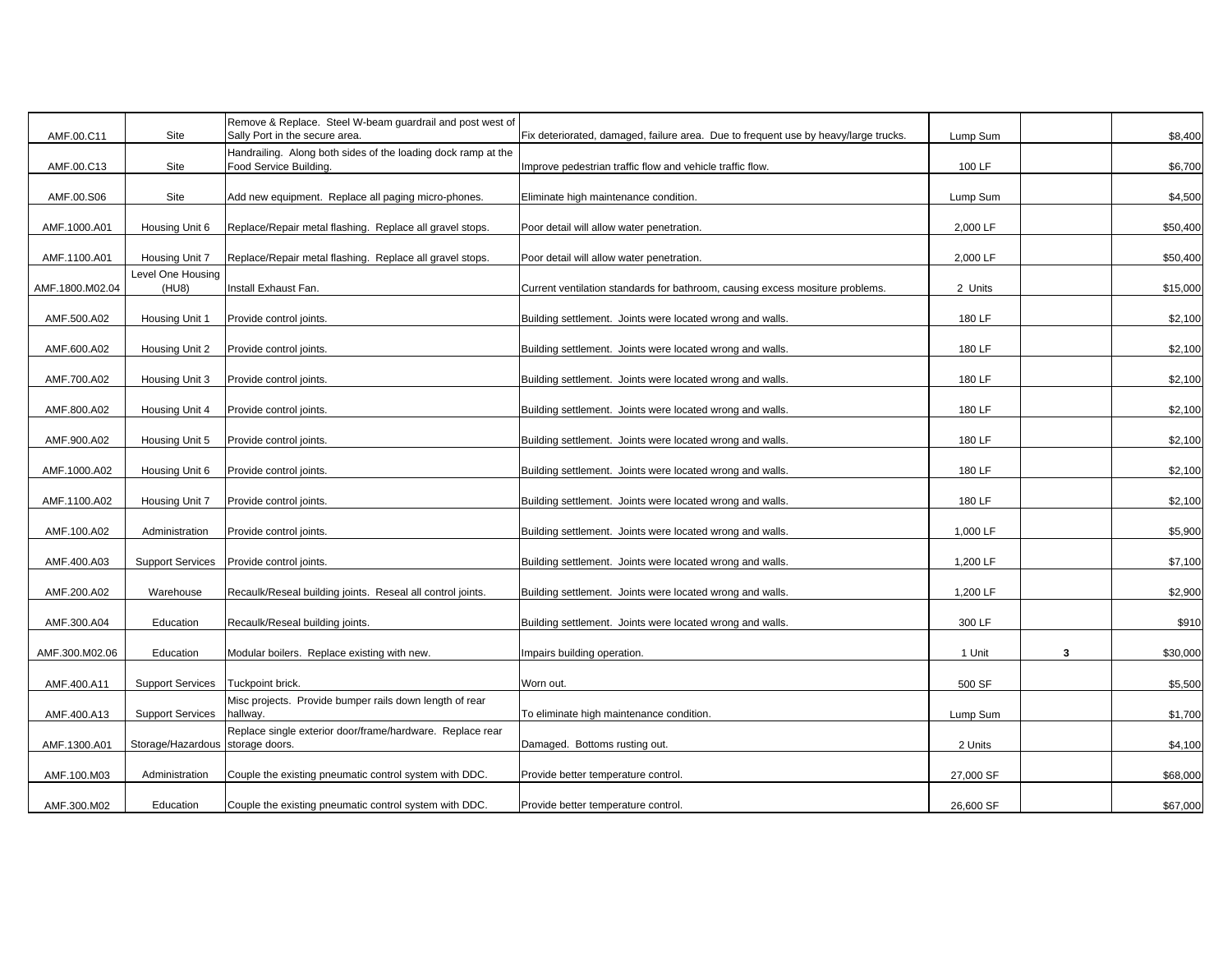| AMF.400.A07  | <b>Support Services</b> | Replace quarry tile.                                   | To eliminate high maintenance condition.                | 5,000 SF  | \$84,000  |
|--------------|-------------------------|--------------------------------------------------------|---------------------------------------------------------|-----------|-----------|
| AMF.400.M01  | <b>Support Services</b> | Couple the existing pneumatic control system with DDC. | Provide better temperature control.                     | 23,000 SF | \$58,000  |
| AMF.500.A05  | Housing Unit 1          | Replace acoustic ceiling system.                       | To eliminate high maintenance condition.                | 6,000 SF  | \$60,500  |
| AMF.500.A11  | Housing Unit 1          | Replace cell doors and hardware.                       | To eliminate high maintenance condition.                | 80 Units  | \$336,000 |
| AMF.500.M02  | Housing Unit 1          | Air handling unit heating only.                        | Update ventilation standards.                           | 24,600 SF | \$268,600 |
| AMF.600.A05  | Housing Unit 2          | Replace acoustic ceiling system.                       | To eliminate high maintenance condition.                | 6,000 SF  | \$60,500  |
|              |                         |                                                        |                                                         |           |           |
| AMF.600.A11  | Housing Unit 2          | Replace cell doors and hardware.                       | To eliminate high maintenance condition.                | 80 Units  | \$336,000 |
| AMF.600.M02  | Housing Unit 2          | Air handling unit heating only.                        | Update current ventilation standards.                   | 24,600 SF | \$268,600 |
| AMF.700.A11  | Housing Unit 3          | Replace cell doors and hardware.                       | To eliminate high maintenance condition.                | 80 Units  | \$336,000 |
| AMF.700.M02  | Housing Unit 3          | Air handling unit heating only.                        | Update current ventilation standards.                   | 24,600 SF | \$268,600 |
| AMF.800.A05  | Housing Unit 4          | Replace acoustic ceiling system.                       | To eliminate high maintenance condition.                | 6,000 SF  | \$60,500  |
| AMF.800.A11  | Housing Unit 4          | Replace cell doors and hardware.                       | To eliminate high maintenance condition.                | 80 Units  | \$336,000 |
| AMF.800.M02  | Housing Unit 4          | Air handling unit heating only.                        | Update current ventilation standards.                   | 24,600 SF | \$268,600 |
| AMF.900.A05  | Housing Unit 5          | Replace acoustic ceiling system.                       | To eliminate high maintenance condition.                | 6,000 SF  | \$60,500  |
| AMF.900.A11  | Housing Unit 5          | Replace cell doors and hardware.                       | To eliminate high maintenance condition.                | 80 Units  | \$336,000 |
| AMF.900.M02  | Housing Unit 5          | Air handling unit heating only.                        | Update current ventilation standards.                   | 24,600 SF | \$268,600 |
| AMF.1000.A11 | Housing Unit 6          | Replace cell doors and hardware.                       | To eliminate high maintenance condition.                | 80 Units  | \$336,000 |
| AMF.1000.M02 | Housing Unit 6          | Air handling unit heating only.                        | Update current ventilation standards.                   | 24,600 SF | \$268,600 |
| AMF.1100.A05 | Housing Unit 7          | Replace acoustic ceiling system.                       | To eliminate high maintenance condition.                | 6,000 SF  | \$60,500  |
| AMF.1100.A11 | Housing Unit 7          | Replace cell doors and hardware.                       | To eliminate high maintenance condition.                | 80 Units  | \$336,000 |
| AMF.1100.M02 | Housing Unit 7          | Air handling unit heating only.                        | Update current ventilation standards.                   | 24,600 SF | \$268,600 |
| AMF.100.A04  | Administration          | Replace acoustic ceiling system.                       | Fix water damage in several locations.                  | 5,000 SF  | \$33,600  |
| AMF.100.A05  | Administration          | Regrout tile.                                          | Worn out. Cosmetically Necessary or Aesthetically Poor. | 6,000 SF  | \$30,200  |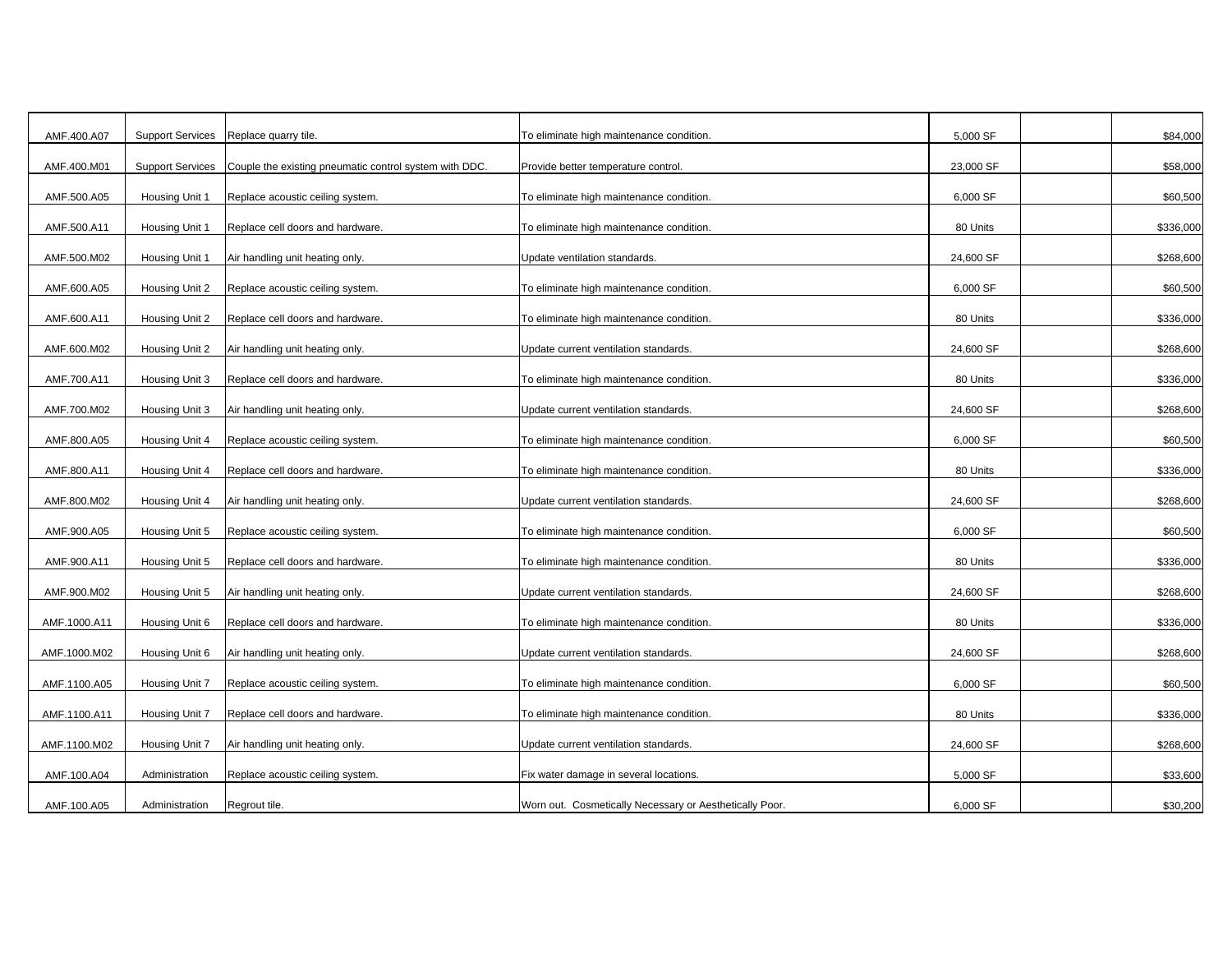| AMF.100.A06 | Administration          | Misc projects. Provide ADA accessible sink.                                    | Does not meet ADA Guidelines.                                      | Lump Sum  | \$2,500  |
|-------------|-------------------------|--------------------------------------------------------------------------------|--------------------------------------------------------------------|-----------|----------|
| AMF.100.A07 | Administration          | Tuckpoint brick.                                                               | Damaged. Leading to more serious problems.                         | 500 SF    | \$4,200  |
|             |                         |                                                                                |                                                                    |           |          |
| AMF.100.M02 | Administration          | Miscellaneous. Insulate piping.                                                | None presently installed. Provide better temperature control.      | Lump Sum  | \$3,400  |
| AMF.100.S02 | Administration          | Add new pan & tilt color cameras inside.                                       | Add capacity to existing system.                                   | 2 Units   | \$11,900 |
| AMF.200.A01 | Warehouse               | Provide waterproofing on northeast wall where interior of block<br>is damaged. | Water infiltration has caused paint peeling and some CMU spalling. | 200 SF    | \$2,200  |
| AMF.200.A03 | Warehouse               | Create separate sound-proof room within the building for air<br>compressor.    | Request of Facilities Maintenance.                                 | Lump Sum  | \$1,100  |
| AMF.200.M01 | Warehouse               | Relocate the existing air compressor to a self contained room.                 | Requirement for other improvements.                                | Lump Sum  | \$3,400  |
| AMF.200.M02 | Warehouse               | Main control panel and front-end direct digital controls (DDC)<br>equipment.   | Requirement for other improvements.                                | 1 Unit    | \$42,000 |
| AMF.200.M03 | Warehouse               | Couple the existing pneumatic control system with DDC.                         | Provide better temperature control.                                | 16,000 SF | \$40,300 |
| AMF.300.A03 | Education               | Replace ceramic tile.                                                          | To eliminate high maintenance condition.                           | 300 SF    | \$7,100  |
|             |                         | Electrical Distribution System-Install additional branch                       |                                                                    |           |          |
| AMF.300.E02 | Education               | panelboard.                                                                    | Provides for future growth. Increase system capacity.              | 2 Units   | \$9,400  |
| AMF.400.A02 | <b>Support Services</b> | Replace concrete floor slab.                                                   | To eliminate high maintenance condition.                           | 1,000 SF  | \$12,600 |
| AMF.400.A05 | <b>Support Services</b> | Replace interior doors/frame/hardware.                                         | To eliminate high maintenance condition.                           | 5 Units   | \$12,600 |
| AMF.400.A06 | <b>Support Services</b> | Replace interior door hardware. Replace all interior locks.                    | To eliminate high maintenance condition.                           | 20 Units  | \$8,600  |
| AMF.400.A08 | <b>Support Services</b> | Regrout tile. Regrout all tile in dining and serving areas.                    | To eliminate high maintenance condition.                           | 5,000 SF  | \$25,200 |
| AMF.400.A09 | <b>Support Services</b> | Replace bumpers at loading dock.                                               | Worn out.                                                          | Lump Sum  | \$3,400  |
| AMF.400.A12 | <b>Support Services</b> | Recaulk/Reseal building joints.                                                | Damaged.                                                           | 200 LF    | \$610    |
| AMF.500.A04 | Housing Unit 1          | Replace interior doors/frame/hardware.                                         | To eliminate high maintenance condition.                           | 1 Unit    | \$2,500  |
| AMF.500.A06 | Housing Unit 1          | Replace VCT. Replace VCT floor at control area.                                | Damaged.                                                           | 1,000 SF  | \$6,700  |
| AMF.500.A07 | Housing Unit 1          | Replace ceramic tile.                                                          | To eliminate high maintenance condition.                           | 600 SF    | \$14,100 |
| AMF.500.A08 | Housing Unit 1          | Misc projects. Install ceramic tile on shower walls.                           | To eliminate high maintenance condition.                           | Lump Sum  | \$12,600 |
| AMF.500.A09 | Housing Unit 1          | Repair brick - selective areas.                                                | To eliminate high maintenance condition.                           | 100 SF    | \$2,500  |
| AMF.500.A10 | Housing Unit 1          | Replace or add roof drains.                                                    | Existing roof drains around corner onto control area.              | 2 Units   | \$1,700  |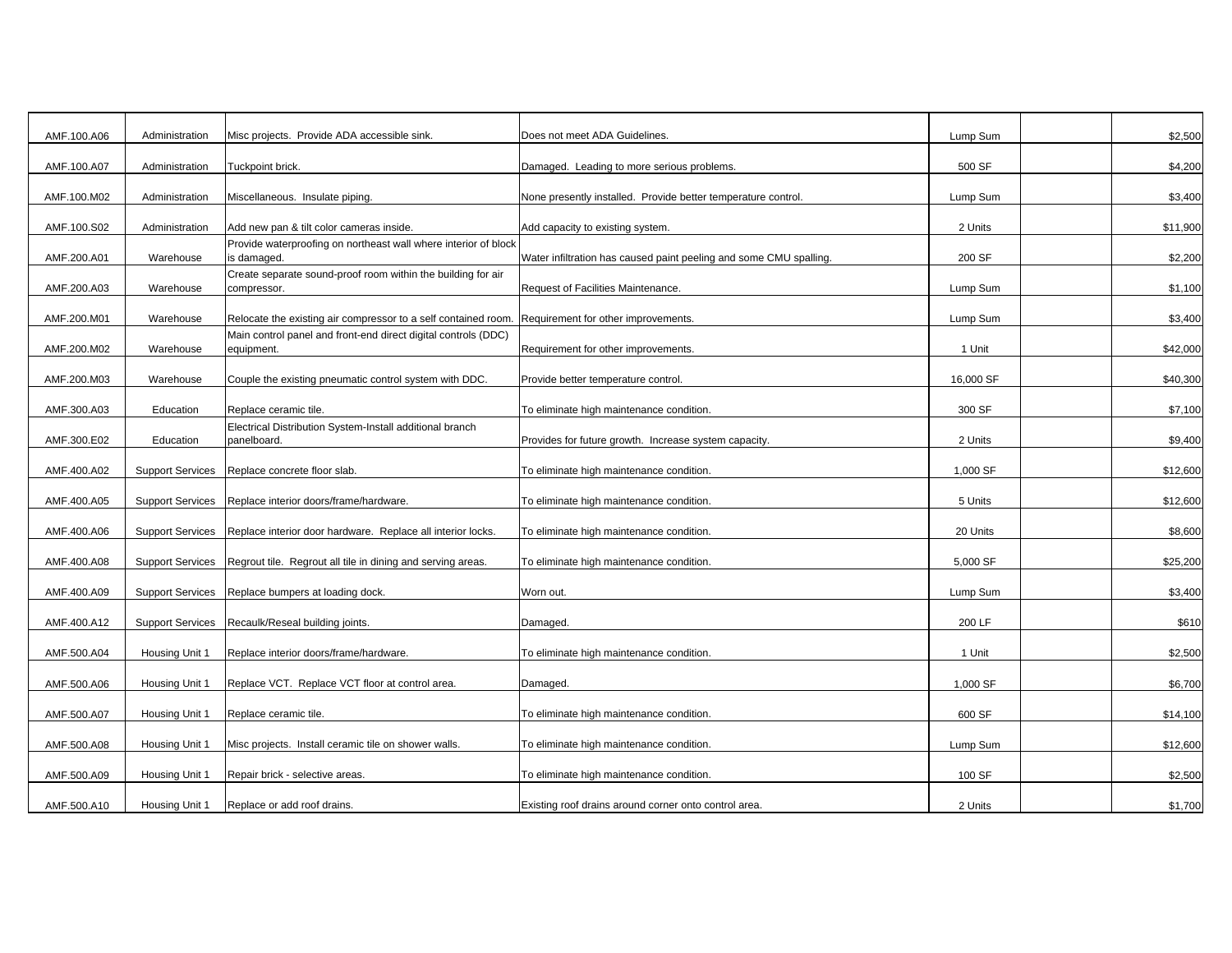| AMF.500.M04 | Housing Unit 1 | Miscellaneous. Replace existing cell lavatory faucets.       | Requirement for other improvements. Maintenance issue.                 | Lump Sum | \$40,300 |
|-------------|----------------|--------------------------------------------------------------|------------------------------------------------------------------------|----------|----------|
| AMF.500.M06 | Housing Unit 1 | Miscellaneous. Insulate the cold water supply.               | Requirement for other improvements.                                    | Lump Sum | \$340    |
| AMF.600.A04 | Housing Unit 2 | Replace interior doors/frame/hardware.                       | To eliminate high maintenance condition.                               | 1 Unit   | \$2,500  |
|             |                |                                                              |                                                                        |          |          |
| AMF.600.A06 | Housing Unit 2 | Replace VCT. Replace VCT floor at control area.              | Damaged.                                                               | 1,000 SF | \$6,700  |
| AMF.600.A07 | Housing Unit 2 | Replace ceramic tile.                                        | To eliminate high maintenance condition.                               | 600 SF   | \$14,100 |
| AMF.600.A08 | Housing Unit 2 | Misc projects. Install ceramic tile on shower walls.         | To eliminate high maintenance condition.                               | Lump Sum | \$12,600 |
| AMF.600.A09 | Housing Unit 2 | Repair brick - selective areas.                              | To eliminate high maintenance condition.                               | 100 SF   | \$2,500  |
|             |                | Replace or add roof drains. Add drain at each cell wing near |                                                                        |          |          |
| AMF.600.A10 | Housing Unit 2 | junction to control center area.                             | Existing roof drains around corner onto control area.                  | 2 Units  | \$1,700  |
|             |                |                                                              |                                                                        |          |          |
| AMF.600.M04 | Housing Unit 2 | Miscellaneous. Replace existing cell lavatory faucets.       | Requirement for other improvements. Maintenance issue.                 | Lump Sum | \$40,300 |
|             |                |                                                              |                                                                        |          |          |
| AMF.600.M06 | Housing Unit 2 | Miscellaneous. Insulate the cold water supply.               | Cold water pipe with hot mechanical room causes condensation on pipes. | Lump Sum | \$340    |
|             |                |                                                              |                                                                        |          |          |
| AMF.700.A05 | Housing Unit 3 | Replace acoustic ceiling system.                             | Damaged.                                                               | 1,000 SF | \$6,700  |
| AMF.700.A07 | Housing Unit 3 | Replace ceramic tile.                                        | To eliminate high maintenance condition.                               | 600 SF   | \$14,100 |
| AMF.700.A08 | Housing Unit 3 | Misc projects. Install ceramic tile on shower walls.         | To eliminate high maintenance condition.                               | Lump Sum | \$12,600 |
| AMF.700.A09 | Housing Unit 3 | Repair brick - selective areas.                              | To eliminate high maintenance condition.                               | 100 SF   | \$2,500  |
| AMF.700.A10 | Housing Unit 3 | Replace or add roof drains.                                  | Existing roof drains around corner onto control area.                  | 2 Units  | \$1,700  |
|             |                |                                                              |                                                                        |          |          |
| AMF.700.M04 | Housing Unit 3 | Miscellaneous. Replace existing cell lavatory faucets.       | Requirement for other improvements. Maintenance issue.                 | Lump Sum | \$40,300 |
| AMF.700.M06 | Housing Unit 3 | Miscellaneous. Insulate the cold water supply.               | Cold water pipe with hot mechanical room causes condensation on pipes. | Lump Sum | \$340    |
| AMF.800.A04 | Housing Unit 4 | Replace interior doors/frame/hardware.                       | To eliminate high maintenance condition.                               | 1 Unit   | \$2,500  |
| AMF.800.A06 | Housing Unit 4 | Replace VCT. Replace VCT floor at control area.              | Damaged.                                                               | 1,000 SF | \$6,700  |
|             |                |                                                              |                                                                        |          |          |
| AMF.800.A07 | Housing Unit 4 | Replace ceramic tile.                                        | To eliminate high maintenance condition.                               | 600 SF   | \$14,100 |
| AMF.800.A08 | Housing Unit 4 | Misc projects. Install ceramic tile on shower walls.         | To eliminate high maintenance condition.                               | Lump Sum | \$12,600 |
|             |                |                                                              |                                                                        |          |          |
| AMF.800.A09 | Housing Unit 4 | Repair brick - selective areas.                              | To eliminate high maintenance condition.                               | 100 SF   | \$2,500  |
| AMF.800.A10 | Housing Unit 4 | Replace or add roof drains.                                  | Existing roof drains around corner onto control area.                  | 2 Units  | \$1,700  |
|             |                |                                                              |                                                                        |          |          |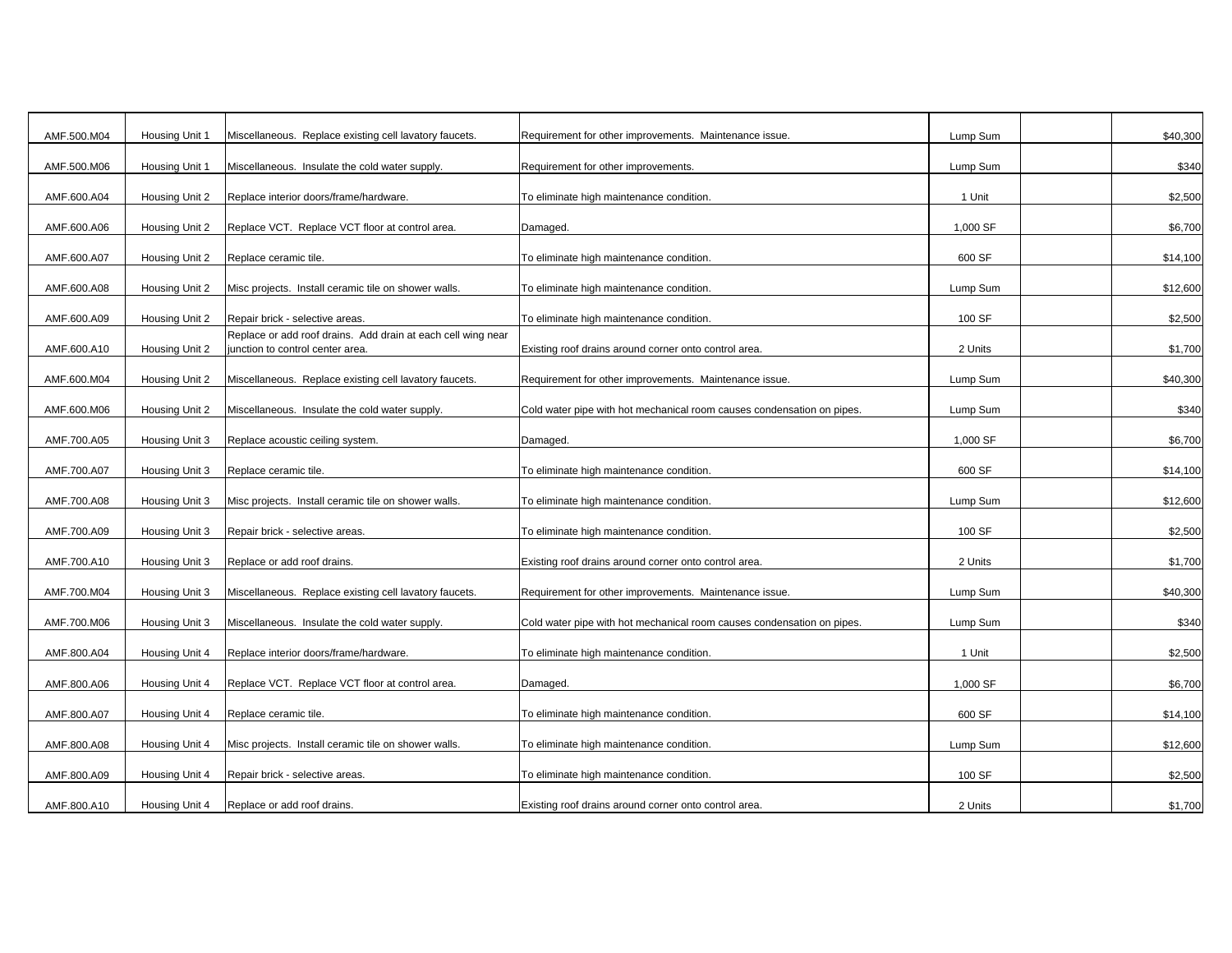| AMF.800.M04     | Housing Unit 4 | Miscellaneous. Replace existing cell lavatory faucets.                                                | Requirement for other improvements. Maintenance issue.                                                                              | Lump Sum |   | \$4,000  |
|-----------------|----------------|-------------------------------------------------------------------------------------------------------|-------------------------------------------------------------------------------------------------------------------------------------|----------|---|----------|
| AMF.800.M06     | Housing Unit 4 | Miscellaneous. Insulate the cold water supply.                                                        | Cold water pipe with hot mechanical room causes condensation on pipes.                                                              | Lump Sum |   | \$340    |
| AMF.900.A04     | Housing Unit 5 | Replace interior doors/frame/hardware.                                                                | To eliminate high maintenance condition.                                                                                            | 1 Unit   |   | \$2,500  |
|                 |                |                                                                                                       |                                                                                                                                     |          |   |          |
| AMF.900.A06     | Housing Unit 5 | Replace VCT. Replace VCT floor at control area.                                                       | Damaged.                                                                                                                            | 1,000 SF |   | \$6,700  |
| AMF.900.A07     | Housing Unit 5 | Replace ceramic tile. Replace tile floors in all showers with<br>monolithic polymer flooring.         | To eliminate high maintenance condition.                                                                                            | 600 SF   |   | \$14,100 |
| AMF.900.A08     | Housing Unit 5 | Misc projects. Install ceramic tile on shower walls.                                                  | To eliminate high maintenance condition.                                                                                            | Lump Sum |   | \$12,600 |
| AMF.900.A09     | Housing Unit 5 | Repair brick - selective areas. Repair cracked, spalled, and<br>damaged brick at roof center parapet. | To eliminate high maintenance condition.                                                                                            | 100 SF   |   | \$2,500  |
| AMF.900.A10     | Housing Unit 5 | Replace or add roof drains. Add drain at each cell wing near<br>junction to control center area.      | Existing roof drains around corner onto control area.                                                                               | 2 Units  |   | \$1,700  |
|                 |                |                                                                                                       |                                                                                                                                     |          |   |          |
| AMF.900.M04     | Housing Unit 5 | Miscellaneous. Replace existing cell lavatory faucets.                                                | Requirement for other improvements. Maintenance issue.                                                                              | Lump Sum |   | \$40,300 |
| AMF.900.M06     | Housing Unit 5 | Insulate the cold water supply entering the Mechanical Room.                                          | Cold water pipe with hot mechanical room causes condensation on pipes.                                                              | Lump Sum |   | \$340    |
|                 |                |                                                                                                       |                                                                                                                                     |          |   |          |
| AMF.1000.M02.06 | Housing Unit 6 | Modular boilers. Replace existing with new.                                                           | Existing does not meet heating demand.                                                                                              | 1 Unit   | 3 | \$20,000 |
| AMF.1000.A04    | Housing Unit 6 | Replace interior doors/frame/hardware. Replace control room<br>door.                                  | To eliminate high maintenance condition.                                                                                            | 1 Unit   |   | \$2,500  |
| AMF.1000.A05    | Housing Unit 6 | Replace acoustic ceiling system.                                                                      | To eliminate high maintenance condition.                                                                                            | 1,000 SF |   | \$10,100 |
| AMF.1000.A06    | Housing Unit 6 | Replace VCT. Replace VCT floor at control area.                                                       | Damaged.                                                                                                                            | 1,000 SF |   | \$6,700  |
| AMF.1000.A07    | Housing Unit 6 | Replace ceramic tile. Replace tile floors in all showers with<br>monolithic polymer flooring.         | To eliminate high maintenance condition.                                                                                            | 600 SF   |   | \$14,100 |
| AMF.1000.A08    | Housing Unit 6 | Misc projects. Install ceramic tile on shower walls.                                                  | To eliminate high maintenance condition.                                                                                            | Lump Sum |   | \$12,600 |
| AMF.1000.A09    | Housing Unit 6 | Repair brick - selective areas. Repair cracked, spalled, and<br>damaged brick at roof center parapet. | To eliminate high maintenance condition.                                                                                            | 100 SF   |   | \$2,500  |
| AMF.1000.A10    | Housing Unit 6 | Replace or add roof drains. Add drain at each cell wing near<br>junction to control center area.      | Existing roof drains around corner onto control area.                                                                               | 2 Units  |   | \$1,700  |
| AMF.1000.A12    | Housing Unit 6 | Infill mat recess in entry hallway, retile entire hallway.                                            | Inset for mat fill with water, tile pops up around edges.                                                                           | Lump Sum |   | \$2,500  |
| AMF.1000.M04    | Housing Unit 6 | Replace existing cell lavatory faucets.                                                               | Requirement for other improvements. Maintenance issue.                                                                              | Lump Sum |   | \$40,300 |
| AMF.1000.M06    | Housing Unit 6 |                                                                                                       | Insulate the cold water supply entering the Mechanical Room. Cold water pipe with hot mechanical room causes condensation on pipes. | Lump Sum |   | \$340    |
|                 |                |                                                                                                       |                                                                                                                                     |          |   |          |
| AMF.1100.A03    | Housing Unit 7 | Replace single exterior door/frame/hardware.                                                          | To eliminate high maintenance condition.                                                                                            | 4 Units  |   | \$10,100 |
| AMF.1100.A04    | Housing Unit 7 | Replace interior doors/frame/hardware. Replace control room<br>door.                                  | To eliminate high maintenance condition.                                                                                            | 1 Unit   |   | \$2,500  |
|                 |                |                                                                                                       |                                                                                                                                     |          |   |          |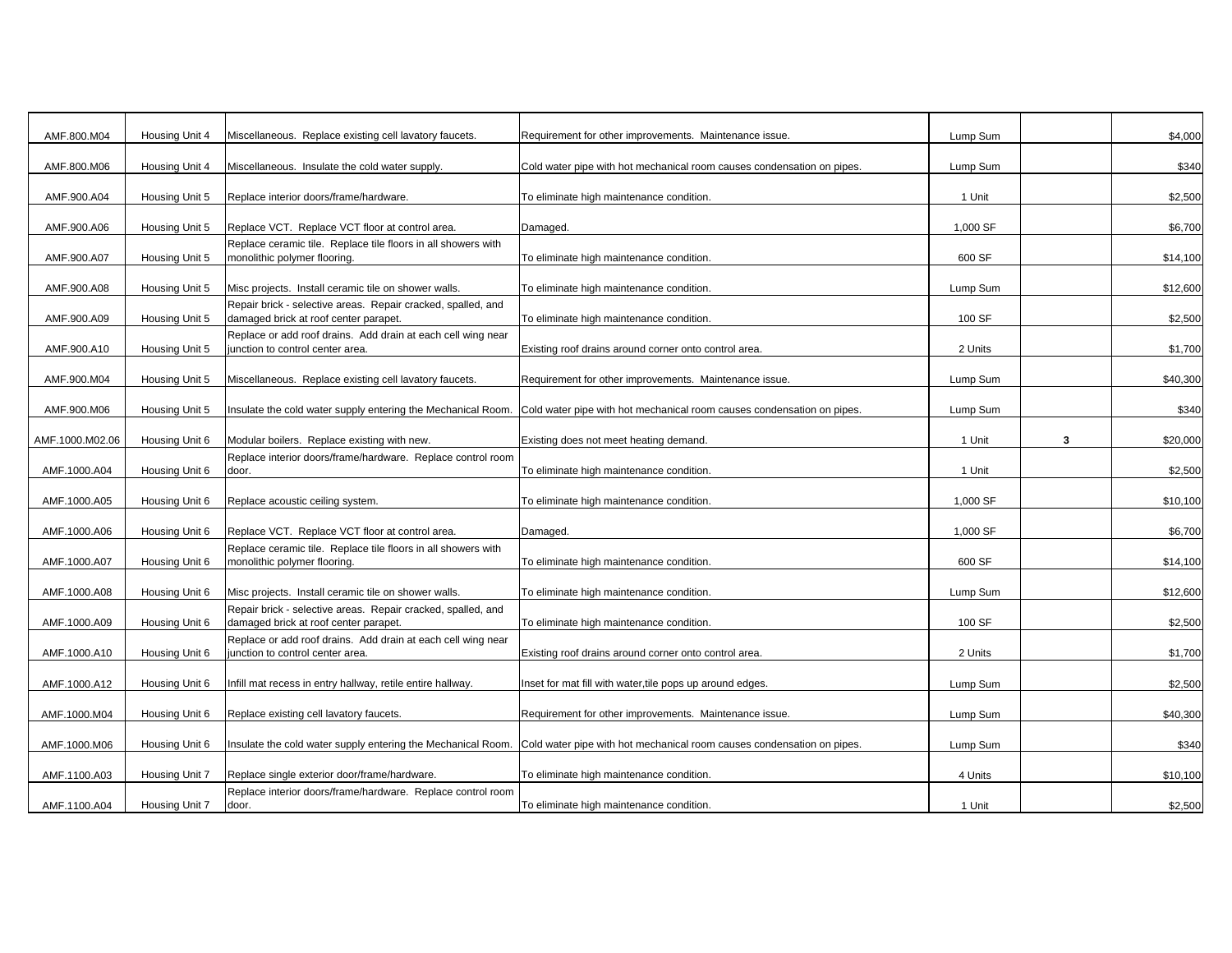| AMF.1100.A06 | Housing Unit 7          | Replace VCT. Replace VCT floor at control area.                  | Damaged.                                                               | 1.000 SF |       | \$6,700      |
|--------------|-------------------------|------------------------------------------------------------------|------------------------------------------------------------------------|----------|-------|--------------|
|              |                         |                                                                  |                                                                        |          |       |              |
|              |                         | Replace ceramic tile. Replace tile floors in all showers with    |                                                                        |          |       |              |
| AMF.1100.A07 | Housing Unit 7          | monolithic polymer flooring.                                     | To eliminate high maintenance condition.                               | 600 SF   |       | \$14,100     |
|              |                         |                                                                  |                                                                        |          |       |              |
| AMF.1100.A08 | Housing Unit 7          | Misc projects. Install ceramic tile on shower walls.             | To eliminate high maintenance condition.                               | Lump Sum |       | \$12,600     |
|              |                         | Repair brick - selective areas. Repair cracked, spalled and      |                                                                        |          |       |              |
| AMF.1100.A09 | Housing Unit 7          | damaged brick at roof center parapet.                            | To eliminate high maintenance condition.                               | 100 SF   |       | \$2,500      |
|              |                         | Replace or add roof drains. Add drain at each cell wing near     |                                                                        |          |       |              |
| AMF.1100.A10 | Housing Unit 7          | junction to control center area.                                 | Existing roof drains around corner onto control area.                  | 2 Units  |       | \$1,700      |
|              |                         |                                                                  |                                                                        |          |       |              |
|              |                         | Misc projects. Infill mat recess in entry hallway, retile entire |                                                                        |          |       |              |
| AMF.1100.A12 | Housing Unit 7          | hallway.                                                         | Inset for mat fills with water, tile pops up around edges.             | Lump Sum |       | \$2,500      |
|              |                         |                                                                  |                                                                        |          |       |              |
| AMF.1100.M04 | Housing Unit 7          | Replace existing cell lavatory faucets.                          | Requirement for other improvements. Maintenance issue.                 | Lump Sum |       | \$40,300     |
|              |                         |                                                                  |                                                                        |          |       |              |
| AMF.1100.M06 | Housing Unit 7          | Insulate the cold water supply entering the Mechanical Room.     | Cold water pipe with hot mechanical room causes condensation on pipes. | Lump Sum |       | \$340        |
|              |                         |                                                                  |                                                                        |          |       |              |
|              |                         |                                                                  |                                                                        |          |       |              |
| AMF.1800.A02 |                         | Level One Housing Remove GPDW on walls in central area.          | Walls sustain heavy abuse, particularly at corners.                    | Lump Sum |       | \$42,000     |
|              |                         |                                                                  |                                                                        |          |       |              |
| AMF.300.A05  | Education               | Replace roof and insulation.                                     | Repair work is ongoing and extensive.                                  | 20,00 SF |       | \$270,000    |
|              |                         |                                                                  |                                                                        |          |       |              |
| AMF.300.A02  | Education               | Replace entry system - w/ insulated system. Main entry.          | To eliminate high maintenance condition.                               | 80 SF    |       | \$18,000     |
|              |                         | Replace overhead doors. Replace coiling door at loading          |                                                                        |          |       |              |
| AMF.400.A14  | <b>Support Services</b> | dock.                                                            | To eliminate high maintenance condition.                               | 64 SF    |       | \$25,000     |
|              |                         |                                                                  |                                                                        |          | Total | \$10,577,530 |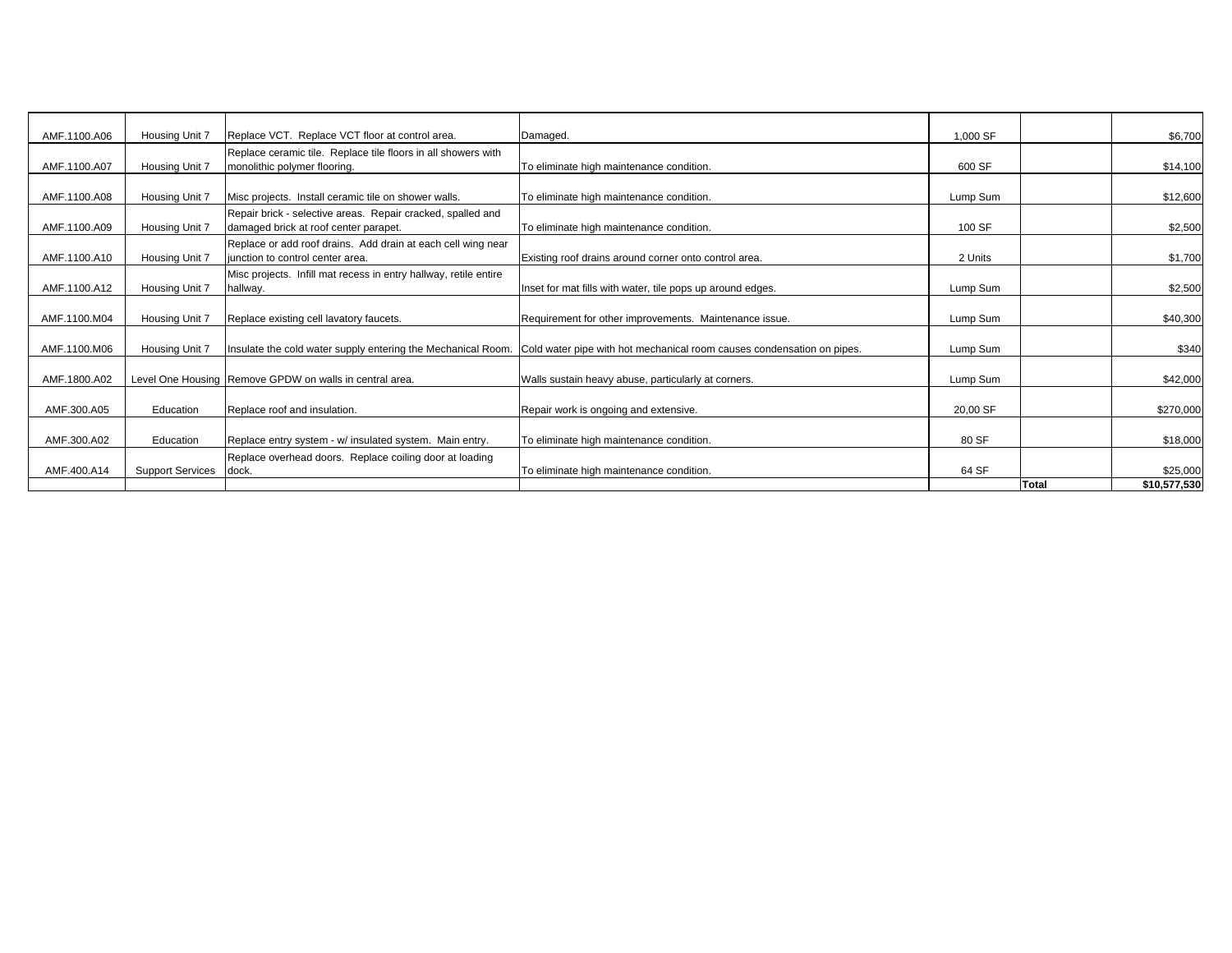# "*Help Make Things Right"*

# **MEMORANDUM**

**DATE:** 6/9/15 **TO:** Ken McKee Warden IBC Bellamy Creek Facility **FROM:** Scott Klein Physical Plant Superintendent 13 **SUBJECT:** Annual Physical Plant Report

This report has been prepared in accordance with P.D.04.03.100.

### **Overview of Physical Plant Accomplishments**

Command Center has been relocated to second floor of Administration Building. All gates have had metal plates added to bottom for security. Sally Port pit cover installed. Razor ribbon installed around top of Sally Port. Shaker security installed on Sally Port to make it separate zone. Exit door alarms added to all back exits of units. L.P. system was upgraded. Fire alarm was added to Unit-A and Unit-B at the Dorm. Generator switch gear has been cleaned and inspected.

### **Annual Review of Physical Plant**

### **Housing Units 1 thru 8**

The housing units are in good condition. The roofs are inspected monthly and are in good shape. The entrance doors and jambs rusted. Water recirculation lines are being replaced as they spring leaks. Finding softener media in valves in showers and flush valves. HVAC system in good condition routine maintenance performed.

### **Administration Building 100**

The Administration is in good condition. The entrance doors and jambs rusted. Carpet has been replaced in Warden's Suite. Roof leak has been resolved. HVAC system in good condition routine maintenance performed. Camera system is at maximum, unable to add cameras on the DVR.

### **Building 300 School**

Building 300 is in good condition. Replacing doors on three opening in progress, doors on sight. HVAC system in good condition, routine maintenance performed. Gym floor showing its age.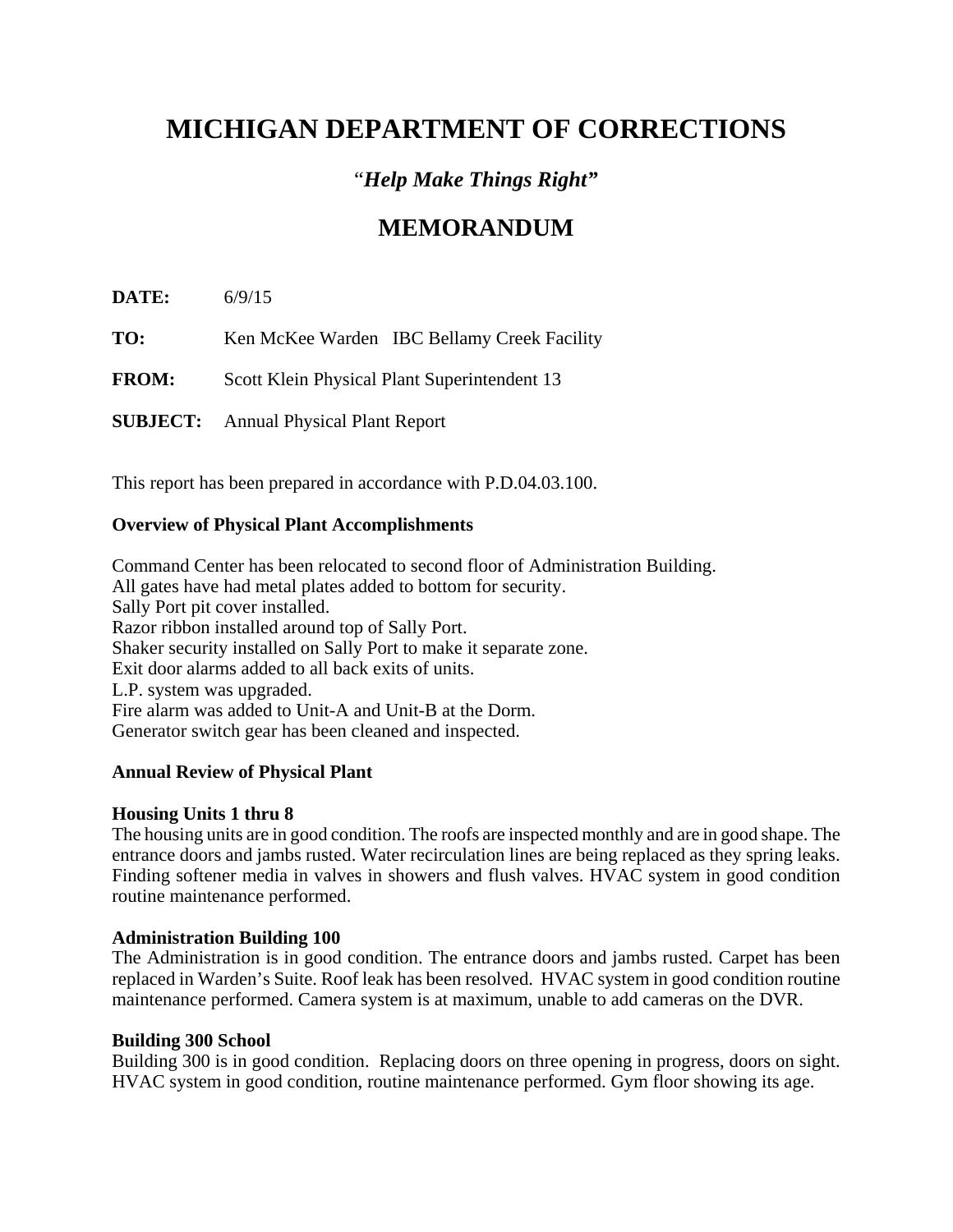#### **Maintenance Building 500**

The maintenance building is in good condition. The entrance doors and jambs rusted. Roof is inspected and in good condition.

#### **MSI Building 400**

This building is in good condition. HVAC system in good condition routine maintenance performed.

#### **Health Care Building 200**

Health Care is in good condition.

#### **Food Service Building 200**

The food service building is in good condition, routine maintenance performed. Entrance doors and jambs rusted. HVAC system in good condition routine maintenance performed. Roof is inspected and in good condition.

#### **Grounds Storage**

This building is pole structure and in good condition.

#### **Dorm Housing Units A, B and C**

The Dorm units are in good shape. Roofs are in fair condition, some repairs need on C-Unit. Doors being replaced as they wear out. Vinyl floor tiles showing wear replacing as needed.

#### **Dorm Food Service**

Food service is fair condition, floor tile grout being replaced as needed. Paint as needed also. Working on roof leak in Food Steward office.

#### **Dorm Grounds**

Perimeter lights are being upgraded with ESG energy contractor. We have LED lights on site to change the rest of yard lights. Storage shed roof could use a coat of paint showing rust.

#### **Bellamy Grounds**

The drives and roads are in good repair. The parking lots have been striped and cracks repaired. Grounds are being mowed and maintained as needed. Security shaker zones should be replace due the deterioration of the existing wire, waiting on Purchase order to purchase the replacement wire. The Sally Port has had shaker wire added to make the Sally Port a separate zone. Stun fence feed wires have been upgraded eliminate nuisance alarms.

#### **Water Treatment**

Softeners are losing media in the water system and showing up in flush valves and mixing valves. Looking into upgrading or changing softening system out. We are also in need of software upgrade on the water treatment system. System in not softening water at this time.

#### **Backup Generator**

The generator is in good condition: it is being maintained and tested per policy. Switch gear has been cleaned and inspected.

#### **Backup L.P. System**

The L.P. system has been replaced and working well and tested per policy.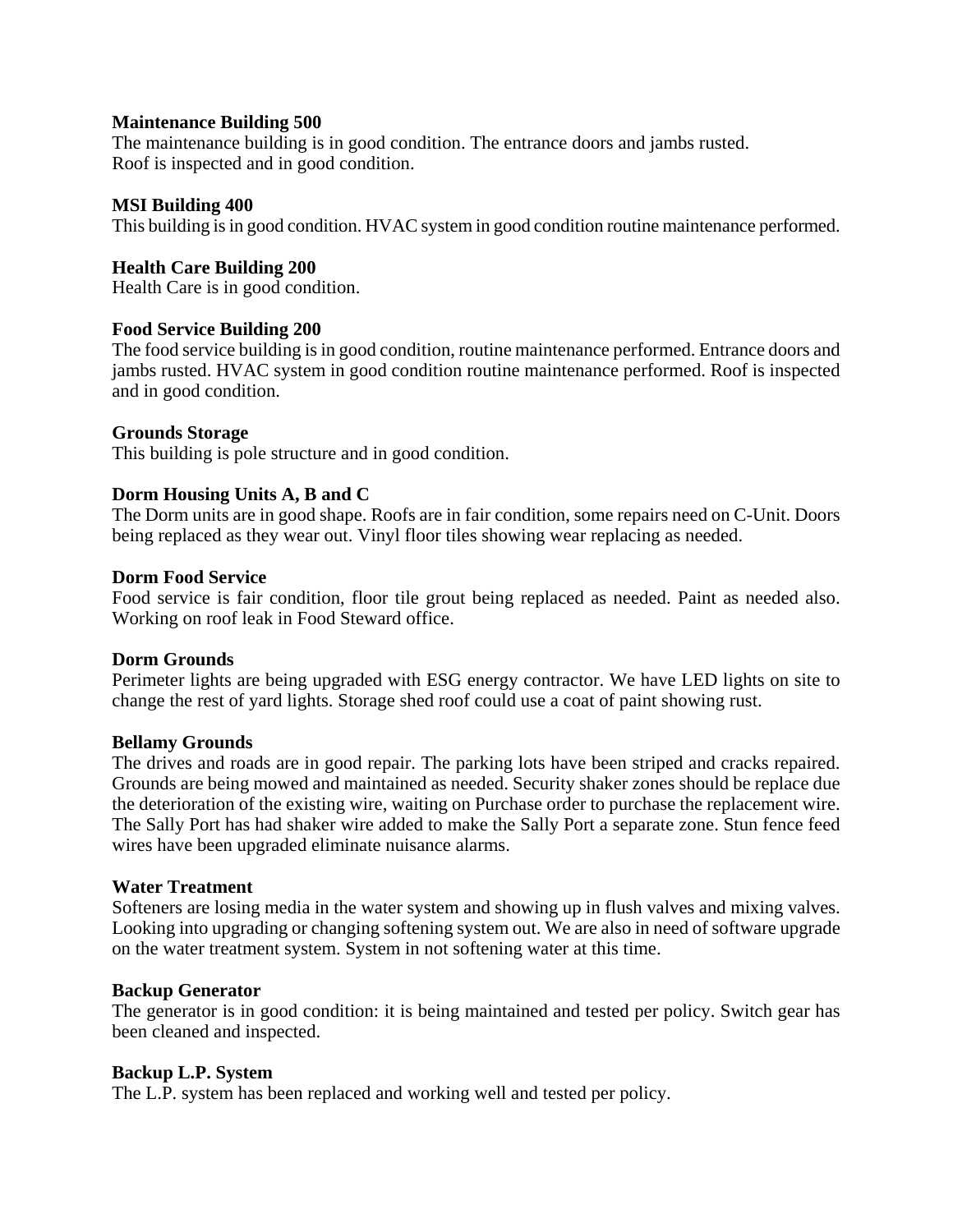#### BELLAMY CREEK CORRECTIONAL FACILITY 5-Year Plan FY2017

| Project No.     | <b>Building</b>                     | <b>Project Description</b>                    | <b>Reason Description</b>                                          | <b>Quantity &amp; Units Facility Priority</b> |                | <b>Cost Estimate</b> |
|-----------------|-------------------------------------|-----------------------------------------------|--------------------------------------------------------------------|-----------------------------------------------|----------------|----------------------|
| <b>IBC-16-1</b> | Food Service                        | Relining/Refurbish Food Service Floor Drains. | Drains are rusted.                                                 |                                               |                | \$50,000             |
|                 |                                     |                                               |                                                                    |                                               |                |                      |
| <b>IBC-16-2</b> | HU 3, 6 & 7                         | Add Lockers in all Level II Units.            | Property storage in the three housing units.                       | 720                                           |                | \$250,000            |
| IBC-16-3        | <b>IBC</b>                          | Perimter Lighting.                            | Energy savings.                                                    |                                               |                | \$99,000             |
| IBC-16-4        | <b>IBC</b> grounds                  | Resurface Parking Lot.                        | Resurface parking lot.                                             |                                               |                | \$392,000            |
| <b>IBC-16-5</b> |                                     | Throughout facility Replace Entrance Doors.   | Replace aproximately 12 entry doors.                               | 12 entrance doors                             |                | \$12,000             |
|                 |                                     |                                               |                                                                    |                                               |                |                      |
|                 | Above Food                          |                                               |                                                                    |                                               |                |                      |
|                 | Service and                         |                                               |                                                                    |                                               |                |                      |
| IBC-16-6        |                                     | Processing Center Update Dorm Roofs.          | Repair roofs.                                                      |                                               |                | \$75,000             |
| <b>IBC-16-7</b> | Dorm                                | Fire Suppression for the Dorm.                | Fire and safety upgrades.                                          |                                               |                | \$99,000             |
|                 |                                     |                                               |                                                                    |                                               |                |                      |
| <b>IBC-16-8</b> | Throughout facility Boilers.        |                                               | Energy savings.                                                    |                                               |                | \$75,000             |
| IBC-16-9        | Dorm B unit                         | Replace Door and Frames - B Unit Dorm.        | Need to be replaced.                                               | $\overline{2}$                                |                | \$50,000             |
|                 |                                     |                                               |                                                                    |                                               |                |                      |
| IBC-16-10       | <b>IBC</b>                          | Water Heater.                                 | Need to be replaced.                                               |                                               |                | \$23,000             |
| IBC-16-11       |                                     | Dorm A & B unit Heat in A-Unit and B-Unit.    | All the fin tube and covers need to be replaced for heating units. |                                               |                | \$99,000             |
| IBC-16-12       |                                     | Dorm throughout Replace Vinyl Tile at Dorm.   | Various areas are in bad shape.                                    |                                               |                | \$99,000             |
|                 | Dorm A, B & C                       |                                               |                                                                    |                                               |                |                      |
| IBC-16-13       | unit                                | Replace Dorm Hallway and Dayroom Windows.     | All windows need to be replaced.                                   |                                               | $\overline{2}$ | \$50,000             |
|                 |                                     |                                               |                                                                    |                                               |                |                      |
| IBC-16-14       | Dorm C unit                         | Replace Windows in C-Unit.                    | C-Unit windows are in bad shape.                                   | $\overline{2}$                                | $\overline{2}$ | \$75,000             |
|                 | Dorm A, B & C                       |                                               |                                                                    |                                               |                |                      |
| IBC-16-15       | unit                                | Replace Ceramic Title.                        | Several areas of Dormitory (showers).                              | 3                                             | 3              | \$70,000             |
| IBC-16-16       | <b>Buffer Fence to</b><br>Sallyport | <b>Extend Buffer Fence.</b>                   | Extend buffer fence to sallyport.                                  | 500 ft                                        | 3              | \$25,000             |
|                 |                                     |                                               |                                                                    |                                               | <b>Total</b>   | \$1,543,000          |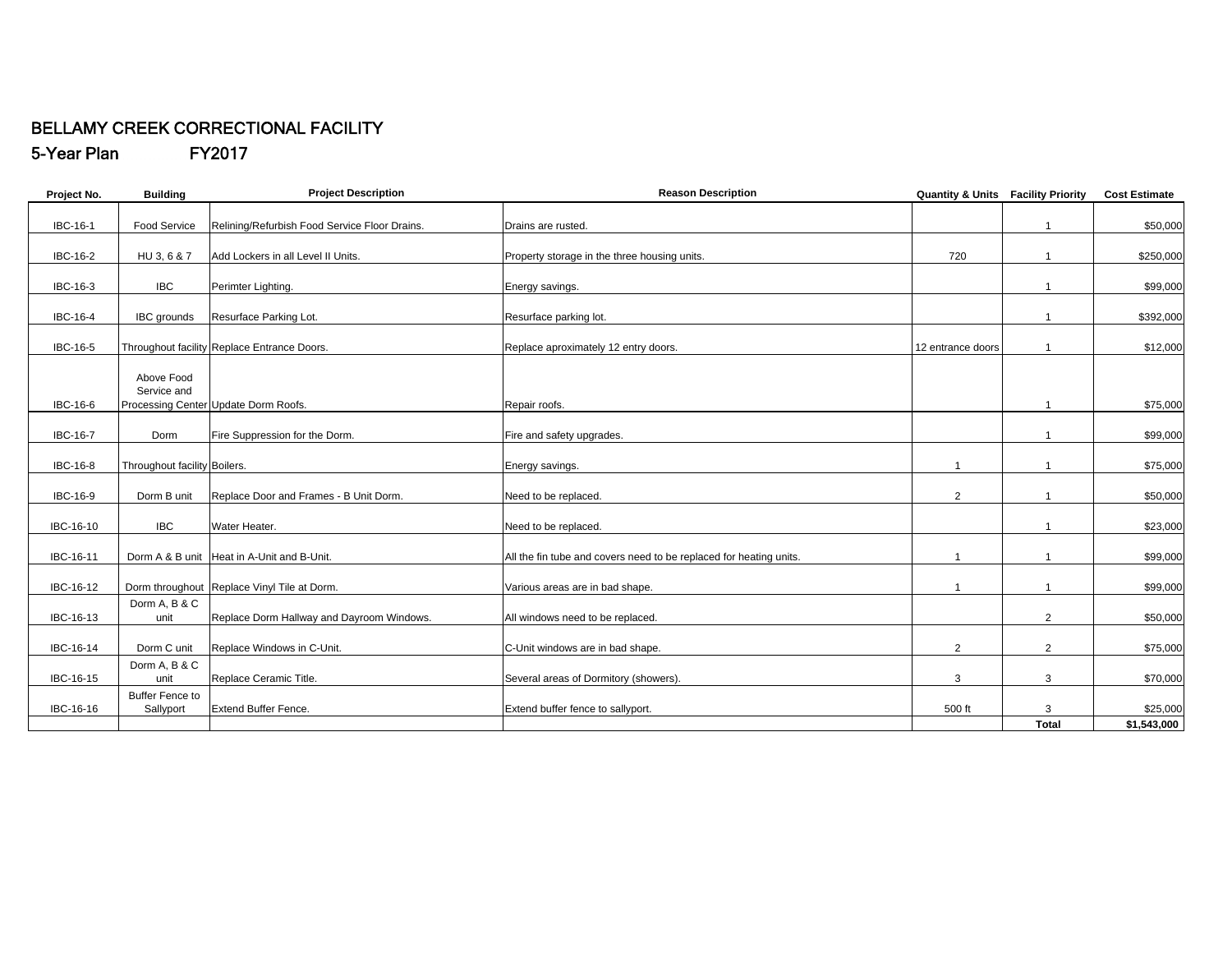# *"Help Make Things Right"*

# **MEMORANDUM**

**DATE:** July 1, 2015

**TO:** Warden Berghuis

**FROM:** Bob Alexander, PPS. E. C. Brooks and West Shoreline Correctional Facilities

**SUBJECT:** 2015 Annual Physical Plant Inspection.

During the month of June the annual physical plant inspection for both E. C. Brooks and West Shoreline Correctional Facilities was completed for the year 2015. This inspection provides an overview of the general condition of the building's envelope and grounds. Both Facilities are overall in good condition.

The entry drive that services both facilities was so deteriorated that we started milling and repaving small sections of the drive out of our facilities maintenance budget. In September of 2013 we completed milling and repaving the front entrance of the drive at a cost of \$24,988.00 using 2013 fiscal year money. We also did two repairs using 2014 moneys milling and repaving 31,648 square feet of entry drive at a cost of \$38,939.48. We are currently waiting for DTMB to issue the contract for our 4<sup>th</sup> major milling and paving repair for the entry drive using 2015 fiscal year monies. We continue using our Asphalt crack sealing kettle to repair cracks in our parking lots and perimeter roads at both facilities to try and slow down the deterioration of the asphalt.

### **E. C. Brooks Correctional Facility**

A new Chapel has been constructed and we have signed the substantial completion papers. The only hold up is a design problem with the new sprinkler system that will need to be resolved before LARA will issue a permanent occupancy permit, currently we are using a temporary one that will expire on or about July  $20<sup>th</sup>$ .

We are in the middle of having our new roofs installed, the scheduled completion date is July  $27<sup>th</sup>$ but we are finding more water damaged insulation than anticipated on our housing units and the contractor has experienced a number of rain days. I anticipate the project running into August.

Commtech Design is in the process of designing the new video security upgrade project. Our next meeting should be a 90 percent plan review.

We had three security projects approved to replace our E-field system, adding two zones to our back 40 fence and adding a 12' fence between MSI and Segregation. All three projects where combined and put out for bid, we are waiting for the State Admin board to meet to approve the contract.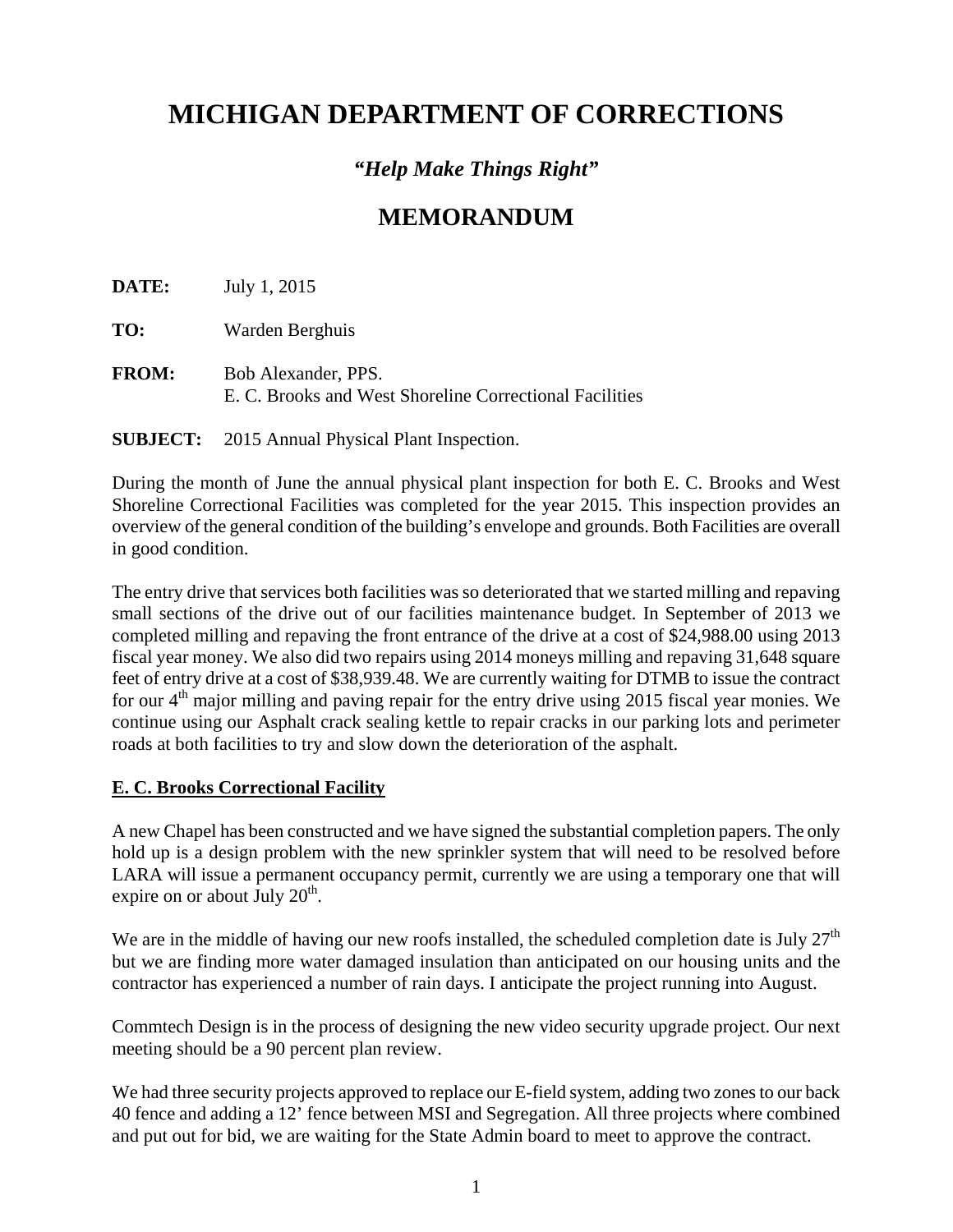Tower-Pinkster has designed a new PPD system (DTMB file number 472/14136.GAF) and the project has been bid out and is waiting for the State Admin board to meet to approve the contract.

We added to our 5-year plan replacing the prisoner desk in Level IV, currently we are replacing the desk with a wall mounted writing surface as the old desk get tore up for shank material, we have replaced 110 desk and have 82 left to go.

The replacement roof top AC unit for Health Services is in the process of being installed, we have been waiting for parts from Johnstone Supply to finish; our next unit that needs to be replaced is the one for the School Building.

### **West Shoreline Correctional Facility**

Commtech Design is in the process of designing the new video security upgrade project. Our next meeting should be a 90 percent plan review.

We had three security projects approved to replace our E-field system, adding a 12' fence separating the back 40 yard and the housing units and Hardening the Sally port. All three projects where combined and put out for bid, we are waiting for the State Admin board to approve the contract.

Our school building at MTF still has the original steel roof and our roof survey completed by McDonald roofing in 2013 recommended its replacement within a year. Our Transportation building will also need to be added to our 5 year plan.

The siding on most buildings is showing rust where it butts up against concrete side walks and is continually being repaired as needed using salvaged siding from other repairs. Last year we replaced the steel around the front entrances of B-unit, C-unit and F-unit.

The entry doors, frames and hardware on all the buildings are showing the effects of the higher prisoner population and so this year we replaced the entry doors on B-unit, C-unit, and F-unit and the entry doors for Getty unit are on order.

We also installed security screens above the center partition in all the housing units to keep prisoner from passing contraband.

We installed security screens on our bay windows in our housing units to keep prisoners inside the housing units at night

We continued rebuilding prisoner lockers that where being "pealed" open by other prisoners to steal store orders/property, we are building a frame out of  $\frac{3}{4}$ " square tube and welding on the inside of the door. 427 lockers are completed we have 853 more to go.

cc: Dave Flack Dave Groenhof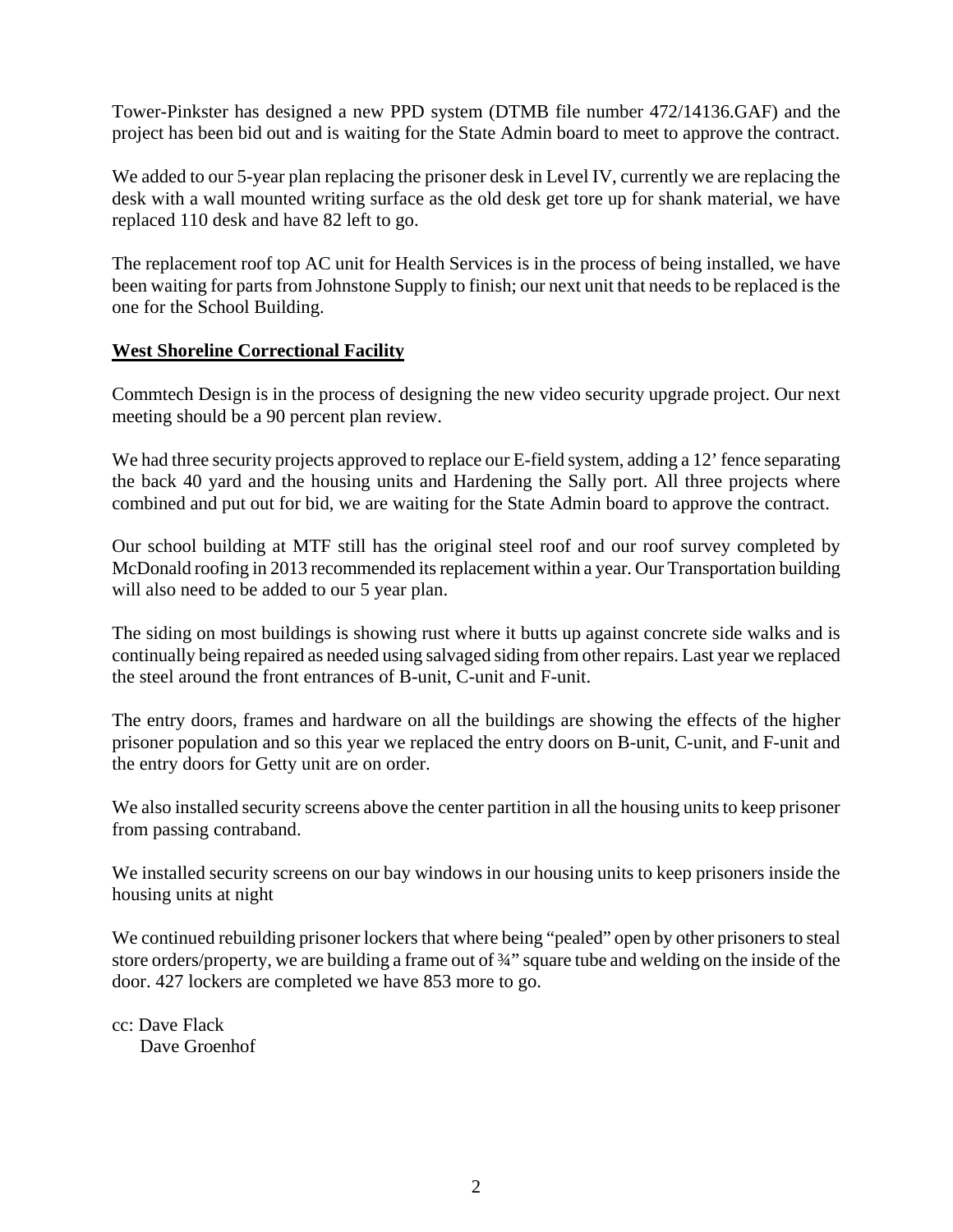# EARNEST C. BROOKS CORRECTIONAL FACILITY

5-Year Plan FY2017

| Project No.     | <b>Building</b>                                                       | <b>Project Description</b>                                                 | <b>Reason Description</b>                                         | <b>Quantity &amp; Units</b> | <b>Facility Priority</b> | <b>Cost Estimate</b> |
|-----------------|-----------------------------------------------------------------------|----------------------------------------------------------------------------|-------------------------------------------------------------------|-----------------------------|--------------------------|----------------------|
| LRF.00.S124     | Site                                                                  | Add new camera equipment and monitoring equipment.                         | To add capacity to the existing system.                           |                             |                          | \$225,000            |
| MTF.00.S124     | Site                                                                  | Add new camera equipment and monitoring equipment.                         | To add capacity to the existing system.                           |                             | $\overline{2}$           | \$225,000            |
| LRF.00.S109     | Site                                                                  | Replacing the existing e-field system.                                     | Current e-field system is getting harder to replace.              |                             | 3                        | \$300,000            |
| MTF.00.S109     | Site                                                                  | Replacing the existing e-field system.                                     | Current e-field system is getting harder to replace.              |                             | 4                        | \$300,000            |
| MTF.00.S124     | Site                                                                  | Installation of new fence, adding additional razor ribbon where<br>needed. | Increase the level of security for the Sally Port.                |                             | 5                        | \$25,000             |
| MTF.00.S110     | Site                                                                  | Install new e-flex and microwave motion sensors on fence.                  | Increase the security level of recreation yard.                   |                             | 6                        | \$140,000            |
| LRF.00.S110     | Site                                                                  | Install new e-flex and microwave motion sensors.                           | Provide an additional level of security for the Recreation areas. |                             | $\overline{7}$           | \$25,000             |
| LRF.00.C04.02NF | Site                                                                  | Add a security fence.                                                      | Provide additional security for the Sally port operation.         |                             | 8                        | \$25,000             |
| LRF.00.C03.03BP | Site                                                                  | Mill & Resurface.                                                          | To replace deteriorated, damaged and failed surfaces.             |                             | 9                        | <b>COMPLETE</b>      |
| LRF.00.S101     | Site                                                                  | Replace personal protection system.                                        | Update system.                                                    |                             | 10                       | \$750,000            |
| MTF.00.S101     | Site                                                                  | Replace personal protection system.                                        | Update system.                                                    |                             | 11                       | \$750,000            |
| MTF.00.A01.02   | Site                                                                  | Replace existing roof.                                                     | To eliminate high maintenance condition.                          |                             | 12                       | \$200,000            |
| LRF.00.A20.01   |                                                                       | Dublin unit, East Lake unit Replace existing desks in housing units.       | Update housing unit furniture.                                    | 95                          | 13                       | \$11,400             |
| LRF.00.M02.41   | Administration, Food<br>Service, Health Service &<br>School buildings | Replace roof top HVAC systems.                                             | To eliminate high maintenance condition.                          |                             | 14                       | \$70,000             |
| LRF.00.A20.01   | Allegan, East Lake and<br>Fremont housing units                       | Replace handicap lifts units.                                              | To eliminate high maintenance condition.                          | 3                           | 15                       | \$102,000            |
| LRF.00.M03.01   | Site                                                                  | Replace pneumatic controls with direct digital controls (DDC).             | To eliminate high maintenance condition.                          | 9                           | 16                       | \$300,000            |
|                 |                                                                       |                                                                            |                                                                   |                             | <b>Total</b>             | \$3,448,400          |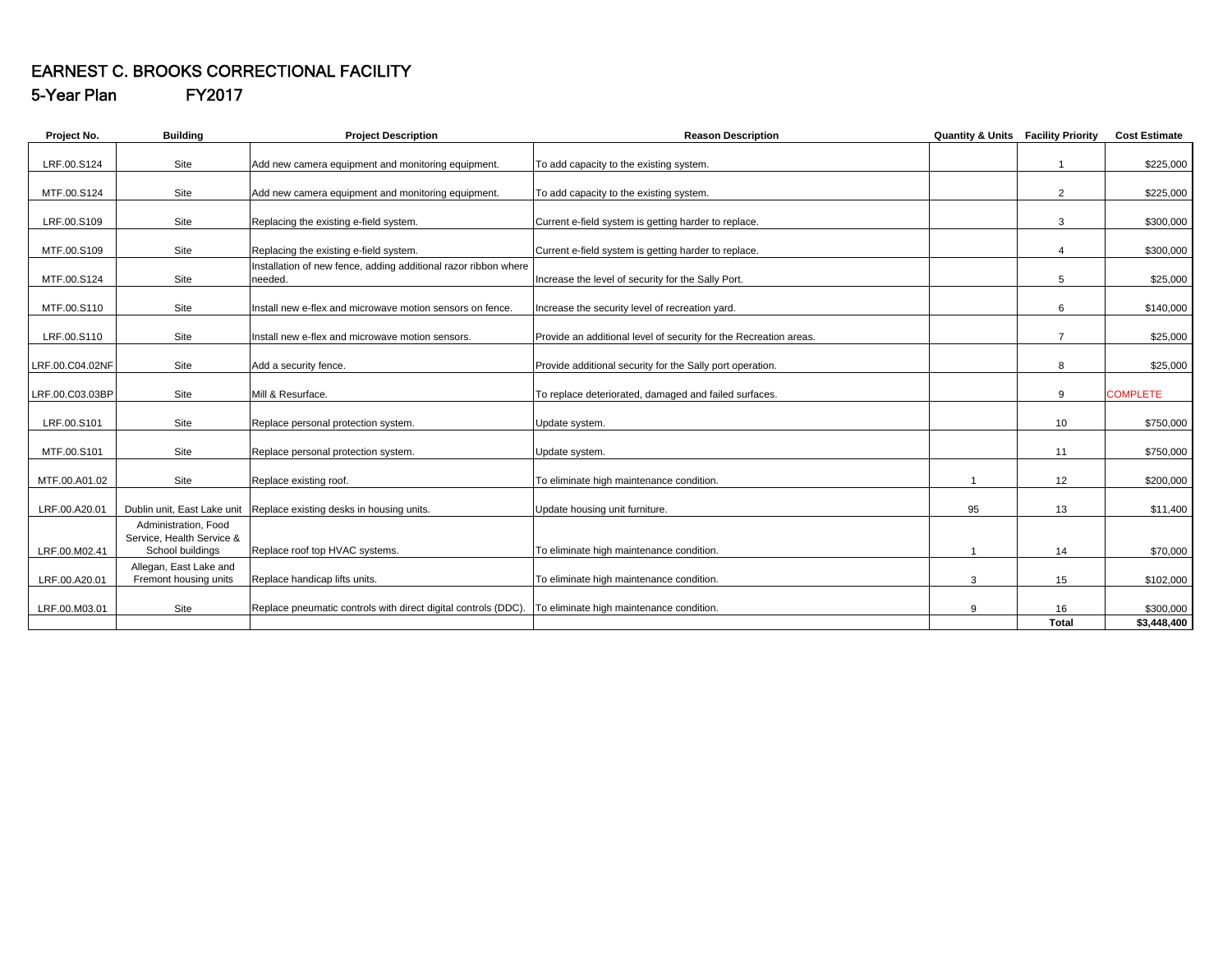# *"Help Make Things Right"*

# **MEMORANDUM**

**DATE:** May 20, 2015

- **TO:** Cathy Stoddard; Warden Carson City Correctional Facility
- **FROM:** Stan Leonard; Physical Plant Superintendent Carson City Correctional Facility

#### **SUBJECT: 2015 Annual DRF Physical Plant Report**

This Annual Report has been prepared in accordance with P.D.04.03.100 "Preventive and Emergency Maintenance for Correctional Facilities". Specifically, section "N" requires CFA Physical Plant Superintendents conduct an annual inspection of their respective facility to assess the need for future maintenance. The results of the inspection are to be submitted in writing to the facility Warden.

#### **Overview of Physical Plant Accomplishments:**

- Completed roof survey and walk thru with McDonald roofing.
- Added pavement sealer to all roads and walk ways.
- Replace several concrete walkways.
- Installed new shaker on the 400 building perimeter.
- Currently installing new shaker on the West perimeter.
- Tied the underground fence to the above ground perimeter fence the entire length of the perimeter.
- Added 3/4" cable to the inner and out Sally port gates.
- Installed a new MSI shake down area.
- Installed new LED lights to the inside of the East facility.
- Hardened the sally port and all walk thru gates in the facility.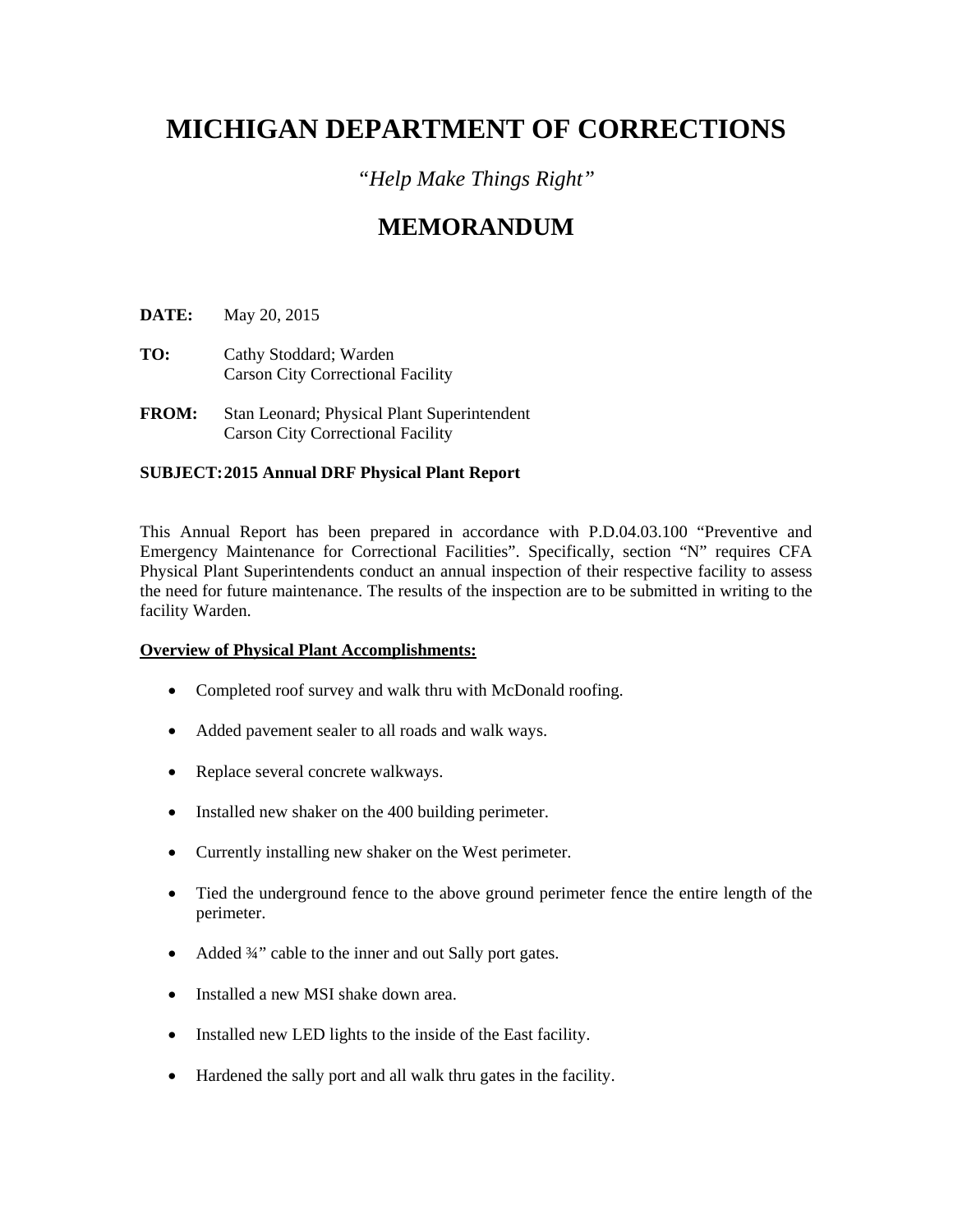- Installed new Digital cameras on the perimeter.
- Installed new monitors and head end in the control center.
- Installed vertical 12" coils in every inside corner of the perimeter fence.

#### **Brickwork**

The condition of the Brickwork seems to be in good general order with few signs of weather damage due to freeze or thaw. The only damage that I have found was due to window restrictors that were anchored into the brick to prevent hyperextension of the cell windows; these restrictors have since been removed.

I have found no problems with any of the block work or supporting foundations. All of the weepholes that would allow the moisture in the walls to adequately drain appear to be open and functioning properly. Openings for the roof drainage all look good and the sealant at the blow-out joints also looks fine.

#### **Building Architectural and Structural**

Inspections of the Building Architectural and Structural components display the facility to be in exceptional condition. None of the buildings show any sign of breaks or settling in the foundations, floors or walls. Most doors on the East side need to be replaced. The windows all seem to open and close properly; headers and sills all look good, as well as blow-out joints and sealants. Wall-Caps all seem to be in place and the building Water-Scuppers look to be working properly. The additional scupper that was added to 400 Building continues to help adequately drain that new roof.

The building masonry looks to be in generally decent condition with some slight sign of phosphoresce in the area of the Administration Building visit Yard Wall. I believe this is possibly due to some sort of anti-freezing agent added to the mortar during construction that reveals itself as a type of salt stain on the brickwork.

All facility Observation Post and Yard Storage buildings look good. The training tower located at the Fish Creek Sportsman's Club needs some maintenance updates in order to make that structure safe. The buildings known as the Miller House Buildings, located on the West side of the facility grounds along Blackmer Road, has been demolished. The only out building standing is the garage. It is in fair shape and we are still using it for storage.

#### **Concrete/Paving**

Inspection of the concrete shows it to be in overall fair to poor condition. Maintenance has done some concrete work at 200 Building Med Window areas; consisting of a Pad and Sidewalk. We also added some sidewalks to several areas between the housing units. These walks are for staff only.

The back Dock area of Food Service is on the project list for some extensive concrete work with the installation of a new retainer wall and sidewalk. The asphalt pavements located at both East and West locations are in poor shape.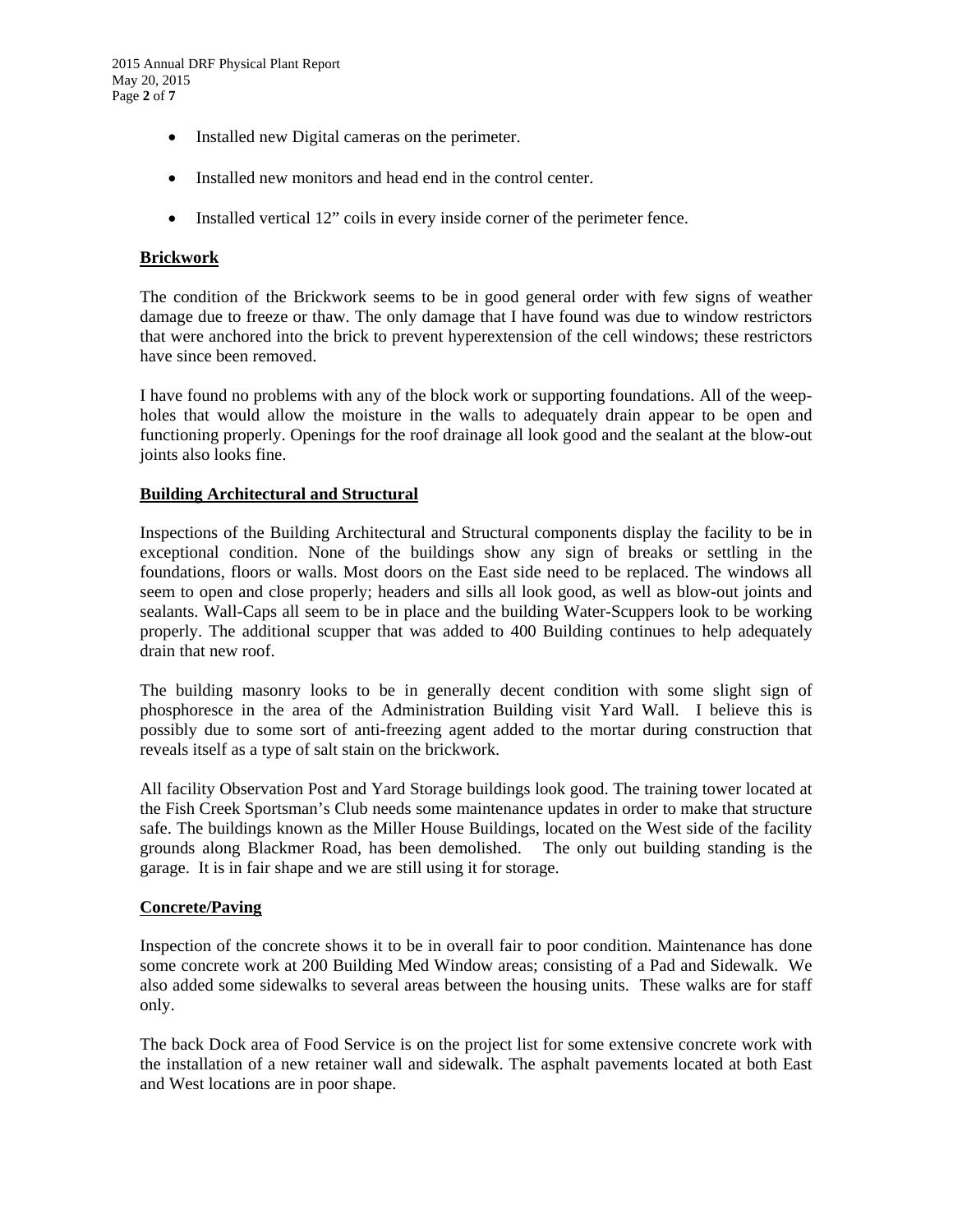We completed extensive crack filling last fall. Both areas are in need of a total seal coat in order to give them a few more years of life. The Phone base pads for the new prisoner phones have been installed. We have also replaced several areas of concrete that were low and a trip hazard.

#### **Flooring**

An inspection of the Flooring systems shows it to be in decent condition. We have no sheet vinyl floor coverings but we do have vinyl tile, carpet and carpet squares, all areas look good, the carpet is showing some wear. We plan to remove the carpet from the East housing units.

The only areas in which I have found any problems are the painted finish on the cell room floors; many are in need of refinishing. This was mentioned on previous years report and should be addressed as soon as funding permits. The East Annex and the RUM/ARUS/PCs Offices in the Housing Units are in need of new carpeting.

#### **Hollow Metal Work**

An inspection of the Hollow Metal Work indicates it to be in fair to good condition. This area consists mainly of Light Poles, Utility Fixtures, Doors, Door casings and Mullions. Some of the doors that access our buildings and cells are rusted out and are being replaced by attrition.

We will need to continue with the replacement of some Level IV Cell Door Trolley Systems and install Roton Hinges on some of our entrance doors (due to failing hinge pockets) to extend their usefulness. Facility light poles will need some attention in the area of repainting as soon as manpower and budget allows. In this past year with new monies being made available for the security upgrades, we have upgraded perimeter lighting fixtures with energy efficient LED fixtures. We plan to complete the interior of the facility this summer with the new LED fixtures and possibly the parking lots.

### **Metal and Vinyl Windows and Sash**

An inspection of the Metal Window and Sash units shows them to be in generally good condition. Over the past few years, Maintenance staff has replaced over half of the glass in the windows of the West side Housing Units due to a failure of the sash sealant which causes them to fog and fill with water, we will need to continue with the glass replacement as manpower and budget permits. The metal and vinyl windows on the East side continue to be in good shape with no problems found.

#### **Miscellaneous and Ornamental Metal Work**

An inspection of the Miscellaneous and Ornamental Metal Work that is used shows it to be in good condition with no problems found.

#### **Painting**

An Inspection of the Painting confirms it to be in generally respectable condition. All of the building interior walls look to be in good shape. As mentioned last year, Housing Unit cell floors are showing considerable wear in the paint, which should be addressed as soon as the budget allows. The overhead beams in the West side Quartermaster area have some flaking paint that needs to be taken care of as soon as arrangements can be made to do so.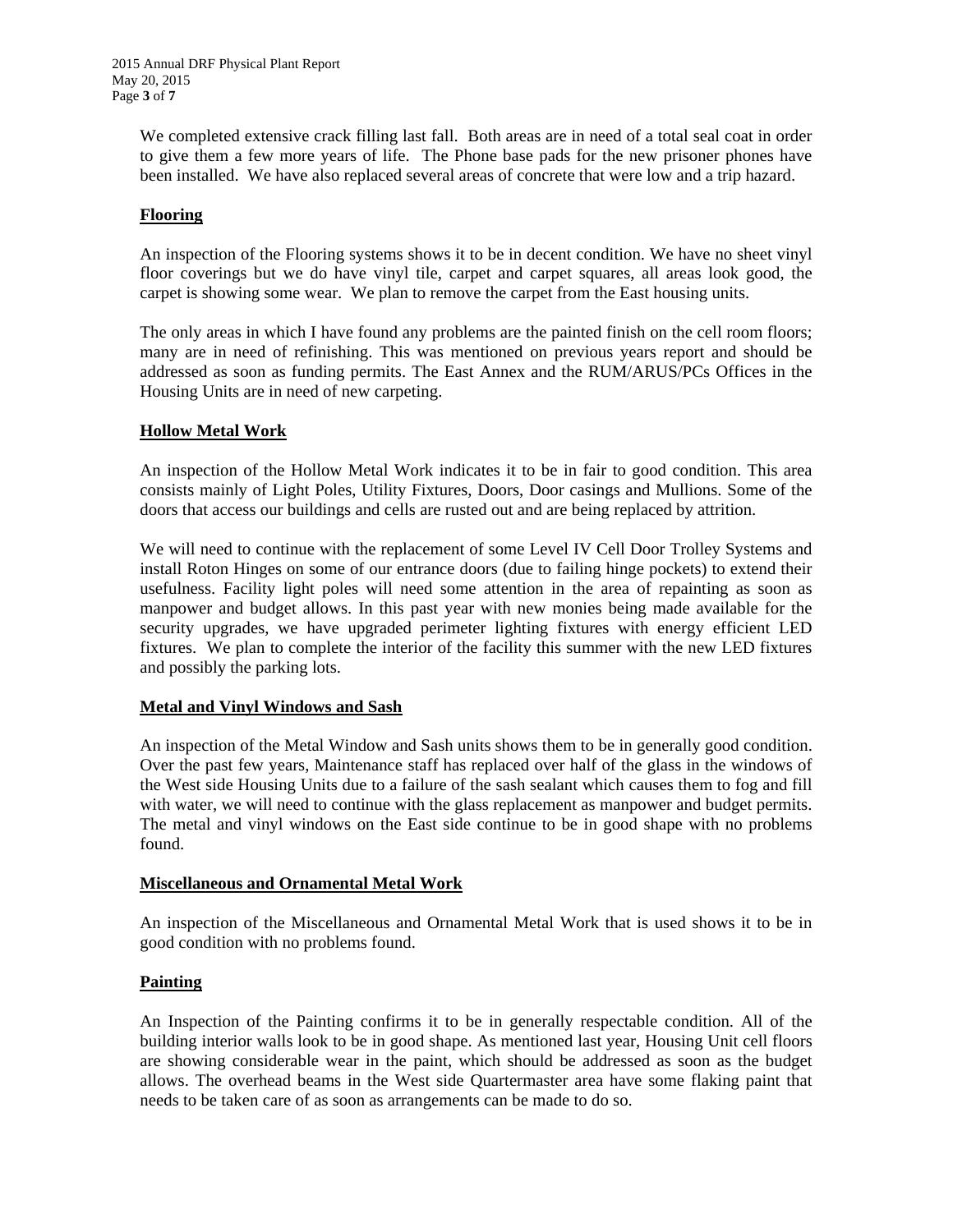The parking lots, curbing are due to be repainted, along with some of the light poles. The painting in the Housing Units are done by Housing Unit painters assigned to that task, all of these areas appear to be kept in good condition.

As mentioned earlier in the report regarding sheet metal, we are experiencing some fading on the fronts of some East Annex buildings along with some rust occurring on the MSI Building metal siding by the exhaust protrusions. DRF East Housing Units are in need of interior painting. Lastly many of the bathroom stalls and partitions are in need of repainting.

#### **Perimeter Fences and Walls**

An inspection of the Fences shows them to be in generally good condition, with only minor problems found in the Perimeter or Buffer fence construction materials (post, fence fabric, razor wire, wire ties, gates, etc.).

We replaced the E-Field on the East side with the new Shaker System. That is working as designed or even better. We are currently installing new shaker system on the West side and all buffer fences. When this is complete all E-field and E-flex will be gone. This will be a great improvement.

We are also about to start a project to replace the fence that divides the West and East sides of the facility along with 4 other small control fences which were recommended by a recant walk thru from a security upgrade team.

The fencing at the Segregation area looks to be in good repair as well as that used on the Food Service exterior storage cage. We are currently adding a  $\frac{1}{2}$  mesh fence to the outside of the Seg. cages to prevent birds from entering into the area. All of the components used on the Close Unit Fences appear to be in good shape with no problems found, the cross fencing gate is proving to be a big help.

The Shaker System on the Buffer Fence ends at 2 Post and does not continue around the East Annex, this is being extended all the way around the East side.

Maintenance staff has reactivated the West side access to MSI for vehicle traffic and pedestrian crossing between East and West. We have hardened the East Annex Sally port and discontinued its use. We have gone over ever inch of our entire Perimeter fence and Systems this year. We have made many improvements and upgrades. The Shaker System was added to the Sally port.

#### **Refrigeration, Heating and Air Conditioning**

An inspection of the Refrigeration and HVAC components indicates that some of our freezers and the AC unit in the 300 Building are reaching the end of their life cycle; some of these units have run steadily for the last 20 years and are showing the wear of that constant use.

We have replaced two of four coils at the 100 Building; the compressor and the condenser on the inside Warehouse Walk-In Freezer; and the coil on the unit in 200 Building. We will need to replace both of the compressors on the outside Walk-in Freezer before long and one coil on the 300 building A/C unit. I would recommend that we order the replacement units as soon as possible. Our air conditioning units are running well at this time.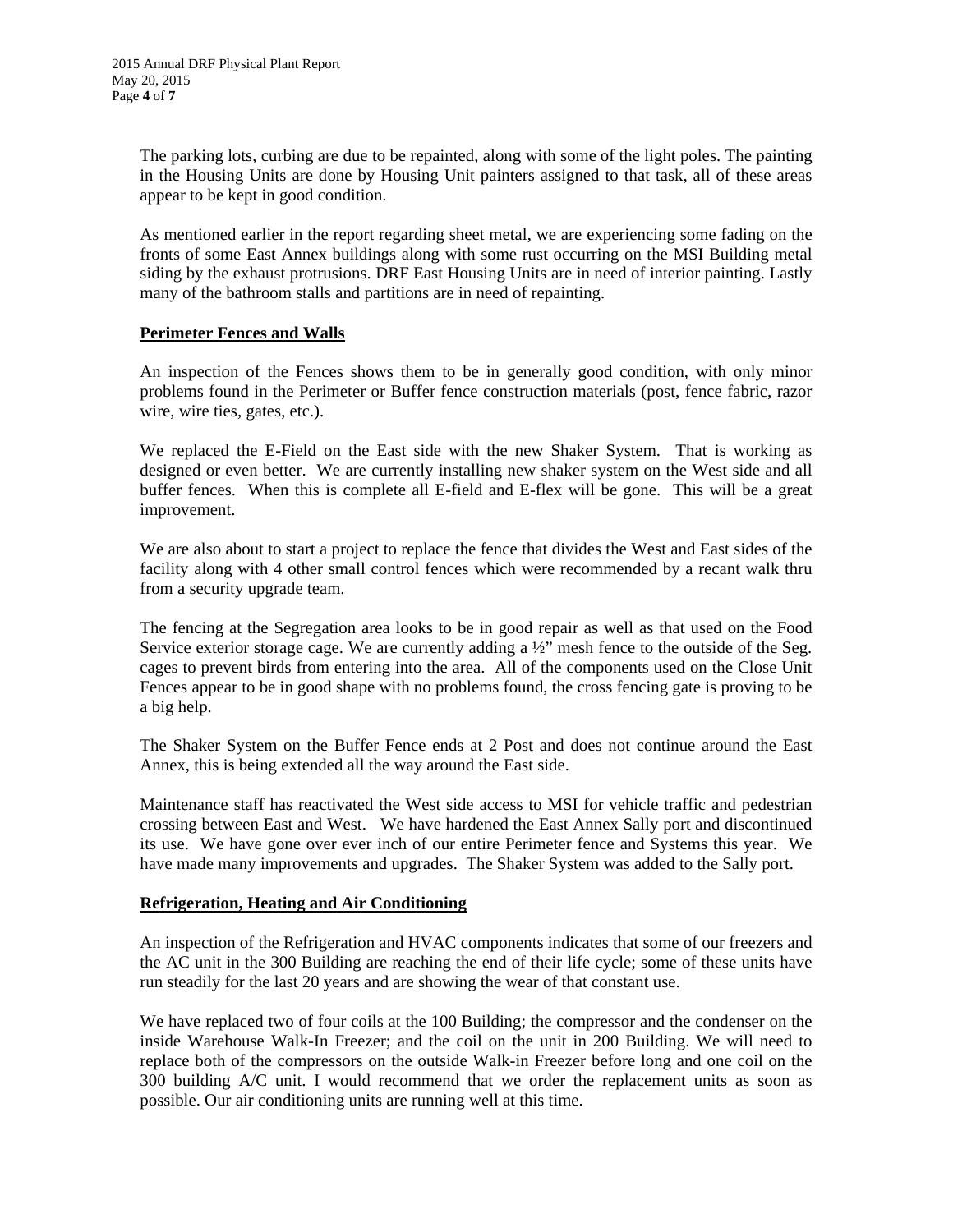#### **Roadway and Walkway**

The Roadways and Walkways are in fair condition; this is due to some extensive crack filling work done last fall and six years ago to help maintain them. We need to continue with the crack filling. Also we have applied a surface sealant to our entire paved area in order to preserve what we have. The resurfacing work that was done on the East side big yard walk track has vastly improved that area.

The west side track has been resurfaced.

#### **Roofing**

Inspections of the Roofing systems confirm them to be in poor condition. We have replaced the roofs on 1100, 500, 1300, 400, 900 Buildings, the upper part of the 300 Building, the Commons Area of the 1200 Building, and the lower roof of the Administration Building. We are at this time, half done with 800 Building roof.

We have 1200 Building yet to do, then will move to the 200 Building Health Care areas, and the 300 Building lower roof. In doing this, we have come a long way in cutting down our roof related work orders. I feel that there is still a lot of work remaining to do in order to stay ahead of system failures.

The East annex roofs are steel sheeting on a 4/12 pitch slope coated with an asphalt based coating over the seams and fasteners. Due to the age of these steel roofs, we are starting to have the fasteners work loose, we have replaced some of these fasteners but have many more that need replacing; I would recommend that we replace all of these steel roofs.

The remaining East side roofs are also 4/12 pitched slopes with asphalt shingles applied, these are found to be in fair condition. We had an evaluation done last summer by McDonald Roofing Company and the Physical Plant Division staff and as result, they listed us a very high priority state wide on having our roof replaced.

#### **Security and Locking Systems**

An inspection of the Locking Systems shows them to be in good working order with no problems found. The Keywatcher Key Security System is requiring more preventive maintenance than originally thought, with cleaning being needed every month. We did replace all keywatches this year.

The Exit Door crash bars that are used around the facility are starting to show their age and due to the high cost of the replacement bars (over \$600.00 apiece), will be replaced by attrition.

We have noticed that the Roton continuous door hinges used everywhere in the compound are in need of rebuilding, this will mean that we will need to order quite a few rebuild kits at approximately \$40.00 apiece.

Door carriers on the Close Unit cells and the Control Center Security Gates are going to require some extra attention over the next few years. We will keep an eye on this and make repairs as needed, but this may become quite expensive.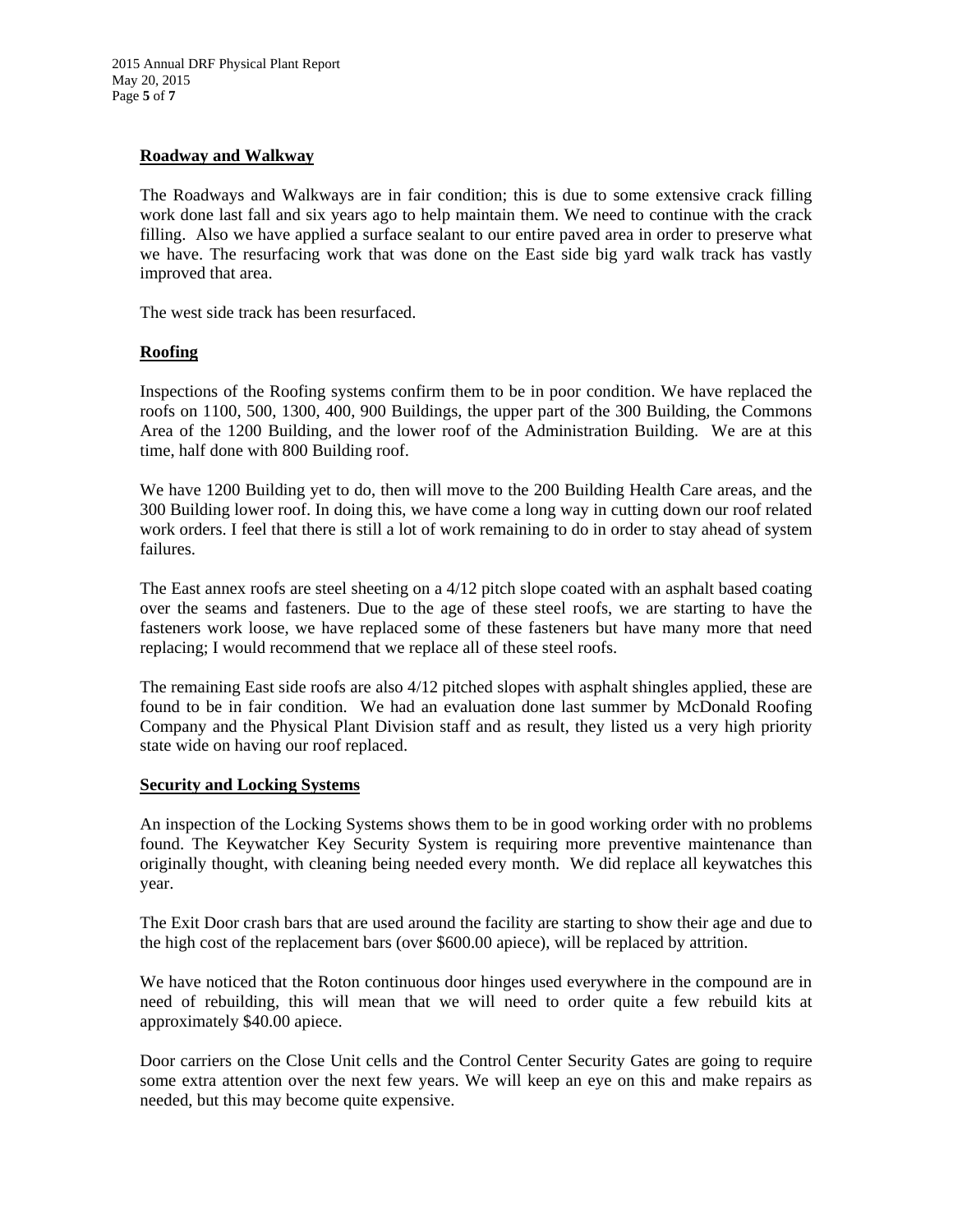We are continuing to upgrade our camera security systems, The West side cameras that were added to the Level II Housing Units, the Level IV Housing Units, the Gymnasium and the School Hallway are working well.

We have installed a camera to cover the med lines on the West side and to cover the Pavilion area on the East side and the Lobby Area camera in 400 building. We are very pleased with the expanded and vastly improved Control Center and Electronic Monitoring Room.

We will have our entire perimeter upgrade to the new Infinity 2020 shaker system this year. Also we have changed over to digital cameras and updated our head end and added new digital cameras and LED lighting to our entire Perimeter.

#### **Sheet Metal Work**

An inspection of the sheet metal work used shows some extensive rusting of the sheet metal panels around the venting ports of the 600 Building (MSI Operation). I would recommend that we repaint the area with a rust inhibitor paint to slow down the deterioration process, and consider replacing the siding in the future when manpower and budget allows.

The front of the East side Housing Units are showing signs of fading and rusting, all buildings have developed rust to some degree at or near the main entries from years of ice melter use, we have already started to replace steel on some of these buildings such as Food Service and G Unit. We plan to replace the metal on the front of the East Admin building in the next few weeks.

#### **Structural Metal Work**

An inspection of the Structural Metal Work appears to be in very good condition with no problems found. The steel roof trusses look good, as does the metal roof decking. Previous roof replacements at 100, 400, and 900, Buildings show the underlying steel roof sheeting looked very good.

The MSI Building structural steel looks to be in generally good condition with the exterior wall sheeting in need of refinishing at the ventilation exhaust areas due to rusting.

#### **Waterproofing**

A prior concern with the Waterproofing has had Maintenance staff keeping an eye on possible problems with water leakage in the area of the lower floor of 800 Building. A few years ago, we had a report of moisture entering one of the cells; it was presumed that it may have entered through the wall, which would indicate that a possible failure of the waterproofing membrane may have occurred.

We had a similar incident in 900 Building, where the problem was corrected by retiling the outside of the basement walls.

We did some work in the problem area of the 800 Building with grading and weep-hole exposure and seemed to have improved the drainage considerably. Over the past few years, we have not had any reported problems at the 800 Building, but these have been very dry years, we will continue to monitor this area.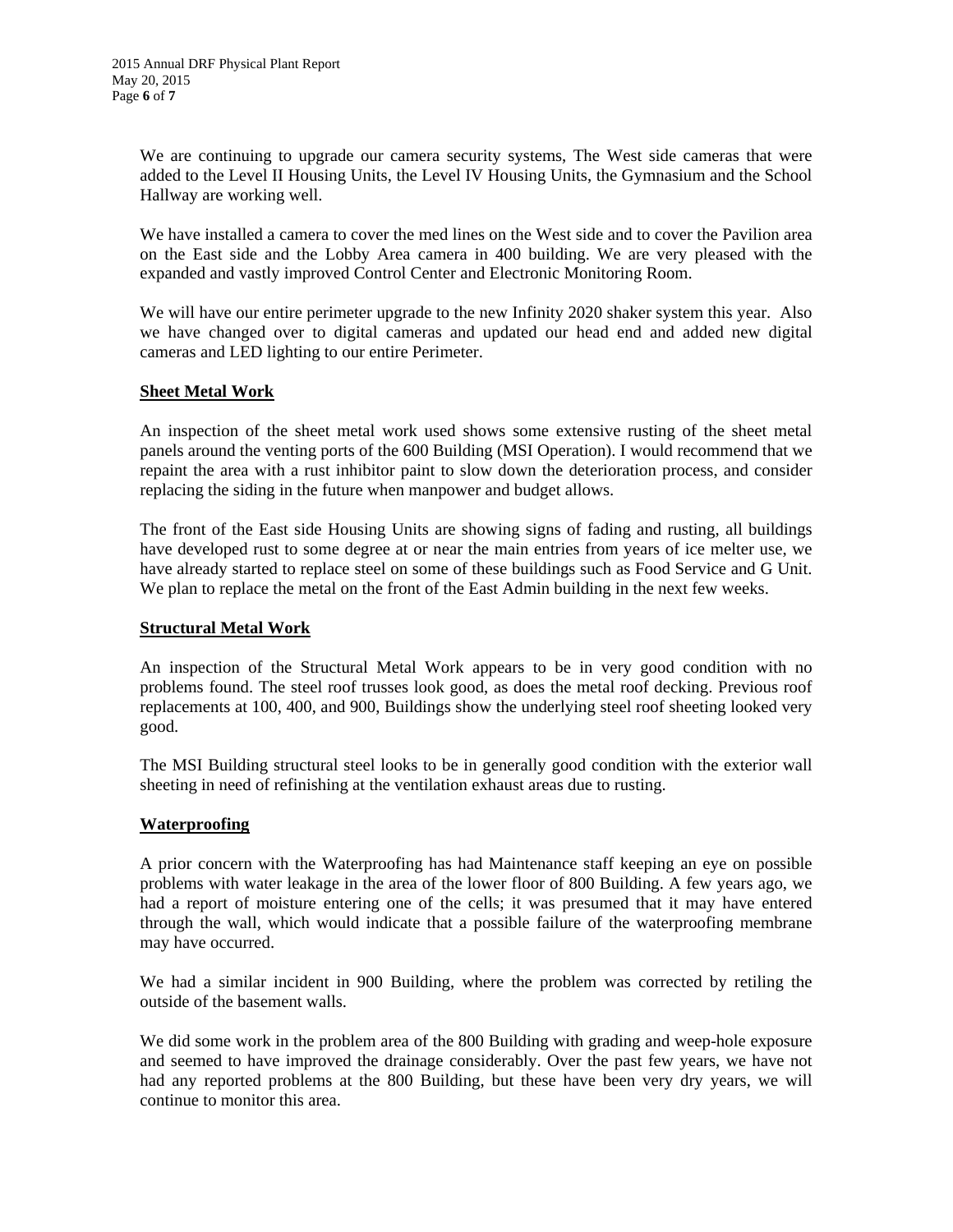Most of our buildings have not had any brick resealing /waterproofing agent applied in the last 20 years and it is time to consider having this done when money permits.

#### **Woodwork**

An inspection of the Woodwork used shows it to be in good condition with no problems found.

#### **Wall and Floor Tile**

Inspection of the Wall and Floor Tile in the East and West Buildings shows it to be in generally good repair. In the areas where Quarry and Ceramic floor tiles are used, I have found no missing tiles and very little in damaged ones. Staff continues to re-grout the shower floors as time permits.

The Food Service corner protectors used to minimize wall damage continue to help. All of the tiled walls in the facility are looking good. DRF East Food Service Dining Room needs some tile repair in the dinning area.

If you should have any questions, please feel free to contact me. Thank you in advance for your time.

cc: Dave Flack, Physical Plant Division Administrator Ed Vallad, Physical Plant Division Manager Gary Keiffer, Physical Plant Division John Simon, DRF Business Manager Jeff Niemi, Northern Regional Superintendent File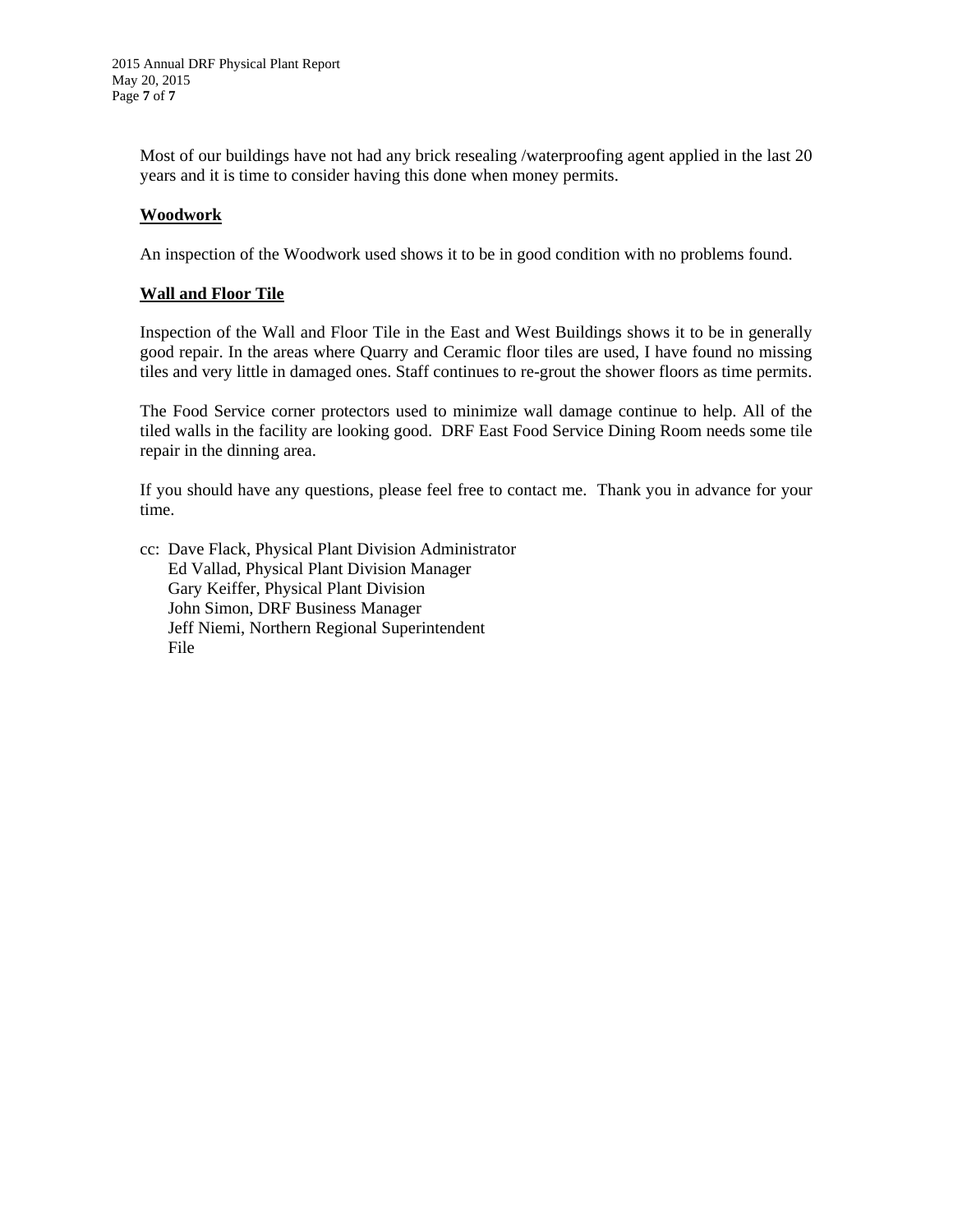#### CARSON CITY CORRECTIONAL FACILITY 5-Year Plan FY2017

| Project No.             | <b>Building</b>              | <b>Project Description</b>                                                           | <b>Reason Description</b>                                                                 | <b>Quantity &amp; Units Facility Priority</b> |                | <b>Cost Estimate</b> |
|-------------------------|------------------------------|--------------------------------------------------------------------------------------|-------------------------------------------------------------------------------------------|-----------------------------------------------|----------------|----------------------|
|                         |                              |                                                                                      | The new code requires the back flow preventer be above grade.                             | $\mathbf{1}$                                  | $\mathbf{1}$   | \$250,000            |
|                         |                              | Move the East Back flow preventer above grade.                                       |                                                                                           |                                               |                |                      |
|                         |                              | Replace the fire alarm system.                                                       | The current system is 20 years old and obselete.                                          | $\mathbf{1}$                                  | $\overline{2}$ | \$1,500,000          |
|                         |                              | Replace the loading dock area behind West Food Service.                              | This loading dock area is broken up and the side walls are falling.                       |                                               |                | \$80,000             |
| OTF.00.E01              | All Bldgs.                   | Seal coat metal roofing                                                              | All roofs are in need of re-coating.                                                      | $\mathbf{1}$                                  | 11             | \$300,000            |
|                         |                              | Flat Roof West side. Replace existing roofs.                                         | Leading to More Serious Problems. To eliminate high maintenance condition.                | $\mathbf{1}$                                  | 9              | \$1,500,000          |
| DRF.2011.A.2            | All Housing Units            | Replace/new hot water heater - 250 gallon.                                           | Beyond useful life. Worn out. Impairs building operation.                                 | $\overline{1}$                                | 12             | \$200,000            |
| OTF.900.M06             | All Housing Units and<br>MSI | Replace steel siding.                                                                | Major deterioration exists, beyond useful life. Integral component of building structure. | $\mathbf{1}$                                  | 14             | \$40,000             |
| <b>Facility Request</b> | Site                         | Installation of water supply pressure boosting pumps and<br>building.                | Installation of booster pumps would maintain constant adequate pressure.                  | $\overline{1}$                                | 15             | \$83,820             |
| <b>Facility Request</b> | Site                         | Replace the pavement located from MSI Gate.                                          | Pavment is broken up and unrepairable. Service reliability.                               | $\mathbf{1}$                                  | 16             | \$100,000            |
| OTF.00.C11              | 1100                         | Replace pneumatic with direct digital controls (DDC).                                | None presently installed. Reduce energy usage. Provide better temperature control.        | $\mathbf{1}$                                  | 18             | \$94,160             |
| DRF.1100.M01            | 1200                         | Replace pneumatic with direct digital controls (DDC).                                | None presently installed. Reduce energy usage.                                            | $\overline{1}$                                | 19             | \$163,680            |
| DRF.1200.M05            | 500                          | Replace pneumatic with direct digital controls (DDC).                                | None presently installed. Reduce energy usage.                                            | $\mathbf{1}$                                  | 20             | \$163,680            |
| DRF.500.M05             | 700                          | Replace pneumatic with direct digital controls (DDC).                                | None presently installed. Reduce energy usage.                                            | $\mathbf{1}$                                  | 21             | \$192,390            |
| DRF.700.M05             | 800                          | Replace pneumatic with direct digital controls (DDC).                                | None presently installed. Reduce energy usage.                                            | $\overline{1}$                                | 22             | \$192,390            |
| DRF.800.M05             | 900                          | Replace pneumatic with direct digital controls (DDC).                                | None presently installed. Reduce energy usage.                                            | $\mathbf{1}$                                  | 23             | \$192,390            |
| DRF.900.M05             | C/D Housing                  | Make up air system.                                                                  | Provide better temperature control.                                                       | $\mathbf{1}$                                  | 24             | \$332,992            |
| OTF.1000.M03            | A/B Housing                  | Make up air system.                                                                  | Provide better temperature control.                                                       | $\overline{1}$                                | 25             | \$332,992            |
| OTF.1200.M03            | G/H Housing                  | Make up air system.                                                                  | Provide better temperature control.                                                       | $\mathbf{1}$                                  | 26             | \$332,992            |
| OTF.800.M03             | E/F Housing                  | Make up air system.                                                                  | Provide better temperature control.                                                       | $\overline{1}$                                | 27             | \$332,992            |
| OTF.900.M03             | C/D Housing                  | Miscellaneous. Replace existing pneumatic controls with a<br>new DDC control system. | Provide better temperature control.                                                       | $\overline{1}$                                | 28             | \$32,065             |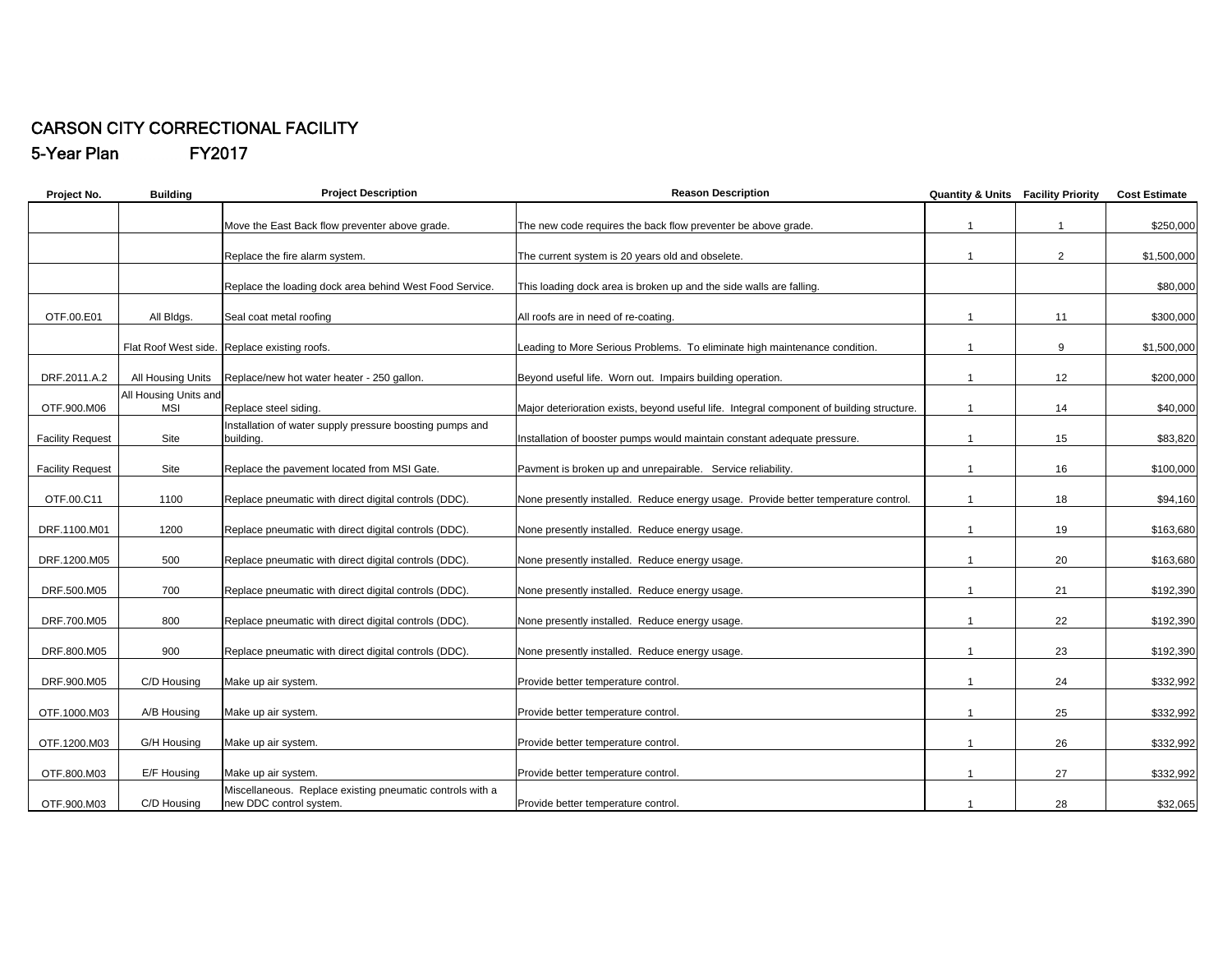| OTF.1000.M05 | A/B Housing                               | Miscellaneous. Replace existing pneumatic controls with a<br>new DDC control system. | Provide better temperature control.                              |                | 29 | \$32,065    |
|--------------|-------------------------------------------|--------------------------------------------------------------------------------------|------------------------------------------------------------------|----------------|----|-------------|
| OTF.1200.M05 | <b>Food Service</b>                       | Miscellaneous. Replace existing pneumatic controls with a<br>new DDC control system. | Provide better temperature control.                              |                | 30 | \$32,065    |
| OTF.500.M04  | G/H Housing                               | Miscellaneous. Replace existing pneumatic controls with a<br>new DDC control system. | Provide better temperature control.                              |                | 31 | \$32,065    |
| OTF.800.M05  | E/F Housing                               | Miscellaneous. Replace existing pneumatic controls with a<br>new DDC control system. | Provide better temperature control.                              | $\overline{1}$ | 32 | \$32,065    |
|              | Maintenance                               | Main control panel and front-end direct digital controls (DDC)                       |                                                                  |                |    |             |
| OTF.900.M05  | Warehouse                                 | equipment.                                                                           | Reduce energy usage. Better equipment available.                 | $\mathbf{1}$   | 33 | \$53,240    |
| OTF.300.M01  | Medium & Minimum<br><b>Security Units</b> | Addition of wash basins and construction of Shower Houses.                           | The shower houses and wash basins are necessary.                 | $\overline{1}$ | 34 | \$66,913    |
|              | Site                                      | Upgrade fire alarm system.                                                           | Obsolete, no longer manufactured, parts unavailable.             | $\overline{1}$ | 35 | \$1,067,220 |
| DRF.00.S03   | 100                                       | Upgrade paging system.                                                               | More cost effective.                                             | $\mathbf{1}$   | 36 | \$9,680     |
|              |                                           |                                                                                      |                                                                  |                |    |             |
| DRF.100.S02  | Site                                      | Storm drainage system, sump pump, New.                                               | To improve drainage. To prevent failure.                         | $\mathbf 1$    | 37 | \$128,018   |
| DRF.00.C05   | 1100                                      | Electrical distribution system-circuit breaker coordination.                         | Service reliability. Preventative maintenance.                   | $\mathbf{1}$   | 38 | \$8,470     |
|              |                                           |                                                                                      |                                                                  |                |    |             |
| DRF.1100.E01 | 200                                       | Replace control panel.                                                               | Leading to more serious problems. Panel has been damaged.        | $\overline{1}$ | 39 | \$5,718     |
| DRF.200.S01  | 300                                       | Replace entry system - w/ insulated system.                                          | Request of Facilities Maintenance. High use area.                | $\mathbf{1}$   | 40 | \$41,140    |
| DRF.300.A01  | 600                                       | Replace gutter system.                                                               | To eliminate high maintenance condition. Seam failure.           | $\mathbf{1}$   | 41 | \$1,397     |
| DRF.600.A01  | 600                                       | Replace metal panels. Rusted at outlet - staining masonry<br>wall below.             | Damaged.                                                         | $\overline{1}$ | 42 | \$27,830    |
| DRF.600.A02  | 100                                       | Electrical System Distribution-Install additional branch<br>panelboard.              | Provides for future growth. Increase system capacity.            |                | 43 | \$7,260     |
| OTF.100.E01  | 100                                       | Electrical System Distribution-Replace Transformer.                                  | Existing equipment at full capacity.                             | $\mathbf{1}$   | 44 | \$8,894     |
| OTF.100.E02  | 100                                       | Electrical Distribution System-Repair existing distribution<br>equipment.            | Preventative maintenance. NEC compliance.                        | $\mathbf{1}$   | 45 | \$3,388     |
|              |                                           |                                                                                      |                                                                  |                |    |             |
| OTF.100.E03  | A/B Housing                               | Electrical System Distribution-Install additional branch<br>panelboard.              | Existing equipment at full capacity.                             | $\mathbf{1}$   | 46 | \$11,943    |
| OTF.1200.E01 | A/B Housing                               | Electrical Distribution System-Install additional distribution<br>panel.             | Existing equipment at full capacity.                             | $\overline{1}$ | 47 | \$21,344    |
| OTF.1200.E02 | A/B Housing                               | Electrical Distribution System-Replace Transformer.                                  | Existing equipment undersized for present load conditions.       | $\overline{1}$ | 48 | \$11,053    |
|              |                                           |                                                                                      |                                                                  |                |    |             |
| OTF.1200.E03 | A/B Housing                               | Electrical Distribution System-Replace Feeder.                                       | Increase system capacity. Building service upgrade.              | $\mathbf{1}$   | 49 | \$36,058    |
|              |                                           | Electrical Distribution System-Install additional branch                             |                                                                  |                |    |             |
| OTF.1200.E04 | C/D Housing                               | panelboard.                                                                          | Existing equipment at full capacity. Provides for future growth. | $\mathbf{1}$   | 50 | \$11,943    |
|              |                                           | Electrical Distribution System-Install additional distribution                       |                                                                  |                |    |             |
| OTF.1000.E01 | C/D Housing                               | panel.                                                                               | Existing equipment at full capacity. Provides for future growth. |                | 51 | \$21,344    |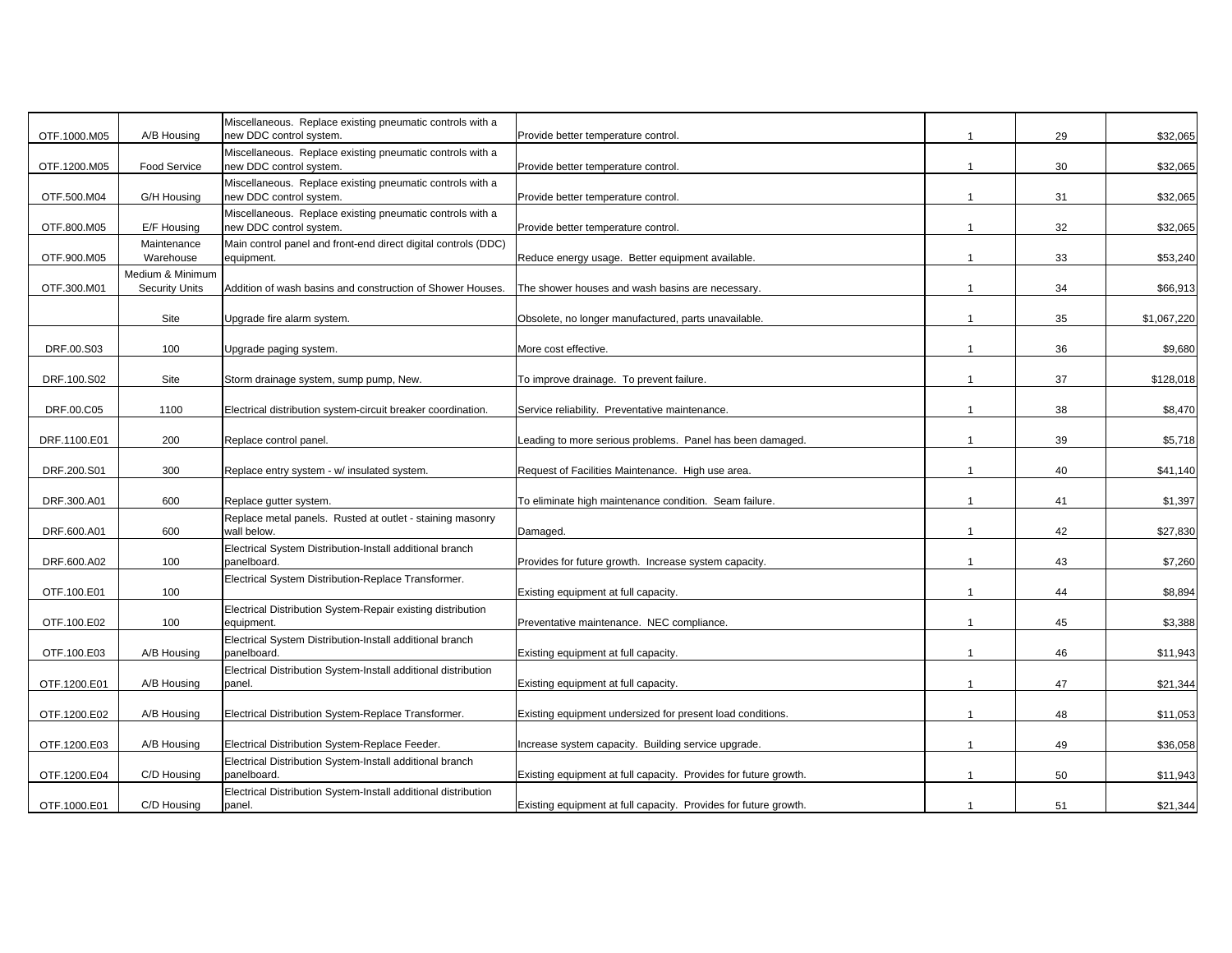| OTF.1000.E02 | C/D Housing         | Electrical Distribution System-Replace Transformer.                                                                    | Existing equipment undersized for present load conditions.                                 |                | 52 | \$11,053  |
|--------------|---------------------|------------------------------------------------------------------------------------------------------------------------|--------------------------------------------------------------------------------------------|----------------|----|-----------|
| OTF.1000.E03 | C/D Housing         | Electrical Distribution System-Replace Feeder.                                                                         | Increase system capacity. Building service upgrade.                                        | $\mathbf{1}$   | 53 | \$36,058  |
| OTF.1000.E04 | E/F Housing         | Electrical Distribution System-Replace Transformer.                                                                    | Increase building electrical capacity for current conditions and provide for future growth |                | 54 | \$11,053  |
| OTF.900.E01  | E/F Housing         | Electrical Distribution System-Install additional distribution<br>panel.                                               | Provides for future growth. Increase system capacity.                                      | $\overline{1}$ | 55 | \$21,344  |
| OTF.900.E02  | E/F Housing         | Electrical Distribution System-Install additional branch<br>panelboard.                                                | To replace existing residential grade sub-panels.                                          | $\mathbf 1$    | 56 | \$11,943  |
| OTF.900.E03  | E/F Housing         | Electrical Distribution System-Replace Feeder.                                                                         | Increase system capacity. Building service upgrade.                                        | $\mathbf{1}$   | 57 | \$36,058  |
| OTF.900.E04  | G/H Housing         | Electrical Distribution System-Install additional branch<br>panelboard.                                                | To replace existing residential grade sub-panels.                                          |                | 58 | \$11,943  |
| OTF.800.E01  | G/H Housing         | Electrical Distribution System-Install additional distribution<br>panel.                                               | Increase system capacity.                                                                  | $\mathbf 1$    | 59 | \$21,344  |
| OTF.800.E02  | G/H Housing         | Electrical Distribution System-Replace Transformer.                                                                    | Existing equipment undersized for present load conditions.                                 |                | 60 | \$11,053  |
| OTF.800.E03  | G/H Housing         | Electrical Distribution System-Replace Feeder.                                                                         | Increase system capacity. Building service upgrade.                                        | $\mathbf{1}$   | 61 | \$36,058  |
| OTF.800.E04  | Site                | Recreation Field/Court, Resurface/Renovate, Basketball.                                                                | To improve appearance. Service reliability.                                                |                | 62 | \$128,139 |
| OTF.00.C18   | Site                | Recreation Field/Court, Resurface/Renovate, Basketball.                                                                | To improve appearance. Service reliability.                                                | $\overline{1}$ | 63 | \$85,305  |
| OTF.00.C17   | <b>Food Service</b> | Provide pre-engineered building.                                                                                       | Request of Facilities Maintenance.                                                         | $\mathbf{1}$   | 64 | \$426,888 |
| OTF.500.A04  |                     | Administration/Health Provide pre-engineered building.                                                                 | Request of Facilities Maintenance.                                                         | $\overline{1}$ | 65 | \$341,462 |
| OTF.100.A07  |                     | Administration/Health Install new relief air hoods in boiler room roof.                                                | None presently installed.                                                                  |                | 66 | \$5,717   |
| OTF.100.M02  | Site                | Recreation Field/Court, Resurface/Renovate, Tennis.                                                                    | To improve appearance. Service reliability.                                                | $\overline{1}$ | 66 | \$42,350  |
| OTF.00.C16   |                     | Administration/Health Add power assist doors. Main entrance. ADA compliance.                                           | To be ADA compliant in visitor area power doors.                                           | $\mathbf 1$    | 67 | \$37,752  |
| OTF.100.A03  | C/D Housing         | Relief hoods. Install new relief air hoods in boiler room roof.                                                        | None presently installed.                                                                  | $\mathbf{1}$   | 68 | \$5,445   |
| OTF.1000.M02 | C/D Housing         | Toilet exhaust fan.                                                                                                    | None presently installed.                                                                  |                | 69 | \$21,296  |
| OTF.1000.M04 | A/B Housing         | Replace acoustic ceiling system.                                                                                       | To eliminate high maintenance condition.                                                   | $\overline{1}$ | 70 | \$1,089   |
| OTF.1200.A02 | A/B Housing         | Relief hoods. Install new relief air hoods in boiler room roof.                                                        | None presently installed.                                                                  | $\mathbf{1}$   | 71 | \$5,445   |
| OTF.1200.M02 | A/B Housing         | Toilet exhaust fan.                                                                                                    | None presently installed. Reduce energy usage.                                             | $\mathbf{1}$   | 72 | \$21,296  |
| OTF.1200.M04 | Food Service        | Relief hoods. Install new relief air hoods in boiler room roofs. None presently installed. Impairs building operation. |                                                                                            |                | 73 | \$10,890  |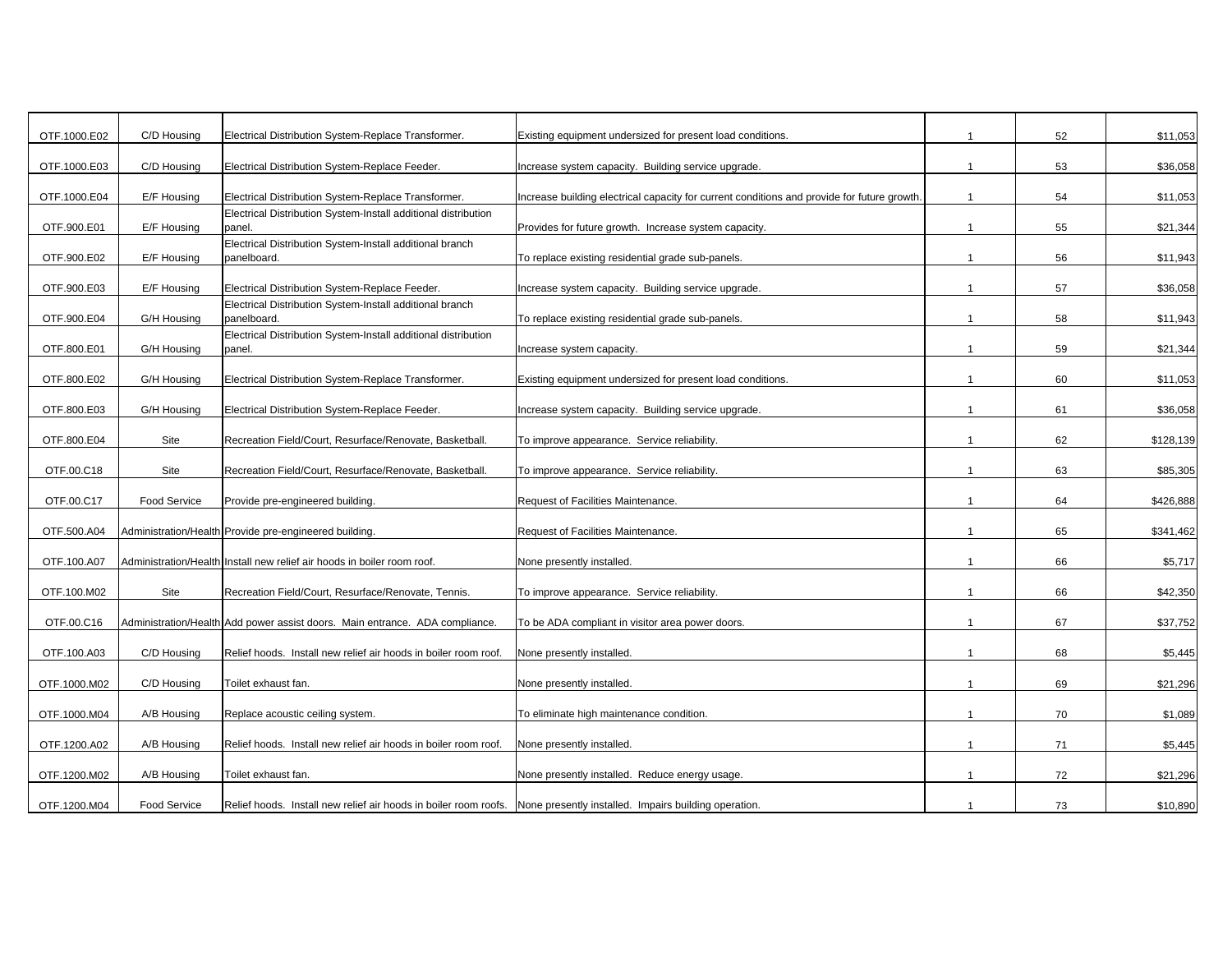| OTF.500.M03 | G/H Housing | Relief hoods. Install new relief air hoods in boiler room roof. | Not functioning or broken. Impairs building operation.               | 74    | \$5,445     |
|-------------|-------------|-----------------------------------------------------------------|----------------------------------------------------------------------|-------|-------------|
|             |             |                                                                 |                                                                      |       |             |
| OTF.800.M02 | G/H Housing | Toilet exhaust fan.                                             | None presently installed. Reduce energy usage.                       | 75    | \$21,296    |
|             |             |                                                                 |                                                                      |       |             |
| OTF.800.M04 | E/F Housing | Relief hoods. Install new relief air hoods in boiler room roof. | None presently installed. Impairs building operation.                | 76    | \$5,445     |
|             |             |                                                                 |                                                                      |       |             |
| OTF.900.M02 | E/F Housing | Toilet exhaust fan.                                             | None presently installed. Reduce energy usage.                       | 77    | \$21,296    |
|             |             |                                                                 |                                                                      |       |             |
| OTF.900.M04 | 400         | Replace Wheel Chair Lift.                                       | Current wheel chair lift was installed when this facility was built. | 78    | \$26,000    |
|             |             |                                                                 |                                                                      |       |             |
|             | 400         | Replace interior door hardware.                                 | To eliminate high maintenance condition.                             | 79    | \$6,050     |
|             |             |                                                                 |                                                                      | Total | \$9,514,168 |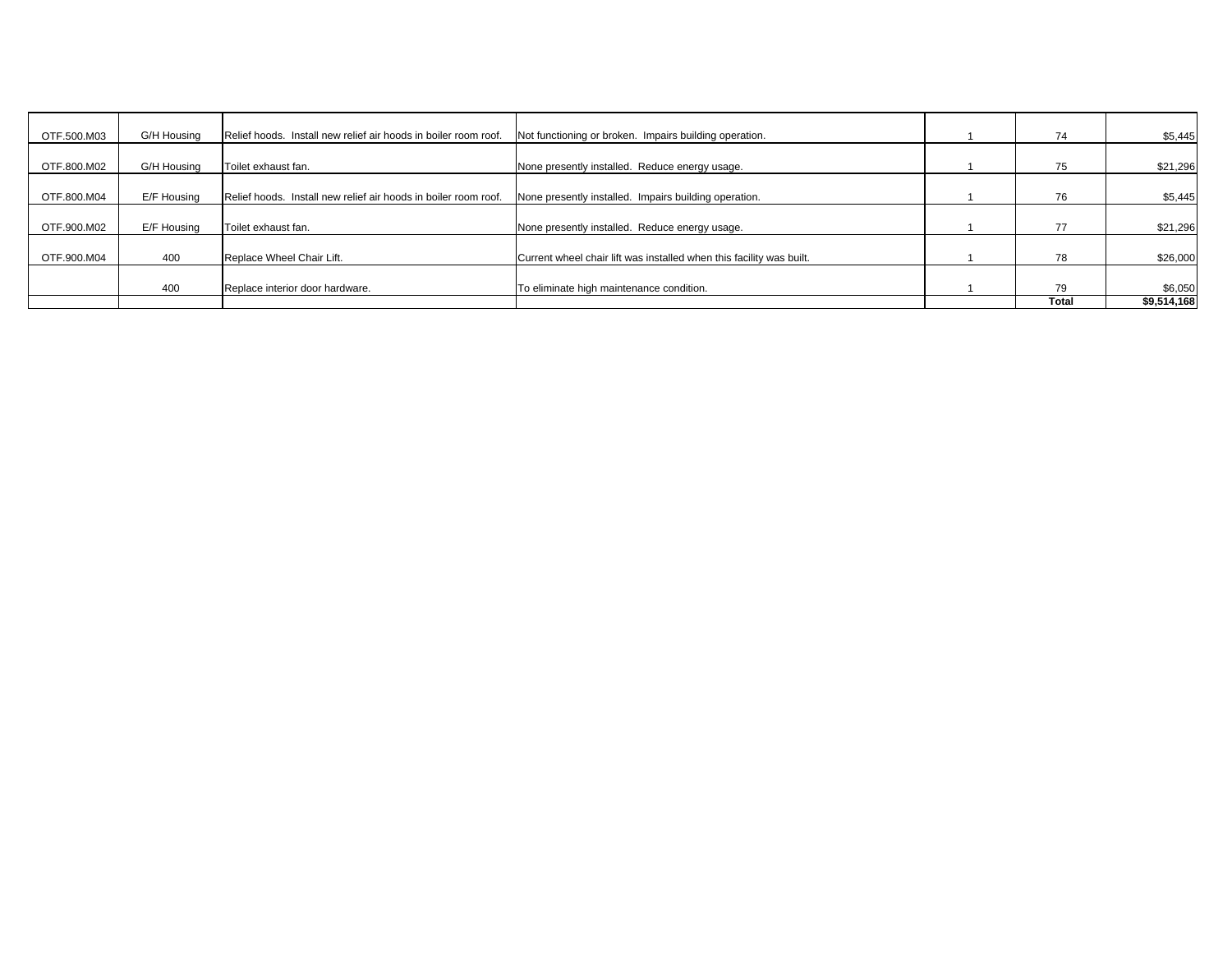# *"Help Make Things Right"*

# **MEMORANDUM**

**DATE:** September 11, 2015

**TO:** Warden Gidley

**FROM:** Jeff Miller, Physical Plant Superintendent Central Michigan Correctional Facility

### **SUBJECT: Annual Facility Inspection – Central Michigan Correctional Facility**

This Annual Report has been prepared in accordance with P.D.04.03.100 "Preventive and Emergency Maintenance for Correctional Facilities". Specifically, section "N" requires CFA Physical Plant Superintendents to conduct an annual inspection of their respective facility to assess need for future maintenance. The results of the inspection are to be submitted in writing to the Facility Warden.

### **Overview of Physical Plant Accomplishments Include:**

A mandated gun storage locker next to our west sally port was built.

West Administration Building women's restroom was improved.

The East Food Service kitchen and dining areas have received many sanitary improvements.

New water main valve was installed to L&M housing unit domestic water system.

Eight new clothing dryers were installed in the east side housing units.

M housing unit renovations were completed.

Horticulture Department implemented a new Garden area, Maintenance along with the

Building Trades Class build and installed raised garden beds and water lines to the area.

Many areas of the facility walls, ceilings, door and windows have been repaired and painted. Road ways and Parking lot pot holes have been repaired.

Grounds have been maintained thru the summer and winter months.

### **Administration Building (East)**

All building infrastructure (roofing, siding, windows, doors, etc.) are in usable condition. Many wall areas inside the building were repaired and painted. The staff beak room needs a kitchenette sink installed in it for sanitary purposes. Other areas of need for this building would be more painting and floor covering updates. All heating and air conditioning equipment was maintained and is currently in good working condition.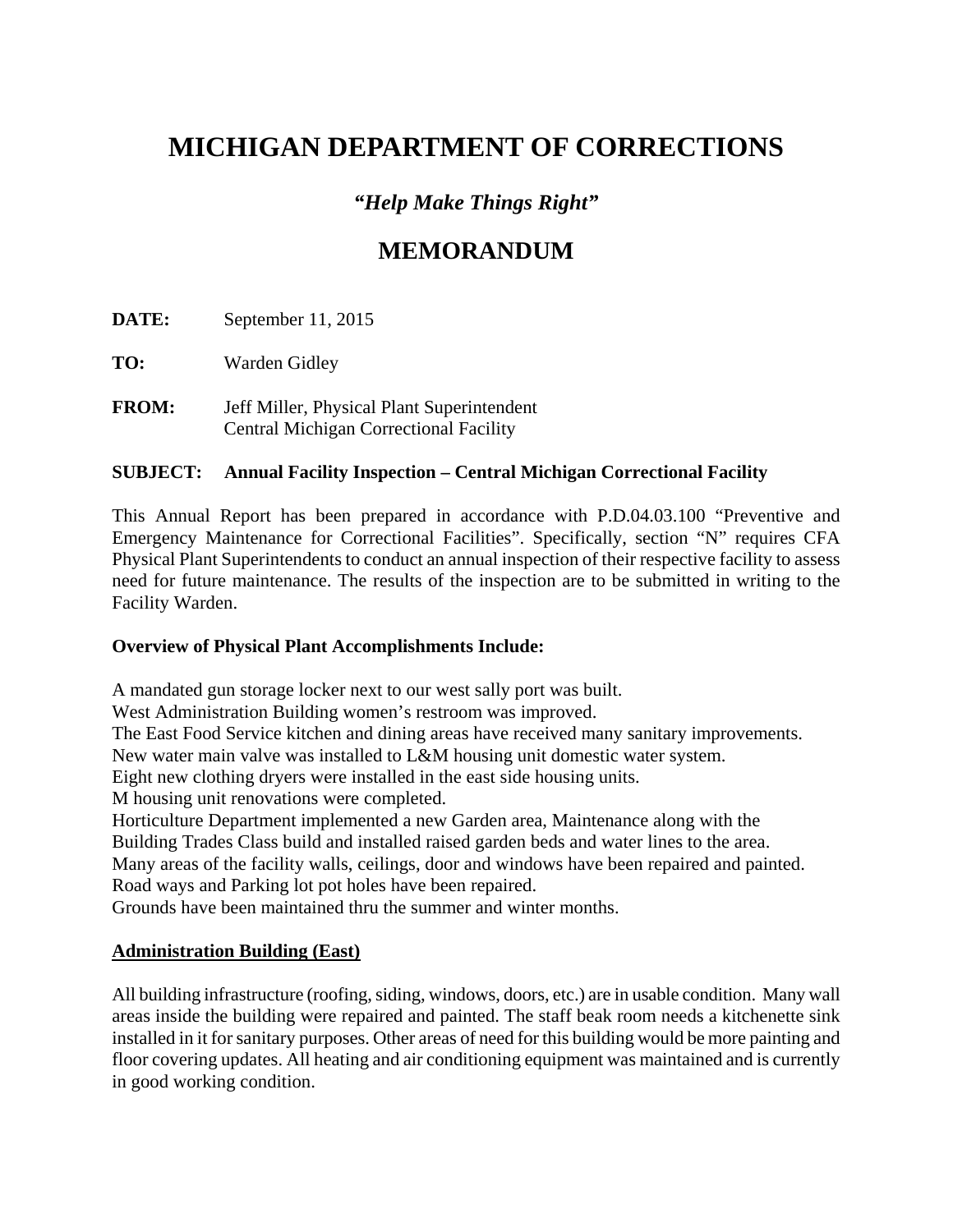#### **School Building (East)**

All building infrastructure (siding, windows, doors, etc.) are in usable condition. Exception would be the roof covering is still a steel roof and needs to be replaced with a rubber roofing material to match the rest of the compound; this is a repeat from last year's report. This building also has exterior doors in need of repair or replacement due to rusting, also a repeat issue. This building did receive wall patching, painting of doors, window s and walls. Also rain gutter was installed to this building. All heating and Air conditioning equipment was maintained and is in good working condition at this time.

#### **Food Service (East)/East Quartermaster Building**

All building infrastructure (roofing, siding, windows, doors, etc.) are in usable condition. Exceptions to this would be the inmate entrance foyer is in bad condition and needs to be removed or replaced; this is a repeat issue from last year. Many floor, walls, door, windows have been repaired this year. Also three floor drains needed to be replaced along with tile floor repair around the drains. Also, this building has exterior doors in need of repair or replacement due to rusting. The cooler and freezer next to the kettles are aging, repairs have been made to the refrigeration units and they are keeping the contents at consistent temperatures under normal use, this is a repeat from last year however more repairs were made this year again. We are routinely checking temperatures to assure proper temps are maintained. These systems should be replaced in the near future. The ventilation system in the oven/kettle hood system is under sized for the amount of cooking and heat being produced. In the heat of summer this area gets very hot to work in. In normal outside temperature conditions this area is still warmer than a normal cooking area. The ventilation system has been cleaned regularly and functioning as it is designed to do. The dish washing machine is in need of repair often. Parts are still available however this equipment should be replaced due to age and condition. Wall repair behind this dish washing machine is badly needed when this equipment can be replaced.

The Quartermaster laundry will soon receive two new dryers and three new washing machines. The old equipment was no longer cost affective to maintain and parts are no longer available for the existing dryers. This area also needs wall and ceiling repair. The mechanical room to this building is in need of wall repair and painting as well.

#### **Pavilion Weight Pit (East)**

All building infrastructure (roofing, siding, windows, doors, etc.) are in usable condition. This building also has exterior steel doors that need repair or replacement due to rusting. The landscape around this building is very low and water stands in many areas. We plan to install drainage tile around it to help with this issue. The cement walk way to enter this building needs to be replaced. We had to remove the concrete side walk last winter due to heavy freezing and heaving problems.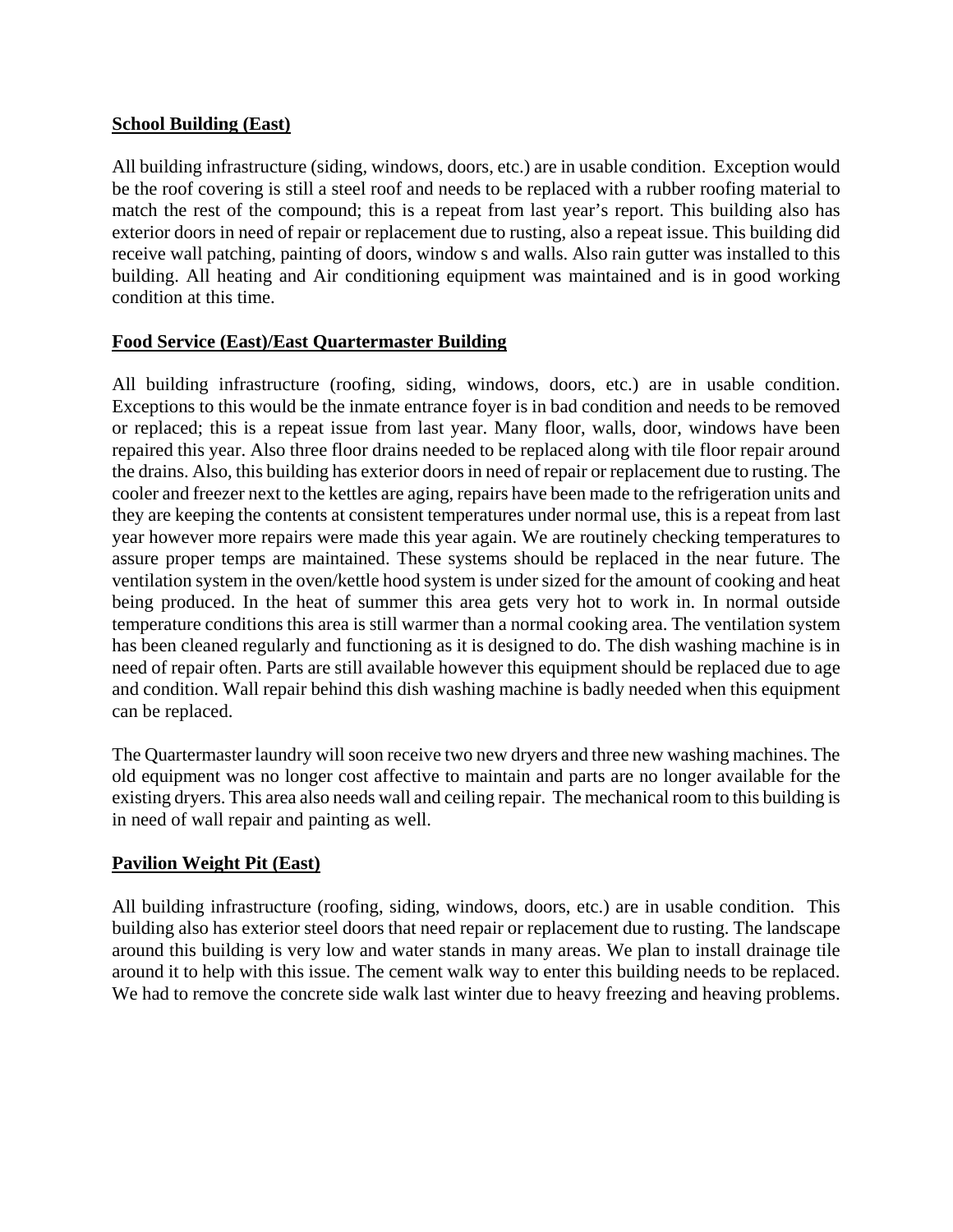#### **Property Trailer (East)**

This building has a metal roof and is in need of fresh paint and vent replacements. It needs the skirting replaced and two entry doors need to be replaced as well.

#### **Shakedown Building/Storage Pole Barn (East of Food Service Building)**

All building infrastructure (roofing, siding, windows, doors, etc.) are in usable condition. Entrance door is in need of repair or replacement. Interior walls are covered with a drywall finish and have many holes that are in need of repair and paint. This is a repeat from last year.

#### **Corrections Education Program Trailer (East)**

This building is in good condition and is in need of repairs to the siding in certain areas. The Skirting on the building needs to be replaced also. Two exterior doors need to be replaced. This building received new rain gutter this year. This building also received interior wall repairs and painting.

#### **Psych Trailer (East)**

This building is in usable condition. This building is in need of two new porch/stairways and new skirting. We have purchased the materials to replace the entry stairways and will be building and installing them soon. Computer and phone connections were added to this building this year.

#### **Housing Unit J (East)**

This housing unit office is in need of air conditioning. It is in need of new entrance doors and some existing windows are in need of replacement also. In the five year plan we added these housing unit needs along with the need for new windows and steel bars over the window openings. Security enhancements inside this unit were completed last year.

#### **Housing Unit K (East)**

This housing unit is in need of new entrance doors and new windows with bars. Also in the five year plan is the need for repairs to attic insulation in J & K Units which are both incorporated into the same building attic. There is a membrane attached to the trusses which separates a void area above unit ceilings and the attic space itself. This membrane has holes in it and needs to be repaired along with additional insulation should be added. The roof covering on this building is in good condition. Security enhancements were completed in this unit last year.

#### **Housing Unit M (East)**

This housing unit received security enhancements this year such as the addition of cameras, a wall extension separating the two sides of the bunk areas. This unit also had other work performed such as new water saving push button sink faucets installed, bathroom ceiling ventilation duct repair and cleaning, drywall repair and painting, floor covering repairs and kitchenette replacement. This unit also had all ventilation and heating cleaned and repaired while the unit was closed. The Inmate cable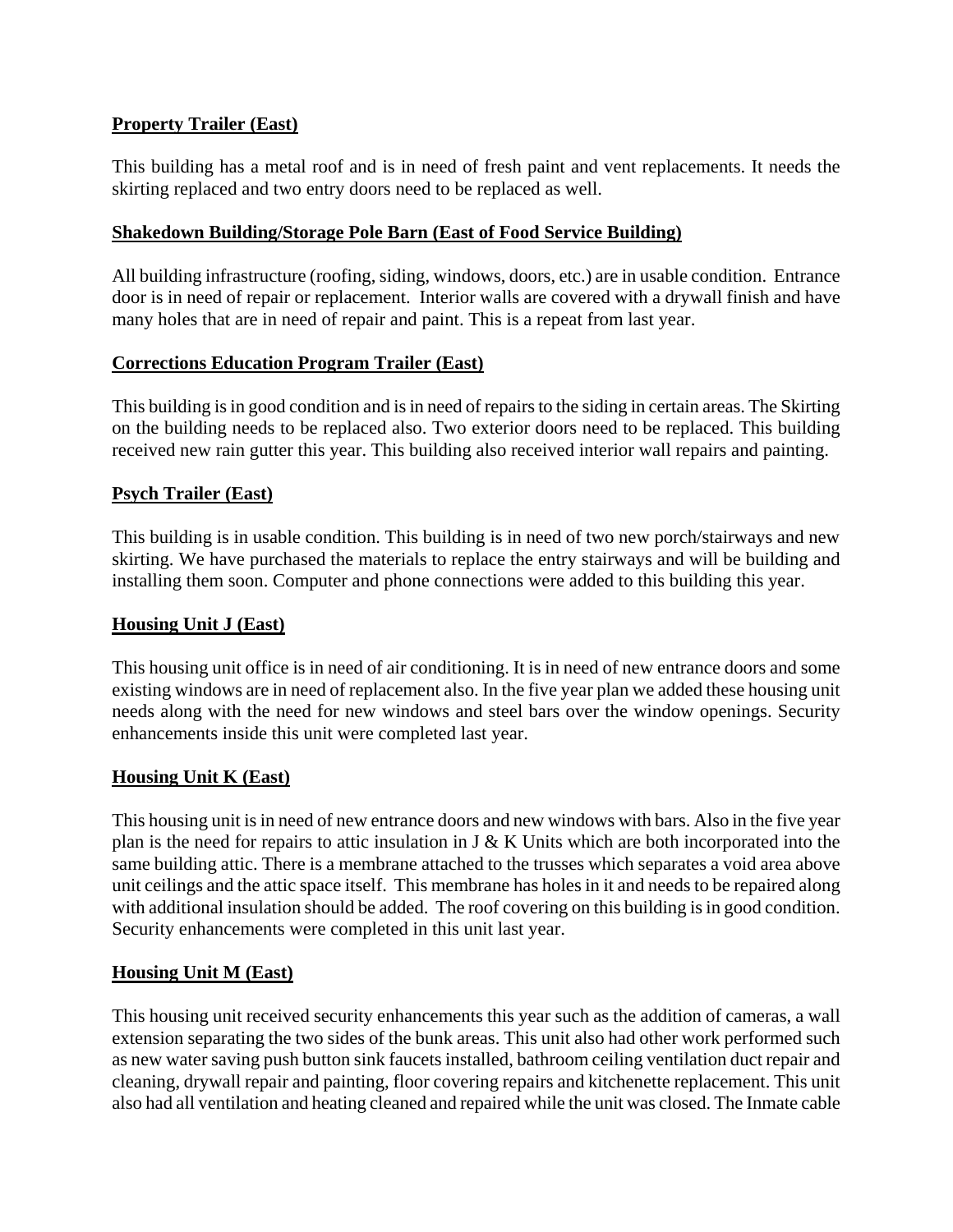TV system was also upgraded with new equipment. The clothing washer and dryers were also repaired. Bunk shelves, inmate lockers and desks were repaired. This unit needs the attic membrane repaired along with adding insulation to the attic area. It also needs new entry doors to the unit.

#### **Housing Units L / N & P / Q & R (East)**

All of these housing units are in need of the same renovations which were performed in J, K and M units with the addition of replacement entrance doors and the windows with bars are also in our five year plan. All of the East side housing units has laundry utilities, which are aging and will need washer and dryer replacements. We are currently repairing the original equipment as needed. The roof coverings and siding on these buildings are in good/fair condition. The mechanical rooms and the equipment in them are in good condition at this time. All of these buildings also need the attic membrane repaired and insulation added.

### **Maintenance Storage Pole Barn (East)**

This building is in good condition overall with the exception of the 2 overhead roll up garage doors. These doors should be replaced with conventional overhead garage doors, which would help seal the building and would be a more secure door. This is a repeat from last year with no change.

#### **Maintenance/Transportation Building (East)**

All building infrastructure (roofing, siding, windows, doors, etc.) are in good condition. This building houses the water treatment system for the East side facility. This water treatment system and main water inlet is in need of new water main valves. A water main valve and back flow preventer inside the building is in need of replacement due to rust damage from years of exposure to salt dust in the area. Outside the building, 3 underground water main valves are in need of repair or replacement. These issues are also in our five year plan. These issues are repeat from last year's report. The East side facility Emergency Backup Generator is also in this building and has failed. We currently have the Backup Portable Generator from SLF connected to the switch gear and backing up the facility automatically as needed. Currently we are working with Physical Plant to arrive at a replacement solution. The Transportation side of the building received fresh paint in areas, offices and holding cell areas.

#### **Records Retention Building (East)**

This building is of pole barn construction and is in good overall condition; with exception of needing two new entry steel frames and doors. This is a repeat from last year and still needs to be completed.

#### **Parking Lots, Driveways and Walkways (East)**

Many areas have been repaired and repairs are ongoing. These repairs will last for several years.

#### **Administration Building (West)**

All building infrastructure (roofing, siding, windows, doors, etc.) are in good condition. The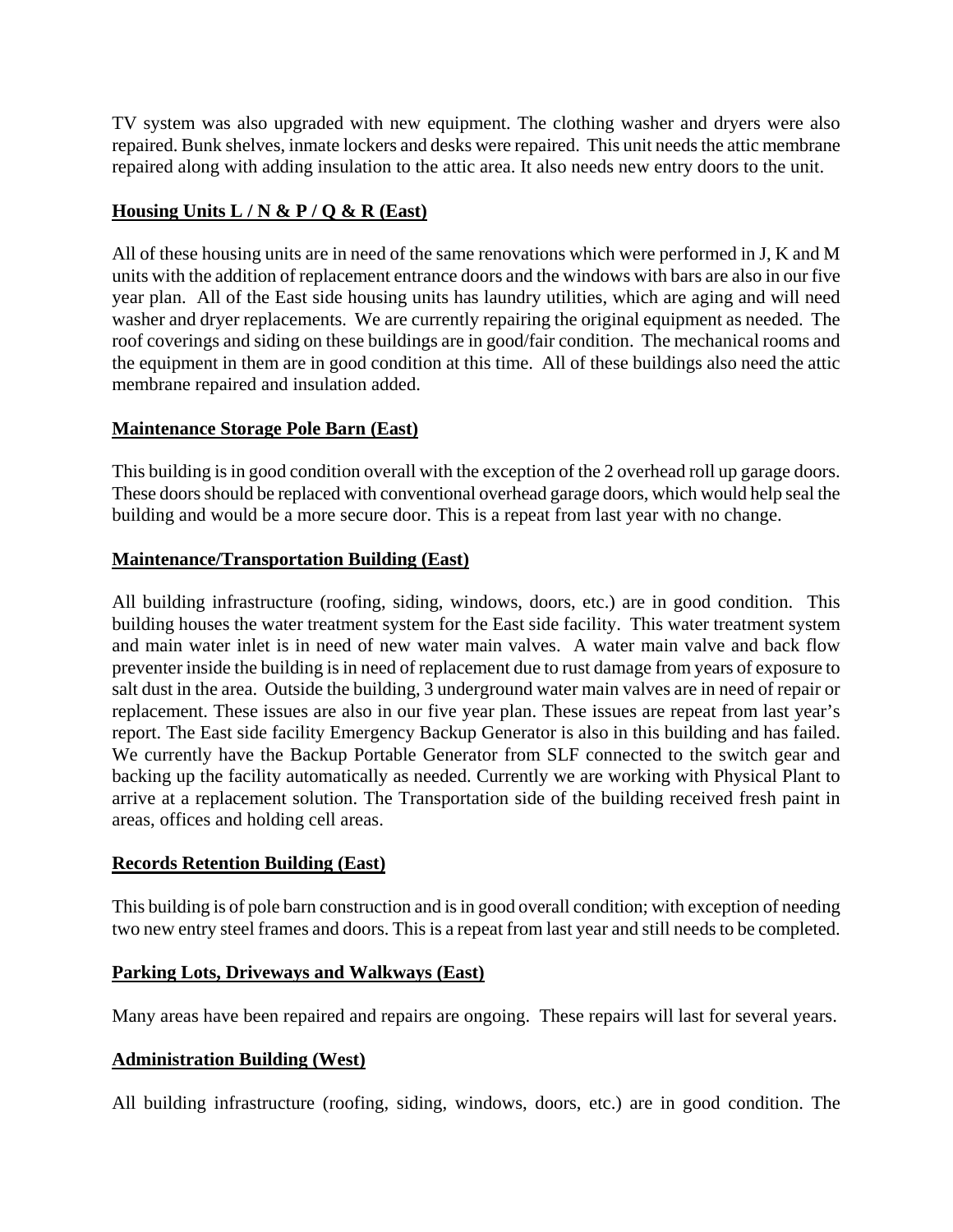women's staff restroom was recently improved with new ceiling tile; counter tops and faucet, mirrors and shelving. The Wardens office, Assistant office and Conference rooms were moved. A new Key Watcher box system unit was installed. Four cameras were installed in the Lobby and Bubble areas. Plans are underway to add onto the Visiting room.

#### **Food Service (West)**

All building infrastructure (roofing, siding, windows, doors, etc.) are in good condition. This building has a steam boiler which supplies steam to the dishwashing machine and to 3 kettles in the cooking area that will need replaced in the near future. Two existing kettles in the food prep area are in bad shape and will need to be replaced; one kettle has been replaced. Many areas of floor tile have been repaired. Areas of the floor tile need replacing and repair every year due to high traffic and use. Food Service equipment constantly needs to be repaired due to age. Many wall and ceiling areas have been repaired and more is needed. Floor drains have been repaired and replaced. All other areas and equipment of this building are in good working condition at this time.

#### **School/Quartermaster/Chapel (West)**

All building infrastructure (roofing, siding, windows, doors, etc.) are in good condition. A Physical Plant Change Request for repurposing a room and adding a metal wall partition with doors for storage and an office has been has been approved and the work will begin soon. Many wall and ceiling areas inside have been repaired and painted this year. A backflow preventer in the domestic water system was replaced. Many of the combination heat and air conditioner units needed repairs this year.

#### **Maintenance/Warehouse Building (West)**

All building infrastructure (roofing, siding, windows, doors, etc.) are in good condition. The West side water main and water treatment systems are in this building. The current water softener system is problematic. The control system was changed years ago from the original manufacturer to a Culligan Brand system. This system is proprietary and many repair parts are obsolete. I recommend replacing the controls to this softener system. The replacement project is in our Five year plan and Capital Outlay for 2017. This is Repeat issue from last year's report. The emergency electrical backup generator is also in this building, is in good condition and tested weekly.

### **Housing Units A/B, C/D, E/F & G/H (West)**

All building infrastructure (roofing, siding, windows, doors, etc.) are in good condition. Kitchenettes in these units are in need of replacement. E Unit received a new stainless steel tabletop with sink, the same as installed in J, K and M units on the East side. All boiler systems, both domestic hot water heaters and heating boilers, are currently in good condition in all of these units. Cloth washer and dryers are aging; repairs are being made as needed however replacement units will be needed. Minor repairs are needed to drywall and floor coverings. Entrance doors are showing signs of wear, but are still in usable condition as is. In 2012 attics in these housing units had repairs performed to the membrane holding the insulation up and fresh insulation was installed, bringing these attics in to a good condition. Since that time new openings in other areas have developed and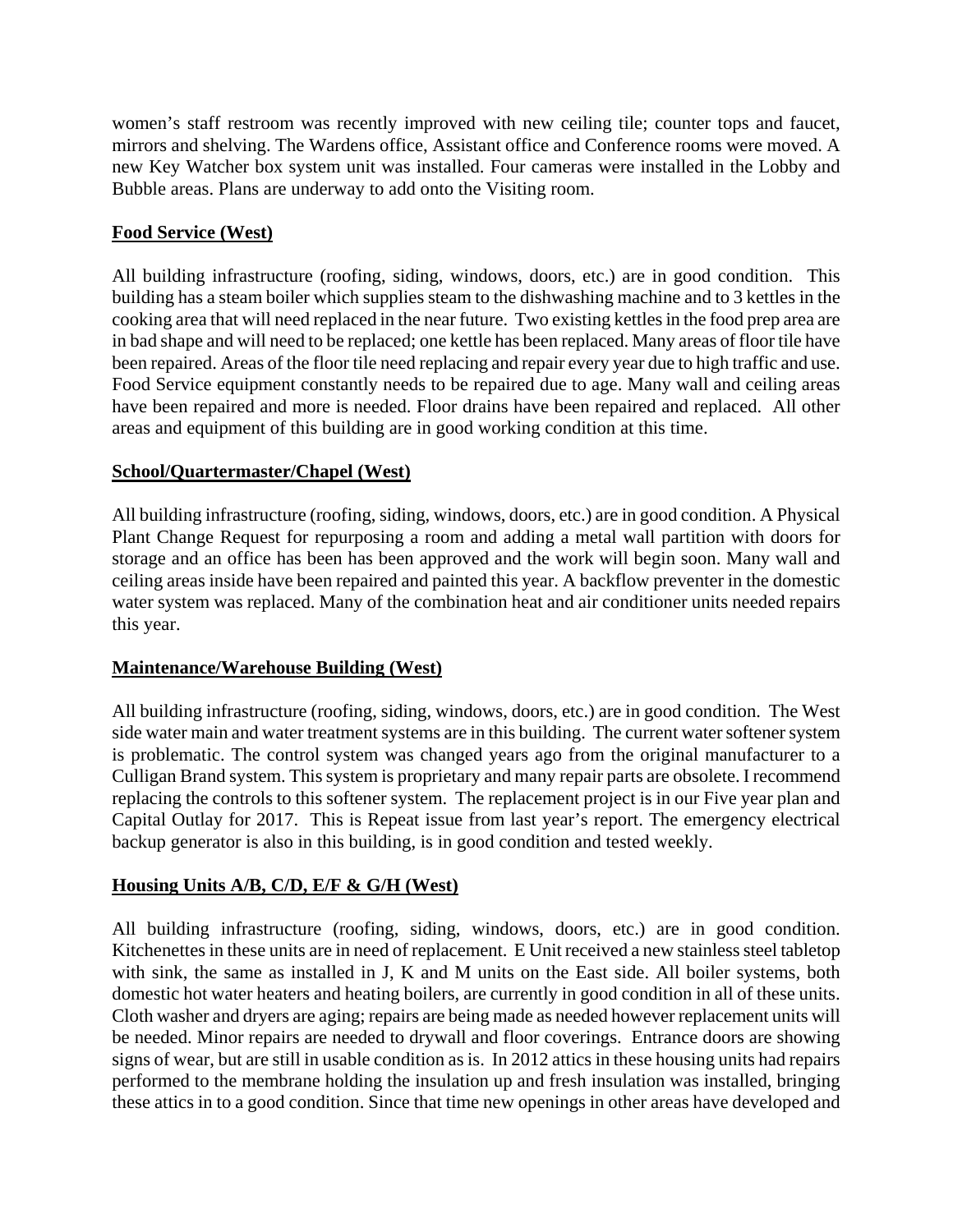additional repairs will be needed. Many of these items are repeat's from last year's report and still in need of completion.

### **Psych Trailer (West)**

This is a doublewide modular trailer, which is aging, but in decent condition overall requiring minor repairs occasionally including roof patching, vinyl siding and window screen repairs. Overall this building is in usable condition. One of the two air conditioning units needed major repair this year.

#### **State Police Post Building**

This building is part of the Central Michigan Correctional Facility's assets and is maintained by our Physical Plant. This building is currently in good condition overall.

### **Maintenance Storage Pole Barn (West)**

The pole barn is in excellent condition and needs nothing. In addition, there are 2 other buildings in this area used for Maintenance storage. One of them is in good condition but would better serve our storage needs if it had a cement floor added to it. The other outbuilding is an old red farm building which is in need of demolition. It is currently housing old heating equipment, light fixtures, etc. which could be scrapped out. Also in this area is a fitness center building which is in good condition,

#### **Perimeter Road, Driveways, Walkways (West)**

We have patched, and continue to patch, damaged areas both inside and outside the facility as needed. Many areas are in need of crack filler and sealing. This is unchanged from last year's report with exception of more pot hole repair was completed this year.

#### **Propane/Mixed Gas Back Up System (West)**

This system is in good working condition and being tested both weekly and monthly as per our Preventative Maintenance Program. This system has been repaired several times this year for different reasons.

#### **Perimeter Fences (East & West)**

Perimeter fences are in good condition in all areas.

#### **Sally Ports (East & West)**

The East Sally Port has been closed and made to be part of the perimeter fence system. The West side Sally Port is working good at this time however the slider gate operator drive systems need to be replaced. These two gate drive systems are aging and are not in good condition. They need to be replaced before a major break down occurs. Major repair parts are no longer available from the vendor who fabricated and installed it. This is on our 5 year plan again this year.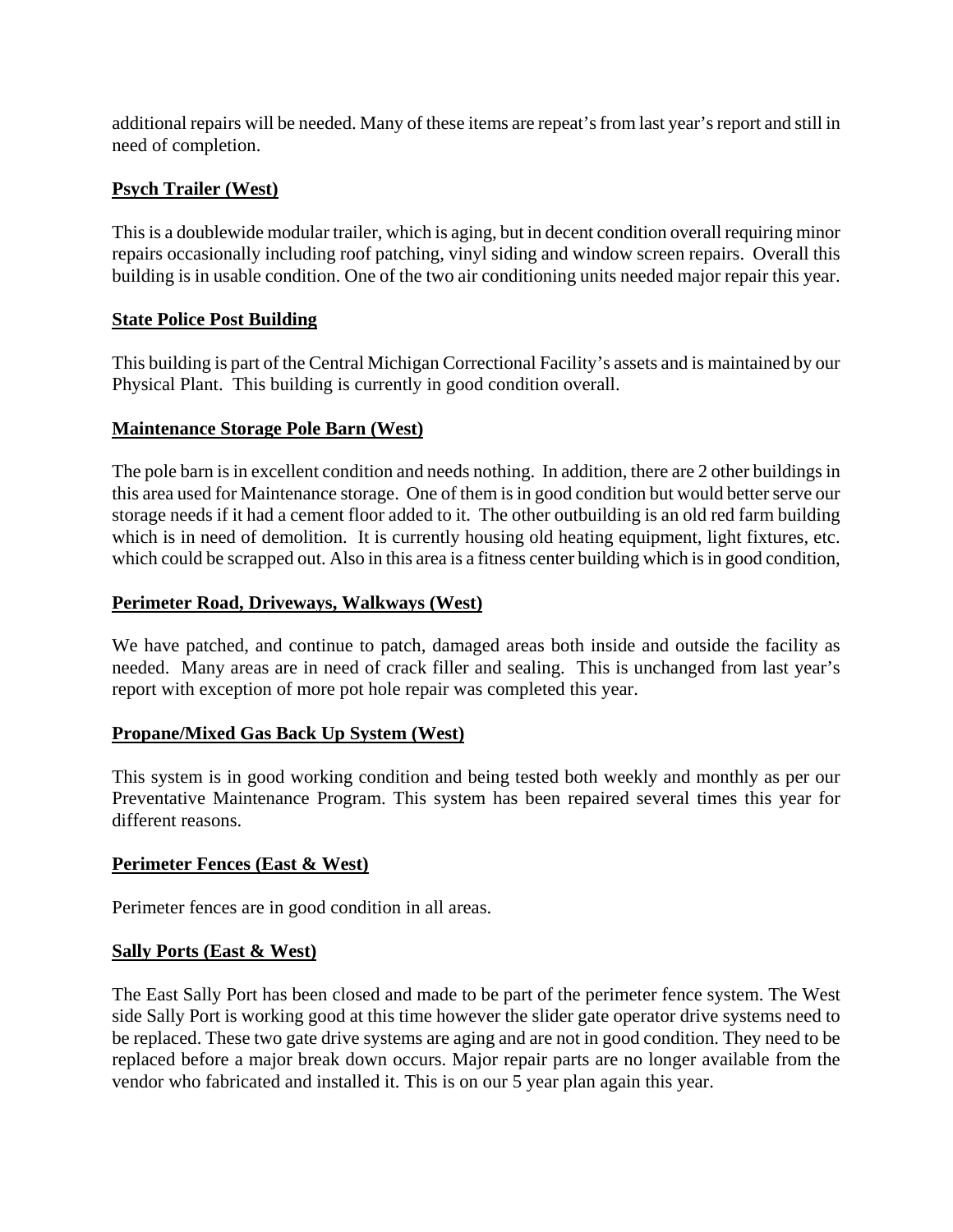#### **Additional Site Information**

These items are included in the facility needs as laid out in the 2016 and 2017 Capital Outlay – Lump Sum/MOP, Special Maintenance Request report.

- West Visiting Room capacity expansion; Proposed to double the square footage of this area.
- Convert prisoner housing unit lighting from T-12 to T-8 bulbs STF East.
- \* Replace windows and install security bars throughout the facility STF East.
- Replace sheet metal siding STF East.
- Electrical control panels for housing units need security lighting separated and individual switches added in all housing units.
- Video Surveillance System Upgrade.
- Wall extensions to remaining four housing units.
- West Building Control Center Monitoring Room.
- Demolish red barn STF West.
- cc: Administrative Officer File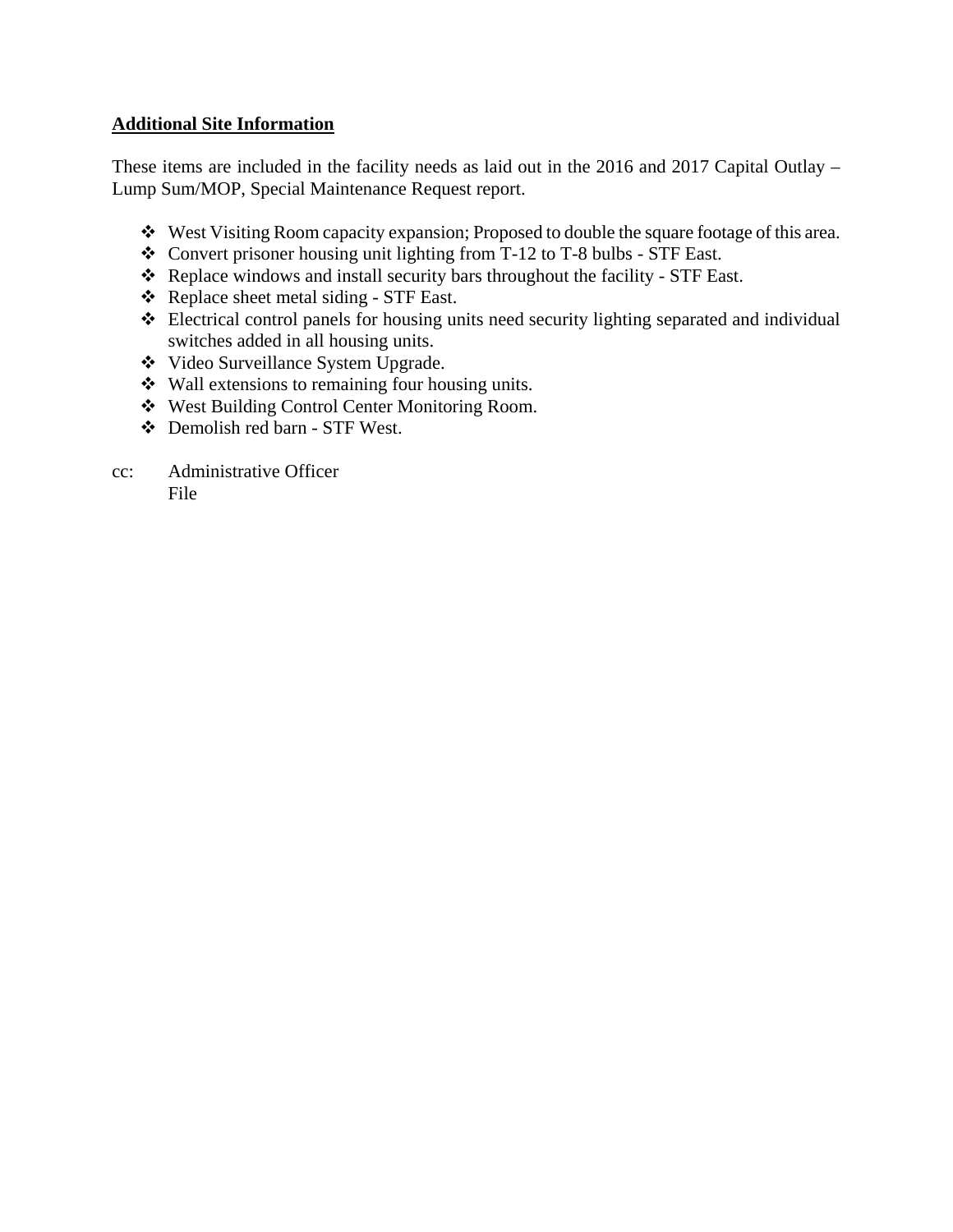#### CENTRAL MICHIGAN CORRECTIONAL FACILITY 5-Year Plan FY2017

| Project No. | <b>Building</b> | <b>Project Description</b>                                                   | <b>Reason Description</b>                             | <b>Quantity &amp; Units Facility Priority</b> |                 | <b>Cost Estimate</b> |
|-------------|-----------------|------------------------------------------------------------------------------|-------------------------------------------------------|-----------------------------------------------|-----------------|----------------------|
|             | <b>STF West</b> | Build Control Center Monitor Room                                            | To provide adequate security monitoring               |                                               |                 | \$300,000            |
|             | <b>STF West</b> | Replace West Water Softener                                                  | Bevond useful life - East Side                        | 1                                             | 2               | \$40,000             |
|             | <b>STF West</b> | Replace West Sally Port Mechanical System                                    | Beyond useful life                                    |                                               | 3               | \$35,000             |
|             | Site            | Renovate Rest Rooms in Housing Units, LMNPQR                                 | <b>Deteriorated Conditions</b>                        | <b>Six Housing Units</b>                      | $\overline{4}$  | \$100,000            |
|             | <b>STF East</b> | Water Main Shut Off Valve Replacement                                        | <b>Deteriorated Conditions</b>                        | -1                                            | 5               | \$60,000             |
|             | <b>STF East</b> | Replace School Building Roof - Roof Survey                                   | <b>Deteriorated Conditions</b>                        |                                               | 6               | \$30,000             |
|             | Site            | Insulate and Repair Dead Air Space In Common Area of<br><b>Housing Units</b> | Deteriorated vapor barriers and insulation            | Various as needed                             | $\overline{7}$  | \$125,000            |
|             | Site            | Repair Major Sections of Interior Walkway                                    | Deteriorated Conditions                               | various                                       | 8               | \$175,000            |
|             | Site            | Crack Filling of Asphalt                                                     | <b>Deteriorated Conditions</b>                        | various                                       | 9               | \$40,000             |
|             | Site            | Replace Entry Doors of Housing Units                                         | <b>Deteriorated Conditions</b>                        | 16 Housing Units                              | 10 <sup>1</sup> | \$20,000             |
|             | <b>STF East</b> | Replace Housing Unit Windows and Install Secuirty Bars                       | <b>Deteriorated Conditions</b>                        | 8 housing units                               | 11              | \$200,000            |
|             | <b>STF East</b> | Convert Housing Unit Lights to T 8 Bulbs                                     | Energy efficiency                                     | 8 housing units                               | 12              | \$20,000             |
|             | <b>STF East</b> | Replace Siding on Facility Buildings and Add Roof Drainage                   | <b>Deteriorated Conditions</b>                        | STF East buildings                            | 13              | \$200,000            |
|             | Site            | Replace Electrical Control Panels in Housing Units                           | Unwise use of electrical breakers to power on and off | All housing units                             | 14              | \$100,000            |
|             | Site            | Demolish "Red Barn"                                                          | Age and condition is deteriorated                     | -1                                            | 15              | \$15,000             |
|             |                 |                                                                              |                                                       |                                               | <b>Total</b>    | \$1,460,000          |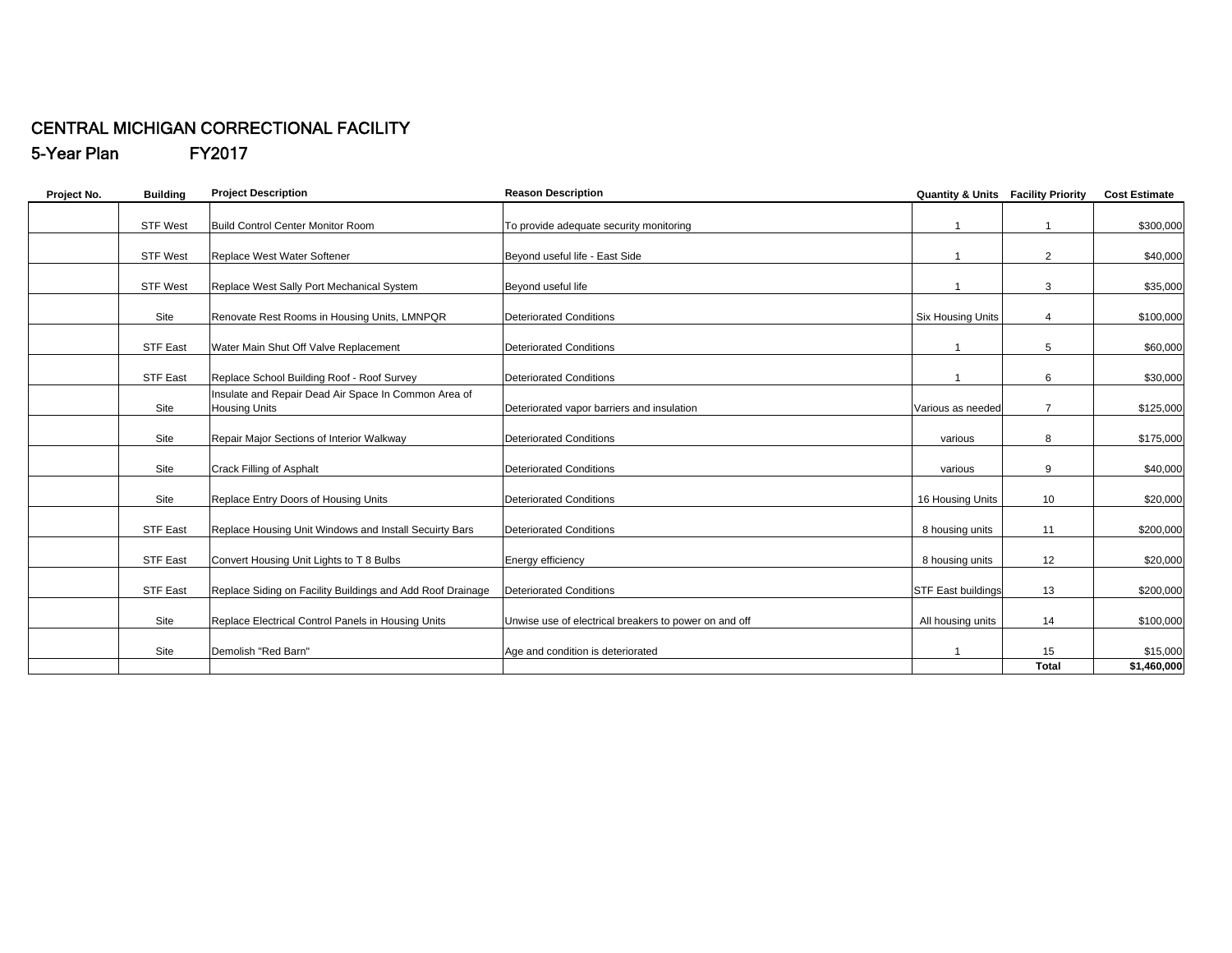### *"Help Make Things Right"*

### **MEMORANDUM**

| <b>DATE:</b> | June 30, 2015                                                                     |
|--------------|-----------------------------------------------------------------------------------|
| TO:          | Gary Keiffer, Jeff Niemi, Edson Forrester, and Jeff Woods                         |
| <b>FROM:</b> | <b>Charles Gimpel Physical Plant Supervisor</b><br>Chippewa Correctional Facility |

#### **SUBJECT:** 2015 Annual Infrastructure Report - Chippewa Correctional Facility

As required by PD 04.03.100, Preventive and Emergency Maintenance, an annual inspection of all facility buildings and infrastructure was completed. The following is a compilation of information based on the notes from inspections completed over the preceding months.

#### **CONCRETE AND CEMENT WORK:**

Sidewalks and pathways inside and outside URF East/West are constructed of either Asphalt or Cement. Most areas are still holding up well. We have repaired several areas that have heaved or separated. We have added several cement pads under guard shacks to help with wood rotting from moisture. We have also completed repairs to the Sallyport pit and steps.

#### **BRICK, MASONRY AND EXTERIOR METAL SIDING:**

URF East Brick and Masonry is holding up well. There are no problems at this time to report. Masonry at URF West consists of limited areas of concrete block construction for footings and foundations. There is no evidence of any major problems at this time. The metal siding is in good shape except the areas where salt is utilized for ice removal. These areas will be repaired with the new door installation on all west buildings.

#### **PLASTER AND DRYWALL:**

Interior walls and finishes are in good shape. G/H unit has been totally repaired and ready for use and will be re-opened in late July. Holes in drywall are repaired through our work order program. Holes continue to be a problem from inmates trying to hide contraband from staff. Painting in the units is ongoing as needed.

#### **ROOFING SYSTEMS:**

URF East Roofs are in good shape with no major or recurring leaks to report. URF West metal roofs are in good shape for their age. The Food Service building valleys were repaired last fall and no further leaks have been reported in that area. We will use the survey report from McDonald Roofing to continue with touch ups before winter is upon us.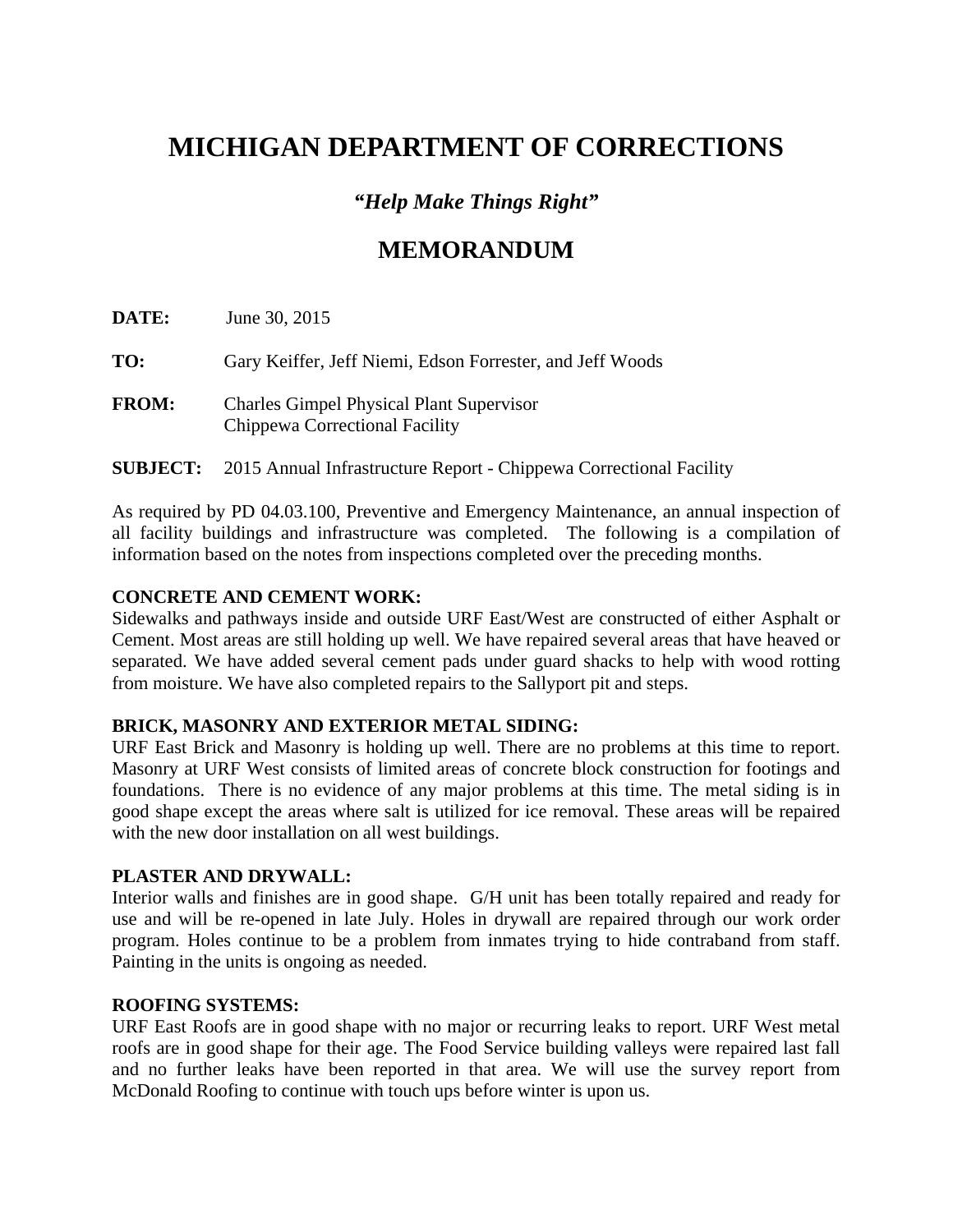#### **ROOF SUPPORT SYSTEMS:**

URF West still has the original Metal Roofing from start-up. The wood trusses, purlins and rafters are still in good shape. There is no sign of damage or excessive wear. There are some watermarks from past leaks but the wood is still solid. This summer we finished repairs to the catwalks in the attic areas for easier footing when work needs to be completed in this space.

#### **WINDOWS:**

At URF West, we continue to repair and replace windows as directed. The current windows are obsolete and we can no longer get parts. We will need to order replacement type window when monies become available. Many of the East windows have broken seals. This causes the window to fog internally. We replace them as directed. We have some replacement panes but will need to order more in the future. Window openers continue to be a problem on the East side and are addressed through the work order system.

#### **FLOORS:**

Flooring through out the facility is in good shape. Inmate porters do a good job keeping them clean and waxed. Staff has implemented a cleanest unit of the month program and this has helped even more with the floors and overall appearance of the housing units. The West Food Service dining area was finally completed this spring and we will address the kitchen area this fall.

#### **DOORS AND HARDWARE:**

All doors and hardware are addressed through the work order system. We have repaired the many aluminum doors with new hinges on the East side of the facility. The West housing unit's entry doors were ordered and have arrived late June. Installation should be completed by late fall.

#### **LOCKING SYSTEMS:**

Locks, hinges, knobs, and closer issues are addressed through the work order program. Overall, this area is in good shape. This high maintenance area requires a lot of time to complete. All locking and closing hardware take a real beating by the inmate population. The Locksmith at URF continues keep these functions trouble free.

#### **FENCES AND PERIMETER SECURITY:**

The security system at URF is in overall good condition. The cameras and fence are checked daily on all three shifts. We have hired an Equipment Tech -9 and he has done a very good job with keeping all security equipment running as designed. We are scheduled for security upgrades at the facility to include Shaker wire inside and out, new PPD system, cameras and lights and new head end reporting/monitoring equipment. These new systems are scheduled for installation late 2015. We continue to upgrade lights as our budget allows on the inside yard and parking lots.

#### **HEATING AND COOLING SYSTEM:**

The heating systems in all buildings are in good operating condition. Leaks are addressed as they appear. HVAC systems are all working and get a lot of maintenance work done in the summer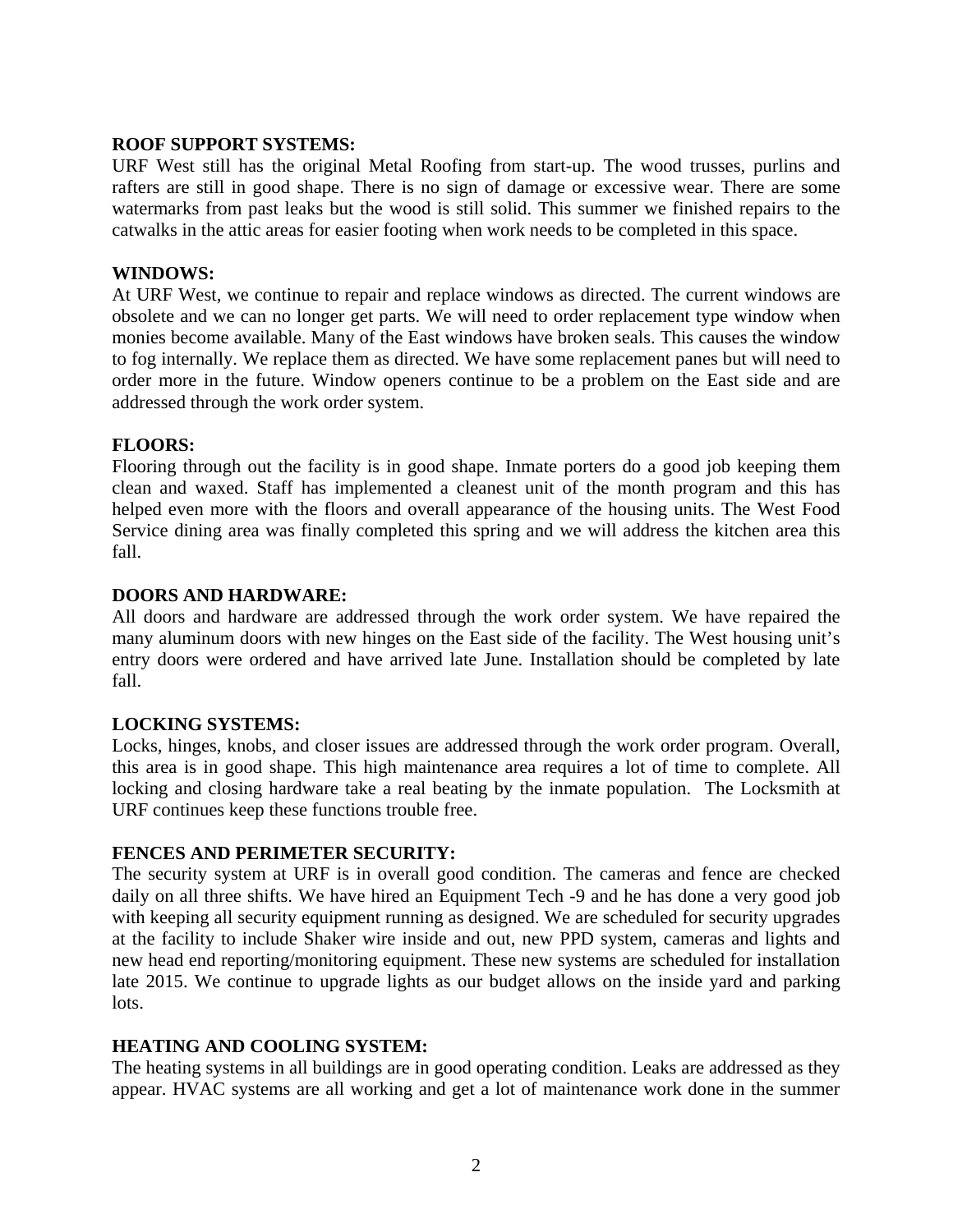months. The 1100 mechanical room controls and level monitoring were replaced with new electronic type controls and is working very well. We added ventilation to the Vegan Kitchen and several new AC units at the facility. Staff started cleaning the Westside ventilation ducts and we removed a lot of dust with our new duct cleaner. Should see a noticeable difference in air movement this summer.

#### **ELECTRICAL DISTRIBUTION SYSTEM:**

The electrical distribution systems have no problems to report. The emergency backup generators have had their yearly P.M. maintenance and bank load tests. We had to replace two of the circuit boards in the East Generator due false alarm being produced. We continue to have many power bumps and brown outs that may be from construction and power line upgrades that are being completed in our area or yearly PM work.

#### **PLUMBING SYSTEMS / STORM AND WASTE WATER SYSTEMS:**

The plumbing system at URF is in good shape. We had one of our Plumbers leave state service and that will put an extra load on this area of maintenance. We finished installing, eyewash stations, drinking fountains and several pumps throughout the facility. We will start looking forward towards water savings equipment at the facility now that we are finished with LED lights.

#### **REFRIGERATION SYSTEMS:**

All refrigeration systems are in good working order. All P.M. work has been completed. All refrigeration problems are addressed through the work order system. No major problems to report at this time. In 2016 budget, we are going to look at rebuilding/replacing several freezers and walk-in coolers.

#### **PARKING LOTS/ROADS/GROUNDS:**

Chippewa facility grounds area continues to be maintained very well. The buffer fence was completed last year. Entryway driveways had barrier gates installed. Potholes have reappeared and will be filled before fall. The perimeter road is starting to break down on the corner areas and will be addressed hopefully in the 2016 budget.

#### **COMMENTS:**

#### **2015 Projects**

LED lights East yard and parking area Central laundry ventilation A/C units in PBX, West Admin. and Control Center Vegan ventilation West F.S. dining hall floor MSI garment factory project. 1100 Mechanical room control panel and water level upgrade Guard shack decks and cement pads Remodel yard storage shed Security enhancements Motion sensor additions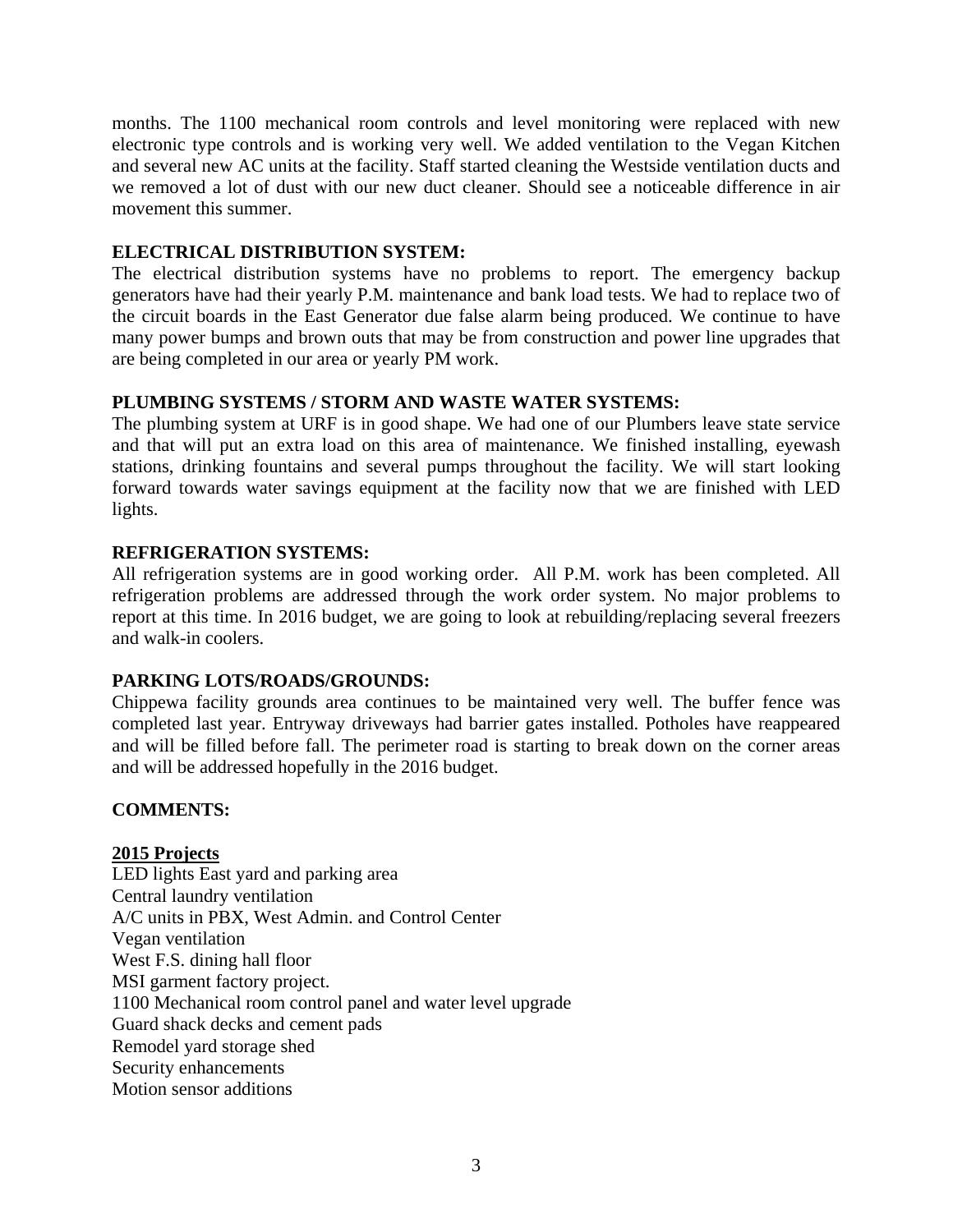West exterior door replacements 22 interior door replacements Barrier gates at all entrances Front reception desk remodel Control Center remodel Rifle range remodel/repairs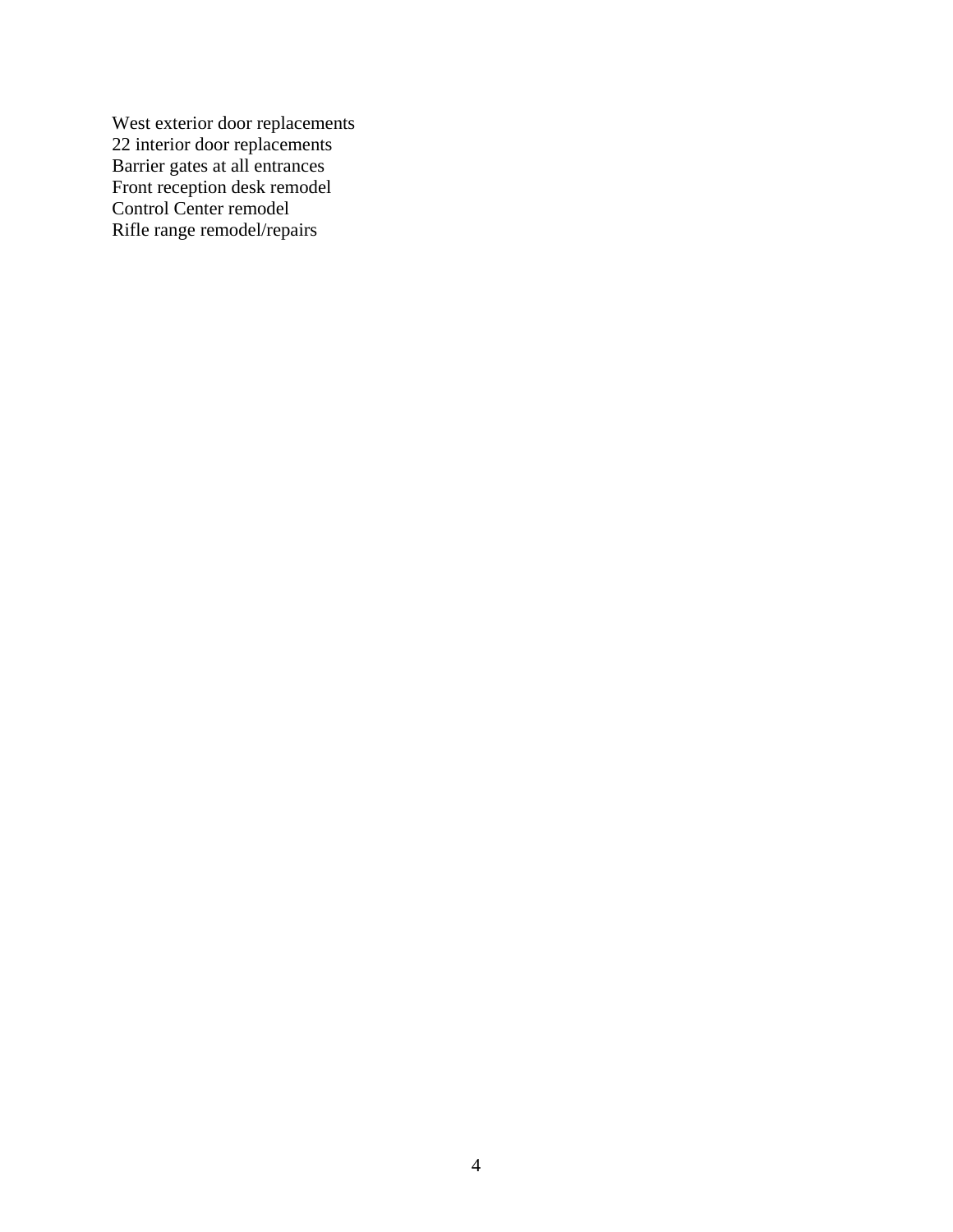#### **CHIPPEWA CORRECTIONAL FACILITY**

**5-Year Plan** 

#### FY2017

| Project No.      | <b>Building</b>                         | <b>Project Description</b>                                                 | <b>Reason Description</b>                                                                                                                                       | <b>Quantity &amp; Units</b> | <b>Facility Priority</b> | <b>Project Cost</b> |
|------------------|-----------------------------------------|----------------------------------------------------------------------------|-----------------------------------------------------------------------------------------------------------------------------------------------------------------|-----------------------------|--------------------------|---------------------|
| XE05.13          | Site buildings                          | Replacement of motor start boxes.                                          | Obsolete parts for replacement.                                                                                                                                 | 150                         | on going                 | \$10,000            |
| M02.10           | Site buildings                          | Replacement of floor pumps.                                                | Obsolete parts for replacement.                                                                                                                                 | 150                         | on going                 | \$10,000            |
| E05.01B          | Site                                    | Replacement of UPS facility wide.                                          | Uninterrupted power supply back up system.                                                                                                                      | 150                         | on going                 | \$10,000            |
| URF.1200.A03     | Housing Unit 6                          | Replace cell doors and hardware.                                           | To eliminate high maintenance condition.                                                                                                                        | 100 Units                   | on going                 | \$25,500            |
| URF.500.A03      | Housing Unit 5                          | Replace cell doors and hardware.                                           | To eliminate high maintenance condition.                                                                                                                        | 100 Units                   | on going                 | \$25,500            |
| M01.05           | Site                                    | ICON Water Control System.                                                 | Replace facility faucets and flush valves with I-Con energy efficient electronic controlled<br>flush valves, shower valves, urinal valves and wet cell toilets. | facility wide               | on going                 | \$30,000            |
| M01.03           | <b>Housing Units East</b><br>1, 3, 5, 6 | Housing Hot Water replacements.                                            | Boilers are past life expectancies failure of tubes expected.                                                                                                   | 4 units                     | $\mathbf{1}$             | \$30,000            |
| <b>KTF.1.A04</b> | Administration                          | Replace single exterior door/frame/hardware.                               | Leading to More Serious Problems. Cosmetically Necessary or Aesthetically Poor.                                                                                 | 4 Units                     | $\mathbf{1}$             | \$9,700             |
| KTF.1.A05        | Administration                          | Replace double exterior doors/frame/hardware.                              | Leading to More Serious Problems. Cosmetically Necessary or Aesthetically Poor.                                                                                 | 2 Units                     | $\mathbf{1}$             | \$9,700             |
| URF.500.S02      | Housing Unit 5-<br>Round                | New door control and lighting control panels.                              | To eliminate high maintenance condition.                                                                                                                        | 1 unit                      | $\overline{2}$           | \$22,500            |
| URF.1200.S02     | Housing Unit 6-<br>Steamboat            | New door control and lighting control panels.                              | To eliminate high maintenance condition.                                                                                                                        | 1 unit                      | $\overline{2}$           | \$22,500            |
| URF.500.A01      | Housing Unit 5-<br>Round                | Replace existing window system - w/ insulated<br>system.                   | To eliminate high maintenance condition.                                                                                                                        | 1 unit                      | 3                        | \$10,160            |
| URF.700.A01      | Housing Unit 2-<br>Lime                 | Replace existing window system - w/ insulated<br>system.                   | To eliminate high maintenance condition.                                                                                                                        | 1 unit                      | 3                        | \$10,160            |
| URF.800.A01      | Housing Unit 3-<br>Marquette            | Replace existing window system - w/ insulated<br>system.                   | To eliminate high maintenance condition.                                                                                                                        | 1 unit                      | 3                        | \$10,160            |
| URF.900.A01      | Housing Unit 4-<br>Neebish              | Replace existing window system - w/ insulated<br>system.                   | To eliminate high maintenance condition.                                                                                                                        | 1 unit                      | 3                        | \$10,160            |
| URF.1200.A01     | Housing Unit 6-<br>Steamboat            | Replace existing window system - w/ insulated<br>system.                   | To eliminate high maintenance condition.                                                                                                                        | 1 unit                      | 3                        | \$10,160            |
| URF.800.S02      | Housing Unit 3-<br>Marquette            | New door control and lighting panels.                                      | To eliminate high maintenance condition.                                                                                                                        | 1 unit                      | $\overline{4}$           | \$23,500            |
| URF.700.S02      | Housing Unit 2-<br>Lime                 | New door control and lighting control panels.                              | To eliminate high maintenance condition.                                                                                                                        | 1 unit                      | $\overline{4}$           | \$23,500            |
| URF.900.S02      | Housing Unit 4-<br>Neebish              | New door control and lighting control panels,<br>Honeywell panels failing. | To eliminate high maintenance condition.                                                                                                                        | 1 unit                      | $\overline{4}$           | \$23,500            |
| KTF.8.A02        | Housing Unit 1<br>A/B Level             | Replace existing window system - w/ insulated<br>system.                   | Worn out.                                                                                                                                                       | 1 unit                      | 5                        | \$18,375            |
| KTF.5.A02        | Housing Unit 4 -<br>G/H Level           | Replace existing window system - w/ insulated<br>system.                   | Worn out.                                                                                                                                                       | 1 unit                      | 5                        | \$18,375            |
| KTF.6.A02        | Housing Unit 3 -<br>E/F Level           | Replace existing window system - w/ insulated<br>system.                   | Worn out.                                                                                                                                                       | 1 unit                      | 5                        | \$18,375            |
| <b>KTF.7.A02</b> | Housing Unit 2 -<br>C/D Level           | Replace existing window system - w/ insulated<br>system.                   | Worn out.                                                                                                                                                       | 1 unit                      | 5                        | \$18,375            |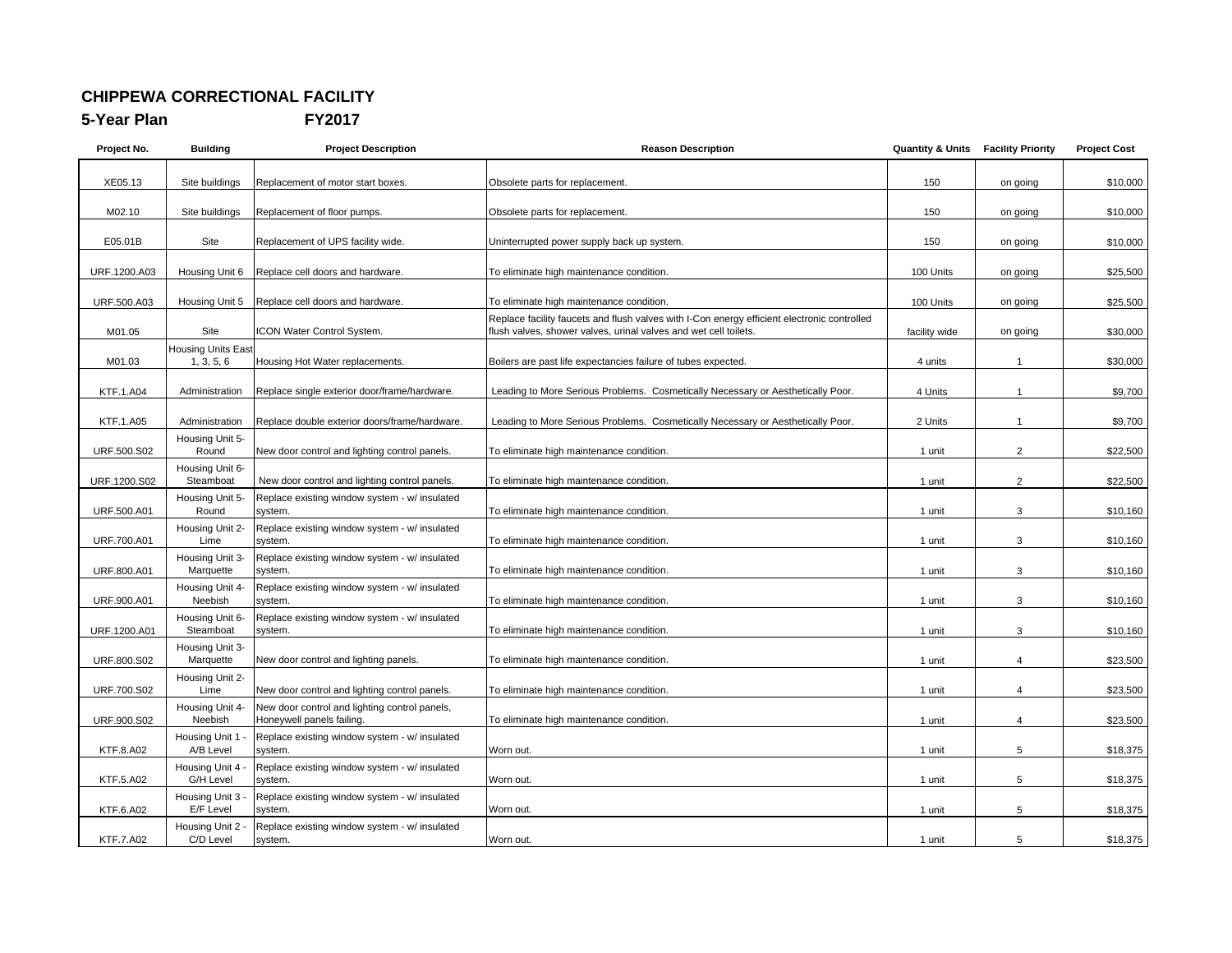| <b>KTF.4.A04</b>  | School Unit /<br>Education          | Replace single exterior door/frame/hardware.                           | Damaged.                                                                                                     | 4 Units  | 5              | \$10,100    |
|-------------------|-------------------------------------|------------------------------------------------------------------------|--------------------------------------------------------------------------------------------------------------|----------|----------------|-------------|
| <b>KTF.4.A04</b>  | School Unit /<br>Education          | Replace single exterior door/frame/hardware.                           | Damaged.                                                                                                     | 4 Units  | 5              | \$10,100    |
| <b>KTF.1.A03</b>  | Administration                      | Replace existing window system - w/ insulated<br>system.               | To eliminate high maintenance condition.                                                                     | 1 unit   | 5              | \$57,500    |
| <b>KTF.4.A03</b>  | School Unit /<br>Education          | Replace existing window system - w/ insulated<br>system.               | To eliminate high maintenance condition.                                                                     | 1 unit   | 5              | \$51,100    |
| <b>URF.00.C06</b> | Site                                | Structures I, Grease Trap, New.                                        | Long-term/high maintenance issue. Service reliability.                                                       | 1 Unit   | 5              | \$7,600     |
| KTF.00.C06        | Site                                | Structures I, Manhole, Remove & Backfill.                              | Long-term/high maintenance issue. Service reliability.                                                       | 1 Unit   | 5              | \$5,000     |
| URF.400.A02       | Housing Unit 1                      | Replace existing window system - w/ insulated<br>system.               | To eliminate high maintenance condition.                                                                     | 1 unit   | 5              | \$10,160    |
| URF.100.A05       | Administration                      | Replace existing window system - w/ insulated<br>system.               | To eliminate high maintenance condition.                                                                     | 1 unit   | 5              | \$127,700   |
| URF.300.A02       | School Unit                         | Replace existing window system - w/ insulated<br>system.               | To eliminate high maintenance condition.                                                                     | 1 unit   | 5              | \$73,500    |
| S <sub>117</sub>  | Site Buildings                      | Guard One-Rounds Recording.                                            | Install electronic recording system.                                                                         | 20 Units | $\overline{1}$ | \$30,000    |
| A06.07            | Administration 100 operator system. | Replace east & west bubble gates 1, 2, 3 and                           | To eliminate high maintenance.                                                                               | 3 units  | $\overline{2}$ | \$104,100   |
| KTF.3.A02         | Food Service                        | Replace existing roof.                                                 | To eliminate high maintenance.                                                                               | 1 Unit   | 3              | \$36,400    |
| <b>KTF.1.A01</b>  | Administration                      | Replace existing roof.                                                 | To eliminate high maintenance.                                                                               | 1 Unit   | 3              | \$36,800    |
| C03.03BP          | Site                                | Perimeter Road Pavement.                                               | Improve surface for two wheel vehicle low clearance use.                                                     | 1 Unit   | $\overline{4}$ | \$120,000   |
| KTF.00.E05        | Site                                | Replace existing direct burial building electrical<br>service feeders. | To eliminate high maintenance.                                                                               | 1 Unit   | 5              | \$77,500    |
| KTF.6.E02         | Housing Unit 3 -<br>E/F Level       | Install additional branch panelboard.                                  | Increase system capacity.                                                                                    | 1 Unit   | 5              | \$5,000     |
| <b>KTF.7.E02</b>  | Housing Unit 2 -<br>C/D Level       | Install additional branch panelboard.                                  | Existing equipment at full capacity. Provides for future growth. Increase system capacity.<br>Owner request. | 1 Unit   | 5              | \$5,000     |
| KTF.00.E03        | Site                                | Provide quartz restrike for perimeter fence light<br>fixtures.         | In case of power failure.                                                                                    | 1 Unit   | 5              | \$7,500     |
| KTF.8.E02         | Housing Unit 1 -<br>A/B Level       | Install additional branch panelboard.                                  | Increase system capacity.                                                                                    | 1 Unit   | 5              | \$5,000     |
| C02.05BP          | Site                                | Upgrade Sewage grinding and screening process.                         | Upgrade sewage grinding and screening process.                                                               | 1 Unit   | 6              | \$25,000    |
| URF.00.C19        | Site                                | Sanitary Pre-Treatment Mechanism, Bar Screen,<br>Remove & Replace.     | Long-term/high maintenance issue.                                                                            | 1 Unit   | 6              | \$540,000   |
|                   |                                     |                                                                        |                                                                                                              |          | <b>Total</b>   | \$1,745,260 |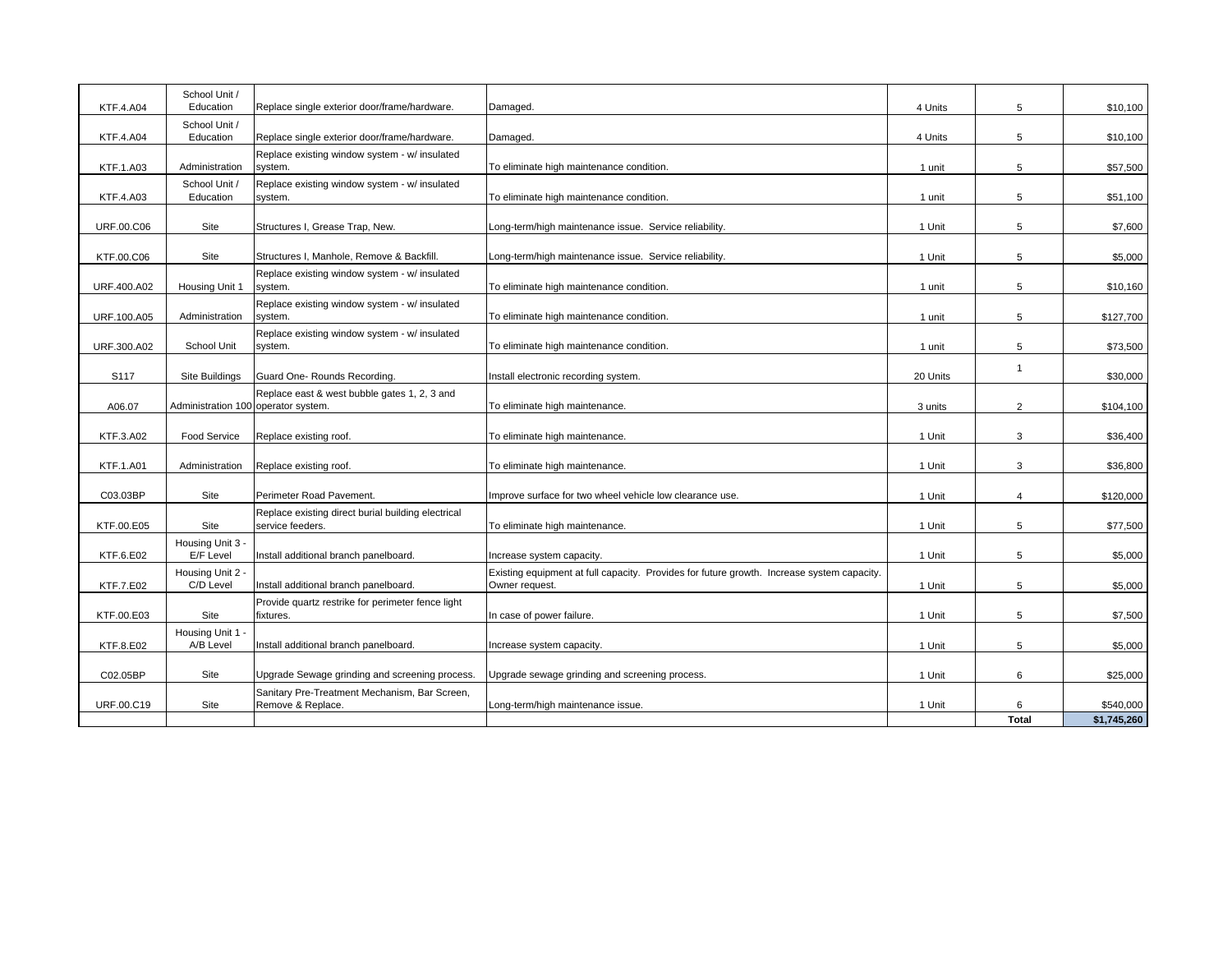### "*Help Make Things Right"*

## **MEMORANDUM**

**DATE:** June 29, 2015

- **TO:** Joe Barrett, Warden Cooper Street Correctional Facility Cassidy Lake Special Alternative Incarceration
- **FROM: Jeffrey R. Rice, Physical Plant Superintendent Jeffrey R. Rice.**  Cooper Street Correctional Facility/ Cassidy Lake Special Alternative **Incarceration**

#### **SUBJECT: JCS Annual Physical Plant Evaluation**

This past year has busy for the Maintenance department with all of the projects and repairs being done at the facility. We continue to improve the Micro Main work order and preventive maintenance program which tracks the facility maintenance. The preventive Maintenance Program has had more updates for equipment changes.

#### Housing Units

To improve security, the door frames for the officer's station in Housing Unit F, G, H, I, J and K need to be replaced to correct the door swing the area also needs to be remodeled to provide electrical needs and camera monitoring. The heating system controls within Housing Unit F, G, H, I, J and K need to be upgraded to permit communications with the main diagnostic computer located in the Administration Building. The exterior doors and frames need to be replaced on housing Units A, B, C, and D to enhance energy efficiency. The MOP project to add cameras in all housing units to assist in safety and for security issues is underway. Water heaters need to be installed to replace the water heating boilers and storage tanks in housing units A/B, H/I and J/K.

#### Programs Building

The heating/cooling system within the building is in need of some upgrades to permit communications with the main diagnostic computer located in the Administration Building.

#### Modulars

The RSOP modulars are leased. There are no needed repairs.

#### Food Service/Gym Building

There have been some minor repairs made to walls in the food service building to repair damage from water infiltration over the years.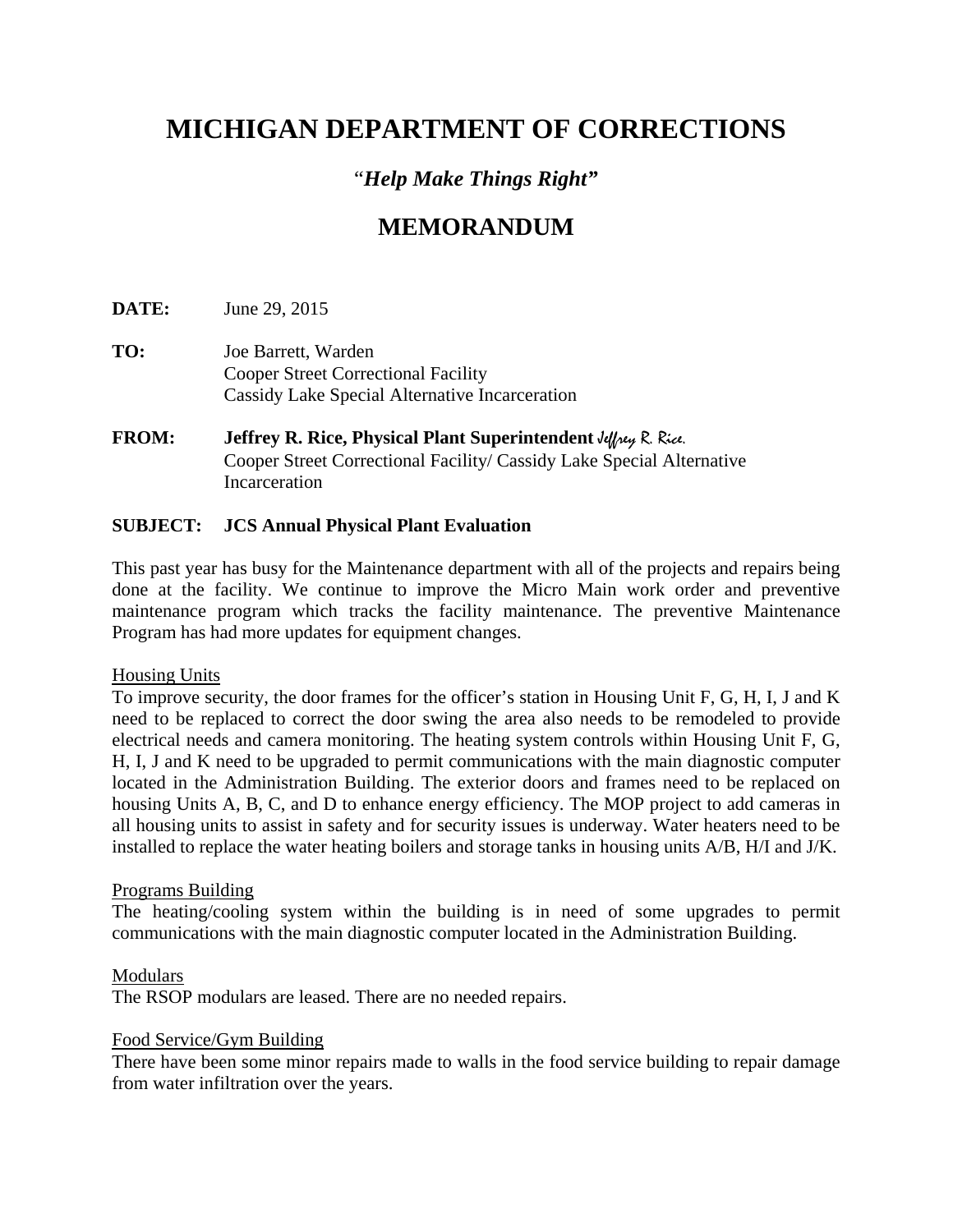#### Administration Building

The MOP to upgrade the air conditioning system for the entire building was completed this year. The control center room needs to be upgraded to provide more space for camera monitoring and staff.

#### Grounds

The perimeter fence area needs to have stone added to improve the area by the fences were the stone has been packed down and there are razor ribbon anchors that are exposed. The stone walkways on both the inside and outside need to be widened to allow for the perimeter security 4 wheeler good access for making rounds and inspections of the fence and security systems. The Perimeter road and employee/visitor parking lots need to have cracks and holes repaired and the blacktop sealed. The MOP project to replace the perimeter fence security system to provide safety and security to the public is in the design stage and will start soon.

#### Maintenance Building

The maintenance building roof is in need to replacement. The shingles are worn and curling and beyond there useful life.

cc; Dave Flack, Physical Plant Manager Robert Sullivan, Facility Manager David Albrecht, Regional Physical Plant Supervisor Eames Groenleer, Regional Administrative Officer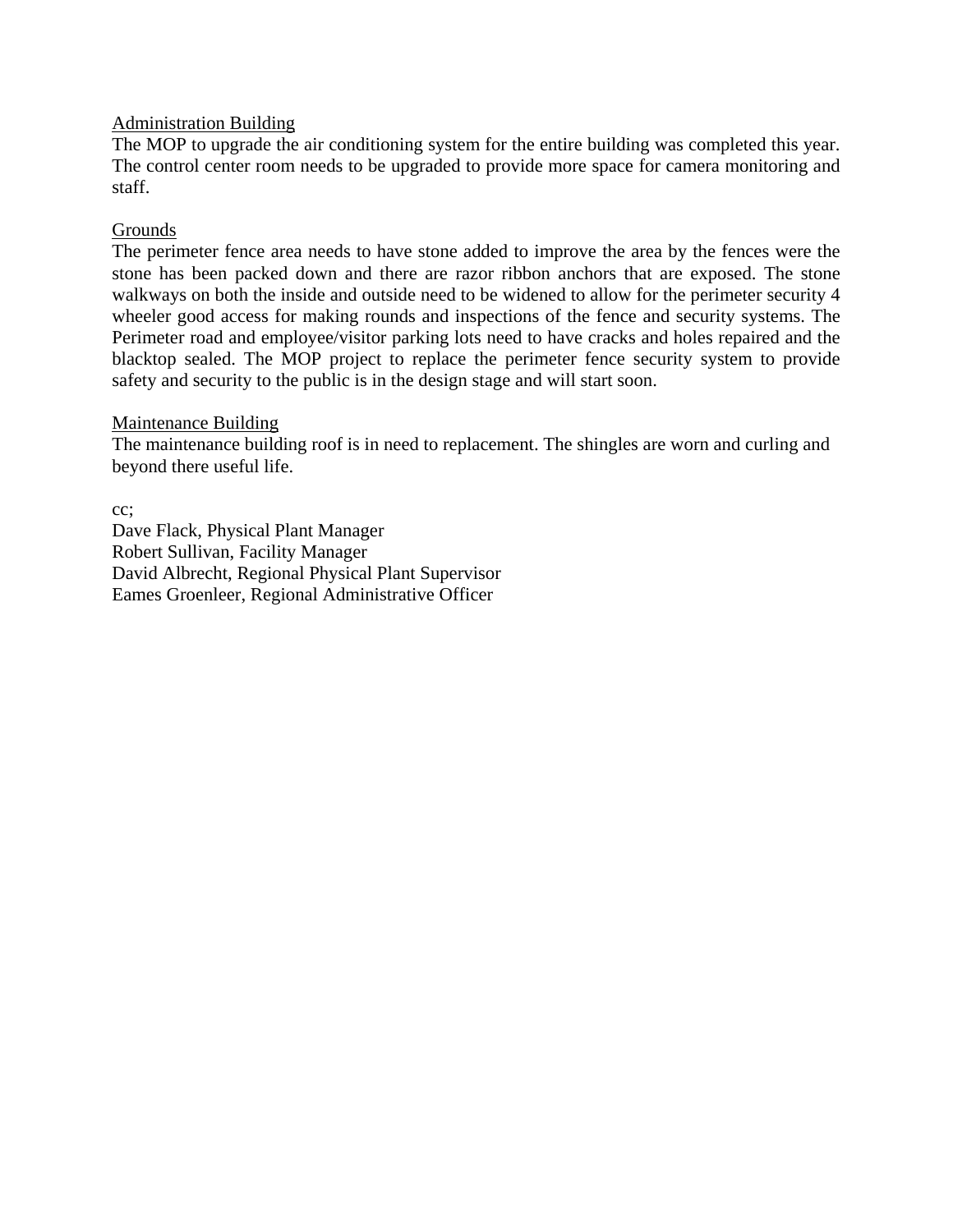## COOPER STREET CORRECTIONAL FACILITY

5-Year Plan FY2017

#### SPECIAL ALTERNATIVE INCARCERATION

| Project No.      | <b>Building</b>                         | <b>Project Description</b>                                                     | <b>Reason Description</b>                                          | <b>Quantity &amp; Units Facility Priority</b> |                | <b>Cost Estimate</b> |
|------------------|-----------------------------------------|--------------------------------------------------------------------------------|--------------------------------------------------------------------|-----------------------------------------------|----------------|----------------------|
|                  |                                         |                                                                                |                                                                    |                                               |                |                      |
| JCS.00.S02       | Site                                    | Upgrade fire alarm system.                                                     | Add capacity to existing system.                                   | 1 Unit                                        | $\overline{4}$ | \$75,000             |
| <b>JCS.8.E02</b> | Food Service<br><b>Building</b>         | EMERG. ELEC. DIST. SYSTEM-Miscellaneous.                                       | Service reliability.                                               | 1 Unit                                        | 3              | \$120,600            |
|                  |                                         |                                                                                |                                                                    |                                               |                |                      |
| <b>JCS.2.E01</b> | <b>B Unit Housing</b>                   | Relamp/reballast interior light fixture(s), Troffer.                           | Increase equipment efficiency. Provides a cost and energy savings. | 15,000 SF                                     | 5              | \$25,000             |
|                  |                                         |                                                                                |                                                                    |                                               |                |                      |
| JCS.3.E01        | C Unit Housing                          | Relamp/reballast interior light fixture(s), Troffer.                           | Increase equipment efficiency. Provides a cost and energy savings. | 15,000 SF                                     | 5              | \$25,000             |
|                  |                                         |                                                                                |                                                                    | 15,000 SF                                     | 5              | \$25,000             |
| <b>JCS.4.E01</b> | D Unit Housing<br><b>Weight Lifting</b> | Relamp/reballast interior light fixture(s), Troffer.                           | Increase equipment efficiency. Provides a cost and energy savings. |                                               |                |                      |
| JCS.13.S01       | <b>Building</b>                         | Add new pan & tilt color cameras outside.                                      | To watch hidden areas and trouble spots.                           | 1 Unit                                        | $\overline{2}$ | \$15,000             |
|                  | <b>RSAT Modular</b>                     |                                                                                |                                                                    |                                               |                |                      |
| JCS.15.S01       | <b>Building</b>                         | Add new fixed color cameras inside.                                            | Add capacity to existing system.                                   | 2 Units                                       | $\overline{2}$ | \$4,000              |
|                  |                                         |                                                                                |                                                                    |                                               |                |                      |
| <b>JCS.4.A02</b> | D Unit Housing                          | Replace double exterior doors/frame/hardware.                                  | Cosmetically Necessary or Aesthetically Poor.                      | 4 Units                                       | 4              | \$20,000             |
|                  |                                         |                                                                                |                                                                    |                                               |                |                      |
| <b>JCS.3.A01</b> | C Unit Housing                          | Replace double exterior doors/frame/hardware.                                  | Cosmetically Necessary or Aesthetically Poor.                      | 4 Units                                       | 4              | \$20,000             |
| <b>JCS.4.A01</b> | D Unit Housing                          | Replace interior doors/frame/hardware.                                         | Damaged.                                                           | 1 Unit                                        | 4              | \$10,000             |
|                  |                                         |                                                                                |                                                                    |                                               |                |                      |
| JCS.3.M03        | C Unit Housing                          | Pumps. Add boiler back-up circulating pump.                                    | Install new.                                                       | 25,125 SF                                     | 5              | \$3,400              |
|                  |                                         |                                                                                |                                                                    |                                               |                |                      |
| JCS.4.M03        | D Unit Housing                          | Pumps. Add boiler back-up circulating pump.                                    | Install new.                                                       | 25,125 SF                                     | 5              | \$3,400              |
|                  | Administration                          |                                                                                |                                                                    |                                               |                |                      |
| <b>JCS.7.M02</b> | <b>Building</b>                         | Pumps. Add boiler back-up circulating pump.                                    | Install new.                                                       | 13,680 SF                                     | 5              | \$3,400              |
|                  |                                         |                                                                                |                                                                    |                                               |                |                      |
| JCS.10.M01       |                                         | Education Building Pumps. Add boiler back-up circulating pump.                 | Install new.                                                       | 9,600 SF                                      | 5              | \$3,400              |
| JCS.3.M02        | C Unit Housing                          | Miscellaneous. Replace convector heaters in all restrooms.                     | Worn out.                                                          | 4 Units                                       | 6              | \$8,400              |
|                  |                                         |                                                                                |                                                                    |                                               |                |                      |
| <b>JCS.4.M02</b> | D Unit Housing                          | Miscellaneous. Replace convector heaters in restrooms.                         | Worn out.                                                          | 4 Units                                       | 6              | \$8,400              |
|                  |                                         |                                                                                |                                                                    |                                               |                |                      |
| <b>JCS.4.M01</b> | D Unit Housing                          | Toilet exhaust fan.                                                            | Provide better temperature control.                                | 1 Unit                                        | $\overline{7}$ | \$3,400              |
|                  | Administration                          | Toilet exhaust fan. Add separate exhaust system for the                        |                                                                    |                                               |                |                      |
| <b>JCS.7.M03</b> | <b>Building</b>                         | electrical/medical room.                                                       | Provide better temperature control.                                | 1 Unit                                        | $\overline{7}$ | \$3,400              |
|                  |                                         | Toilet exhaust fan. Replace exhaust fans serving shower                        |                                                                    |                                               |                |                      |
| JCS.2.M01        | <b>B Unit Housing</b>                   | area.                                                                          | Provide better temperature control.                                | 2 Units                                       | $\overline{7}$ | \$3,400              |
| JCS.3.M01        | C Unit Housing                          | Toilet exhaust fan. Add separate exhaust fan for the<br>electrical/phone room. | Provide better temperature control.                                | 1 Unit                                        | $\overline{7}$ | \$3,400              |
|                  |                                         |                                                                                |                                                                    |                                               |                |                      |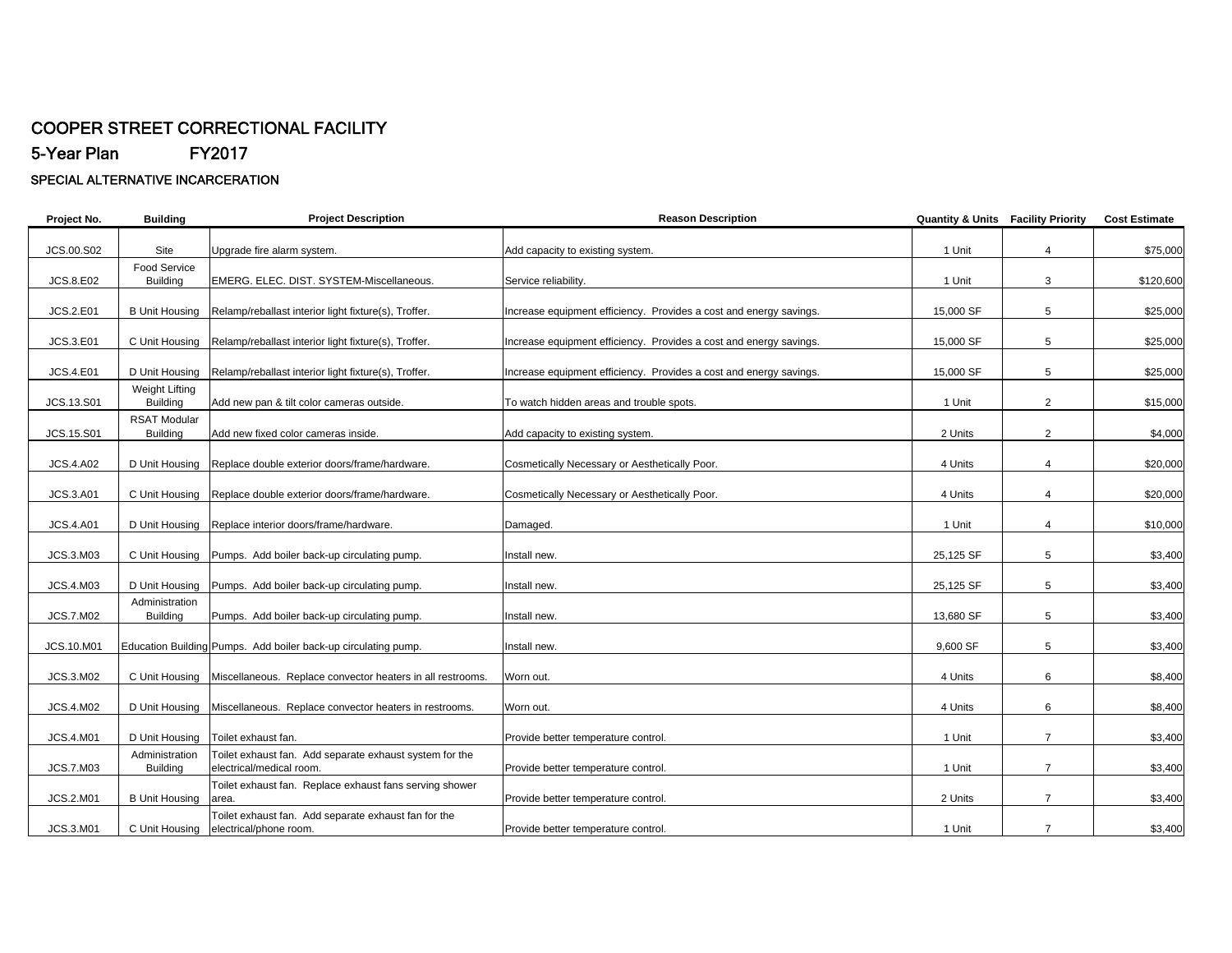| <b>JCS.8.E01</b> | Food Service<br>Buildina         | Relamp/reballast interior light fixture(s), Troffer.                   | Provides a cost and energy savings.      | 5.000 SF | 5            | \$20,000    |
|------------------|----------------------------------|------------------------------------------------------------------------|------------------------------------------|----------|--------------|-------------|
| <b>JCS.2.A01</b> | <b>B Unit Housing</b><br>(now E) | Provide new stairs in both wings with open risers.                     | Provide better access.                   | 1 Unit   | 8            | \$50,000    |
| <b>JCS.7.A02</b> | Administration<br>Buildina       | Add power assist doors.                                                | Update doors.                            | 2 Units  | 9            | \$35,500    |
| <b>JCS.8.A02</b> | <b>Food Service</b><br>Building  | Replace quarry tile. With monolithic polymer floor.                    | To eliminate high maintenance condition. | 1.200 SF | 10           | \$35,000    |
|                  | Administration<br>Building       | Enlarge JCS Control Center.                                            | Provides space for equipment and staff.  | 200 SF   |              | \$45,000    |
|                  | Site                             | Construct a multi-purpose building outside of the secure<br>perimeter. | Provides space for equipment and staff.  | 7.000 SF |              | \$1,000,000 |
|                  |                                  |                                                                        |                                          |          | <b>Total</b> | \$1,569,100 |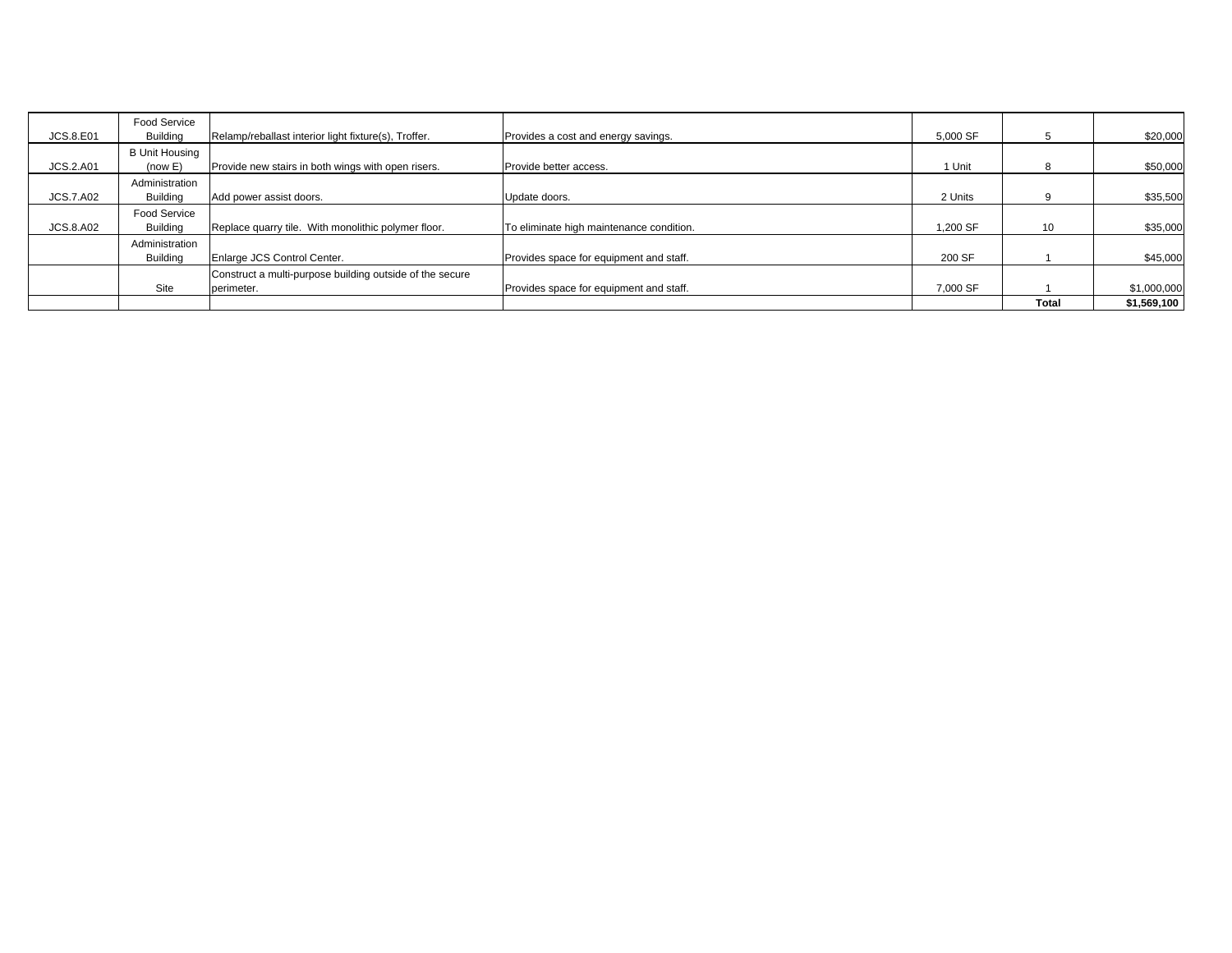### "*Help Make Things Right"*

### **MEMORANDUM**

**DATE:** May 12, 2015

- **TO:** Fred Parker, Facility Manager G. Robert Cotton Correctional Facility
- **FROM:** Ed Dell, Physical Plant Superintendent G. Robert Cotton Correctional Facility

**SUBJECT:** Annual Facility Report 2014-15

Below is the annual facility inspection report per Policy Directive 04.03.100.

**1. Temp Units - TA, TB, TC, TD, TE, TF** – With the additional prisoners added to these units, wear and tear on these units has increased. Locks need replacement. Front doors need replacement. In addition, ongoing in all units is locker repair & replacement, shower head, shower handle, drywall repair and painting.

#### **2. Temp and Cotton Yard Areas** – **SAFETY/SECURITY CONCERNS:**

 **1)** Outside Restrooms behind I/J yard need to be torn down. They are not usable and over the past several years have become a major security concern.

 **2)** Concrete wear and asphalt problems have taking their toll and are in dire need of replacement. CSSM funding is being used to replace the walkways and because they are hazardous to walk on.

**3. 600 Building Food Service** - Temp Food Service looks used and the prep equipment has outlived its expected life span. Locks need replacement. In addition, this building is about ready for a new roof.

**4. 600 Building MSI** – A roof replacement is now due.

**5. T-100 Building** - The roof is still in poor shape and should have a new roof.

**6. 800 Building** – Generator testing is done as required for the year with no problems noted. Load testing has been done each month as required. The switch gear is in need of replacement and the transformer is leaking. The capacitor cabinet needs replaced units are bulging. A new roof is critical.

**7. A, B, C, D, E, F, G, H Units** - These units are in good condition. All units are showing their age. Roof repairs are continuous. The boilers are requiring regular maintenance. Hot water heaters need to be replaced with boilers. We should look into replacing them.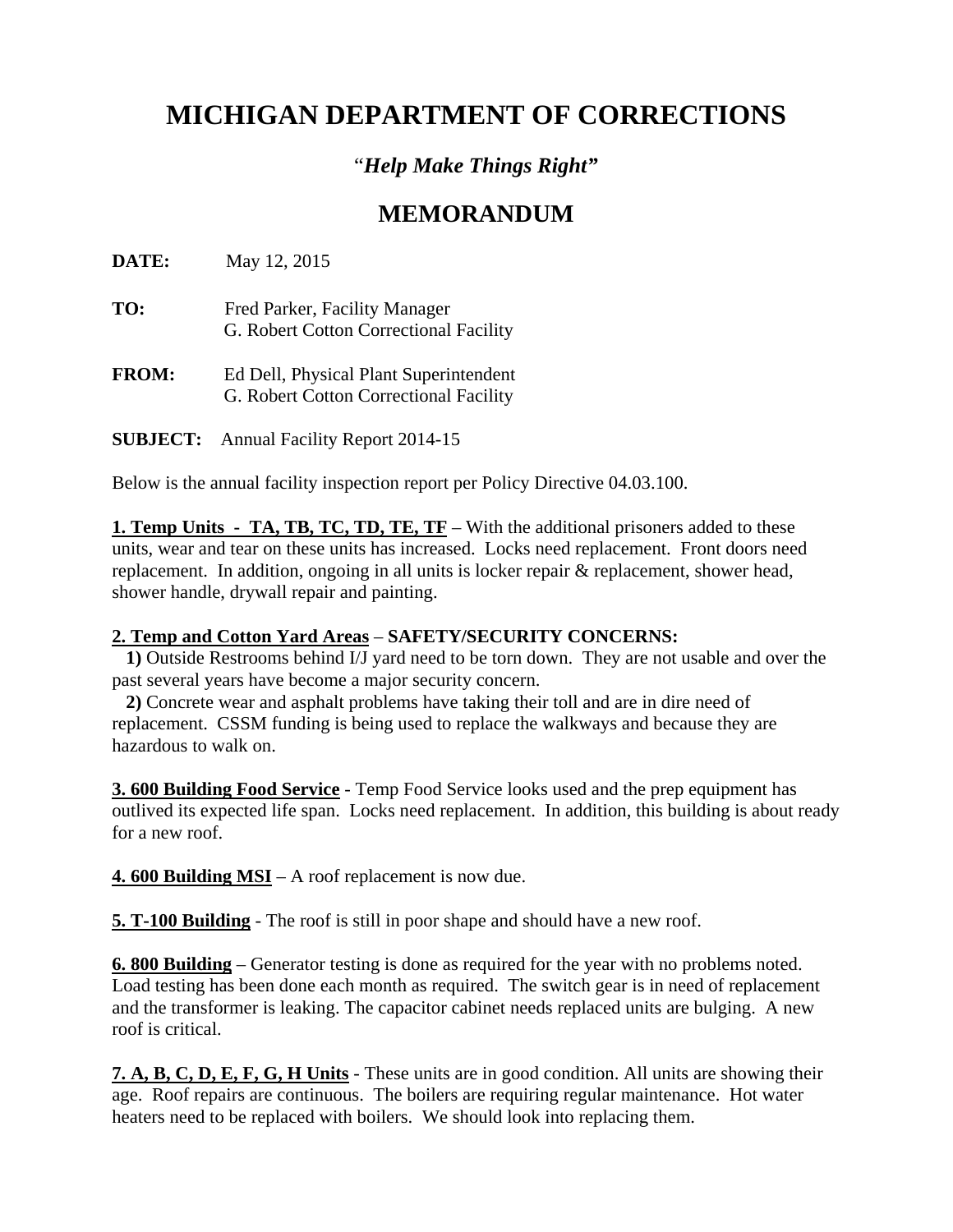**8. I & J Units** - Roof repairs are continuous. The boilers are requiring regular maintenance. Hot water heaters need to be replaced with boilers. We should look into replacing them. All the cell hand sinks have cracked or busted out drains they all need replaced.

**9. K Unit** - Unit is showing its age. The boilers are requiring regular maintenance. Hot water heaters need to be replaced with boilers. We should look into replacing them.

**10. L Unit** – Unit is showing its age. Hot water heaters need to be replaced with boilers. We should look into replacing them.

**11. 100 Building** – This building continues to need roof repairs.

**12. 200 Building Food Service** -This area is in fair condition. The area definitely shows deterioration this year because of constant use. The floor tile is in need of replacement. The roof is in poor shape and should be replaced in the next year or two. Boilers have outlived their useful life and are in need of replacement. Equipment has taken a turn for the worse with continuous breakdowns.

**13. 200 Building Health Services** – The med line area is in dire need of expansion.

**14. 300 Building** -This building is in good shape overall. It should have a new roof to avoid interior damage. Painting and general maintenance needs are a constant. The classrooms are in need of re-carpeting.

**15. Well House** -This area is clean, neat. The building is working well as a storage area.

**16. Pole Barn** - Meets the current needs for storage. Entrance and garage doors are in dire need of replacing.

**17. Outside Grounds** – Perimeter road and Concrete/Asphalt Repair/Replacement throughout the grounds is destroying snow equipment and is in need of immediate attention.

**In conclusion** the facility is in good condition considering the temporary units are well over twenty five years old. The remaining brick structures appear to be sound other than Maintenance garage. We mainly need roofs and sidewalks.

Areas of concern include:

- 1. 300 Building Roof replacement.
- 2. Concrete/Asphalt Repair/Replacement throughout facility.
- 3. 4 AHU replacements in 300 Building.
- 4. Rebuild Masonry Wall in 300 Building.
- 5. Rebuild Masonry Wall in Maintenance garage
- 6. HVAC replacement in 100 building.
- 7. Food Service Floor replacement.
- 8. Boiler Replacements
- 9. Demolition of yard restrooms. (Security concern)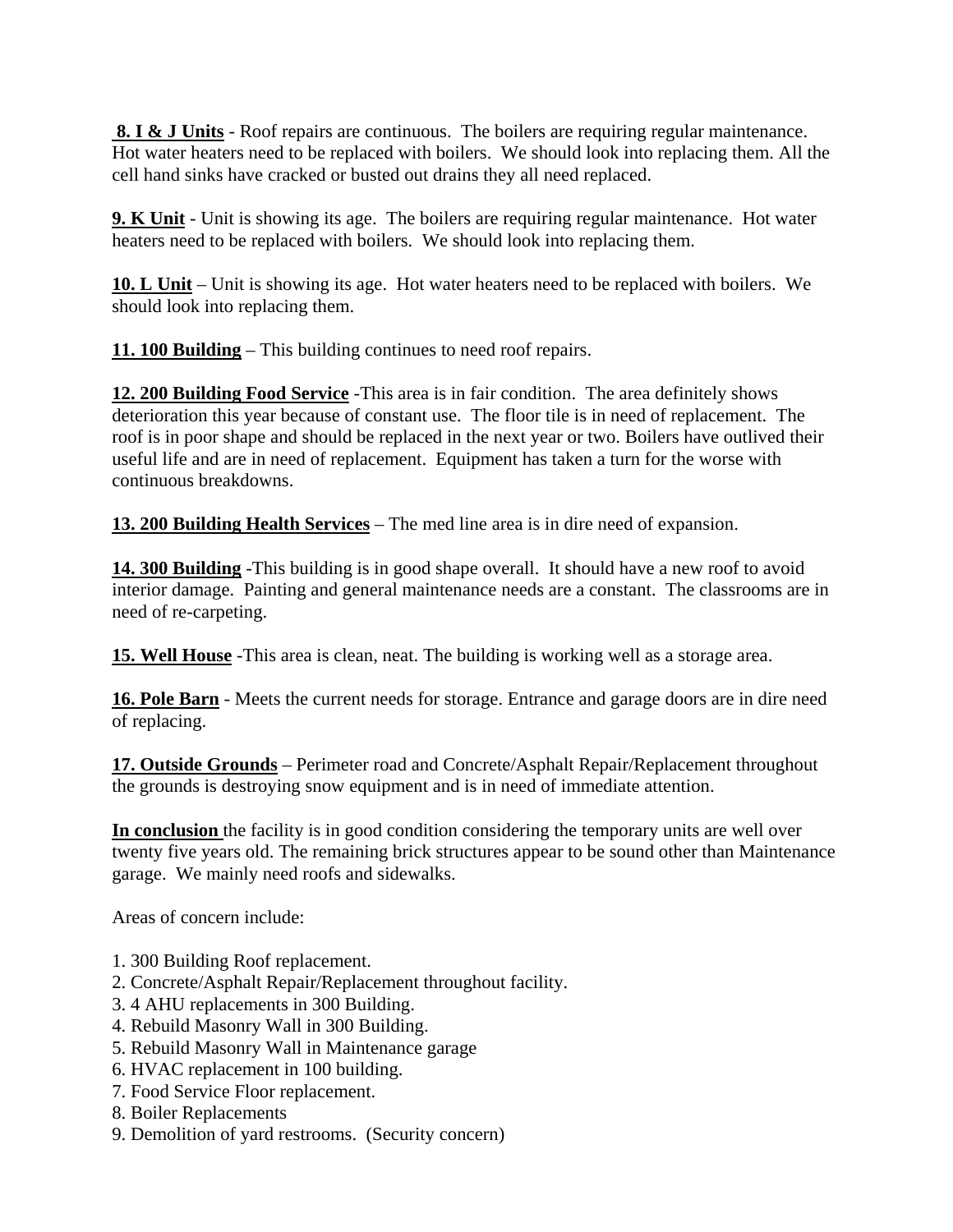#### G. ROBERT COTTON CORRECTIONAL FACILITY 5-Year Plan FY2017

| Project No.      | <b>Building</b>                       | <b>Project Description</b>                                                         | <b>Reason Description</b>                                                   | <b>Quantity &amp; Units Facility Priority</b> |                | <b>Cost Estimate</b> |
|------------------|---------------------------------------|------------------------------------------------------------------------------------|-----------------------------------------------------------------------------|-----------------------------------------------|----------------|----------------------|
| JCF.5.M01        | Education                             | Air handling unit DX. Existing four units are under sized.                         | System aged.                                                                | 4/Each                                        | 3              | \$400,000            |
|                  |                                       |                                                                                    |                                                                             |                                               |                |                      |
| JCF.A            | Yard                                  | Building demolition. Yard Restrooms                                                | To Eliminate High Maintenance Condition. Request of Facilities Maintenance. | 4/Each                                        | $\overline{4}$ | \$3,500              |
| <b>JCF.5.A01</b> | Education                             | Replace existing roof.                                                             | In need of repair.                                                          | 1/Each                                        | 5              | \$166,000            |
| JCF.2.A16        | Support/Seq/K<br>Housing/Food         | Misc projects. Replace freezer door.                                               | To Eliminate High Maintenance Condition.                                    | 1/Each                                        | 6              | \$4,000              |
| <b>JCF.2.A18</b> | Support/Seg/K<br>Housing/Food         | Misc projects. Replace walkway pads 2,000 SF.                                      | In need of repair.                                                          | 2000/Sq Ft                                    | $\overline{7}$ | \$60,000             |
| <b>JCF.5.A09</b> | Education                             | Misc projects. Replace 100 LF walkway pads.                                        | In need of repair.                                                          | 100/LinFt                                     | $\overline{7}$ | \$2,500              |
|                  |                                       |                                                                                    |                                                                             |                                               |                |                      |
| JCF.00.C20       | Site                                  | Sidewalk, Concrete, Remove & Replace.                                              | Due to age of system. Due to site/soil characteristics. To extend life.     | 2000/Sq Ft                                    | $\overline{7}$ | \$2,500              |
| JCF.00.C39       | Site                                  | Sidewalk, Concrete, Remove & Replace.                                              | Due to age of system. To prevent failure. To improve appearance.            | 2000/Sq Ft                                    | $\overline{7}$ | \$2,500              |
| <b>JCF.5.A03</b> | Education                             | Rebuild masonry wall.                                                              | In need of repair.                                                          | 1/Each                                        | 8              | \$225,000            |
|                  | E & F Temporary                       |                                                                                    |                                                                             |                                               |                |                      |
| JCF.10.M01       | Housing                               | Replace/new hot water heater - 50 gallon.                                          | In need of repair Future major expense.                                     | 4/Each                                        | 9              | \$225,000            |
| JCF.9.M01        | C & D Temporary<br>Housing            | Replace/new hot water heater - 50 gallon.                                          | In need of repair Future major expense.                                     | 4/Each                                        | 9              | \$10,000             |
| <b>JCF.8.M01</b> | A & B Temporary<br>Housing            | Replace/new hot water heater - 50 gallon.                                          | In need of repair Future major expense.                                     | 4/Each                                        | 9              | \$10,000             |
|                  | A, B, C, & D                          |                                                                                    |                                                                             |                                               |                |                      |
| <b>JCF.7.M03</b> | Housing<br>E, F, G, & H               | Replace/new hot water heater - 50 gallon.                                          | In need of repair Future major expense.                                     | 4/Each                                        | 9              | \$10,000             |
| JCF.6.M03        | Housing                               | Replace/new hot water heater - 50 gallon.                                          | In need of repair Future major expense.                                     | 4/Each                                        | 9              | \$10,000             |
| JCF.2.M03        | Support/Seq/K<br>Housing/Food         | Replace/new hot water heater - 50 gallon.                                          | In need of repair Future major expense.                                     | 4/Each                                        | 9              | \$10,000             |
|                  |                                       |                                                                                    |                                                                             |                                               |                |                      |
| JCF.4.M03        | I & J Housing<br><b>MS Industries</b> | Replace/new hot water heater - 50 gallon.                                          | In need of repair Future major expense.                                     | 4/Each                                        | 9              | \$10,000             |
| JCF.A            | Generator                             | Install Fire Wall between Food Services and MSI                                    | Upgrade current construction.                                               | 1/Each                                        | 10             | \$100,000            |
|                  | Support/Seq/K                         |                                                                                    |                                                                             |                                               |                |                      |
| <b>JCF.2.M01</b> | Housing/Food                          | Make-up air handling unit (heating only). For the kitchen area. In need of repair. |                                                                             | 1/Each                                        | 11             | \$15,000             |
| JCF.2.A10        | Support/Seg/K<br>Housing/Food         | Replace ceramic tile.                                                              | In need of repair.                                                          | 2000/Sq Ft                                    | 12             | \$25,000             |
|                  | $E, F, G, 8$ H                        |                                                                                    |                                                                             |                                               |                |                      |
| <b>JCF.6.A07</b> | Housing                               | Replace VCT. Stair treads.                                                         | In need of repair.                                                          | 1000/Sq Ft                                    | 13             | \$15,000             |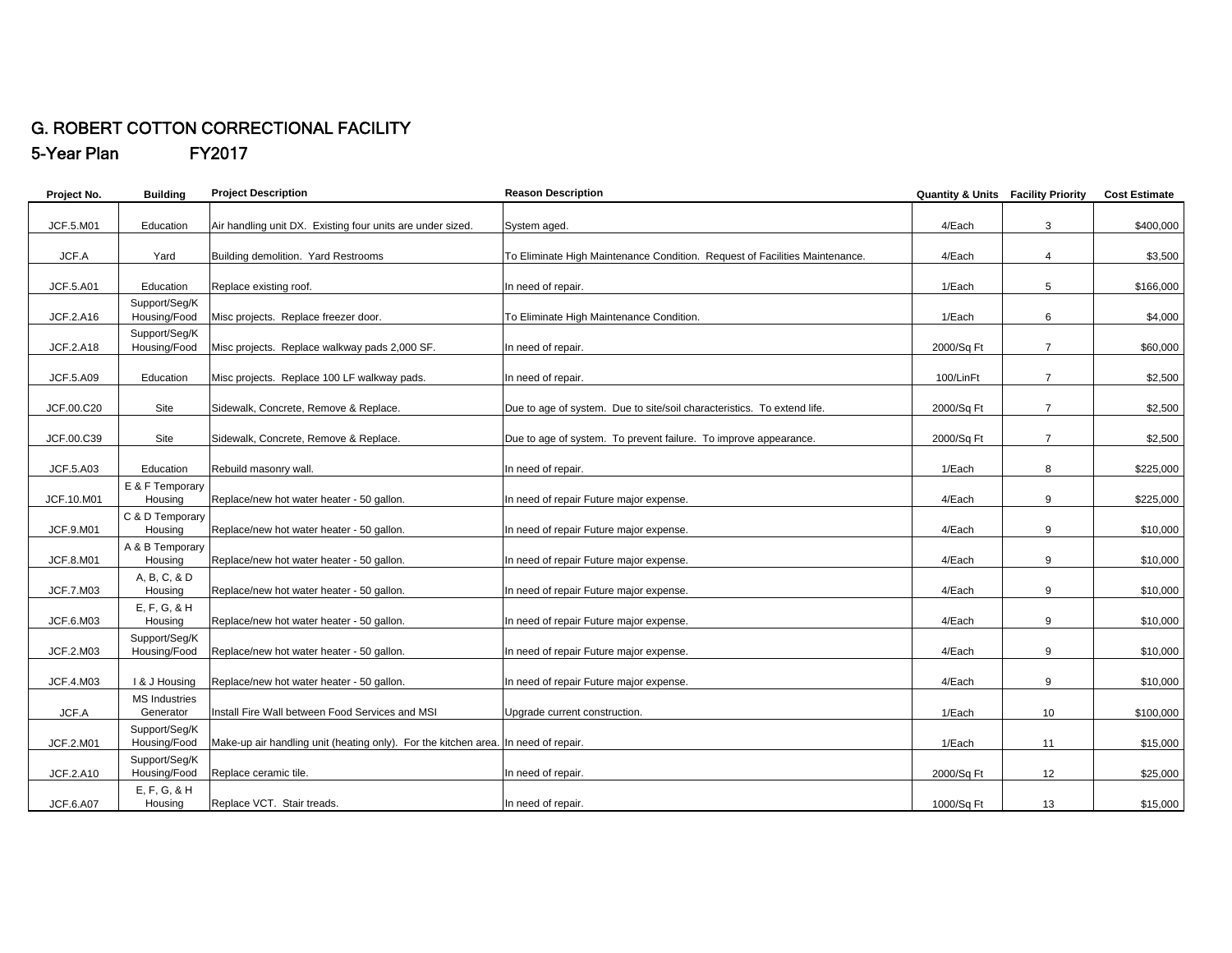| A, B, C, & D                      | Replace VCT. Stair treads.                                                                                                            | In need of repair.                                                                                                                                         |                                                                                                                                                                          |                                                        | \$15,000                   |
|-----------------------------------|---------------------------------------------------------------------------------------------------------------------------------------|------------------------------------------------------------------------------------------------------------------------------------------------------------|--------------------------------------------------------------------------------------------------------------------------------------------------------------------------|--------------------------------------------------------|----------------------------|
| Support/Seg/K                     |                                                                                                                                       |                                                                                                                                                            |                                                                                                                                                                          |                                                        | \$15,000                   |
|                                   |                                                                                                                                       |                                                                                                                                                            |                                                                                                                                                                          |                                                        |                            |
|                                   |                                                                                                                                       |                                                                                                                                                            |                                                                                                                                                                          |                                                        | \$20,000                   |
| Site                              | Overflow Containment Area, New.                                                                                                       | Due to age of system. Due to facility construction.                                                                                                        | 1/Each                                                                                                                                                                   | 15                                                     | \$12,000                   |
| Education                         | New exhaust fan for hood in the food technology room.                                                                                 | In need of repair.                                                                                                                                         | Each/1                                                                                                                                                                   | 16                                                     | \$4,500                    |
| Administration                    | Pumps. Replace two hot water heating pumps.                                                                                           | In need of repair to prevent future major expense.                                                                                                         | Each/2                                                                                                                                                                   | 17                                                     | \$50,000                   |
| I & J Housing                     | Pumps. Replace two heating hot water pumps.                                                                                           | In need of repair to prevent future major expense.                                                                                                         | Each/2                                                                                                                                                                   | 17                                                     | \$50,000                   |
| A, B, C, & D<br>Housing           | Pumps. Replace four heating hot water pump.                                                                                           | In need of repair to prevent future major expense.                                                                                                         | Each/4                                                                                                                                                                   | 17                                                     | \$100,000                  |
| $E, F, G, 8$ H<br>Housing         | Pumps. Replace four heating hot water pumps.                                                                                          | In need of repair to prevent future major expense.                                                                                                         | Each/4                                                                                                                                                                   | 17                                                     | \$100,000                  |
|                                   |                                                                                                                                       |                                                                                                                                                            |                                                                                                                                                                          |                                                        |                            |
|                                   |                                                                                                                                       |                                                                                                                                                            |                                                                                                                                                                          |                                                        | \$1,800                    |
| Generator                         | Gas fired unit heater. Install unit heater for the kitchen area.                                                                      | Upgrade system.                                                                                                                                            | Each/1                                                                                                                                                                   | 19                                                     | \$5,000                    |
| <b>MS Industries</b><br>Generator | Replace/Repair metal flashing.                                                                                                        | To prevent and eliminate High Maintenance Condition.                                                                                                       | Each/1                                                                                                                                                                   | 20                                                     | \$37,300                   |
| $E, F, G, 8$ H<br>Housing         | Tuckpoint brick.                                                                                                                      | To prevent and eliminate High Maintenance Condition.                                                                                                       | Each/1                                                                                                                                                                   | 21                                                     | \$2,610                    |
| A, B, C, & D<br>Housing           | Tuckpoint brick.                                                                                                                      | To prevent and eliminate High Maintenance Condition.                                                                                                       | Each/1                                                                                                                                                                   | 21                                                     | \$2,610                    |
| Support/Seq/K<br>Housing/Food     | Tuckpoint brick. Or CMU under joist seats.                                                                                            | To prevent and eliminate High Maintenance Condition.                                                                                                       | Each/1                                                                                                                                                                   | 21                                                     | \$2,610                    |
| $E, F, G, 8$ H<br>Housing         | Recaulk/Reseal building joints.                                                                                                       | To prevent and eliminate High Maintenance Condition.                                                                                                       | Each/1                                                                                                                                                                   | 22                                                     | \$2,610                    |
| A, B, C, & D<br>Housing           | Recaulk/Reseal building joints.                                                                                                       | To prevent and eliminate High Maintenance Condition.                                                                                                       | Each/1                                                                                                                                                                   | 22                                                     | \$500                      |
| Education                         | Recaulk/Reseal building joints.                                                                                                       | To prevent and eliminate High Maintenance Condition.                                                                                                       | Each/1                                                                                                                                                                   | 22                                                     | \$500                      |
| <b>MS Industries</b><br>Generator | Recaulk/Reseal building joints.                                                                                                       | To prevent and eliminate High Maintenance Condition.                                                                                                       | Each/1                                                                                                                                                                   | 22                                                     | \$500                      |
|                                   |                                                                                                                                       |                                                                                                                                                            |                                                                                                                                                                          |                                                        |                            |
|                                   |                                                                                                                                       |                                                                                                                                                            |                                                                                                                                                                          |                                                        | \$500                      |
| Housing/Food                      | Recaulk/Reseal building joints.                                                                                                       | To prevent and eliminate High Maintenance Condition.                                                                                                       | Each/1                                                                                                                                                                   | 22                                                     | \$500                      |
| Ambulance                         |                                                                                                                                       |                                                                                                                                                            |                                                                                                                                                                          |                                                        |                            |
| Storage                           | Repair/Replace wood soffit/siding.                                                                                                    | To prevent and eliminate High Maintenance Condition.                                                                                                       | Each/1                                                                                                                                                                   | 23                                                     | \$13,710                   |
| Housing                           | Replace existing window system - w/ insulated system.                                                                                 | To prevent and eliminate High Maintenance Condition.                                                                                                       | Each/1                                                                                                                                                                   | 24                                                     | \$25,000                   |
|                                   | Housing<br>Housing/Food<br>Administration<br>Administration<br><b>MS Industries</b><br>I & J Housing<br>Support/Seg/K<br>A, B, C, & D | Replace VCT. Stair treads.<br>Rebuild visitor toilet rooms.<br>Exhaust fan(s). Install exhaust fan for the bubble area.<br>Recaulk/Reseal building joints. | In need of repair.<br>Upgrade and repair. To be consistent with current codes and laws.<br>Upgrade construction.<br>To prevent and eliminate High Maintenance Condition. | 1000/Sq Ft<br>1000/Sq Ft<br>1/Each<br>Each/2<br>Each/1 | 13<br>13<br>14<br>18<br>22 |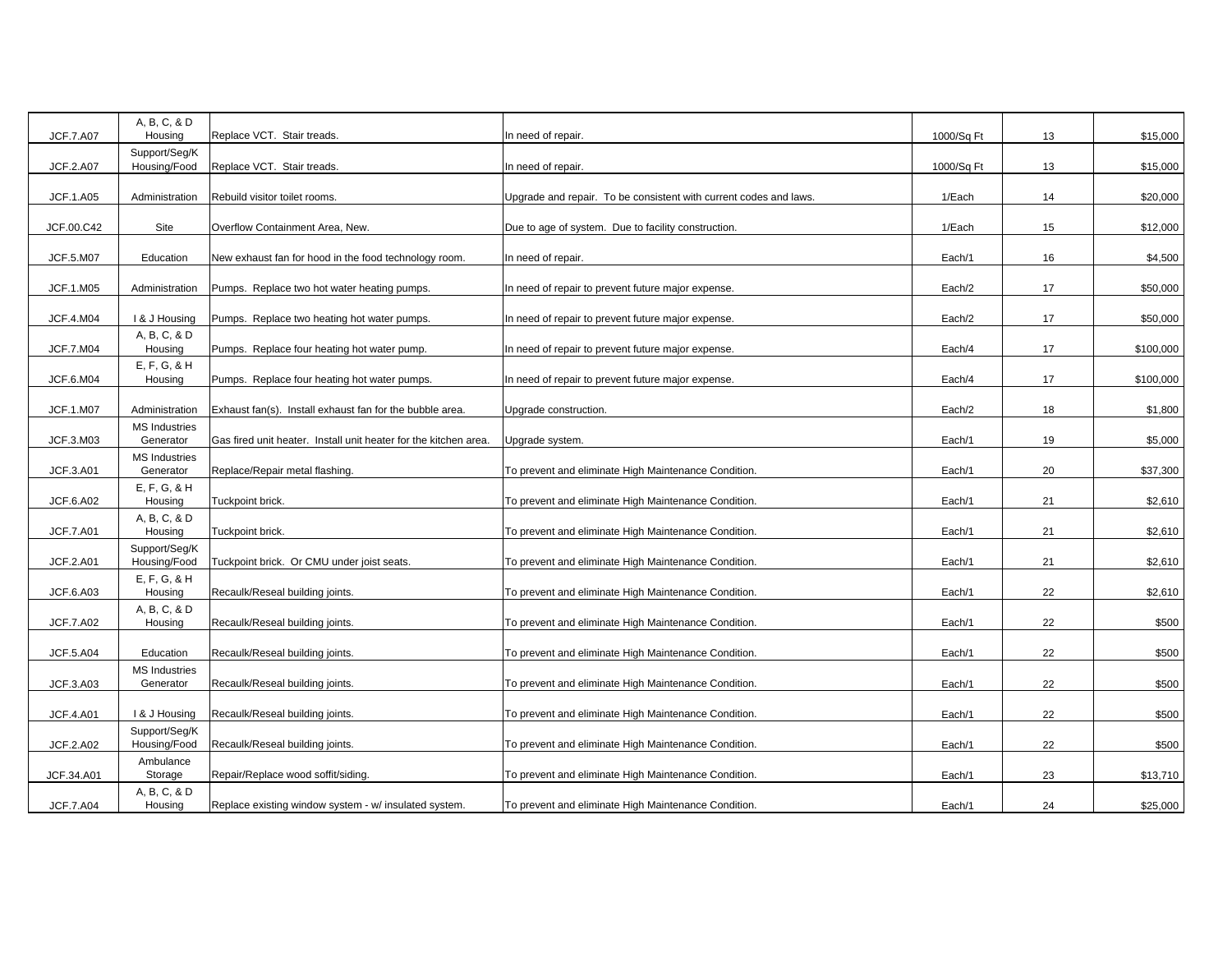| <b>JCF.6.A05</b> | $E, F, G, 8$ H<br>Housing     | Replace existing window system - w/ insulated system.                            | To prevent and eliminate High Maintenance Condition.               | Each/1     | 24 | \$25,000  |
|------------------|-------------------------------|----------------------------------------------------------------------------------|--------------------------------------------------------------------|------------|----|-----------|
| <b>JCF.4.A02</b> | I & J Housing                 | Replace existing window system - w/ insulated system.                            | To prevent and eliminate High Maintenance Condition.               | Each/1     | 24 | \$25,000  |
| JCF.26.A01       | <b>Guard Shack</b>            | Replace existing window system - w/ insulated system.                            | To prevent and eliminate High Maintenance Condition.               | Each/1     | 24 | \$25,000  |
|                  | Sallyport Guard               |                                                                                  |                                                                    |            |    |           |
| JCF.17.A01       | Shack                         | Replace existing window system - w/ insulated system.                            | To prevent and eliminate High Maintenance Condition.               | Each/1     | 24 | \$25,000  |
| JCF.22.A01       | <b>Guard Shack</b>            | Replace existing window system - w/ insulated system.                            | Damaged.                                                           | Each/1     | 24 | \$11,840  |
| <b>JCF.4.A03</b> | I & J Housing                 | Recaulk/Reseal window system.                                                    | To prevent and eliminate High Maintenance Condition.               | Each/1     | 25 | \$500     |
| JCF.5.A05        | Education                     | Recaulk/Reseal window system.                                                    | To prevent and eliminate High Maintenance Condition.               | Each/1     | 25 | \$500     |
|                  | A, B, C, & D                  |                                                                                  |                                                                    |            |    |           |
| <b>JCF.7.A03</b> | Housing                       | Recaulk/Reseal window system.                                                    | To prevent and eliminate High Maintenance Condition.               | Each/1     | 25 | \$500     |
|                  | Support/Seq/K                 |                                                                                  |                                                                    |            |    |           |
| <b>JCF.2.A03</b> | Housing/Food                  | Recaulk/Reseal window system.                                                    | To prevent and eliminate High Maintenance Condition.               | Each/1     | 25 | \$42,700  |
| <b>JCF.5.A06</b> | Education                     | Replace acoustic ceiling system.                                                 | To prevent and eliminate High Maintenance Condition.               | Each/1     | 26 | \$60,000  |
|                  | Support/Seg/K                 |                                                                                  |                                                                    |            |    |           |
| <b>JCF.2.A06</b> | Housing/Food                  | Replace acoustic ceiling system.                                                 | To prevent and eliminate High Maintenance Condition.               | Each/1     | 26 | \$60,000  |
|                  | A, B, C, & D                  |                                                                                  |                                                                    |            |    |           |
| <b>JCF.7.A06</b> | Housing                       | Replace acoustic ceiling system.                                                 | To prevent and eliminate High Maintenance Condition.               | Each/1     | 26 | \$56,000  |
| <b>JCF.6.A06</b> | $E, F, G, 8$ H<br>Housing     | Replace acoustic ceiling system.                                                 | To prevent and eliminate High Maintenance Condition.               | Each/1     | 26 | \$56,000  |
|                  |                               |                                                                                  |                                                                    |            |    |           |
| <b>JCF.4.A04</b> | I & J Housing                 | Replace acoustic ceiling system.                                                 | To prevent and eliminate High Maintenance Condition.               | Each/1     | 26 | \$28,200  |
| <b>JCF.5.A07</b> | Education                     | Replace carpet.                                                                  | To prevent and eliminate High Maintenance Condition.               | Each/1     | 27 | \$26,200  |
| <b>JCF.2.A09</b> | Support/Seg/K<br>Housing/Food | Replace carpet.                                                                  | To prevent and eliminate High Maintenance Condition.               | Each/1     | 27 | \$26,200  |
|                  | Support/Seq/K                 |                                                                                  |                                                                    |            |    |           |
| <b>JCF.2.A08</b> | Housing/Food<br>Support/Seq/K | Replace recessed mat.<br>Misc projects. Medical waiting area needs 1,000 SF more | To prevent and eliminate High Maintenance Condition.               | Each/1     | 28 | \$2,500   |
| <b>JCF.2.A19</b> | Housing/Food                  | space.                                                                           | Upgrade due fo facility Growth. Request of Facilities Maintenance. | Sq Ft/1000 | 29 | \$134,400 |
|                  | Support/Seg/K                 |                                                                                  |                                                                    |            |    |           |
| <b>JCF.2.A21</b> | Housing/Food                  | Misc projects. Dental area needs 2,000 SF more space.                            | Upgrade due fo facility Growth. Request of Facilities Maintenance. | Sq Ft/2000 | 30 | \$268,800 |
| <b>JCF.1.A08</b> | Administration                | Misc projects. Visiting room needs 300 SF more space.                            | Upgrade due fo facility Growth. Request of Facilities Maintenance. | Sq Ft/300  | 32 | \$40,300  |
|                  |                               |                                                                                  |                                                                    |            |    |           |
| JCF.11.E01       | Maintenance                   | Install additional emergency light fixture(s), Wall Mounted.                     | Upgrade to enhance safety and security.                            | Each/10    | 33 | \$6,500   |
|                  |                               |                                                                                  |                                                                    |            |    |           |
| JCF.23.E02       | <b>Braille Building</b>       | nstall additional branch panelboard.                                             | Provides for future growth.                                        | Each/1     | 34 | \$4,700   |
| <b>JCF.2.E04</b> | Support/Seq/K                 |                                                                                  |                                                                    | Each/30    | 34 | \$6,500   |
|                  | Housing/Food                  | Replace internal panels and rewire food serving lines.                           | Upgrade to prevent a safety hazard.                                |            |    |           |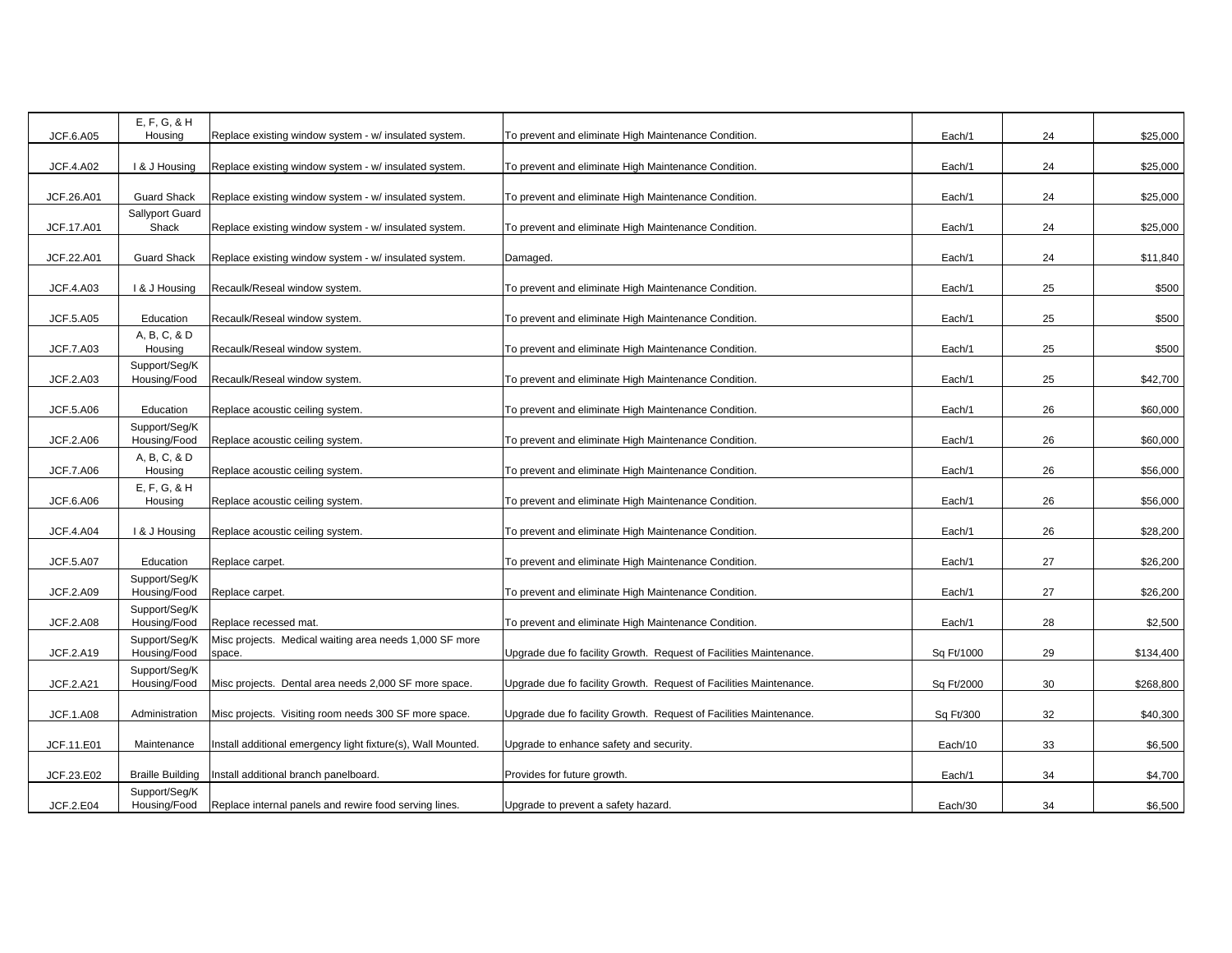| JCF.5.E02        | Education                     | Replace feeder and main distribution panel to building.                               | Provides for future growth. Increase system capacity.                             | Each/1  | 34             | \$159,600 |
|------------------|-------------------------------|---------------------------------------------------------------------------------------|-----------------------------------------------------------------------------------|---------|----------------|-----------|
|                  | Support/Seg/K                 |                                                                                       |                                                                                   |         |                |           |
| JCF.2.E03        | Housing/Food                  | Replace transfer switch, feeder, and distribution panel.                              | Increase system capacity.                                                         | Each/1  | 35             | \$67,200  |
| <b>JCF.4.M06</b> | I & J Housing                 | Replace pipe and fittings in the valve room.                                          | Tp prevent future major expense.                                                  | Each/1  | 36             | \$3,800   |
|                  |                               |                                                                                       |                                                                                   |         |                |           |
| JCF.5.M06        | Education                     | New ductless split system A/C unit.                                                   | Upgrade cooling system.                                                           | Each/1  | 37             | \$6,700   |
|                  | E, F, G, & H                  |                                                                                       |                                                                                   |         |                |           |
| JCF.6.M02        | Housing                       | Replace pneumatic with direct digital controls (DDC).                                 | In need of repair.                                                                | Each/1  | 38             | \$65,750  |
|                  | A, B, C, & D                  |                                                                                       |                                                                                   |         |                |           |
| <b>JCF.7.M02</b> | Housing                       | Replace pneumatic with direct digital controls (DDC).                                 | Not functioning or broken.                                                        | Each/1  | 38             | \$65,750  |
|                  |                               |                                                                                       |                                                                                   |         |                |           |
| JCF.5.M03        | Education                     | Replace pneumatic with direct digital controls (DDC).                                 | In need of repair.                                                                | Each/1  | 38             | \$65,750  |
| <b>JCF.1.M02</b> | Administration                | Replace pneumatic with direct digital controls (DDC).                                 | In need of repair.                                                                |         |                |           |
|                  |                               |                                                                                       |                                                                                   | Each/1  | 38             | \$65,750  |
| JCF.2.M05        | Support/Seq/K<br>Housing/Food | Replace pneumatic with direct digital controls (DDC).                                 | In need of repair.                                                                | Each/1  | 38             | \$65,750  |
|                  | Support/Seg/K                 |                                                                                       |                                                                                   |         |                |           |
| <b>JCF.2.M02</b> | Housing/Food                  | Replace pneumatic with direct digital controls (DDC) (boiler &<br>water heater only). | In need of repair.                                                                | Each/1  | 39             | \$65,750  |
|                  | <b>MS Industries</b>          |                                                                                       |                                                                                   |         |                |           |
| JCF.3.M01        | Generator                     | Miscellaneous. Provide ventilation in electrical room.                                | Upgrade construction.                                                             | Each/1  | 40             | \$4,000   |
|                  |                               |                                                                                       |                                                                                   |         |                |           |
| <b>JCF.4.M05</b> | I & J Housing                 | Miscellaneous. Provide ventilation for the mechanical room.                           | Upgrade construction.                                                             | Each/1  | 40             | \$4,000   |
|                  | A, B, C, & D                  |                                                                                       |                                                                                   |         |                |           |
| <b>JCF.7.M05</b> | Housing                       | Miscellaneous. Provide ventilation for the mechanical room.                           | Upgrade construction.                                                             | Each/1  | 40             | \$4,000   |
|                  | E. F. G. 8 H                  |                                                                                       |                                                                                   |         |                |           |
| JCF.6.M05        | Housing                       | Miscellaneous. Provide ventilation for the mechanical room.                           | Upgrade construction.                                                             | Each/1  | 40             | \$4,000   |
|                  | Support/Seg/K                 |                                                                                       |                                                                                   |         |                |           |
| JCF.2.S02        | Housing/Food                  | Add new fixed color cameras inside.                                                   | to enhance safety and security.                                                   | Each/6  | 41             | \$8,000   |
|                  | Site                          |                                                                                       |                                                                                   |         | $\overline{1}$ | \$2,500   |
| JCF.00.C31       |                               | Sidewalk, Bituminous, Remove & Replace.                                               | Due to age of system. To improve drainage.                                        | yard/10 |                |           |
| JCF.00.C33       | Site                          | Sidewalk, Concrete, New.                                                              | Due to age of system. To improve appearance. To improve pedestrian traffic flow.  | yard/22 | $\mathbf{1}$   | \$5,500   |
|                  |                               |                                                                                       |                                                                                   |         |                |           |
| JCF.00.C32       | Site                          | Sidewalk, Concrete, Remove & Replace.                                                 | Due to age of system. To improve drainage. To improve appearance.                 | yard/22 | $\mathbf{1}$   | \$5,500   |
|                  |                               |                                                                                       |                                                                                   |         |                |           |
| JCF.00.C27       | Site                          | Sidewalk, Concrete, Remove & Replace.                                                 | Due to age of system. To improve drainage. To improve appearance.                 | yard/22 | $\mathbf{1}$   | \$5,500   |
|                  |                               |                                                                                       |                                                                                   |         |                |           |
| JCF.00.C46       | Site                          | Sidewalk, Concrete, Remove & Replace.                                                 | Due to age of system. To improve appearance. Due to site/soil characteristics.    | yard/22 | $\overline{1}$ | \$5,500   |
|                  |                               |                                                                                       | Due to age of system. To improve appearance. Due to site/soil characteristics. To |         |                |           |
| JCF.00.C19       | Site                          | Sidewalk, Concrete, Remove & Replace.                                                 | extend life.                                                                      | yard/22 | $\mathbf{1}$   | \$5,500   |
|                  |                               |                                                                                       |                                                                                   |         |                |           |
| JCF.00.C48       | Site                          | Sidewalk, Concrete, Remove & Replace.                                                 | Due to age of system. Due to facility request. To improve appearance.             | yard/22 | $\mathbf{1}$   | \$5,500   |
|                  |                               |                                                                                       |                                                                                   |         |                |           |
| JCF.00.C02       | Site                          | Driveway Entrance, Bituminous, Seat Coat/Crack Seal.                                  | Due to age of system. To improve appearance. To extend life.                      | yard/22 | $\overline{1}$ | \$5,500   |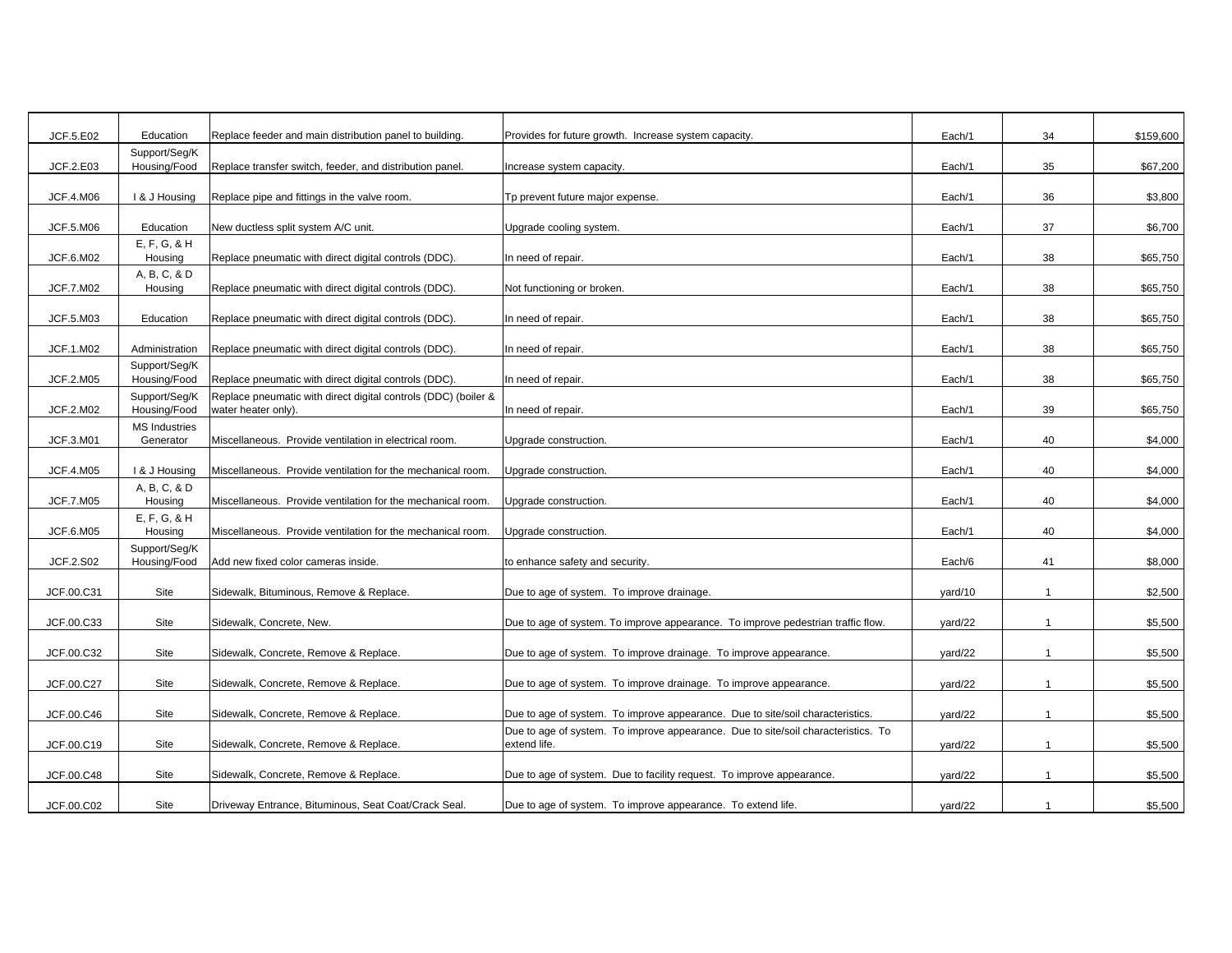| JCF.00.C04 | Site | Driveway Entrance, Bituminous, Seat Coat/Crack Seal.                        | Due to age of system. To prevent failure. To improve appearance. To extend life.     | yard/22 | -1             | \$5,500 |
|------------|------|-----------------------------------------------------------------------------|--------------------------------------------------------------------------------------|---------|----------------|---------|
|            |      | Pavement/Driveway/Perimeter Road, Bituminous, Mill &                        |                                                                                      |         |                |         |
| JCF.00.C36 | Site | Resurface.                                                                  | Due to age of system. To prevent failure. To extend life. Areas have been patched.   | yard/22 | $\mathbf{1}$   | \$5,500 |
|            |      | Pavement/Driveway/Perimeter Road, Bituminous, Mill &                        |                                                                                      |         |                |         |
| JCF.00.C34 | Site | Resurface.                                                                  | Due to age of system. To improve drainage. To improve appearance. To extend life.    | yard/22 | $\mathbf{1}$   | \$5,500 |
| JCF.00.C41 | Site | Pavement/Driveway/Perimeter Road, Bituminous, Mill &<br>Resurface.          | Due to age of system. To improve appearance.                                         | yard/22 | $\mathbf{1}$   | \$5,500 |
|            |      | Pavement/Driveway/Perimeter Road, Bituminous, Mill &                        | Due to age of system. Due to facility growth. To improve appearance. Due to frequent |         |                |         |
| JCF.00.C47 | Site | Resurface.                                                                  | use by heavy/large trucks.                                                           | yard/22 | $\mathbf{1}$   | \$5,500 |
|            |      | Pavement/Driveway/Perimeter Road, Bituminous, Mill &                        |                                                                                      |         |                |         |
| JCF.00.C37 | Site | Resurface.                                                                  | Due to age of system. To improve appearrance.                                        | yard/22 | $\mathbf{1}$   | \$5,500 |
|            |      | Pavement/Driveway/Perimeter Road, Bituminous, Mill &                        |                                                                                      |         |                |         |
| JCF.00.C44 | Site | Resurface.                                                                  | Due to age of system. To improve appearance.                                         | yard/22 | $\mathbf{1}$   | \$5,500 |
| JCF.00.C10 | Site | Pavement/Driveway/Perimeter Road, Bituminous, Mill &<br>Resurface.          | Due to age of system. To improve appearance.                                         | yard/22 | $\overline{1}$ | \$5,500 |
|            |      | Pavement/Driveway/Perimeter Road, Bituminous, Mill &                        |                                                                                      |         |                |         |
| JCF.00.C09 | Site | Resurface.                                                                  | Due to age of system. To improve appearance.                                         | yard/22 | $\mathbf{1}$   | \$5,500 |
|            |      | Pavement/Driveway/Perimeter Road, Bituminous, Mill &                        |                                                                                      |         |                |         |
| JCF.00.C03 | Site | Resurface.                                                                  | Due to age of system. To improve drainage.                                           | yard/22 | $\mathbf{1}$   | \$5,500 |
|            |      | Pavement/Driveway/Perimeter Road, Bituminous, Mill &                        |                                                                                      |         |                |         |
| JCF.00.C29 | Site | Resurface.                                                                  | Due to age of system. To improve drainage.                                           | yard/22 | $\mathbf{1}$   | \$5,500 |
|            |      | Pavement/Driveway/Perimeter Road, Bituminous, Mill &                        |                                                                                      |         |                |         |
| JCF.00.C11 | Site | Resurface.                                                                  | Due to age of system. To improve appearance.                                         | yard/22 | $\mathbf{1}$   | \$5,500 |
|            |      | Pavement/Driveway/Perimeter Road, Bituminous, Mill &                        |                                                                                      |         |                |         |
| JCF.00.C28 | Site | Resurface.                                                                  | Due to age of system. To improve appearance.                                         | yard/22 | $\mathbf{1}$   | \$5,500 |
|            |      | Pavement/Driveway/Perimeter Road, Bituminous, Mill &                        |                                                                                      |         |                |         |
| JCF.00.C24 | Site | Resurface.                                                                  | Due to age of system. To improve appearance.                                         | yard/22 | $\mathbf{1}$   | \$5,500 |
|            |      | Pavement/Driveway/Perimeter Road, Bituminous, Seal                          |                                                                                      |         |                |         |
| JCF.00.C12 | Site | Coat/Crack Seal.                                                            | Due to age of system. To improve appearance.                                         | yard/22 | $\mathbf{1}$   | \$5,500 |
| JCF.00.C01 | Site | Pavement/Driveway/Perimeter Road, Bituminous, Seal<br>Coat/Crack Seal.      | Due to age of system. To improve appearance.                                         | yard/22 | $\mathbf{1}$   | \$5,500 |
|            |      | Pavement/Driveway/Perimeter Road, Bituminous, Seal                          |                                                                                      |         |                |         |
| JCF.00.C06 | Site | Coat/Crack Seal.                                                            | Due to age of system. To improve appearance.                                         | yard/22 | $\mathbf{1}$   | \$5,500 |
|            |      | Pavement/Driveway/Perimeter Road, Bituminous, Seal                          |                                                                                      |         |                |         |
| JCF.00.C25 | Site | Coat/Crack Seal.                                                            | Due to age of system. To improve appearance.                                         | yard/22 | $\mathbf{1}$   | \$5,500 |
|            |      | Pavement/Driveway/Perimeter Road, Concrete, Remove &                        |                                                                                      |         |                |         |
| JCF.00.C17 | Site | Replace Full Depth.                                                         | Due to age of system. To improve appearance.                                         | yard/22 | $\mathbf{1}$   | \$5,500 |
|            |      | Pavement/Driveway/Perimeter Road, Concrete, Remove &                        |                                                                                      |         |                |         |
| JCF.00.C15 | Site | Replace Full Depth.                                                         | Due to age of system. To improve appearance.                                         | yard/22 | $\mathbf{1}$   | \$5,500 |
|            |      | Pavement/Driveway/Perimeter Road, Concrete, Remove &                        |                                                                                      |         |                |         |
| JCF.00.C14 | Site | Replace Full Depth.                                                         | Due to age of system. To improve appearance.                                         | yard/22 | $\mathbf{1}$   | \$5,500 |
|            |      | Pavement/Driveway/Perimeter Road, Concrete, Remove &                        |                                                                                      |         |                |         |
| JCF.00.C18 | Site | Replace Full Depth.                                                         | Due to age of system. To improve appearance.                                         | yard/22 | $\mathbf{1}$   | \$5,500 |
| JCF.00.C13 | Site | Pavement/Driveway/Perimeter Road, Concrete, Remove &<br>Replace Full Depth. | Due to age of system. To improve appearance.                                         | yard/22 |                | \$5,500 |
|            |      |                                                                             |                                                                                      |         |                |         |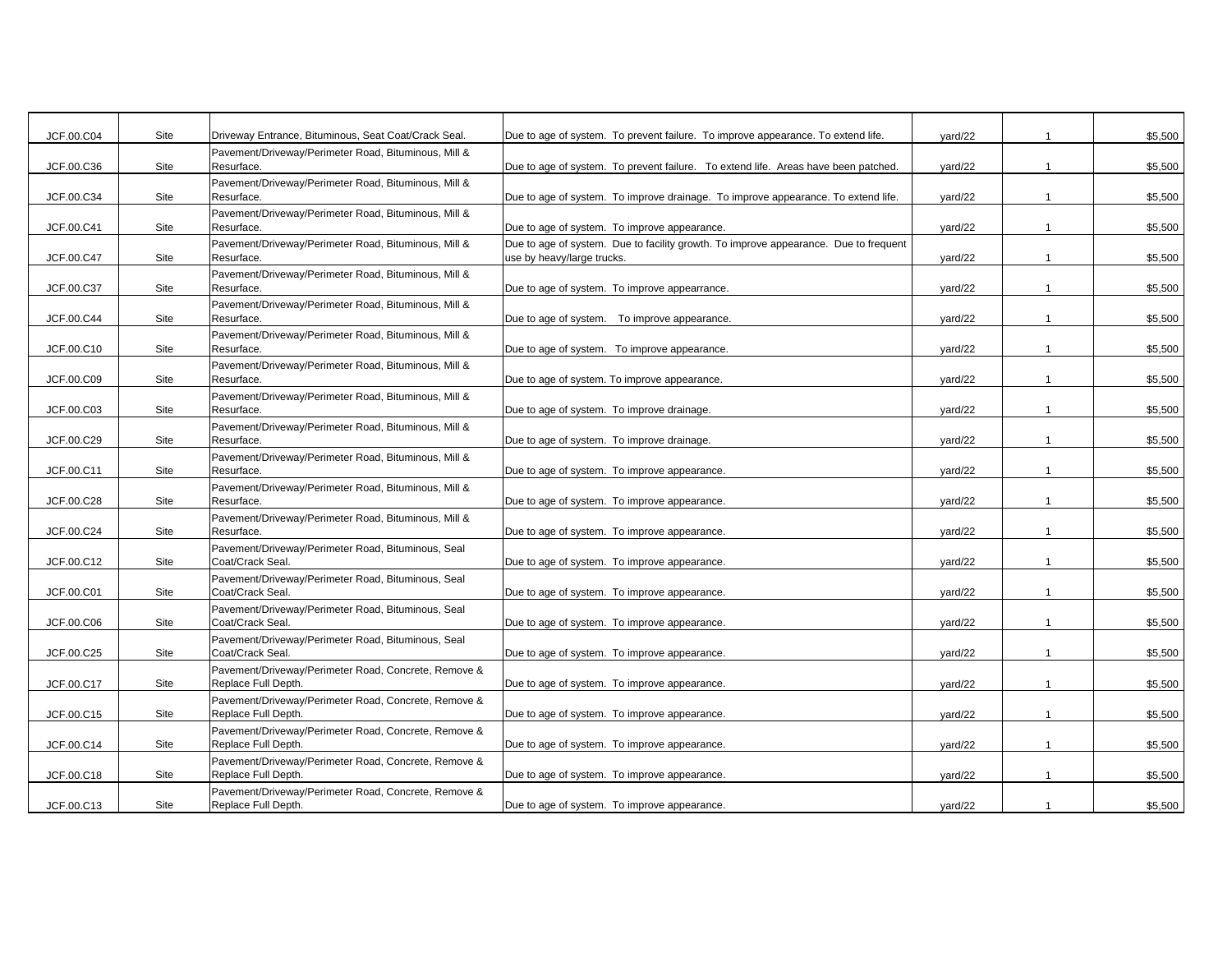| JCF.00.C22       | Site          | Pavement/Driveway/Perimeter Road, Concrete, Remove &<br>Replace Full Depth.                             | Due to age of system. To improve appearance. | yard/22  |              | \$5,500     |
|------------------|---------------|---------------------------------------------------------------------------------------------------------|----------------------------------------------|----------|--------------|-------------|
|                  |               | Pavement/Driveway/Perimeter Road, Concrete, Remove &                                                    |                                              |          |              |             |
| JCF.00.C38       | Site          | Replace Full Depth.                                                                                     | Due to age of system. To improve appearance. | yard/22  |              | \$5,500     |
|                  |               | Pavement/Driveway/Perimeter Road, Concrete, Remove &                                                    |                                              |          |              |             |
| JCF.00.C45       | Site          | Replace Full Depth. Drive to Sallyport.                                                                 | Due to age of system. To improve appearance. | vard/22  |              | \$5,500     |
| JCF.00.C43       | Site          | Parking Lot, Bituminous, Mill & Resurface.                                                              | Due to age of system. To improve appearance. | vard/22  |              | \$5,500     |
|                  |               | Parking Lot, Bituminous, Mill & Resurface. Main parking lot                                             |                                              |          |              |             |
| JCF.00.C35       | Site          | southeasterly of the Administration Building.                                                           | Due to age of system. To improve appearance. | yard/120 |              | \$30,000    |
|                  |               |                                                                                                         |                                              |          |              |             |
| JCF.00.C40       | Site          | Recreation Field/Court, Crack Seal, Basketball.                                                         | Due to age of system. To improve appearance. | yard/60  |              | \$15,500    |
|                  |               |                                                                                                         |                                              |          |              |             |
| JCF.00.C07       | Site          | Recreation Field/Court, Crack Seal, Basketball.                                                         | Due to age of system. To improve appearance. | yard/60  |              | \$15,500    |
| JCF.00.C08       | Site          | Recreation Field/Court, Crack Seal, Basketball.                                                         | Due to age of system. To improve appearance. | yard/60  |              | \$15,500    |
| JCF.00.C26       | Site          | Recreation Field/Court, Crack Seal, Basketball.                                                         | Due to age of system. To improve appearance. | vard/60  |              | \$15,500    |
|                  |               |                                                                                                         |                                              |          |              |             |
| JCF.00.C05       | Site          | Recreation Field/Court, Crack Seal, Tennis.                                                             | Due to age of system. To improve appearance. | yard/60  |              | \$15,500    |
| JCF.00.C49       | Site          | Site Improvements II, Remove & Replace, Concrete Slab/Pad. Due to age of system. To improve appearance. |                                              | yard/22  |              | \$5,500     |
|                  |               |                                                                                                         |                                              |          |              |             |
| JCF.00.C16       | Site          | Site Improvements II, Remove & Replace, Concrete Slab/Pad. Due to age of system. To improve appearance. |                                              | yard/22  |              | \$5,500     |
|                  | Support/Seq/K |                                                                                                         |                                              |          |              |             |
| <b>JCF.2.A22</b> | Housing/Food  | Misc projects. Segregation needs more BF cells.                                                         | Request of Facilities Maintenance.           | Each/20  | 2            | \$600,000   |
|                  |               |                                                                                                         |                                              |          | <b>Total</b> | \$4,264,390 |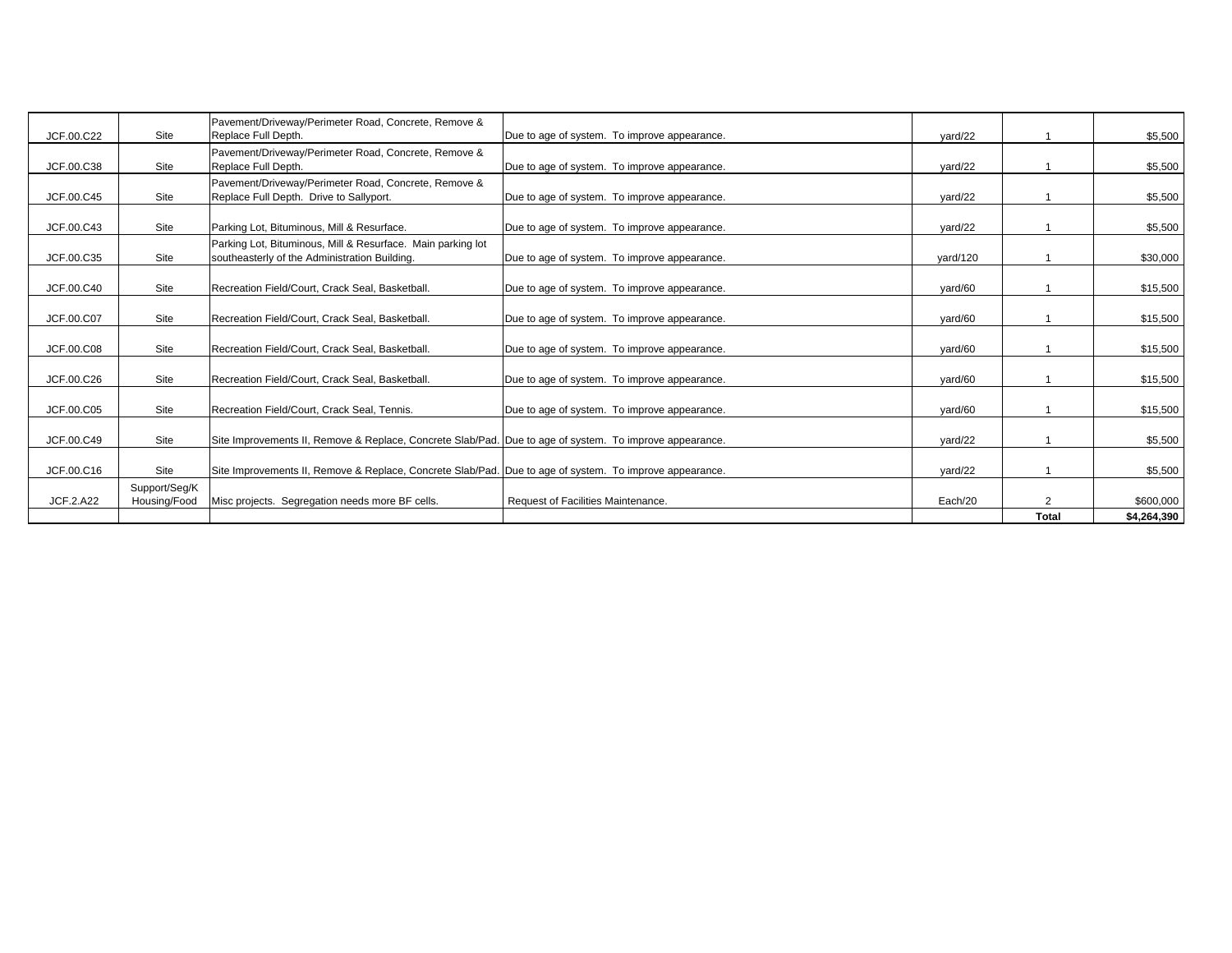### "*Help Make Things Right"*

## **MEMORANDUM**

**DATE:** June 22, 2015

**TO:** Warden Romanowski, Detroit Reentry Center/ Detroit Detention Center

**FROM:** Kotzian, Kevin; Physical Plant Superintendent

#### **SUBJECT: Annual Physical Plant Report Detroit Detention Center**

This Annual Report has been prepared in accordance with P.D.04.03.100 "Preventive and Emergency Maintenance for Correctional Facilities". Specifically, section "N" requires CFA Physical Plant Superintendents conduct an annual inspection of their respective facility to assess the need for future maintenance. The results of the inspection are to be submitted it in writing to the facility Warden.

#### **Overview of Physical Plant Accomplishments**

New cameras have been added in 500 building and 100 building.

Door added to the medical records retention area upper 100 building.

#### **Annual Review of Physical Plant**

#### **Housing Unit 500**

The housing unit is where all DPD fresh arrests are lodged while or before being arraigned. Building is in good shape and ongoing maintenance is being performed. It is extremely hot and stuffy in this unit during summer months.

#### **Housing Units 200, 400 and 700**

The housing units are in good structural condition. Buildings are currently CLOSED. This past winter freezing has caused some water lines to break, forcing us to drain the systems. The roof is in need of replacement, per roofing survey.

#### **Administration 100 Building**

The Administration Building is structurally in good condition. DPD and MDOC staff takes pride in this area.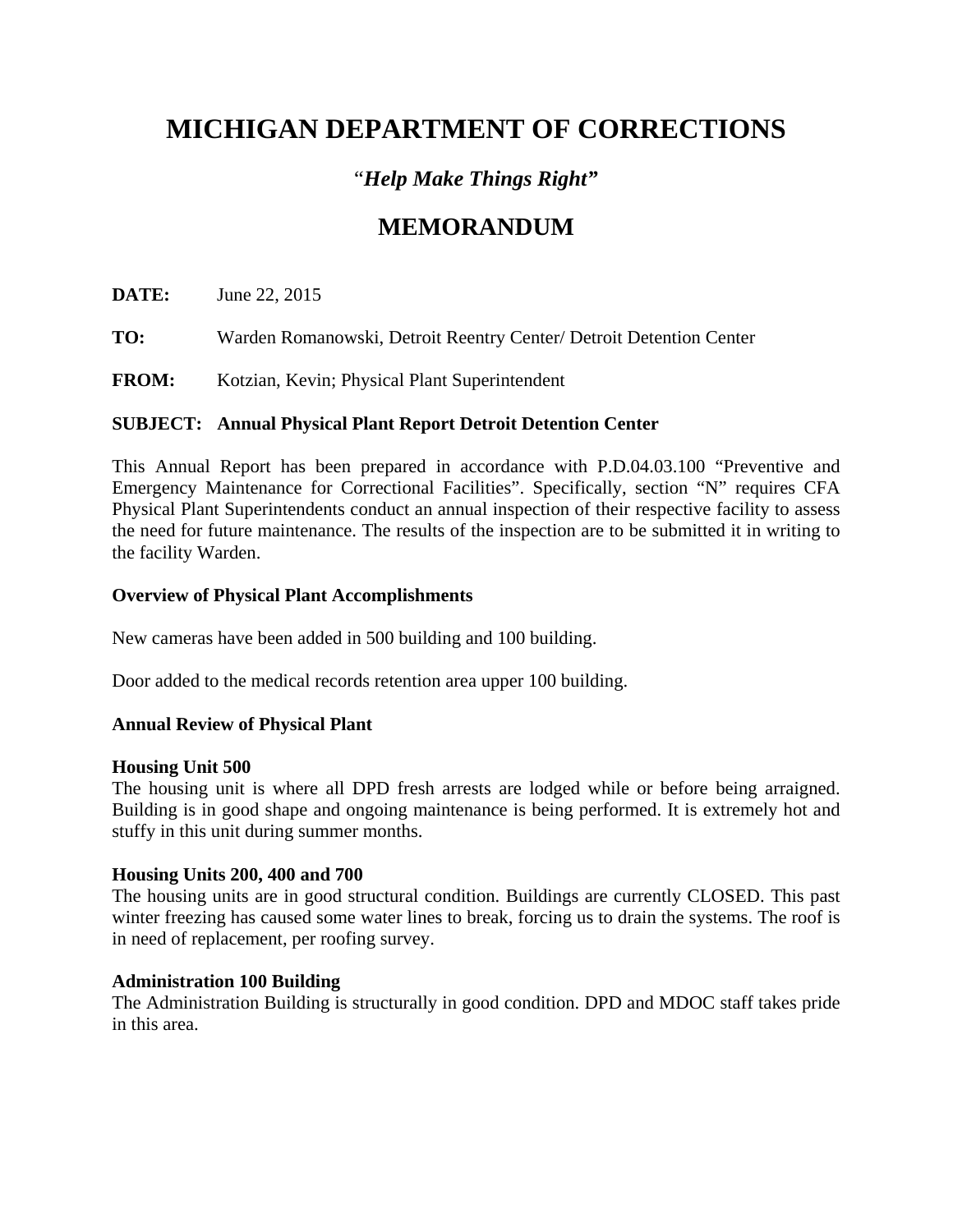#### **Food Service 800 Building**

The Food Service Building is in good condition. Building is currently CLOSED. Roof is in need of repair. Stainless steel tables removed by regional maintenance.

#### **Grounds**

All drives and roads need patching and crack repair. Both Administration and facility parking lots need asphalt replaced and cracks repaired. Security zone sensor wiring is addressed as problems arise. Grass and weeds are being attended to weekly.

#### **300 School Building**

The School Building is in good condition. Building is currently CLOSED. Some water lines have frozen forcing us to drain the system.

#### **Health Care 800 Building**

Health Care is in good condition. Building is currently CLOSED.

#### **Deputy Suite 100 Building**

The Deputy Suite is in good condition. DPD utilize this area.

#### **MSI Factory 600 Building**

The factory is good shape and is currently CLOSED.

#### **Roofs**

Most roofs were replaced 8 years ago, roof survey showed some needs, which are being addressed. Buildings 200, 400 and 700 need to be replaced and is on the 5 year plan.

#### **Security Systems**

Zones are functional, staff repair as problems arise. Cameras are essential, and are in very good working condition. "A" zone is only active zone.

#### **Boilers**

Heating boilers are in poor condition. Last winter was very cold; boilers were not attended too properly. Causing pipes to freeze and break. Regional Maintenance is aware of this problem as some parts were procured and dropped off. Regional Maintenance is scheduling repairs. Many feed pumps and circulating pumps are in need of repair.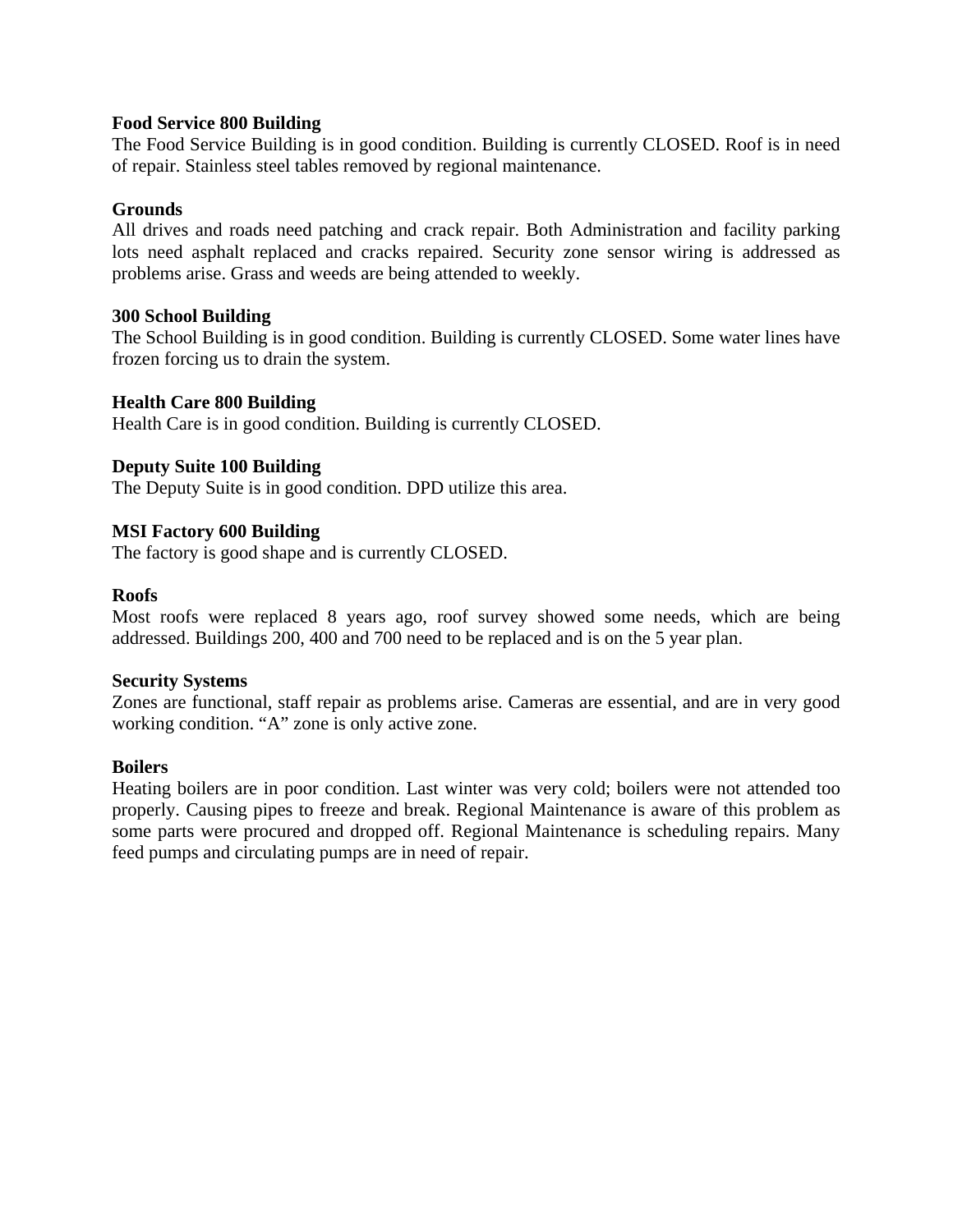#### DETROIT DETENTION CENTER

5-Year Plan FYFY2017

| Project No. | <b>Building</b> | <b>Project Description</b> | <b>Reason Description</b>  | <b>Quantity &amp; Units</b> | <b>Facility Priority</b> | <b>Cost Estimate</b> |
|-------------|-----------------|----------------------------|----------------------------|-----------------------------|--------------------------|----------------------|
|             |                 |                            |                            |                             |                          |                      |
| DDC.00.A05  | 500 building    | Add air conditioning.      | Upgrade existing condition |                             |                          | \$400                |
|             |                 |                            |                            |                             | Total                    | \$400                |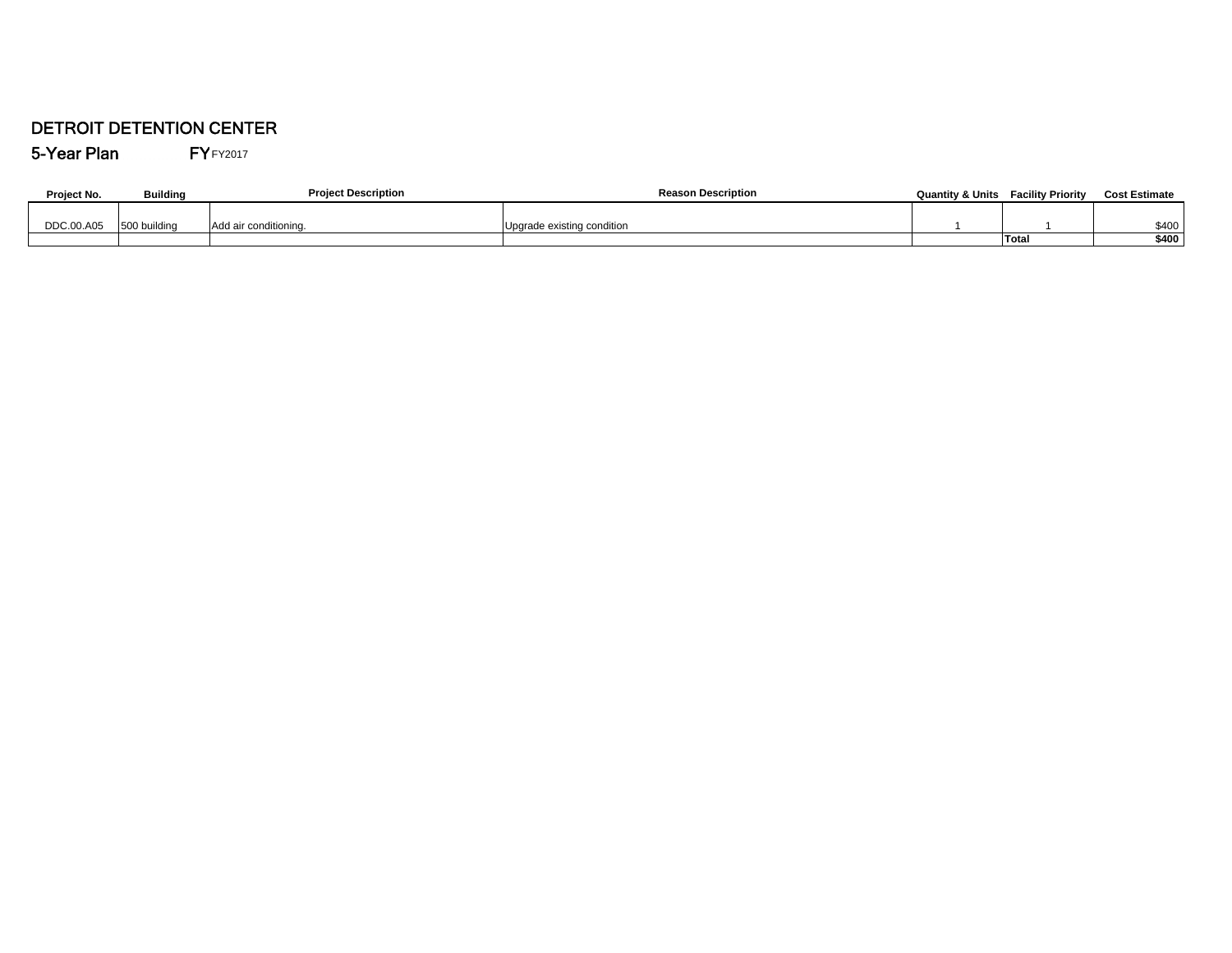### "*Help Make Things Right"*

## **MEMORANDUM**

**DATE:** June 22, 2015

**TO:** Warden Romanowski, Detroit Reentry Center/Detroit Detention Center

**FROM:** Kotzian, Kevin; Physical Plant Superintendent

#### **SUBJECT: Annual Physical Plant Report Detroit Reentry Center**

This Annual Report has been prepared in accordance with P.D.04.03.100 "Preventive and Emergency Maintenance for Correctional Facilities". Specifically, section "N" requires CFA Physical Plant Superintendents conduct an annual inspection of their respective facility to assess the need for future maintenance. The results of the inspection are to be submitted it in writing to the facility Warden.

#### **Overview of Physical Plant Accomplishments**

Energy efficient base lighting has been installed in housing units.

Concrete replacement throughout facility, and curbs.

Control Center Monitor station was rebuilt to be more effective.

Carport has been installed.

Centralized caustics area has been established.

Washers and Dryers have been installed.

#### **Annual Review of Physical Plant**

#### **Housing Units 200, 400, 500 and 700**

The housing units are in good condition. Painting is on going. Shower areas have been problematic, stainless steel will be used in showers. New heater vent covers have been installed. Washers and dryers are installed and running smoothly.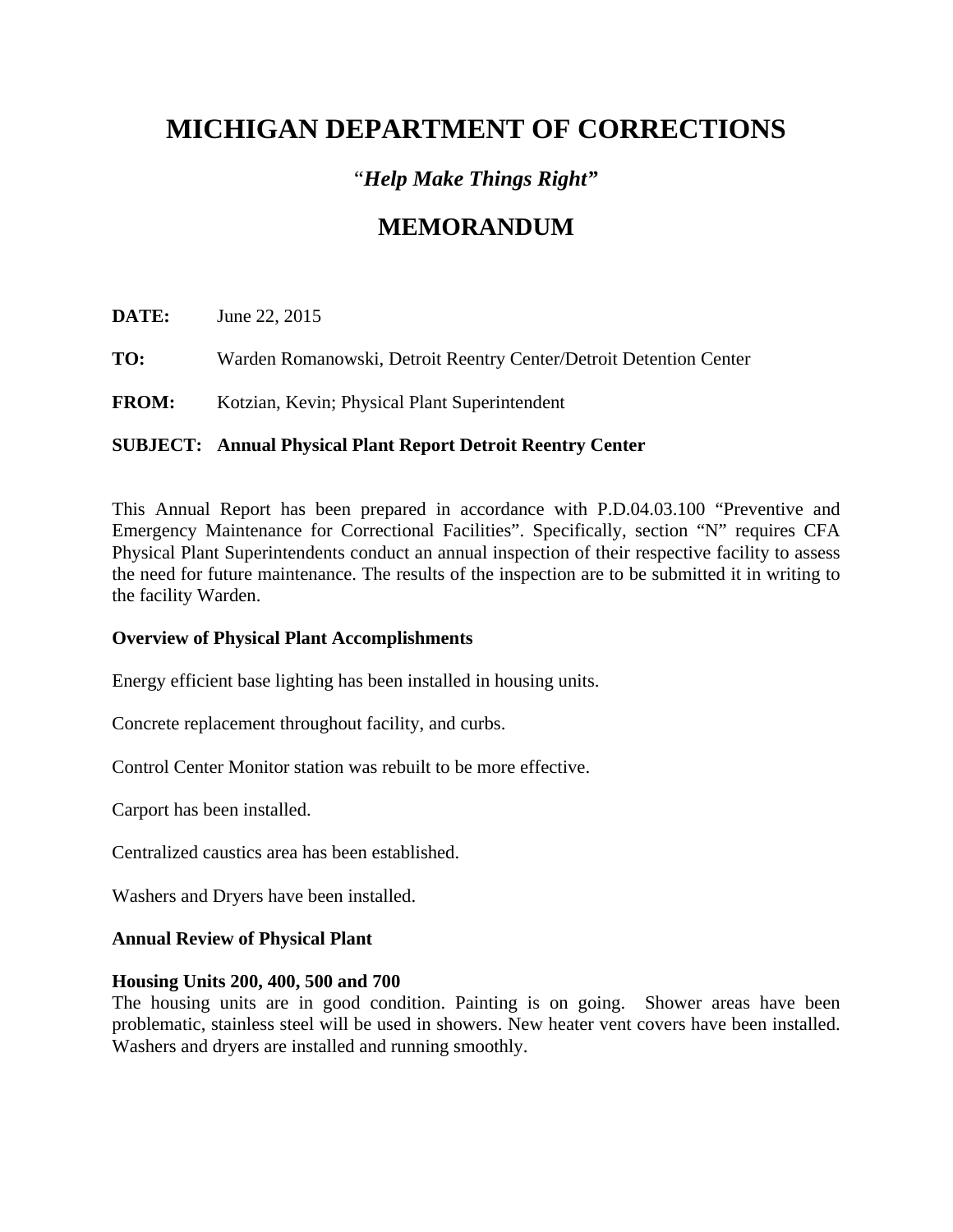#### **Warehouse 900 Building**

The Warehouse Building is structurally in good condition. Recently, Maintenance and Warehouse have sent a lot of overflow back to regional warehouse. Refrigeration equipment needs upgrading. Both back up freezers need units replaced. Roof is in need of replacement and is on the five year plan.

#### **Administration 100 Building**

The Administration Building is structurally in good condition. A new PPD/Durress system is in our 5 year plan and needs to be replaced.

#### **Maintenance 900 Building**

Maintenance Building is in good condition. Roof needs to be replaced.

#### **Propane Blender**

The propane blender is in good condition. Painting the tanks is done as needed.

#### **Food Service 800 Building**

The Food Service Building is in good condition. Painting and routine maintenance is ongoing. The break down room floor has been very problematic and needs to be repaired quarterly. Air handling equipment needs to be upgraded.

#### **Grounds**

All drives and roads need patching and crack repair. Both Administration and facility parking lots need asphalt replaced and cracks repaired. Security zone sensor wiring is addressed as problems arise. The facilities "B" zone is being replaced this year with MOP funds. Grass and weeds are being attended to weekly.

#### **300 School Building**

The School Building is in good condition. Air handling equipment is in good repair. Centralized caustics area was established in the1st floor and has run smoothly since the open, saving the facility money.

#### **Health Care 800 Building**

Health Care is in good condition. Painting is done as needed. Flooring is in good shape. Exam rooms are in good shape.

#### **Deputy Suite 100 Building**

The Deputy Suite is in good condition. Some areas need to be re carpeted.

#### **MSI Factory 600 Building**

The factory is good shape. Maintenance is done when needed. Property room has moved to the North West corner of the building.

#### **Dialysis Unit 200 Building**

The chemicals used in dialysis cause damage to the drains which need constant maintenance, problems are getting to be fewer now that we have changed the type of drain pipe used.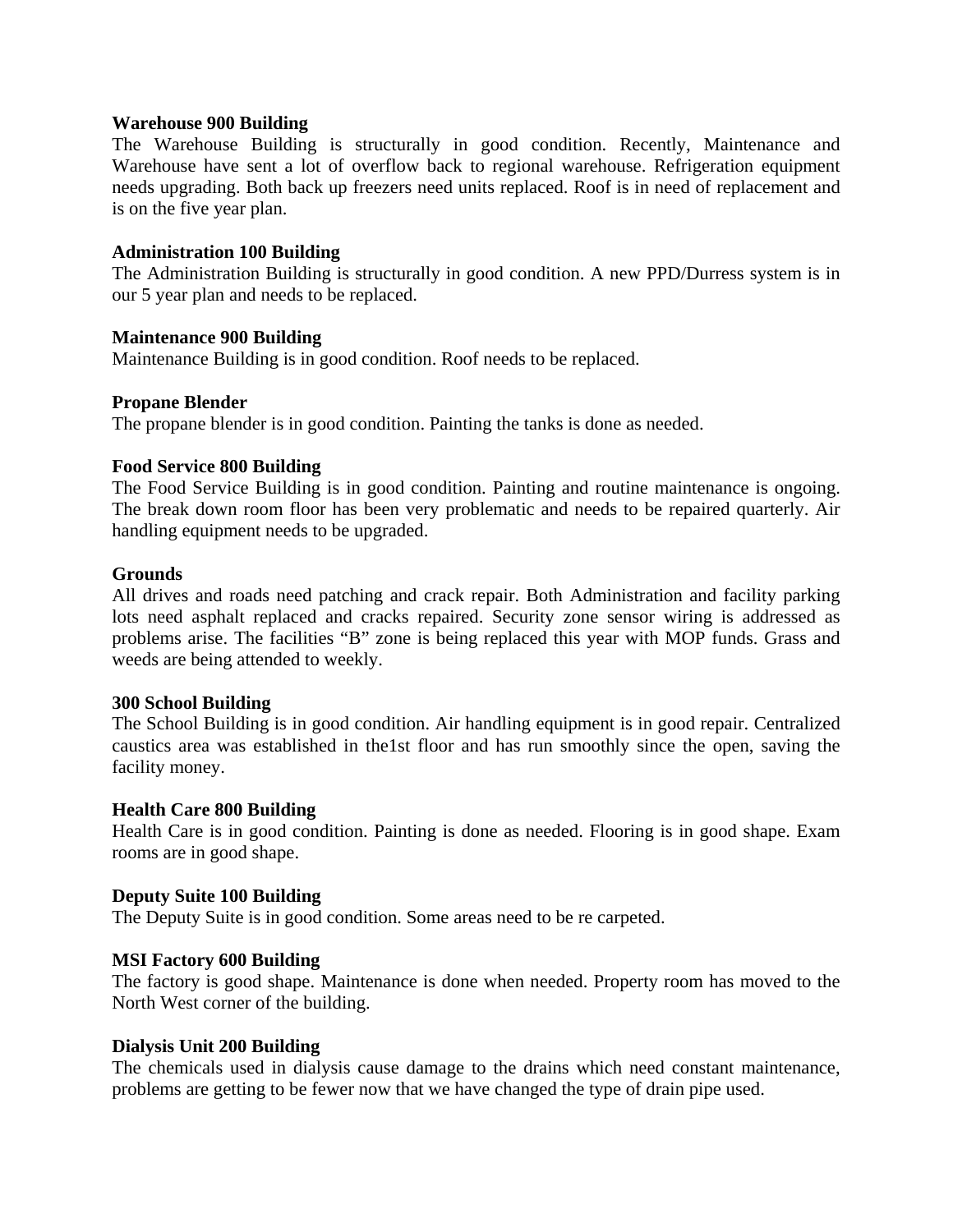#### **Quartermaster 200 Building**

Structurally in good shape. New washers and dryers are installed and run great.

#### **Roofs**

The roofs were replaced 5 years ago, roof survey showed some needs, which are being addressed.

#### **Security systems**

PPD/duress system needs replacing. Camera system is approved for more head end equipment for future expansion and replacement of old Pelco cameras. Cameras are replaced as they go out, being replaced with new HD cameras.

#### **Boilers**

Heating boilers are in good condition. Hot water boilers in 700 and 400 housing units have been replaced with more energy efficient units.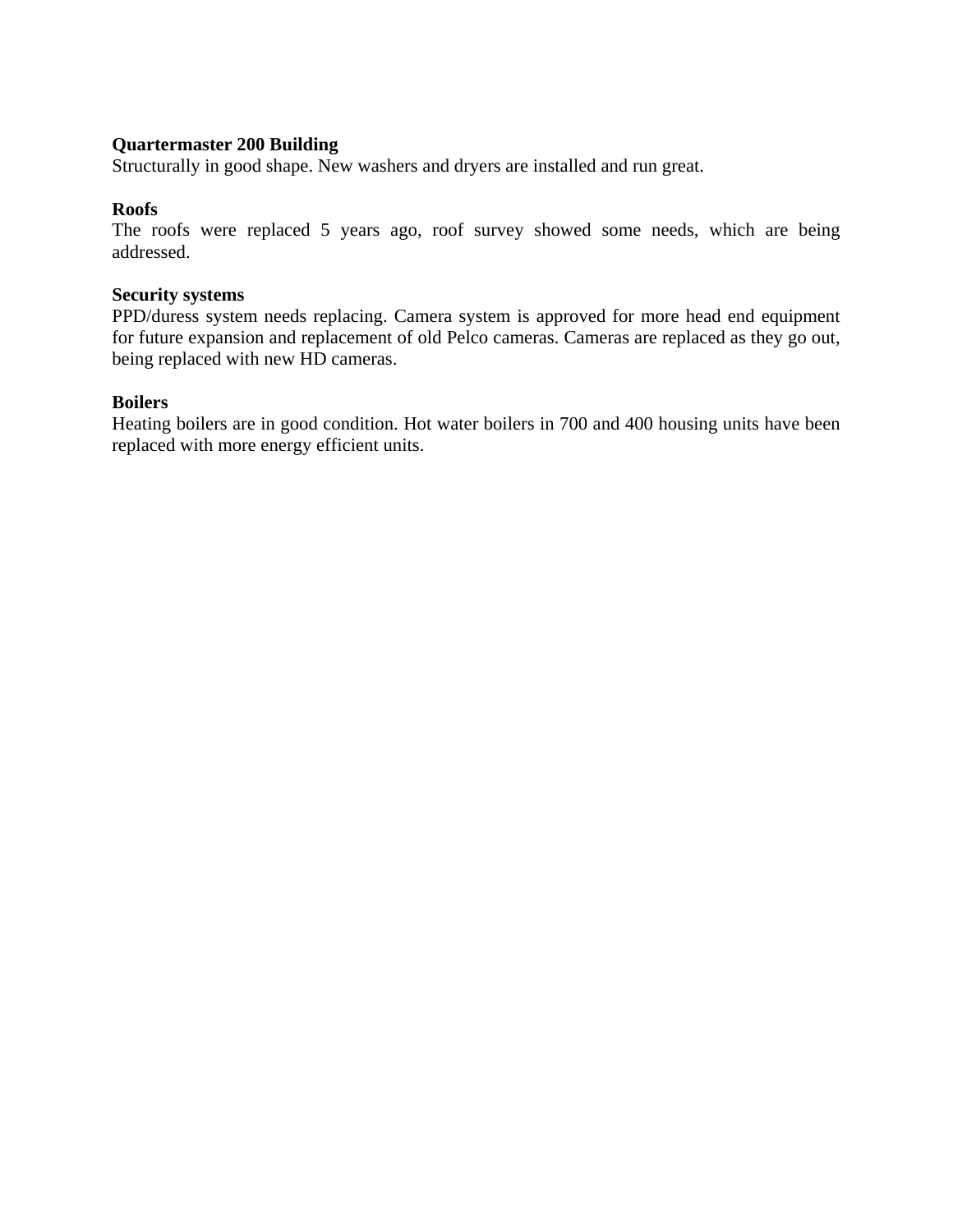#### DETROIT REENTRY CENTER 5-Year Plan FY2017

| Project No. | <b>Building</b> | <b>Project Description</b>                                                                      | <b>Reason Description</b>                                                | <b>Quantity &amp; Units Facility Priority</b> |                | <b>Cost Estimate</b> |
|-------------|-----------------|-------------------------------------------------------------------------------------------------|--------------------------------------------------------------------------|-----------------------------------------------|----------------|----------------------|
| DRC.00.S01  | All buildings   | Replace Public Address System.                                                                  | To upgrade system to enhance safety and security.                        |                                               |                | \$205,000            |
| DRC.00.S02  | Site            | Replace personal protection system/Durres.                                                      | To upgrade system to enhance safety and security.                        |                                               |                | \$2,000,000          |
| DRC.00.S03  | Site            | Phase 1 and Phase 2 of camera addition.                                                         | Adding cameras to areas for more camera coverage.                        | 30                                            |                | \$150,000            |
| DRC.900.A04 | 900             | Replace existing roof.                                                                          | Roof is leaking, patching is wearing out.                                |                                               | $\overline{2}$ | \$99,380             |
| DRC.00.A05  | Site            | Replace/repave both parking lots. Visitors and employee lot.                                    | Pavement is deteriorating repaidly, needs replacing.                     |                                               | 2              | \$600,00             |
| DRC.00.A06  | Site            | Sidewalk, concrete by front entrance of Administration.                                         | Due to age of facility, concrete needs to be re leveled and or replaced. |                                               | 4              | \$65,000             |
| DRC.00.A07  | Site            | Pavement on roadways around perimeter road.                                                     | Cracking, constantly patching, deteriorating. Re-surface roadways.       |                                               | $\overline{2}$ | \$1,250,000          |
| DRC.00.A08  | Site            | Frame and cover/grate catch basin in visitors lot, perimeter<br>road and employee lot to grade. | Pavement has sunk below basin, bring back to grade.                      |                                               | 2              | \$12,500             |
| DRC.100.A09 | 100 building    | Repalce acoustic ceiling tiles in administration building.                                      | Worn out/discolored.                                                     |                                               |                | \$10,000             |
| DRC.100.A10 | 100 building    | Recaulk/reseal windows.                                                                         | Worn out, not functioning properly.                                      | 1,000 SF                                      | 2              | \$10,000             |
| DRC.300.A11 | 300 building.   | Replace double exterior doors/frame and hardware.                                               | Due to age, rusted could lead to further issues.                         | 3                                             | 4              | \$20,000             |
| DRC.600.A12 |                 | 600 buildng MSI Replace roof insulation.                                                        | In need of replacement.                                                  | 38,960 SF                                     | $\overline{2}$ | \$425,400            |
| DRC.800.A13 | Foodservice     | Replace double exterior doors/frames and hardware.                                              | In need of replacement.                                                  |                                               | 2              | \$6,000              |
| DRC.800.A14 | Healthcare      | Recaulk/reseal windows.                                                                         | In need of replacement.                                                  | 600 SF                                        | $\overline{2}$ | \$6,000              |
| DRC.800.M15 | Foodservice     | Replace dishwasher exhaust fan.                                                                 | In need of replacement.                                                  |                                               | 2              | \$5,000              |
| DRC.00.A16  | Big yard        | Soil stabilization/Grading, to help with drainage between track<br>and basketball courts.       | To improve drainage and fix grade.                                       | 2,000 SF                                      |                | \$20,000             |
|             |                 |                                                                                                 |                                                                          |                                               | <b>Total</b>   | \$4,284,280          |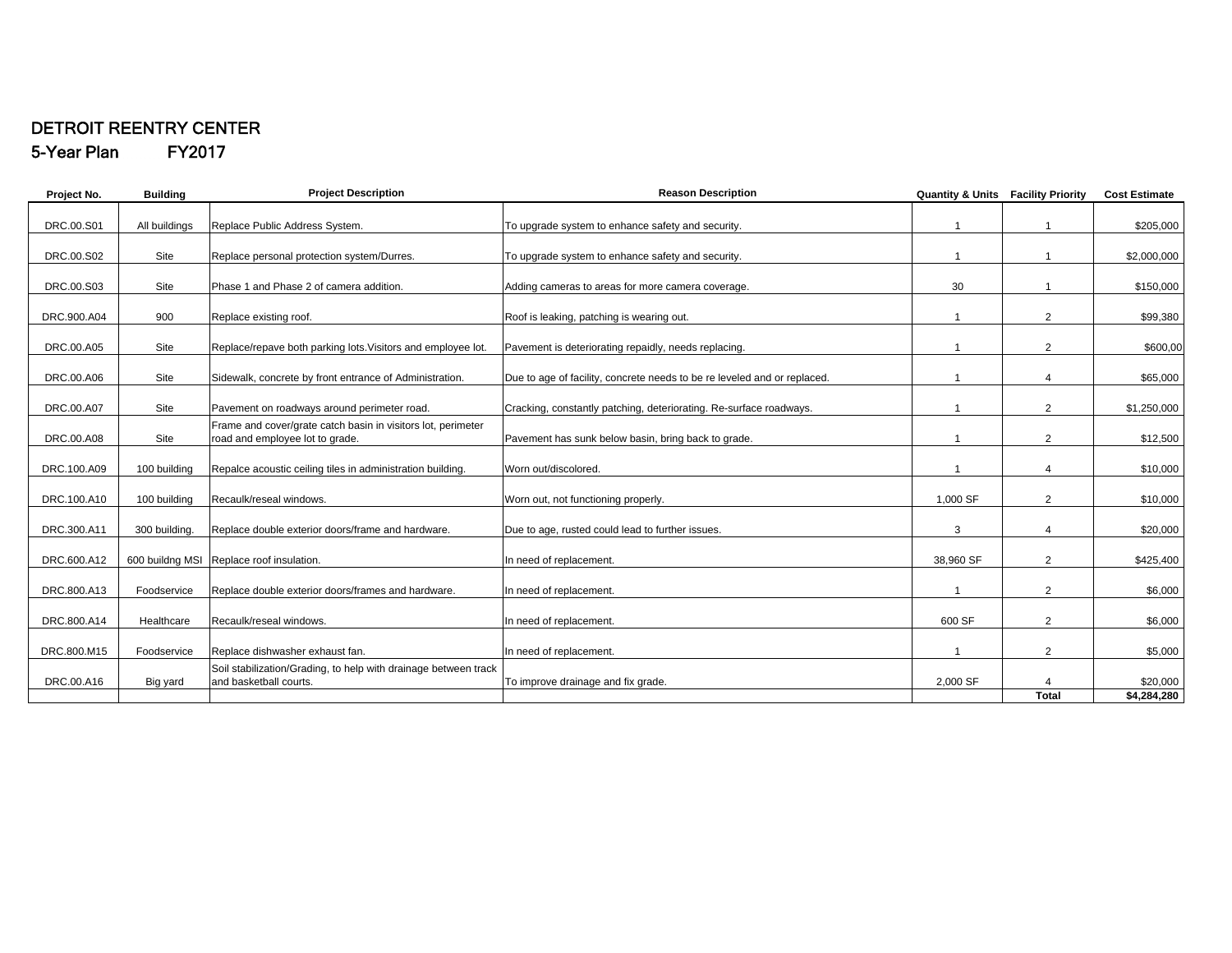### "*Help Make Things Right"*

### **MEMORANDUM**

**DATE**: July 8, 2015

- **TO:** Jeremy Bush, Warden Charles E. Egeler Reception and Guidance Center
- **FROM:** Robert Weems, Physical Plant Supervisor Charles E. Egeler Reception and Guidance Center

### **SUBJECT: RGC Annual Physical Plant Report**

This Annual Report has been prepared in accordance with P.D.04.03.100 "Preventive and Emergency Maintenance for Correctional Facilities". Specifically, section "N" requires CFA Physical Plant Superintendents conduct an annual inspection of their respective facility to assess the need for future maintenance. The results of the inspection are to be submitted it in writing to the facility Warden.

#### **Overview of Completed Projects**

C-Unit project was completed

Administrative roof was replaced

PEL project completed.

JMF back sally port fence project completed

1-2-3 block roof lighting was upgraded

JMF back sally port controls replaced

1 Block stacks replaced

#### **Annual Review of Physical Plant**

#### **Housing Unit 1**

The overall condition of this unit is good. The roof needs to be repaired or replaced in the near future. The showers need to be repaired. The windows are in need of repair or replacement.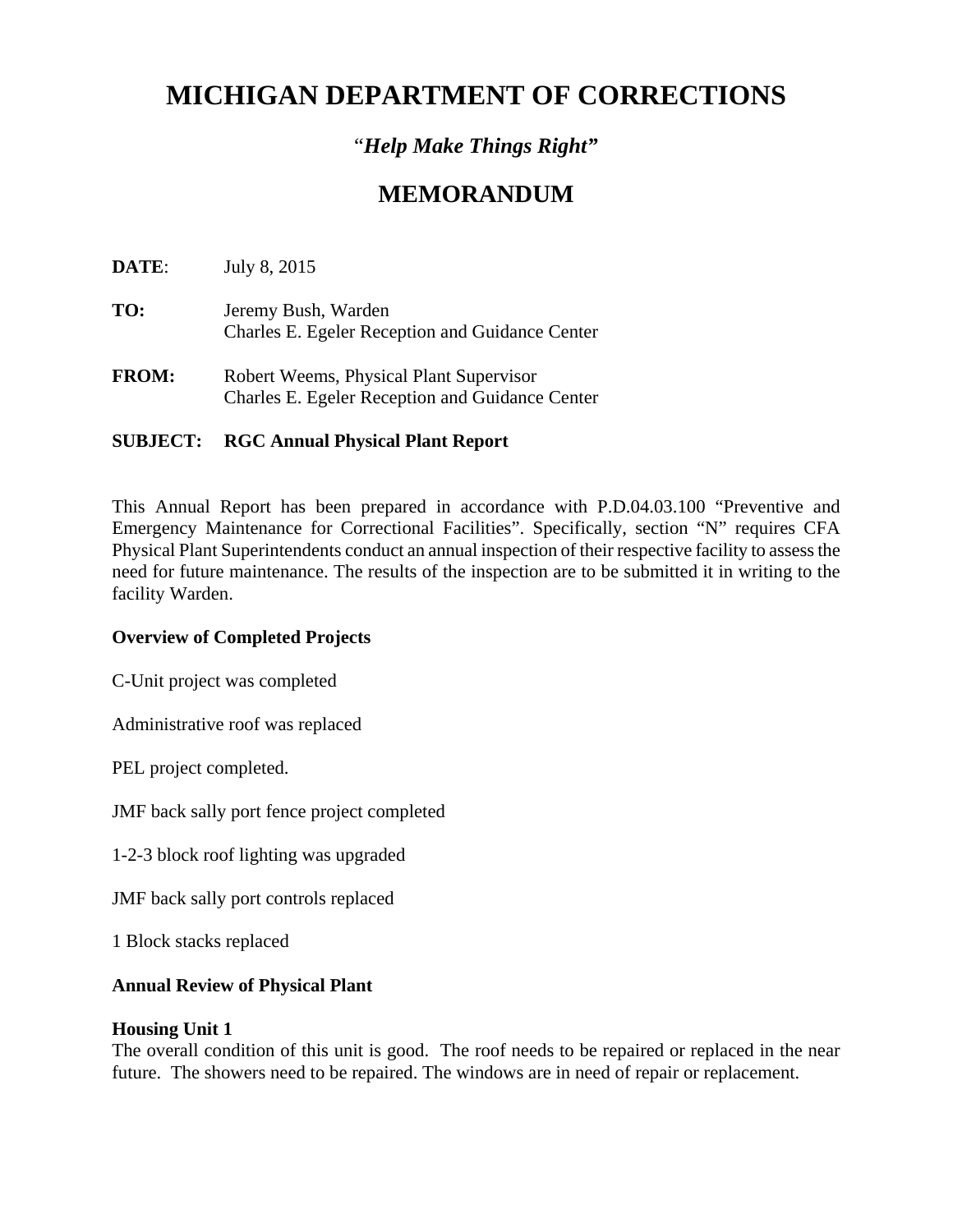#### **Housing Unit 2**

The overall condition of this unit is good. The roof needs to be repaired or replaced in the near future. The showers need to be repaired. The north side of the block needs the plumbing stacks replaced.

#### **Housing Unit 3**

The overall condition of this unit is good. The showers need to be repaired.

#### **C-Unit**

The overall condition of this unit is good. The interior lighting needs to be replaced. The roof needs to be replaced as there continues to be leaks.

#### **Administration**

The roof was replaced in fall of 2014. HVAC system is in working order but a replacement should be looked into in the near future.

#### **Food Service**

The overall condition of the Food Service area is in good condition. Floor and wall tiles need to be re-grouted and replaced in areas. Painting needs to be done.

#### **Building 142**

This building is in all around good shape. The roof top chiller unit has outlived its useful life and should be replaced in the near future.

#### **Sally Ports**

Intake sally port is in great working order. Main sally port gates and operators need to be replaced as they have outlived their useful life. JMF back sally port is in good working order.

#### **Maintenance Building**

The overall condition of this building is good. The exterior of the building needs to be painted.

#### **Grounds**

The facility grounds are in good shape. Some walkways and sidewalks are in need of replacement.

CC File Mike Baker Daniel Smith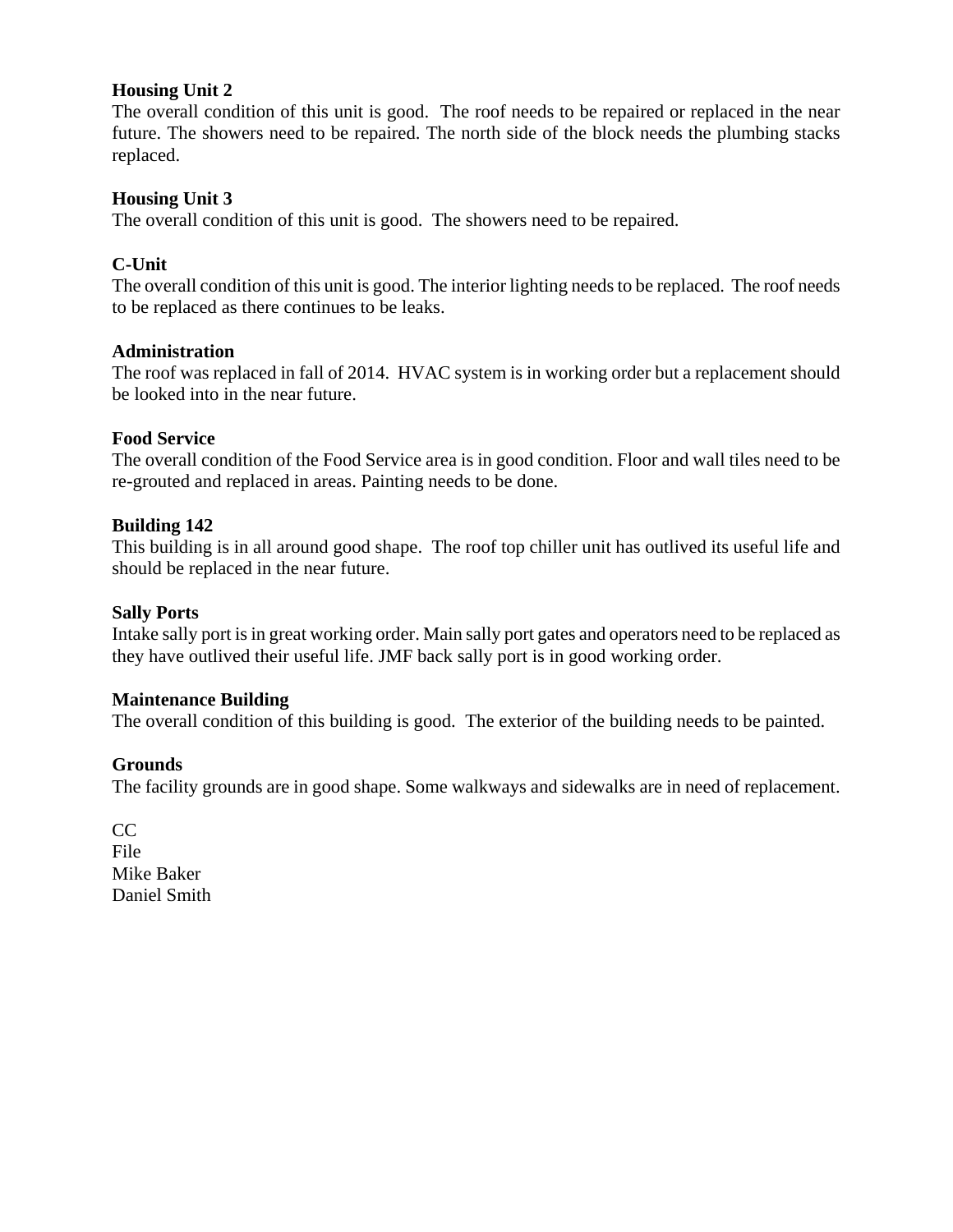#### CHARLES E. EGELER RECEPTION AND GUIDANCE CENTER 5-Year Plan F Y**FY 2017**

| Project No. | <b>Building</b>                    | <b>Project Description</b>                  | <b>Reason Description</b>                                                                                                | <b>Quantity &amp; Units Facility Priority</b> |                | <b>Cost Estimate</b> |
|-------------|------------------------------------|---------------------------------------------|--------------------------------------------------------------------------------------------------------------------------|-----------------------------------------------|----------------|----------------------|
| AO9.01      | 1,2,3 BLOCKS                       | Rebuild communal showers.                   | Upgrade equipment and to enhnace safety.                                                                                 | 72                                            | $\overline{2}$ | \$250,000            |
| M02.41      | Administration bld. HVAC retrofit. |                                             | To upgrade the system.                                                                                                   |                                               | 3              | \$750,000            |
| M02.02      | Building 142                       | Air Handling Unit Chilled Water.            | The system is antiquated.                                                                                                |                                               |                | \$900,000            |
| C04.09N     |                                    | Administration bld. Control Center Remodel. | To provide enhanced space for control center staff to preform duties.And<br>accommodate new security monitoring systems. |                                               | 13             | \$250,000            |
| M01.03      | 1-2 Blocks                         | Replace/New piping.                         | To upgrade the system.                                                                                                   | $\overline{2}$                                | 5              | \$950,000            |
| A01.03      | 1.2.3. Block                       | Replace Existing Roof.                      | The roof is in need of replacement.                                                                                      | 3                                             | 12             | \$800,000            |
| C04.09N     | 1,2,3 Blocks.                      | 1,2 and 3 Blocks Access Hatches.            | Hatches are needed to get from the outside to the inside.                                                                | Δ                                             | 6              | \$250,000            |
| C04.08NS    | Main Sally Port                    | Main Sally Port Gates and Controls.         | To upgrade the construction and enhance security.                                                                        |                                               |                | \$275,000            |
| M02.01      | Food Service                       | Food Service Heating.                       | To upgrade the system.                                                                                                   |                                               |                | \$250,000            |
| A01.03      | C-Unit                             | C-Unit Roof.                                | Roof is in need of replacement.                                                                                          |                                               | 8              | \$150,000            |
| A08.03      | Food Service                       | Food Service Tiles and Ceiling.             | Food service is in need of Flooring, wall and ceiling tile replacement in the near future.                               |                                               | 9              | \$250,000            |
| A20.01      | Maintenance                        | Dry Storage Barn.                           | Maintenance is in need of a dry storage barn to store and protect equipment.                                             |                                               | 10             | \$48,000             |
| C03.01CP    | <b>Facility Interior</b>           | Interior Walkways and Sidewalks.            | The interior walkways and sidewalks are in need of replacement.                                                          |                                               | 11             | \$250,000            |
|             |                                    |                                             |                                                                                                                          |                                               | Total          | \$5,373,000          |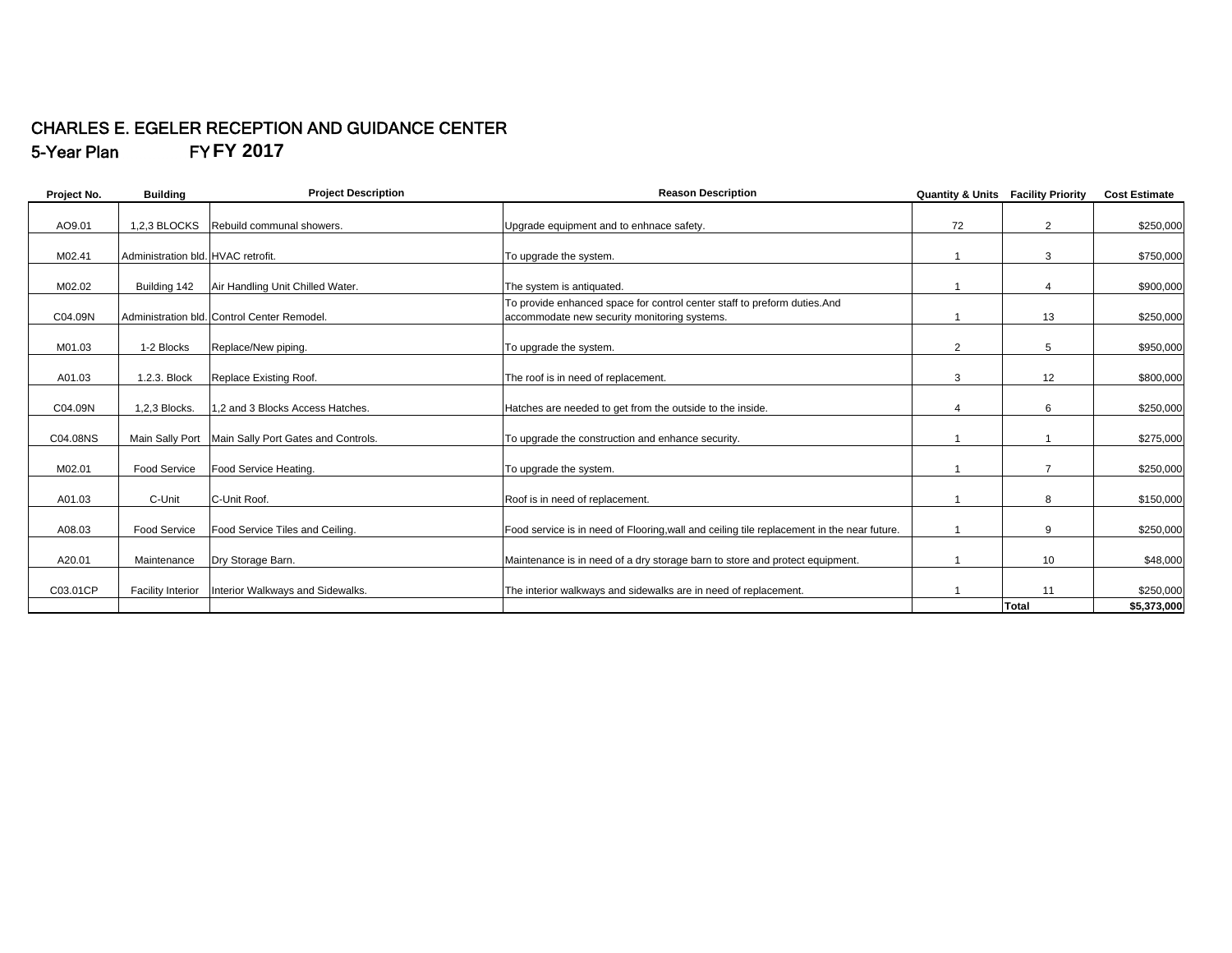### "*Help Make Things Right"*

### **MEMORANDUM**

**DATE:** August 5, 2015

- **TO:** Dewayne Burton, Warden Richard A. Handlon Correctional Facility
- **FROM:** Stephen Card, Physical Plant Superintendent Richard A. Handlon Correctional Facility

#### **SUBJECT: Annual Physical Plant Inspection – 2015**

We continue to manage and repair asbestos using a contracted vendor as need. The 2014/2015 heating season went very well after all the repairs we have made over the past few years. We have many exterior doors that need to be replaced and many that need to be painted. Our new camera system is working much better since we installed battery backups in the control cabinets. Several shower floors need to be resurfaced.

#### Housing Unit A / Health Care

An upgrade to the building heating system is needed to regulate steam use in the building. Heating the cells in this building is a challenge because of the air infiltration through the metal frame single pane glass windows in all the prisoner cells. The domestic hot and cold water lines in the pipe chases are in poor condition and need to be replaced. The main entrance door into the health care area is in poor condition and needs replacing. The roof, block and brick are in good condition. An Electrical system upgrade is needed.

#### Housing Unit B

The heating system in this building is in need of upgrading. The heating system is similar to A Units Heating system. Heating controls are basically controlled manually by Maintenance Staff in this building as outside air temperature's change. The building windows are the same type and condition as those in A Unit. The roof system is in good condition. The main entrance door / partition are in poor condition and should be considered for replacement An Electrical system upgrade is needed.

#### Housing Unit C

The sky lights in this building are in poor condition and we have started replacing them. Two were replaced in July. The normal 10 year life of this buildings rubber roof is in its  $23<sup>rd</sup>$  year of service. Replacement of the rubber roof is recommended on an independent Roof study that was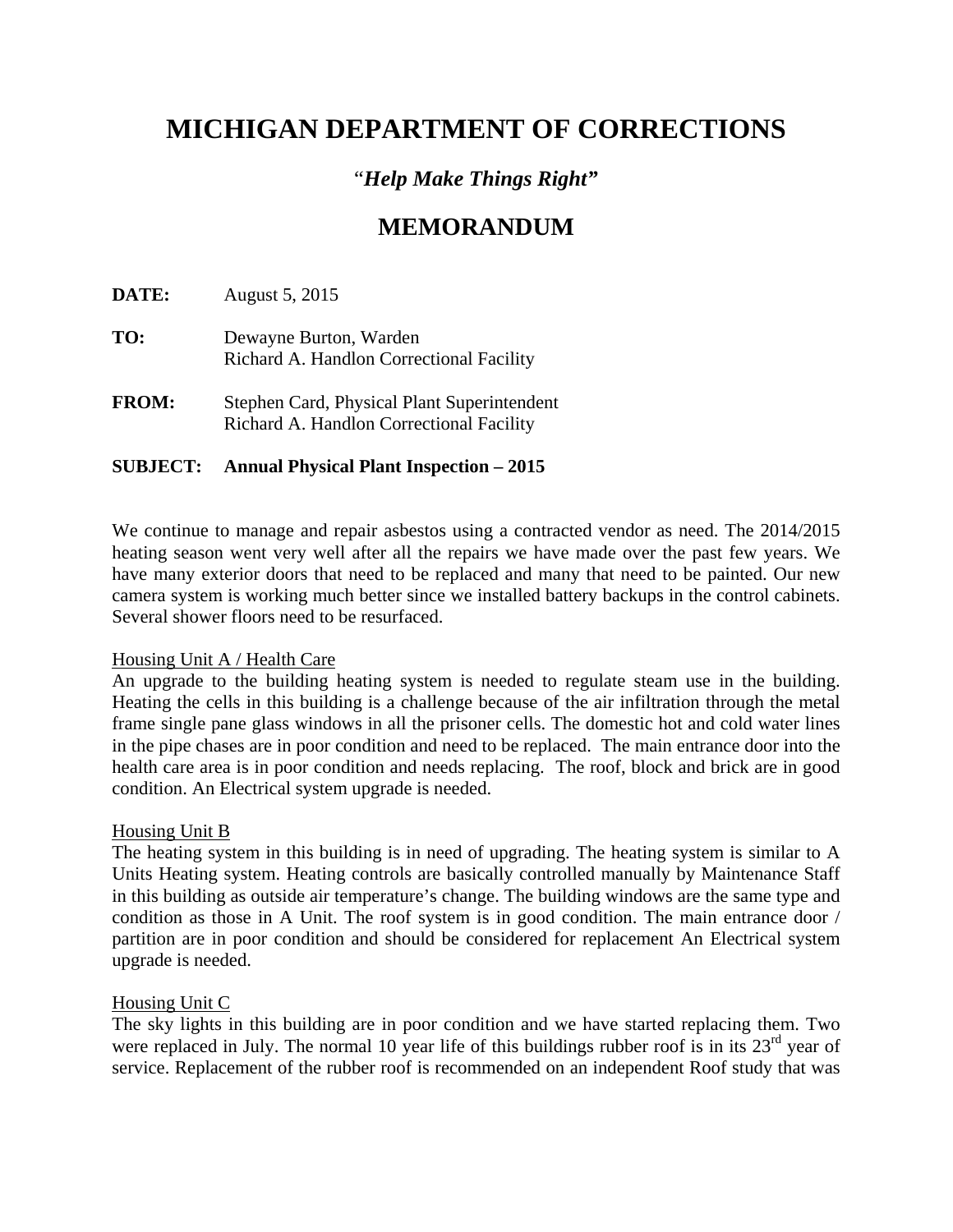done. The hollow metal door to the basement mechanical room needs to be replaced. An Electrical system upgrade is needed.

## Housing Unit D

The water supply and drain lines are imbedded into the walls so repair and maintenance is very difficult. New access panels and piping should be considered. The rubber roof on this building is the same age and condition as the C Unit rubber roof, so replacement should be considered in the near future. There are several sky lights that continually leak and should be considered for replacement. Overall the interior and exterior walls are in good condition except for the TV, and Card room. The metal and glass doors are in poor condition. The partitions are in poor condition. A new set of doors are needed to the mechanical room. An Electrical system upgrade is needed.

## Housing Unit E

The roof system on this building is in good condition. The existing prisoner top locks are problematic and should be considered for replacement with a new style lock. The floors in the prisoner bathrooms are pitted and difficult to keep clean. A floor coating material is recommended for this area. The sanitary lines are difficult to clean and should be reworked to make them more efficient to clean. The existing doors/ partitions to the nurses' station and activity rooms are in poor condition and should be considered for replacement. An Electrical system upgrade is needed.

## Housing Unit F

The main entrance door and partition are in poor condition and should be replaced. The roofing system is in good condition. The block, brick, and flooring in this building are in good condition. An Electrical system upgrade is needed.

## Field House

The entrance doors into the gym are in poor condition should be considered for replacement. Floors are in good condition. Interior and exterior block and brick are in good condition. The building roof and flashing is in good condition. An Electrical system upgrade is needed. Cameras are needed.

## Recreation Building

This building is in good condition. The Block and the roof are in good condition. Lighting in the building should be upgraded. The wooden wall around the weight pit is in need of repair which is behind the fence material making it a difficult repair. The weight pit roof needs to be replaced.

## School Building

Seventy five percent of the building has large single pain glass windows that cause a large amount of heat loss. Several of these outside wall/ window partitions have deteriorated and should be considered for replacement. An overhead door on the east side of the auto mechanics area is in poor condition and should be replaced. The toilet partitions in the north hallway prisoner bathroom are in poor condition. The roof system, interior and exterior block and brick on the building are in good condition.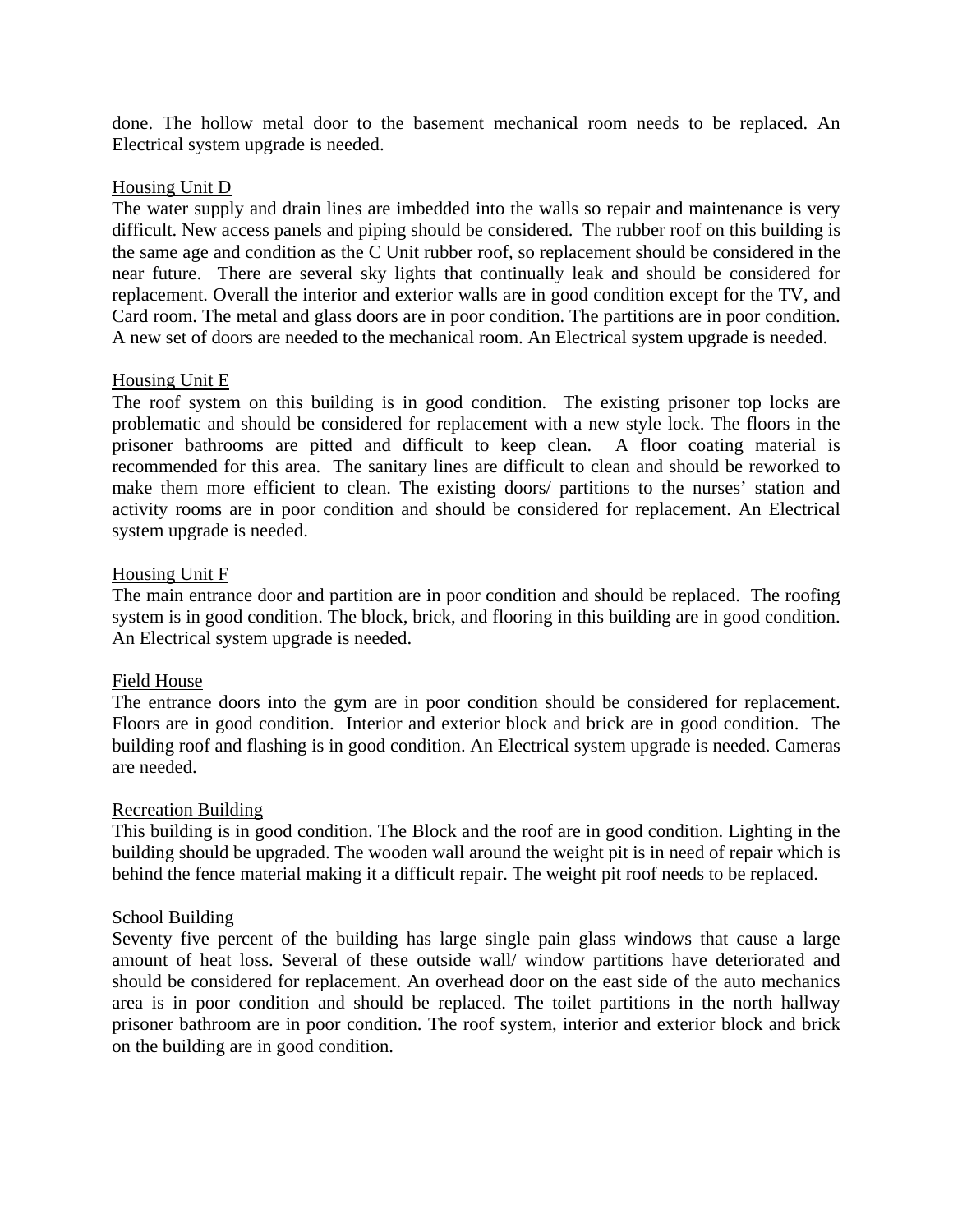## Food Service

The main entrance door needs to be replaced. A plan to replace and upgrade the prisoner chow line should be considered for cleaning and sanitation reasons. The dining room has large single pane exterior glass partitions that are in poor condition and should be replaced with a more energy efficient windows and panels. The steel window frames have extensive rust issues where they meet the floor and need to be replaced. The concrete pad for the garbage compactor, and grease container are in poor condition and should be replaced. The grease trap has a broken wall in it and needs to be repaired. The floor in the food storage room needs to be replaced. The roof needs to be replaced.

## Administration Building

The bituminous parking lots for staff and visitors are in poor condition. Additional bituminous parking is needed in the upper parking lot for staff. The paved parking lot needs to be resurfaced. All the roofing systems are in good condition.

## Activity Building

The south east side of the building has the old store windows that are in poor condition. These windows should be removed and steel siding installed. A coating material is needed on the roof. The gas line will need to be replaced if heat is needed in the building. The sprinkler system will need to be repaired if the building is to be occupied.

## Gun Range

The gun range building is in fair condition. The exterior doors are in poor condition and should be replaced. Painting is needed on the exterior of the building. An upgrade of the security lighting is needed.

## Fences, Towers, Grounds, and Sally port

The guard towers are in poor condition. They were painted in 2014. The perimeter fences and post are some of the oldest in the Correctional system and need to be replaced. Steel plate was added to the bottom on over 800 feet of fence with the single loop bottom. When funds are available, removal of the northwest gate should be considered. Nearly all of our buildings water main curb valves do not shut off, so many buildings cannot be isolated for major water line repairs. These valve need to be considered for replacement. Several sections of concrete sidewalk need to be replaced. The perimeter road needs extensive repairs. A great deal of razor wire needs to be added to our whole fence system and the sally port. Two lighting towers need to be added to light up dark areas inside the facility.

## Maintenance Area Buildings

The 2400 volt electrical service main from the maintenance building feeding the facility should be considered for replacement because of the age of the wire. The emergency generator building is in good condition. The underground diesel storage tank has been inspected and is in good condition. The MTU/ICF sewer systems manual bar screen needs to be upgraded to an automated system. The Maintenance building walls, floors and roof are in good condition. The pole buildings used for equipment and material storage will need a new roof soon.

Cc: Kim Grant – Facility Manager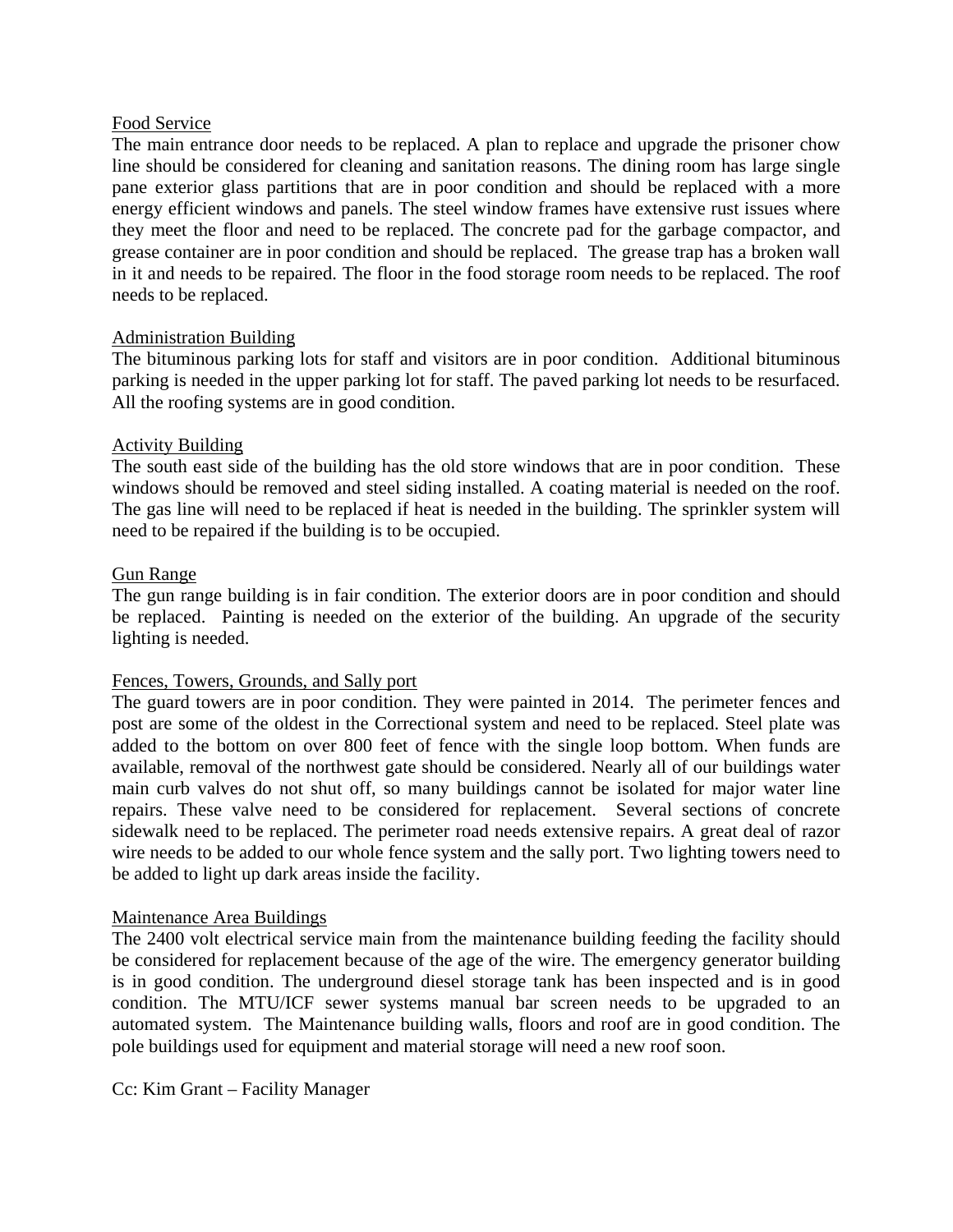## RICHARD A. HANDLON CORRECTIONAL FACILITY 5-Year Plan FY2017

| Project No.   | <b>Building</b>   | <b>Project Description</b>                                                                                                                                                                                                         | <b>Reason Description</b>                                                                                                                                                                 |                  | <b>Quantity &amp; Units Facility Priority</b> | <b>Cost Estimate</b> |
|---------------|-------------------|------------------------------------------------------------------------------------------------------------------------------------------------------------------------------------------------------------------------------------|-------------------------------------------------------------------------------------------------------------------------------------------------------------------------------------------|------------------|-----------------------------------------------|----------------------|
| <b>MTU.00</b> | Food Serv.        | Replace food service roof                                                                                                                                                                                                          | Over 20 years old and failing                                                                                                                                                             |                  |                                               | \$40,000             |
| <b>MTU.00</b> | <b>Bar Screen</b> | Upgrade sanitary system bar screen. Provide bituminous<br>access, conduit and power to building and equipment.                                                                                                                     | Existing system is manual and does not have the capacity to<br>handle ICF and MTU sewers.                                                                                                 | 1 Unit           | $\overline{2}$                                | \$995,500            |
| <b>MTU.00</b> | Facility          | Replace existing 8" sanitary main with a 12" sewer pipe.                                                                                                                                                                           | Existing is undersized and can cause bar screen to backup                                                                                                                                 | 300 LF           | $\overline{2}$                                | \$140,000            |
| <b>MTU.00</b> | Parking Lot       | Cover existing gravel parking lot with bituminous and existing<br>with 1 1/2"                                                                                                                                                      | Improve maintenance, improve apperance                                                                                                                                                    | 12,000 SF        | 5                                             | \$52,000             |
| <b>MTU.00</b> | fence             | Replace bad fence                                                                                                                                                                                                                  | Some of the oldest fence in the prison system and in bad<br>shape                                                                                                                         | $\boldsymbol{0}$ |                                               | \$3,913,000          |
| <b>MTU.00</b> | Parking Lot       | Replace pavement/driveway, perimeter road.<br>Bituminous, remove and replace full debth.                                                                                                                                           | Existing pavement is breaking up and leaving large chunks<br>when scraping snow.                                                                                                          | 22,000 SF        | 3                                             | \$99,700             |
| <b>MTU.00</b> | Facility          | Remove and replace cracked and brokent sidewalks. Widen<br>others                                                                                                                                                                  | Existing sidewalks are raised and cracked from frost. Wider<br>sidewalks for preison traffic flow.                                                                                        | 2,500 SF         | 3                                             | \$28,000             |
| <b>MTU.00</b> | Parking Lot       | Pavement/Driveway/Bituminous. Overlay existing with 3" of<br>new bituminous.                                                                                                                                                       | Due to age of system. To fix damanged and failure area.                                                                                                                                   | 3,000 SF         | 3                                             | \$21,000             |
| <b>MTU.00</b> |                   | Fire Hydrant & Valve box, remove and Replace. Various<br>Locations.                                                                                                                                                                | Due to age of system. To improve fire water flow. Long-term<br>maintenance issues.                                                                                                        | 6 units          | $\overline{2}$                                | \$25,000             |
| <b>MTU.00</b> | All Buildings     | Water distribution system piping. Remove & relace<br>approximatly 35% of the existing water system. Including pipe,<br>valves and boxes, replace drives and sidewalks.                                                             | Due to age of system, to improve fire water flow, long term<br>high maintenance issues. Due to wide spread at various<br>locations specific areas can not be identified.                  | <b>LS</b>        | $\overline{2}$                                | \$239,000            |
| <b>MTU.00</b> | Parking Lot       | Parking Lot, Bituminous. Remove & replace full Depth. Two<br>south bituminous parking lots. Re-strip                                                                                                                               | Due to age of system. To prevent failure. To fix deteriorated,<br>damaged, failure areaa. To improve vehicel traffic flow. Long-<br>term/high maintenance issues. Service reliability.    | 55.000SF         | 3                                             | \$285,000            |
| <b>MTU.00</b> | A Unit            | Sidewalk, concrete, remove and replace. Located north of A<br>Unit front entrance and section of sidewalk near west end of A<br>Unit. Provide positive drainage away from the building and<br>remove the low spots in the walkway. | Due to age of system. To improve drainage. To prevent<br>failure. To fix deteriorated damaged, failure area. To improve<br>apperance. To improve perdestrain traffic flow.                | 1,200 SF         | 3                                             | \$18,000             |
| <b>MTU.00</b> | A Unit            | Electrical Distribution system. Replace feeder. Replace<br>facilities 2400 volt primary loop conductors. Site's medium<br>voltage conductors are more than forty (40) years old.                                                   | Existing equipment is old and has reached the end of its<br>useful life. Preventative maintenance, A higher potential for<br>ground faults as conductor insulation ages and deteriorates. | 1,300 LF         | 3                                             | \$85,000             |
| <b>MTU.00</b> |                   | Install fiber, communications on perimeter.                                                                                                                                                                                        | More cost effective to replace soon. Request of facilities<br>maintenance. Faster and better communication of data. Fiber<br>is resistant to lightning damage.                            | 3,900 LF         | 3                                             | \$98,000             |
| MTU.1         | All Buildings     | Replace interior door hardware                                                                                                                                                                                                     | Replace in conjunction with ADA guidelines                                                                                                                                                | 30 Units         | 3                                             | \$29,000             |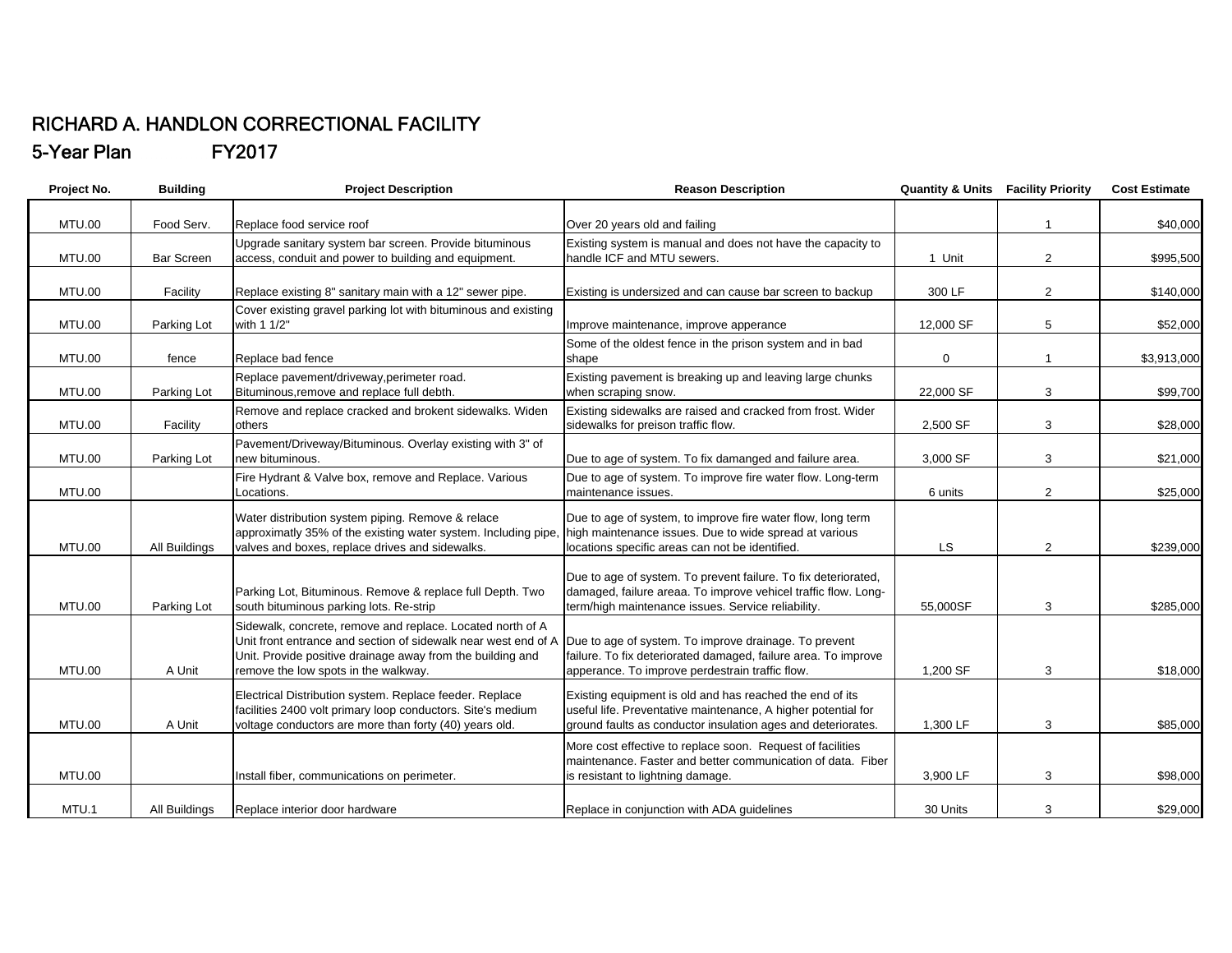| MTU.1 | Admin.        | Rebuild visitor communal toilet rooms                                                                                                                                                        | Worn out. Not to present code cosmetically necessary or<br>aesthetically poor. Elliminate high maintenance condition.                                                                 | 800 SF     | 3              | \$140,000 |
|-------|---------------|----------------------------------------------------------------------------------------------------------------------------------------------------------------------------------------------|---------------------------------------------------------------------------------------------------------------------------------------------------------------------------------------|------------|----------------|-----------|
|       |               |                                                                                                                                                                                              | Existing equipment is old and has reached the end of its                                                                                                                              |            |                |           |
|       |               | Electrical Distribution System - Replace unit substation, single-                                                                                                                            | useful life. Existing equipment is obsolete. Replacement parts                                                                                                                        |            |                |           |
| MTU.1 | <b>B</b> Unit | ended 500KVA transformer.                                                                                                                                                                    | aore eiter hard to find or no longer available.                                                                                                                                       | 1 Unit     | $\overline{2}$ | \$210,000 |
|       |               |                                                                                                                                                                                              | Beyond useful life. Reduce energy usage. Provide better                                                                                                                               |            |                |           |
| MTU.1 |               | Air handlling unit heating only. (3) heating and ventilation units                                                                                                                           | temperature control. Inpairs building operations.                                                                                                                                     | 9,000 SF   | $\overline{2}$ | \$120,000 |
| MTU.2 | Food Serv.    | Replace existing window system in dinning room w/insulated<br>system.                                                                                                                        | To eliminate high maintenance condition, provide energy<br>efficiency.                                                                                                                | 3,000 SF   | $\overline{2}$ | \$245,000 |
|       |               |                                                                                                                                                                                              | Worn out. Leading to more serious problems. Cosmetically                                                                                                                              |            |                |           |
| MTU.2 | Food Serv.    | Replace entry system. w/insulated system.                                                                                                                                                    | necessary or aesthetically poor. To eliminate high<br>maintenance condition.                                                                                                          | 200 SF     | $\overline{2}$ | \$18,000  |
| MTU.2 |               | Replace interior door/frame/hardware.                                                                                                                                                        | Worn out. Damaged. Cosmetically necessary and aisthetically<br>poor. To eliminate hight maintenance condition.                                                                        | 7 Units    | $\overline{2}$ | \$19,500  |
|       |               | Replace existing security partitions on serving line with                                                                                                                                    | Worn out. Damaged. To eliminate high maintenance                                                                                                                                      |            |                |           |
| MTU.2 | Food Serv.    | stainless steel rail system. Remove curb, repair floor.                                                                                                                                      | condition.                                                                                                                                                                            | 60 SF      | $\overline{2}$ | \$175,000 |
| MTU.2 | Food Serv.    | Clean and patch terrazzo.                                                                                                                                                                    | Damaged, cracked, hard to clean and maintain sanitation.                                                                                                                              | 14,000 SF  | $\overline{2}$ | \$430,000 |
|       |               | Electrical Distribution System - Replace unit substation, single-<br>ended 500KVA transformer. No main secondary breaker.                                                                    | Existing equipment has become a high maintenance problem.<br>Existing equipment has become a safety problem. Existing<br>equipment is old and has reached the end of its useful life. |            |                |           |
| MTU.2 | C Unit        | Separate secondary mains for each section.                                                                                                                                                   | Service reliability.                                                                                                                                                                  | 1 Unit     |                | \$200,000 |
|       |               |                                                                                                                                                                                              |                                                                                                                                                                                       |            |                |           |
| MTU.3 | $\mathbf 0$   | Replace existing window system with insulated system.                                                                                                                                        | Worn out. Damaged. Not energy efficient.                                                                                                                                              | 7,100 SF   | $\overline{2}$ | \$580,000 |
|       |               |                                                                                                                                                                                              | Worn out. Damaged. To eliminate high maintenance                                                                                                                                      |            |                |           |
| MTU.3 | $\mathbf 0$   | Replace double exterior doors/frame/hardware.                                                                                                                                                | condition.                                                                                                                                                                            | 2 Units    | $\overline{2}$ | \$12,000  |
| MTU.3 | School        | Roof repair                                                                                                                                                                                  | Needs replacement                                                                                                                                                                     | 8,300SF    | $\overline{4}$ | \$20,000  |
| MTU.3 | F Unit        | Replace toilet partitions.                                                                                                                                                                   | Worn out. Damaged                                                                                                                                                                     | 12 Units   | $\overline{2}$ | \$54,000  |
|       |               |                                                                                                                                                                                              | Not to present code. Does not meet ADA guidelines. Life                                                                                                                               |            |                |           |
| MTU.3 |               | Provide new hallway, egress opening.                                                                                                                                                         | safety issure/dead end corridor.                                                                                                                                                      | <b>MOP</b> | $\mathbf{1}$   | \$13,000  |
|       |               |                                                                                                                                                                                              |                                                                                                                                                                                       |            |                |           |
| MTU.3 | All Units     | Interior lighting - Replace interior light fixtures, Troffer.                                                                                                                                | Increase lighting levels. Provides a cost and energy savings.                                                                                                                         | <b>MOP</b> | 3              | \$31,000  |
|       |               | Electrical Distribution System - Replace distribution panel.<br>Relocate electrical distribution equipment located in tunnel<br>underneath toilet and shower drains in shop area - panel has |                                                                                                                                                                                       |            |                |           |
| MTU.3 | D Unit        | severe rust.                                                                                                                                                                                 | Service reliability. Preventive maintenance. NEC compliance.                                                                                                                          | 1 Unit     | $\overline{2}$ | \$29,000  |
|       |               | Install new roof top AC unit for ADW offices and conference                                                                                                                                  | No outside windows for ADW Custody office. Comfort in hot                                                                                                                             |            |                |           |
| MTU.3 | School        | room.                                                                                                                                                                                        | weather.                                                                                                                                                                              | 1 Unit     | 5              | \$12,000  |
| MTU.3 | School        | Install ductless split AC in 5 offices in inspectors wing.                                                                                                                                   | Improve working conditions in warm weather.                                                                                                                                           | 3 Units    | 5              | \$27,500  |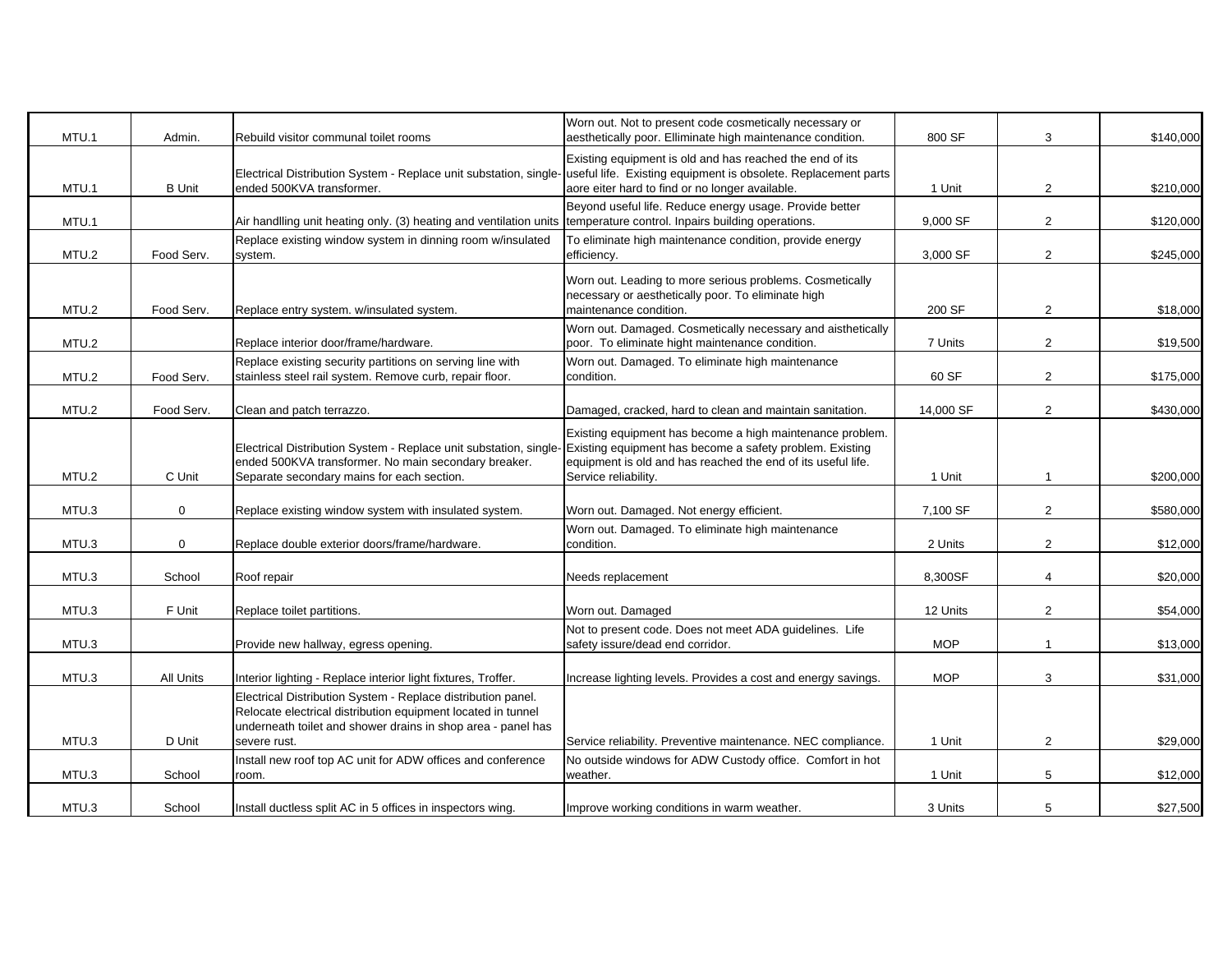| MTU.4         | School      | Replace entry system. w/insulated system.                                                                                                               | Worn out. Existing doors are beyond useful life.                                                                                                                                                      | 1 Unit    | $\overline{2}$ | \$27,500  |
|---------------|-------------|---------------------------------------------------------------------------------------------------------------------------------------------------------|-------------------------------------------------------------------------------------------------------------------------------------------------------------------------------------------------------|-----------|----------------|-----------|
| MTU.4         |             | Replace existing window - w/insulated system.                                                                                                           | Worn out. To eliminate high maintenance condition.                                                                                                                                                    | 150 SF    | $\overline{2}$ | \$12,000  |
| MTU.4         |             | Replace double exterior doors/frame/hardware.                                                                                                           | Worn out. Damaged. To eliminate high maintenance<br>condition.                                                                                                                                        | 1 Unit    | $\overline{2}$ | \$6,000   |
| MTU.4         |             | Replace interior doors/frames/hardware                                                                                                                  | Worn out. Leading to more serious problems. Cosmetically<br>necessary or aesthetically poor. To eliminate high<br>maintenance condition.                                                              | 17 Units  | $\overline{2}$ | \$54,000  |
| MTU.4         | E Unit      | Electrical Distribution System- Replace unit substation, single-<br>ended 225 KVA transformers.                                                         | Existing equipment is old and has reached the end of its<br>useful life. Existing equipment is obsolete. Replacement parts<br>are either hard to find or no longer available. Service<br>reliability. | 1 Unit    | $\overline{2}$ | \$166,000 |
| MTU.4         | Field house | Exhaust fan. Add exhaust fans for weight room.                                                                                                          | None presently exist. Doesn't meet current ventilation<br>standards. Personal comfort.                                                                                                                | 1 Unit    | $\overline{2}$ | \$10,500  |
| MTU.4         | Facility    | Replace/new isolation valves 4". 4" steam; 2" domestic hot<br>water; 2" cold water.                                                                     | Old valves do not shut off completely so equipment can be<br>worked on.                                                                                                                               | 3 Units   | $\overline{2}$ | \$12,000  |
| <b>MTU.10</b> | F Unit      | Electrical Distribution System - Replace unit substation, single-are either hard to find or no longer available. Service<br>ended 225 KVA transformers. | Existing equipment is old and has reached the end of its<br>useful life. Existing equipment is obsolete. Replacement parts<br>reliability.                                                            | 1 Unit    | $\overline{2}$ | \$157,000 |
| <b>MTU.10</b> | Facility    | Upgrade heating control system and couple with existing<br>energy management system.                                                                    | Better temperature control. Reduce energy usage. Personnal<br>comfort.                                                                                                                                | 50,000 SF | $\overline{2}$ | \$157,000 |
| <b>MTU.11</b> | Facility    | Rebuild communal shower rooms.                                                                                                                          | Damaged. Leading to more serious problems. Cosmetically<br>necessaryor aesthetically poor. To cover up water damage.                                                                                  | 700 SF    | $\overline{2}$ | \$150,000 |
| <b>MTU.11</b> | Facility    | Replace acoustic ceiling system                                                                                                                         | Worn out. Damaged. Cosmetically necessary or aesthetically<br>poor.                                                                                                                                   | 2,000 SF  | 3              | \$17,000  |
| <b>MTU.11</b> |             | Replace VCT                                                                                                                                             | Worn out. Cosmetically necessary or aesthetically poor. To<br>eliminate high maintenance condition.                                                                                                   | 2,000 SF  | 3              | \$17,000  |
| <b>MTU.11</b> | Facility    | Replace cell Locksets                                                                                                                                   | Worn out. Cosmetically necessary or aesthetically poor. To<br>eliminate high maintenance condition.                                                                                                   | 120 Units | $\overline{2}$ | \$22,000  |
| <b>MTU.11</b> | Facility    | Replace interior doors/frames/hardware/glass partition.                                                                                                 | Worn out. Cosmetically necessary or aesthetically poor. To<br>eliminate high maintenance condition.                                                                                                   | 450 SF    | $\overline{2}$ | \$22,000  |
| <b>MTU.11</b> | Facility    | Replace existing window system - w/insulated security glass/<br>screens                                                                                 | Worn out. Damaged. Not energy efficient.                                                                                                                                                              | 120 Units | 3              | \$292,000 |
| <b>MTU.11</b> | Facility    | Replace single exterior door/frame/hardware.                                                                                                            | Worn out. Damaged. Cosmetically necessary or aesthetically<br>poor.                                                                                                                                   | 3 Units   | 3              | \$10,500  |
| <b>MTU.11</b> | School      | Electrical Distribution System - Replace unit substation, single-<br>ended 225 KVA transformers.                                                        | Existing equipment is old and has reached the end of its<br>useful life. Existing equipment is obsolete. Replacement parts<br>are either hard to find or no longer available. Service<br>reliability. | 1 Unit    | $\overline{2}$ | \$154,000 |
| <b>MTU.11</b> | School      | Replace air handling unit.                                                                                                                              | Worn out. To eliminate high maintenance condition.                                                                                                                                                    | 9,046 SF  | $\overline{2}$ | \$105,000 |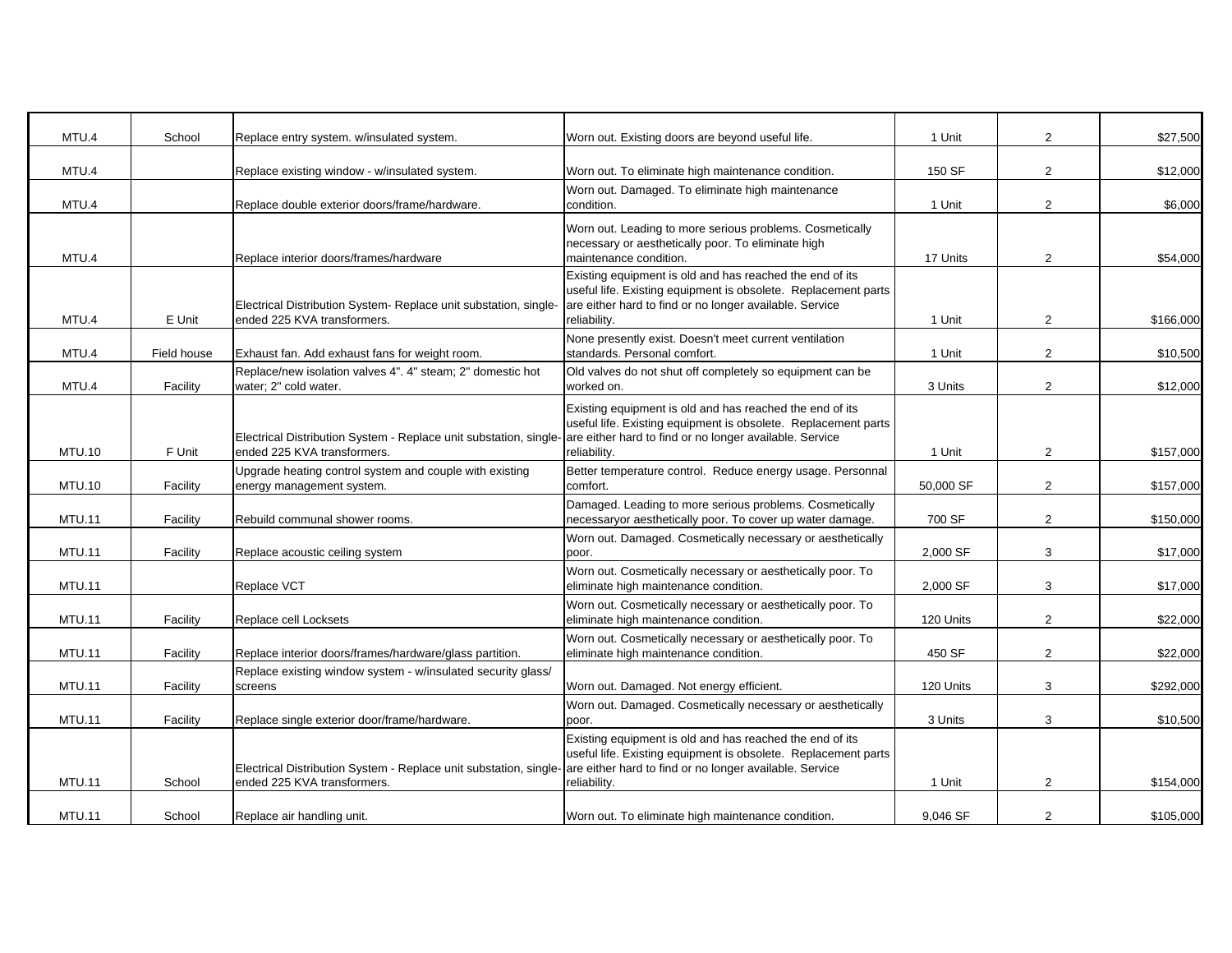| <b>MTU.11</b> | Housing units      | Replace existing cell sinks with stainless steel & air controls   | Existing sinks control rods have been removed by prisoners to<br>make shanks.                                              | 120 Units | 1              | \$55,000  |
|---------------|--------------------|-------------------------------------------------------------------|----------------------------------------------------------------------------------------------------------------------------|-----------|----------------|-----------|
|               |                    |                                                                   |                                                                                                                            |           |                |           |
| <b>MTU.12</b> | Facility           | Replace cell Locksets                                             | Worn out. To eliminate high maintenance condition.                                                                         | 120 Units | 3              | \$210,000 |
|               |                    |                                                                   | Damaged. Leading to more serious problems. Cosmetically                                                                    |           |                |           |
| <b>MTU.12</b> | Facility           | Rebuild communal shower rooms.                                    | necessaryor aesthetically poor.                                                                                            | 700 SF    | 3              | \$150,000 |
| <b>MTU.12</b> | Facility           | Replace exitsting window system - w/insulated system              | Not energy efficient. High maintenance condition.                                                                          | 120 Units | 3              | \$280,000 |
|               |                    | Electrical Distribution System - Replace unit substation, single- | Existing equipment is old and has reached its useful life.<br>Existing equipment is obsolete. Replacement parts are either |           |                |           |
| <b>MTU.12</b> | <b>Field House</b> | ended 225 KVA transformers.                                       | hard to find or not longer available. Service reliability.                                                                 | 1 Unit    | 3              | \$165,000 |
|               |                    | Air handeling unit heating only. Replace main heating supply      | Existing equipment is old and has reached the end of its                                                                   |           |                |           |
| <b>MTU.12</b> | Admin.             | fan.                                                              | useful life. Replace with more energy efficient equipment.                                                                 | 9,046 SF  | 3              | \$100,000 |
|               |                    |                                                                   |                                                                                                                            |           |                |           |
|               |                    |                                                                   | Noise issure. Worn out. Damaged. Cosmetically necessary or                                                                 |           |                |           |
| <b>MTU.13</b> | Facility           | Replace acoustic ceiling system                                   | aesthetically poor. To eliminate high maintenance condition.                                                               | 5,000 SF  | 3              | \$43,000  |
|               |                    |                                                                   | Worn out. Damaged. Cosmetically necessary or aesthetically                                                                 |           |                |           |
| <b>MTU.13</b> | E Unit             | Replace toilet partitions.                                        | poor.                                                                                                                      | 4 Units   | 3              | \$5,000   |
|               |                    | Replace existing window system - w/insulated security glass/      |                                                                                                                            |           |                |           |
| <b>MTU.13</b> | Facility           | screens                                                           | Not energy efficient. High maintenance condition.                                                                          | 120 Units | 3              | \$345,000 |
|               |                    |                                                                   | Existing equipment is old and has reached the end of its                                                                   |           |                |           |
|               |                    |                                                                   | useful life. Existing equipment is obsolete. Replacement parts                                                             |           |                |           |
|               |                    | Electrical Distribution System - Replace unit substation, singel- | are either hard to find or no longer available. Service                                                                    |           |                |           |
| <b>MTU.13</b> | Lighting Sys.      | ended 225 KVA transformer.                                        | reliability.                                                                                                               | 1 Unit    | $\overline{2}$ | \$167,500 |
|               |                    | Replace/piping. Replace domestic hot water and cold water         |                                                                                                                            |           |                |           |
| <b>MTU.13</b> | Maintenance        | lines. Provide access to lines.                                   | Impairs building operation. High maintenance condition.                                                                    | 19,600 SF | 3              | \$51,000  |
| <b>MTU.14</b> |                    | Replace single exterior door/frame/hardware. Side glass           | Worn out. Damaged. Cosmetically necessary or aesthetically                                                                 | 1 Unit    |                | \$5,500   |
|               | Facility           | panels.                                                           | poor.                                                                                                                      |           | 3              |           |
| <b>MTU.14</b> | Facility           | Replace existing window system - w/insulated security glass/      | Not energy efficient. High maintenance condition.                                                                          | 120 Units | 3              | \$300,000 |
|               |                    | screens                                                           | Existing equipment is old and has reached the end of its                                                                   |           |                |           |
|               |                    |                                                                   | useful life. Existing equipment is obsolete. Replacement parts                                                             |           |                |           |
|               |                    | Electrical Distribution System - Replace unit substation, singel- | are either hard to find or no longer available. Service                                                                    |           |                |           |
| <b>MTU.14</b> | Food Serv.         | ended 225 KVA transformer.                                        | reliability.                                                                                                               | 1 Unit    | $\overline{2}$ | \$125,000 |
|               |                    |                                                                   |                                                                                                                            |           |                |           |
| <b>MTU.14</b> | E Unit             | Replace existing fixtures with stainless.                         | Maintenance and upkeep                                                                                                     | 20 Units  | 3              | \$25,000  |
|               |                    | Replace/ new piping. Replace domestic hot and cold water          |                                                                                                                            |           |                |           |
| <b>MTU.14</b> | Facility           | lines, sewer lines. Build in pipe access panels.                  | n need of replacement                                                                                                      | 1,000 LF  | $\overline{2}$ | \$95,000  |
|               |                    |                                                                   | Cosmetically necessary or aesthetically poor. To prevent                                                                   |           |                |           |
| <b>MTU.15</b> | Facility           | Repair brick - selected areas                                     | future maintainance issues                                                                                                 | 2,000 SF  | $\overline{2}$ | \$56,000  |
|               |                    | Replace existing window system - w/insulated security glass/      | To eliminate future high maintenance conditions. Energy                                                                    |           |                |           |
| <b>MTU.15</b> | Facility           | screens                                                           | efficient.                                                                                                                 | 120 Units | $\overline{2}$ | \$300,000 |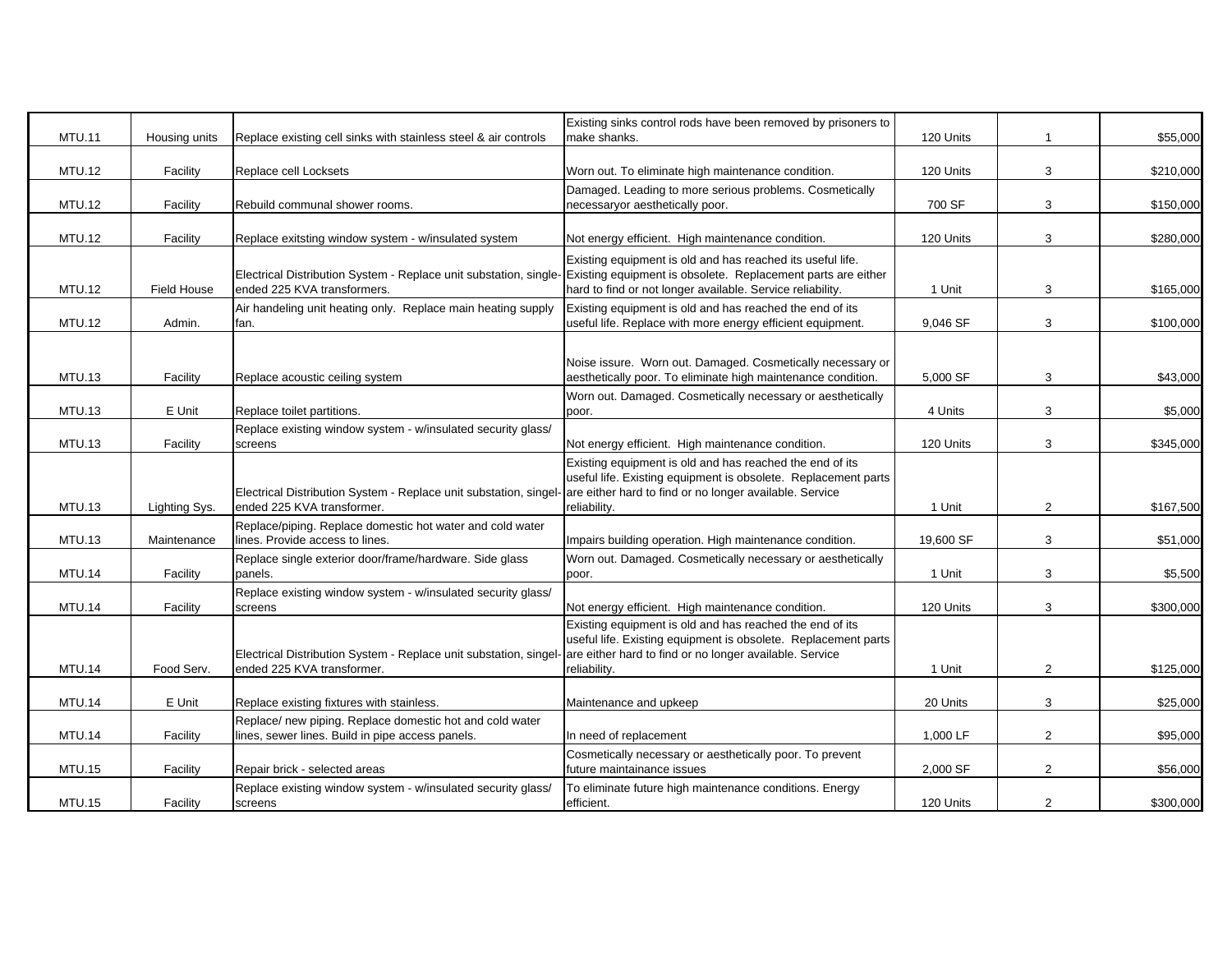| <b>MTU.15</b> | Facility      | Replace single exterior door/frame/hardware. Side glass<br>panels.                                                                                       | Cosmetically necessary or aesthetically poor. To prevent<br>future maintainance issues                                                            | 4 Units   | 2              | \$15,000     |
|---------------|---------------|----------------------------------------------------------------------------------------------------------------------------------------------------------|---------------------------------------------------------------------------------------------------------------------------------------------------|-----------|----------------|--------------|
| <b>MTU.15</b> | Facility      | Replace acoustic ceiling system. Existing ceiling has ACM.                                                                                               | Worn out. Cosmetically necessary or aesthetically poor. To<br>eliminate high maintenance condition.                                               | 1,600 SF  | $\overline{2}$ | \$65,000     |
| <b>MTU.15</b> | Admin.        | Rebuild staff communal toilet room.                                                                                                                      | Upgrade in conjunction with ADA Guidelines                                                                                                        | 100 SF    | 3              | \$13,500     |
| <b>MTU.15</b> | Admin.        | Electrical Distribution System - Install additional branch<br>panelboard.                                                                                | Existing equipment at full capacity. Existing equipment<br>undersized for present load conditions. Provides for future<br>growth.                 | 1 Unit    | 2              | \$5,600      |
| <b>MTU.15</b> | All Buildings | Interior lighting - Replace interior light fixtures, Troffer.                                                                                            | Existing equipment has become a high maintenance problem.<br>Existing equipment has become a safety problem. Provides<br>cost and energy savings. | 120 Units | 3              | \$62,500     |
| <b>MTU.15</b> | Mantence      | Electrical Distribution System - Replace unit substation, singel- Existing equipment is old and has reached the end of its<br>ended 225 KVA transformer. | Existing equipment has become a high maintenance problem.<br>useful life. Existing equipment is obsolete.                                         | 1 Unit    | $\overline{2}$ | \$158,000    |
| <b>MTU.15</b> | Health care   | HVAC retrofit. AC Health Care Wing                                                                                                                       | Upgrade systen                                                                                                                                    | 5,000 SF  |                | \$136,000    |
| <b>MTU.15</b> | Health care   | Upgrade heating system. Existing system is not adequate.<br>New fin tube heating in each cell is needed.                                                 | Upgrade needed                                                                                                                                    | 9,858 LF  | 2              | \$210,000    |
| <b>MTU.15</b> | Facility      | Replace/new plumbing fixtures - w/stainless.                                                                                                             | Secuirty enhancement                                                                                                                              | 120 Units |                | \$95,000     |
| <b>MTU.00</b> | Parking Lot   | Repair stairs to upper parking lot. Install concrete curb,<br>replace stairs, raise stair 6" above upper lot.                                            | Improve drainage, soil erosion issue, prevent winter hazard.                                                                                      | 3,000 SF  | 3              | \$28,000     |
|               |               |                                                                                                                                                          |                                                                                                                                                   |           | <b>Total</b>   | \$13,062,300 |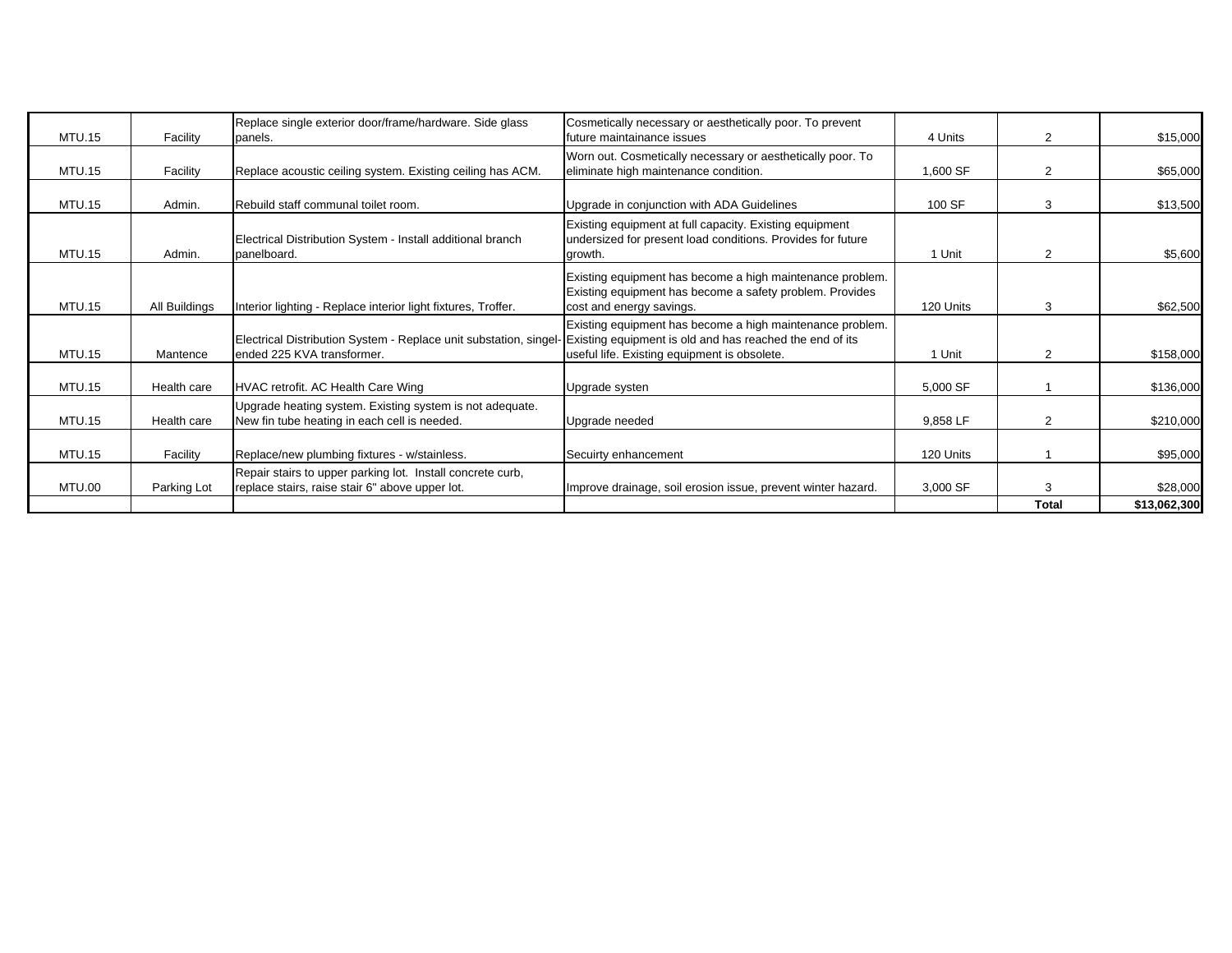# **MICHIGAN DEPARTMENT OF CORRECTIONS**

# "*Help Make Things Right"*

# **MEMORANDUM**

**DATE:** June 24, 2015

- **TO:** Paul Klee, Warden Gus Harrison Correctional Facility
- **FROM:** Glen Hively, Physical Plant Superintendent *G. Hively* Gus Harrison Correctional Facility
- **SUBJECT:** 2015 Annual Facility Report

As outlined in Policy Directive 04.03.100, Preventive and Emergency Maintenance for Correctional Facilities, the Annual Facility Inspection Report for the Gus Harrison Correctional Facility is as follows:

## **FINDINGS**

## **NORTH FACILITY**

The roof repair project for the North is in progress with completion expected by 7/31/15.

## **1. Housing Units 1, 2, & 3**

These units are in good condition due to regular maintenance.

Due to their age and the condition of our water, the heating boilers in these housing units do require more maintenance. We repair as necessary.

The exterior brick and interior block of the buildings are in good shape. Windows are kept in good operating condition.

The wheel chair lift in HU3 requires extreme maintenance/repairs due to the amount of use and the design of the unit however it has been better this year than in past years. These repairs are sometimes very costly to the facility. We have discussed an alternative with Physical Plant Division; however a concrete plan to solve this issue has not been developed.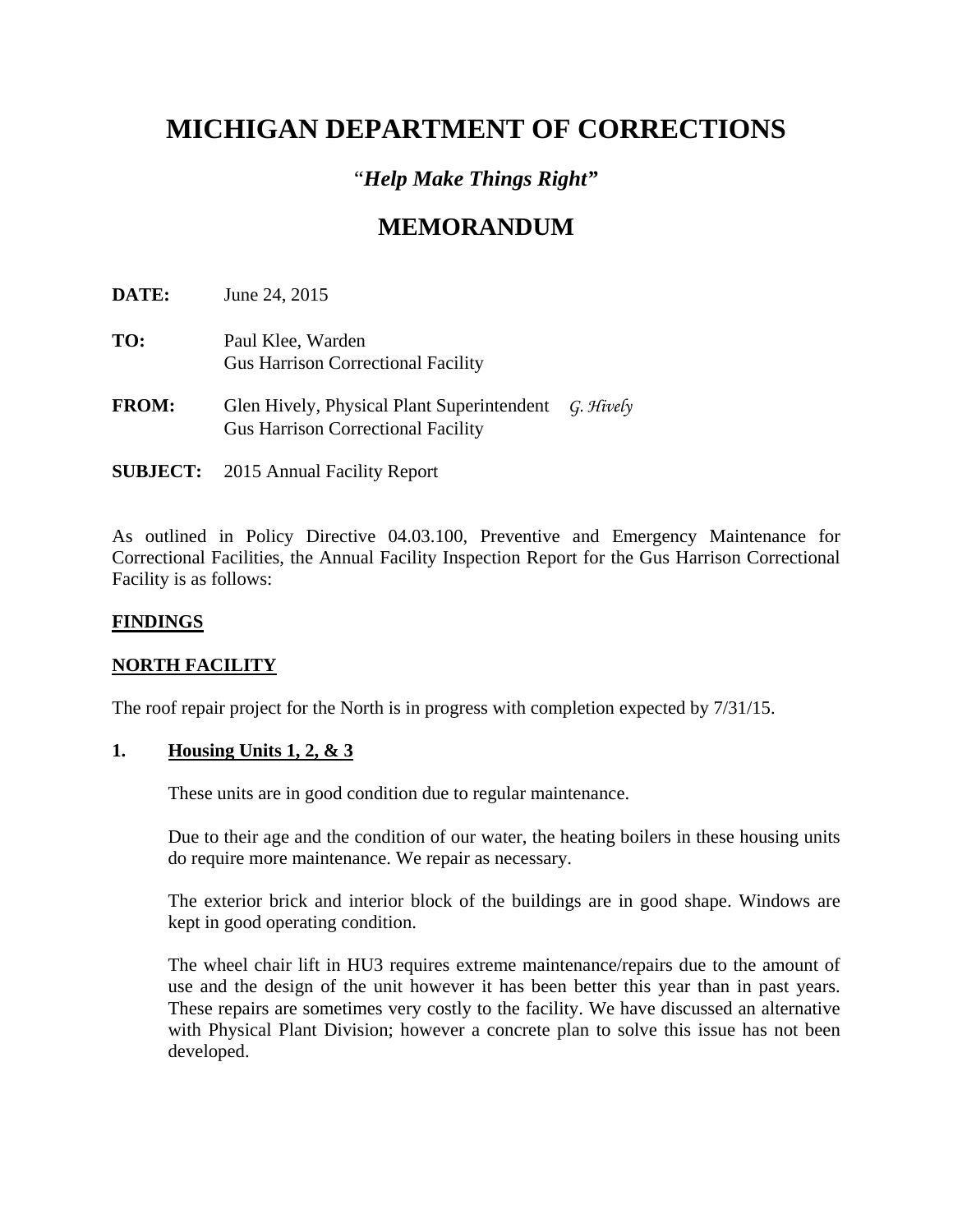2015 Annual Facility Report June 24, 2015 Page 2 of 6

## **2. Housing Units 4 & 5**

These units are in good condition due to regular maintenance.

Due to their age and the condition of our water, the heating boilers in these housing units do require more maintenance. We repair as necessary.

We have installed ICON Water Controls in several of the cells and continually do so as funds are made available. We are approximately 75% complete. These units have reduced maintenance repair time, water and sewer usage and flooding of cells. The initial cost is expensive, but the long range effects are very beneficial.

The exterior brick and interior block of the buildings are in fine shape. Windows are kept in good operating condition.

## **3. Housing Unit 6**

This unit is in good quality condition due to regular maintenance.

 Due to their age and the condition of our water, the heating boilers in this housing unit do require more maintenance. We repair as necessary.

 The exterior brick and interior block of the buildings are in excellent shape. Windows are kept in good operating condition.

## **4. Segregation Unit**

Segregation is in great shape and with the installation of ICON Water Controls in all 22 cells; this has reduced the repairs and limited cell flooding and drain plugging while also reducing water and sewer usage. Windows are replaced if necessary. The bubble air conditioner requires regular maintenance due to its age.

## **5. Administrative Building**

This building is in excellent shape due to regular maintenance.

The doors and windows are in decent working condition. The exterior brick and interior block is solid.

Due to the MDOC goal of Security enhancements with more electronic systems, Control Center may need to be examined for expansion of the EM Room to accommodate the upcoming camera project.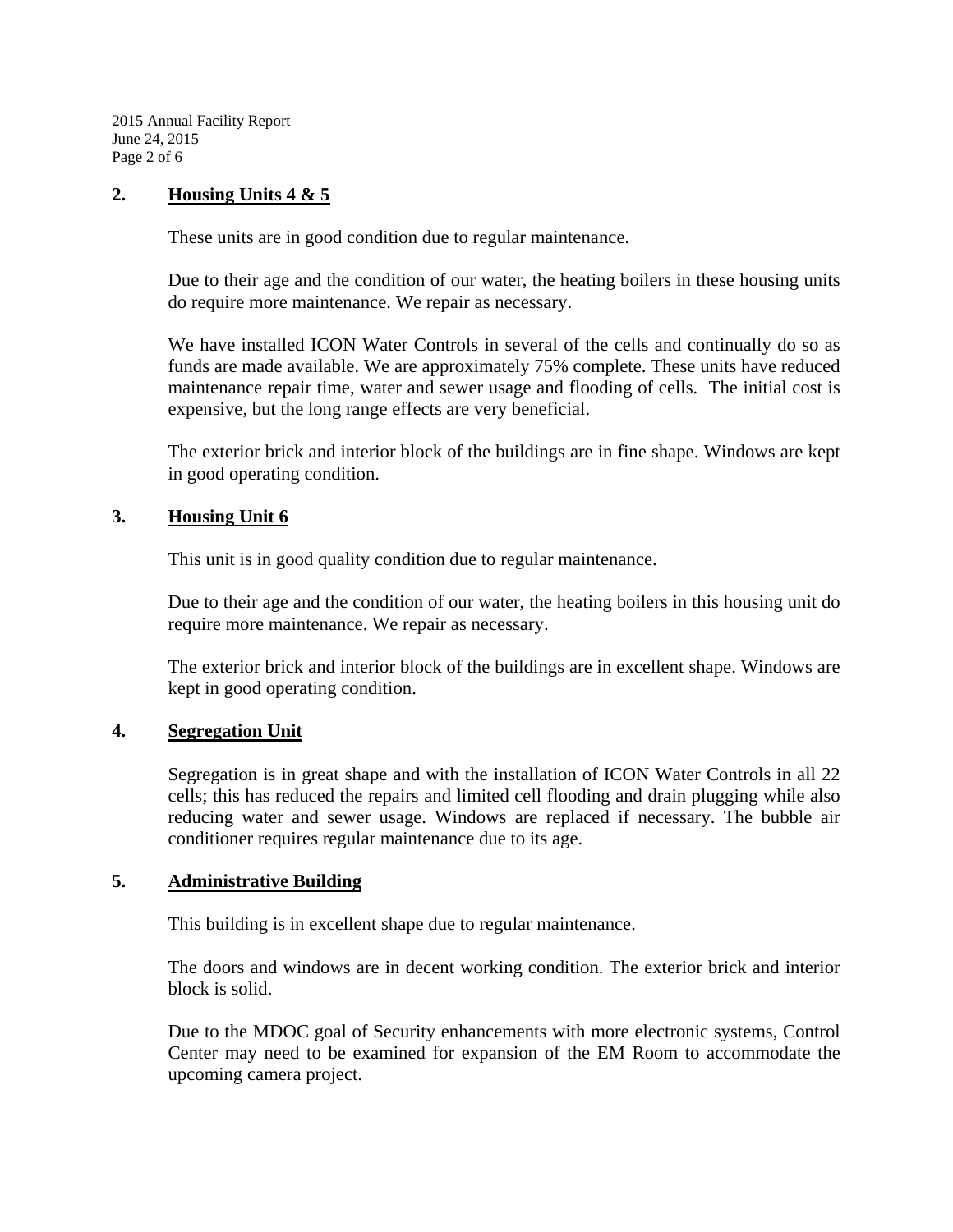2015 Annual Facility Report June 24, 2015 Page 3 of 6

> The heating boilers in this building do not cause many problems. Due to its age and outdated pneumatic controls, the air conditioner unit and controls require regular maintenance throughout the cooling season. I recommend a new electronic control system for the HVAC of this building to replace the pneumatic controls.

## **6. Food Service Building**

This is an area that requires constant attention. The walls and floors take a beating and therefore don't look as good as other areas.

The equipment is repaired as needed and is frequent due to the age and use. We request new equipment when repairs are too costly.

Due to their age and the condition of our water, the heating boilers do require more maintenance. We repair/replace as necessary.

## **7. Health Services Building**

This area remains a high traffic area, but is in good condition.

#### **8. School Building**

The School Building is in overall excellent shape.

The gymnasium floor was resurfaced (paid for by PBF) and is beautiful.

#### **9. Maintenance/Warehouse/Generator Building**

This building is in good condition. The exterior brick and interior block is sound.

The main switch gear for the facility has a manufacturer's recommendation of cleaning on a five year schedule. It is functioning without interruption.

The generator is in reliable condition. It is tested on a monthly basis and gets regular scheduled maintenance.

## **SOUTH FACILITY:**

Note: The roof repair project was completed fall of 2014.

## **1. Housing Units A, B, C, D, E, F, G & H**

The doors and windows are showing deterioration. Some doors have been replaced.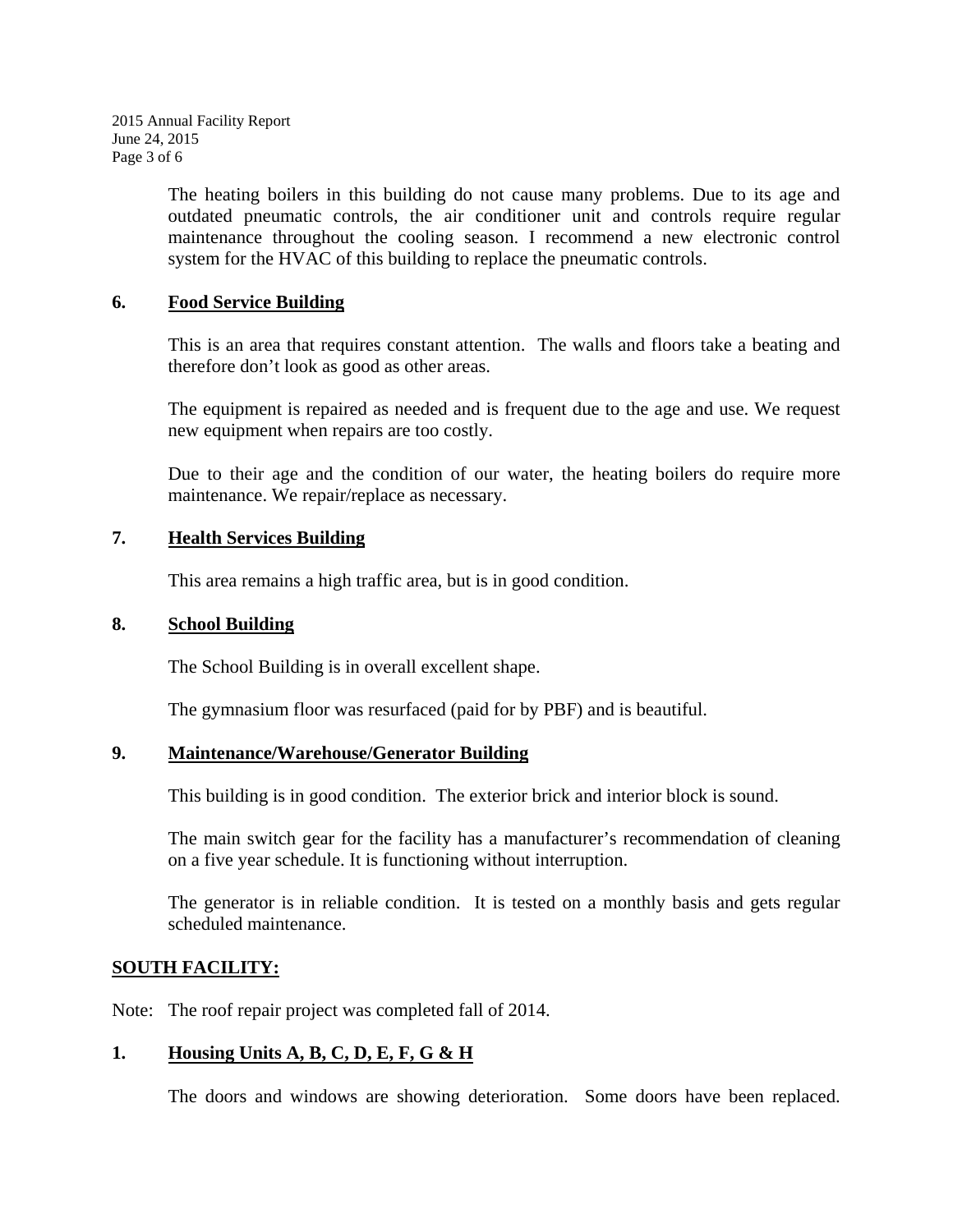2015 Annual Facility Report June 24, 2015 Page 4 of 6

Eight prisoners to a cube are expediting wear and tear on these units.

In addition, all units are in need of drywall repair and painting constantly, which is being done throughout the year.

 The units are functional and can remain that way with appropriate preventative maintenance and care. The electrical systems are in good working condition. We have replaced most of the boilers as necessary and we keep one on inventory to provide basic requirements for the prisoners.

## **2. Food Service Building**

The Food Service Building is one of the most used buildings at this facility. Our maintenance staff spends much of their time working in this area and the equipment is in constant need of repair. The walls and floors get a constant test of durability.

Repairs to the building itself are hard to stay on top of, because most of the day this building is full of activity.

The hot water boiler is in high demand and requires frequent maintenance, as does the dish tank.

## **3. Education Building**

The Education Building is in good condition. The walls are drywall and require patching and painting routinely. The doors get a lot of use and wear shows up quick.

## **4. Weight Pit/SPA Area**

This building is in good shape. The two group meeting rooms require little maintenance. The roof is in fair shape.

## **5. MSI License Plate Factory**

The factory is in excellent form and housekeeping is a priority. Staff and prisoners do an excellent job. The roof, doors and windows are in good shape. Due to their age, rooftop heating units require seasonal maintenance.

## **6. Administration Building**

This building is in adequate shape. Due to items being transported through on carts and visiting room use, the drywall walls are in constant need of repair/painting.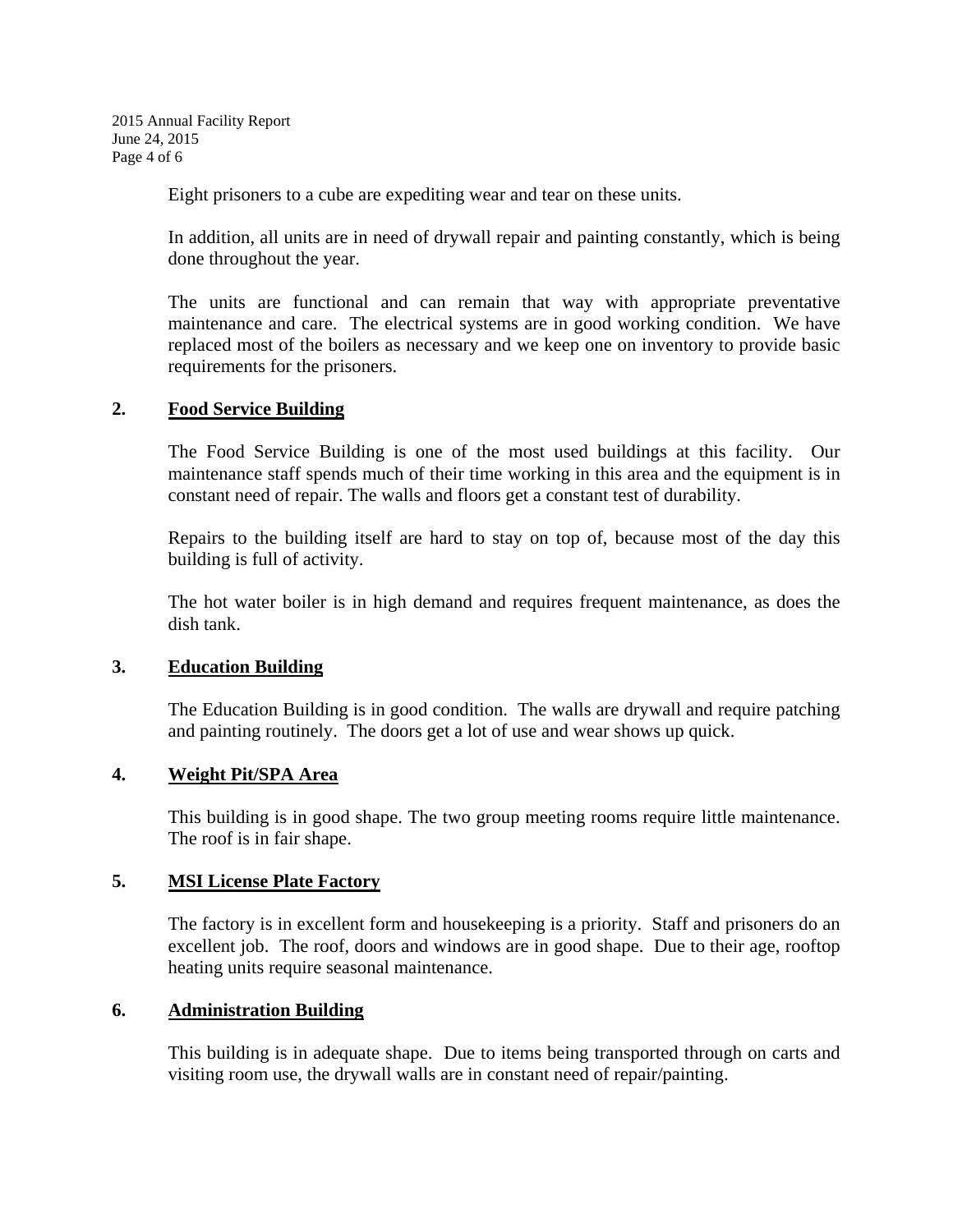2015 Annual Facility Report June 24, 2015 Page 5 of 6

The doors get a lot of use and show wear and tear quickly.

The boiler is in good working condition and is repaired as needed.

The Health Care portion of this building is maxed out as far as occupied space. This is a small area to serve 1280 prisoners.

The visiting room is also small but staffs make it work.

Since the consolidation, the Communications Center is adequate for its limited use.

## **7. Maintenance Building/ ERT/ Records Retention**

This building is in decent shape, but has limited use.

The maintenance part is used for grounds equipment storage and repair.

We have had minimal problems with the generator.

The ERT area is in decent shape. Minor drywall repair and painting is always needed.

The Records Retention area is in good shape. This area is heated and well lit which is an improvement over our old area.

## **8. Chapel**

This building has a lot of use and normal wear and tear exists on the inside. The exterior finish looks fine.

The roof is in need of replacement; the shingles are close to their expected life, so this should be sooner than later. *Please note; The Chapel is not included in the Roof Project. This is a responsibility of the PBF to fund the new roof*.

The heating/cooling system is a constant maintenance issue, but staff keeps it running.

## **9. Parking Lots and Perimeter Roads**

These areas are visibly in need of a great deal of work/repair. Certain areas are a total loss and will need to be replaced rather than repaired. Other areas could still be repaired. I do not believe any major money has been spent on these areas as far as road surface since 2002. We have a MOP (#798012-15) for this project.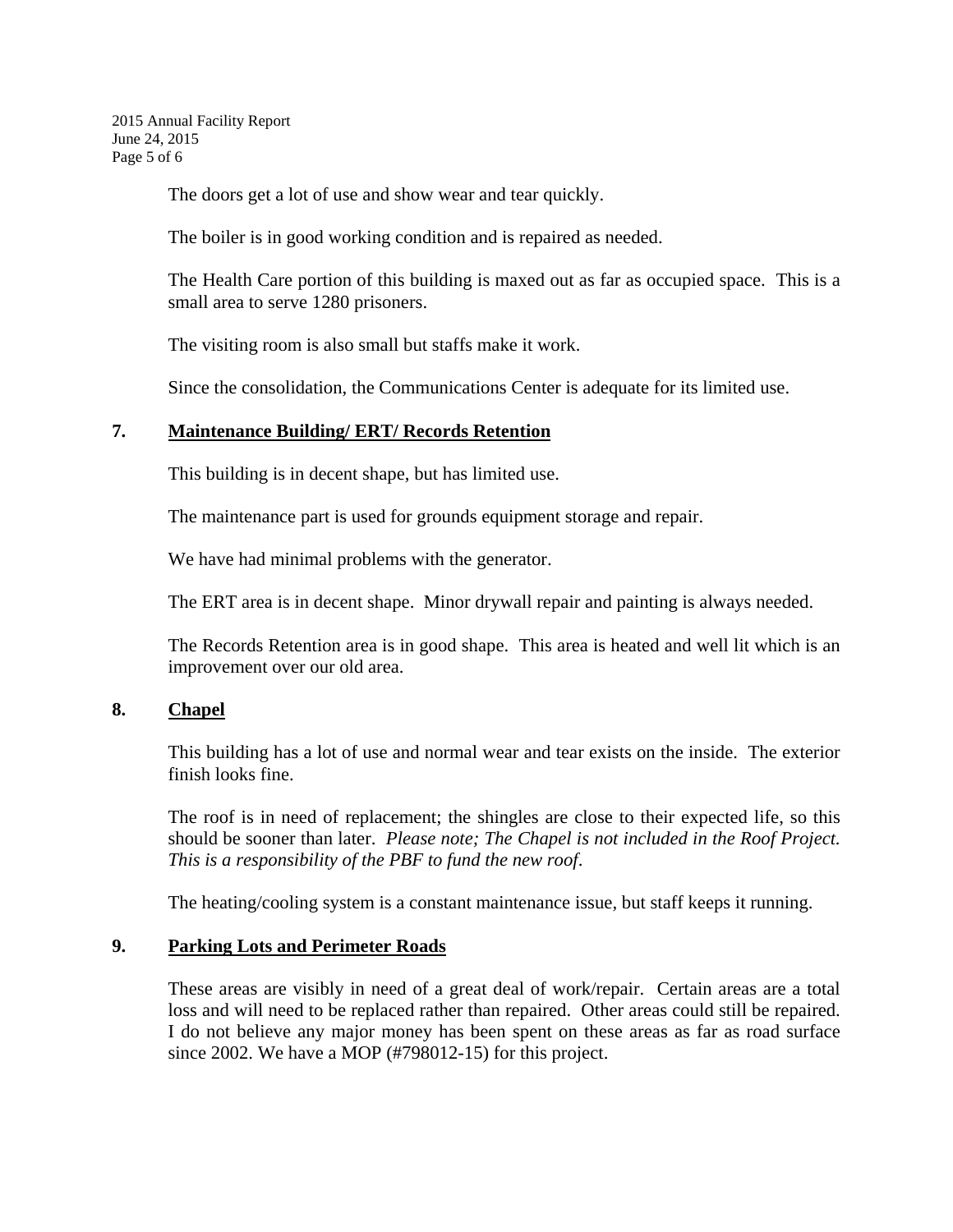2015 Annual Facility Report June 24, 2015 Page 6 of 6

#### **10. Outside Grounds**

The grounds outside of the perimeter are in satisfactory condition and are maintained daily by a staff and prisoners.

## **SUMMARY**

Overall, I feel that our facility is in great condition considering the age. This is largely due to the dedicated staff in our maintenance department, both past and present, by utilizing their knowledge, skills, prisoner labor to the fullest and following the Preventative Maintenance program.

We have been replacing concrete now for the second summer as we have numerous areas that need replaced.

We continue to replace outdoor HPS lighting with LED lights to reduce energy use.

We, as in the Administration, need to keep researching energy reduction possibilities on all utilities.

A possibility is adding central A/C in the South Administration and School Buildings to replace all of the small window units. I do believe by doing this, we could get a quick payback on that initial investment thus resulting in long term savings.

Our facility is scheduled for many upgrades in the future. They are a new perimeter detection system, additional buffer fencing, chain link fence over the South Administration Building, a new perimeter enhancement system, a new PPD system and as mentioned repairs to the perimeter road and parking lots.

If you should have any questions, please feel free to contact me.

Thank you.

Cc: D. Ricumstrict, ARF Deputy Warden of Housing/Programs S. Campbell, ARF Deputy Warden of Operations V. Stewart, Administrative Officer S. Chastain-Firestone, Wardens GOA File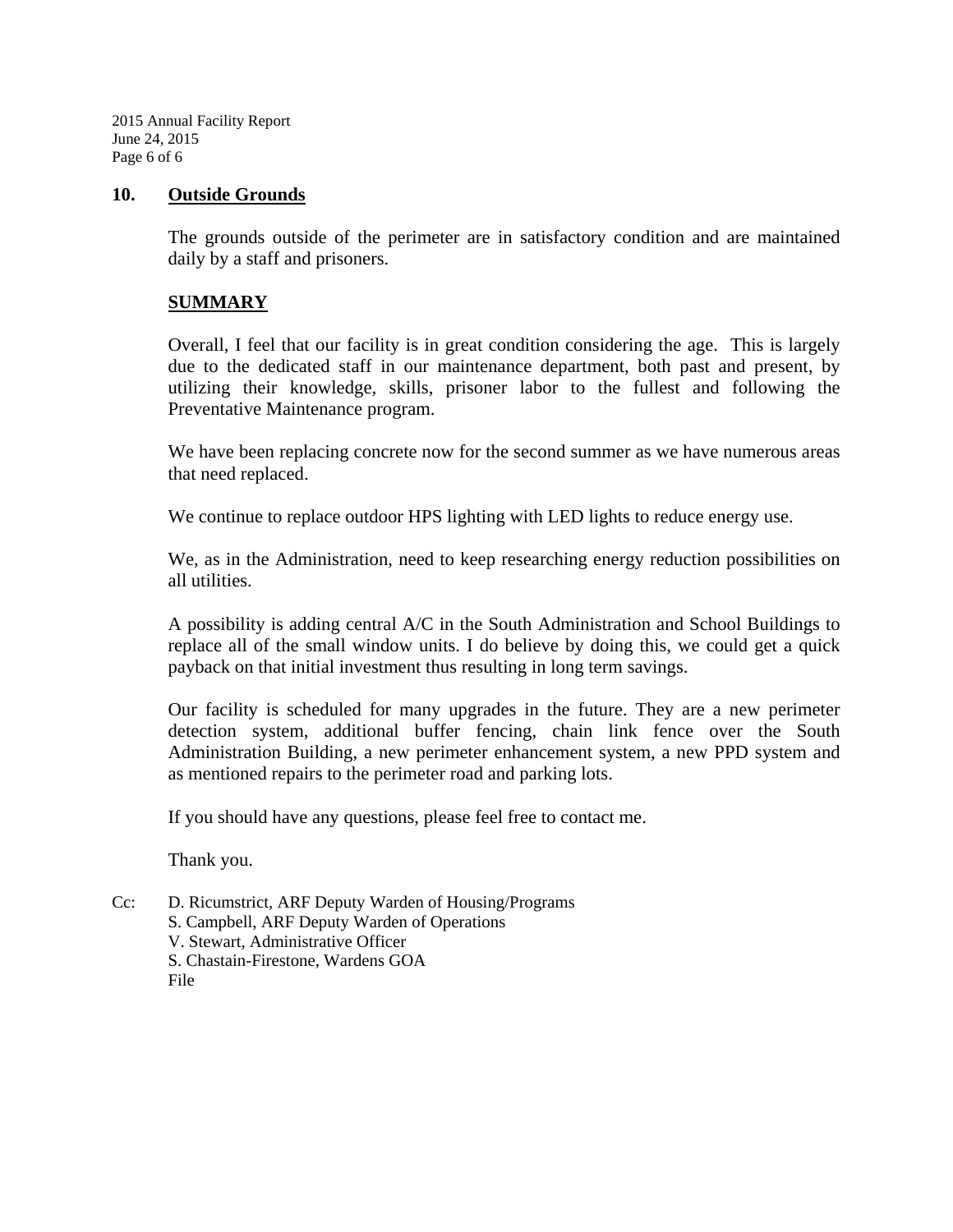## GUS HARRISON CORRECTIONAL FACILITY **FY2017**

5-Year Plan

| Project No.  | <b>Building</b> | <b>Project Description</b>                                                                | <b>Reason Description</b>                                                                     | <b>Quantity &amp; Units Facility Priority</b> |                         | <b>Cost Estimate</b> |
|--------------|-----------------|-------------------------------------------------------------------------------------------|-----------------------------------------------------------------------------------------------|-----------------------------------------------|-------------------------|----------------------|
|              |                 | Replace Controls for Heating and Air conditioning in Administration                       |                                                                                               |                                               |                         |                      |
| ARF.100.E01  | 100             | Building.                                                                                 | To upgrade antiquated system                                                                  | 1 System                                      | $\mathbf{1}$            | \$180,000            |
|              |                 |                                                                                           |                                                                                               |                                               |                         |                      |
| ARF.100.E02  | All             | Replace fire alarm system.                                                                | To upgrade antiquated system                                                                  | 1 System                                      | $\overline{2}$          | \$1,200,000          |
|              |                 |                                                                                           |                                                                                               |                                               |                         |                      |
| ARF.600E03   | 100             | Expand electronic monitoring room in Control Center.                                      | Current monitor roomm is small                                                                | 1 Unit                                        | 3                       | \$25,000             |
|              |                 |                                                                                           |                                                                                               |                                               |                         |                      |
| ARF.600.M06  |                 | South Food Service Replace walk-in freezer.                                               | Replacement recommended by Sanitarian.                                                        | 300 SF                                        | $\overline{\mathbf{4}}$ | \$55,000             |
|              |                 |                                                                                           |                                                                                               |                                               |                         |                      |
| ARF.00       | Site            | Install exterior pole lighting along road and Unit 6.                                     | To upgrade lighting system and enhance security                                               | 4 Each                                        | 5                       | \$75,000             |
|              |                 |                                                                                           |                                                                                               |                                               |                         |                      |
| ARF.1400     | Chapel          | Replace roof and insulation.                                                              | In need of replacement. Reaching life expectancy.                                             | 4100 SF                                       | 6                       | \$45,000             |
|              |                 |                                                                                           |                                                                                               |                                               |                         |                      |
| ARF.00       | Site            | Repair propane backup heating system.                                                     | In need of repair                                                                             | 1 Each                                        | $\overline{7}$          | \$25,000             |
|              |                 |                                                                                           |                                                                                               |                                               |                         |                      |
| ARF.300      | HU <sub>3</sub> | Replace wheel chair lift for handicap inmates.                                            | In need of replacement                                                                        | 1 Unit                                        | 8                       | \$120,000            |
|              |                 |                                                                                           |                                                                                               |                                               |                         |                      |
| ARF.00.E01   | Site            | Outdoor lighting replacement & energy savings.                                            | Replace existing HPS fixtures & lamps with retrofit LED fixtures.                             | 200 Each                                      | 9                       | \$400,000            |
|              |                 |                                                                                           |                                                                                               |                                               |                         |                      |
| ARF.100.S01  | Administration  | Construct 900 square feet addition to south visiting room.                                | To accommodate additional visitors for inmate visits.                                         | 1 Each                                        | 10                      | \$250,000            |
|              |                 | Pavement Areas/Driveways/Roadways, Bituminous, Remove &                                   |                                                                                               |                                               |                         |                      |
| ARF.00.C01   | Site/Gun Range  | Replace Full Depth.                                                                       | To improve appearance. Service reliability. Due to site/soil characteristics. To extend life. | LOT                                           | 11                      | \$210,000            |
|              |                 | Pavement/Driveway/Perimeter Road, Bituminous, Overlay Existing                            |                                                                                               |                                               |                         |                      |
| ARF.00.C13   | Site            | with Bituminous. Perimeter security road/parking lots.                                    | Due to age of system. Due to facility request. To extend life.                                | 54,000 SF                                     | 12                      | \$600,000            |
|              |                 | Pavement/Driveway/Perimeter Road, Bituminous, Overlay Existing                            |                                                                                               |                                               |                         |                      |
| ARF.00.C13   | Site            | with Bituminous. Perimeter security road/parking lots.                                    | Due to age of system. Due to facility request. To extend life.                                | 54,000 SF                                     | 13                      | \$400,000            |
|              |                 | Pavement/Driveway/Perimeter Road, Bituminous, Overlay Existing                            |                                                                                               |                                               |                         |                      |
| ARF.00.C13   | Site            | with Bituminous. Perimeter security road/parking lots.                                    | Due to age of system. Due to facility request. To extend life.                                | 54,000 SF                                     | 14                      | \$350,000            |
|              |                 | Upgrade Camera System. Replace all head end equipment to IP<br>addressable & add cameras. |                                                                                               |                                               |                         |                      |
| ARF.100.S01  | All             |                                                                                           | To upgrade existing system and to enhance security                                            | 200 Each                                      | 15                      | \$600,000            |
| ARF.1400.S01 | Chapel          | Add new pan & tilt color cameras in classroom area.                                       | Add capacity to existing system and to enhance security                                       | 1 Unit                                        | 16                      | \$6,000              |
|              |                 |                                                                                           |                                                                                               |                                               |                         |                      |
| ATF.200.S01  |                 | Housing Unit A & B Add new pan & tilt color cameras inside.                               | Add capacity to existing system and to enhance security                                       | 4 Units                                       | 17                      | \$23,900             |
|              |                 |                                                                                           |                                                                                               |                                               |                         |                      |
| ATF.300.S01  |                 | Housing Unit C & D Add new pan & tilt color cameras inside.                               | Add capacity to existing system and to enhance security                                       | 4 Units                                       | 18                      | \$23,900             |
|              |                 |                                                                                           |                                                                                               |                                               |                         |                      |
| ATF.400.S01  |                 | Housing Unit E & F Add new pan & tilt color cameras inside.                               | Add capacity to existing system and to enhance security                                       | 4 Units                                       | 19                      | \$23,900             |
|              |                 |                                                                                           |                                                                                               |                                               |                         |                      |
| ATF.500.S01  |                 | Housing Unit G & H Add new pan & tilt color cameras inside.                               | Add capacity to existing system and to enhance security                                       | 4 Units                                       | 20                      | \$23,900             |
|              |                 |                                                                                           |                                                                                               |                                               |                         |                      |
| ATF.700.S01  | South Education | Add new pan & tilt color cameras inside.                                                  | Add capacity to existing system and to enhance security                                       | 1 Unit                                        | 21                      | \$6,000              |
|              |                 |                                                                                           |                                                                                               |                                               |                         |                      |
| ATF.600.S01  |                 | South Food Service Add new pan & tilt color cameras inside at the rear of Food Service.   | Add capacity to existing system and to enhance security                                       | 3 Units                                       | 22                      | \$6,000              |
|              |                 |                                                                                           |                                                                                               |                                               |                         |                      |
| ARF.800.S01  | Housing Unit 1  | Add new color cameras inside wings.                                                       | Add capacity to existing system and to enhance security                                       | 4 Units                                       | 23                      | \$23,900             |
|              |                 |                                                                                           |                                                                                               |                                               |                         |                      |
| ARF.900.S01  | Housing Unit 2  | Add new color cameras inside wings.                                                       | Add capacity to existing system and to enhance security                                       | 4 Units                                       | 24                      | \$23,900             |
|              |                 |                                                                                           |                                                                                               |                                               |                         |                      |
| ARF.1000.S01 | Housing Unit 3  | Add new color cameras inside wings.                                                       | Add capacity to existing system and to enhance security                                       | 4 Units                                       | 25                      | \$23,900             |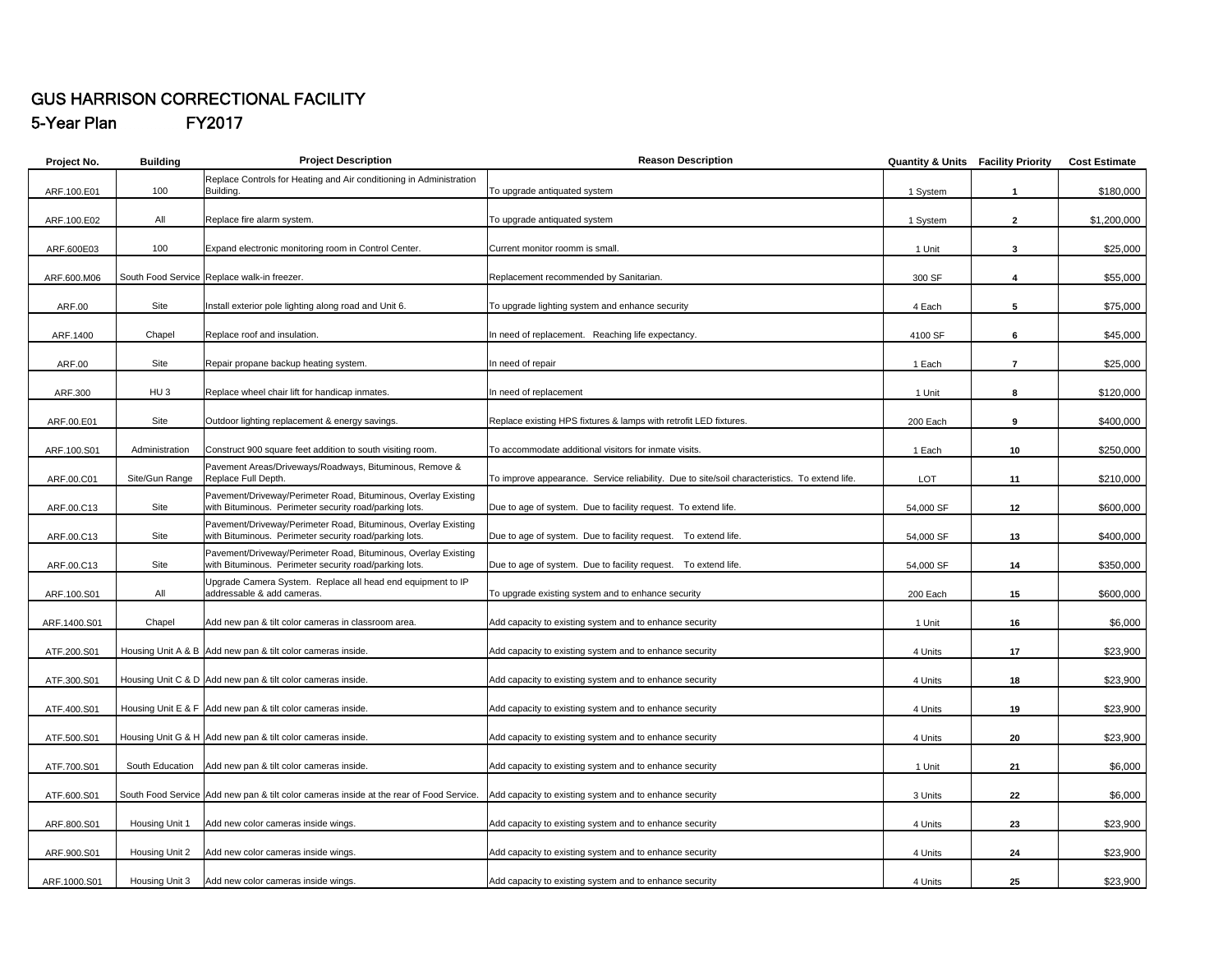#### GUS HARRISON CORRECTIONAL FACILITY 5-Year Plan FY2017

| Project No.  | <b>Building</b> | <b>Project Description</b>                                | <b>Reason Description</b>                                                  | <b>Quantity &amp; Units Facility Priority</b> |              | <b>Cost Estimate</b> |
|--------------|-----------------|-----------------------------------------------------------|----------------------------------------------------------------------------|-----------------------------------------------|--------------|----------------------|
|              |                 |                                                           |                                                                            |                                               |              |                      |
| ARF.1300.S01 | Housing Unit 6  | Add new pan & tilt color cameras inside.                  | Add capacity to existing system and to enhance security                    | 1 Unit                                        | 26           | \$6,000              |
|              |                 |                                                           |                                                                            |                                               |              |                      |
| ARF.00.S01   | Site            | Add new pan & tilt color cameras outside.                 | Add capacity to existing system and to enhance security                    | 4 Units                                       | 27           | \$50,400             |
|              |                 |                                                           |                                                                            |                                               |              |                      |
| N/A          |                 | South Recreation Construct 75' x 55' recreation building. | To accommodate recreational area for south side prisoner athletic program. | 1 Each                                        | 28           | \$595,000            |
|              |                 |                                                           |                                                                            |                                               | <b>TOTAL</b> | \$5,371,700          |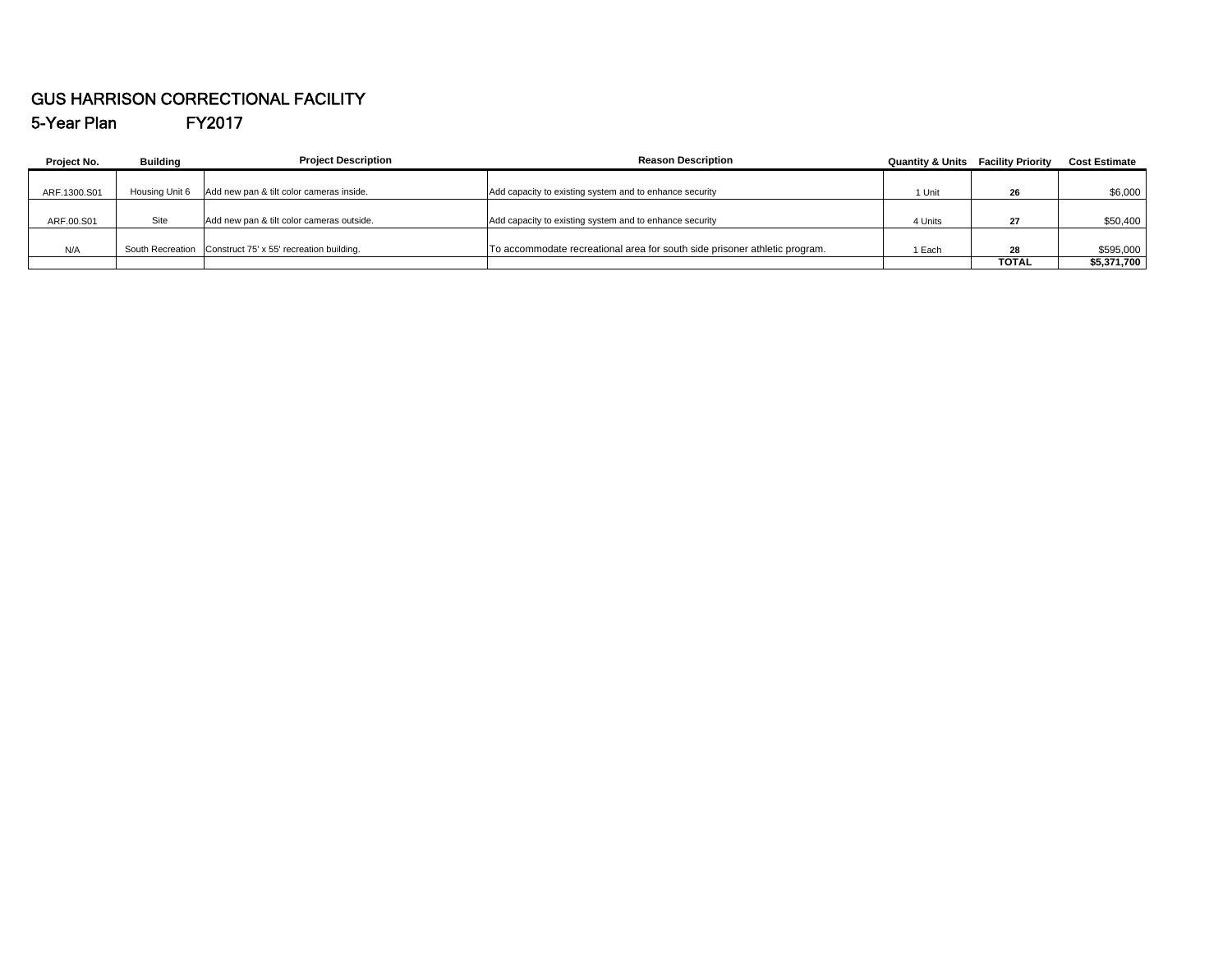# **MICHIGAN DEPARTMENT OF CORRECTIONS**

## "*Help Make Things Right"*

# **MEMORANDUM**

**DATE**: 6-29-15

**TO**: Willie Smith, Warden Ionia Correctional Facility

**FROM**: Dale Wakley, Physical Plant Supt.

## **SUBJECT:** Annual Physical Plant Evaluation 2015

The Maintenance Department has had an extremely busy year. In addition to preventative maintenance and planned projects, we have spent a great deal of time and resources on projects upgrading institutional security. We strive to complete work orders and preventative maintenance in a timely manner and have no backlog of assigned tasks.

All of our institutional security systems (stun fence, intellaflex, microwave zones and cameras) are operational and in good repair. New perimeter lighting has been installed and we are in the process of having the perimeter fence upgraded. New Lighting and plumbing upgrades are in the process of being completed sometime this year.

Our PPD system is outdated, but we are in the process of upgrading to an updated system. The first phase of the new system is installed and we are waiting for the calibration of the system to begin. Once calibration has been completed the new system should alleviate the problems of overlapping coverage and provide enhanced staff safety.

## **List of Completed Projects**

- 1. ICF road sign replaced.
- 2. Installed new fence ties in units 1 thru 5 Yards.
- 3. Installed new fence ties in the Sally port.
- 4. Repaired the fence on Wall Street that was damaged by flood waters.
- 5. Installed a strip search area in the 300 building.
- 6. Replaced the fire exit door alarm system in units 6 and 7.
- 7. Installed electronic locks in the administration building.
- 8. Installed Protechs motion sensors in the Sally port area and add new zone.
- 9. Installed razor ribbon on the 100 building around food service ending at heath care.
- 10. Installed new central caustic area.
- 11. Installed wire mesh dividers between in units 6 and 7 between the front side and the back side.
- 12. Installed Metal plating on the Sally port fence joints.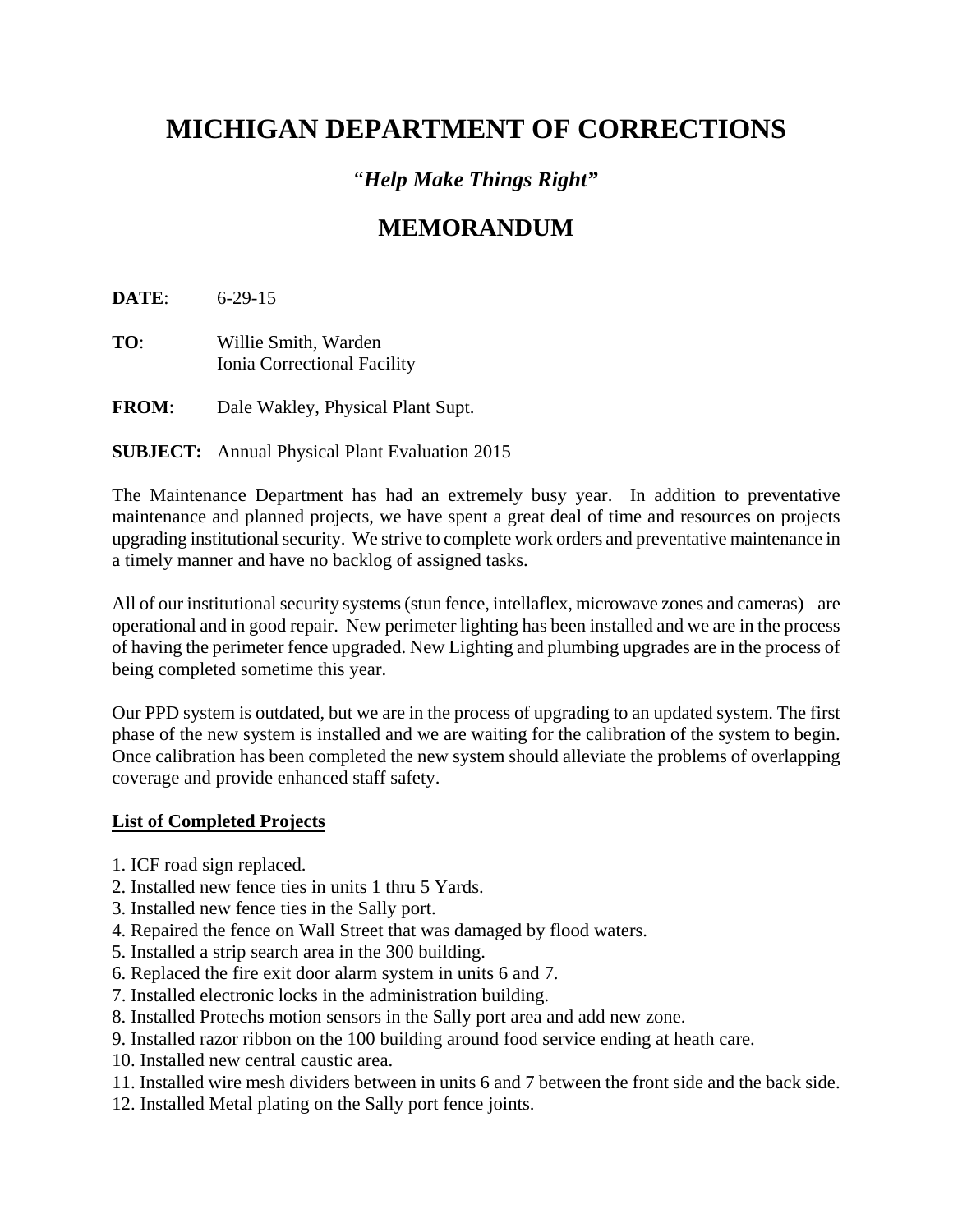- 13. Installed footing under the fence between Level 2 and MSI.
- 14. Remodeled Wardens suite.

The standby generator is functional and at full capacity. There are no planned upgrades for the standby system in the immediate future.

## **Building 100:**

The remodel of the Wardens suite was completed. The roofing was replaced on the 100, 200, and 300 building and the roof was repaired on Units 6 and 7. A Physical plant change request has been submitted and approved and we are in the progress of remodeling the Control Center Monitor Room. The elevator maintenance is up to date and the elevator is fully functional. All preventative maintenance is up to date.

## **Building 200:**

Health Care, Warehouse, Property/Intake and Maintenance are all in good shape with all preventative maintenance completed and up to date. The ceiling in food service was bolted down so contraband could not be place in the ceiling. Minor repairs have been made in Food Service. The dish tank continues to be a source of problems.

## **Building 300:**

The industrial laundry machines that were installed in the Quartermaster area are fully operational and running great with little or no problems. The strip search room and modules have been completed. All preventative maintenance is up to date. A central caustics system has been installed and is up and running.

## **Building 400:**

The MSI building is in good repair. All preventative maintenance is up to date.

## **Housing Units 1-5:**

 An energy performance plumbing project is in progress and the flush valves will be upgraded in the next few months. An energy performance lighting project in in progress and all lighting will be upgraded in the next few months. We are having more and more problems with the cell doors in units 1-5. They are 27 years old and are wearing out with the constant use due to G.P. movement. All of the roofs are in line to be repaired. Bids for this project are in progress. Unit yard fencing tie downs have been installed. Areas of soil erosion are being backfilled to prevent structural problems with the concrete. Air intake systems have been cleaned. Many of the security cameras are slated to be replaced in phase II of the camera project and new cameras added. All preventative maintenance is up to date.

## **Housing Units 6 and 7:**

We continue to have many maintenance issues in these Units. Part of the problem is that they were designed to house 80 prisoners each and they currently house 140 prisoners each. This puts a strain on the mechanical/plumbing components. We are constantly repairing toilets and sinks. The showers have been remodeled with new tile. New fire exit door alarm systems have been installed in both units. The vestibule doors have been replaced on Unit 7. The roof is slated to be replaced and is out for bids. All preventative maintenance is up to date.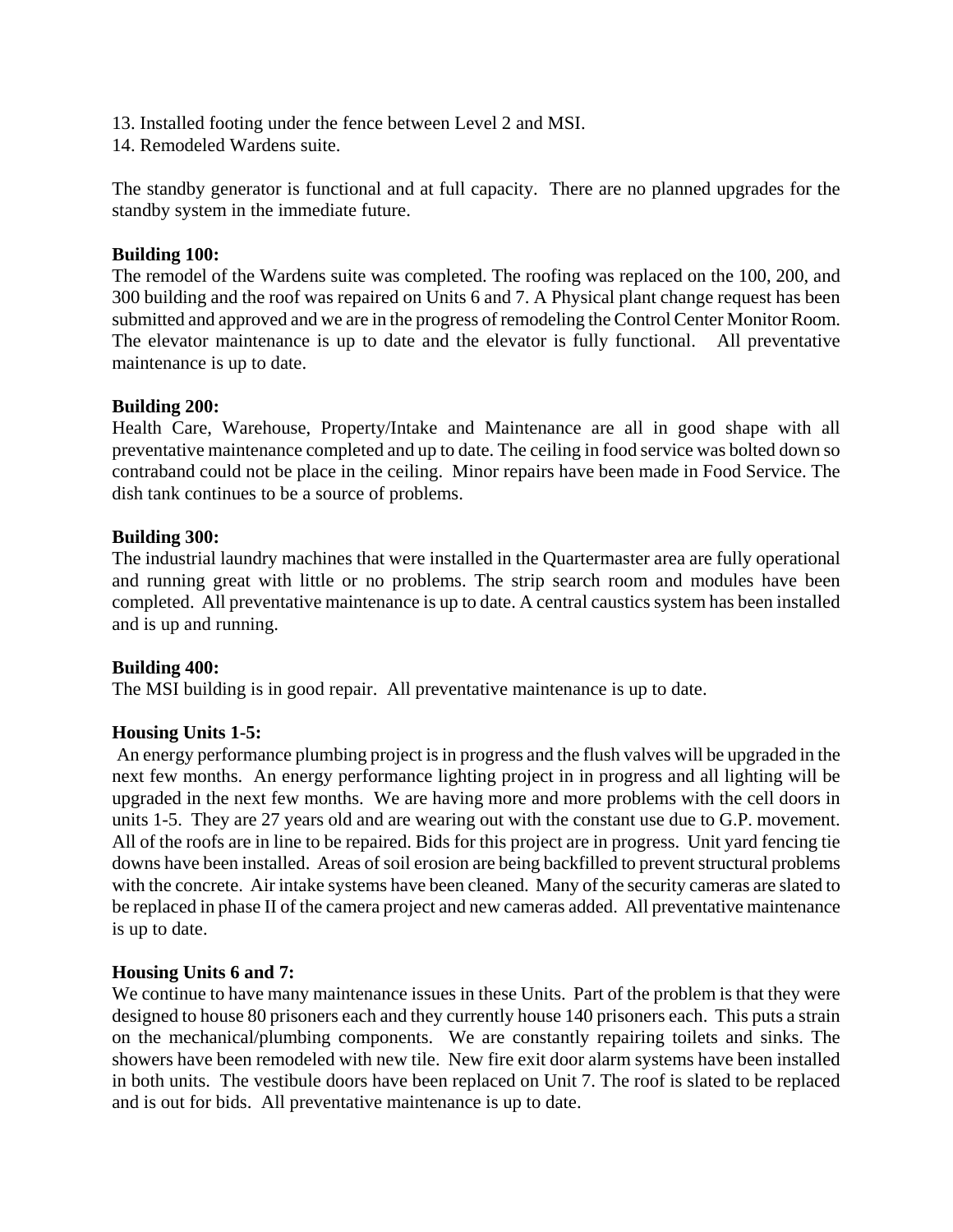## **Gun Towers and Guard Shacks:**

These are in good repair and continue to be maintained in case of institutional need.

## **Grounds:**

The parking lots, perimeter road and driveway are in bad shape and need to be surfaced. A MOP has been issued and we are in the process of having the parking lots repaired or resurfaced. The buffer fence bordering Wall St. was in need of repair. We utilized general laborers to complete this task and the fence is in great repair now. Many of the areas on grounds have soil erosion and these have all been backfilled. Some of the dead trees have been removed and trees blocking the camera views have been trimmed. The fence line between ICF and MTU was trimmed down and the weeds were cut down to permit better viewing between the facilities where contraband could be thrown over the fence. All other preventative maintenance has been completed.

No new changes to our facility preventive maintenance program implemented at this time.

C.C. Phyllis Clement – Facility Manager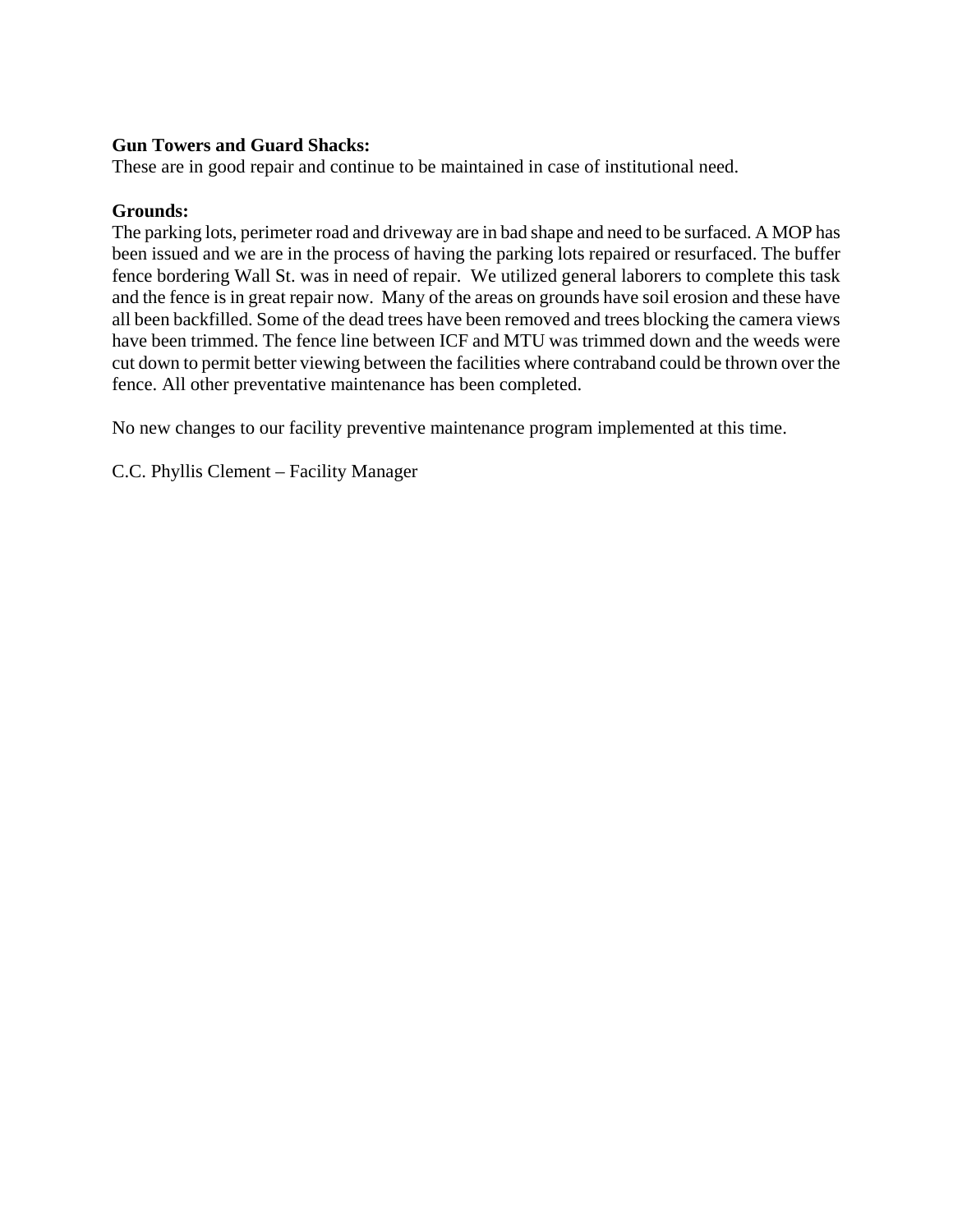#### IONIA CORRECTIONAL FACILITY 5-Year Plan FY2017

| Project No.         | <b>Building</b>      | <b>Project Description</b>          | <b>Reason Description</b>                                                            | <b>Quantity &amp; Units</b> | <b>Facility Priority</b> | <b>Cost Estimate</b> |
|---------------------|----------------------|-------------------------------------|--------------------------------------------------------------------------------------|-----------------------------|--------------------------|----------------------|
|                     |                      |                                     |                                                                                      |                             |                          |                      |
| <b>ICF S104</b>     | <b>Facility Wide</b> | Replace Fire Alarm System           | System in need of replacement; Obsolete                                              | <b>Facility Wide</b>        |                          | \$450,000            |
|                     |                      |                                     |                                                                                      |                             |                          |                      |
| <b>ICF A15.01</b>   | Facility             | <b>New Telehandler</b>              | This Unit will be used in plowing and removing snow from the inside of the facility. |                             |                          | \$130,000            |
|                     |                      |                                     |                                                                                      |                             |                          |                      |
| ICF M06.02          | 200                  | Dish Washer in Food Service         | In need of replacement; Obsolete                                                     |                             |                          | \$120,000            |
|                     |                      |                                     |                                                                                      |                             |                          |                      |
| ICF E06             | 200                  | <b>Replace Existing Generator</b>   | Equipment in need of replacement to increase capacity                                |                             |                          | \$450,000            |
|                     |                      |                                     |                                                                                      |                             |                          |                      |
| ICF M06.02          | <b>Facility Wide</b> | Replace P.A. System                 | In need of replacement; Obsolete; to enhance safety and security                     |                             |                          | \$220,000            |
|                     |                      |                                     |                                                                                      |                             |                          |                      |
| <b>ICF A06.04</b>   | Unit 2               | Replace Cell Doors with New         | In need of replacement                                                               | 83 Units                    | 6                        | \$330,000            |
|                     |                      |                                     |                                                                                      |                             |                          |                      |
| <b>ICF C04.07PC</b> | Unit 6 and 7         | Replace Cement on Housing Unit Yard | In need of replacement                                                               |                             |                          | \$30,000             |
|                     |                      |                                     |                                                                                      |                             | Total                    | \$1,730,000          |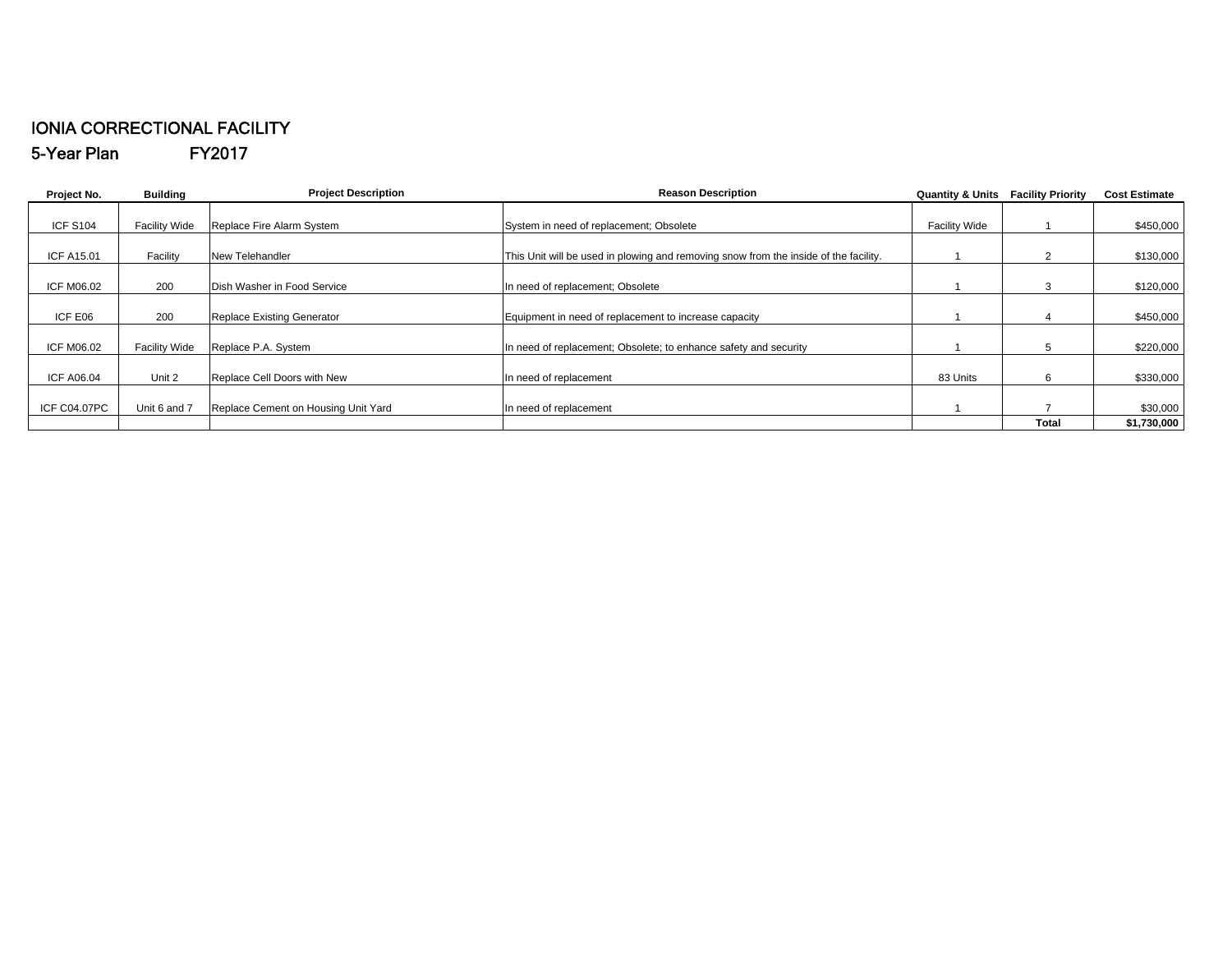# **MICHIGAN DEPARTMENT OF CORRECTIONS**

## *"Help Make Things Right"*

# **MEMORANDUM**

**DATE:** September 14, 2015

- **TO:** Warden MacLaren Kinross Correctional Facility
- **FROM:** Steve Wilson, Physical Plant Supervisor Kinross Correctional Facility
- **SUBJECT:** 2015 Annual Facility Report

As outlined in Policy Directive 04.03.100, Preventive and Emergency Maintenance for Correctional Facilities, the Annual Facility Inspection Report for the Kinross Correctional Facility is as follows:

## **FINDINGS**

## **1. A UNIT**

Structural – Exterior Walls – The exterior has been power washed and plastered to repair cracks. It also has been primed and painted.

 Doors – A1 fire exit doors should be replaced due to poor condition. A2 east and west fire exit doors were replaced.

Windows – All three floors are in need of new windows.

Roof –New ballasted rubber membrane roof along with 5" of insulation was installed in 2009.

Restrooms – showers need to be replaced. The shower ceilings are a continuous maintenance problem, ceiling repairs with fiberglass reinforcement panel has been installed to assure sanitary requirements. Each year these require more maintenance.

Energy Savings Project-New water saving toilets, faucets, and shower heads were installed. New electronic ballasts, T-8 lamps and several new fixtures were installed. Added building automation system to heat exchangers for better control.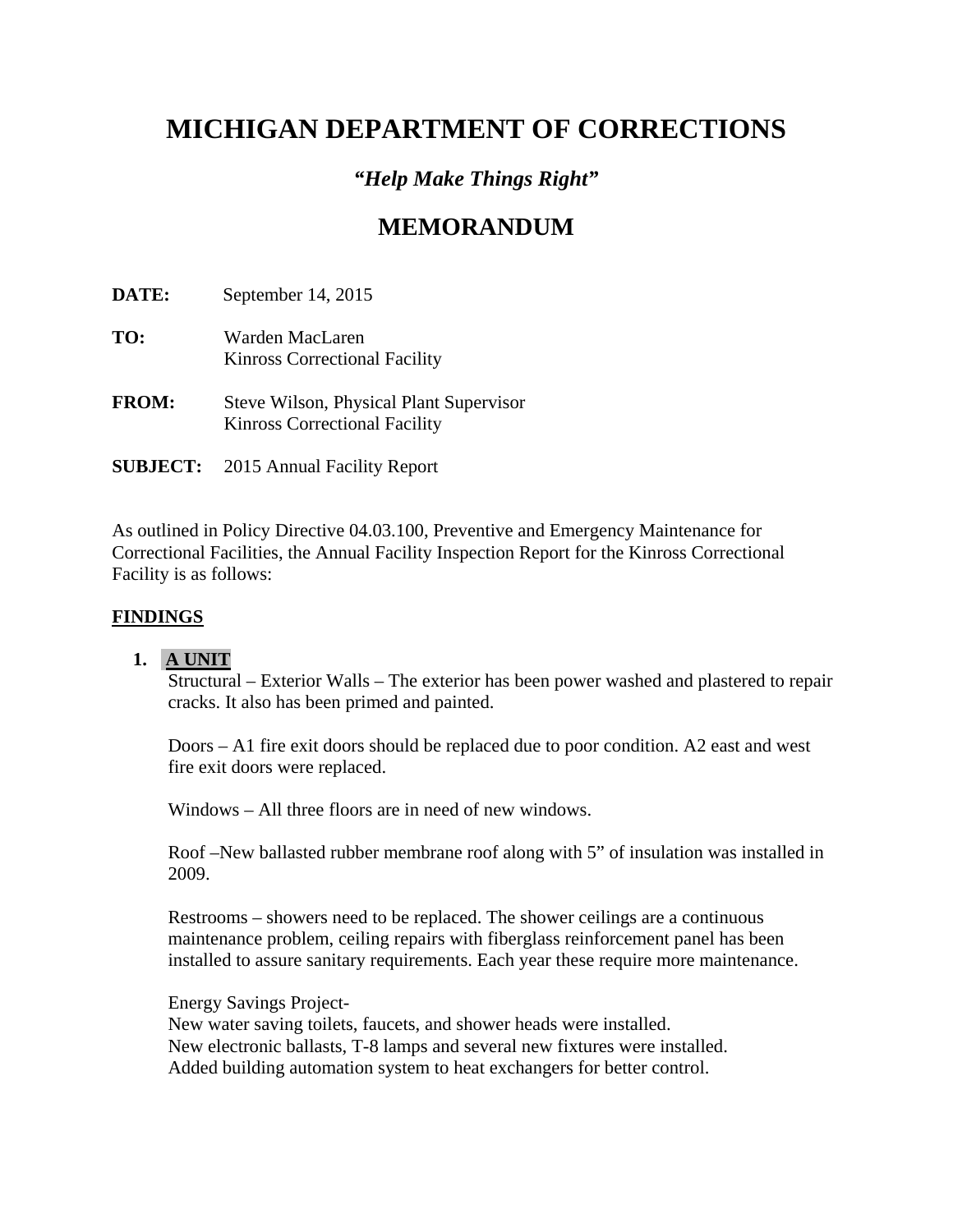## **2. B UNIT**

Exterior Walls – The exterior has been power washed and plastered to repair cracks. It also has been primed and painted.

Doors - All end fire exit doors need to be replaced due to poor condition.

Windows – East side are old single panes and in very poor condition. These were all painted with oil base industrial enamel which should extend their useful life. Replacements will be needed before too many more years.

Roof –New ballasted rubber membrane roof along with 5" insulation was installed in 2009

Restrooms – new showers are needed, high priority. Ceiling repairs with fiberglass reinforcement panel has been completed to assure sanitary requirements.

Energy Savings Project-

New water saving toilets, faucets and shower heads were installed. New electronic ballasts, T-8 lamps and several new fixtures were installed. Added building automation system to heat exchangers for better control.

## **3. C UNIT**

Exterior Walls – the exterior of this building was painted the summer of 2007. Preparation included power washing the walls, caulking any cracks that were found. A sealer primer coat and a cover coat were applied.

Doors - Many fire exit doors should be replaced due to poor condition.

 Windows – North side are old single panes and in very poor condition. These were all painted with oil base industrial enamel which should extend there useful life.

Replacements will be needed before too many more years.

Roof – New ballasted roof along with 5" insulation was installed in 2009

Restrooms – 4 new shower stalls were installed in both C2 west and C3 west. Project completed by the facility maintenance staff. This has been a much needed improvement. Ceilings were rebuilt in C1, 2, 3 west during the shower project. The additional restrooms have been painted and the damaged areas of the ceilings covered with fiberglass reinforcement panel to assure sanitary requirements.

Energy Savings Project-

New water saving toilets, faucets and shower heads were installed. New electronic ballasts, T-8 lamps and several new fixtures were installed. Added building automation system to heat exchangers for better control.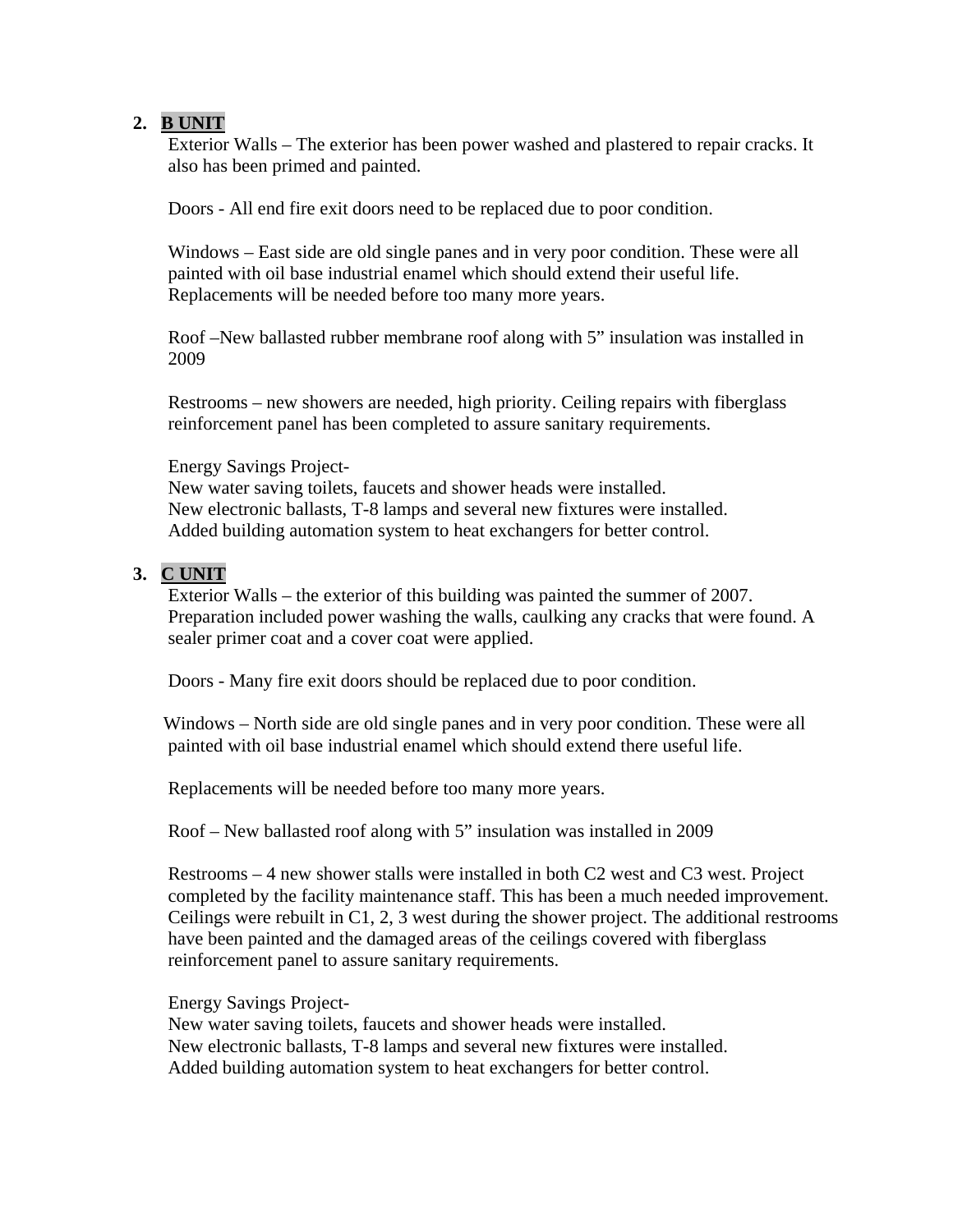## **4. D UNIT**

 Exterior Walls – east end has several mortar joints in need of tucking, pressure washing and painting. As time and weather allows, we will be addressing these problems and fixing them.

Doors - All fire exit doors should be replaced due to poor condition. East end are in extremely bad shape.

Windows - North side are old single panes and in very poor condition. Replacements needed.

Roof – New ballasted rubber membrane roof along with 5" insulation was installed in 2009.

Restrooms - 4 new shower stalls were installed in 2009 for both D2 west and D3 west. Project completed by facility maintenance staff. This has been a much needed improvement. The additional restrooms have been painted and the damaged areas of the ceilings covered with fiberglass reinforcement panel to assure sanitary requirements.

Energy Savings Performance Contract-

New water saving toilets, faucets and shower heads were installed. New electronic ballasts, T-8 lamps and several new fixtures were installed. Added building automation system to heat exchangers for better control.

## **5. E UNIT**

Exterior Walls – New caulking, pressure washing and painting was completed in 2008.

Doors – All fire exit doors should be replaced. The east end doors are in extremely poor condition. Many will not close completely.

 Windows – south side windows are very old single panes and should be replaced. These were painted with oil base industrial enamel which should extend there useful life.

Roof - a new roof was installed 4 years ago.

Restrooms –4 new shower stalls were installed in 2009 for both E2 west and E3 west. Project completed by facility maintenance staff. This has been a much needed improvement. The additional have been painted and the damaged areas of the ceilings covered with fiberglass reinforcement panel to assure sanitary requirements.

Energy Savings Performance Contract-New water saving toilets, faucets and shower heads were installed New electronic ballasts, T-8 lamps and several new fixtures were installed. Added building automation system to the heat exchangers for better control.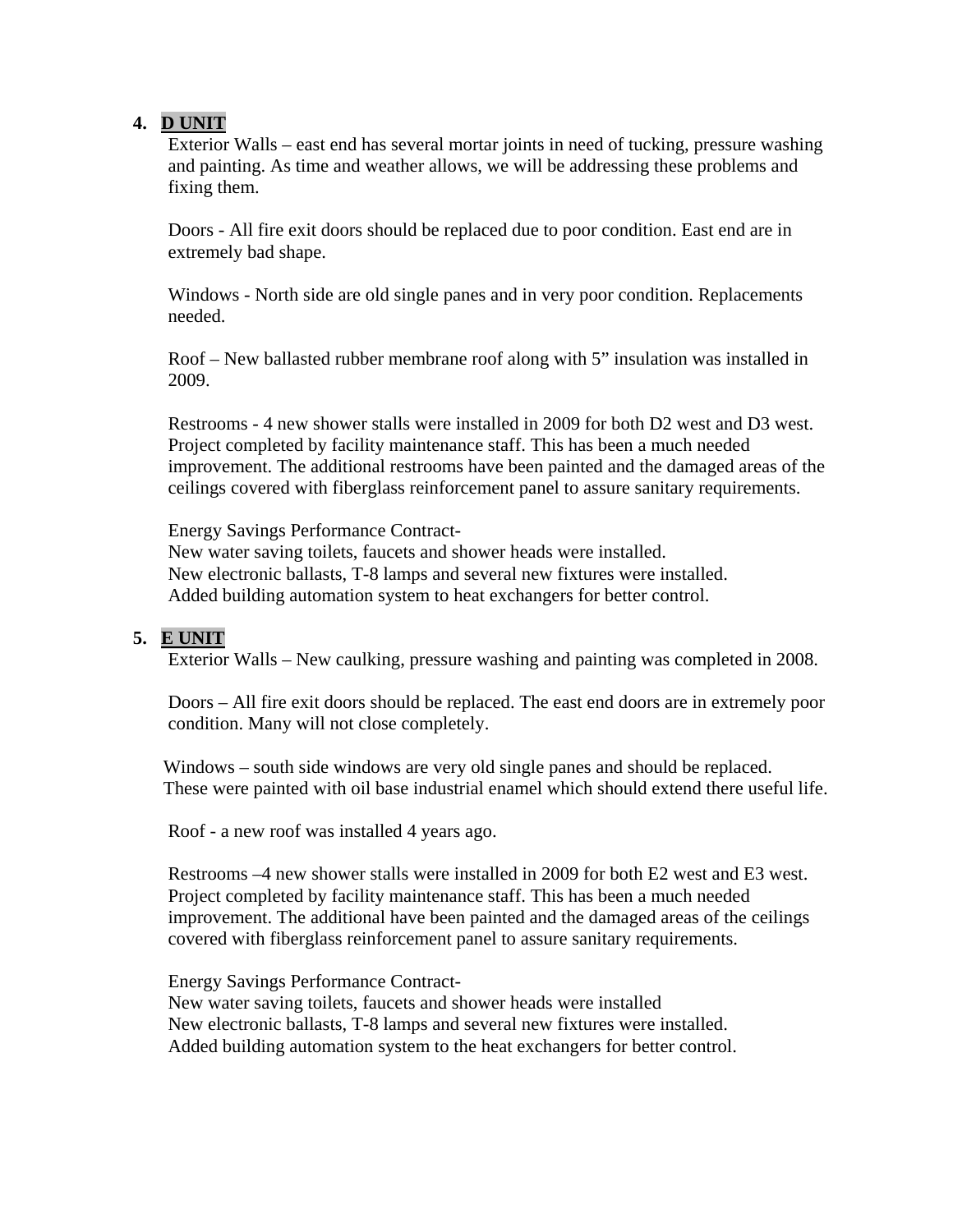## **6. F UNIT**

Structure is in fair condition overall. It would be wise to make plans to upgrade the restroom in the future.

Doors  $\&$  Windows – fair condition.

Roof – was replaced a few years ago and is in good condition. A new make-up air ventilation system was installed when the new roof put on.

Energy Savings Performance Contract-New water saving toilets, faucets and shower heads were installed. New electronic ballasts, T-8 lamps and several new fixtures were installed. Added building automation system to heating and ventilation for better control.

## **7. GYM & G UNIT**

Overall walls are in fair to good condition.

Doors – G unit north vestibule doors/frames are in poor condition and should be replaced. Gym doors are fair condition.

Windows – G unit has upper windows on the west side that are in poor condition. Gym windows are in good shape.

Roof – the roof over the gym and G unit housing has been replaced in the past few years and is in good condition. The roof over the restroom areas was replaced in Sept. of 2012 with a new membrane roof.

Restrooms—Plans should be made to remodel the restrooms in the near future.

Energy Savings Performance Contract-New water saving toilets, faucets and shower heads were installed. New electronic ballasts, T-8 lamps and several new fixtures were installed. Added building automation system to heating and ventilation for better control.

## **8. MSI GARMENT FACTORY**

Overall fair to good condition.

Doors  $&$  Windows – are in fair condition.

Roof is in good shape as it was rebuilt and replaced a few years ago.

Plumbing stacks on the lower south roof should be tied together and run out as one up high on the roof due to snow/ice slides breaking them off.

MSI should purchase a new self-contained steam press for ironing needs.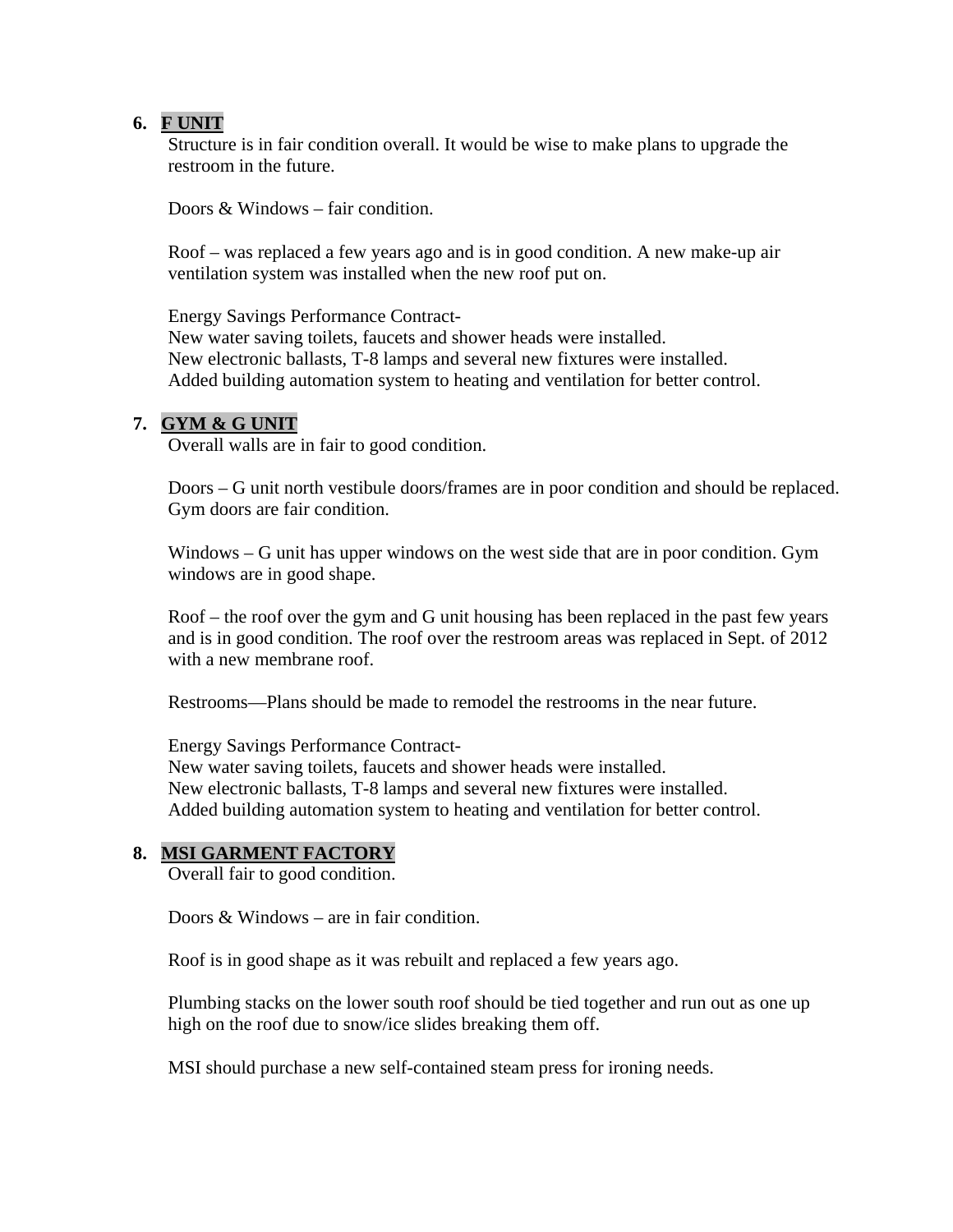Energy Savings Performance Contract— Decoupled steam line to building. New water saving toilets and faucets were installed. New electronic ballasts, T-8 lamps and several new fixtures were installed. Installed new gas fired high efficiency unit heaters and new ventilation system. Installed new high efficiency steam boiler to supply steam for the ironing presses. Added building automation system to heating and ventilation for better control.

## **9. TECH SCHOOL**

Exterior walls appear to be in good condition.

Doors – most are in good condition

Windows –We have purchased new windows with matching energy funds and they have been installed.

Roof – roof was completely rebuilt with a new truss system and metal roofing a few years ago.

Energy Savings Performance Contract-

New water saving toilets and faucets were installed New electronic ballasts, T-8 lamps and several new fixtures were installed. Added building automation system to heating for better control.

#### **10. BUILDING 210 -- Administration**

The building is in need of washing, plastering, priming and painting. New heavy gauge down spouts were installed in 2010.

Control Center—installed new cabinets, carpet and paint.

Doors – Overall the doors are in fair condition.

Windows - fair condition at best. The windows in the men's public restroom need to be replaced.

Restrooms—both the men's and women's visitor restrooms were remodeled with new paint and floor tile.

Information desk / waiting room – The floor tile in this area needs to be replaced.

Wardens Office/Records Office – The carpet is in very poor condition and needs to be replaced.

Roof – the membrane roofing is in poor condition. There is an area over the warden's office and conference room that should be replaced very soon. We have had many issues with this roof leaking.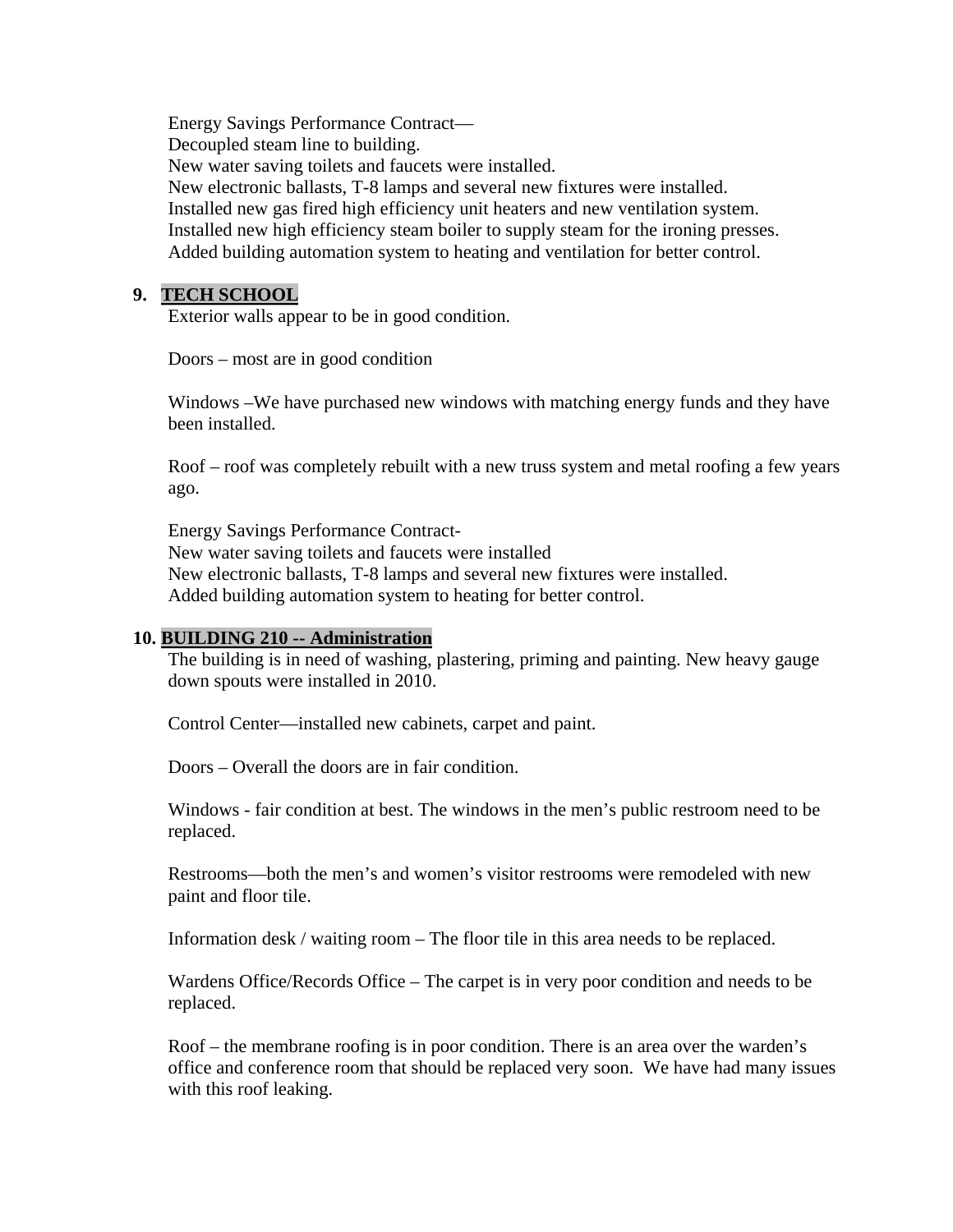Health Care—Health Care along with Dental was moved from building 281 and relocated in the east side of the Administration Building. Extensive remodeling took place in order to accommodate there needs. This project was completed by maintenance staff, providing a valuable and useful upgrade to the facility.

Two new split pack air conditioning units have been installed in that area.

The medication distribution area had new concrete sidewalks installed.

The Admin Building is in need of a new HVAC system.

Energy Savings Performance Contract-

New water saving toilets and faucets were installed. New electronic ballasts, T-8 lamps and several new fixtures were installed. Added building automation system to heating system for better control.

### **11. ANNEX – BLDG 257**

Building is in fair condition overall.

Doors – should consider new doors for the main entry in the near future. The north door on the quartermaster vestibule has been replaced this year.

Windows - are in fair condition. Several new windows in the  $2<sup>nd</sup>$  floor classrooms were installed in spring of 2010.

Roof – replaced 10 years ago and is still in good condition.

 The school classrooms were moved from the Administration Building to the second floor of the Annex in 2009.

Energy Savings Performance Contract—

Decoupled steam line to building.

Removed two outdated H&V units from the third floor mechanical room.

Installed two  $(2)$  new high efficiency H&V-units with cooling coils in the third floor mechanical room.

Installed two (2) new high efficiency furnaces with cooling coils in the second floor storage rooms.

Installed five (5) high efficiency condensing units over concrete pads on the exterior of the building with six foot high security fence protecting the units.

Added building automation system to heating, ventilation, and cooling for better control New water saving toilets and faucets were installed.

New electronic ballasts, T-8 lamps and several new fixtures were installed.

A new storage room  $(9'x15')$  is being constructed to replace the storage closets used installing the two new furnaces on the second floor.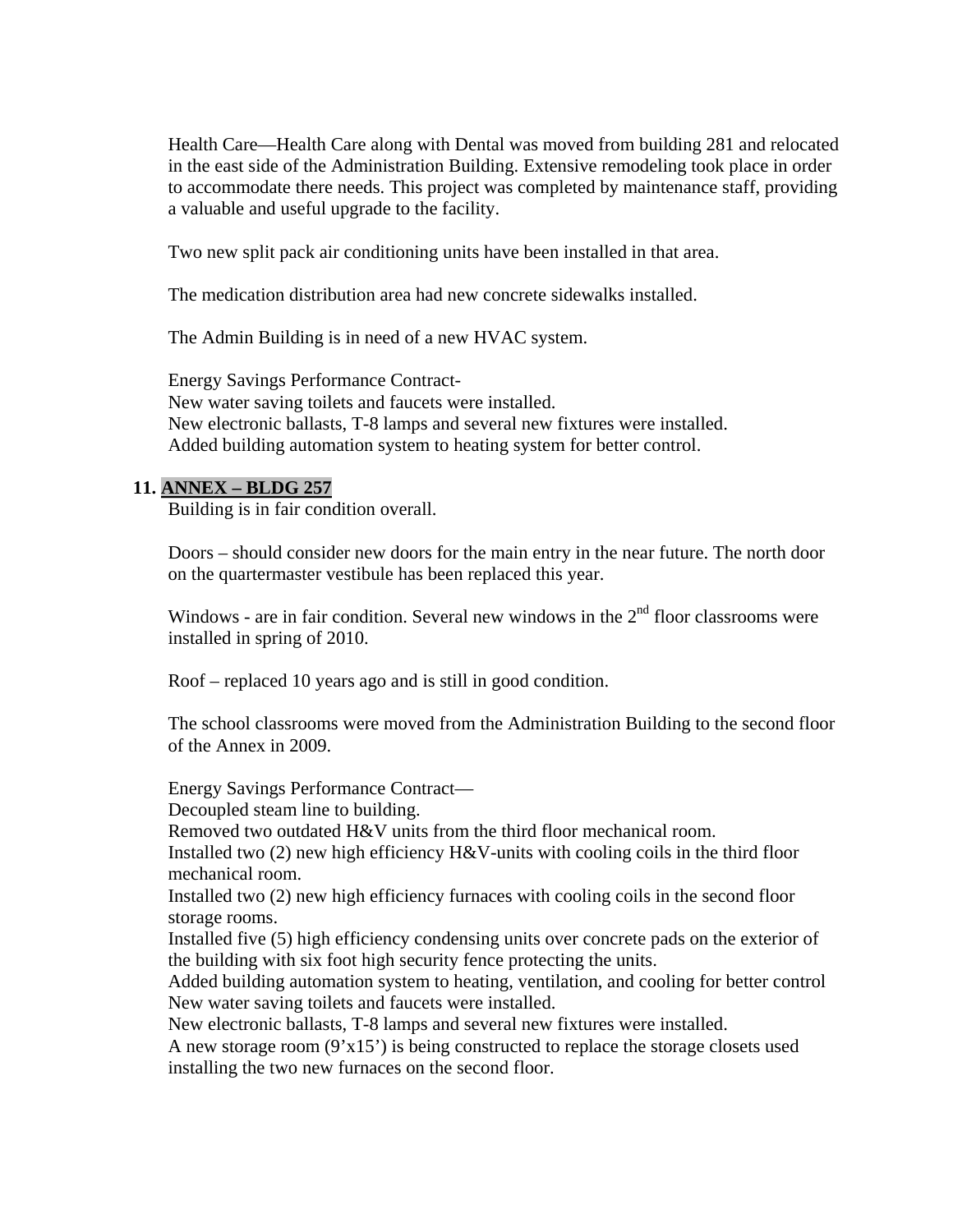## **12. FOOD SERVICE 238**

Building is in reasonably good condition. The outside was pressure washed, caulked and painted in 2009.

Doors – doors and frames were primed and painted in 2009.

Windows – good condition overall.

Roof – Replaced within the past 4 years – very good condition.

Food prep area — two new pot and pan sinks and faucets were installed in the winter of 2015 along with replacing the window sills in this area.

Energy Savings Performance Contract— New water savings toilets and faucets were installed New electronic ballasts, t-8 lamps and several new fixtures were installed. Added building automation system to heat exchanger and make up air for better control.

## **13. MAINTENANCE BLDG 275**

Building is in fair condition. The exterior of the building needs to be power washed and painted.

Doors – 4 garage doors have been replaced in the past couple of years. All 4 were insulated and had automatic door openers installed. Entry doors are in good condition. Installed a new garage door and opener in 2011

Windows – the various shops have very poor window that should be replaced with more energy efficient windows.

Roof – Needs to be repaired or coated.

Energy Savings Performance Contract— Decoupled steam line to building Installed three (3) high efficiency unit heaters and one (1) infrared high efficiency heater. New water saving toilets and faucets were installed. New electronic ballasts, T-8 lamps and several new fixtures were installed. Added building automation system to units for better control.

#### **14. INSIDE MAINTENANCE BLDG 212**

Building is in fair to good condition.

Doors – good overall.

Windows – all are newer thermo-panes.

Roof – replaced 5 or 6 years ago with truss system and roof metal.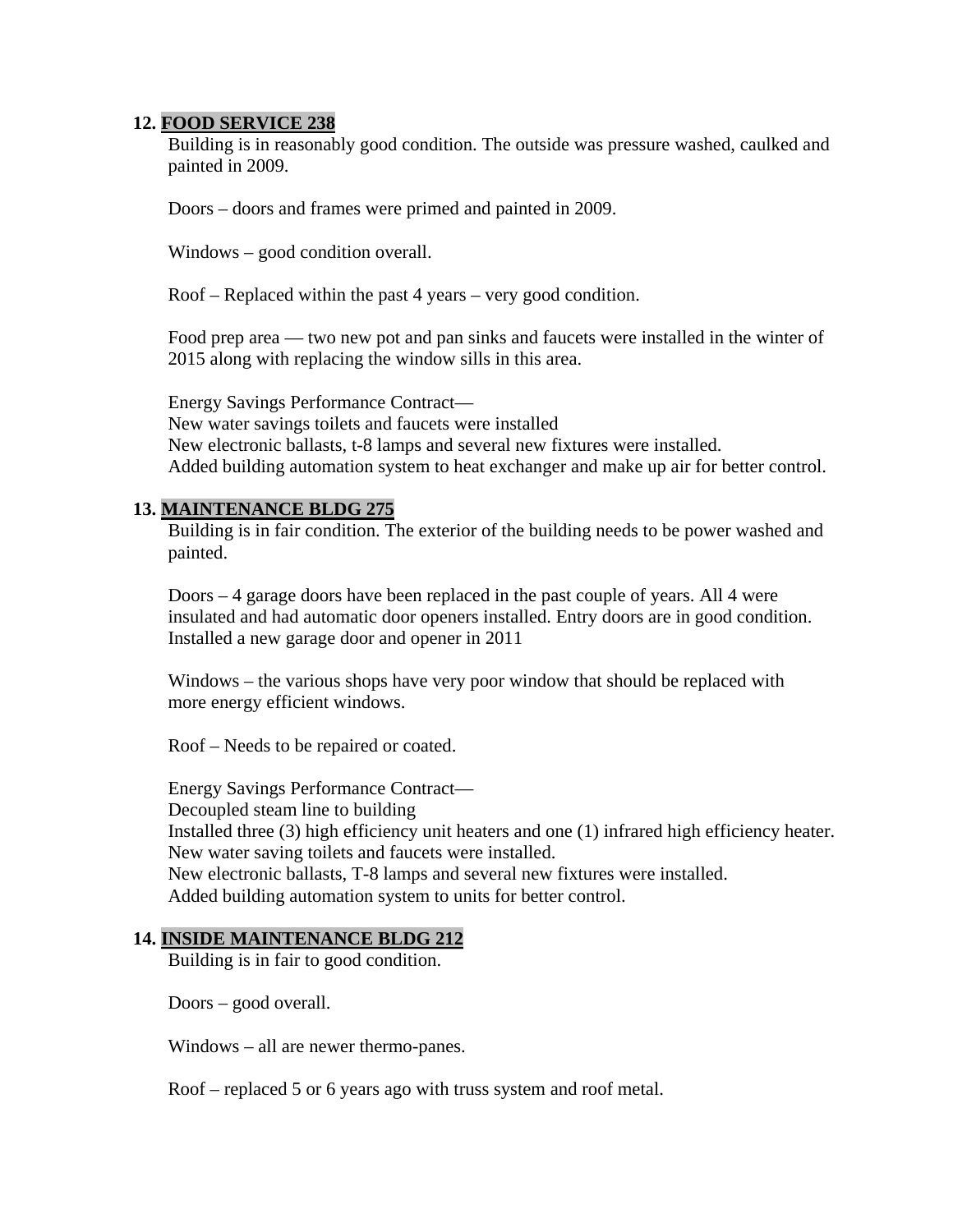Energy Savings Performance Contract-- New water saving toilets and faucets were installed. New electronic ballasts, T-8 lamps and several new fixtures were installed.

## **15. BUILDING 281**

New insulation and siding were installed in the past couple of years.

Doors – all doors are in good condition and are generally new.

Windows – all windows are in very good condition – many are Andersen energy efficient windows.

Roof – not that old but it has had some leaking issues. A new truss system with metal roof needs to be installed.

Energy Savings Performance Contract-Decoupled steam line to building. Removed two (2) outdated H&V units. Installed two (2) new high efficiency H&V&AC units. Installed one (1) new high efficiency boiler. New water saving toilets and faucets were installed. New electronic ballasts, T-8 lamps and several new fixtures were installed.

## **16. GROUNDS BLDG 243/TRANSPORTATION**

Building is in fair condition overall. North & south ends still need to be insulated and sided.

East entry vestibule is in poor condition.

Doors – good condition.

Windows – poor condition.

Roof – poor to average condition – needs coating at least.

Grounds Bldg. is now located in the north end of the building, and Transportation is located in the south end of the building.

Some interior walls have been painted in the South end of the building.

#### **17. STORAGE BUILDING 240**

Building is in fair condition at best.

Doors – fair.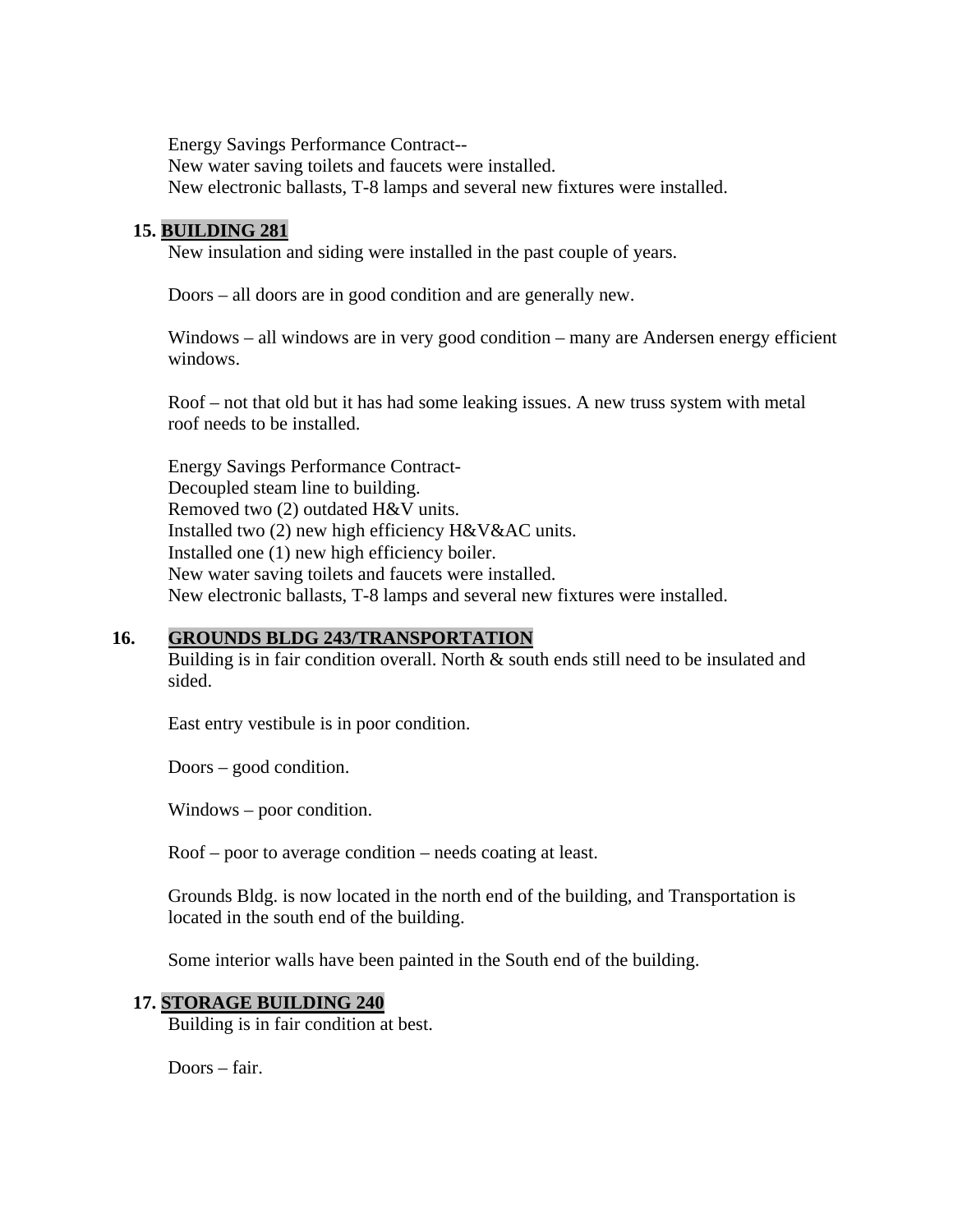Windows – none.

Roof – fair.

## **18. WAREHOUSE BLDGS 228, 229, 230**

Overall the buildings are in fair to poor condition. Better insulation and lighting would help improve things.

Doors – fair to good condition.

Windows – good condition.

Roofs - the roofs over the buildings are in poor condition. The roofs over the connecting tunnels are in poor condition and occasionally leak. They are in need of roof coatings.

Energy Savings Performance Contract— Decoupled steam line to building. Installed four (4) high efficiency unit heaters. Installed one (1) high efficiency infrared heater. New water saving toilets and faucets were installed New electronic ballasts, T-8 lamps and several new fixtures were installed.

## **19. DEPUTIES SUITE BLDG 252**

Overall the building is in fair condition considering that it is a portable set up.

This building was recently converted from being the Health Care / Dental building to the new Deputies Suite.

New paint was applied to all the walls along with new carpet throughout.

This building is not insulated very well and if monies were available we should raise the building and install a masonry foundation under there.

Doors – fair condition

Windows – fair condition

Roof – less than 10 years old.

Energy Savings Performance Contract— New water saving toilets and faucets were installed. New electronic ballasts, T8 lamps and several new fixtures were installed.

## **20. K UNIT HOUSING BLDG 10**

The building is in average condition overall.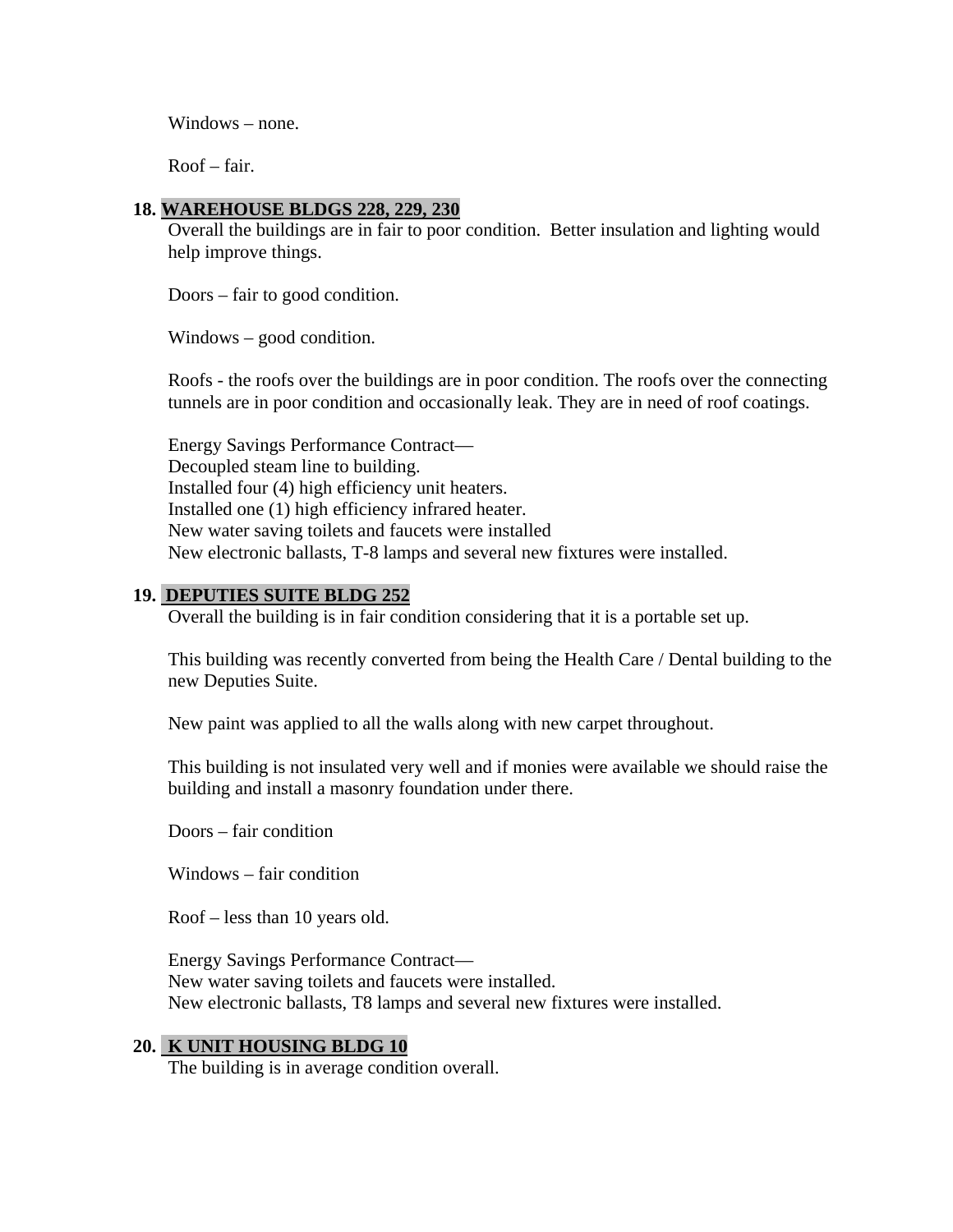Doors – North and south entry doors are rusted thru. West mechanical doors have had new kick plates installed. Dayroom exit doors are in good overall shape and are less than 2 years old.

Windows – New windows were installed in all of K-UNIT in 2009.

Roof – poor condition – The roof is scheduled to be replaced in the spring of 2016.

 The domestic and heating boilers are in need of replacement and are included in the 5 year plan.

Walkways are in need of repairs from 3 gate to the housing unit building.

### **21. K UNIT FOOD SERVICE & ADMIN. BLDG\_20**

This is a newer building and is in good condition overall.

Doors and Windows – good condition.

Roof – good condition.

#### **22. K UNIT PUBLIC WORKS BLDG\_30**

This building is in good overall condition.

Doors an Windows – good

Roof – good

## **23. K UNIT GENERATOR BLDG**

This building is in good condition.

## **24. GENERATOR #2 BLDG**

This building is in average condition.

## **25. GENERATOR #3 BLDG**

This building is in average condition.

#### **26. STEAM PLANT\_50**

The building was just built recently and is in excellent condition.

## **KCF ROADWAYS / WALKWAYS / FENCE ANNUAL INSPECTION – 2015**

#### **1. OUTSIDE SECURITY FENCE**

SE perimeter road – Bad dips and cracks

NW corner of perimeter – Large potholes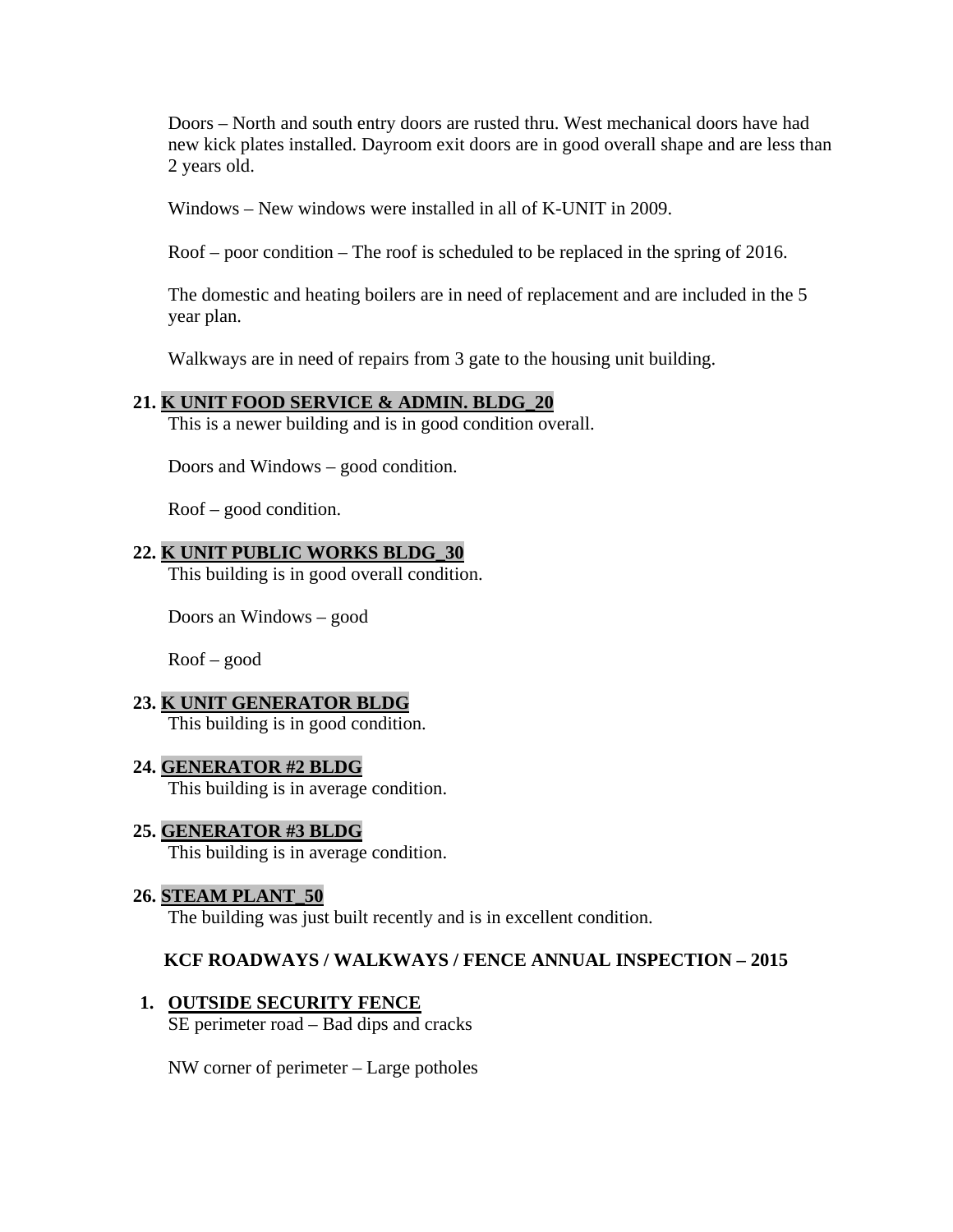West side of sallyport – Large cracks and potholes. Needs new concrete on approach

Road between Hugginin Rd and Sallyport – Very poor condition, many potholes, and corner almost gone

West day shift lot – Needs repair to black top that was removed

Midnight shift lot – Fair Condition

Motorcycle lot – Good Condition

East day shift lot – Needs repair to black top

Visitor entry sidewalk @210 – fairly new concrete sidewalk

### **2. PERIMETER FENCE**

Fair condition overall. One on south side has bent posts but fabric is in good condition.

### **3. INSIDE SECURITY FENCE**

A new buffer fence has been added inside the facility at the north side of the running track.

A buffer fence has been added to the outside of the facility from the Weight Room Building across to the Steamplant, and north to the Administration Building.

Overall most of the sidewalks are in good condition, especially those that received a coat of asphalt a while back. The roads inside are in fair condition but are definitely showing their age. Some of the exceptions are listed below:

The north entrance to the administration building has a 2" rise at the approach which creates potential trip hazard.

The sidewalk on the east side of the Deputies Suite had a 4x4 section that had settled an inch or more thus creating a potential trip hazard. This has been repaired.

The east/west road from the sallyport to the academic school has several bad dips and cracks.

The sidewalk on the west side of the Deputies Suite has several 6" wide cracks/dips that need patched.

There was a big dip in the road across from the prisoner store. This has been repaired.

The sidewalk leading to Psych. Services was in poor condition. This was repaired.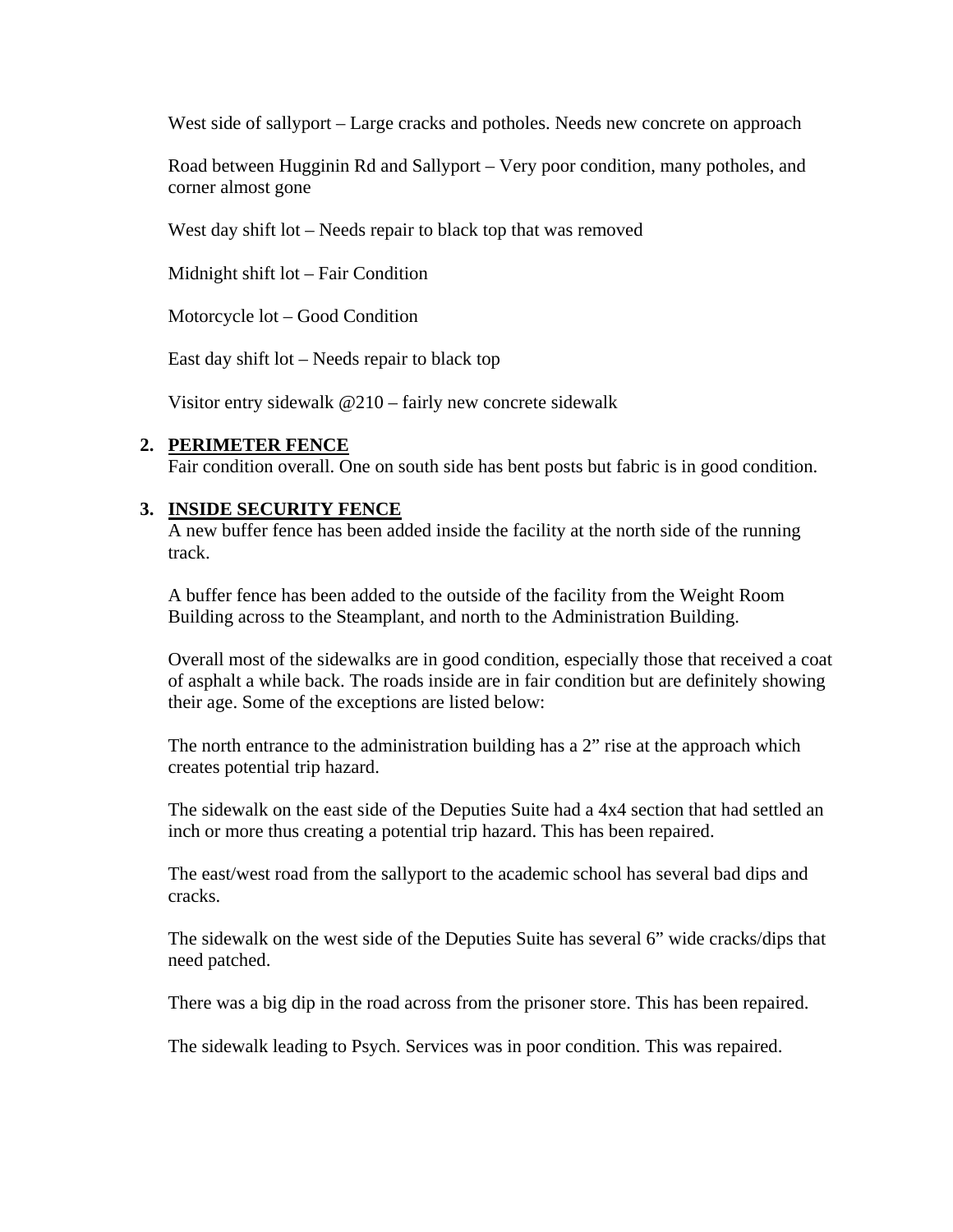In front of the MSI storage building is a 3' wide are of gravel that should be replaced with concrete due to fork life safe use concerns.

All out of bounds lines have been painted along with the weight pit lines, tennis courts, handball and basketball courts.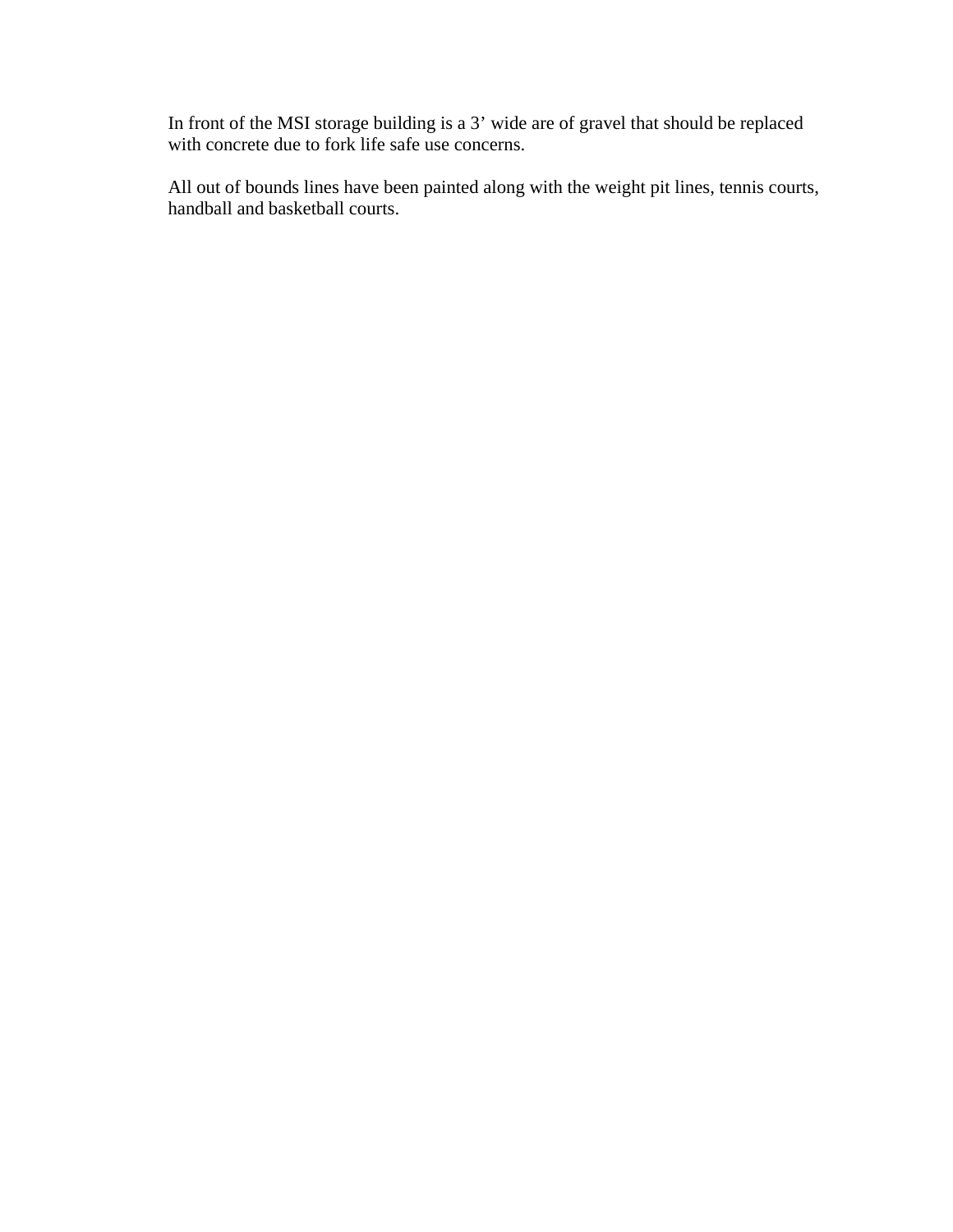#### KINROSS CORRECTIONAL FACILITY 5-Year Plan FY2017

| Project No.      | <b>Building</b>                                 | <b>Project Description</b>                                            | <b>Reason Description</b>                                 | <b>Quantity &amp; Units Facility Priority</b> |                 | <b>Cost Estimate</b> |
|------------------|-------------------------------------------------|-----------------------------------------------------------------------|-----------------------------------------------------------|-----------------------------------------------|-----------------|----------------------|
|                  | Site                                            | Construct a yard shack.                                               | Will be a work area for two Sergeants.                    |                                               | $\mathbf{1}$    | \$25,000             |
|                  | K Unit                                          | Boiler.                                                               | The current boiler in K unit is in need of replacement.   |                                               | $\overline{2}$  | \$85,000             |
| <b>KCF.3.M01</b> | Food Service                                    | Modular boilers. Add (1) modular boiler per building.                 | Provide better temperature control.                       |                                               | 3               | \$85,000             |
| KCF.4AB.M01      | Housing Unit<br>AB/QTRM                         | Modular boilers. Add (1) modular boiler per building.                 | Provide better temperature control.                       |                                               | 3               | \$85,000             |
| KCF.4CD.M01      |                                                 | Housing Unit CD Modular boilers. Add (1) modular boiler per building. | Provide better temperature control.                       |                                               | 3               | \$85,000             |
| KCF.4EF.M01      | Housing Unit EF                                 | Modular boilers. Add (1) modular boiler per building.                 | Provide better temperature control.                       |                                               | 3               | \$85,000             |
| KCF.4GH.M01      | <b>Housing Unit</b><br>GH/Inside<br>Maintenance | Modular boilers. Add (1) modular boiler per building.                 | Provide better temperature control.                       |                                               | 3               | \$85,000             |
| <b>KCF.2.M02</b> | Education/Library/<br>Programs                  | Modular boilers. Add (1) modular boiler per building.                 | Provide better temperature control.                       |                                               | 3               | \$85,000             |
| <b>KCF.1.M02</b> | Administration                                  | Modular boilers. Add (1) modular boiler per building.                 | Provide better temperature control.                       |                                               | 3               | \$85,000             |
|                  | Around the<br>existing perimeter Buffer Fence   |                                                                       | Construct a buffer fence around the perimeter.            |                                               | 4               | \$250,000            |
| <b>KCF.3.A01</b> | <b>Food Service</b>                             | Replace existing roof.                                                | To Eliminate High Maintenance Condition.                  |                                               | 5               | \$200,000            |
| KCF.4AB.A01      | <b>Housing Unit</b><br>AB/QTRM                  | Replace existing roof.                                                | To Eliminate High Maintenance Condition.                  |                                               | 6               | \$200,000            |
| KCF.4CD.A01      |                                                 | Housing Unit CD Replace existing roof.                                | To Eliminate High Maintenance Condition.                  |                                               | $\overline{7}$  | \$200,000            |
| KCF.4EF.A01      | Housing Unit EF                                 | Replace existing roof.                                                | To Eliminate High Maintenance Condition.                  |                                               | 8               | \$200,000            |
| KCF.4GH.A01      | <b>Housing Unit</b><br>GH/Inside<br>Maintenance | Replace existing roof. With standing seam metal roof.                 | To Eliminate High Maintenance Condition.                  |                                               | 9               | \$200,000            |
|                  | Sport<br>Pavillion/Weight                       |                                                                       |                                                           |                                               |                 |                      |
| <b>KCF.6.A01</b> | Pit                                             | Replace existing roof. With standing seam metal.                      | To Eliminate High Maintenance Condition.                  |                                               | 10 <sup>1</sup> | \$200,000            |
| <b>KCF.2.A01</b> | Education/Library/<br>Programs                  | Replace existing roof. With standing seam metal roof.                 | To Eliminate High Maintenance Condition.                  |                                               | 11              | \$200,000            |
| <b>KCF.7.A01</b> | Maintenance                                     | Replace existing roof. With standing seam metal roof.                 | To Eliminate High Maintenance Condition.                  |                                               | 12              | \$200,000            |
| KCF.00.E03       | Site                                            | Electrical Distribution System-Replace Feeder, <600V. Install<br>new. | Existing equipment has become a high maintenance problem. |                                               | 13              | \$275,000            |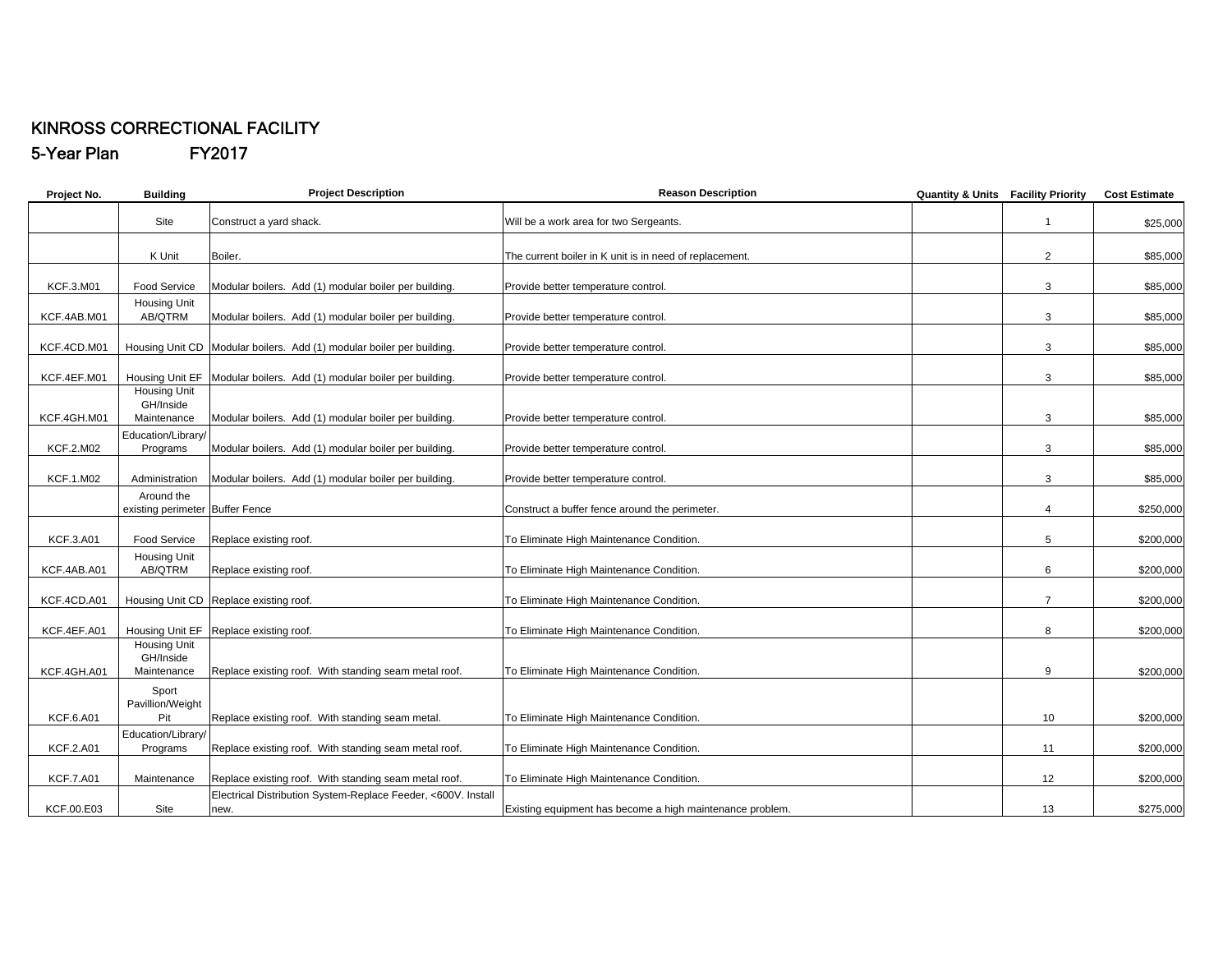| KCF.00.E02       | Site                                            | Electrical Distribution System-Replace Feeder, <600V. Install<br>new.                                 | Existing equipment has become a high maintenance problem. | 14    | \$140,000   |
|------------------|-------------------------------------------------|-------------------------------------------------------------------------------------------------------|-----------------------------------------------------------|-------|-------------|
| <b>KCF.1.M03</b> | Administration                                  | Couple the existing pneumatic control system with DDC (new<br>panel + some points).                   | Reduce energy usage. Provide better temperature control.  | 15    | \$50,000    |
| KCF.4AB.M02      | Housing Unit<br>AB/QTRM                         | Couple the existing pneumatic control system with DDC (new<br>panel + some points).                   | Reduce energy usage. Provide better temperature control.  | 15    | \$92,000    |
| <b>KCF.3.M02</b> | Food Service                                    | Couple the existing pneumatic control system with DDC (new<br>panel + some points).                   | Reduce energy usage. Provide better temperature control.  | 15    | \$25,000    |
| KCF.4CD.M02      |                                                 | Couple the existing pneumatic control system with DDC (new<br>Housing Unit CD   panel + some points). | Reduce energy usage. Provide better temperature control.  | 15    | \$92,000    |
| KCF.4EF.M02      | Housing Unit EF                                 | Couple the existing pneumatic control system with DDC (new<br>panel + some points).                   | Reduce energy usage. Provide better temperature control.  | 15    | \$92,000    |
| KCF.4GH.M02      | <b>Housing Unit</b><br>GH/Inside<br>Maintenance | Couple the existing pneumatic control system with DDC (new<br>panel + some points).                   | Reduce energy usage. Provide better temperature control.  | 15    | \$92,000    |
| <b>KCF.7.A02</b> | Maintenance/<br>Greenhouse                      | Misc projects. Provide 3200 SF polebarn addition to<br>Maintenance/Grounds Building.                  | Damage Due To Facility Growth.                            | 16    | \$50,000    |
| KCF.00.C01       | Site                                            | Pavement Areas/Driveways/Roadways, Bituminous, Mill &<br>Resurface.                                   | To improve appearance. To improve vehicle traffic flow.   | 17    | \$24,150    |
|                  |                                                 |                                                                                                       |                                                           | Total | \$3,487,150 |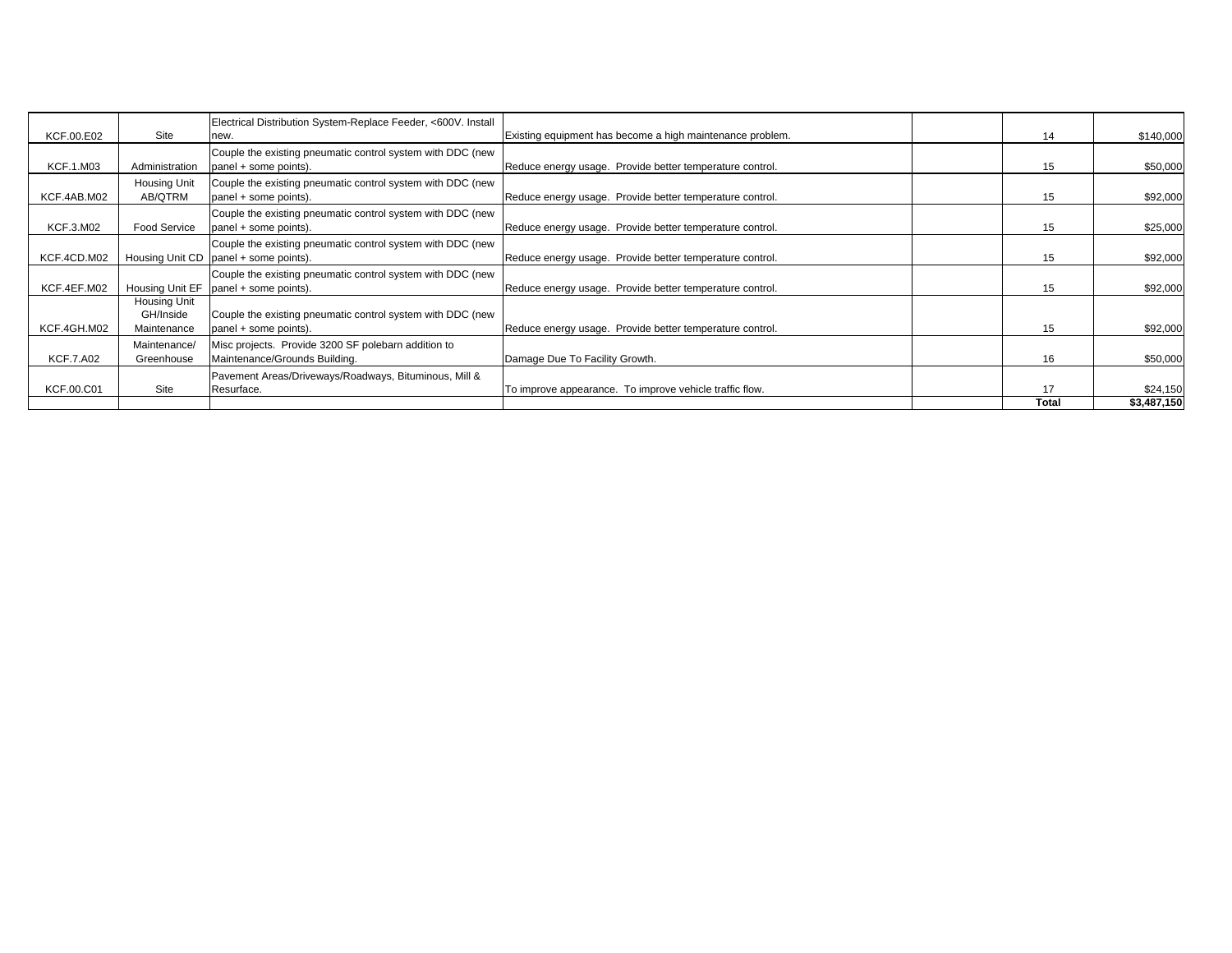# **MICHIGAN DEPARTMENT OF CORRECTIONS**

# "*Help Make Things Right"*

# **MEMORANDUM**

**DATE:** July 6, 2015

**TO:** Bonita Hoffner, Warden

**FROM:** David Karney, Physical Plant Superintendent, LCF

**SUBJECT:** Annual Physical Plant Inspection

This Annual Report has been prepared in accordance with PD 04.03.100 "Preventive and Emergency Maintenance for Correctional Facilities".

## **Overview of Physical Plant Accomplishments**

- \*Re-located the medical dispensing room and pharmacy so that they are more centralized, and not near the sally port.
- \* Replaced the existing ramp to the med line area with a larger ADA compliant ramp with hand rails.
- \* Replaced several thousand feet of the e-flex wire on the exterior perimeter fence.
- \* Installed window bars on the first two cubes of each of the pole barn units to deter some of the theft and passing of contraband.
- \* Replaced carpet in almost all of the offices in the Deputy Wardens hall way.
- \* Replaced the carpet in the visitors waiting area and behind the information desk.
- \* Remodeled the bubble area and installed bullet resistant glass in the widows.
- \* Installed mini split AC units in two of the group rooms in D building.
- \* Installed a mini split unit in the Chaplains office in G building.
- \* Removed a chunk of the fence from the CDW perimeter and created a larger parking lot for the warehouse traffic.
- \* Installed diamond plate on the walls and bars on the interior windows of control center.
- \* Installed expanded metal dividers down the middle of both of the pole barn units.
- \* Moved the property room to a new location and installed a caged area for incoming property.
- \* Replaced defective valves in the basement of A building, thus making the plumbing system easier to isolate and maintain.
- \* Installed an AC unit in the copier room in the Deputy's wing.
- \* Oversaw the replacement of the sprinkler pipes in E and F buildings.
- \* Installed and painted the bio hazard shed outside of the sally port.
- \*Replaced the aged guard shack on the east yard with a new shack.
- \*Patched several horrendous spots in the employee parking lot and on the perimeter road.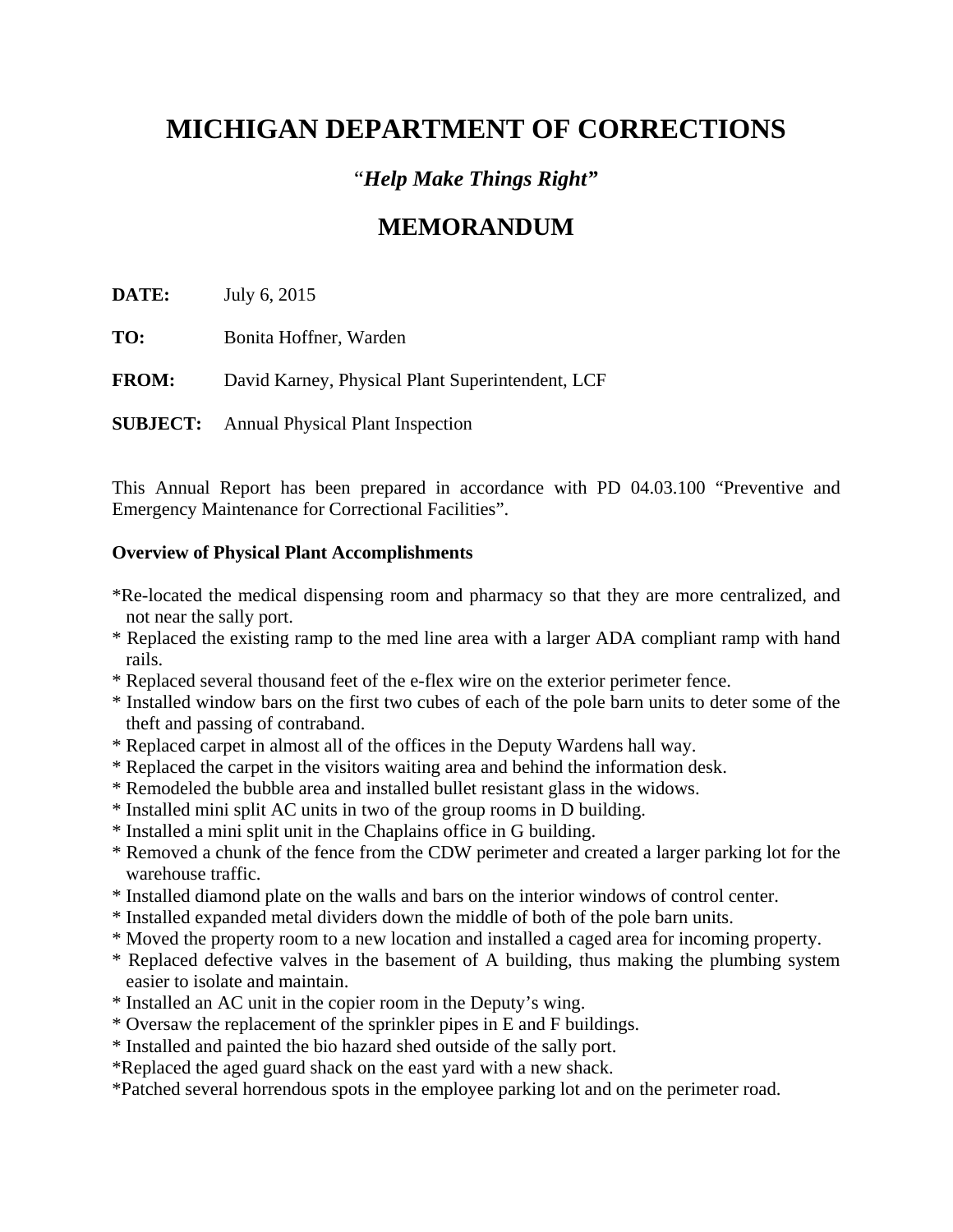\*Replaced the uneven cement in the quartermaster/C rec area. Installed storm catch basins to alleviate water pooling issues.

## **Annual Review of Physical Plant**

**Building 11 (CDW):** This building has been closed. Minimal power is on. The roof has developed a leak and will not be repaired at this time because it's an abandoned building.

**Building 12 (CDW):** This building has been closed. No heat or water. Minimal power is on.

**Buildings 13 thru 18 (CDW):** All buildings have been closed. All utilities have been turned off. Basements are pumped out on an as-needs basis.

**Building 19 (ACF):** Business Office and Training. Over all, the building is in good condition. Some windows and doors need replacing to improve energy savings. Roof is in good condition. Building HVAC controls need to be updated. The energy savings equipment installed in the building has been working well. Staff is only using this building for training at this point.

**Building 27 (LCF):** School and Segregation. This building is in good condition. Roof is less than 15 years old with no problems. The inefficient windows are scheduled to be replaced later this summer. That along with the installation of mini split AC units should allow for a much more comfortable building to work in.

**Building 29 (LCF):** Administration, Control Center, Healthcare and Inmate Housing. The building is in good condition and operates well, considering its different functions. The roof is eleven years old. The windows are scheduled to be replaced this summer to improve energy loss. This building is air conditioned. A new compressor is needed for the Warden's Wing air conditioning unit. Mechanical systems are in good condition but updated controls are needed to improve energy savings and environmental conditions. The fire alarm system was updated this year.

**Building 42 (ACF):** This building has been closed. No heat or water. Some power remains on until the building has been cleaned out.

**Buildings 43 (ACF):** This building has been closed. No heat or water. Some power remains on until the building has been cleaned out.

**Buildings 44 & 45 (ACF):** All buildings closed. Minimal heat is maintained during the winter months. The exterior of the building is maintained. Roof repaired in April, 2014.

**Building 46 (LCF):** Housing. Building is in fair condition. Roof is less than 15 years old and has no problems. The windows have been replaced this year and should be much more efficient to heat next winter. Most exterior doors need replacing. The primary heating system has not been functional for many years. We heat this building with two secondary systems which are marginal when we have extreme cold for extended periods. Funding has been requested to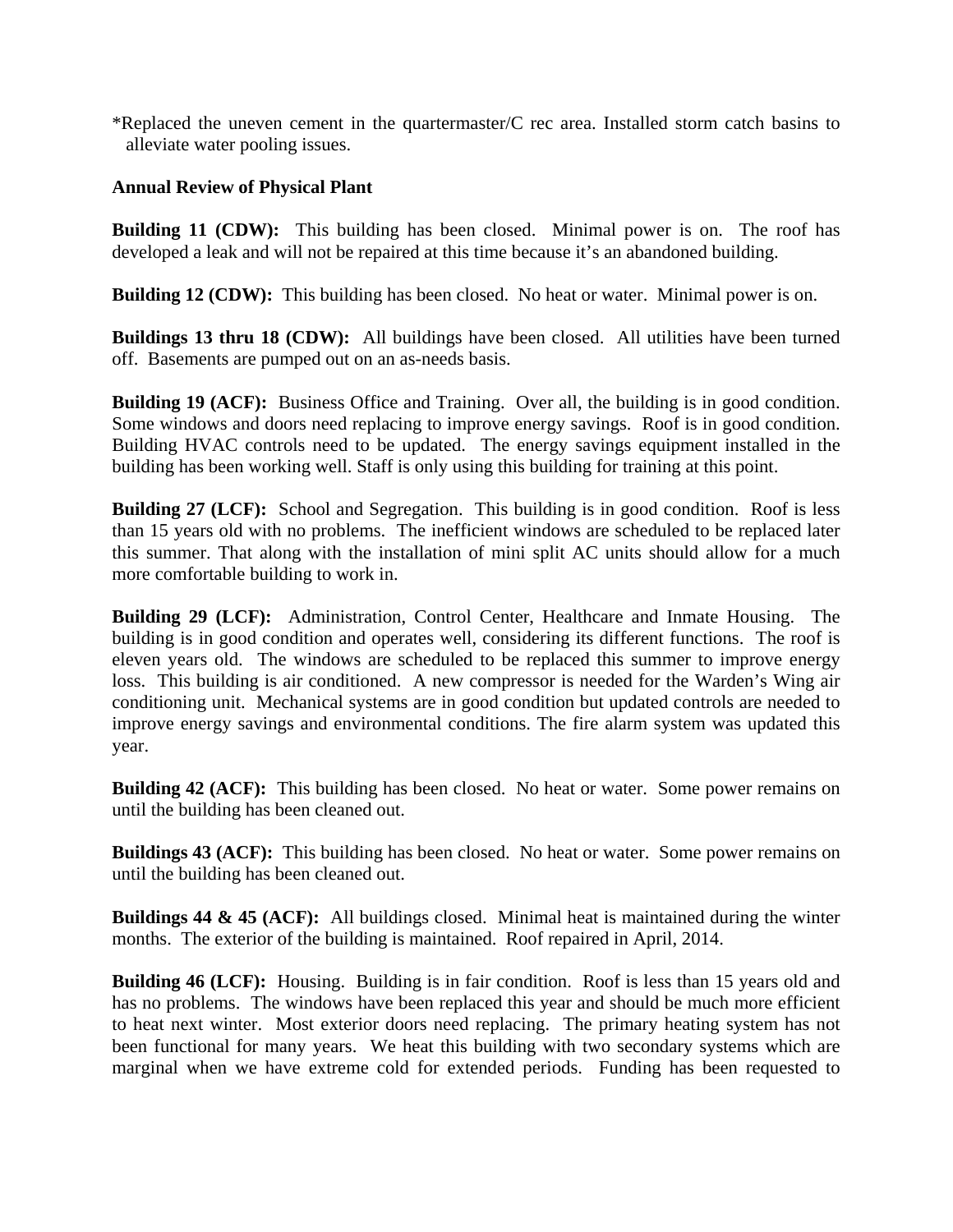replace the primary heating system, for many years. Electrical distribution system needs to be upgraded and made larger.

**Building 47 (LCF):** Housing, Laundry and Quartermaster. Condition of this building is about the same as Building 46. The laundry equipment is aging. We should be budgeting for equipment replacement. The windows will be replaced this summer. Electrical distribution system is slated for upgrade this fall.

**Building 50 (ACF):** This building has been closed. Minimal heat is maintained during the winter months. The exterior of the building is maintained.

**Buildings 51 & 52 (LCF):** Housing. Buildings are 19 years old and are of pole barn type construction. Roofs and siding are metal. Some minor leakage has occurred. Interior walls and ceilings are in fair condition. Bathrooms and showers are in fair condition, requiring frequent repair. Exterior entrance doors need replacing. Funding has been requested. Expanded metal has been installed to divide the sides of units. TV room ceilings need to be dry walled to eliminate prisoner access to space above ceiling tiles.

**Building 53 (LCF):** School and Programs. This building is pole barn construction and is 19 years old with metal roof and siding. Exterior doors need replacing in some areas. Interior areas are generally in good condition. Mechanical and electrical systems are operating as designed.

**Building 54 (LCF):** Food Service. This building is pole barn construction and is 19 years old with metal roof and siding. Some leakage has occurred with ice build up on the eaves and gutters.

This building continues to be a high maintenance area due to the amount of use and people it is serving. The food prep and dishwasher areas are in fair condition. The equipment is in fair condition and requires a lot of maintenance weekly to keep things running. Dining area is in good condition. Exterior is in fair condition, some doors need to be repaired or replaced and metal siding in some areas has been replaced due to damage from carts. Mechanicals are in good condition and operate as designed. Pots and pans sink area needs to be replaced. Kosher kitchen is too small. A separate building is needed for storage. The current building is too small and is serving more meals than it was designed for.

**Buildings 57 and 58 (ACF):** All buildings have been closed. Minimal heat is maintained during the winter months. The exterior of the building is maintained.

**Building 60 (CDW):** Warehouse and Transportation. This building is currently being used for storage of food products. Warehouse, store and some maintenance functions have been moved to this building. The building infrastructure and mechanical systems are in fair condition. Several freezer compressors were recently replaced. Windows and doors need replacing and some minor roof repairs are needed.

**Building 61 (CDW):** Power Plant. The building and equipment have been well maintained and is meeting the needs of the complex. Boilers are 42 years old and have had very little done to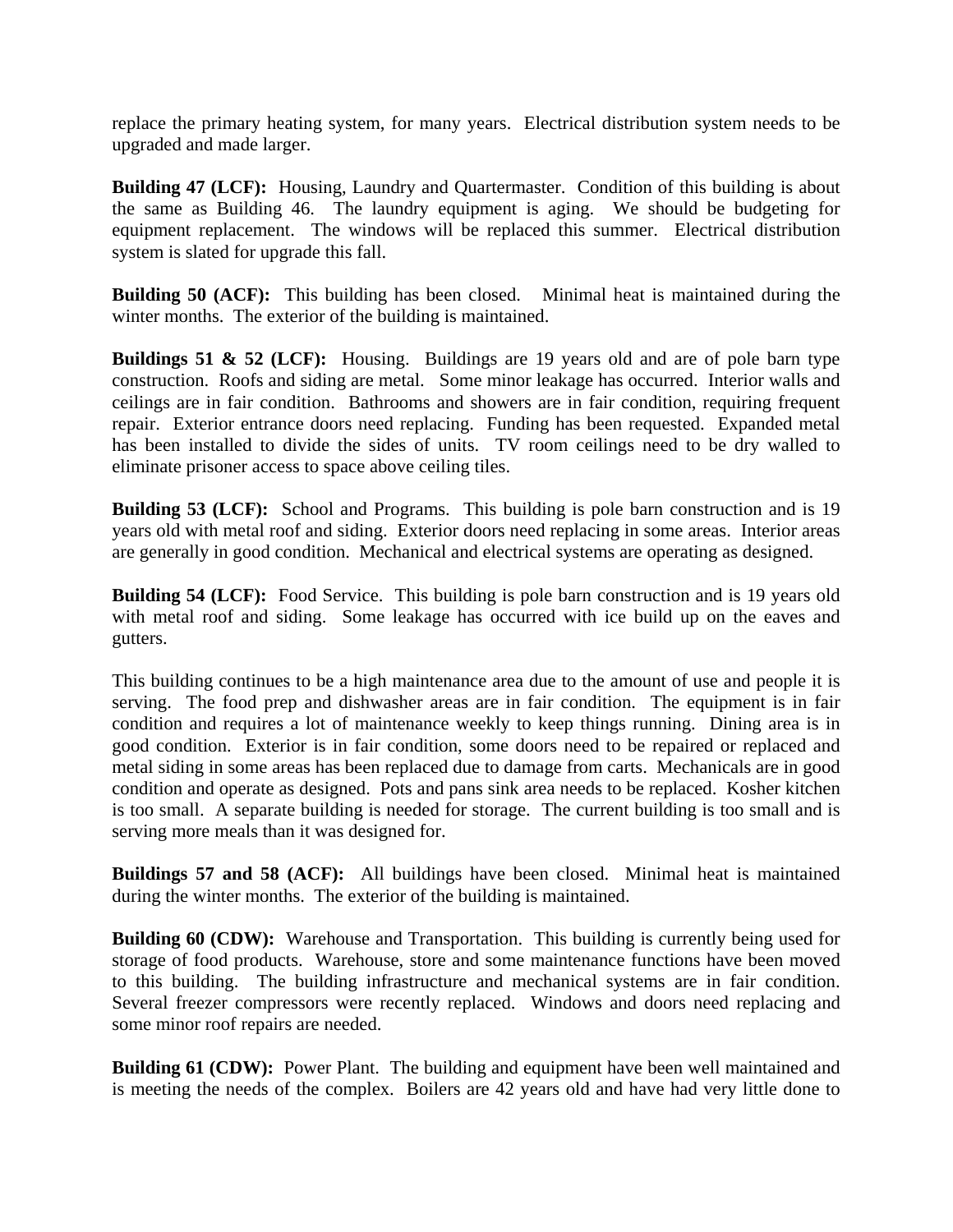them since their installation. The boiler controls are obsolete and failing. Funding for boilers and control replacement is needed. Estimated cost for repairs is \$400,000. Funding requests have been submitted to have them replaced. Staff continues to install energy saving devices and equipment to make the powerhouse run more efficiently. Generators are being maintained and operate as designed. Current emissions reports are all up to date. A new permit for operating was just completed and approve by DEQ. Above ground fuel tanks are slated for replacement, which would help us meet DEQ requirements. The roof is old, leaks and needs to be replaced.

**Building 66 (CDW):** Sewage Lift Station. The building houses the main sewage pumps for the entire complex. The pumps are in fair condition and the new controls and energy saving devices have been working well to operate more efficiently and to provide early warning in the event of a failure. Doors and windows need replacing, roof is in fair condition. The force main that starts in this building and goes to the Coldwater treatment plant is 40 plus years old. We have experienced some breaks over the past several years. This will be a major expenditure in the future and will require city and state involvement.

**Building 70 (CDW):** Grounds Maintenance. Building is in good condition. The roof leaks.

**Building 71 (CDW):** Physical Plant Operations. This building has become the central location for all computer and fiber systems for the complex. This equipment has high priority and security functions. The roof needs to be replaced on the building. We have had requests in for over 11 years to replace this roof. It is becoming a serious problem that will need to be addressed in the near future.

**Complex Infrastructure:** Roads, Tunnels, Piping Systems, Electrical Distribution, Water Distribution and Storage.

Roads vary from fair to poor. All roads need patching or replacement and should be seal coated as a preventive maintenance function. Some areas have become a safety concern. The current budget restricts us from doing much.

The sally port pit is deteriorating and needs repairs. It is scheduled to be filled in this fall.

Tunnels that serve the camp continue to deteriorate due to ground water. Tunnels leading to buildings 42 and 43 are in good condition. Half tunnels to LCF and ACF are good to fair. Repairs have been made to some hot water, hot water return and condensate piping. Other areas still need replacing. Some materials are on hand to make repairs this summer. Most tunnels need to have the pipe insulation replaced.

Most steam lines are in good condition. Electrical distribution lines are in good condition.

Most water mains are in good condition. The water tower is in good condition. All three wells should have a complete inspection over the next five years. Estimated cost is \$12,000.00 each. Building 47 needs a larger electrical transformer.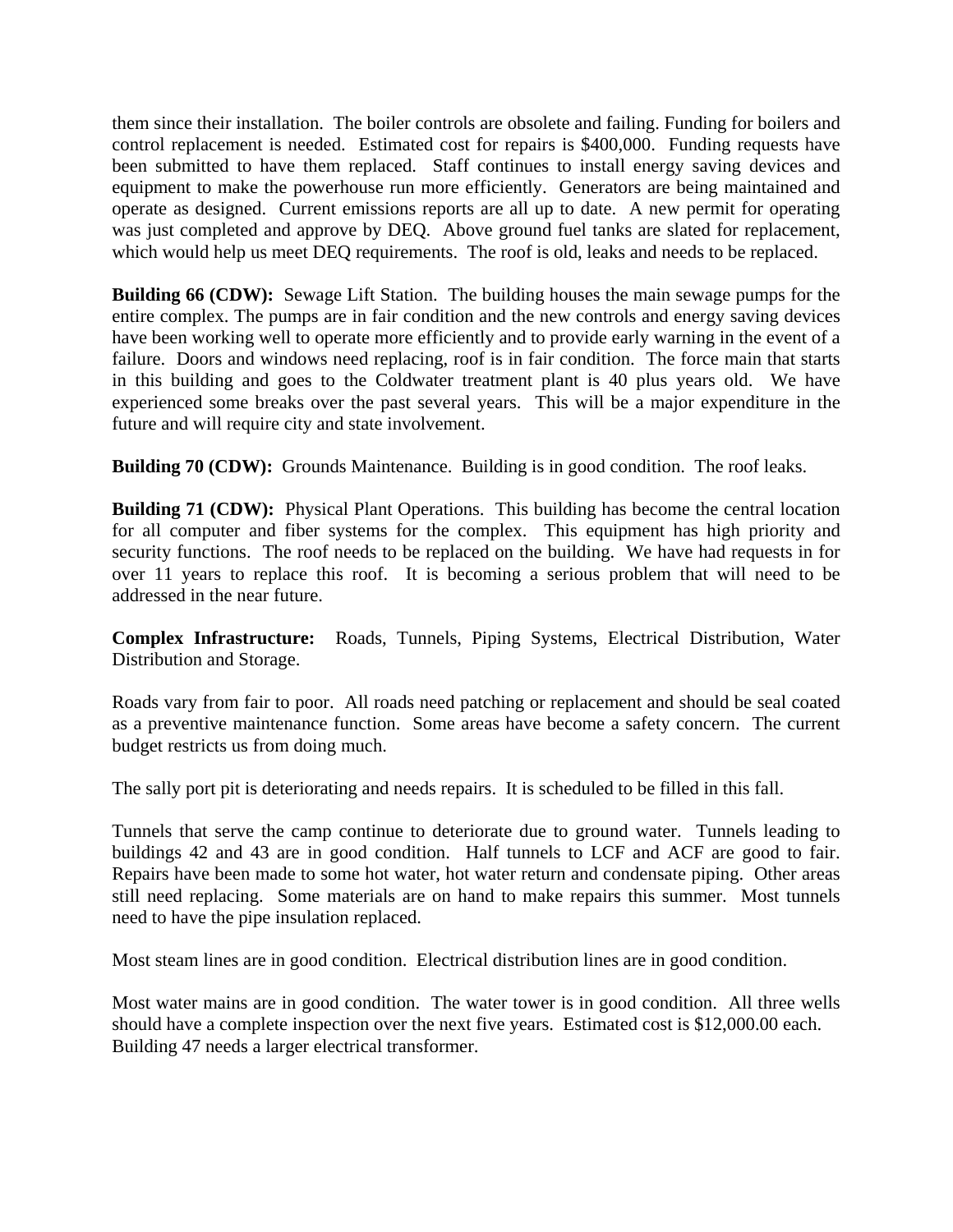Primary electrical feeders to A Building need to be replaced. This is scheduled to be completed this winter.

Building 29 needs a larger electrical transformer. This is scheduled to be completed this winter.

Primary electrical feeds to C Building need to be replaced. This is scheduled to be completed this winter.

**Perimeter Fence and Security System:** The fence security system is aging and needs to be updated. It requires considerable maintenance to keep operating as designed. Many of the poles for the E-Field have heaved and need to be replaced or re-set. Most of the E-Field cable has been spliced and should be replaced. Need interior cameras, funding has been requested.

CC: Dave Flack Patricia Popoff Ed Vallad Gary Keiffer Eames Groenleer Daniel Smith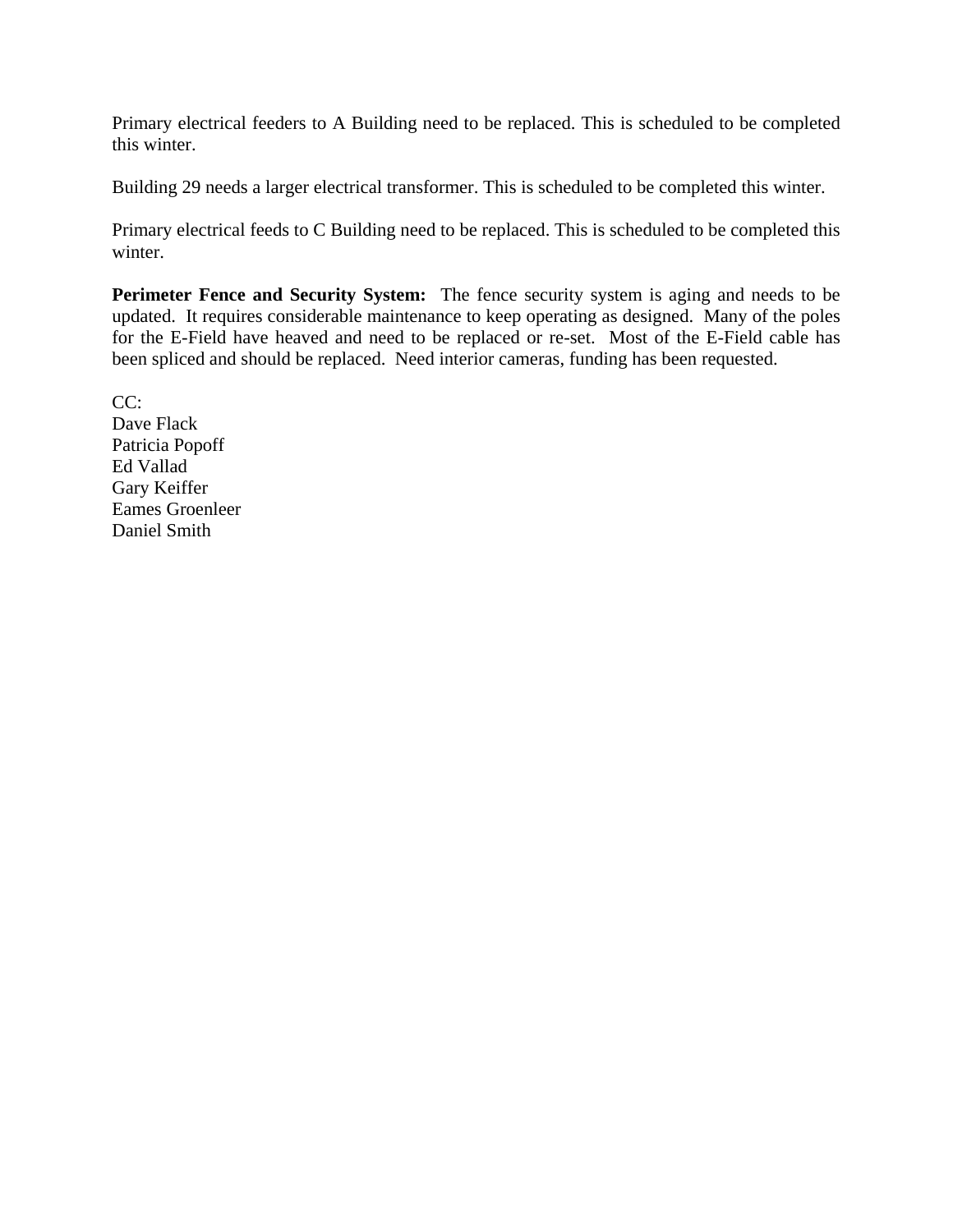## LAKELAND CORRECTIONAL FACILITY

5-Year Plan FY2017

CDW ACF

| <b>Project No</b> | <b>Building</b>       | <b>Project Description</b>                                                    | <b>Reason Description</b>                                                                | Qauntity&Units | <b>Facility Priority</b> | <b>Project Cost</b> |
|-------------------|-----------------------|-------------------------------------------------------------------------------|------------------------------------------------------------------------------------------|----------------|--------------------------|---------------------|
|                   |                       |                                                                               |                                                                                          |                |                          |                     |
| LCF.61.E01        | <b>Power Plant</b>    | Replace existing boilers with 2 smaller boilers.                              | Provides a cost and energy savings.                                                      | Cap Outlay     |                          | \$2,000,000         |
| LCF.29.A10        | Admin./'A'<br>Housing | Replace existing window system - w/ insulated system.                         | In need of replacement and to eliminate future high<br>maintenance conditions and costs. | 3,650 SF       | 6                        | \$233,000           |
|                   |                       |                                                                               |                                                                                          |                |                          |                     |
| LCF.46.A06        | 'B' Housing           | Replace existing window system - w/ insulated system.                         | In need of replacement; Request of facilities maintenance.                               | 2,065 SF       | 6                        | \$131,800           |
| LCF.47.A06        | 'C' Housing           | Replace existing window system - w/ insulated system.                         | In need of replacement; Request of facilities maintenance.                               | 2,065 SF       | 6                        | \$131,800           |
| LCF.47.A10        | 'C' Housing           | Replace acoustic ceiling system.                                              | In need of replacement                                                                   | 24,220 SF      |                          | \$162,800           |
| LCF.29.A19        | Admin./'A'<br>Housing | Replace VCT.                                                                  | In need of replacement                                                                   | 15.500 SF      |                          | \$104,200           |
| LCF.27.A11        | 'D' School            | Segregated showers.                                                           | In need of replacement; Request of facilities maintenance.                               | 150 SF         |                          | \$50,400            |
|                   |                       |                                                                               |                                                                                          |                |                          |                     |
| LCF.54.A08        | <b>Food Service</b>   | Misc projects. Addition of 2500 SF to kitchen prep area.                      | Request of Facilities Maintenance.                                                       | Lump Sum       |                          | \$400,000           |
| LCF.61.C01        | <b>Power Plant</b>    | Replace underground condensate tank and three condensate<br>pumps.            | In need of replacement; Obsolete                                                         | 1 Unit         |                          | \$100,000           |
| LCF.00.C19        | Site                  | Pavement/Driveway/Perimeter Road, Bituminous, Remove &<br>Replace Full Depth. | In need of replacement; Obsolete. Due to facility request.                               | 65,700 SF      | 8                        | \$400,000           |
| LCF.00.C29        | Site                  | Pavement/Driveway/Perimeter Road, Bituminous, Remove &<br>Replace Full Depth. | In need of replacement; Obsolete. Due to facility request.                               | 10,800 SF      |                          | \$54,400            |
| LCF.29.E02        | 'A' Building          | Upgrade the main distribution lines and transformer.                          | To upgrade system                                                                        | 1 Unit         | 10 <sup>1</sup>          | \$100,000           |
| LCF.47.E02        | 'C' Building          | Upgrade the main distribution and power supply lines to the<br>building.      | To upgrade system                                                                        | 1 Unit         | 10                       | \$100,000           |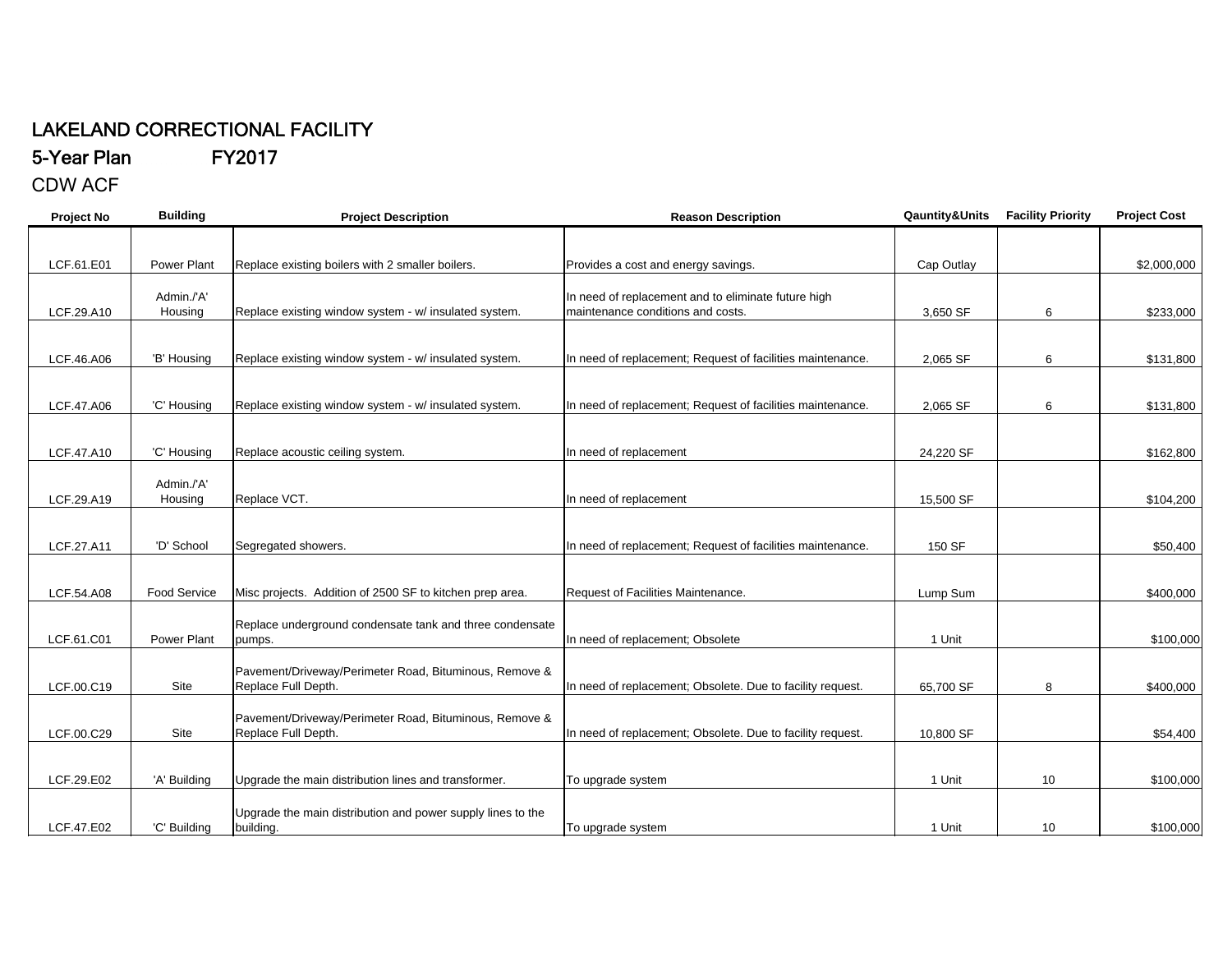| LCF.46.E02 | 'B' Building          | Upgrade the main distribution lines and transformer.                                       | To upgrade system                | 1 Unit    | 10             | \$75,000  |
|------------|-----------------------|--------------------------------------------------------------------------------------------|----------------------------------|-----------|----------------|-----------|
| LCF.46.E01 | 'B' Housing           | ELECTRICAL DISTRIBUTION SYSTEM-Replace distribution<br>panel.                              | In need of replacement; Obsolete | 5 Units   |                | \$70,600  |
|            |                       |                                                                                            |                                  |           |                |           |
| LCF.47.E01 | 'C' Housing           | Replace distribution panel.                                                                | In need of replacement; Obsolete | 3 Units   |                | \$18,000  |
| LCF.29.M03 | Admin./'A'<br>Housing | Fintube radiation. Only in housing unit.                                                   | Install new.                     | 26,000 SF | 5              | \$65,500  |
|            |                       |                                                                                            |                                  |           |                |           |
| LCF.46.M03 | 'B' Housing           | Fintube radiation. Install permanent heating.                                              | Install new.                     | 41,500 SF | 5              | \$156,900 |
|            |                       |                                                                                            |                                  |           |                |           |
| LCF.47.M03 | 'C' Housing           | Fintube radiation. Install permanent heating.                                              | Install new.                     | 41,500 SF | 5              | \$156,900 |
| LCF.61.M01 | Power Plant           | Main control panel and front-end direct digital controls (DDC)<br>equipment.               | Better equipment available.      | 1 Unit    | $\overline{1}$ | \$450,000 |
|            |                       |                                                                                            |                                  |           |                |           |
| LCF.00.S08 | Site                  | Replace security system on inside perimeter fence.                                         | Better equipment available.      | 1 Unit    |                | \$200,000 |
|            |                       |                                                                                            |                                  |           |                |           |
| LCF.00.S09 | Site                  | Replace electronic detection cable on outside perimeter fence. Better equipment available. |                                  | 1 Unit    |                | \$125,000 |
|            | Admin./'A'            |                                                                                            |                                  |           |                |           |
| LCF.29.A05 | Housing               | Repair foundation wall.                                                                    | In need of repair                | 30 SF     |                | \$5,000   |
|            |                       |                                                                                            |                                  |           |                |           |
| LCF.47.A02 | 'C' Housing           | Repair foundation wall.                                                                    | In need of repair                | 50 SF     |                | \$8,400   |
|            |                       |                                                                                            |                                  |           |                |           |
| LCF.27.A02 | 'D' School            | Tuckpoint brick.                                                                           | In need of repair                | 220 SF    |                | \$1,800   |
| LCF.29.A06 | Admin./'A'<br>Housing | Tuckpoint brick. Window sills.                                                             | In need of repair                | 1,200 SF  |                | \$10,100  |
|            |                       |                                                                                            |                                  |           |                |           |
| LCF.46.A03 | 'B' Housing           | Tuckpoint brick.                                                                           | In need of repair                | 600 SF    |                | \$5,000   |
|            |                       |                                                                                            |                                  |           |                |           |
| LCF.47.A03 | 'C' Housing           | Tuckpoint brick.                                                                           | In need of repair                | 600 SF    |                | \$5,000   |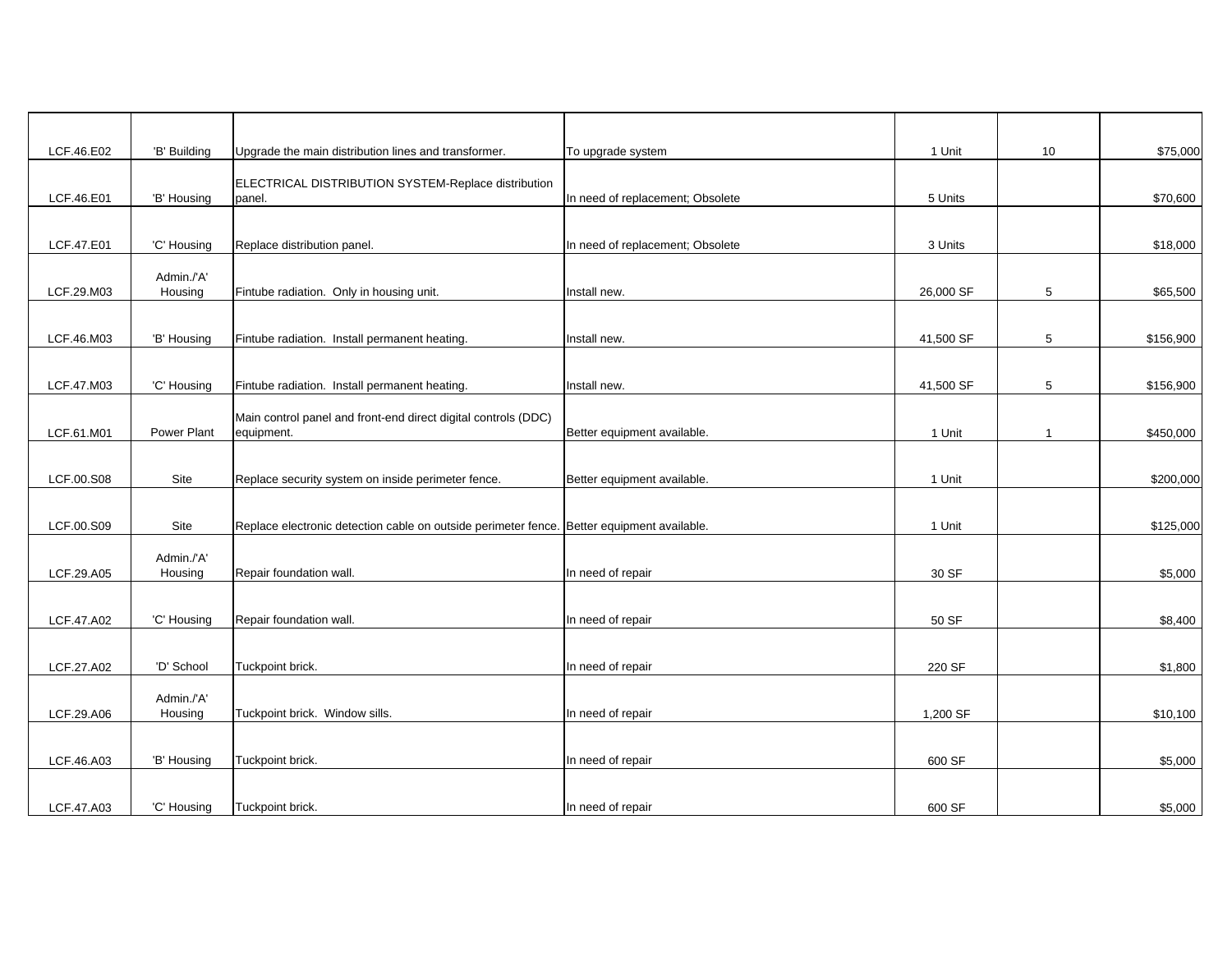|            | Admin./'A'            |                                                                               |                   |          |          |
|------------|-----------------------|-------------------------------------------------------------------------------|-------------------|----------|----------|
| LCF.29.A07 | Housing               | Rebuild masonry wall.                                                         | In need of repair | 140 SF   | \$1,900  |
| LCF.29.A08 | Admin./'A'<br>Housing | Rebuild masonry wall. Replace porcelain panels with a<br>masonry screen wall. | In need of repair | 640 SF   | \$8,600  |
| LCF.46.A05 | 'B' Housing           | Rebuild masonry wall.                                                         | In need of repair | 400 SF   | \$5,400  |
| LCF.47.A04 | 'C' Housing           | Rebuild masonry wall.                                                         | In need of repair | 400 SF   | \$5,400  |
| LCF.47.A05 | 'C' Housing           | Rebuild masonry wall. Extend wall of laundry room up to<br>deck.              | In need of repair | 120 SF   | \$2,000  |
| LCF.27.A03 | 'D' School            | Replace metal panels. Enclose duct work.                                      | In need of repair | 80 SF    | \$1,500  |
| LCF.29.A09 | Admin./'A'<br>Housing | Repair/Replace wood soffit/siding. With vents.                                | In need of repair | 3,000 SF | \$40,300 |
| LCF.27.A04 | 'D' School            | Replace existing window system - w/ insulated system.                         | In need of repair | 550 SF   | \$35,100 |
| LCF.27.A05 | 'D' School            | Replace entry system - w/ insulated system.                                   | In need of repair | 80 SF    | \$5,400  |
| LCF.29.A11 | Admin./'A'<br>Housing | Replace entry system - w/ insulated system.                                   | In need of repair | 330 SF   | \$22,200 |
| LCF.29.A14 | Admin./'A'<br>Housing | Replace double exterior doors/frame/hardware.                                 | In need of repair | 1 Unit   | \$5,000  |
| LCF.51.A01 | 'E' Housing           | Replace double exterior doors/frame/hardware.                                 | In need of repair | 4 Units  | \$19,000 |
| LCF.52.A01 | 'F' Housing           | Replace double exterior doors/frame/hardware.                                 | In need of repair | 4 Units  | \$19,000 |
| LCF.53.A02 | 'G' Housing           | Replace double exterior doors/frame/hardware.                                 | In need of repair | 3 Units  | \$23,500 |
| LCF.54.A03 | Food Service          | Replace double exterior doors/frame/hardware.                                 | In need of repair | 1 Unit   | \$5,000  |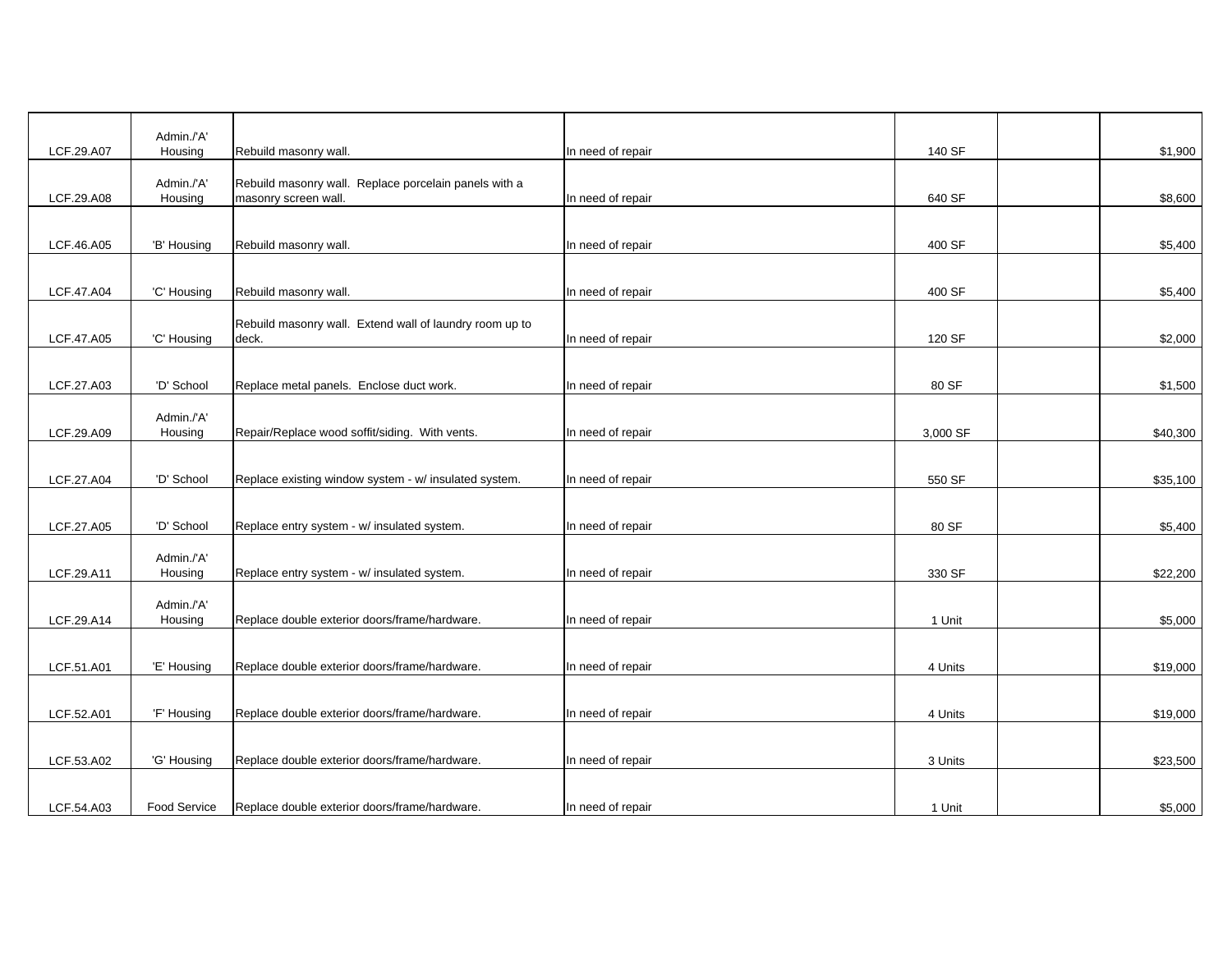| LCF.27.A06 | 'D' School            | Replace single exterior door/frame/hardware.                | In need of repair                  | 1 Unit   | \$2,500  |
|------------|-----------------------|-------------------------------------------------------------|------------------------------------|----------|----------|
|            | Admin./'A'            |                                                             |                                    |          |          |
| LCF.29.A13 | Housing               | Replace single exterior door/frame/hardware.                | In need of repair                  | 8 Units  | \$20,200 |
| LCF.46.A07 | 'B' Housing           | Replace single exterior door/frame/hardware.                | In need of repair                  | 7 Units  | \$17,600 |
| LCF.47.A08 | 'C' Housing           | Replace single exterior door/frame/hardware.                | In need of repair                  | 7 Units  | \$17,600 |
| LCF.29.A16 | Admin./'A'<br>Housing | Replace interior doors/frame/hardware.                      | In need of repair                  | 1 Unit   | \$2,500  |
| LCF.46.A08 | 'B' Housing           | Replace interior doors/frame/hardware.                      | In need of repair                  | 3 Units  | \$7,600  |
| LCF.47.A09 | 'C' Housing           | Replace interior doors/frame/hardware.                      | In need of repair                  | 3 Units  | \$7,600  |
|            |                       |                                                             |                                    |          |          |
| LCF.27.A07 | 'D' School            | Add power assist doors.                                     | In need of repair                  | 1 Unit   | \$12,000 |
| LCF.27.A08 | 'D' School            | Replace acoustic ceiling system.                            | In need of repair                  | 1,660 SF | \$13,000 |
| LCF.51.A22 | 'E' Building          | Replace acoustical ceiling in inmate television room.       | In need of repair                  | 1 Unit   | \$3,000  |
| LCF.52.A22 | 'F' Building          | Replace acoustical ceiling in inmate television room.       | In need of repair                  | 1 Unit   | \$3,000  |
| LCF.27.A09 | 'D' School            | Replace VCT.                                                | In need of repair                  | 100 SF   | \$670    |
| LCF.27.A12 | 'D' School            | Rebuild communal toilet rooms.                              | Request of Facilities Maintenance. | 325 SF   | \$43,700 |
| LCF.29.A21 | Admin./'A'<br>Housing | Rebuild communal toilet rooms. Geriatric wing.              | Request of Facilities Maintenance. | 225 SF   | \$30,200 |
| LCF.29.A23 | 'A' Building          | Re-locate medical dispensing room to North end of building. | Request of Facilities Maintenance. | 1 Unit   | \$17,000 |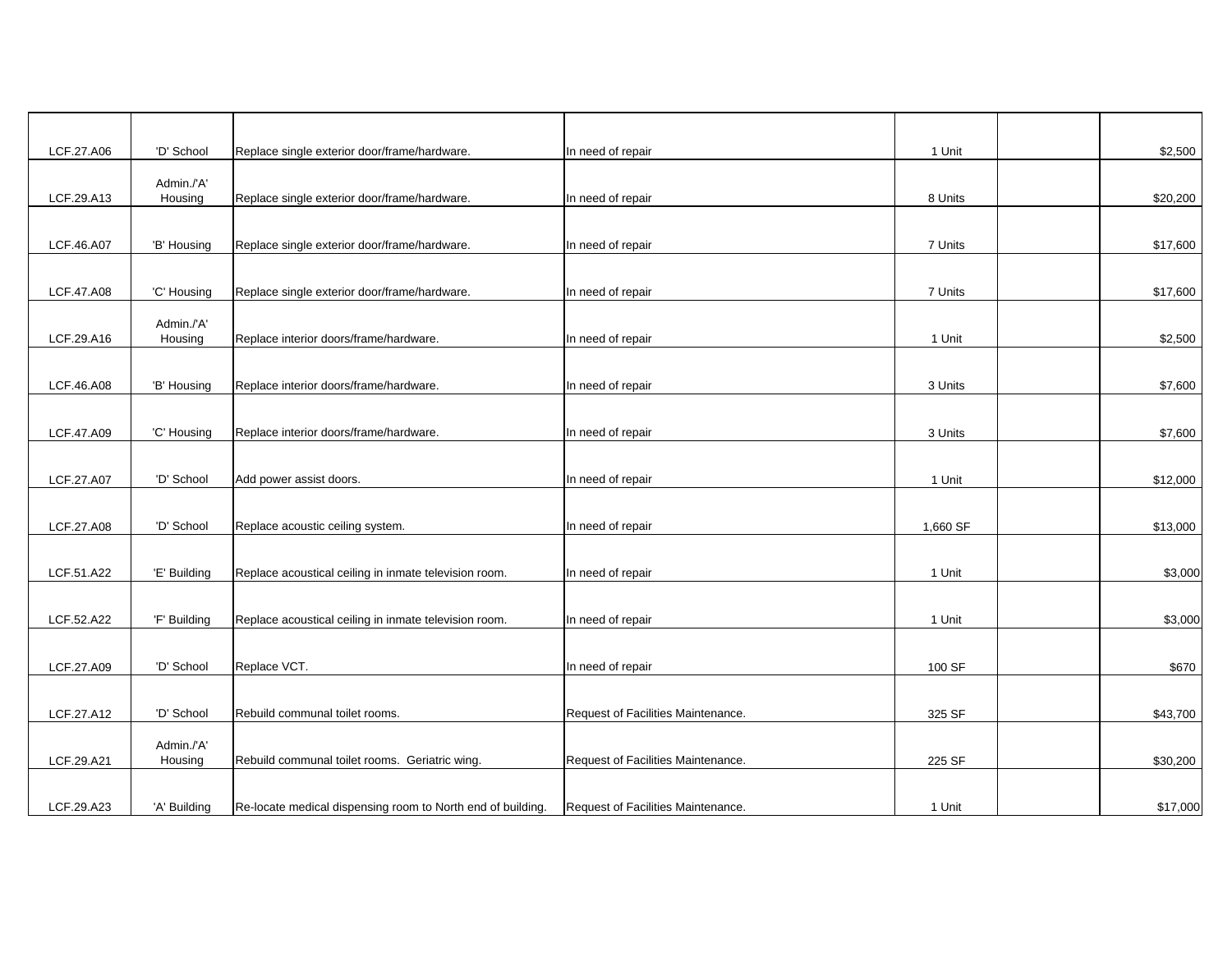|            |              | Move trash compactors away from building and food loading             |                                              |          |          |
|------------|--------------|-----------------------------------------------------------------------|----------------------------------------------|----------|----------|
| LCF.54.A07 | Food Service | area.                                                                 | Request of Facilities Maintenance.           | Lump Sum | \$9,000  |
| LCF.00.C18 | Site         | Frame & Cover/Grate, Manhole, Adjust Existing to Grade &<br>Re-grout. | To prevent long-term/high maintenance issue. | 1 Unit   | \$670    |
| LCF.00.C08 | Site         | Sidewalk, Concrete, New.                                              | To prevent long-term/high maintenance issue. | 16 SF    | \$400    |
| LCF.00.C15 | Site         | Sidewalk, Concrete, New.                                              | To prevent long-term/high maintenance issue. | 1,050 SF | \$9,700  |
| LCF.00.C26 | Site         | Sidewalk, Concrete, New.                                              | To prevent long-term/high maintenance issue. | 2,580 SF | \$23,800 |
| LCF.00.C40 | Site         | Sidewalk, Concrete, New.                                              | To prevent long-term/high maintenance issue. | 600 SF   | \$5,500  |
| LCF.00.C06 | Site         | Sidewalk, Concrete, Remove & Replace.                                 | To prevent long-term/high maintenance issue. | 600 SF   | \$12,900 |
| LCF.00.C11 | Site         | Sidewalk, Concrete, Remove & Replace.                                 | To prevent long-term/high maintenance issue. | 600 SF   | \$590    |
| LCF.00.C14 | Site         | Sidewalk, Concrete, Remove & Replace.                                 | To prevent long-term/high maintenance issue. | 225 SF   | \$1,700  |
| LCF.00.C20 | Site         | Sidewalk, Concrete, Remove & Replace.                                 | To prevent long-term/high maintenance issue. | 320 SF   | \$6,500  |
| LCF.00.C23 | Site         | Sidewalk, Concrete, Remove & Replace.                                 | To prevent long-term/high maintenance issue. | 320 SF   | \$6,500  |
| LCF.00.C31 | Site         | Sidewalk, Concrete, Remove & Replace.                                 | To prevent long-term/high maintenance issue. | 760 SF   | \$2,400  |
| LCF.00.C39 | Site         | Sidewalk, Concrete, Remove & Replace.                                 | To prevent long-term/high maintenance issue. | 295 SF   | \$3,500  |
| LCF.00.C47 | Site         | Sidewalk, Concrete, Remove & Replace.                                 | To prevent long-term/high maintenance issue. | 1,850 SF | \$8,200  |
| LCF.00.C49 | Site         | Sidewalk, Concrete, Remove & Replace.                                 | To prevent long-term/high maintenance issue. | 240 SF   | \$3,300  |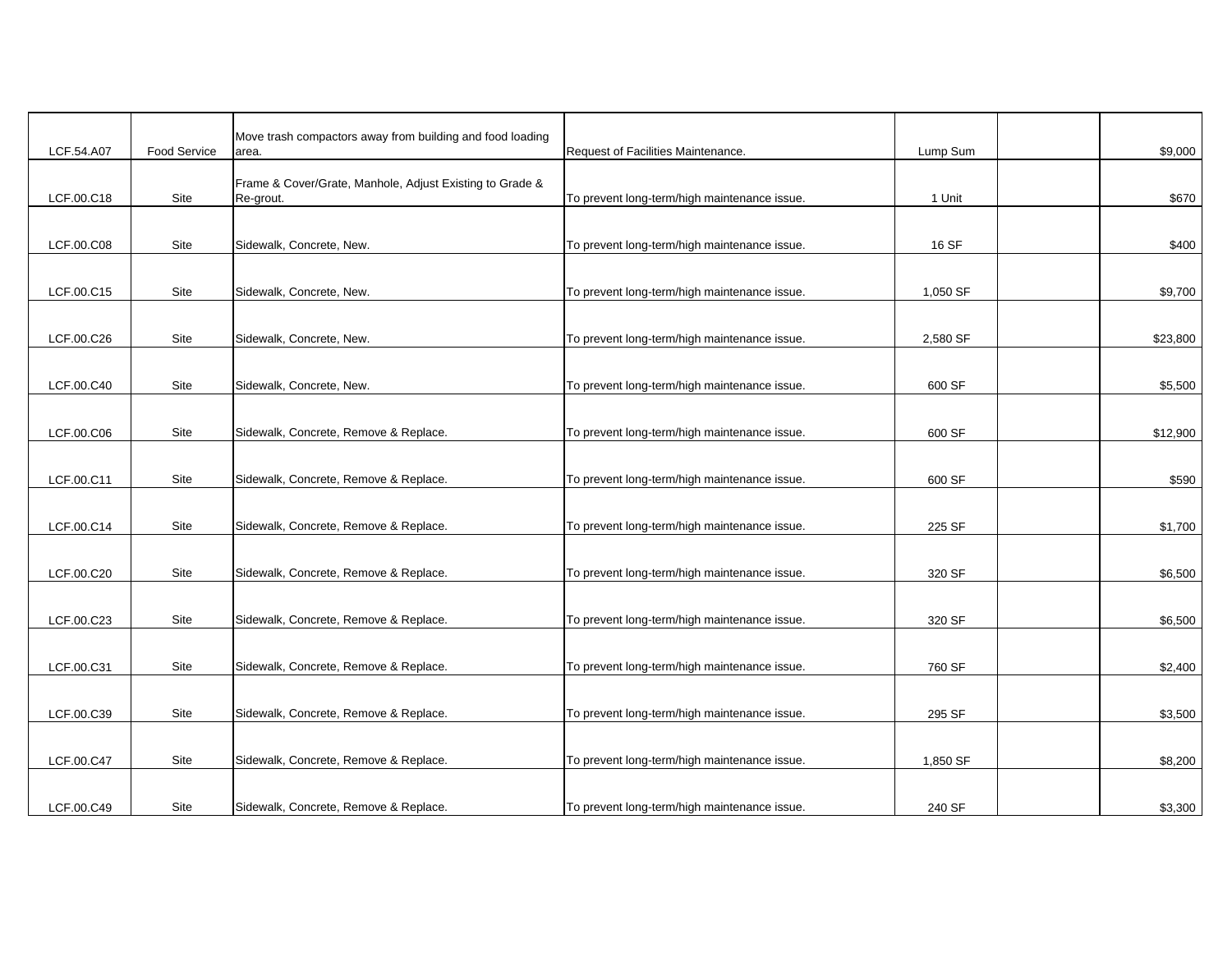|            |             | Pavement/Driveway/Perimeter Road, Bituminous, Mill &                                                     |                                              |            |   |          |
|------------|-------------|----------------------------------------------------------------------------------------------------------|----------------------------------------------|------------|---|----------|
| LCF.00.C38 | Site        | Resurface.                                                                                               | To prevent long-term/high maintenance issue. | 9,220 SF   |   | \$18,000 |
| LCF.00.C42 | Site        | Pavement/Driveway/Perimeter Road, Bituminous, Mill &<br>Resurface.                                       | To prevent long-term/high maintenance issue. | 10,660 SF  |   | \$20,000 |
| LCF.46.C38 | B' Housing  | Pavement/Driveway/Perimeter Road, Bituminous, Mill &<br>Resurface.                                       | To prevent long-term/high maintenance issue. |            | 8 | \$24,000 |
| LCF.47.C38 | C' Housing  | Pavement/Driveway/Perimeter Road, Bituminous, Mill &<br>Resurface.                                       | To prevent long-term/high maintenance issue. |            | 8 | \$24,000 |
| LCF.51.C38 | E' Housing  | Pavement/Driveway/Perimeter Road, Bituminous, Mill &<br>Resurface.                                       | To prevent long-term/high maintenance issue. |            | 8 | \$31,200 |
| LCF.00.C54 | Site        | Pavement/Driveway/Perimeter Road, Bituminous, New Full<br>Depth.                                         | To prevent long-term/high maintenance issue. | 850 SF     |   | \$2,100  |
| LCF.00.C13 | Site        | Pavement/Driveway/Perimeter Road, Bituminous, Remove &<br>Replace Full Depth.                            | To prevent long-term/high maintenance issue. | 7,500 SF   |   | \$37,800 |
| LCF.00.C27 | Site        | Barrier Free Pedestrian Ramp, Concrete, Remove & Replace.   To prevent long-term/high maintenance issue. |                                              | 48 SF      |   | \$1,600  |
| LCF.00.C01 | Site        | Concrete Stairway Cast-in-Place, Remove & Replace.                                                       | To prevent long-term/high maintenance issue. | 16 LF Nose |   | \$1,700  |
| LCF.00.C04 | Site        | Concrete Stairway Cast-in-Place, Remove & Replace.                                                       | Repair/replace.                              | 16 LF Nose |   | \$1,400  |
| LCF.00.C05 | Site        | Concrete Stairway Cast-in-Place, Remove & Replace.                                                       | Repair/replace.                              | 16 LF Nose |   | \$1,400  |
| LCF.00.C17 | Site        | Concrete Stairway Cast-in-Place, Remove & Replace.                                                       | To prevent long-term/high maintenance issue. | 12 LF Nose |   | \$1,300  |
| LCF.00.C30 | Site        | Concrete Stairway Cast-in-Place, Remove & Replace.                                                       | Repair/replace.                              | 25 LF Nose |   | \$2,200  |
| LCF.00.C45 | Site        | Concrete Stairway Cast-in-Place, Remove & Replace.                                                       | Repair/replace.                              | 30 LF Nose |   | \$3,200  |
| LCF.00.C50 | <b>Site</b> | Parking Lot, Bituminous, New/Expand. d.                                                                  | To prevent long-term/high maintenance issue. | 1.460 SF   |   | \$3,500  |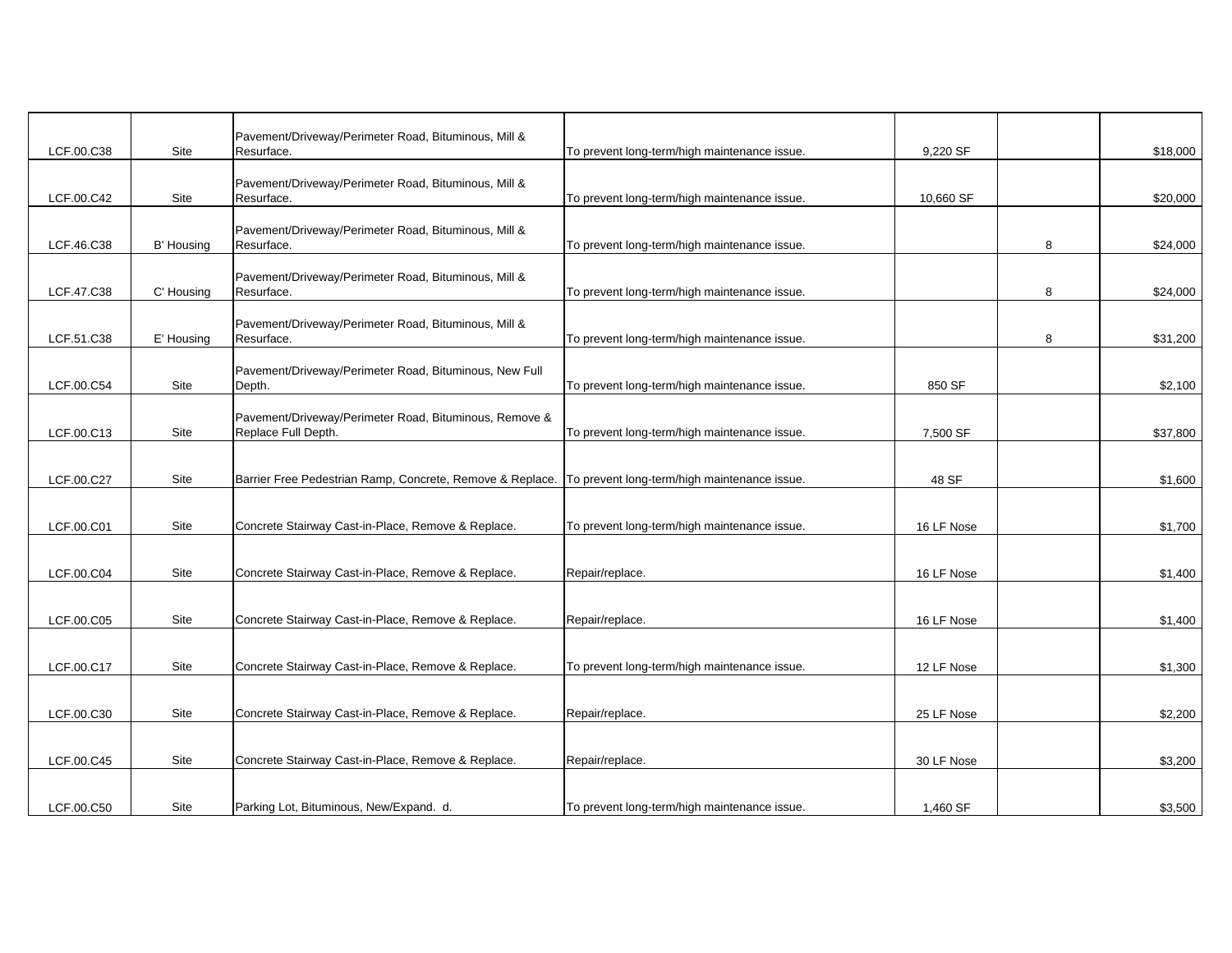| LCF.00.C25 | Site         | Parking Lot, Bituminous, Remove & Replace Full Depth.                                                   | To prevent long-term/high maintenance issue.         | 2,400 SF  |                | \$45,000 |
|------------|--------------|---------------------------------------------------------------------------------------------------------|------------------------------------------------------|-----------|----------------|----------|
| LCF.00.C52 | Site         | Parking Lot, Bituminous, Remove & Replace Full Depth.                                                   | To prevent long-term/high maintenance issue.         | 13,890 SF |                | \$12,100 |
| LCF.00.C07 | Site         | Curb & Gutter, Concrete, Remove & Replace.                                                              | To prevent long-term/high maintenance issue.         | 100 LF    |                | \$3,900  |
| LCF.00.C24 | Site         | Curb & Gutter, Concrete, Remove & Replace.                                                              | To prevent long-term/high maintenance issue.         | 60 LF     |                | \$2,300  |
| LCF.00.C28 | Site         | Curb & Gutter, Concrete, Remove & Replace.                                                              | To prevent long-term/high maintenance issue.         | 25 LF     |                | \$980    |
| LCF.00.C43 | Site         | Curb & Gutter, Concrete, Remove & Replace.                                                              | To prevent long-term/high maintenance issue.         | 135 LF    |                | \$5,300  |
| LCF.00.C21 | Site         | Soil Stabilization/Grading, Add/Regrade Drainage Swale/Lawn<br>Area.                                    | To prevent long-term/high maintenance issue.         | 2,000 SF  |                | \$16,800 |
| LCF.00.C16 | Site         | Site Improvements II, Remove & Replace, Concrete Slab/Pad. Repair/replace.                              |                                                      | 75 SF     |                | \$880    |
| LCF.00.C46 | Site         | Site Improvements II, Remove & Replace, Concrete Slab/Pad. To prevent long-term/high maintenance issue. |                                                      | 576 SF    |                | \$8,100  |
| LCF.54.C04 | Food Service | Site Improvements III, remodel/repair.                                                                  | Install a dock leveler to food service loading dock. |           |                | \$15,000 |
| LCF.25.C05 | Sally Port   | Site Improvements III, remodel/repair, sallyport.                                                       | Repair sallyport inspection pit.                     |           | 3              | \$40,000 |
| LCF.55.C04 |              | Generator Building Site Improvements III, new, above ground tank.                                       | Upgrade above ground generator fuel tank.            |           |                | \$10,000 |
| LCF.29.E03 | 'A' Building | Replace transformer for A Building.                                                                     | In need of replacement; To upgrade system            | 1 Unit    | $\overline{4}$ | \$75,000 |
| LCF.47.E03 | 'C' Building | Replace transformer for C Building.                                                                     | In need of replacement; To upgrade system            | 1 Unit    | $\overline{4}$ | \$75,000 |
| LCF.29.E04 | 'A' Building | Replace feeder lines to distribution system.                                                            | In need of replacement; To upgrade system            | 1 Unit    | 4              | \$60,000 |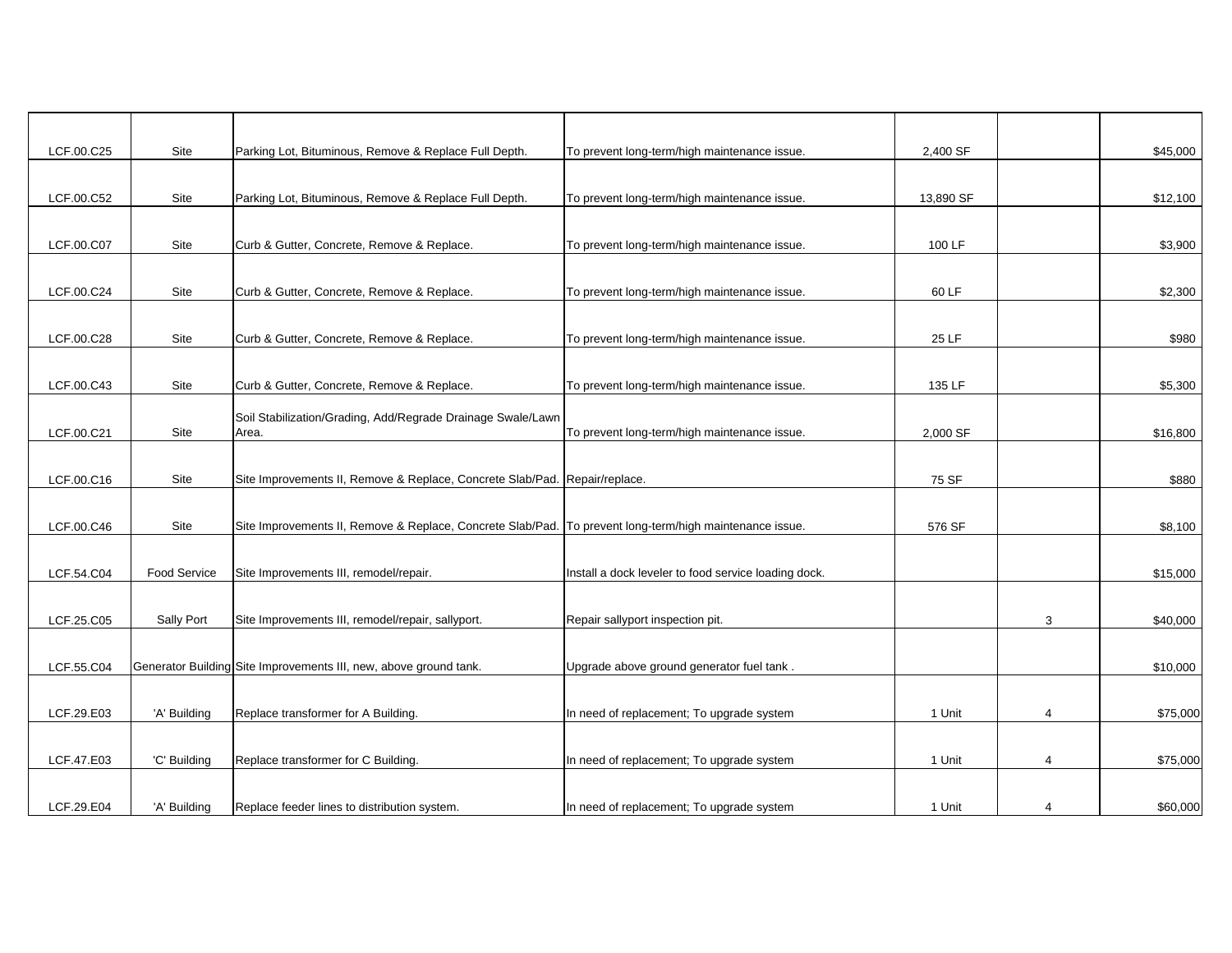| LCF.47.E04 | 'C' Building          | Replace feeder lines to distribution system.                  | In need of replacement; To upgrade system                                       | 1 Unit    | 4 | \$55,000 |
|------------|-----------------------|---------------------------------------------------------------|---------------------------------------------------------------------------------|-----------|---|----------|
|            |                       |                                                               |                                                                                 |           |   |          |
| LCF.29.E05 | 'A' Building          | Replace switchboard.                                          | In need of replacement; To upgrade system                                       | 1 Unit    |   | \$30,000 |
|            |                       |                                                               |                                                                                 |           |   |          |
| LCF.47.E05 | 'C' Building          | Switchboard replacement.                                      | In need of replacement; To upgrade system                                       | 1 Unit    |   | \$30,000 |
|            |                       |                                                               | In need of replacement; to prevent long term maintenance                        |           |   |          |
| LCF.27.M02 | 'D' School            | Replace/new piping                                            | condition and costs                                                             | 12,200 SF |   | \$3,000  |
|            |                       |                                                               |                                                                                 |           |   |          |
| LCF.29.M01 | Admin./'A'<br>Housing | Replace/new piping                                            | In need of replacement; to prevent long term maintenance<br>condition and costs | 26,000 SF |   | \$18,000 |
|            |                       |                                                               |                                                                                 |           |   |          |
| LCF.46.M01 | 'B' Housing           | Replace/new piping.                                           | In need of replacement; to prevent long term maintenance<br>condition and costs | 41,500 SF |   | \$18,000 |
|            |                       |                                                               |                                                                                 |           |   |          |
| LCF.47.M01 | 'C' Housing           | Replace/new piping                                            | In need of replacement; to prevent long term maintenance<br>condition and costs | 41,500 SF |   | \$18,000 |
|            |                       |                                                               |                                                                                 |           |   |          |
| LCF.54.M01 | <b>Food Service</b>   | Replace/new piping.                                           | In need of replacement; to prevent long term maintenance<br>condition and costs | 10,500 SF |   | \$30,000 |
|            |                       |                                                               |                                                                                 |           |   |          |
| LCF.27.M03 | 'D' School            | Replace/new steam to hot water converter system.              | In need of replacement; to prevent long term maintenance<br>condition and costs | 1 Unit    |   | \$28,000 |
|            |                       |                                                               |                                                                                 |           |   |          |
|            | Admin./'A'            |                                                               | In need of replacement; to prevent long term maintenance                        |           |   |          |
| LCF.29.M02 | Housing               | Replace/new steam to hot water converter system.              | condition and costs                                                             | 1 Unit    |   | \$39,000 |
|            |                       |                                                               |                                                                                 |           |   |          |
| LCF.46.M02 | 'B' Housing           | Replace/new steam to hot water converter system.              | None presently installed.                                                       | 1 Unit    |   | \$39,000 |
|            |                       |                                                               |                                                                                 |           |   |          |
| LCF.47.M02 | 'C' Housing           | Replace/new steam to hot water converter system.              | None presently installed.                                                       | 1 Unit    |   | \$39,000 |
|            |                       |                                                               | In need of replacement; to prevent long term maintenance                        |           |   |          |
| LCF.27.M04 | 'D' School            | Air handling unit heating only.                               | condition and costs                                                             | 3,000 SF  |   | \$24,000 |
|            | Admin./'A'            |                                                               | In need of replacement; to prevent long term maintenance                        |           |   |          |
| LCF.29.M04 | Housing               | Pumps. Replace hot water heating pumps.                       | condition and costs                                                             | 26,000 SF |   | \$4,400  |
|            |                       | Add mini split air conditioning units to offices that have no | In need of replacement; to prevent long term maintenance                        |           |   |          |
| LCF.27.M05 | 'D' Building          | windows.                                                      | condition and costs                                                             | 4 Units   |   | \$16,000 |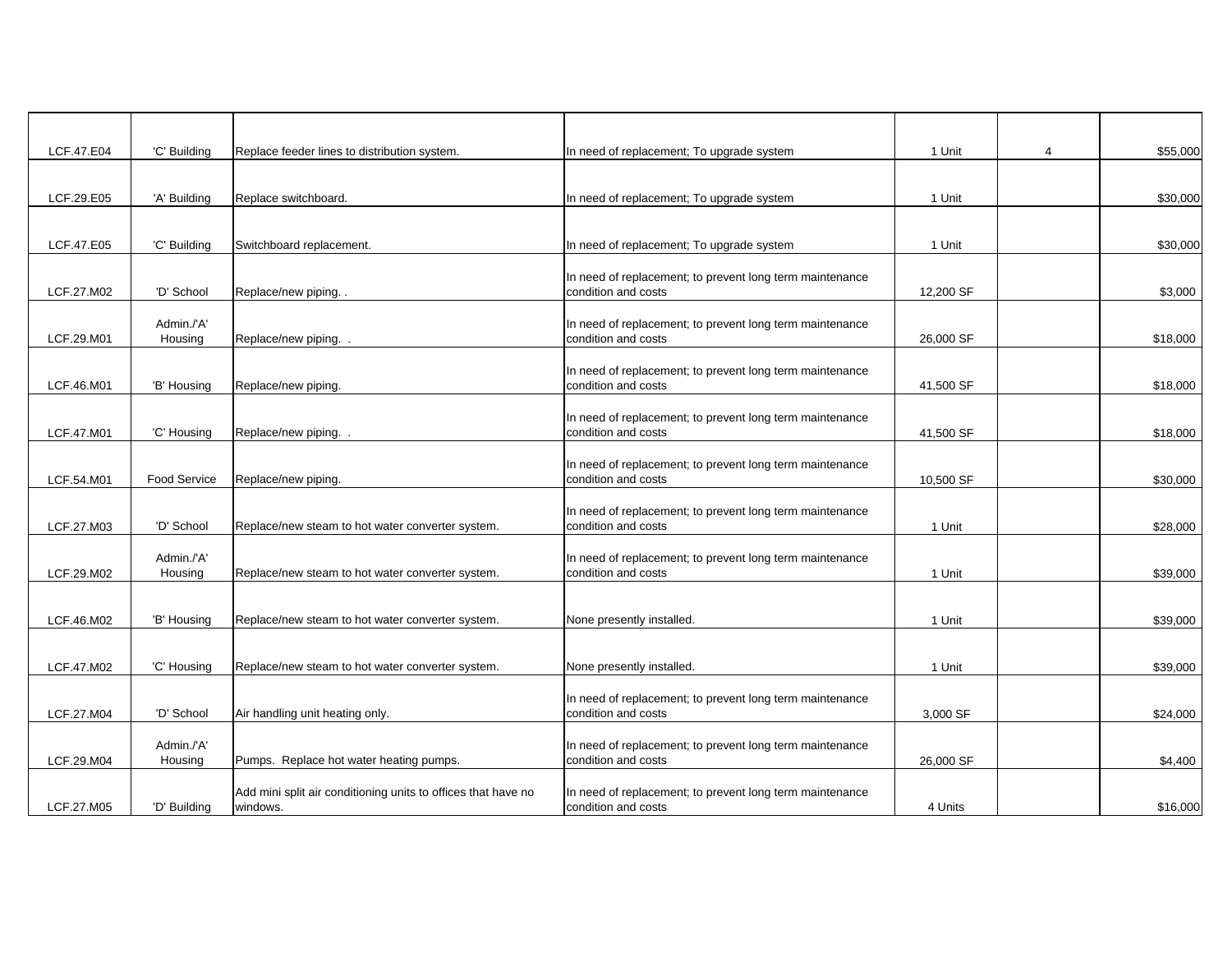| LCF.27.A01 | 'D' School             | Couple the existing pneumatic control system with direct<br>digital controls. | Reduce maintenance work orders.    | 12,200 SF | 9              | \$15,000 |
|------------|------------------------|-------------------------------------------------------------------------------|------------------------------------|-----------|----------------|----------|
|            | Admin./'A'             | Couple the existing pneumatic control system with direct                      |                                    |           |                |          |
| LCF.29.A01 | Housing                | digital controls.                                                             | Reduce maintenance work orders.    | 52,700 SF | 9              | \$15,000 |
| LCF.46.A01 | 'B' Housing            | Couple the existing pneumatic control system with direct<br>digital controls. | Reduce maintenance work orders.    | 41,500 SF | 9              | \$15,000 |
| LCF.47.A01 | 'C' Housing            | Couple the existing pneumatic control system with direct<br>digital controls. | Reduce maintenance work orders.    | 41,500 SF | 9              | \$15,000 |
| LCF.51.A02 | 'E' Housing            | Couple the existing pneumatic control system with direct<br>digital controls. | Reduce maintenance work orders.    | 20,500 SF | 9              | \$15,000 |
| LCF.52.A02 | 'F' Housing            | Couple the existing pneumatic control system with direct<br>digital controls. | Reduce maintenance work orders.    | 20,500SF  | 9              | \$15,000 |
| LCF.53.A01 | 'G' Housing            | Couple the existing pneumatic control system with direct<br>digital controls. | Reduce maintenance work orders.    | 14,400 SF | 9              | \$15,000 |
| LCF.54.A04 | <b>Food Service</b>    | Couple the existing pneumatic control system with direct<br>digital controls. | Reduce maintenance work orders.    | 10,500 SF | 9              | \$15,000 |
| LCF.32.M05 | Maintenance<br>Storage | Replace/new fire protection system.                                           | None presently installed.          | 2,400 SF  |                | \$43,000 |
| LCF.29.S02 | Admin./'A'<br>Housing  | Upgrade monitoring system. Clean up panels in storeroom.                      | Request of facility's maintenance. | Lump Sum  |                | \$41,700 |
| LCF.29.S03 | Admin./'A'<br>Housing  | Replace security gate operators.                                              | Repair/replace.                    | Lump Sum  | $\overline{2}$ | \$23,000 |
|            |                        |                                                                               |                                    |           |                |          |
| LCF.46.S10 | 'B' Building           | Install electronic door alarms on exterior doors.                             | To upgrade system                  | 5 Units   |                | \$10,000 |
| LCF.47.S10 | 'C' Building           | Install electronic door alarms on exterior doors.                             | To upgrade system                  | 5 Units   |                | \$10,000 |
| LCF.51.S10 | 'E' Building           | Install electronic door alarms on exterior doors.                             | To upgrade system                  | 4 Units   |                | \$8,000  |
| LCF.52.S10 | 'F' Building           | Install electronic door alarms on exterior doors.                             | To upgrade system                  | 4 Units   |                | \$8,000  |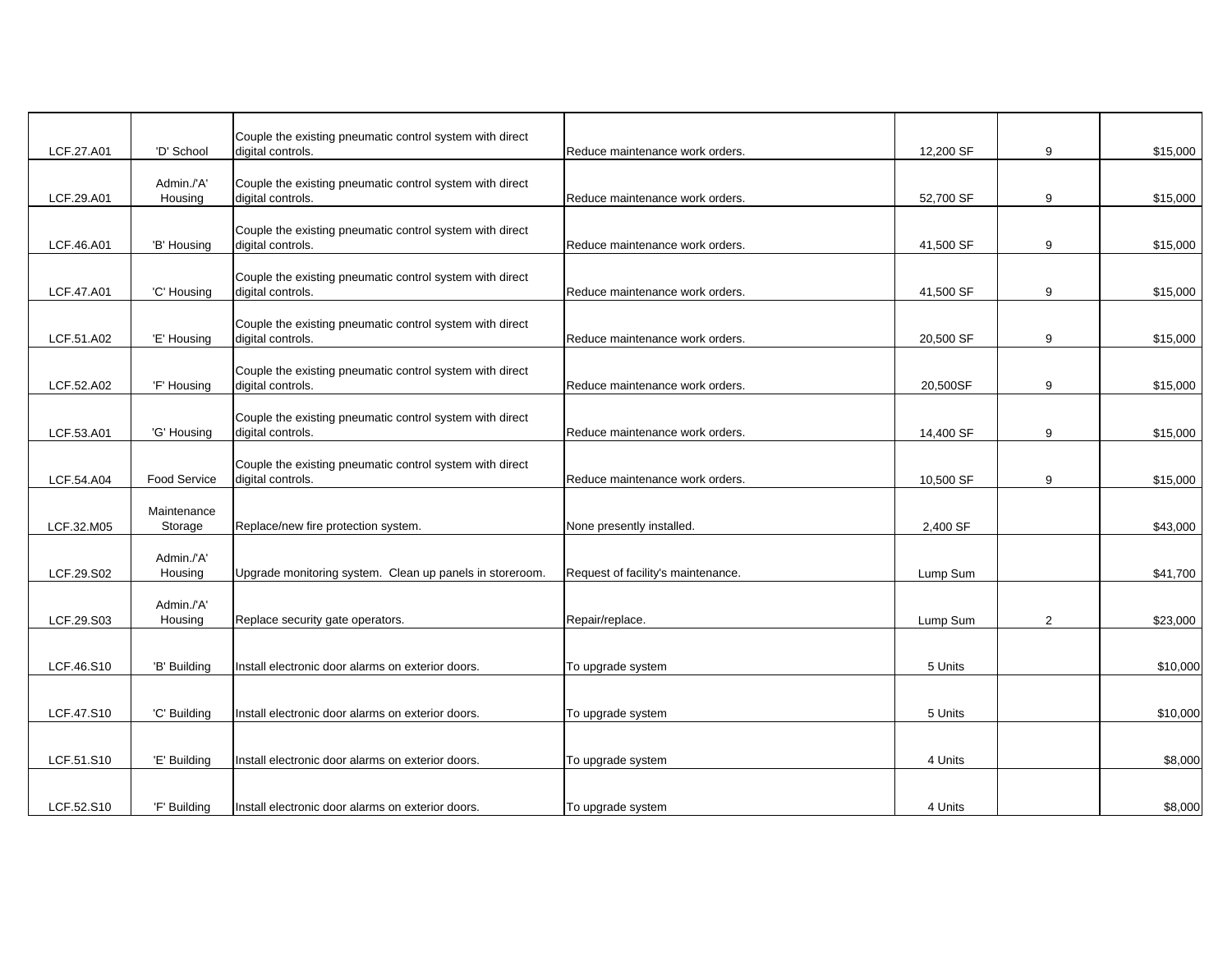| LCF.20.S01<br>Weights<br>Add new pan & tilt color cameras outside.<br>To upgrade system<br>4 Units<br>$\overline{7}$<br>'D' School<br>LCF.27.S01<br>Add new equipment. Add strobes to all 9 classrooms.<br>To upgrade system<br>Lump Sum<br>Admin./'A'<br>LCF.29.S06<br>Housing<br>To prevent ong-term/high maintenance conditions and costs.<br>Add new equipment.<br>Lump Sum<br>\$17,900<br>LCF.46.S02<br>'B' Housing<br>Add new equipment.<br>To upgrade system<br>Lump Sum<br>\$1,100<br>LCF.47.S02<br>'C' Housing<br>Add new equipment.<br>To upgrade system<br>Lump Sum<br>\$1,100<br>'D' School<br>Add new pan & tilt color cameras inside.<br>LCF.27.S03<br>To upgrade system<br>2 Units<br>LCF.46.S03<br>'B' Housing<br>Add new pan & tilt color cameras inside.<br>To upgrade system<br>16 Units<br>$\overline{7}$<br>LCF.47.S03<br>'C' Housing<br>Add new pan & tilt color cameras inside.<br>16 Units<br>$\overline{7}$<br>To upgrade system<br>LCF.51.S01<br>'E' Housing<br>Add new pan & tilt color cameras inside.<br>To upgrade system<br>8 Units<br>\$47,800<br>LCF.52.S01<br>'F' Housing<br>Add new pan & tilt color cameras inside.<br>To upgrade system<br>8 Units<br>\$47,800<br>LCF.53.S01<br>'G' Housing<br>Add new pan & tilt color cameras inside.<br>To upgrade system<br>4 Units<br>$\overline{7}$<br>\$35,000<br>'D' School<br>Add new horn strobes. Add in basement horn strobes.<br>LCF.27.S02<br>To upgrade system<br>1 Unit<br>Admin./'A'<br>LCF.29.S04<br>Housing<br>To upgrade system<br>1 Unit<br>Add new horn strobes.<br>Admin./'A'<br>LCF.29.S01<br>Housing<br>Replace horns with horn strobes.<br>8 Units<br>To upgrade system |  |  |  |          |
|------------------------------------------------------------------------------------------------------------------------------------------------------------------------------------------------------------------------------------------------------------------------------------------------------------------------------------------------------------------------------------------------------------------------------------------------------------------------------------------------------------------------------------------------------------------------------------------------------------------------------------------------------------------------------------------------------------------------------------------------------------------------------------------------------------------------------------------------------------------------------------------------------------------------------------------------------------------------------------------------------------------------------------------------------------------------------------------------------------------------------------------------------------------------------------------------------------------------------------------------------------------------------------------------------------------------------------------------------------------------------------------------------------------------------------------------------------------------------------------------------------------------------------------------------------------------------------------------------------------------------------------------------------------------|--|--|--|----------|
|                                                                                                                                                                                                                                                                                                                                                                                                                                                                                                                                                                                                                                                                                                                                                                                                                                                                                                                                                                                                                                                                                                                                                                                                                                                                                                                                                                                                                                                                                                                                                                                                                                                                        |  |  |  | \$52,000 |
|                                                                                                                                                                                                                                                                                                                                                                                                                                                                                                                                                                                                                                                                                                                                                                                                                                                                                                                                                                                                                                                                                                                                                                                                                                                                                                                                                                                                                                                                                                                                                                                                                                                                        |  |  |  |          |
|                                                                                                                                                                                                                                                                                                                                                                                                                                                                                                                                                                                                                                                                                                                                                                                                                                                                                                                                                                                                                                                                                                                                                                                                                                                                                                                                                                                                                                                                                                                                                                                                                                                                        |  |  |  | \$23,900 |
|                                                                                                                                                                                                                                                                                                                                                                                                                                                                                                                                                                                                                                                                                                                                                                                                                                                                                                                                                                                                                                                                                                                                                                                                                                                                                                                                                                                                                                                                                                                                                                                                                                                                        |  |  |  |          |
|                                                                                                                                                                                                                                                                                                                                                                                                                                                                                                                                                                                                                                                                                                                                                                                                                                                                                                                                                                                                                                                                                                                                                                                                                                                                                                                                                                                                                                                                                                                                                                                                                                                                        |  |  |  |          |
|                                                                                                                                                                                                                                                                                                                                                                                                                                                                                                                                                                                                                                                                                                                                                                                                                                                                                                                                                                                                                                                                                                                                                                                                                                                                                                                                                                                                                                                                                                                                                                                                                                                                        |  |  |  |          |
|                                                                                                                                                                                                                                                                                                                                                                                                                                                                                                                                                                                                                                                                                                                                                                                                                                                                                                                                                                                                                                                                                                                                                                                                                                                                                                                                                                                                                                                                                                                                                                                                                                                                        |  |  |  |          |
|                                                                                                                                                                                                                                                                                                                                                                                                                                                                                                                                                                                                                                                                                                                                                                                                                                                                                                                                                                                                                                                                                                                                                                                                                                                                                                                                                                                                                                                                                                                                                                                                                                                                        |  |  |  |          |
|                                                                                                                                                                                                                                                                                                                                                                                                                                                                                                                                                                                                                                                                                                                                                                                                                                                                                                                                                                                                                                                                                                                                                                                                                                                                                                                                                                                                                                                                                                                                                                                                                                                                        |  |  |  |          |
|                                                                                                                                                                                                                                                                                                                                                                                                                                                                                                                                                                                                                                                                                                                                                                                                                                                                                                                                                                                                                                                                                                                                                                                                                                                                                                                                                                                                                                                                                                                                                                                                                                                                        |  |  |  |          |
|                                                                                                                                                                                                                                                                                                                                                                                                                                                                                                                                                                                                                                                                                                                                                                                                                                                                                                                                                                                                                                                                                                                                                                                                                                                                                                                                                                                                                                                                                                                                                                                                                                                                        |  |  |  |          |
|                                                                                                                                                                                                                                                                                                                                                                                                                                                                                                                                                                                                                                                                                                                                                                                                                                                                                                                                                                                                                                                                                                                                                                                                                                                                                                                                                                                                                                                                                                                                                                                                                                                                        |  |  |  | \$3,000  |
|                                                                                                                                                                                                                                                                                                                                                                                                                                                                                                                                                                                                                                                                                                                                                                                                                                                                                                                                                                                                                                                                                                                                                                                                                                                                                                                                                                                                                                                                                                                                                                                                                                                                        |  |  |  |          |
|                                                                                                                                                                                                                                                                                                                                                                                                                                                                                                                                                                                                                                                                                                                                                                                                                                                                                                                                                                                                                                                                                                                                                                                                                                                                                                                                                                                                                                                                                                                                                                                                                                                                        |  |  |  | \$95,315 |
|                                                                                                                                                                                                                                                                                                                                                                                                                                                                                                                                                                                                                                                                                                                                                                                                                                                                                                                                                                                                                                                                                                                                                                                                                                                                                                                                                                                                                                                                                                                                                                                                                                                                        |  |  |  |          |
|                                                                                                                                                                                                                                                                                                                                                                                                                                                                                                                                                                                                                                                                                                                                                                                                                                                                                                                                                                                                                                                                                                                                                                                                                                                                                                                                                                                                                                                                                                                                                                                                                                                                        |  |  |  | \$95,315 |
|                                                                                                                                                                                                                                                                                                                                                                                                                                                                                                                                                                                                                                                                                                                                                                                                                                                                                                                                                                                                                                                                                                                                                                                                                                                                                                                                                                                                                                                                                                                                                                                                                                                                        |  |  |  |          |
|                                                                                                                                                                                                                                                                                                                                                                                                                                                                                                                                                                                                                                                                                                                                                                                                                                                                                                                                                                                                                                                                                                                                                                                                                                                                                                                                                                                                                                                                                                                                                                                                                                                                        |  |  |  |          |
|                                                                                                                                                                                                                                                                                                                                                                                                                                                                                                                                                                                                                                                                                                                                                                                                                                                                                                                                                                                                                                                                                                                                                                                                                                                                                                                                                                                                                                                                                                                                                                                                                                                                        |  |  |  |          |
|                                                                                                                                                                                                                                                                                                                                                                                                                                                                                                                                                                                                                                                                                                                                                                                                                                                                                                                                                                                                                                                                                                                                                                                                                                                                                                                                                                                                                                                                                                                                                                                                                                                                        |  |  |  |          |
|                                                                                                                                                                                                                                                                                                                                                                                                                                                                                                                                                                                                                                                                                                                                                                                                                                                                                                                                                                                                                                                                                                                                                                                                                                                                                                                                                                                                                                                                                                                                                                                                                                                                        |  |  |  |          |
|                                                                                                                                                                                                                                                                                                                                                                                                                                                                                                                                                                                                                                                                                                                                                                                                                                                                                                                                                                                                                                                                                                                                                                                                                                                                                                                                                                                                                                                                                                                                                                                                                                                                        |  |  |  |          |
|                                                                                                                                                                                                                                                                                                                                                                                                                                                                                                                                                                                                                                                                                                                                                                                                                                                                                                                                                                                                                                                                                                                                                                                                                                                                                                                                                                                                                                                                                                                                                                                                                                                                        |  |  |  |          |
|                                                                                                                                                                                                                                                                                                                                                                                                                                                                                                                                                                                                                                                                                                                                                                                                                                                                                                                                                                                                                                                                                                                                                                                                                                                                                                                                                                                                                                                                                                                                                                                                                                                                        |  |  |  |          |
|                                                                                                                                                                                                                                                                                                                                                                                                                                                                                                                                                                                                                                                                                                                                                                                                                                                                                                                                                                                                                                                                                                                                                                                                                                                                                                                                                                                                                                                                                                                                                                                                                                                                        |  |  |  | \$12,500 |
|                                                                                                                                                                                                                                                                                                                                                                                                                                                                                                                                                                                                                                                                                                                                                                                                                                                                                                                                                                                                                                                                                                                                                                                                                                                                                                                                                                                                                                                                                                                                                                                                                                                                        |  |  |  |          |
|                                                                                                                                                                                                                                                                                                                                                                                                                                                                                                                                                                                                                                                                                                                                                                                                                                                                                                                                                                                                                                                                                                                                                                                                                                                                                                                                                                                                                                                                                                                                                                                                                                                                        |  |  |  | \$12,500 |
|                                                                                                                                                                                                                                                                                                                                                                                                                                                                                                                                                                                                                                                                                                                                                                                                                                                                                                                                                                                                                                                                                                                                                                                                                                                                                                                                                                                                                                                                                                                                                                                                                                                                        |  |  |  |          |
|                                                                                                                                                                                                                                                                                                                                                                                                                                                                                                                                                                                                                                                                                                                                                                                                                                                                                                                                                                                                                                                                                                                                                                                                                                                                                                                                                                                                                                                                                                                                                                                                                                                                        |  |  |  | \$12,500 |
|                                                                                                                                                                                                                                                                                                                                                                                                                                                                                                                                                                                                                                                                                                                                                                                                                                                                                                                                                                                                                                                                                                                                                                                                                                                                                                                                                                                                                                                                                                                                                                                                                                                                        |  |  |  |          |
| Admin./'A'<br>LCF.29.S03<br>Housing<br>Replace horns with horn strobes.<br>To upgrade system<br>7 Units                                                                                                                                                                                                                                                                                                                                                                                                                                                                                                                                                                                                                                                                                                                                                                                                                                                                                                                                                                                                                                                                                                                                                                                                                                                                                                                                                                                                                                                                                                                                                                |  |  |  | \$12,500 |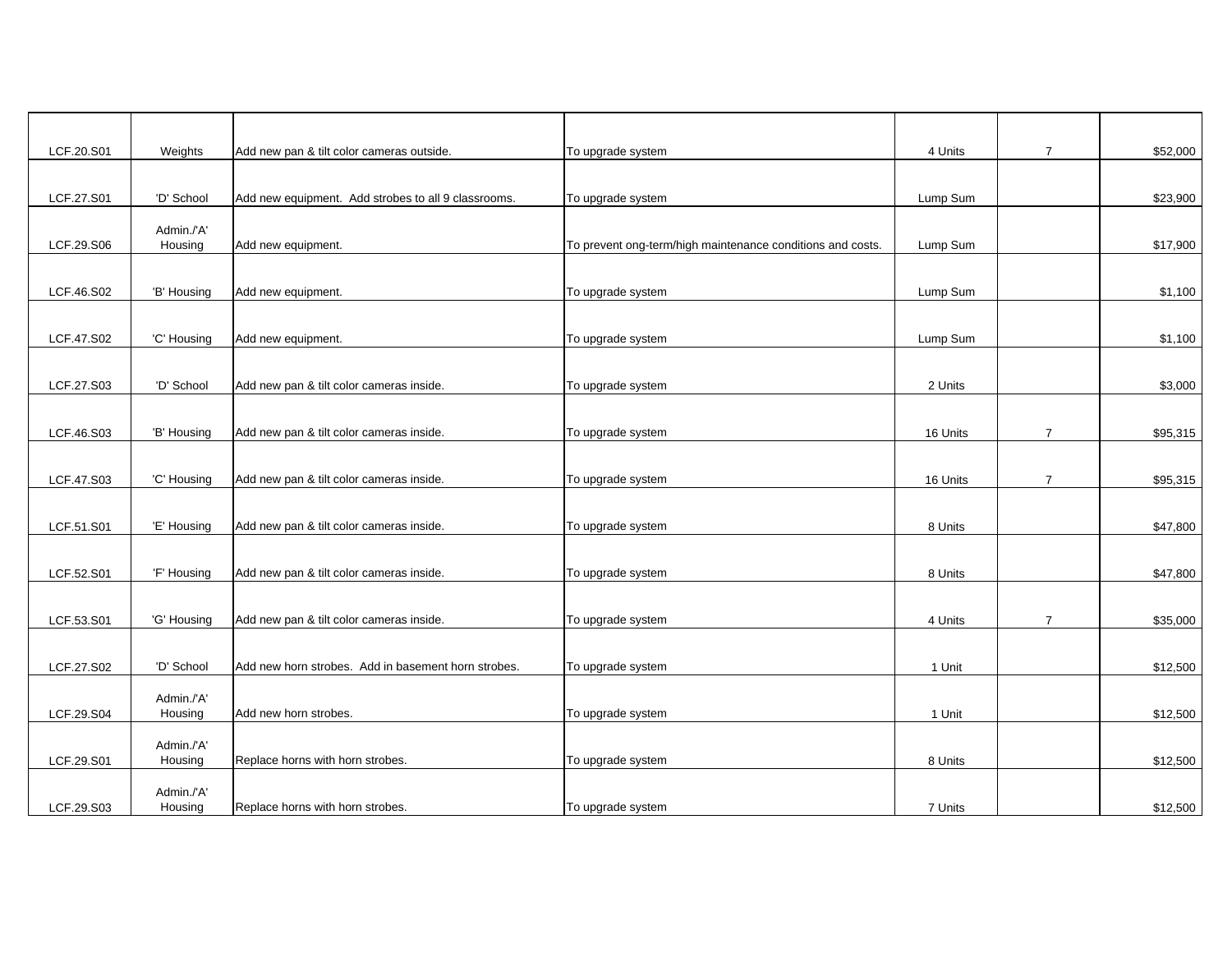| LCF.46.S01 | 'B' Housing          | Replace horns with horn strobes.                                                              | To upgrade system                              | 12 Units  |   | \$12,500  |
|------------|----------------------|-----------------------------------------------------------------------------------------------|------------------------------------------------|-----------|---|-----------|
|            |                      |                                                                                               |                                                |           |   |           |
| LCF.47.S01 | 'C' Housing          | Replace horns with horn strobes.                                                              | To upgrade system                              | 10 Units  |   | \$12,500  |
|            |                      |                                                                                               |                                                |           |   |           |
| LCF.51.A02 | 'E' Housing          | Add walls for office in quiet rooms in E1 and E2.                                             | To upgrade system                              | 2 Units   |   | \$20,000  |
|            |                      |                                                                                               |                                                |           |   |           |
| LCF.52.A02 | 'F' Housing          | Add walls for office in quiet rooms in F1 and F2.                                             | To upgrade system                              | 2 Units   |   | \$20,000  |
| LCF.00.C55 | Site                 | Pavement/Driveway/Perimeter Road, Bituminous, Remove &<br>Replace Full Depth. Perimeter Road. | Perimeter road is deteriorating.               | 1 Unit    |   | \$700,000 |
|            |                      |                                                                                               |                                                |           |   |           |
| ACF.61.A02 | Power Plant          | Replace existing window system - w/ insulated system.                                         | Replace/repair.                                | 1,550 SF  | 4 | \$100,000 |
|            |                      |                                                                                               |                                                |           |   |           |
| ACF.22.A01 | <b>Mental Health</b> | Building demolition.                                                                          | Request of facility's maintenance.             | 9,500 SF  |   | \$89,800  |
|            |                      |                                                                                               |                                                |           |   |           |
| ACF.41.A01 | Housing              | Building demolition.                                                                          | Request of facility's maintenance.             | 41,500 SF |   | \$392,200 |
|            |                      |                                                                                               |                                                |           |   |           |
| ACF.66.C01 | Sewage Plant         | Misc sewerage/drainage project, repair/fix.                                                   | Replace/repair.                                |           | 2 | \$500,000 |
|            |                      |                                                                                               |                                                |           |   |           |
| ACF.61.M02 | Power Plant          | Replace boiler economizers (3).                                                               | Repair/replace.                                | 3 units   | 3 | \$200,000 |
|            |                      |                                                                                               |                                                |           |   |           |
| ACF.68.A03 | Well #1              | Replace existing roof.                                                                        | To eliminate high future maintenanc condition. | 150 SF    | 5 | \$1,500   |
| ACF.3.A01  | Well #4              | Replace roof and insulation.                                                                  | To eliminate high future maintenanc condition. | 182 SF    |   | \$1,900   |
|            |                      |                                                                                               |                                                |           |   |           |
| ACF.66.A01 | Sewage Plant         | Replace roof and insulation.                                                                  | To eliminate high future maintenanc condition. | 1,500 SF  | 5 | \$15,000  |
|            |                      |                                                                                               |                                                |           |   |           |
| ACF.19.A01 | Administration       | Tuckpoint brick.                                                                              | Repair.                                        | 20 SF     |   | \$300     |
|            |                      |                                                                                               |                                                |           |   |           |
| ACF.61.A01 | Power Plant          | Tuckpoint brick.                                                                              | Repair.                                        | 50 SF     |   | \$600     |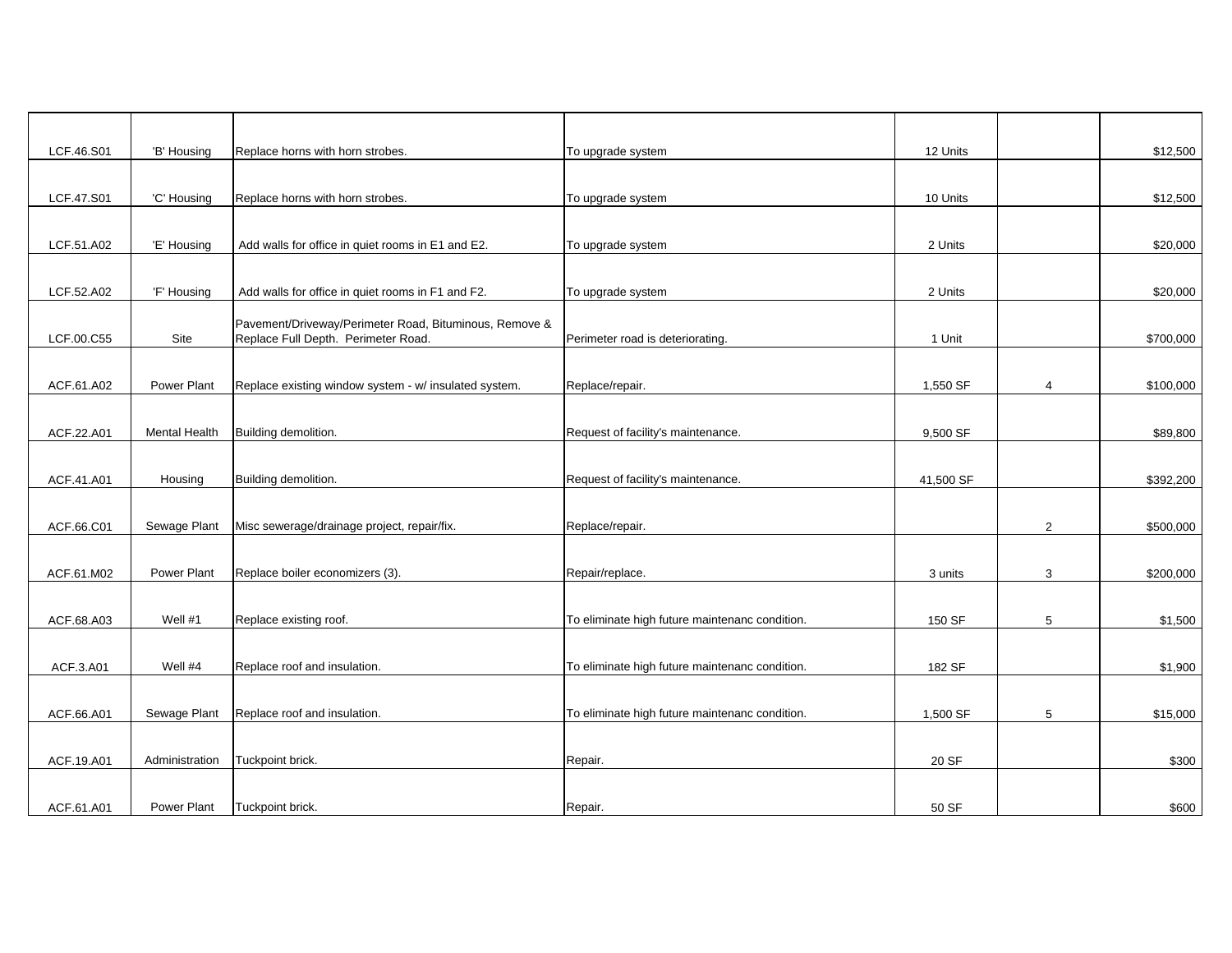| ACF.66.A03 | Sewage Plant   | Tuckpoint brick.                                         | In need of repair                                           | 80 SF    |                | \$700    |
|------------|----------------|----------------------------------------------------------|-------------------------------------------------------------|----------|----------------|----------|
|            |                |                                                          |                                                             |          |                |          |
| ACF.68.A01 | Well #1        | Tuckpoint brick.                                         | Repair.                                                     | 20 SF    |                | \$300    |
|            |                |                                                          |                                                             |          |                |          |
| ACF.19.A02 | Administration | Replace existing window system - w/ insulated system.    | Repair.                                                     | 396 SF   |                | \$25,300 |
|            |                |                                                          |                                                             |          |                |          |
| ACF.19.A03 | Administration | Replace single exterior door/frame/hardware.             | Repair.                                                     | 4 Units  |                | \$11,000 |
|            |                |                                                          |                                                             |          |                |          |
| ACF.66.A05 | Sewage Plant   | Replace single exterior door/frame/hardware.             | Repair.                                                     | 5 Units  |                | \$11,000 |
|            |                |                                                          |                                                             |          |                |          |
| ACF.19.A04 | Administration | Replace interior doors/frame/hardware.                   | Replace/repair.                                             | 2 Units  |                | \$6,000  |
|            |                |                                                          |                                                             |          |                |          |
| ACF.7.A01  | Greenhouse     | Building demolition.                                     | To eliminate high maintenanc condition.                     | 1,063 SF |                | \$12,500 |
|            |                |                                                          |                                                             |          |                |          |
| ACF.00.C50 | Site           | Structures I, Manhole, Remove & Replace.                 | To improve appearance.                                      | 1 Unit   |                | \$4,500  |
|            |                | Frame & Cover/Grate, Manhole, Adjust Existing to Grade & |                                                             |          |                |          |
| ACF.00.C60 | Site           | Re-grout.                                                | To prevent long-term/high maintenance issue.                | 1 Unit   |                | \$800    |
|            |                |                                                          |                                                             |          |                |          |
| ACF.61.C04 | Power Plant    | Site Improvements III, new, above ground tank            | Upgrade above ground generator fuel tank.                   |          |                | \$8,000  |
|            |                |                                                          |                                                             |          |                |          |
| ACF.19.E02 | Administration | Replace distribution panel.                              | Replace/repair.                                             | 1 Unit   |                | \$6,000  |
|            |                |                                                          |                                                             |          |                |          |
| ACF.19.M06 | Administration | Miscellaneous.                                           | To prevent long-term/high maintenance conditions and costs. |          | $\mathbf{1}$   | \$14,000 |
|            |                |                                                          |                                                             |          |                |          |
| ACF.60.M06 | Warehouse      | Miscellaneous.                                           | To prevent long-term/high maintenance conditions and costs. |          | $\overline{1}$ | \$14,000 |
|            | Maintenance    |                                                          |                                                             |          |                |          |
| ACF.70.M06 | Storage        | Miscellaneous.                                           | To prevent long-term/high maintenance conditions and costs. |          | $\mathbf{1}$   | \$14,000 |
|            | Maintenance    |                                                          |                                                             |          |                |          |
| ACF.71.M06 | Storage        | Miscellaneous.                                           | To prevent long-term/high maintenance conditions and costs. |          | $\overline{1}$ | \$14,000 |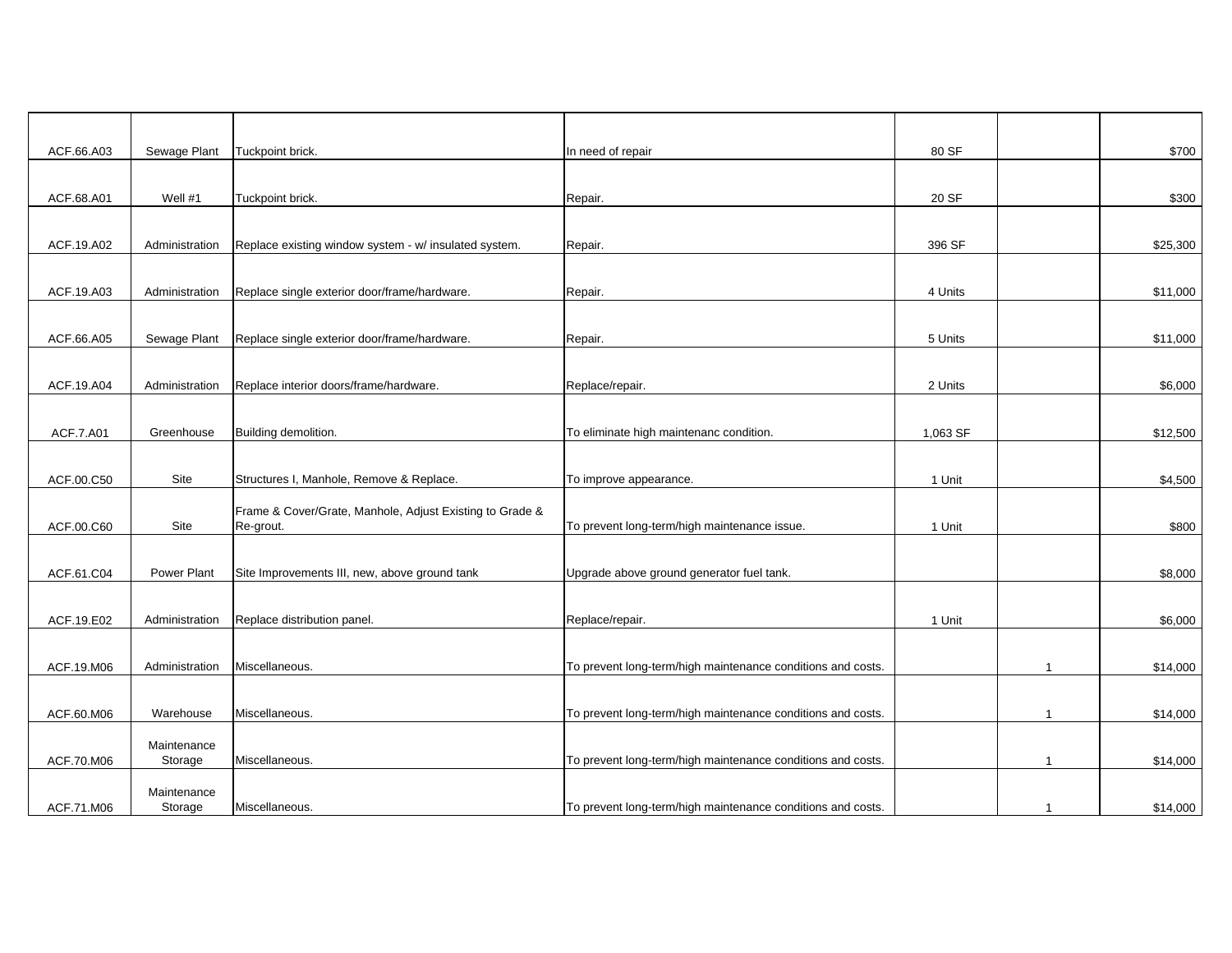| ACF.66.M06 | Sewage Plant           | Miscellaneous.                                        | To prevent long-term/high maintenance conditions and costs. |           | $\mathbf{1}$   | \$14,000  |
|------------|------------------------|-------------------------------------------------------|-------------------------------------------------------------|-----------|----------------|-----------|
|            |                        |                                                       |                                                             |           |                |           |
| ACF.61.M06 | Power Plant            | Miscellaneous.                                        | To prevent long-term/high maintenance conditions and costs. |           | $\mathbf{1}$   | \$14,000  |
|            |                        |                                                       |                                                             |           |                |           |
| ACF.19.S01 | Administration         | Upgrade fire alarm system.                            | Repair.                                                     | Lump Sum  |                | \$15,000  |
|            |                        |                                                       |                                                             |           |                |           |
| CDW.71.A01 |                        |                                                       |                                                             |           | $\mathbf{1}$   |           |
|            | Maintenance            | Replace existing roof.                                | To prevent long-term/high maintenance conditions and costs. | 17,530 SF |                | \$150,000 |
|            |                        |                                                       |                                                             |           |                |           |
| CDW.71.A02 | Maintenance            | Replace existing window system - w/ insulated system. | To prevent long-term/high maintenance conditions and costs. | 1,500 SF  | $\overline{2}$ | \$100,000 |
|            | Food                   |                                                       |                                                             |           |                |           |
| CDW.60.A01 | Service/School         | Replace or add roof drains.                           | Replace/repair.                                             | 2 Units   |                | \$1,700   |
|            | Food                   |                                                       |                                                             |           |                |           |
| CDW.60.A03 | Service/School         | Replace lintels.                                      | Replace/repair.                                             | 110 LF    |                | \$6,500   |
|            |                        |                                                       |                                                             |           |                |           |
| CDW.60.A04 | Food<br>Service/School | Tuckpoint brick.                                      | Replace/repair.                                             | 100 SF    |                | \$840     |
|            |                        |                                                       |                                                             |           |                |           |
|            |                        |                                                       |                                                             |           |                |           |
| CDW.70.A01 | Grounds                | Replace existing window system - w/ insulated system. | Replace/repair.                                             | 840 SF    |                | \$50,000  |
|            | Food                   |                                                       |                                                             |           |                |           |
| CDW.60.A06 | Service/School         | Replace entry system - w/ insulated system.           | Replace/repair.                                             | 88 SF     |                | \$5,900   |
|            | Food                   |                                                       |                                                             |           |                |           |
| CDW.60.A07 | Service/School         | Replace double exterior doors/frame/hardware.         | Replace/repair.                                             | 6 Units   |                | \$28,200  |
|            |                        |                                                       |                                                             |           |                |           |
| CDW.60.A08 | Food<br>Service/School | Replace single exterior door/frame/hardware.          | Replace/repair.                                             | 2 Units   |                | \$5,000   |
|            |                        |                                                       |                                                             |           |                |           |
|            |                        |                                                       |                                                             |           |                |           |
| CDW.70.A02 | Grounds                | Replace single exterior door/frame/hardware.          | Replace/repair.                                             | 4 Units   |                | \$10,000  |
|            | Food                   |                                                       |                                                             |           |                |           |
| CDW.60.A09 | Service/School         | Replace overhead doors.                               | Replace/repair.                                             | 432 SF    |                | \$24,000  |
|            | Food                   |                                                       |                                                             |           |                |           |
| CDW.60.A11 | Service/School         | Replace access panel.                                 | Replace/repair.                                             | 10 SF     |                | \$170     |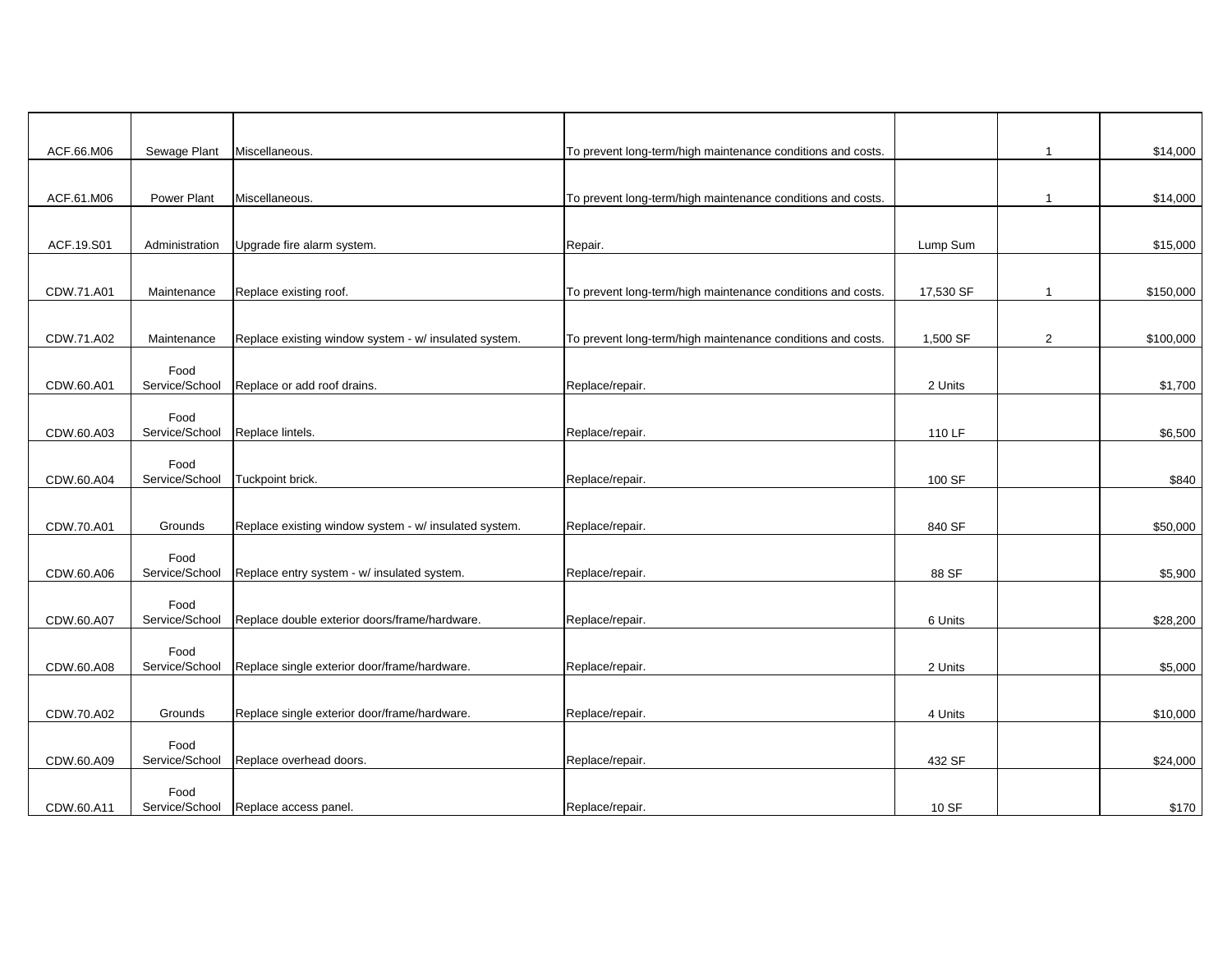|            | <b>Public Works</b> |                                                                                                                    |                                                             |            |          |
|------------|---------------------|--------------------------------------------------------------------------------------------------------------------|-------------------------------------------------------------|------------|----------|
| CDW.73.A02 | Office              | Building demolition.                                                                                               | To prevent long-term/high maintenance conditions and costs. | 206 SF     | \$2,400  |
|            |                     |                                                                                                                    |                                                             |            |          |
| CDW.00.C27 | Site                | Sidewalk, Concrete, New.                                                                                           | To prevent long-term/high maintenance conditions and costs. | 200 SF     | \$2,000  |
|            |                     |                                                                                                                    |                                                             |            |          |
|            |                     |                                                                                                                    |                                                             |            |          |
| CDW.00.C38 | Site                | Sidewalk, Concrete, New.                                                                                           | To prevent long-term/high maintenance conditions and costs. | 275 SF     | \$1,800  |
|            |                     |                                                                                                                    |                                                             |            |          |
| CDW.00.C26 | Site                | Sidewalk, Concrete, Remove & Replace.                                                                              | To prevent long-term/high maintenance conditions and costs. | 750 SF     | \$5,000  |
|            |                     |                                                                                                                    |                                                             |            |          |
| CDW.00.C33 | Site                | Sidewalk, Concrete, Remove & Replace. Sidewalk along<br>south side of front drive to Grounds Building.             | To prevent long-term/high maintenance conditions and costs. | 200 SF     | \$1,500  |
|            |                     |                                                                                                                    |                                                             |            |          |
|            |                     | Sidewalk, Concrete, Remove & Replace. Sidewalk adjacent                                                            |                                                             |            |          |
| CDW.00.C35 | Site                | to parking in front of the Grounds Building<br>Pavement/Driveway/Perimeter Road, Bituminous, Mill &                | To prevent long-term/high maintenance conditions and costs. | 260 SF     | \$2,000  |
|            |                     | Resurface. Driveway located off the southeast corner of the                                                        |                                                             |            |          |
| CDW.00.C42 | Site                | Warehouse Building.                                                                                                | To prevent long-term/high maintenance conditions and costs. | 5,250 SF   | \$4,500  |
|            |                     | Pavement/Driveway/Perimeter Road, Bituminous, Overlay                                                              |                                                             |            |          |
| CDW.00.C29 | Site                | Existing with Bituminous. Parking area adjacent to the east<br>side of the Maintenance Building.                   | To prevent long-term/high maintenance conditions and costs. | 4,725 SF   | \$10,000 |
|            |                     | Pavement/Driveway/Perimeter Road, Bituminous, Overlay                                                              |                                                             |            |          |
|            |                     | Existing with Bituminous. East/west roadway located along                                                          |                                                             |            |          |
| CDW.00.C30 | Site                | the southerly side of the Maintenance Building.                                                                    | To prevent long-term/high maintenance conditions and costs. | 3,990 SF   | \$8,000  |
|            |                     | Pavement/Driveway/Perimeter Road, Bituminous, Overlay<br>Existing with Bituminous. East/west roadway located along |                                                             |            |          |
| CDW.00.C31 | Site                | the north side of the Maintenance Building.                                                                        | To prevent long-term/high maintenance conditions and costs. | 4,830 SF   | \$10,000 |
|            |                     |                                                                                                                    |                                                             |            |          |
| CDW.00.C50 | Site                | Pavement/Driveway/Perimeter Road, Bituminous, Remove &<br>Reseed. Parking lot located west of Power Plant.         | To prevent long-term/high maintenance conditions and costs. | 11,200 SF  | \$14,000 |
|            |                     | Concrete Stairway Cast-in-Place, Remove & Replace.                                                                 |                                                             |            |          |
|            |                     | Stairwell located on south end of Food Service/School                                                              |                                                             |            |          |
| CDW.00.C01 | Site                | Building.                                                                                                          | To prevent long-term/high maintenance conditions and costs. | 40 LF Nose | \$4,300  |
|            |                     | Concrete Stairway Cast-in-Place, Remove & Reseed.                                                                  |                                                             |            |          |
| CDW.00.C06 | Site                | Stairwell at north side of the Food Service/School Building.                                                       | To prevent long-term/high maintenance conditions and costs. | 36 LF Nose | \$1,800  |
|            |                     | Parking Lot, Bituminous, Remove & Replace Full Depth. At                                                           |                                                             |            |          |
|            |                     | north doorway to parking lot located along the north side of the<br>Grounds Building.                              |                                                             |            |          |
| CDW.00.C37 | Site                |                                                                                                                    | To prevent long-term/high maintenance conditions and costs. | 800 SF     | \$3,000  |
|            |                     | Parking Lot, Bituminous, Seal Coat/Crack Seal. Parking lot                                                         |                                                             |            |          |
| CDW.00.C36 | <b>Site</b>         | located along the north side of the Grounds Building.                                                              | To prevent long-term/high maintenance conditions and costs. | 3,985 SF   | \$2,200  |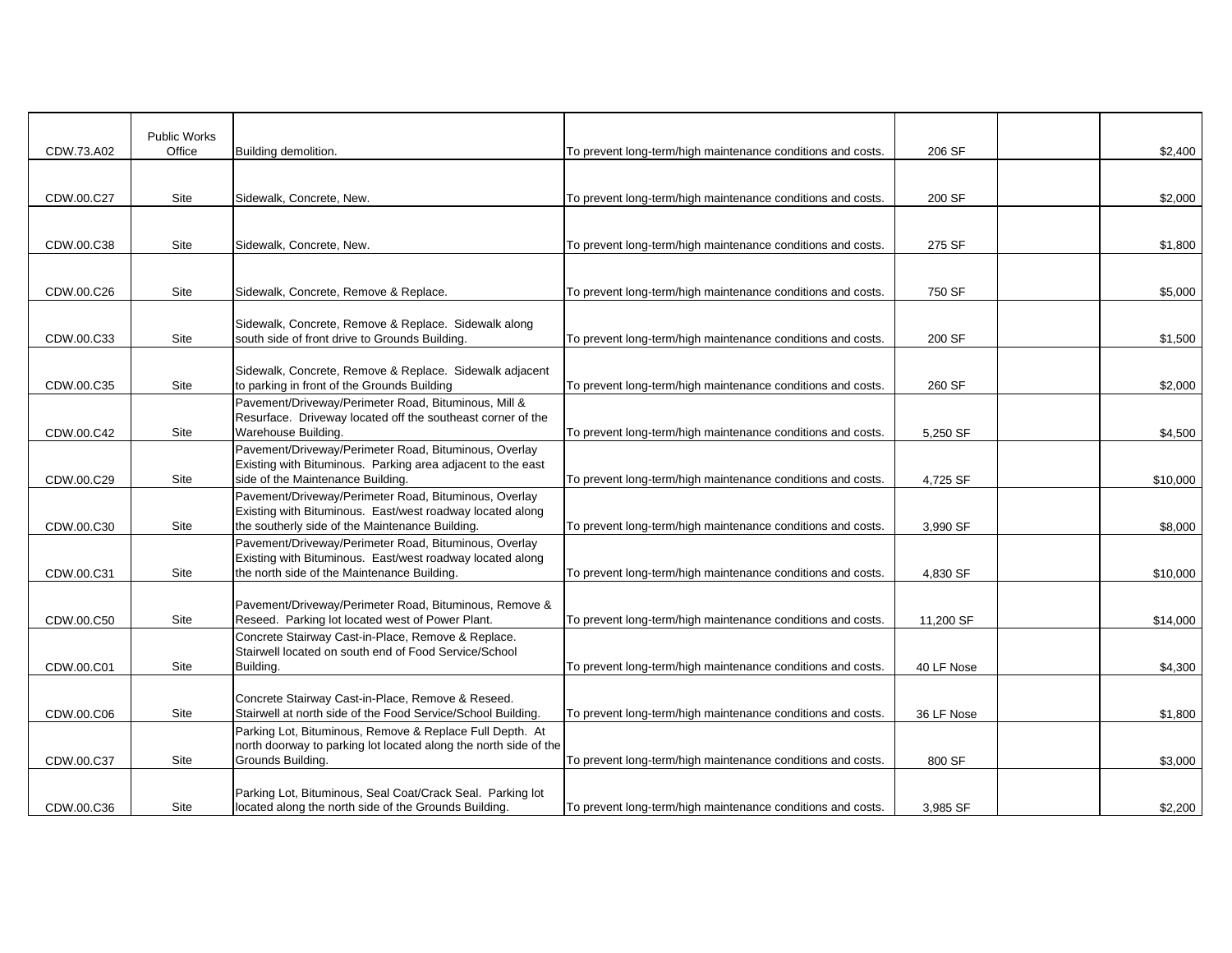| CDW.00.C34 | Site           | Curb & Gutter, Concrete, Remove & Replace. Curbing at<br>radius south side of front drive to the Grounds Building.                                        | To prevent long-term/high maintenance conditions and costs. | 120 LF    |       | \$3,500      |
|------------|----------------|-----------------------------------------------------------------------------------------------------------------------------------------------------------|-------------------------------------------------------------|-----------|-------|--------------|
|            |                | Site Improvements II, New, Concrete Slab/Pad. Dumpster<br>located within the east/west roadway, located along the north                                   |                                                             |           |       |              |
| CDW.00.C32 | Site           | side of the Maintenance Building.                                                                                                                         | To prevent long-term/high maintenance conditions and costs. | 150 SF    |       | \$1,000      |
| CDW.00.C04 | Site           | Site Improvements II, Remove & Replace, Concrete Slab/Pad.<br>Loading dock located mid-center along the east side of the<br>Food Service/School Building. | To prevent long-term/high maintenance conditions and costs. | 120 SF    |       | \$1,700      |
|            |                | Site Improvements II, Remove & Replace, Concrete Slab/Pad.                                                                                                |                                                             |           |       |              |
|            |                | Loading dock located along the north easterly side of the Food                                                                                            |                                                             |           |       |              |
| CDW.00.C05 | Site           | Service/School Building.                                                                                                                                  | To prevent long-term/high maintenance conditions and costs. | 480 SF    |       | \$5,600      |
| CDW.71.M02 | Maintenance    | Replace pneumatic with direct digital controls (DDC).                                                                                                     | Replace/repair.                                             | 17,530 SF |       | \$32,000     |
|            |                |                                                                                                                                                           |                                                             |           |       |              |
|            | Food           |                                                                                                                                                           |                                                             |           |       |              |
| CDW.60.M11 | Service/School | Miscellaneous. New faucets for mop closets.                                                                                                               | Replace/repair.                                             | Lump Sum  |       | \$1,200      |
|            |                |                                                                                                                                                           |                                                             |           | Total | \$10,234,030 |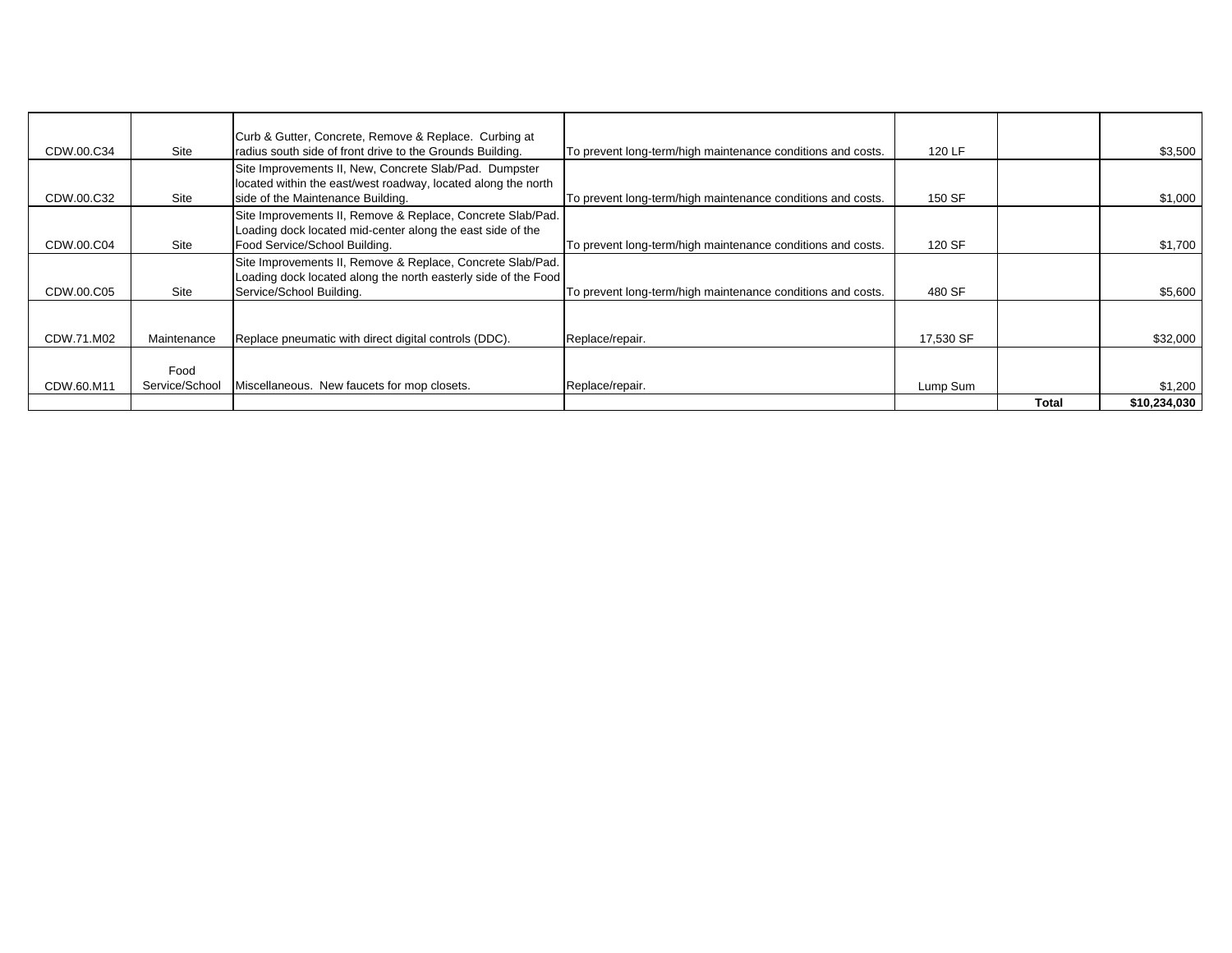# **MICHIGAN DEPARTMENT OF CORRECTIONS**

## "*Help Make Things Right"*

# **MEMORANDUM**

**DATE:** June 24, 2015

- **TO:** Randall Haas, Warden Macomb Correctional Facility
- **FROM:** James McDonald, Physical Plant Supervisor

## **SUBJECT: Annual Physical Inspection 2015 - MRF**

#### **Administration Building**

#### Deficiencies noted:

Roofing is showing signs of wear and age. A roof assessment was completed and many deficiencies were noted.

#### Findings/Observations:

The building is very sound structural wise. The elevator, windows, and doors are in good working order. All areas of this building are well illuminated, securable, and well maintained. Electrical, mechanical, and plumbing systems are operable and properly maintained. The building is in good shape and very clean, however when funds permit, monies will be requested to replace the hot water heater, security gates and the personal protection system which are overdue for replacement.

#### **Housing Units 1 – 7**

#### Deficiencies noted:

Roofs are showing signs of their age; maintenance staff is repeatedly making minor repairs to all building roofs. Roof assessment notes many deficiencies.

#### Finding/Observations:

Housing units are in good condition. Floors, walls, ceiling tiles are clean and look good. Windows, doors, and related hardware are in good working order. Mechanical, electrical, and water and sewage systems are working well.

Handicap elevators in housing units are functional; however the units are in constant need of maintenance. These buildings are very clean, well maintained, and staff submits work requests in a very timely manner.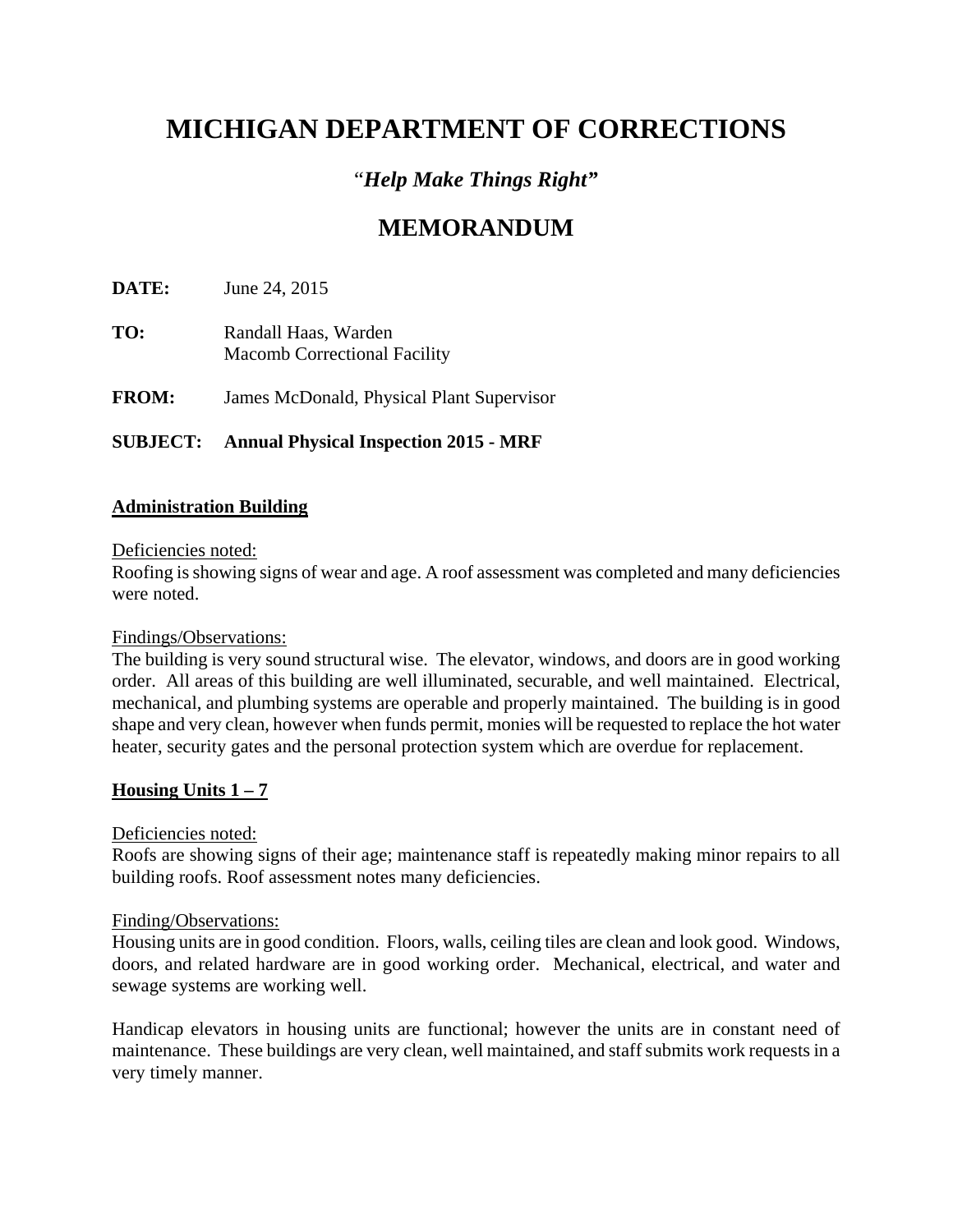## **Unit 6 – Satellite Food Service Unit**

#### Deficiencies noted:

#### Findings/Observations:

Kitchen equipment for the most part is in good working order, but the serving line unit is in need of replacement. The "stainless steel skins" that line the warming bins are paper thin and have been repaired on numerous occasions.

#### **Food Service**

#### Deficiencies noted:

Food Service has one grease trap, located on the back dock of food service which is in need of replacement. Two stainless floor drains have been purchased and will be installed in the kettle area. Several tiles in this area also need to be replaced.

#### Findings/Observations:

Acoustical ceiling and diffusers are in good order. Floor tiles and grout are in tact and appear to be water-tight in the dining area. Windows and entry doors to food service are operable, weather tight, and in good condition.

#### **Building 300 School**

#### Deficiencies noted:

Staff is noting problems with the roof top A/C unit due to the age of the equipment. Hot water heaters are original equipment and are in need of replacement. Roof assessment was completed and many deficiencies were noted.

#### Findings/Observations:

Mechanical, plumbing, and electrical systems are in good working order. Building is very clean.

#### **Health Care**

#### Deficiencies noted:

Again, staff is noting more problems with the A/C unit due to the age of the equipment. Roof assessment was completed and many deficiencies were noted.

#### Findings/Observations:

The interior is in good condition, well illuminated and maintained. There were no problems to note with the building structure itself or utilities.

#### **Segregation**

#### Deficiencies noted: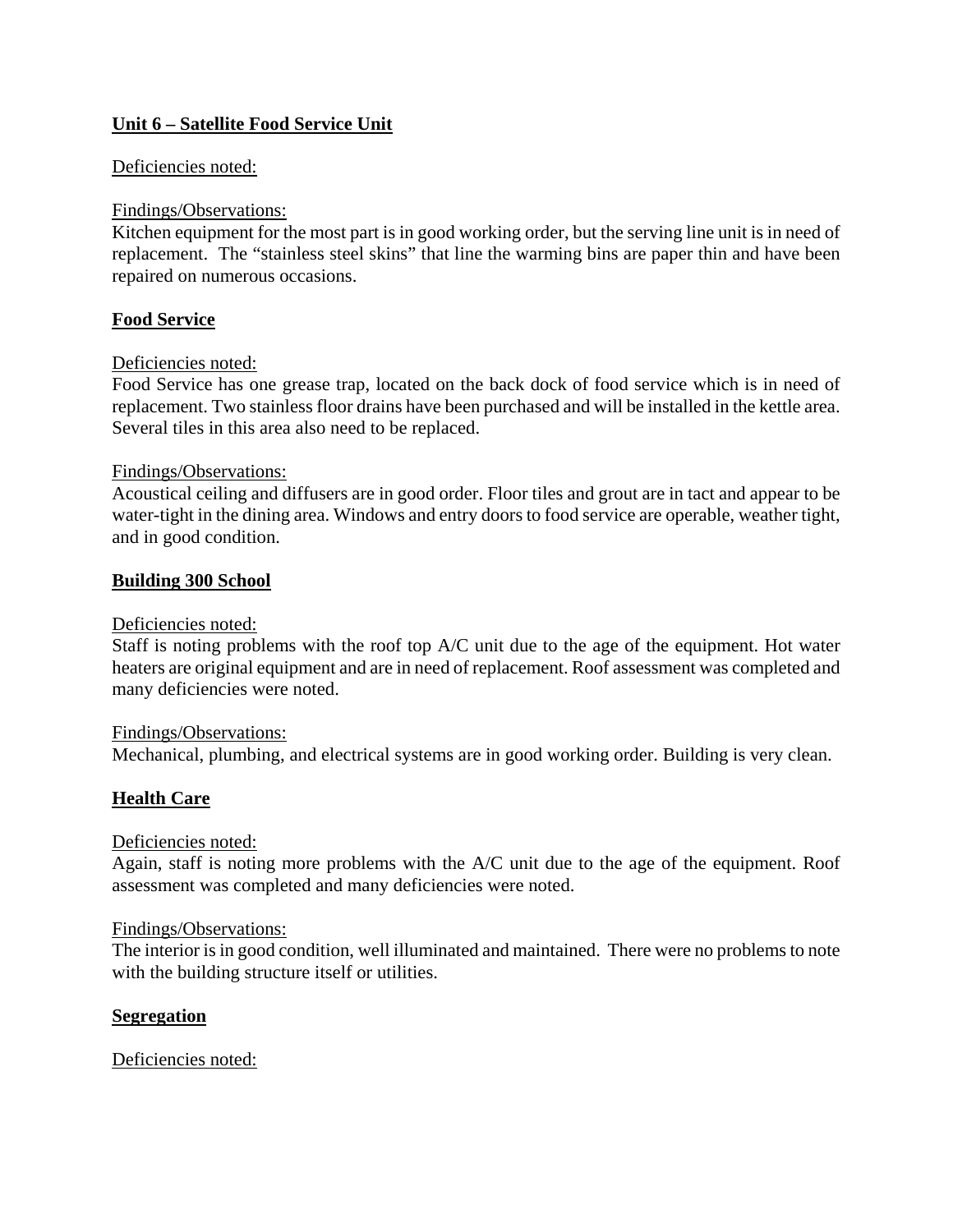Findings/Observations: Area is clean and well illuminated.

#### **Intake Area/Sallyport**

#### Deficiencies noted:

Findings/Observations:

Area is clean and well illuminated. Several repairs were made to the sallyport to improve security. Sallyport pit is in very good condition; however the officer's shack is rusting badly and will need some repair or replacement.

#### **Building 500 Warehouse, Commissary Store, Maintenance**

Deficiencies noted:

Roof assessment was completed and several deficiencies were noted.

#### Findings/Observations:

The mechanical, refrigeration, sewage grinder (muffin Monster), and electrical systems are in good working order. Areas are clean, well organized, and safeties and machine lockouts are in place.

#### **Building 800 (Modular Unit)**

Deficiencies noted:

#### **Gun Towers**

Deficiencies noted:

Findings/Observations: Plumbing, heating, and electrical have been well maintained.

#### **Fences, Zones, Fire Protection Systems, and Grounds**

Deficiencies noted: Some of the zones require replacement shaker wire.

#### Findings/Observations:

Fence fabric is tight, well adhered to the structural support network, posts are solid, and the razor ribbon is in good condition. Security/Detection/Cameras/Fire Protection systems are functional, and no problems were noted during the physical inspection. Replacement and repairs on all related components are addressed as they arise. Landscape is well maintained. The asphalt entrance to the facility requires replacement as well as interior walks, and the basketball court. Light poles, lighting elements, and stanchions are sound and water tight. Facility is in the process of having perimeter lighting and cameras replaced. Interior walk and exterior building lighting is also in need of updating to LED fixtures, a requisition for this has been approved.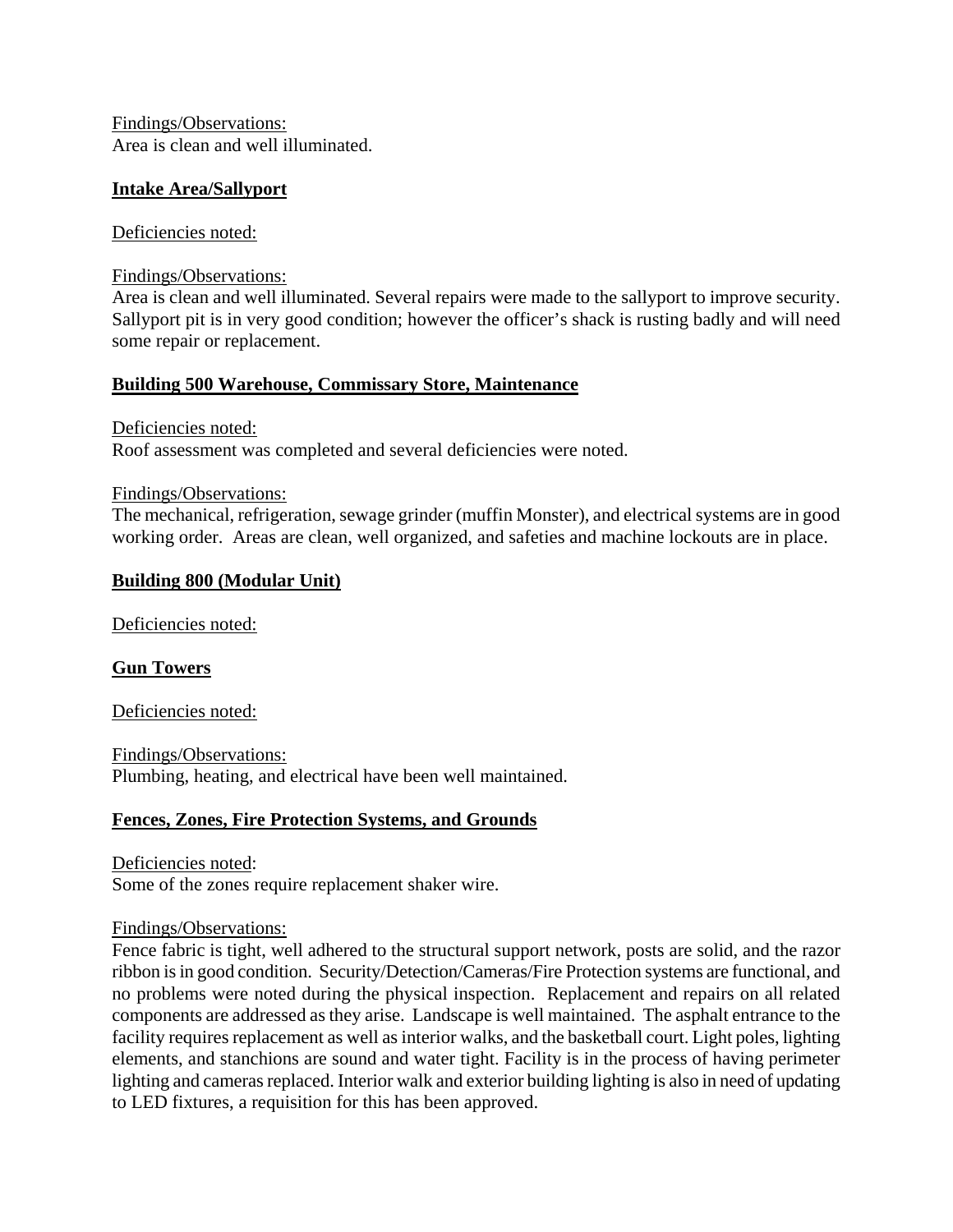## **Secondary Energy Plants, Generators and Propane Converter**

Secondary Energy Plants are tested monthly, well maintained and are in working order. Electrical switchgear has been cleaned and tested with three breakers failing. A requisition for breaker replacement has been submitted.

#### **Water Tower**

Water Tower has been inspected and many deficiencies have been noted. Water tower cleaning and painting is scheduled to take place this August.

#### **Summary:**

A roof assessment was completed for all facility buildings, the majority have a life of just three years remaining. Facility is currently contracting perimeter lighting and camera updates. It is evident the facility has an excellent maintenance program and it is evident staff takes pride working at Macomb. This facility is clean, organized, well maintained and there are no visible signs of abuse or neglect to facility buildings or adjacent structures.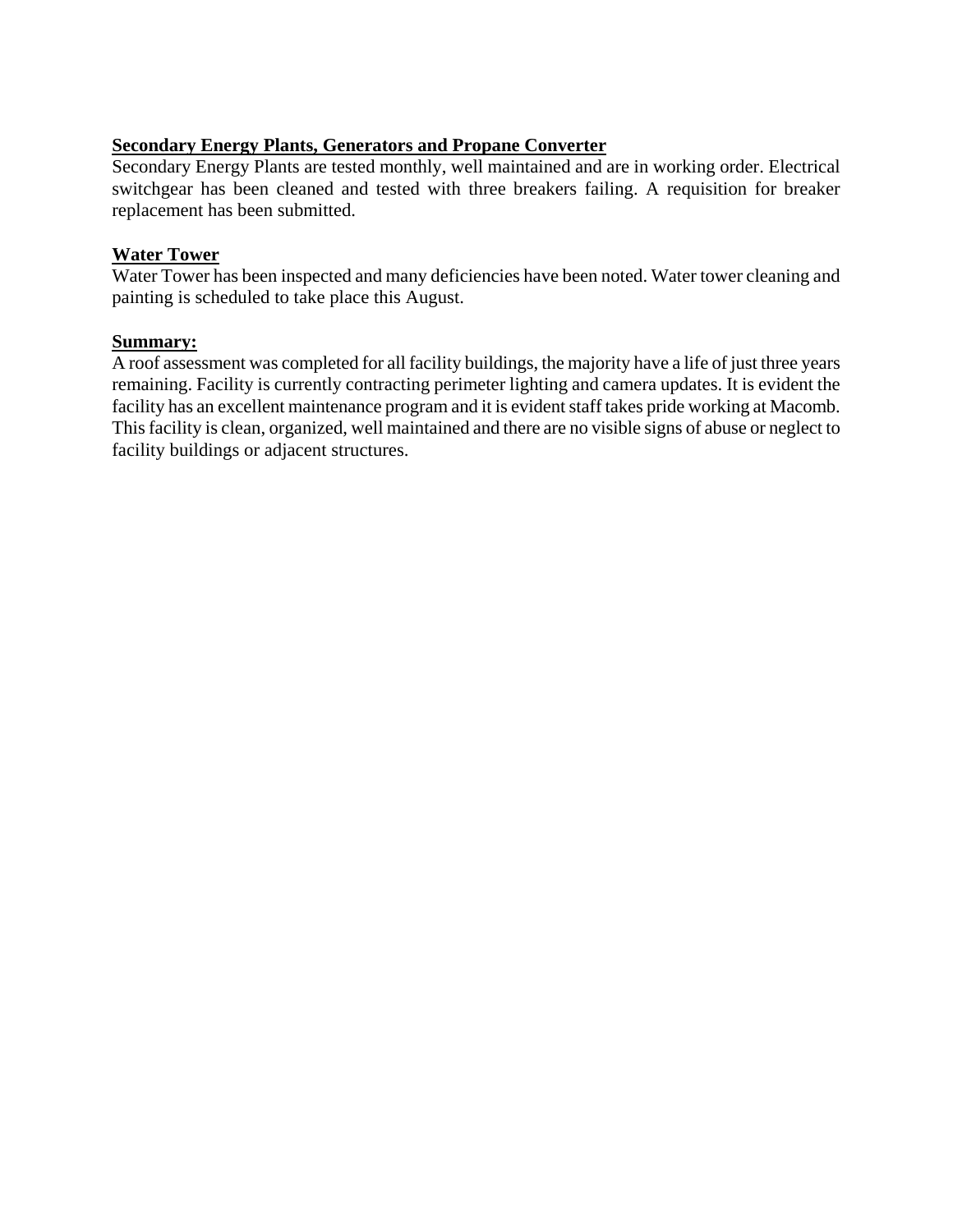#### MACOMB CORRECTIONAL FACILITY

5-Year Plan FY2017

| Project No.     | <b>Building</b>  | <b>Project Description</b>                                                                                             | <b>Reason Description</b>                                                                                                                              |          | <b>Quantity &amp; Units Facility Priority</b> | <b>Cost Estimate</b>    |
|-----------------|------------------|------------------------------------------------------------------------------------------------------------------------|--------------------------------------------------------------------------------------------------------------------------------------------------------|----------|-----------------------------------------------|-------------------------|
|                 |                  |                                                                                                                        | In need of replacement; Obsolete. To eliminate future high maintenance conditions and                                                                  |          |                                               |                         |
| MRF.00.S010     | Site             | Replace Personal Protection System                                                                                     | costs                                                                                                                                                  | 80 units | $\mathbf{1}$                                  | \$1,075,200             |
| MRF.00.C01.09N  | Site             | Water Controls - ICON                                                                                                  | Costs savings measure (water and gas). To meet previous 2013 water/sewer increase<br>charges of 27% and current water/sewer increase of 28.6% in 2015. | 1 unit   | $\overline{2}$                                | \$304,437               |
|                 |                  |                                                                                                                        |                                                                                                                                                        |          |                                               |                         |
| MRF.00.A15.01   | Site             | Card Readers - All Units ELECTRONIC ROUNDING                                                                           | To increase security enhancement                                                                                                                       | 26 units | 3                                             | \$42,000                |
|                 |                  | Centralized Laundry: 4 Washers 65lb/400G Force; 5 Dryers                                                               |                                                                                                                                                        |          |                                               |                         |
| MRF.300.A15.01  | 300              | 75lb:                                                                                                                  | Decrease water/sewer usage. Cost savings measure.                                                                                                      | 9 units  | 4                                             | \$73,086                |
|                 |                  |                                                                                                                        |                                                                                                                                                        |          |                                               |                         |
| MRF.100.A06.07  | 100              | Replace Security Gates (4)                                                                                             | In need of replacement; Obsolete                                                                                                                       | 4 units  | 5                                             | \$85,000                |
| MRF.100.E08.01  | <b>SITE</b>      | Replace Phone System                                                                                                   | In need of replacement; Obsolete                                                                                                                       | 1 Unit   | 6                                             | \$100,000               |
|                 |                  |                                                                                                                        |                                                                                                                                                        |          |                                               |                         |
| MRF.00.S109     | Site             | <b>Shaker Wire</b>                                                                                                     | To upgrade system                                                                                                                                      | 4000ft   | $\overline{7}$                                | \$40,000                |
|                 |                  |                                                                                                                        | In need of replacement; Obsolete. To eliminate future high maintenance conditions and                                                                  |          |                                               |                         |
| MRF.100.M02.06  | Housing Unit 1   | PK Heating Boiler                                                                                                      | costs                                                                                                                                                  | 1 unit   | 8                                             | \$30,000                |
| MRF.200.M02.06  | Housing Unit 2   | <b>PK Heating Boiler</b>                                                                                               | In need of replacement; Obsolete. To eliminate future high maintenance conditions and<br>costs                                                         | 1 unit   | 9                                             | \$30,000                |
|                 |                  |                                                                                                                        | In need of replacement; Obsolete. To eliminate future high maintenance conditions and                                                                  |          |                                               |                         |
| MRF.300.M02.06  | Housing Unit 3   | PK Heating Boiler                                                                                                      | costs                                                                                                                                                  | 1 unit   | 10                                            | \$30,000                |
|                 |                  |                                                                                                                        | In need of replacement; Obsolete. To eliminate future high maintenance conditions and                                                                  |          |                                               |                         |
| MRF.400.M02.06  | Housing Unit 4   | PK Heating Boiler                                                                                                      | costs                                                                                                                                                  | 1 unit   | 11                                            | \$30,000                |
|                 |                  |                                                                                                                        | In need of replacement; Obsolete. To eliminate future high maintenance conditions and                                                                  |          |                                               |                         |
| MRF.500.M02.06  | Housing Unit 5   | PK Heating Boiler                                                                                                      | costs                                                                                                                                                  | 1 unit   | 12                                            | \$30,000                |
| MRF.600.M02.06  | Housing Unit 6   | PK Heating Boiler                                                                                                      | In need of replacement; Obsolete. To eliminate future high maintenance conditions and<br>costs                                                         | 1 unit   | 13                                            | \$30,000                |
|                 |                  |                                                                                                                        | In need of replacement; Obsolete. To eliminate future high maintenance conditions and                                                                  |          |                                               |                         |
| MRF.100.M01.02  | Building 100     | Replace Hot Water Heater - Building 100                                                                                | costs                                                                                                                                                  | 1 units  | 14                                            | \$30,370                |
|                 |                  |                                                                                                                        | In need of replacement; Obsolete. To eliminate future high maintenance conditions and                                                                  |          |                                               |                         |
| MRF.100.M01.02  | Housing Unit 1   | Replace Hot Water Heater - Housing Unit 1                                                                              | costs                                                                                                                                                  | 1 units  | 15                                            | \$30,370                |
|                 |                  |                                                                                                                        | In need of replacement; Obsolete. To eliminate future high maintenance conditions and<br>costs                                                         |          |                                               |                         |
| MRF.200.M01.02  | Housing Unit 2   | Replace Hot Water Heater - Housing Unit 2                                                                              | In need of replacement; Obsolete. To eliminate future high maintenance conditions and                                                                  | 1 units  | 16                                            | \$30,370                |
| MRF.400.A15.01  | Housing Unit 4   | <b>Wheelchair Lift</b>                                                                                                 | costs                                                                                                                                                  | 1 unit   | 17                                            | \$35,000                |
|                 |                  |                                                                                                                        | In need of replacement; Obsolete. To eliminate future high maintenance conditions and                                                                  |          |                                               |                         |
| MRF.600.A15.01  | Housing Unit 6   | <b>Wheelchair Lift</b>                                                                                                 | costs                                                                                                                                                  | 1 unit   | 18                                            | \$35,000                |
|                 |                  |                                                                                                                        | In need of replacement; Obsolete. To eliminate future high maintenance conditions and                                                                  |          |                                               |                         |
| MRF.200.M02.20  | 200              | Replace Air Conditioner - Building 200                                                                                 | costs                                                                                                                                                  | 1 unit   | 19                                            | \$125,000               |
| MRF.300.M02.20  | 300              | Replace Air Conditioner - Building 300                                                                                 | In need of replacement; Obsolete. To eliminate future high maintenance conditions and<br>costs                                                         | 1 unit   | 20                                            | \$125,000               |
|                 |                  |                                                                                                                        | In need of replacement; Obsolete. To eliminate future high maintenance conditions and                                                                  |          |                                               |                         |
|                 |                  | MRF.400/500.S111 Housing Units 4 &5 Replace Door Controls - Units 4 & 5                                                | costs                                                                                                                                                  | 2 units  | 21                                            | \$76,000                |
|                 | <b>Buildings</b> |                                                                                                                        |                                                                                                                                                        |          |                                               |                         |
|                 | 100,200,300, HU  |                                                                                                                        | In need of replacement; Obsolete. To eliminate future high maintenance conditions and                                                                  |          |                                               |                         |
| MRF.00.A01.02   | 1,2,3,4,5,6      | Replace Roofs, - Pole Brn, Building 100, 200,300                                                                       | costs                                                                                                                                                  | 19 units | 22                                            | \$2,300,000             |
|                 |                  | Pavement Areas/Driveways/Roadways, Bituminous, Overlay<br>Existing with Bituminous. Main entrance from 26 Mile Road to |                                                                                                                                                        |          |                                               |                         |
| MRF.00.C03.03CO | Site             | entrance to staff parking lot.                                                                                         | To fix upgrade area to improve appearance and to enhance security                                                                                      | 41575 sf | 23                                            | \$75,000                |
|                 |                  | Replace Asphalt sidewalks on all inside perimeter areas to                                                             |                                                                                                                                                        |          |                                               |                         |
|                 |                  | and from buildings including housing units, programs, food                                                             |                                                                                                                                                        |          |                                               |                         |
| MRF.00.C05.05CO | Site             | service. Etc.                                                                                                          | To fix upgrade area to improve appearance and to enhance security                                                                                      | 37500 sf | 24                                            | \$60,000                |
|                 |                  | Recreation Field/Court, resurface/renovate basketball courts                                                           |                                                                                                                                                        |          |                                               |                         |
| MRF.00.C04.06SK | Site             | located within activity area.                                                                                          | To fix upgrade area to improve appearance and to enhance security                                                                                      | 14375 sf | 25<br>Total                                   | \$50,000<br>\$4,871,833 |
|                 |                  |                                                                                                                        |                                                                                                                                                        |          |                                               |                         |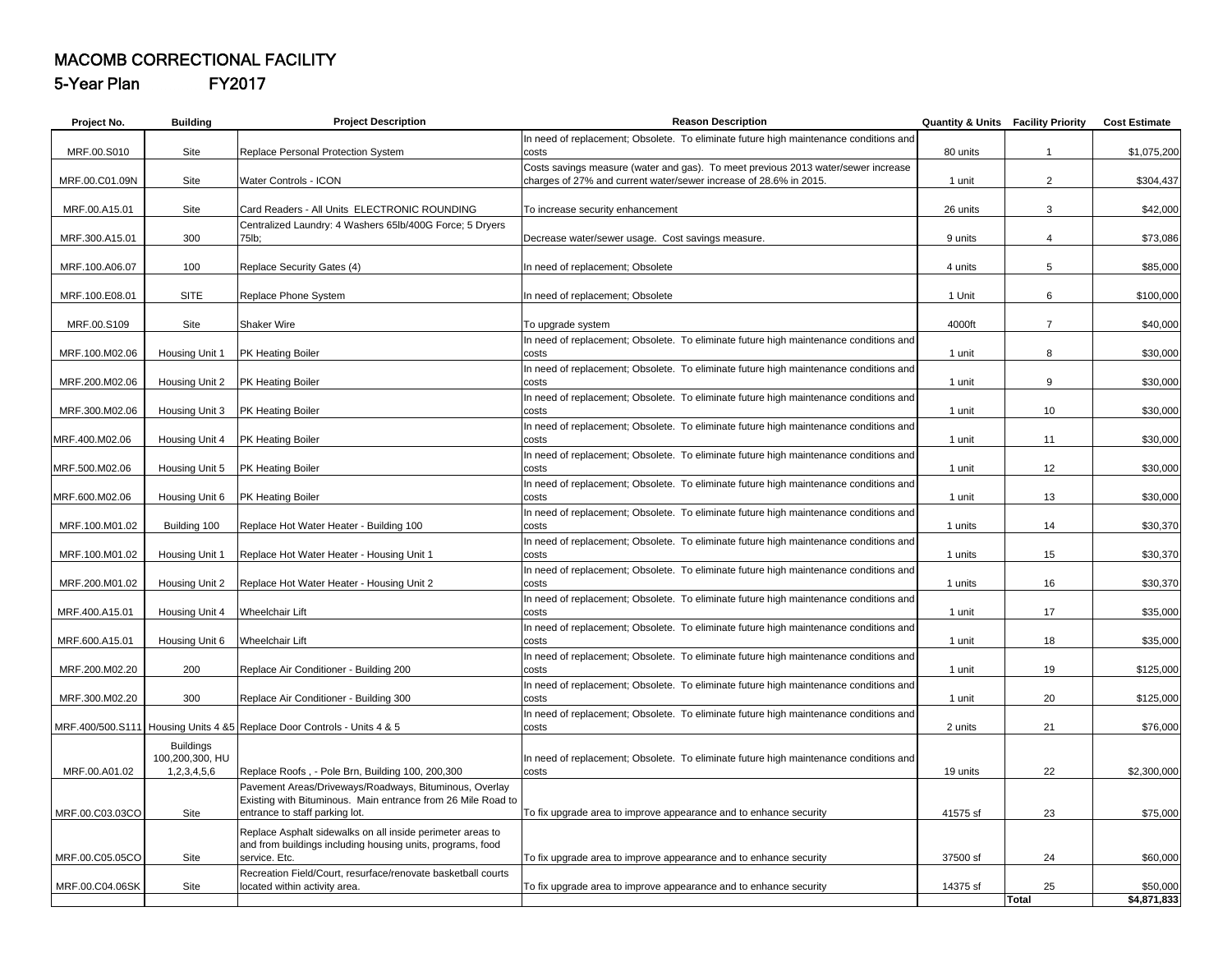# **MICHIGAN DEPARTMENT OF CORRECTIONS**

## *"Help Make Things Right"*

# **MEMORANDUM**

**DATE:** July 1, 2015

- **TO:** Robert Napel, Warden
- **FROM:** Sean Sundholm, Physical Plant Supervisor

## **SUBJECT:** Annual Facility Inspection for Marquette Branch Prison

An Annual Facility Inspection was conducted per Item N of PD 04.03.100, Preventive and Emergency Maintenance for Correctional Facilities, and per Chapter 5 of the MDOC Physical Plant Operation Plan. The purpose of the inspection is to assess the need for future maintenance and to identify budgetary needs and establish spending plans. This year's annual inspection results follow and are noted by building.

## **MARQUETTE BRANCH PRISON**

## **Administration** (Building 1)

- Renovation to include elevator, ADA chairlift for visitors, barrier-free restrooms for staff and visitors; upgrade plumbing, electrical (new transformer), heating, and air conditioning systems; and tuckpoint stone on backside exterior of building.
- Renovation of  $2^{nd}$  and  $3^{rd}$  floor of former warden's residence to include required floor-tofloor separation. Interior finish to meet "Class C" requirements.
- Repair/replace rear exit steps on main floor in the lunch room.

## **Rotunda** (Building 2)

- Replace existing window system w/ insulated system. Replace windows at crows nest on top of rotunda with aluminum framed units.
- Interior finish to meet "Class C" requirements (Partial Completion).
- Tuck point all sand stone on exterior walls.

## **Brooks Center** (Building 3)

- Extend water line replacement from the main line to the various areas.
- Concrete walks need repair.
- Replace several steam coils in the air handling units.

**B Block** (Building 4)

Tuck point all sand stone on exterior walls.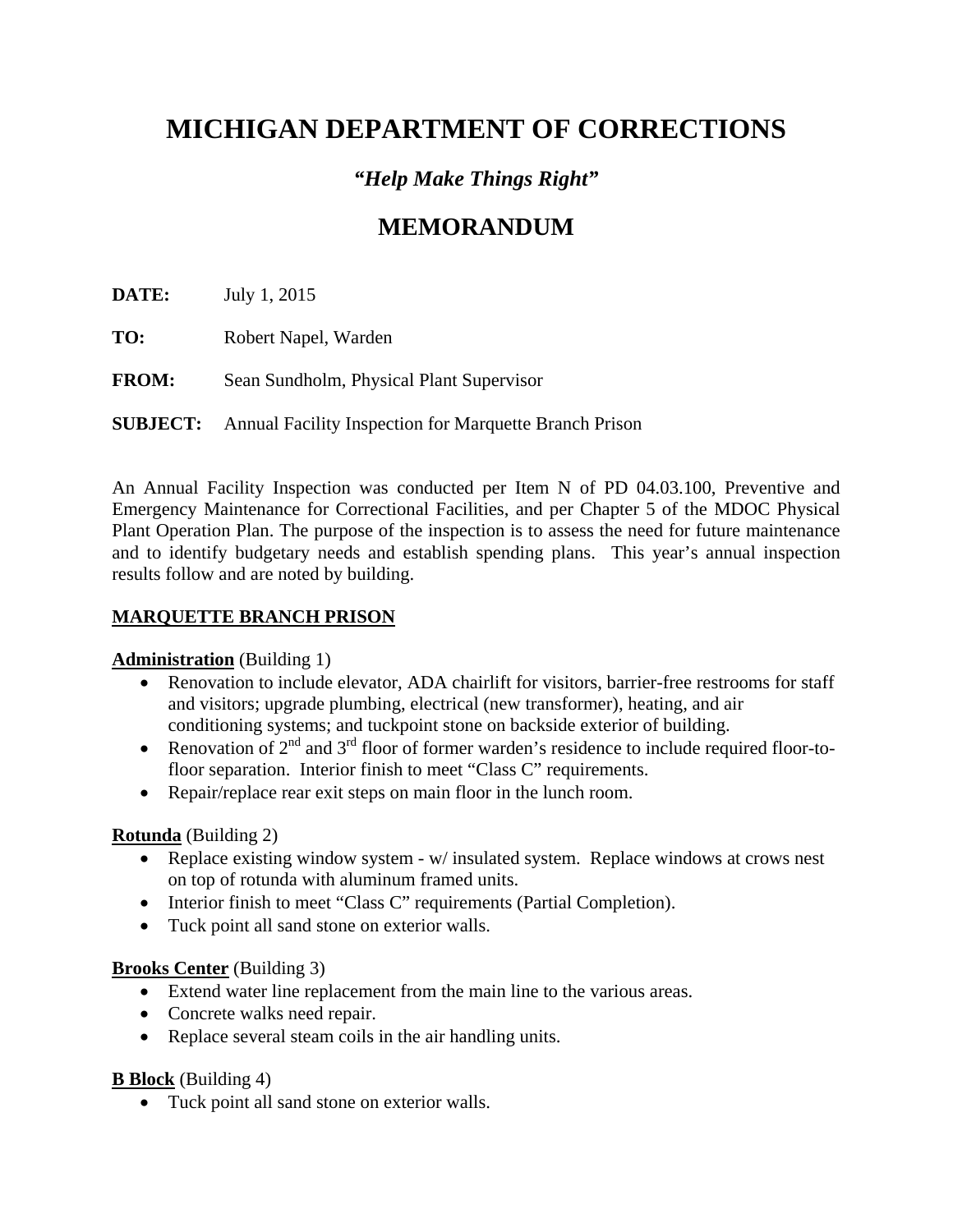• Replace all exterior fans

**C Block** (Building 5)

- Relocate existing electrical distribution panels to a non-resident accessible area.
- Replace West and North wall baseboard heating.
- Tuck point all sand stone on exterior walls.

**D Block** (Building 6)

- Relocate existing electrical distribution panels to a non-resident accessible area.
- Tuck point all sand stone on exterior walls.
- Need to replace the circuit breaker disconnect panels with a new panel board.

**E Block** (Building 7)

- Relocate existing electrical distribution panels to a non-resident accessible area.
- Tuck point all sand stone on exterior walls.

**F Block** (Building 8)

- Replace 1.5 inch cold and 1 inch hot water galvanized lines with copper lines from main tunnel to cell block.
- Tuck point all sand stone on exterior walls.

## **Service Building – Central Kitchen/Gymnasium** (Building 9)

- Concrete walks need repair.
- Remove old and install new ramp to the back entrance.
- Replace/Repair the four staircases as well as the ramp.
- Replace existing roof because it has reached its life expectancy and is a high maintenance issue.
- The dish tank/ disposal sink is beyond repair and needs to be replaced.

## **ERT Building** (Building 12)

- Repair eve.
- Exterior requires painting.

## **Trusty Kitchen** (Building 14)

- Replace existing inefficient window system with an insulated system which will also reduce the number of windows.
- Replace the dishwasher because it has reached its serviceable life expectancy.
- Kitchen roof needs replacement. EPDM mechanically attached type system.

## **Chapel – Level V** (Building 15)

- Replace existing window system with insulated system. Replace frames and glazing of all casement units.
- Replace double exterior doors/frame/hardware.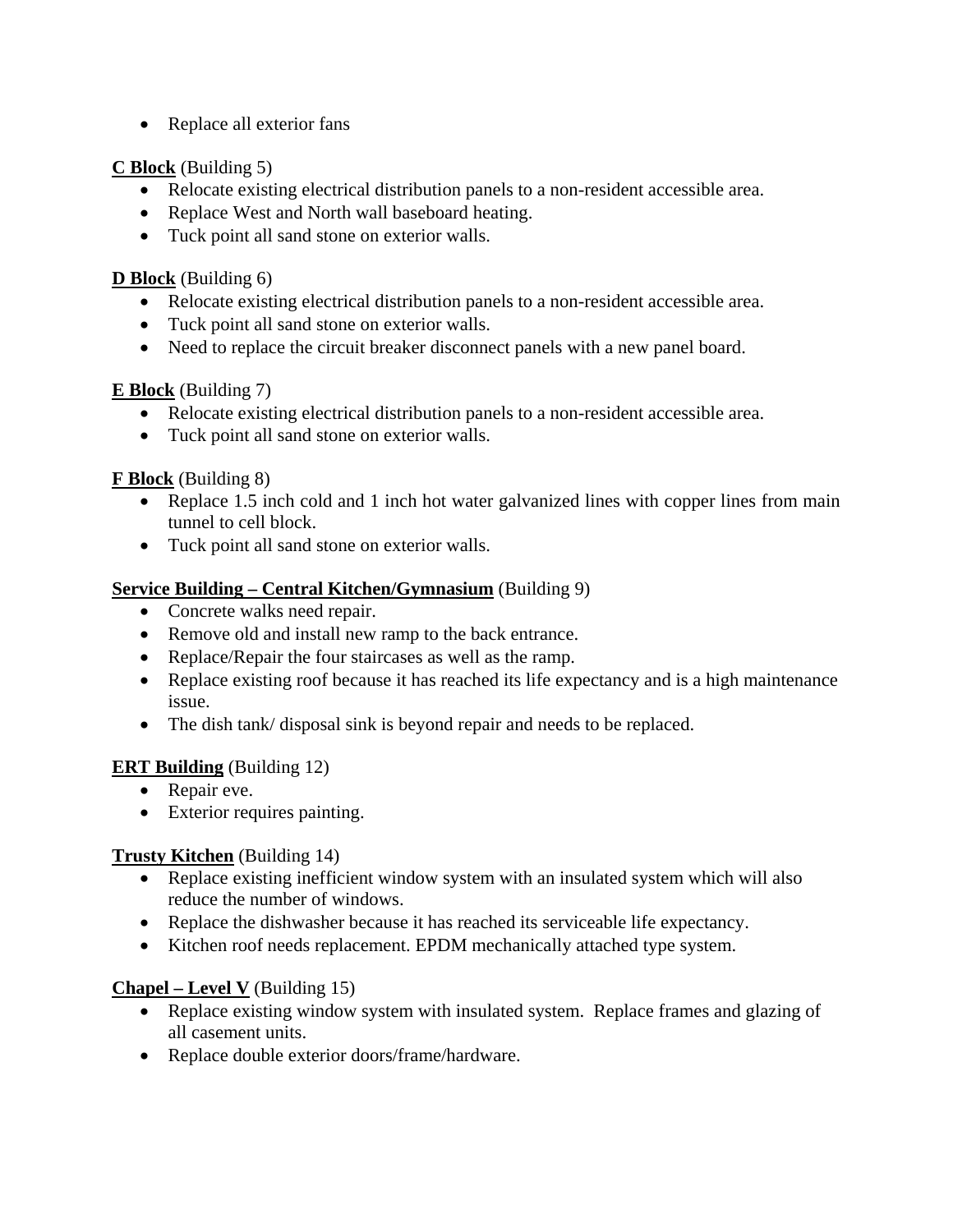## **Property Room – Level I** (Building 21)

- Concrete walks need repair.
- Needs to have the roof repaired (shingled building)

## **MSI/Roadstand** (Building 24)

- Replace single pane windows to thermo pane and reduce quantity.
- Drop ceiling and replace doors for energy efficiency.
- Exterior trim needs painting.
- Need to have fiber installed in building in order to accommodate a camera and new phone line.
- Need to have a gate installed to prevent unauthorized people from entering into area.
- Roof needs replacement with new shingles.

## **Post 12 (Gate House)** (Building 25)

- Minor repairs needed to plaster walls.
- Caulking of windows needed.
- Roofing is in satisfactory condition; however, it contains asbestos.
- Need to have fiber run to building in order to accommodate a camera and new phone line.

## **O Dorm** (Building 28)

- Remove and replace 4" thick concrete walk between dorm O (bldg. #28) and existing concrete wall on southeast corner of building.
- Replace Fire Alarm Panel. Existing panel is over 30 years old and continually requires maintenance. Parts are no longer available.
- Replace shower ventilation because it is inadequate for the number of prisoners being housed in this dorm.
- Remodel shower/bathroom areas. The tiles, flooring, ventilation and some of the plumbing are high maintenance areas and are in need of a complete remodel.
- The roof needs to have new shingles installed.

## **G Block** (Building 34)

 Replace existing electrical distribution panelboard and circuit breaker disconnect panels with a new panel board.

## **Guard Post – Orchard** (Building 36)

- Concrete walks need repair.
- Masonry in poor condition.
- Painting needed.

## **Water Tank** (Building 39)

• Install 10' fence with 30" razor wire around Water Tank to provide additional security.

## **Power Plant** (Building 40)

- Replace main water line.
- Steam generator modifications and overhaul.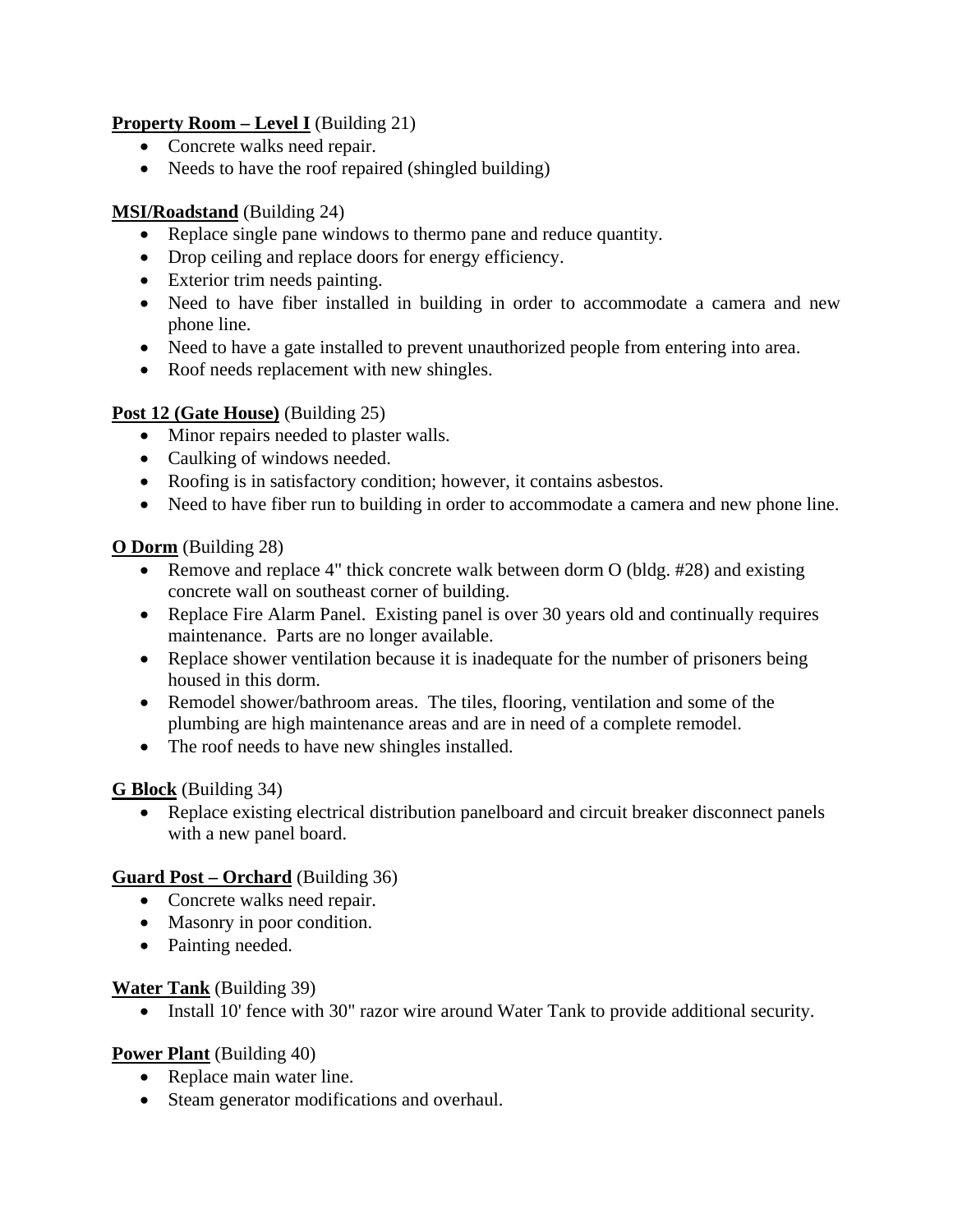- Replace leaking expansion joint on steam generator.
- Install 16' fence with 30" razor wire around Power Plant to provide additional security.
- Remove and replace concrete with 4" thick concrete at the door on east side of Power Plant.
- Replace condensate line in main tunnel to Power Plant; existing line, covered with asbestos, continues to leak and requires patching.
- Replace Emergency Generators with single 1250 KW Generator. Existing generators are over 35 years old. Repair parts are unavailable due to age.
- Repaint the exterior of the Power Plant to protect the metal skin of the building from rusting.
- Replace the insulation in the generator room. The old insulation is falling off in large pieces and is in danger of falling into the running diesel generators.
- We need to upgrade the NOVAR building control system as current one is no longer supported by software and repair parts.
- Electrical switch gear is beyond its serviceable life expectancy and should be replaced.

## **Hog Barn/Engineering Storage** (Building 43)

• Building in poor condition—roof, flooring, and windows need replacement; masonry needs repairs. Demolition request submitted 2/14/05

**Creamery** (Building 44)

• Replace roof. Contains asbestos. Dairy operations closed 8/1/2010 Future use to be determined.

## **Dairy Barn** (Building 45)

- Dairy operations closed 8/1/2010 Future use to be determined.
- Replace roof.
- Masonry needs repair.
- Complete changeover to new transformer; isolate old transformer.
- Extend water lines to remaining areas—creamery, bathrooms, faucets, and showers.
- Exterior trim requires painting.

## **Bull Barn** (Building 46)

Roof and windows need replacement. Future use to be determined.

## **Sallyport/Checkstation** (Building 48)

- Concrete walks need repair.
- Electric gates and bars need painting.
- Micro wave sensors need to be installed.
- Needs new shingled roof and trim.

## **Sawmill** (Building 64)

• Trim needs painting.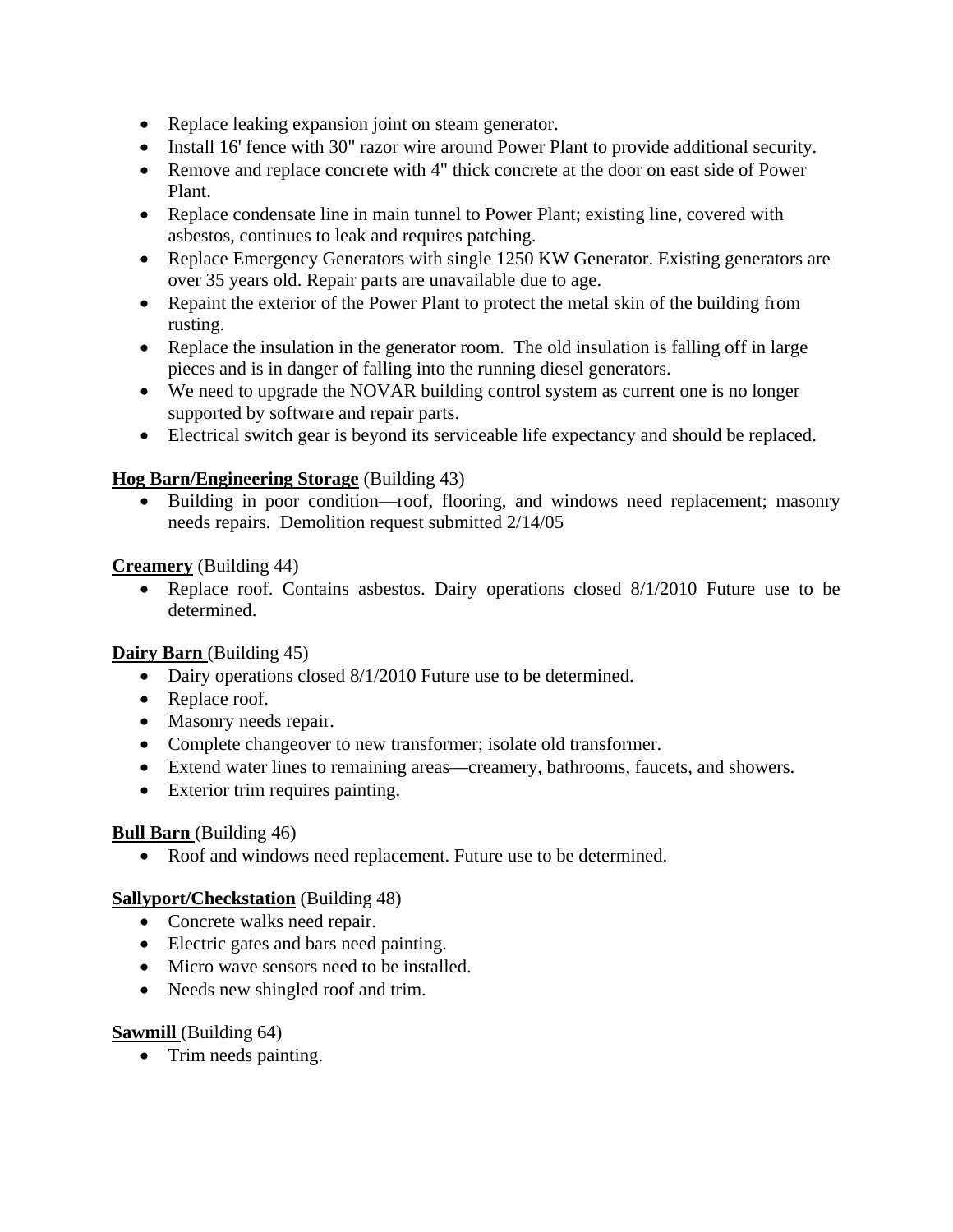## **A-Block** (Building 65)

- Remodel the shower/bathroom area including tiles, flooring, ventilation and some plumbing as this is a high maintenance issue.
- Several air handlers need replacement.
- Repair refrigerant leaks in in the chillers.

## **<u>Sewage Screening Plant</u>** (Building 66)

- Exterior Doors are rusted and require replacement.
- The concrete stairs and landing on the north side of building need replacement

## **Hog Barn – Boiler Room** (Building 82)

 Building in poor condition—roof and windows need replacement; masonry needs repair. Demolition form submitted 2/14/05.

## **N Dorm** (Building 94)

- Replace damaged insulated glazing 2 X 4 casements.
- Replace horns with horn strobes. (Fire Alarm Panel)
- Replace shower ventilation because it is inadequate for the number of prisoners being housed in this dorm.
- Remodel shower/bathroom areas. The tiles, flooring, ventilation and some of the plumbing are high maintenance areas and are in need of a complete remodel.
- Replace north and south double doors.
- N dorm roof has about 4 years of life expectancy left.

## **Programs/School/Library/Property Room-Level V** (Building 96)

- Replace existing window system on vacated  $2<sup>nd</sup>$  and  $3<sup>rd</sup>$  floors for energy efficiency.
- New roof is needed EPDM mechanically attached and Modified Bitumen smooth.

## **Warehouse** (Building 97)

• Replace single exterior door/frame/hardware.

## **P Dorm** (Building 98)

- Replace Fire Alarm Panel. Existing panel is over 28 years old and continually requires maintenance. Parts are no longer available.
- Replace shower ventilation because it is inadequate for the number of prisoners being housed in this dorm.
- Remodel shower/bathroom areas. The tiles, flooring, ventilation and some of the plumbing are high maintenance areas and are in need of a complete remodel.
- Needs rain gutters and new drain tile to help with water run-off from building.

## **Cylinder Storage Shed** (Building 100)

Rusting doors may need replacement depending on future utilization of building.

## **Gun Posts 1, 2, and 3**

• Replace roofs.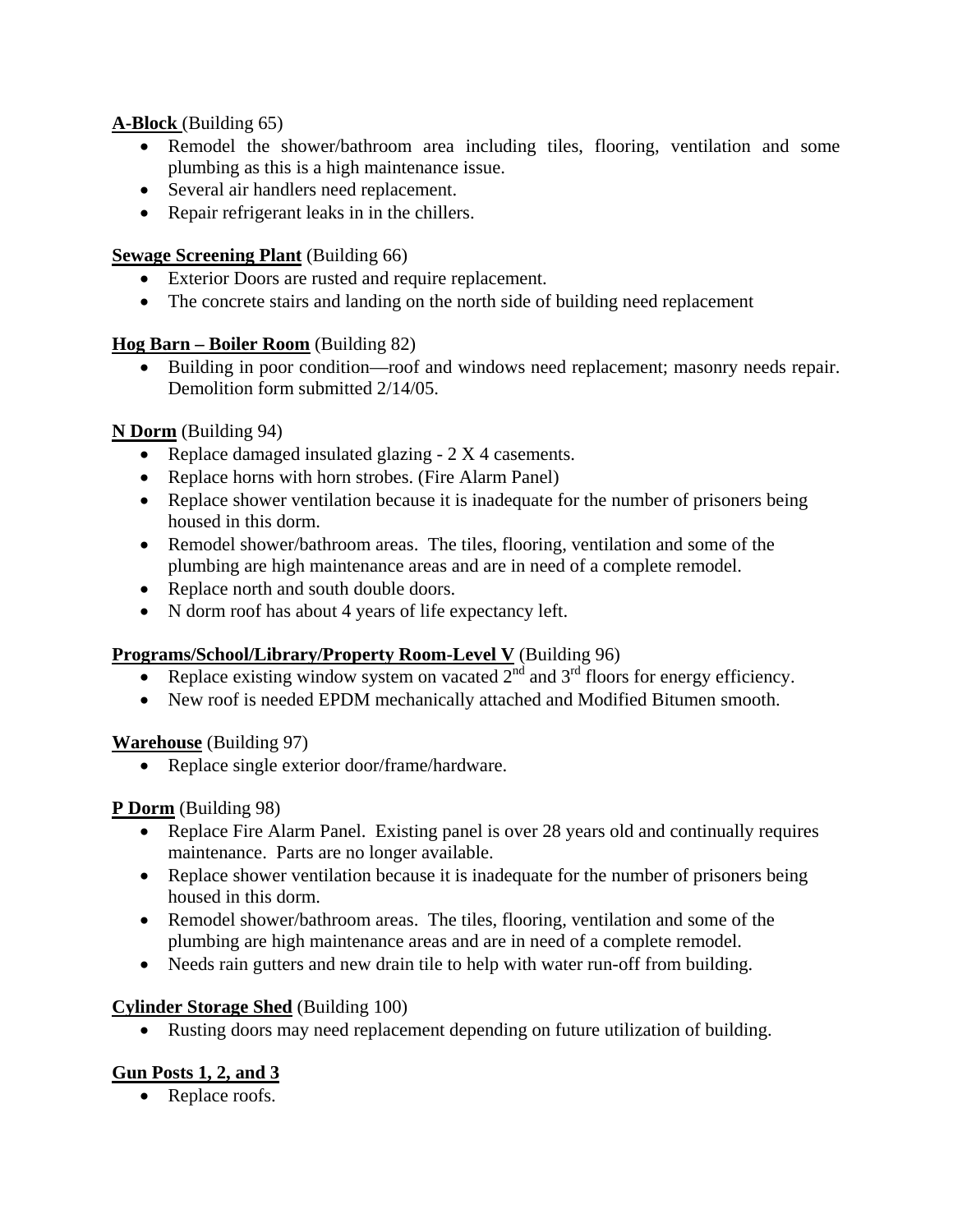Exterior needs painting.

## **Site**

- Replace exterior fence from the Central Tower west to G-Block and then north to the entrance to Post #5 by F-Block.
- Replace existing bank of transformers and two (2) oil switches with two (2) padmount transformers and a switchboard panel looped into existing electrical grid.
- Parking Lots north and west of cell block B Seal cracks and place 1.5" bituminous pavement overlay over existing bituminous pavement on parking lots.
- Drive between lot north of cell block B and lot west of cell block B Remove and replace full depth of bituminous pavement. Enlarge radius around curves and widen drive.
- State vehicle parking lot Seal existing cracks and overlay with  $1\frac{1}{2}$ " bituminous pavement northeast of the Brooks Center. Add gravel shoulder to the northeast edge of the pavement.
- Remove existing stone sidewalk north of administration building. Salvage existing stones. Construct new 4" concrete walk and reset stones in new concrete. Grout around stones.
- Construct Warehouse Building outside secure perimeter to reduce vehicle traffic within the secure perimeter and the associated threat of escape and introduction of contraband.
- New security road around entire outside of perimeter fence Install full depth pavement.
- Construct Service Building inside Level V --the building will incorporate under one roof and on one level the Classification Director Office, the kitchen, dining room, classroom, law library, general library, property room, barber shop, and prisoner gym.
- Replace broken and cracked sidewalks and handball court in Level V. Sidewalks are heaving and are a safety and security concern.
- Divide into thirds the Level V General Population Yard as a security enhancement for the G block, C Block and B Block prisoners and Staff.
- Upgrade the hot water circulation system to allow less water usage.
- Replace water main from main gate to the ERT Building. The water main continually breaks every year along this area and is in need of replacing with new lines and fill.

## **MANGUM FARM**

## **Dairy operations closed 8/1/2010 Future use to be determined. Includes buildings numbered, 52, 53, 54, 55, 58, 69 and Weiger Farm.**

## **Service Building** (Building 52)

- Windows need replacement.
- Exterior needs painting.
- Concrete walks need repair.

## **Cattle Barn** (Building 53)

• Exterior needs painting.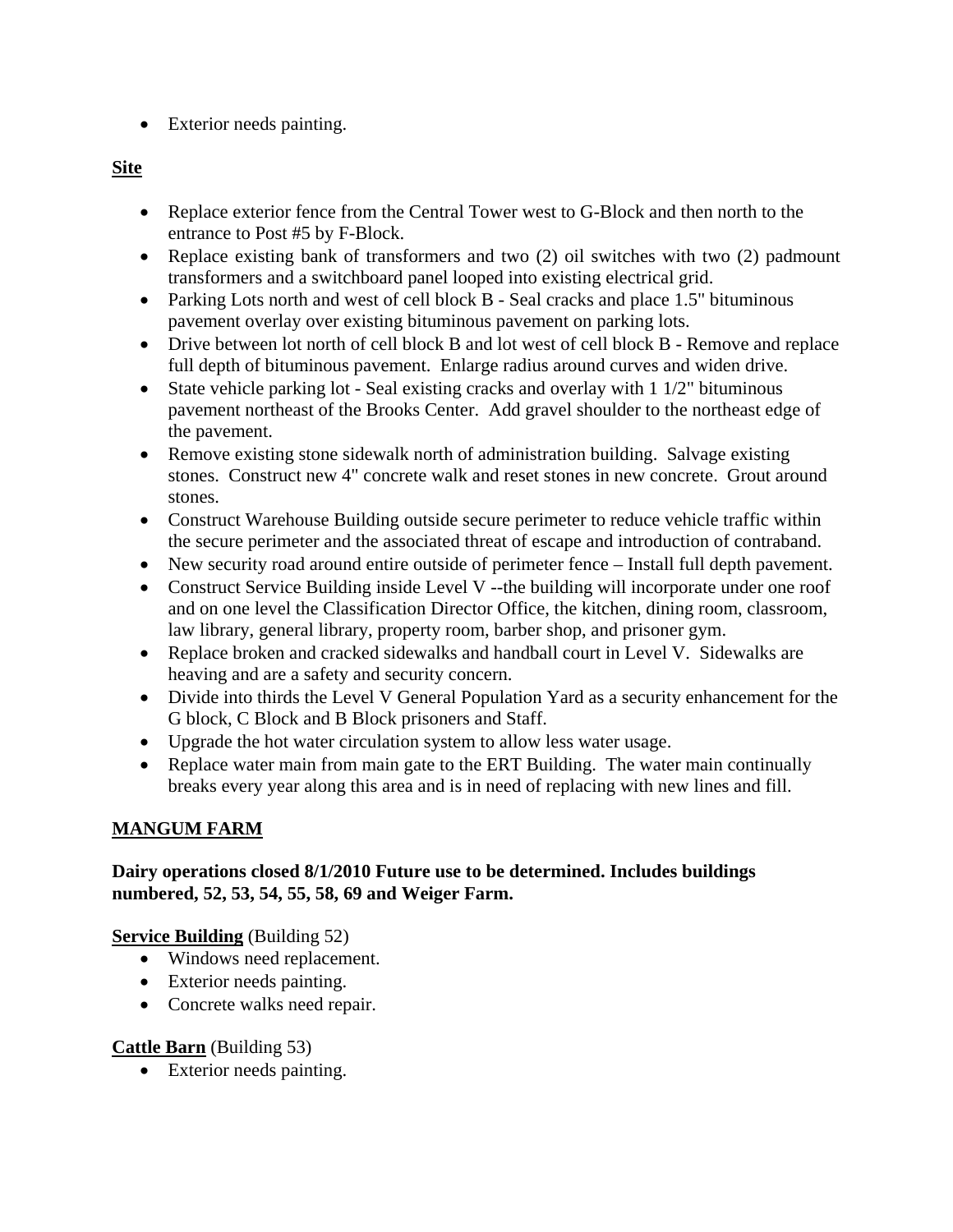#### **Farm Storage – Tools/Quonset** (Building 54)

• Exterior needs painting.

#### **Horse Barn** (Building 55)

Exterior needs painting.

## **Feed Storage Barn** (Building 58)

• Exterior needs painting.

#### **<u>Belanger Farm Barns – 2</u>** (Building 69)

- Provide metal roofing and siding. Barn is used to store hay and straw.
- Structural repairs are required due to leaking roof.
- Exterior needs painting.

#### **Weiger Farm**

- Driveway Entrance place 4" compacted-in-place road gravel on re-graded drive at Weiger Farm.
- Cc: Don Hurrell, Administrative Officer Daniel Smith Jeff Niemi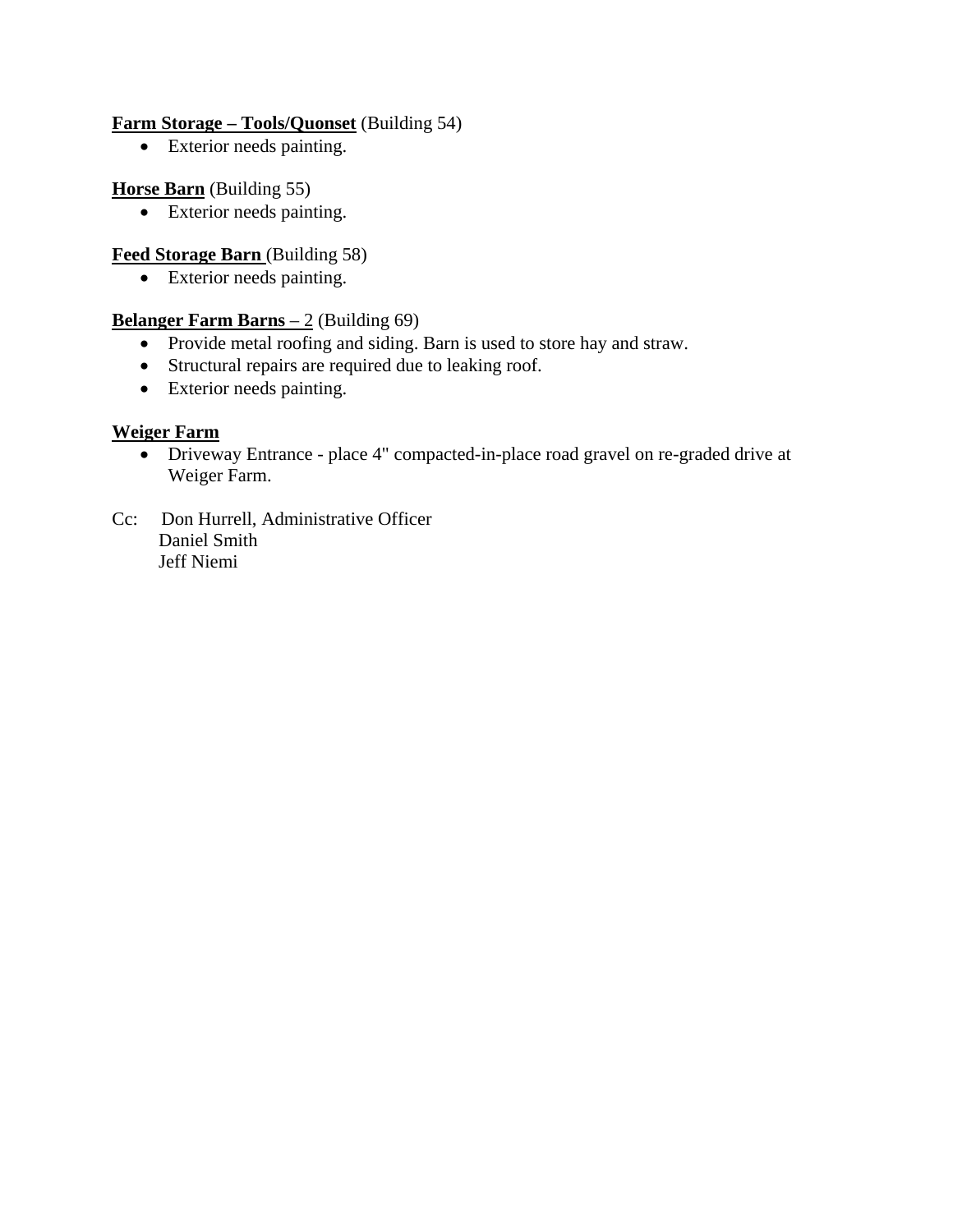## Marquette Branch Prison

5-Year Plan FY2017

| Project No.   | <b>Building</b>                  | <b>Project Description</b>                                                                                                 | <b>Reason Description</b>                                                             |           | Quantity & Units Facility Priority Cost Estimate |           |
|---------------|----------------------------------|----------------------------------------------------------------------------------------------------------------------------|---------------------------------------------------------------------------------------|-----------|--------------------------------------------------|-----------|
| <b>MBP.40</b> | Power Plant                      | Replace backup generators and power plant switch gear.                                                                     | Update generators and switch gear.                                                    | 2 Units   | $\overline{1}$                                   | \$750,000 |
| <b>MBP.09</b> |                                  | Service Building Service building stair cases and ramp.                                                                    | Replace all of the service building stair cases and the ramp on the back dock.        | 5         | 21                                               | \$24,000  |
| <b>MBP.14</b> |                                  | Kitchen (Trusty) Replace trusty kitchen roof.                                                                              | Update roof.                                                                          | 1 Unit    | 27                                               | \$125,000 |
| MBP.9         | Service Building<br>Kitchen Roof | The Level V kitchen roof is in need of replacement.                                                                        | Update roof.                                                                          | 1 Unit    | $\overline{2}$                                   | \$210,800 |
| <b>MBP.28</b> | O dorm                           | "O" dorm roof is in need of replacement.                                                                                   | Update roof.                                                                          | 1 unit    | $\overline{7}$                                   | \$85,000  |
| MBP.1         | Administration                   | Remodel elevator, ADA chairlift; upgrade plumbing, electrical<br>(new transformer), heating, and air conditioning systems. | Needed to comply with ADA guidelines.                                                 | 22,500 SF | 19                                               | \$801,300 |
| <b>MBP.34</b> | Cell Block "G"                   | Electrical Distribution System-Replace switchboard.                                                                        | Preventative maintenance.                                                             | 1 Unit    | 33                                               | \$61,900  |
| <b>MBP.14</b> |                                  | Kitchen (Trusty) Replace existing window system with insulated system.                                                     | Energy Savings- reduce operational costs.                                             | 1,000 SF  | 9                                                | \$31,000  |
| <b>MBP.40</b> | Power Plant                      | Repaint Exterior.                                                                                                          | Repainting the exterior will protect the metal skin of the building which is rusting. | 15200 SF  | 14                                               | \$65,000  |
| <b>MBP.40</b> | Power Plant                      | Replace power plant feed water de-aerator.                                                                                 | Update power plant feed water de-aerator.                                             | 1 Unit    | 40                                               | \$44,000  |
| <b>MBP.40</b> | Power Plant                      | Steam generator modifications and overhaul.                                                                                | Energy Savings- reduce operational costs.                                             | I Unit    | 6                                                | \$418,200 |
| <b>MBP.40</b> | Power Plant                      | Repair leaking expansion joint on the turbine generator.                                                                   | Preventative maintenance.                                                             | 1 Unit    | 10                                               | \$23,000  |
| <b>MBP.00</b> | Site                             | Replace existing bank of transformers.                                                                                     | Preventative maintenance.                                                             | 2 Units   | 3                                                | \$295,800 |
| MBP.00        | Site                             | Replace road from level 1 entrance up to the warehouse.                                                                    | The existing pavement is damaged from heavy use & is need of replacement.             | 16000 SF  | 8                                                | \$59,000  |
| <b>MBP.00</b> | Site                             | Parking Lot, Bituminous, Overlay Existing with Bituminous.                                                                 | Preventative maintenance.                                                             | 72,440 SF | 34                                               | \$264,800 |
| <b>MBP.00</b> | Site                             | Pavement/Driveway/Perimeter Road, Bituminous, New Full<br>Depth.                                                           | Preventative maintenance.                                                             | 44,400 SF | 37                                               | \$198,400 |
| MBP.2         | Rotunda                          | Replace the existing window system in the rotunda.                                                                         | The existing metal framed windows on the exterior of the rotunda are inefficient.     | 11700 SF  | 20                                               | \$25,000  |
| MBP.5         | Cell Block "C"                   | Relocate distribution panels.                                                                                              | Preventative maintenance.                                                             | 3 Units   | 13                                               | \$30,000  |
| MBP.6         | Cell Block "D"                   | Relocate distribution panels.                                                                                              | Preventative maintenance.                                                             | 3 Units   | 13                                               | \$30,000  |
| MBP.7         | Cell Block "E"                   | Relocate distribution panels.                                                                                              | Preventative maintenance.                                                             | 3 Units   | 13                                               | \$30,000  |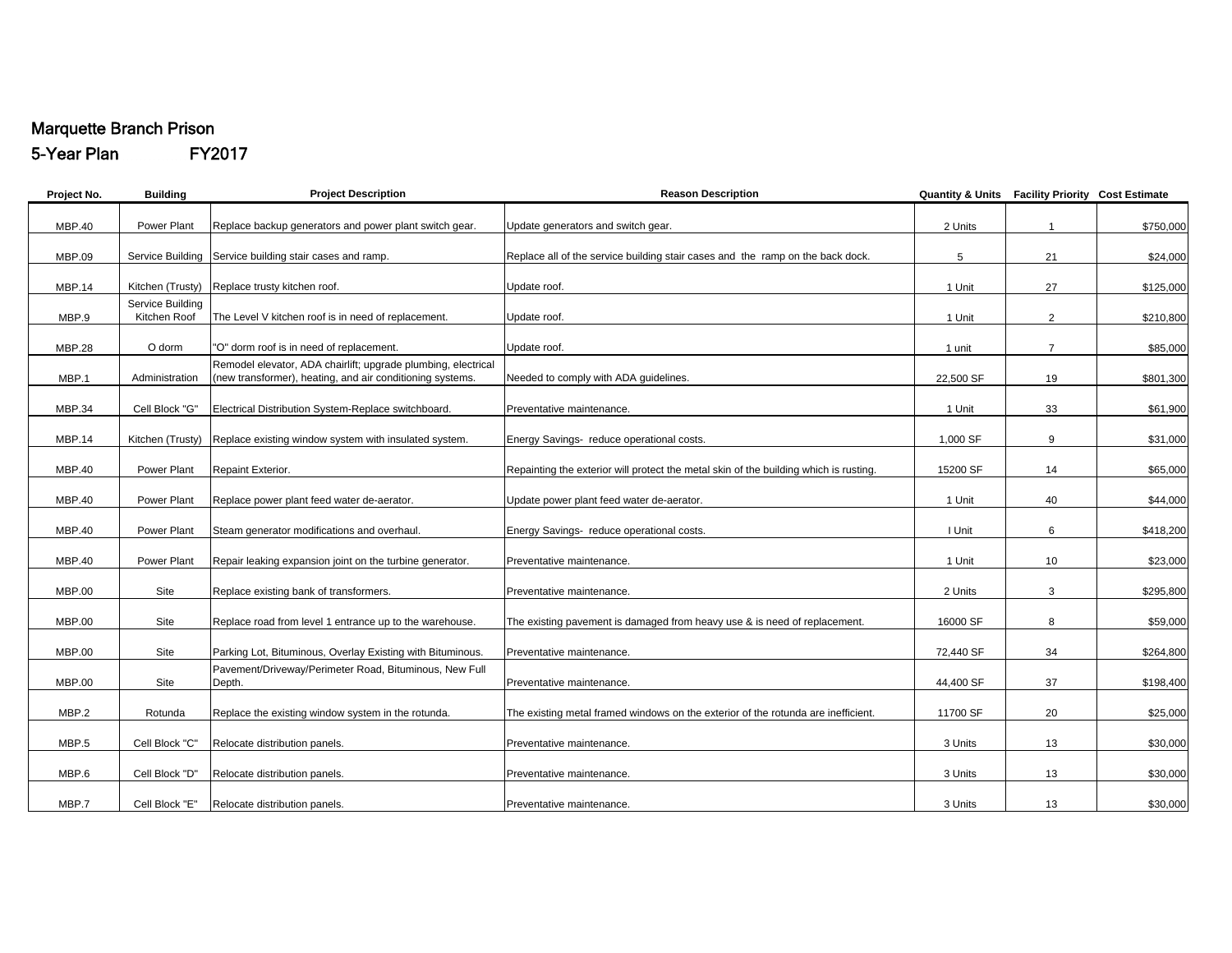| <b>MBP.15</b>           |                                         | Chapel (Level V) Replace existing window system.                          | Preventative maintenance.                                                                     | 324 SF   | 35             | \$25,400    |
|-------------------------|-----------------------------------------|---------------------------------------------------------------------------|-----------------------------------------------------------------------------------------------|----------|----------------|-------------|
| <b>MBP.94</b>           | Dormitory (N)                           | Replace insulated glazing.                                                | Preventative maintenance.                                                                     | 656 SF   | 36             | \$33,900    |
| <b>MBP.94</b>           | Dormitory (N)                           | Replace horns with horn strobes.                                          | Update system.                                                                                | 8 Units  | 28             | \$25,900    |
| <b>MBP.28</b>           | Dormitory (O)                           | Replace horns with horn strobes and panel.                                | Update system.                                                                                | 8 Units  | 11             | \$25,900    |
| <b>MBP.98</b>           | Dormitory (P)                           | Replace horns with horn strobes and panel.                                | Update system.                                                                                | 8 Units  | 12             | \$25,900    |
| <b>MBP.14</b>           | Kitchen (Trusty)                        | Miscellaneous. Replace existing single phase transformer.                 | Update equipment.                                                                             | 6,500 SF | 30             | \$14,630    |
| <b>MBP.40</b>           | Power Plant                             | Replace condensate line in main tunnel to Power Plant.                    | Preventative maintenance.                                                                     | 1200 LF  | 26             | \$15,000    |
| <b>8P.28 MBP.98 MBP</b> | O,N & A Dorm                            | Dorms are in need of a complete shower/bathroom remodel.                  | The tiles, flooring, ventilation and some plumbing need to be remodeled.                      | 55340 SF | $\overline{4}$ | \$79,500    |
| <b>MBP.15</b>           |                                         | Chapel (Level V) The level 5 chapel roof is in need of replacement.       | The existing roof has reached its usefull life expectancy and needs to be replaced.           | 4000 SF  | 32             | \$38,000    |
| MBP.2                   | Rotunda Post 9                          | Replace existing window system.                                           | Damaged. To Eliminate High Maintenance Condition. To Cover up Water Damage.                   | 48 SF    | 31             | \$5,000     |
| <b>MBP.21</b>           |                                         | T.D property room The roof on the T.D. property room needs replacing.     | The shingled roof on the T.D property room is in need of replacement.                         | 2000 SF  | 29             | \$25,000    |
| MBP.96                  |                                         | Programs building Industries/programs building roof needs of replacement. | Preventative maintenance.                                                                     | 33300 SF | 17             | \$227,500   |
| <b>MBP.00</b>           | Site                                    | Install storm manhole, connect 3 existing pipes into manhole.             | To improve drainage.                                                                          | 1 Unit   | 38             | \$6,400     |
| MBP.94 -98              | N and P Dorms                           | Replace the existing shower ventilation.                                  | Update existing in housing units.                                                             | 6 units  | 5              | \$20,000    |
| MBP.00                  | Site                                    | Construct Level V general population yards inside the security<br>walls.  | Limit the number of general population prisoners in a yard area at one time.                  | Unit     | 16             | \$68,315    |
| <b>MBP.00</b>           | Site                                    | Install fence around Water Tank.                                          | Preventative maintenance.                                                                     | 400 LF   | 39             | \$20,100    |
| <b>MBP.00</b>           | Site                                    | Replace cracked sidewalks.                                                | Preventative maintenance.                                                                     | all      | 15             | \$25,550    |
| <b>MBP.00</b>           | Site                                    | Upgrade the hot water return system.                                      | Energy saving upgrade.                                                                        | 1 unit   | 24             | \$30,000    |
| <b>MBP.40</b>           | Power plant                             | Power plant generator room needs the insulation replaced.                 | Energy saving upgrade.                                                                        | 1 Unit   | 23             | \$12,500    |
| MBP.9                   | Service Building<br><b>Laundry Dock</b> | MBP needs to install a new laundry dock ramp.                             | The service building laundry dock needs a ramp built to facilitate laundry carts and<br>food. | 1 Unit   | 18             | \$15,000    |
| <b>MBP.14</b>           | <b>Trusty Division</b><br>Kitchen       | Dishwasher replacement.                                                   | Preventative maintenance.                                                                     | 1 Unit   | 22             | \$85,000    |
| <b>MBP.00</b>           | Site                                    | Replace the main water line.                                              | Preventative maintenance.                                                                     | 1 Unit   | 25             | \$180,000   |
|                         |                                         |                                                                           |                                                                                               |          | <b>TOTAL</b>   | \$4,576,695 |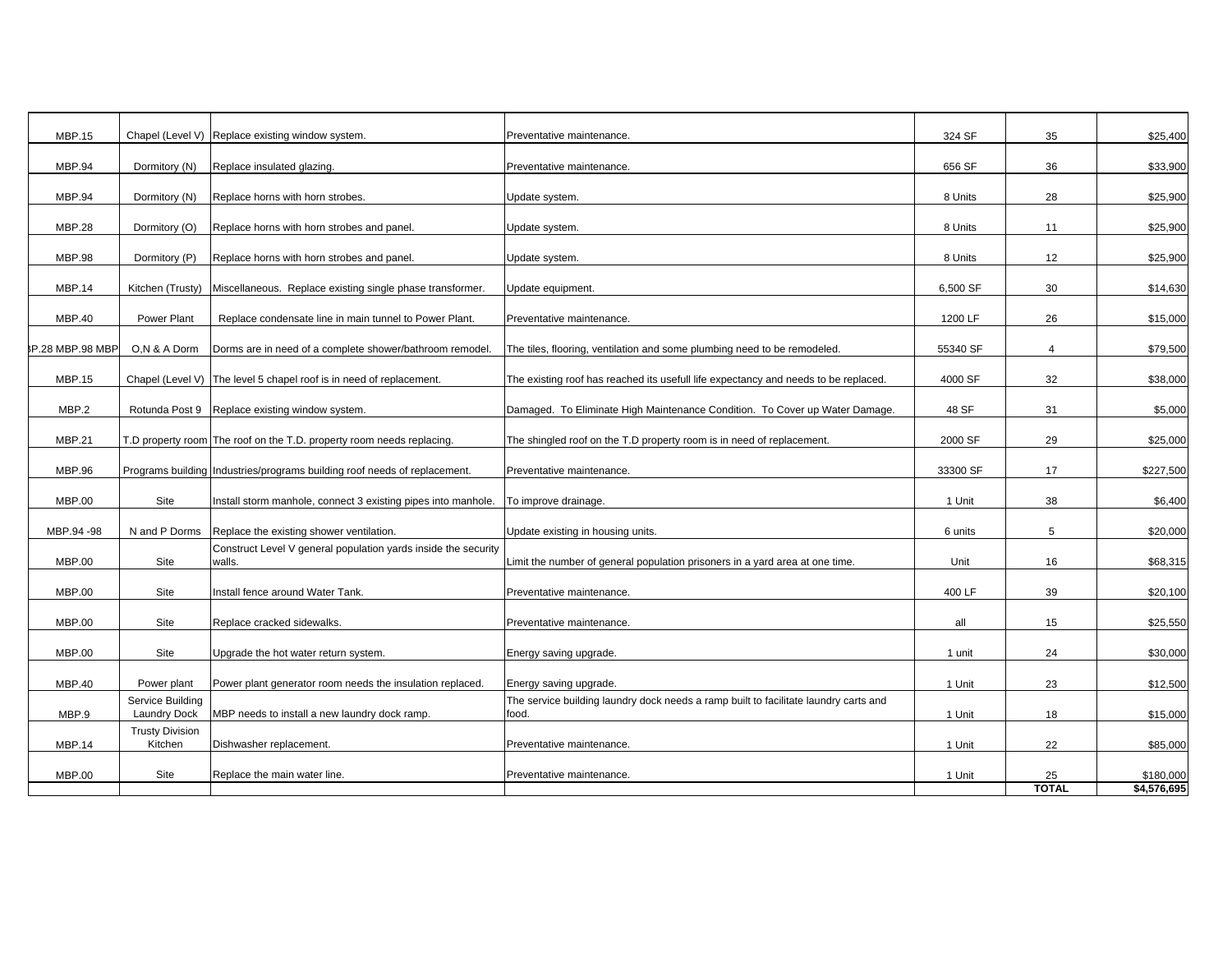# **MICHIGAN DEPARTMENT OF CORRECTIONS**

## "*Help Make Things Right"*

## **MEMORANDUM**

**DATE:** July 1, 2015

- **TO:** Carmen D. Palmer, Warden D. Lance, Facility Manager
- **FROM:** Paul Tefft Physical Plant Supervisor

**SUBJECT:** 2015 Annual Physical Plant Structural Report:The Michigan Reformatory

## **G-BLOCK / C-WARD BUILDING #1 (24,900 Sq. Ft.)**

This building was built in 1887 and is generally in good structural condition. The structure consists of two floors. The first floor is an 83 bed inmate cell block. The second floor houses the Deputy Wardens and support staff offices.

**Exterior** is brick and is in good physical condition, but the brick could use some tuck point repair to the masonry joints, cosmetic only. The roof was reroofed in 2003 and is in good shape with remaining life to be estimated lasting till 2024. The foundation is stone and has no defects.

#### **Interior**, first floor:

G-Block is a two level cell block constructed of concrete with plaster ceilings and walls and has very few cracks and is structurally sound. The concrete floor has area drains for cell flooding and is in very good shape. Electrical and plumbing was completely remodeled in 2000 and is working perfectly. Windows are aluminum frame and in good working condition however "R" value is a concern. The locking system is old and still in working condition however it needs to be replaced since repair parts are no longer available. Doors and frames have no rust and are in good working order. The heating system is low pressure steam and is in good working condition. There is not air conditioning in this cell block. The cells on base floor have had the lockers mounted on the walls and expanded metal welded to the bars for our dog program.

#### **Interior**, second floor:

C-Ward has plaster ceilings and masonry or glazed tile walls and is in good structural shape. The floor is Terrazzo and in good condition however there is some wear in areas. Doors are wood construction and functioning. Windows are aluminum frame and functioning well; however, "R" value is a concern. Electrical is in satisfactory working condition. Plumbing is in good working condition. Heating is low pressure steam and controls are being upgraded on an as needed base. Air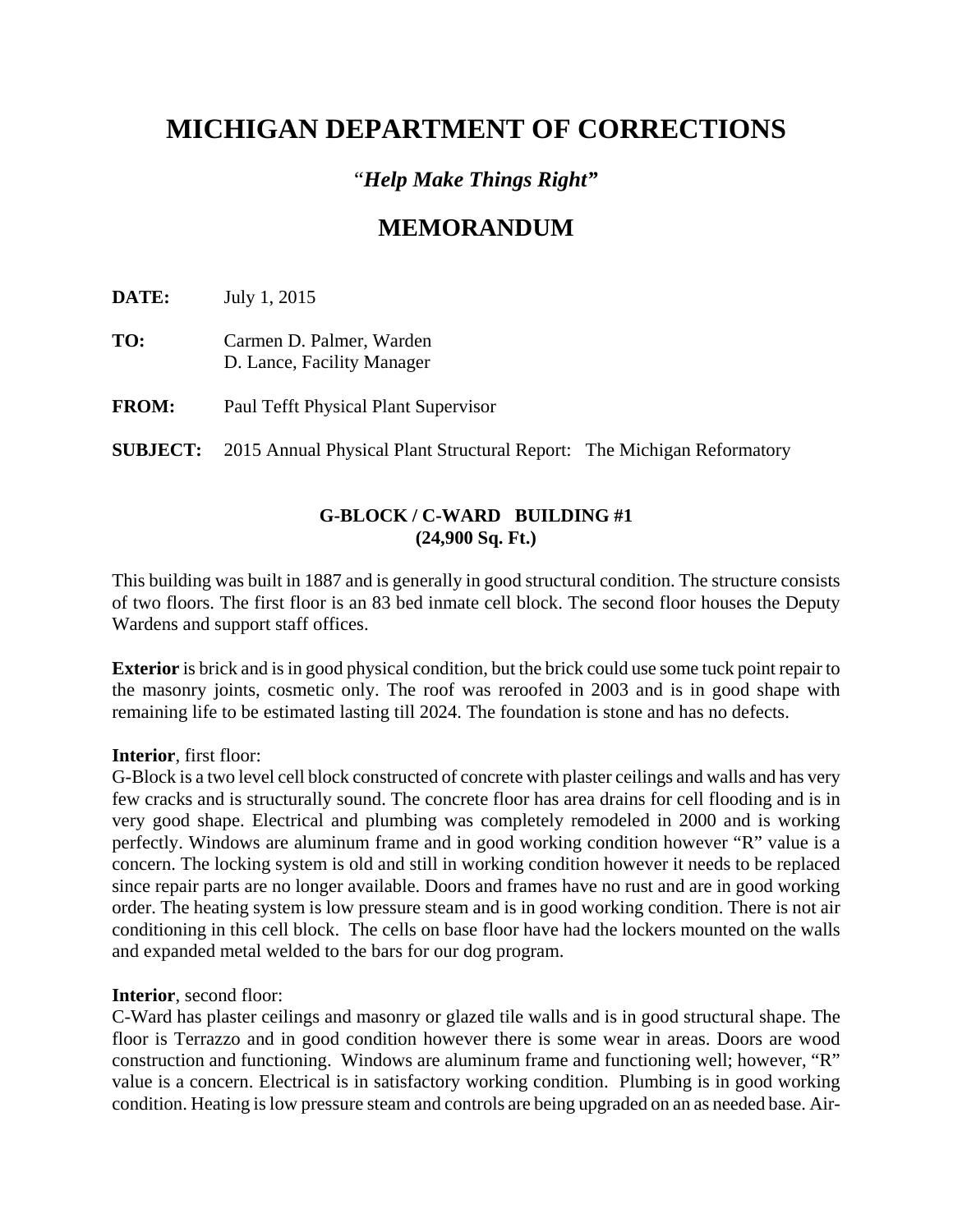2015 Annual Physical Plant Structural Report-RMI July 1, 2015 Page 2 of 9

conditioning is supplied with window mounted units, and the air-conditioners are in need of replacement due to age and low efficiency.

#### **OLD DETENTION BUILDING #2 (3,900 Sq. Ft.)**

According to the 1981 Consent Decree, this area is prohibited for use as a housing unit. It contains cells but the cell doors have been removed. The lavatories and toilets have also been removed and the sanitary drain lines are plugged. The building is structurally sound, but the hall leading to the main structure and the main structure itself needs a new roof. The interior of this space was painted with lead based paint and during the closure of the prison this area went unheated causing major deterioration to the paint. This was cleaned up but remains unusable until further notice. This building has been requested for demolition as part of the department's removal of unusable building.

## **H-WARD / D-WARD BUILDING #3 (17,200 Sq. Ft.)**

This building was built in 1887 and is in very good structural condition. The structure consists of two floors. The first floor, H-Ward houses the prisoner's educational classrooms. The second floor was designed to be an Educational Extension Center and Computer Lab.

**Exterior** is brick and in very good condition and does not need any attention at this time. The roof was replaced in 2003 and is in fair condition with roof life to be estimated lasting till 2021.

#### **Interior** first floor H-Ward:

This ward was remodeled in 2000 and is in good condition. Ceilings are drop in type with good insulating factors of R-23. Walls are of steel stud construction with fire rated plaster board. Windows are aluminum frame and "R" factor is a concern. Flooring is construction grade tile in halls and bathrooms and commercial grade carpet squares in rooms. Electrical and plumbing is new and meets current codes. During the 2000 remodel the HVAC system was installed by contractors, the system consists of Trane AHU's with cooling. Heating is low pressure steam with Honeywell controls and is in very good condition.

#### **Interior** second floor D-Ward:

This ward has also been completely remodeled and an occupancy permit was received in October 2007 finalizing this project.

## **E-WARD / A-WARD BUILDING #4 (21,800 Sq. Ft.)**

This building was built in 1887 and is in good structural condition. The structure consists of two floors. The first floor, E-Ward houses Quartermaster Services. The second floor, A-Ward is an open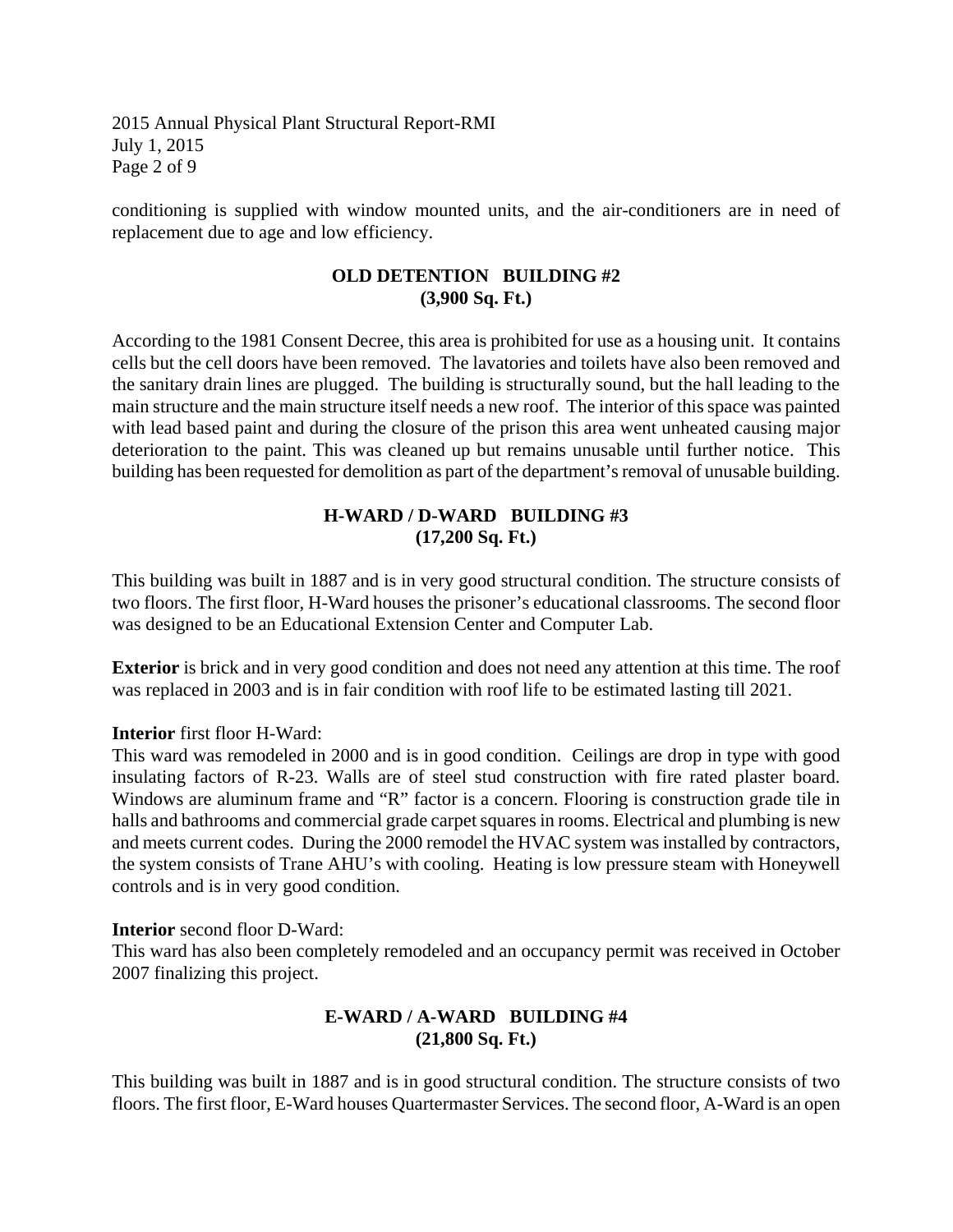2015 Annual Physical Plant Structural Report-RMI July 1, 2015 Page 3 of 9

bay housing unit.

**Exterior** is brick and is in need of minor repair. The roof on this building was replaced in 2000 and is in fair condition with roof life to be estimated lasting till 2021.

#### **Interior** first floor, E-ward (Quartermaster):

The walls are plaster and structurally sound with some repair being needed below the A ward bathroom. The ceiling was replaced in 2000 with drop in tiles and has a good "R" rating of 23. The doors and frames were replaced in 2000/2014 and are in good working condition. A new employee bathroom with a shower was installed in 2000. New electrical was installed in 2000. The heating is low pressure steam and is working very well. Central laundry was added in 2014 including a pipe chase being added to connect the building to the tunnel system. Steam, electrical, plumbing and mechanical all passed inspection, and laundry went on line in August of 2014.

#### **Interior** second floor A-Ward;

This Ward was converted to an open bay housing unit in 2008. It houses 120 Level 2 Prisoners. The unit is in good condition with repair of shower units needed, this repair is scheduled to be completed when the energy upgrade is completed in the fall of 2015. It has a plaster ceiling with ceiling fans for air flow control. The unit has a new electrical service, a new bathroom and plumbing service and a large day room. The heating system is new with low pressure steam converted to forced air circulation with digital thermostatic control. Windows are aluminum frame and fully functional. There is no air conditioning.

#### **F-WARD / B-WARD BUILDING #5 (20,600 Sq. Ft.)**

This building was built in 1887 and is in good structural condition. The structure consists of two floors. The first floor F-ward houses Medical Services. The second floor is used for level II recreation services.

**Exterior** is brick and in good structural condition. The roof was replaced in 1993 and has been rated for zero years remaining in its life expectancy.

#### **Interior** first floor F-Ward:

The walls are plaster and in very good condition. The ceiling is drop in type and was replaced in offices in 2002. The electrical is in good condition and serving the needs of this area. A new water distribution system was installed in 2002 and supplies soft water to the ward. The heating is low pressure steam and is in good condition. In 2009 three new air handlers for air conditioning were installed.

#### **Interior** B-Ward:

This is an open ward with plaster walls and ceiling. The floor is cement. Doors and windows are in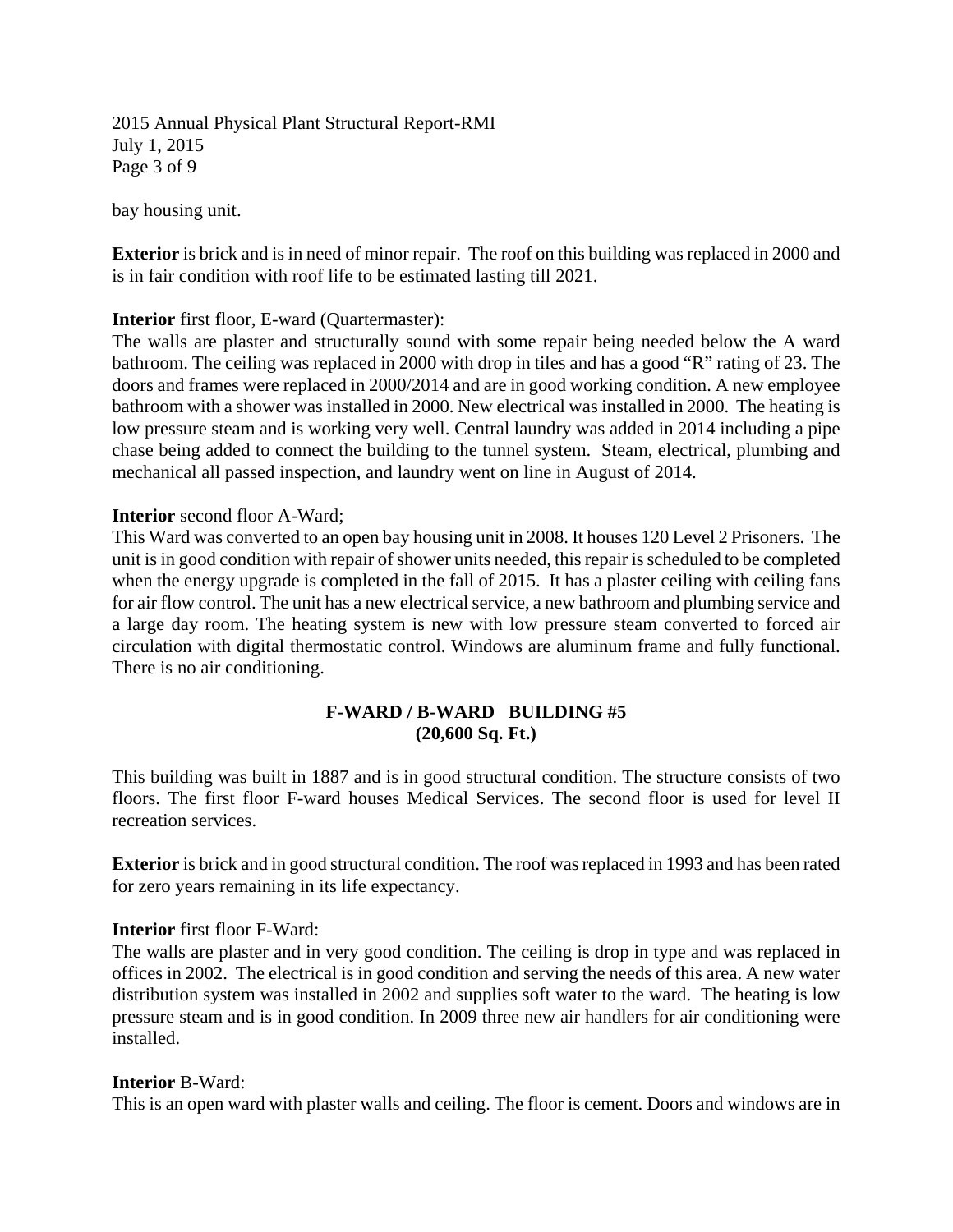2015 Annual Physical Plant Structural Report-RMI July 1, 2015 Page 4 of 9

good function order. Electrical is sufficient for the current needs and plumbing was replaced in 1999 and is in good working order. Heating is low pressure steam and in good working order.

#### **I-BLOCK BUILDING #6 (97,500 Sq. Ft.)**

This building is constructed of masonry and reinforced poured concrete and is structurally sound. I - Block is a five story housing unit with two hundred and fifty double bunk cells and two hundred and fifty single bunk cells. It employs group showers on each floor and individual toilet and hand sink in each cell.

**Exterior:** The roof was replaced in 2001 and is in fair condition with roof life to be estimated lasting till 2021/2024. The exterior walls are a mix of steel framed windows in good working order and brick that is in good condition. The foundation is concrete and solid.

**Interior:** The walls, floors and ceilings of this building are made of steel re-enforced concrete and are in good condition. This building has an all new sanitary drainage system and all new copper cold water and copper hot water distribution system and a new copper hot water recirculation system. This building also has a newer sprinkler system, fire alarm system and ventilation system. The windows in this unit are single pane and are in good repair however energy efficient windows would help with energy consumption and prisoner comfort. Electrical panels for cell power in the I-block pipe chase need replacing because of the high moisture levels. The locking systems are old and antiquated both electrical and mechanical type systems and need up dating although it is still operational. The heating system is low pressure steam and in very good condition.

#### **J-BLOCK BUILDING #7 (92,500 Sq. Ft.)**

This building is constructed of masonry and reinforced poured concrete and is structurally sound. J - Block is a five story housing unit with two hundred and fifty double bunk cells and two hundred and fifty single bunk cells. It employs group showers on each floor and individual toilet and hand sink in each cell.

**Exterior:** The roof was replaced in 2000 and is in fair condition with roof life to be estimated lasting till 2019. The exterior walls are a mix of steel framed windows in good working order and brick that is in good condition. The foundation is concrete and solid.

**Interior:** The walls, floors and ceilings of this building are made of steel re-enforced concrete and are in good condition. The locking system is old and needs to be up dated although it is still operational. This building has an all new sanitary drainage system and all new copper cold water and copper hot water distribution system and a new copper hot water recirculation system. This building also has a newer sprinkler system, fire alarm system and ventilation system.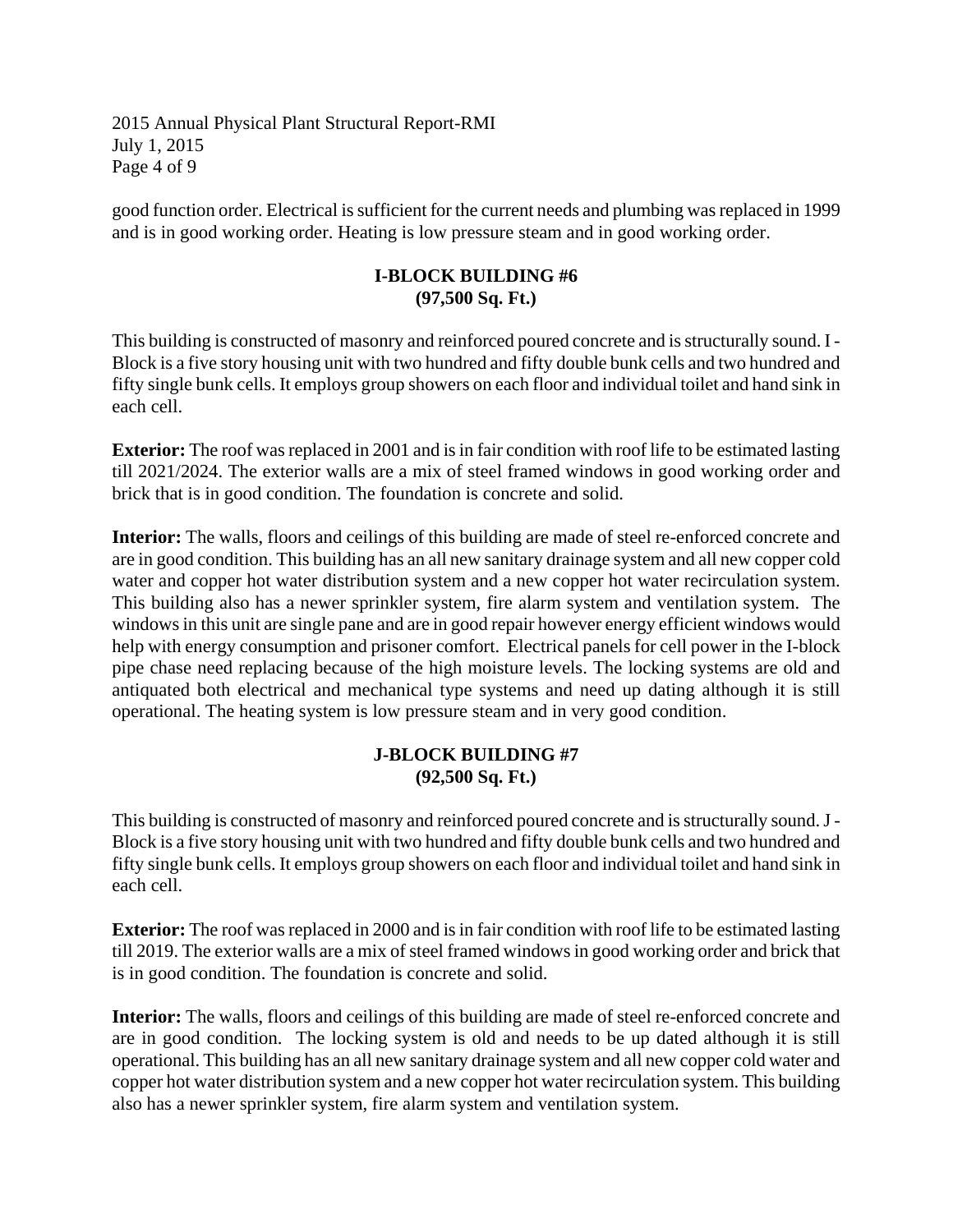2015 Annual Physical Plant Structural Report-RMI July 1, 2015 Page 5 of 9

The windows in this unit are single pane and are in good repair however energy efficient windows would help with energy consumption and prisoner comfort. Electrical panels for cell power in the Jblock catwalk pipe chase need replacing because of the high moisture levels.

The lighting system in the catwalk pipe chase needs to be up dated and not all floors have switches to be able to turn out the lights when not in use. The heating system is low pressure steam and in very good condition. Roof lighting was upgraded to LED fixtures in June of 2014.

## **CUSTODIAL MAINTENANCE / LIBRARY BUILDING #8 (22,930 Sq. Ft.)**

This building was built in 1887 of masonry and reinforced concrete and is structurally sound. The structure consists of two floors. The first floor previously housed (CMT) Custodial Maintenance Training. The second floor, houses the Prisoner Library.

## **Exterior:**

The exterior is brick and it is fair condition. The roof is in poor condition with roof life to be estimated lasting till 2018, and the foundation is sound.

## **Interior first floor CMT**:

This area is an open educational setting with plaster walls and ceilings and tile floor. The electrical and plumbing systems were replaced in 2000 and an electrical sub-station for institutional electrical upgrade was also installed in this area. The heating is low pressure steam and in good condition.

#### **Interior second floor Library**:

This has a large open area and offices. The floor is carpeted. The ceiling is drop in type and has a good "R" value. The plumbing is old and in need of replacing but is currently in working order. The electrical has had some updating in 2013 with addition for electric law library including LAN drops and extra receptacles for future use. The heat is low pressure steam and in good condition.

## **CHAPEL BUILDING #17 (6,400 Sq. Ft.)**

This building is made of poured concrete, was built in 1970 and is in good condition. A new roof was installed in 1994. This roof system is in fair condition with roof life to be estimated lasting till 2019. The floor is commercial tile. The windows are aluminum framed and in good working condition. The main sanitary sewer servicing this building was replaced in 2001. The bathroom facilities and electrical systems are in good condition. The heat is low pressure steam exchanged to hot water and in very good condition.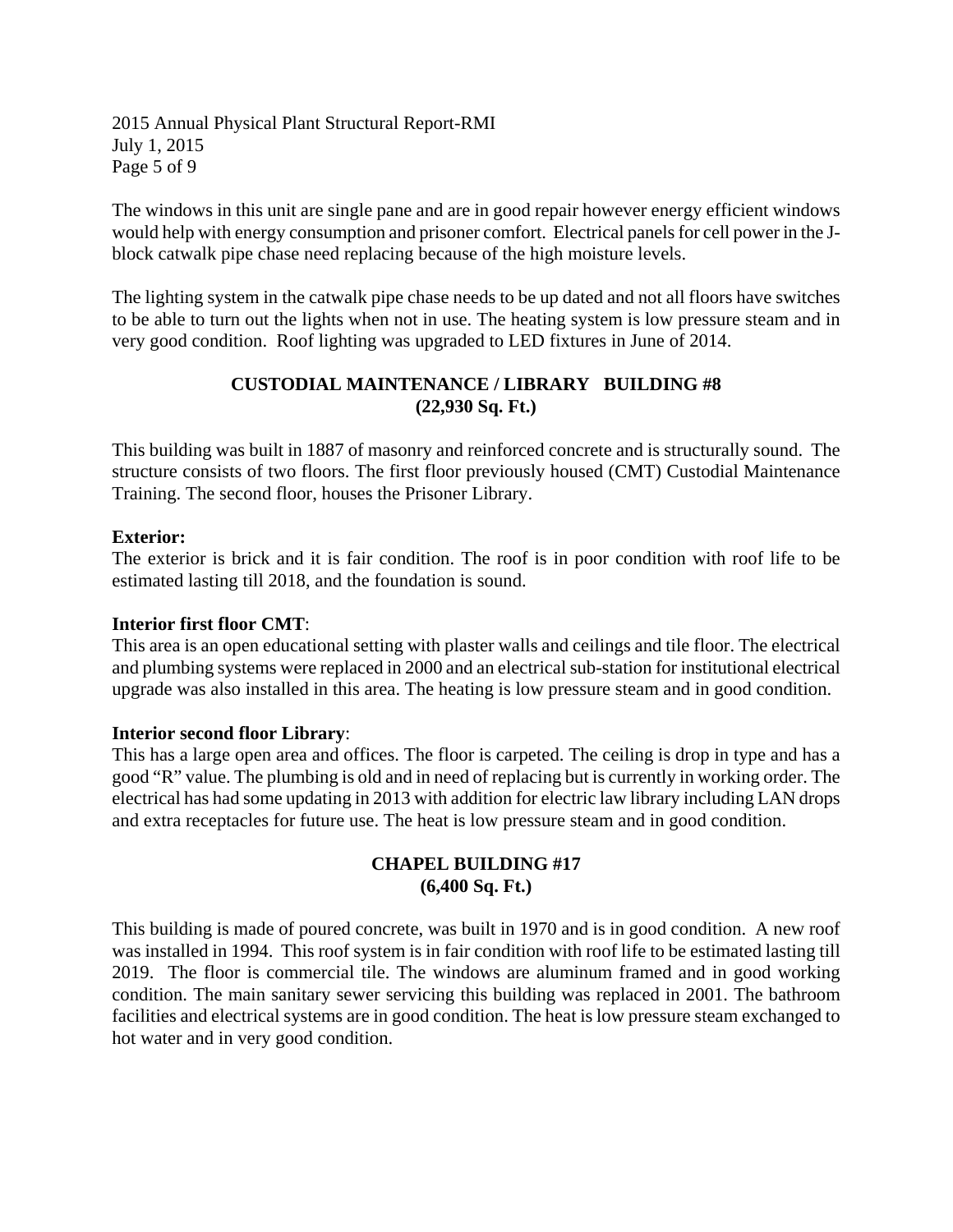2015 Annual Physical Plant Structural Report-RMI July 1, 2015 Page 6 of 9

#### **CANNERY / GROUNDS MAINTENANCE #18 (10,954 Sq. Ft.)**

This building is of masonry and wood construction and was built in 1932. This building is in fair condition and could use some repairs to the brick mortar joints. The wood-bow string trusses have shown signs of cracking and have been supported with steel columns. A new roof was installed over the old roof system in 2000 by maintenance staff. The electrical was updated in the early 1990's.

### **KITCHEN/RECREATION BUILDING #24 (68,370 Sq. Ft.)**

This building is constructed of masonry and reinforced concrete. This is a two story building. The first floor houses the dining hall and food preparation area. The second floor provides a recreation area.

**Exterior:** The sloped shingled roof over the gym was replaced in the fall of 2014 by Mihm Ent. This project installed an insulated nailer base and high reflective asphalt base shingle with the landing area a white EPDM 60 mil material. Prior replacement was done in 1998 by RMI maintenance. The exterior brick needs repair with replacement of brick and mortar and cement work.

**Interior, first floor**: The ceilings in the food prep areas were replaced in 2000. The floor in the food prep area, commissary, bakery and serving line is structural mortar joint and tile. We routinely repair broken tile and re-fill mortar joints. The floor in the dining area is terrazzo and shows wear in a few areas though, overall it is in good condition. Entry doors to main dinning area need to be replaced. The ceiling in the dining area is plaster and in good condition. The plumbing for this area is in good condition. The heat is low pressure steam and in good condition.

**Interior, second floor**: The Recreation area was remodeled in 1992. This included new bathroom and electrical up grade. The walls are plaster and need some repair; the floor is carpeted with hard wood flooring on ends and is in good condition. The heat is low pressure steam and in good condition. With the roofing replacement in 2014 the mechanical system was overhauled for the makeup air system and the roof ventilation. The controls for both of these systems have been upgraded to work on temperature and humidity.

### **COMMISSARY BUILDING #25 (7,176 Sq. Ft.)**

This area is constructed of masonry and steel construction. It is in good condition and had a new single ply roof installed in 1994 with roof life to be estimated lasting till 2021. The plumbing and electrical are in good condition.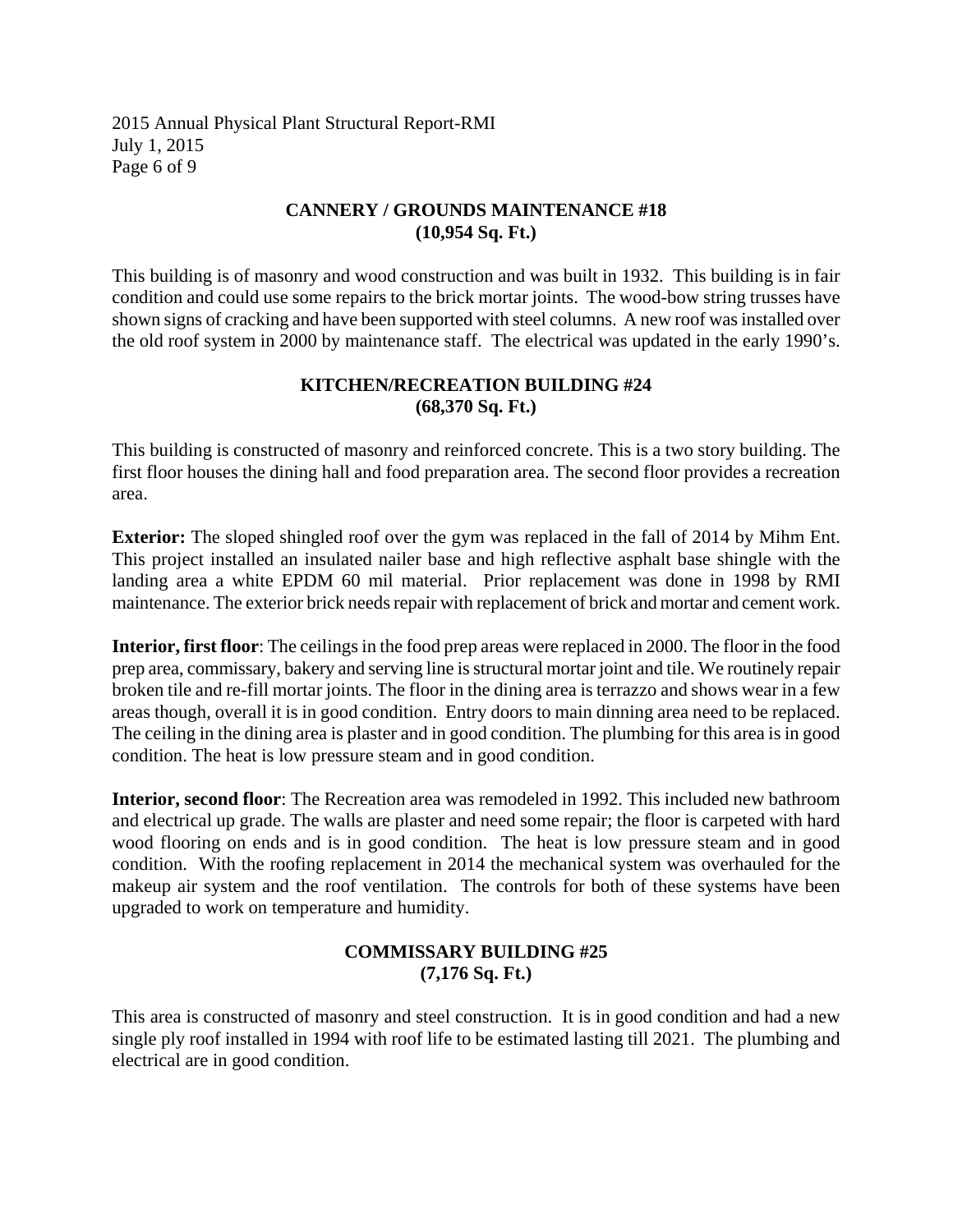2015 Annual Physical Plant Structural Report-RMI July 1, 2015 Page 7 of 9

#### **ADMINISTRATION BUILDING #26 (18,558 Sq. Ft.)**

This building is a three story structure and is in good structural condition. The first floor serves as the main entrance to the prison and has a visitor waiting area and restroom facilities. The second floor houses the warden offices, business offices, training room, staff bathrooms, and a conference room. The basement houses the arsenal, and employee break room.

#### **Exterior:**

The roof was replaced in 1992. Some areas of the roofing are again in need of repair with roof life to be estimated lasting till 2014/201921 depending on the area. A stair tower exists for emergency egress, but an elevator is needed to meet barrier free code. The barrier free ramp leading to the lobby could use some patching. The windows are a mix of aluminum, wood frame and steel frame. All are single pane and not energy efficient.

#### **Interior first floor**:

The front stair entrance is concrete and in good condition. There is a double glass double door entrance with double lighted panes. The floor in the entrance way is Terrazzo and is in good condition although shows some ware. Just inside the doors is the staircase that leads to the second floor which is terrazzo and in fair to moderate condition. From the entrance a second glass door to the front desk/waiting area. The waiting area and hall floor is commercial tile and in good condition. The walls are plaster and trimmed in stained wood. The visitor bathroom facilities are in fair condition and functioning properly.

#### **Interior second floor:**

The ceilings are cement, covered with insolating tile or simply painted. The walls are wood stud and steel stud covered with commercial grade drywall. The doors are steel framed and are in good condition. The electrical is old but functional. The bathrooms and plumbing are old but in working condition. The windows are wood with single pane glass and are not in good functioning order.

#### **GUARD POSTS BUILDING #32 (1, 2, 3, 4, 5, 6, 7, 8, 9, 10, 11) (826 Sq. Ft.)**

Guard Post 2, 4, and 11 are the only posts being manned at this time. These posts are in good working order. The remaining posts are in varying condition; however all are winterized.

#### **TRAIING BUILDING #63 (2,100 Sq. Ft.)**

This building is a wood constructed building which was built originally as a Deputy Warden's residence. It is one story with a full basement. The building is in good condition and has a newer electrical service, the plumbing was replaced in 2002 and the roof was installed in 2000 with roof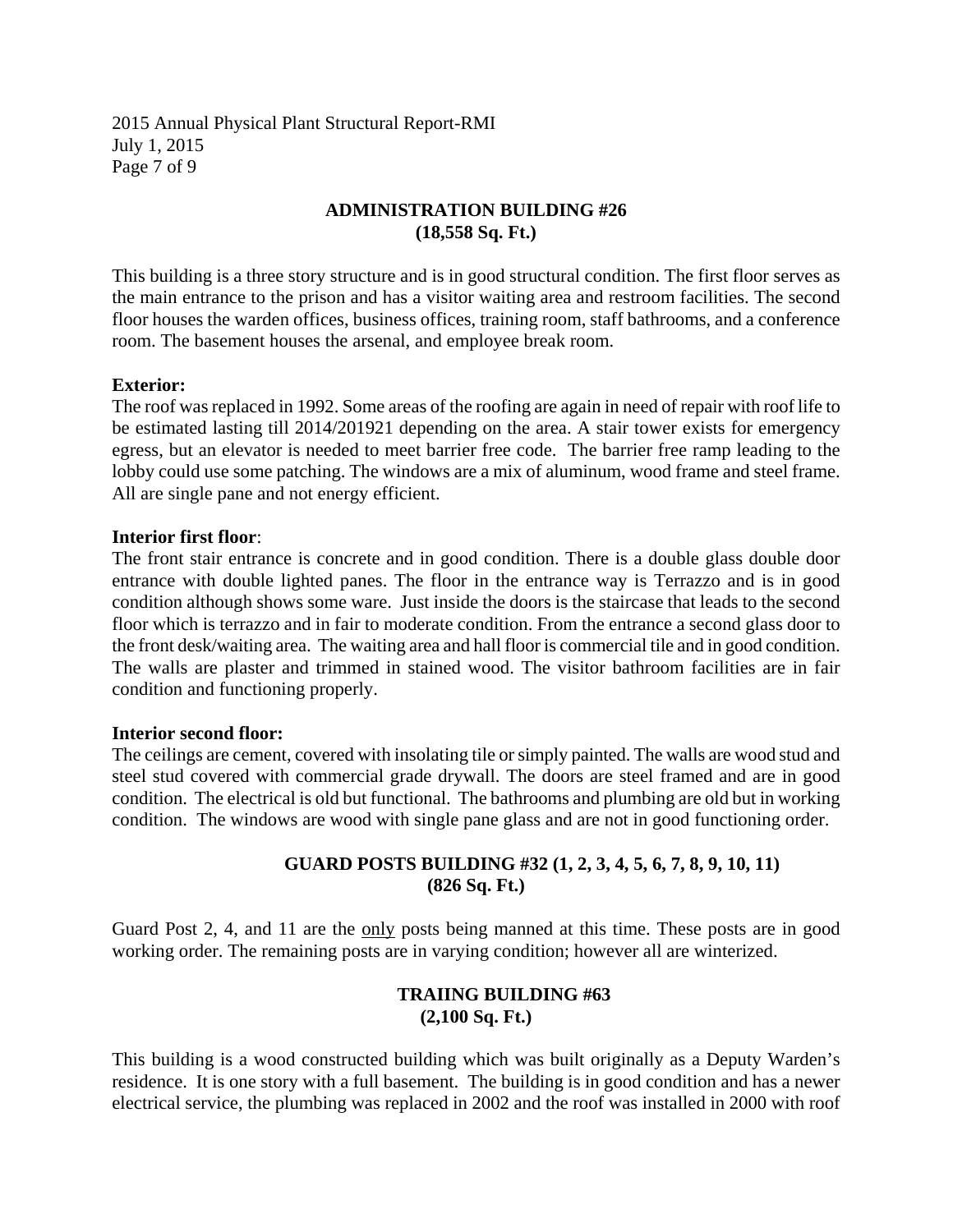2015 Annual Physical Plant Structural Report-RMI July 1, 2015 Page 8 of 9

life to be estimated lasting till 2024.

#### **WAGON STORAGE BUILDING #75-A (3,960 Sq. Ft.)**

This building is open front with steel roof. It has no utilities and is used as a tool shed for equipment storage. The trusses on this structure are in need of some attention. Some paint is needed on trusses and roofing components.

#### **TRUCK GARAGE BUILDING # 75-B (4,480 Sq. Ft.)**

The east end of this building is of wood construction and is in fair condition. The flat roof on the west end was replaced in 1993 and is in good condition. The sloped roof was re-roofed in 2005. In 2009 and 2010 the electrical service was upgraded in the basement and at the north east end of the main floor. The wood overhead doors need to be replaced.

#### **AUTO SHOP BUILDING #75-C (2,304 Sq. Ft.)**

This building is of wood and masonry construction and is in good condition. The roof was replaced in 1993 and is in good condition. The electrical system was upgraded in 2009. The east end of the building houses the area's ERT vehicle.

#### **HORSE BARN BUILDING #76 (8,832 Sq. Ft.)**

This building is of masonry and wood construction. The roof is made of asbestos shingles and is in need of replacement. Structurally, this building is 75% unusable do to the upper level floor collapsing. The second level was used for an indoor shooting range for several years, and is contaminated by lead and pigeon droppings. The electrical service was upgraded in 2010.

### **MAINTENANCE BUILDING #87 (15,984 Sq. Ft.)**

This southern portion of this building is masonry and the newer north portion is a prefabricated steel structure. The electrical and plumbing systems are adequate. The ceiling in the old part of this building is cork insulation and continues to deteriorate and fail. This should be removed when time allows. An 80'X90' addition was added to the northeast corner of this building. The new building is steel construction and is in excellent condition.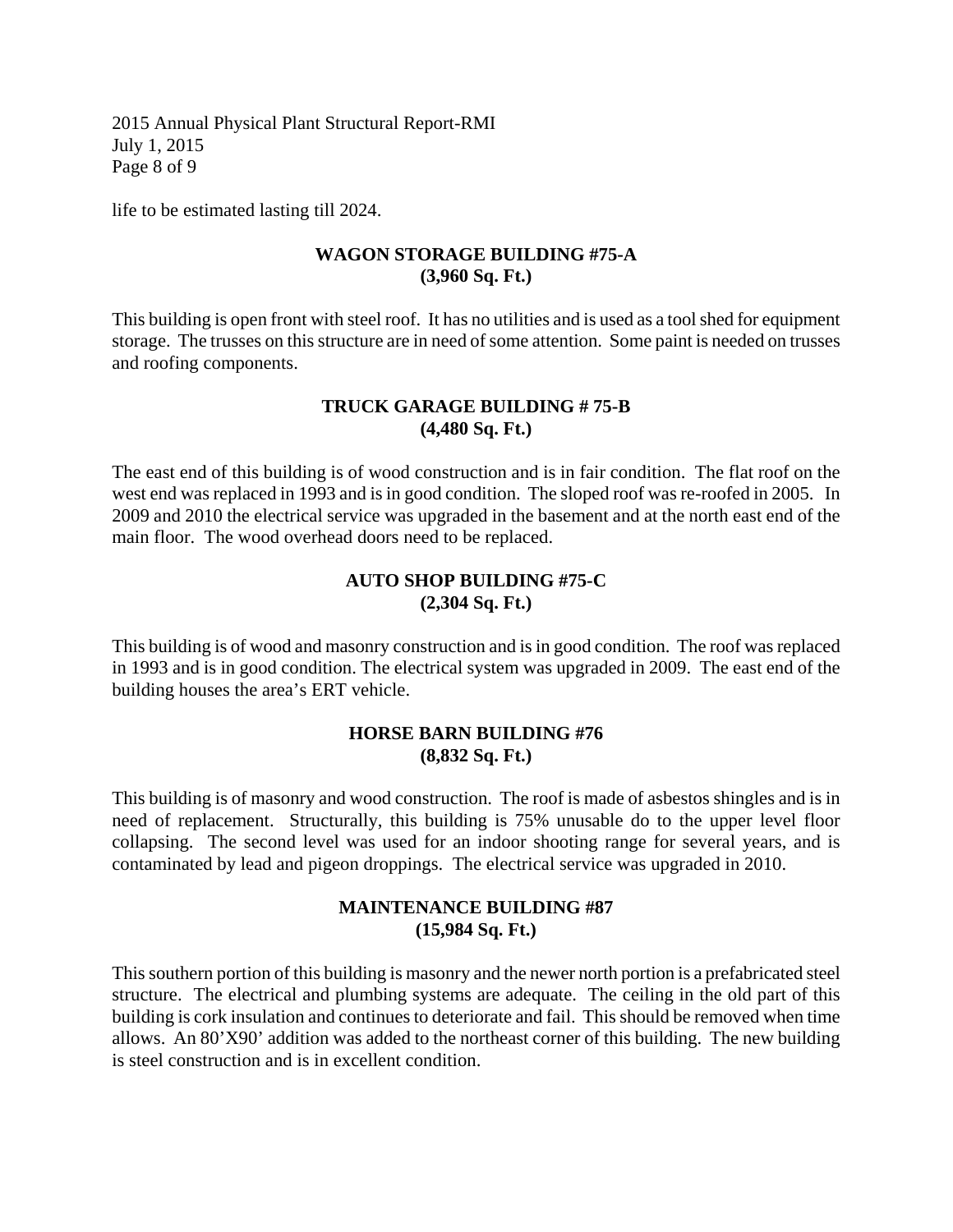2015 Annual Physical Plant Structural Report-RMI July 1, 2015 Page 9 of 9

#### **INFRASTRUCTURE**

Most of the drives and parking lots are in fair condition. Much of the interior drives were replaced when sewer and storm separation was completed in 2013.

The steam and condensate system is in fair condition in tunnels near Food Service. The electrical primary system is in excellent condition with a few of the secondary feeds needing to be upgraded. Telephone, security systems and fire detection systems are in working condition, but the fire alarm panel stays in trouble most of the time.

The sanitary sewer was separated in 2013 with separation being made throughout the facility and a new drain for the majority of the facility.

The perimeter security systems are adequate. Razor ribbon and fencing enhancements were made 2008. Additional microwave and e-flex coverage has been provided in several areas. Many exterior light fixtures have been repaired and added to give exterior areas an appropriate level of security lighting.

The perimeter wall is constructed of Ionia brick on a stone foundation. The brick is very soft and not glazed and therefore retains moisture. The moisture content and winter freezing leads to a high level of deterioration. In 2003 the wall was capped and sealed, however the moisture and subsequent freezing continues to deteriorate the wall.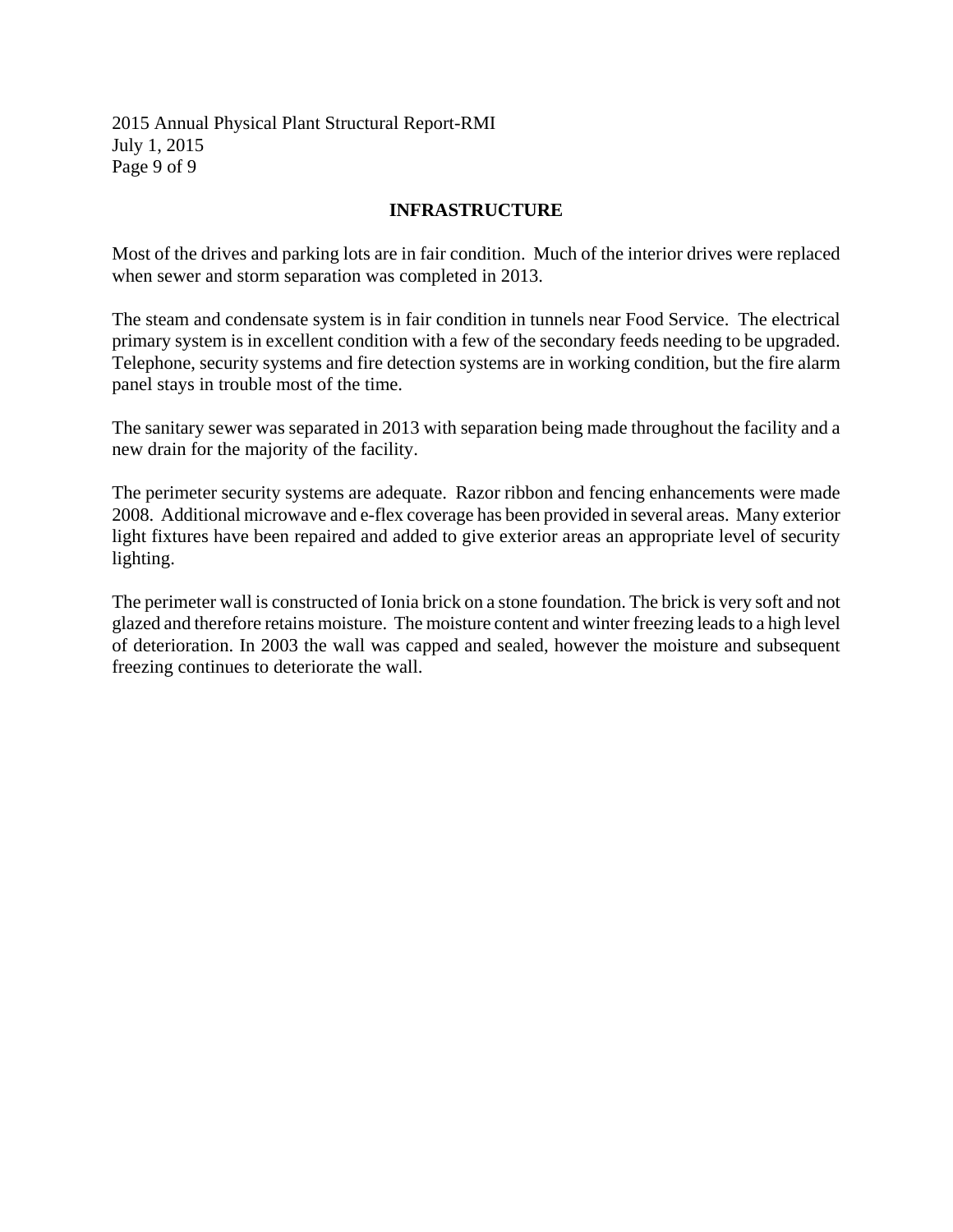#### MICHIGAN REFORMATORY

5-Year Plan FY2017

| Project No. | <b>Building</b>   | <b>Project Description</b>                                       | <b>Reason Description</b>                                                                                                                     |                    | <b>Quantity &amp; Units Facility Priority</b> | <b>Cost Estimate</b> |
|-------------|-------------------|------------------------------------------------------------------|-----------------------------------------------------------------------------------------------------------------------------------------------|--------------------|-----------------------------------------------|----------------------|
|             |                   |                                                                  |                                                                                                                                               |                    |                                               |                      |
| RMI.A01.02  | Admin             | New Roof on Admin roof 5                                         | McDonald roofing survey                                                                                                                       | 100sqf             | $\overline{1}$                                | \$5,000              |
| RMI.A01.02  | F & B Ward        | New Roof on F&B Ward                                             | McDonald roofing survey                                                                                                                       | 10300sqf           | $\overline{1}$                                | \$103,000            |
|             |                   |                                                                  |                                                                                                                                               |                    |                                               |                      |
| RMI.A01.02  | Admin             | New Roof on admin Roof 1                                         | McDonald roofing survey                                                                                                                       | 5100sqf            | $\mathbf{1}$                                  | \$91,800             |
|             |                   |                                                                  |                                                                                                                                               |                    |                                               |                      |
| RMI.A01.02  | Admin             | New Roof on admin Rotunda                                        | McDonald roofing survey                                                                                                                       | 7500sqf            | $\overline{1}$                                | \$187,500            |
|             |                   |                                                                  |                                                                                                                                               |                    |                                               |                      |
| RMI.A01.02  | Maintenance       | New Roof on Maint 1                                              | McDonald roofing survey                                                                                                                       | 2600sqf            | $\overline{1}$                                | \$52,000             |
|             |                   |                                                                  |                                                                                                                                               |                    |                                               |                      |
| RMI.A01.02  | Maintenance       | New Roof on Maint 2                                              | McDonald roofing survey                                                                                                                       | 2800aqf            | $\mathbf{1}$                                  | \$56,000             |
| RMI.M04.01  | Facility wide     | Install Fire Detection and Alarm System                          | Due to the age of the system                                                                                                                  | facility wide      |                                               | \$1,200,000          |
|             |                   | Steam Distribution System, Tunnel, Remove & Replace.             |                                                                                                                                               |                    |                                               |                      |
|             |                   | Three locations of underground tunnel need a new roof or         |                                                                                                                                               |                    |                                               |                      |
|             |                   | "cap". Approximately 6'wide in all cases. the second location is |                                                                                                                                               |                    |                                               |                      |
|             |                   | on the north side of the food service building under concrete    |                                                                                                                                               |                    |                                               |                      |
| RMI.00.C45  | Site              | walkway.                                                         | Due to age of system.                                                                                                                         | 450 LF             | $\overline{2}$                                | \$476,300            |
|             |                   |                                                                  |                                                                                                                                               |                    |                                               |                      |
|             |                   |                                                                  |                                                                                                                                               |                    |                                               |                      |
| RMI.25.S126 |                   | Food Service/Gym Install Fire Detection and Alarm System         | To increase fire safety ability                                                                                                               |                    | 3                                             | \$49,550             |
|             |                   |                                                                  |                                                                                                                                               |                    |                                               |                      |
| RMI.06.A09  | Cell Block A      | install new floor system                                         | Install new floor system for better facility maintenance                                                                                      |                    | 4                                             | \$50,000             |
|             | Block, J Block, G |                                                                  |                                                                                                                                               | 34 pan & tilt, 4   |                                               |                      |
|             | Ward, School,     |                                                                  |                                                                                                                                               | fixed, 2 DVRs plus |                                               |                      |
| RMI 00.S118 | Gate Area         | Install additional security cameras in various areas.            | To increase facility security ability.                                                                                                        | fiber              | 5                                             | \$1,500,000          |
|             |                   |                                                                  |                                                                                                                                               |                    |                                               |                      |
|             |                   |                                                                  |                                                                                                                                               |                    |                                               |                      |
| RMI.00.000  | Library           | Re-plumbing Library restrooms and drains.                        | Install a bathroom for staff and refurbish inmate bathroom                                                                                    |                    | 6                                             | \$22,000             |
|             |                   |                                                                  | This barn is still structurally sound and a good source for cold storage. However, the                                                        |                    |                                               |                      |
|             |                   |                                                                  | roof is in need of repair. This project includes the abatement fo the existing roofing                                                        |                    |                                               |                      |
| RMI.00.000  | Dairy Barn        | Barn Roof Needs to be Replaced                                   | materials                                                                                                                                     |                    | $\overline{7}$                                | \$90,000             |
|             |                   |                                                                  |                                                                                                                                               |                    |                                               |                      |
| RMI.20.A01  | Building #2       | New roof on Building #2.                                         | The roof on this builing is in need of replacment due to it's age (over 20 years) and to<br>prevent detioration of the building and contents. |                    | 8                                             | \$38,000             |
|             |                   | Pavement/Driveway/Perimeter Road, Bituminous, Overlay            |                                                                                                                                               |                    |                                               |                      |
|             |                   | Existing with Bituminous. Driveway located between Wall          |                                                                                                                                               |                    |                                               |                      |
|             |                   | Street and sallyport and driveway down to power plant.           | Due to age of system. To prevent failure. To fix deteriorated, damaged, failure area.                                                         |                    |                                               |                      |
| RMI.00.C32  | Site              | Overlay existing with 3" of new bituminous pavement.             | To improve appearance. Service reliability.                                                                                                   | 142,500 SF         | 9                                             | \$346.300            |
|             |                   | Pavement/Driveway/Perimeter Road, Concrete, Remove &             |                                                                                                                                               |                    |                                               |                      |
|             |                   | Replace Full Depth. Located south of food service building       |                                                                                                                                               |                    |                                               |                      |
|             |                   | from ramps to gate and old blacksmith building and east/west     | Due to age of system. To prevent failure. To fix deteriorated, damaged, failure area.                                                         |                    |                                               |                      |
| RMI.00.C13  | Site              | from gate to fence north of old blacksmith building.             | To improve appearance. Service reliability.                                                                                                   | 12,000 SF          | 10                                            | \$131,000            |
|             |                   |                                                                  |                                                                                                                                               |                    | Total                                         | \$4,398,450          |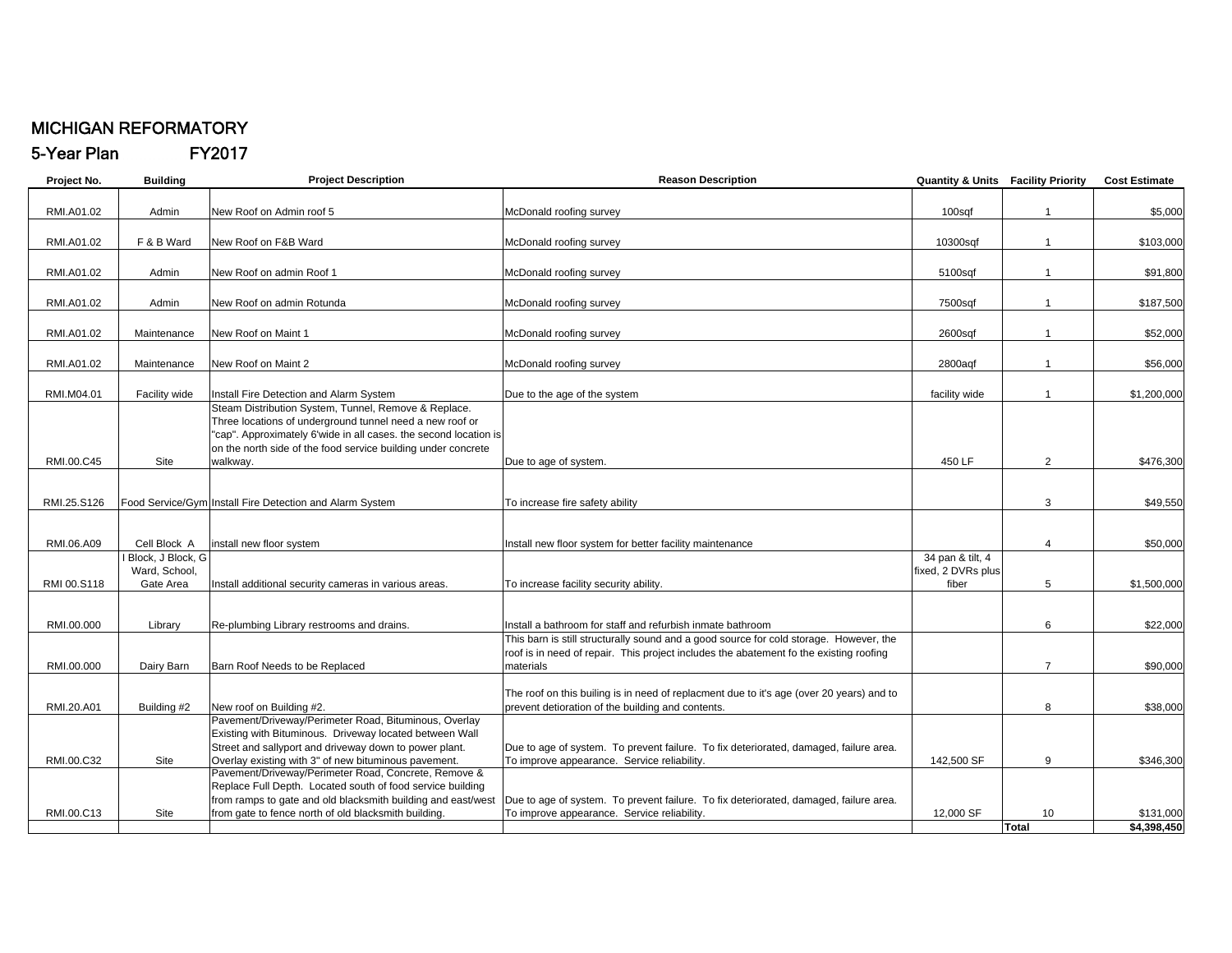# **MICHIGAN DEPARTMENT OF CORRECTIONS**

### **"***Help Make Things Right***"**

## **MEMORANDUM**

**DATE:** July 1, 2015

**TO:** S. L. Burt, Warden Muskegon Correctional Facility

**FROM:** Deron Kippen; Physical Plant Superintendent, MCF

#### **SUBJECT: Annual Physical Plant Report**

As required by PD-04.03.100 Preventive and Emergency Maintenance for Correctional Facilities, the annual physical plant inspection for MCF was completed for the year 2015. This inspection provides an overview of the general condition of the buildings and grounds. MCF was built in four stages starting in 1973 until Unit 6 was completed in 1986.The facility and building are still in good condition after 40 years of service.

The entry drive and parking lots are in fair condition, even though there are sections of the asphalt that have been cut out and repaired and there are pot holes that keep reoccurring. We are approaching replacement time of the parking lot.

With the exception of the Food Services building roof which was replaced in 2008 all buildings have some roof leaks and we will continue to repair them as needed.

The windows in the housing units are single paned and would provide energy savings if replaced. Cameras picture quality has diminished and repair parts are becoming obsolete and hard to find.

#### **Overview of Physical Plant Accomplishments**

#### **MCF**

Energy efficient LED bulbs were installed in electrical rooms

Water saving faucets was installed in unit 2

Security screws were removed from cabinets in all units and replaced with pop rivets

Door alarms installed on all exit doors in housing units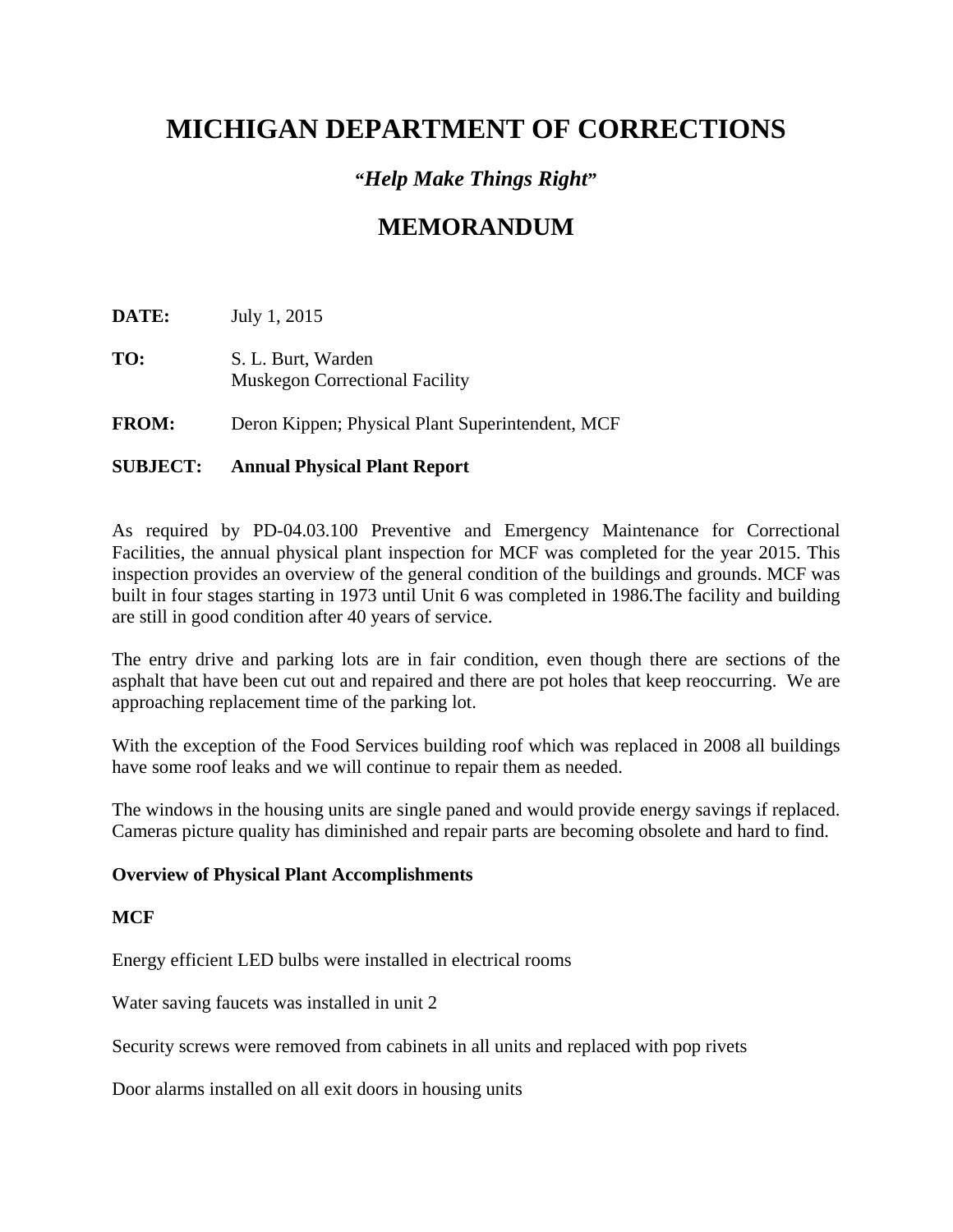Demolition of old training trailers in progress New buffer fence installed where training trailers were Installed new fiber line to training trailer Installed new air conditioner dental clinic Trimmed trees inside facility Installed new key watch system New cameras installed in LTA and school Installed new doors Chaplin's office Installed new carpet Chaplin's office and old office Installed new ties on the perimeter fence Painted unit 3 Converted laundry room to office for RUM Removed double bunks for segregation wet cells Welded and bolted down frames for new segregation wet cells Installed new plumbing for segregation wet cells Installed new DVR for recording video Installed new doors and frames back forty and food service Working on sally port security upgrades

### **Annual Review of Physical Plant**

#### **MCF**

#### **Housing Units**

The housing units are in good condition. Painting is on going. Most of the housing units have some leaks due to the roof age. Windows are single pane and not energy efficient. A few doors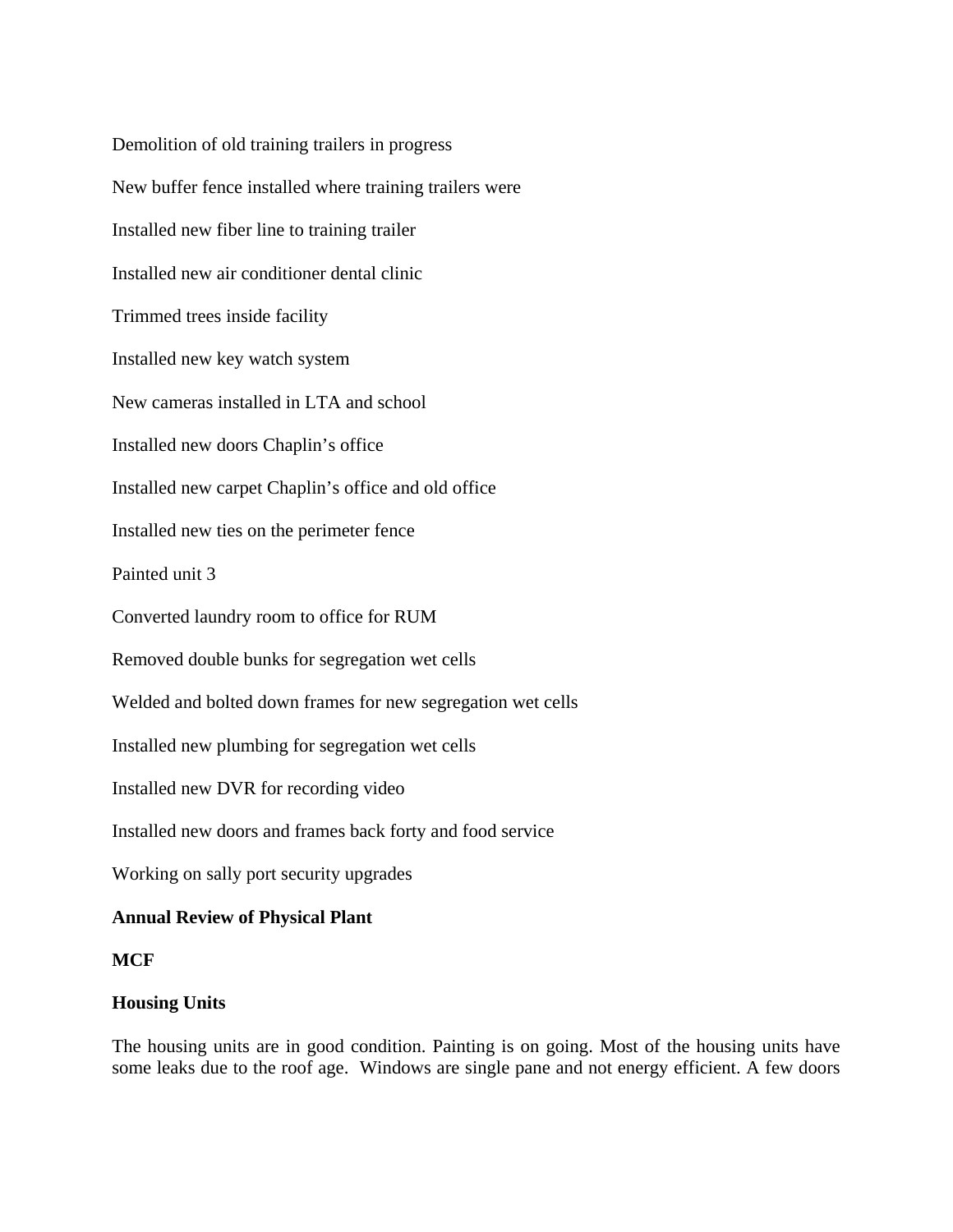need to be replaced. We have been replacing some doors each year as funds allow. Segregation is being upgraded by adding fourteen more wet cells and changing the double beds to singles.

#### **Warehouse/ Maintenance Building**

The Warehouse/ Maintenance Building are structurally in good condition. The roof has a fair amount of leaking. The exterior is in good condition, some minor repairs to the Dryvit could be done.

#### **Administration**

The building is in good condition. The roof has a few leaks. The main entry door needs to be replaced. The waiting area needs new benches. The flooring in the main concourse is approaching the end of is useful life and needs to be replaced. The parking lot and roadway has new energy efficient lights but the asphalt needs repairs.

#### **Power Plant**

The Power Plant is structurally in good condition. Routine maintenance and improvements are on going. Boiler number 2 needs to have one or two tubes replaced because they are leaking. Generators have been serviced this year and will be put to the test during a planned fifteen hour shut down to replace the switch gear. One out of three chillers has a bad compressor; two are functional. Novar energy saving program needs to be updated it is past its useful life.

#### **Pole Barn**

The Pole barn is in good condition. Upkeep, maintenance and cleaning are ongoing.

#### **Trailers**

The trailers have been disconnected and will be demolished in the near future.

#### **Food Service**

The Food Service Building is in good condition. Routine maintenance is ongoing with the equipment. The freezers and cooler have been a little problematic. Some floor and wall tile work needs to be done.

#### **Grounds**

All drives and roads need patching and crack repair. Both Administration and facility parking lots need asphalt replaced and cracks repaired. Perimeter road needs some crushed aggregate added to it. Security zone sensor wiring is addressed as problems arise. The tree canopy was raised in the secure fencing area for better visibility. Sally port upgrades are being completed other than the filling in of the pit. Fence is in good condition and has been fasten with heavier gauged ties and metal.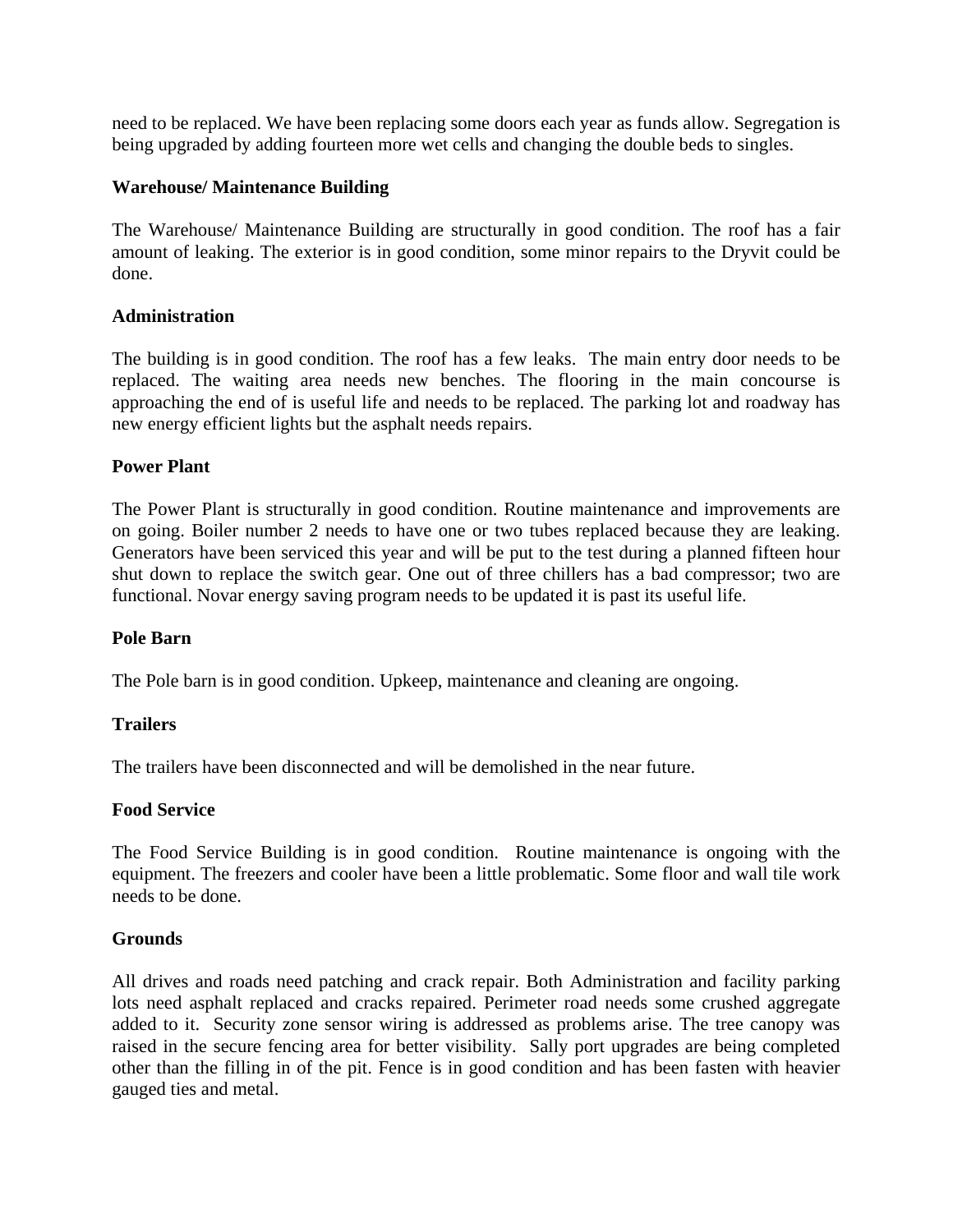#### **School Building/ LTA**

The School Building is in good condition. The roof has some leaks. Air handling equipment should be updated with energy efficient controls. The front door is in need of being replaced. This is a high traffic area and these doors are used continually. The gym floor has been repaired but is in need of a new one. The welding program modifications are in progress and due to be completed by the middle of August.

#### **Health Care**

Health Care is in good condition. The roof has some leaks. A new air conditioning unit was installed and seems to be keeping the area cool. Dental clinic has a new window air conditioner installed.

CC. Dave Flack Don Spaulding Ed Vallad Gary Keiffer Jeff Niemi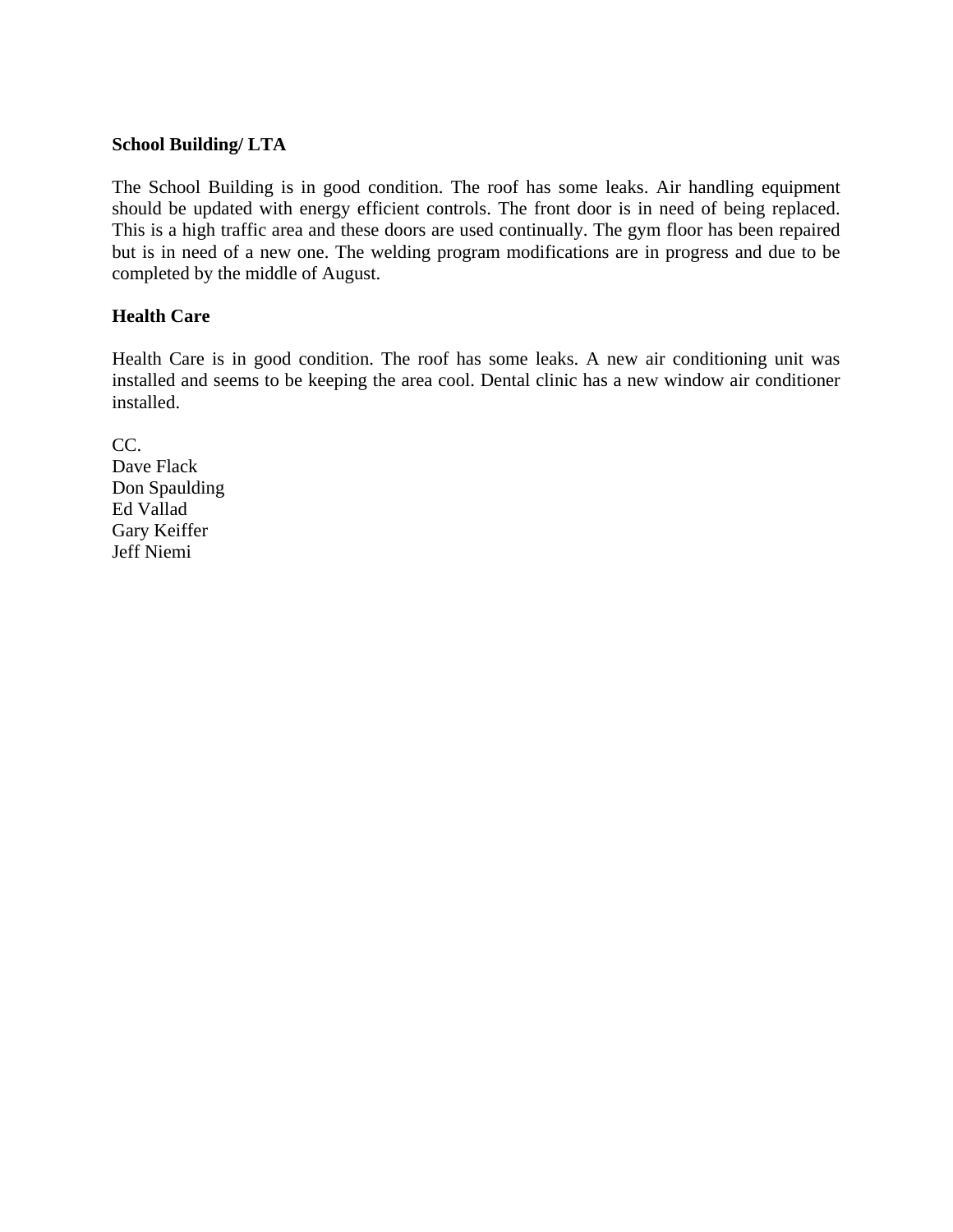#### MUSKEGON CORRECTIONAL FACILITY 5-Year Plan FY2017

| Project No.         | <b>Building</b>            | <b>Project Description</b>                                                                             | <b>Reason Description</b>                                   | <b>Quantity &amp; Units Facility Priority</b> |                | <b>Cost Estimate</b>    |
|---------------------|----------------------------|--------------------------------------------------------------------------------------------------------|-------------------------------------------------------------|-----------------------------------------------|----------------|-------------------------|
| MCF.00.S113         | Site                       | Upgrade existing cameras and add two new cameras.                                                      | Provide additional coverage to area.                        | 7 cameras                                     |                | \$25,000                |
| MCF.03.S117         | <b>Housing Units</b>       | Add new cameras to housing units and food service.                                                     | Provide additional coverage to area.                        | 7 units                                       | $\overline{2}$ | \$30,000                |
| MCF.00.03.01        | Site                       | Replace pneumatic controls with DDC controls.                                                          | Preventative maintenance.                                   | 9 units                                       | 3              | \$130,000               |
| MCF.A05.01          | Site                       | Replace windows in housing units for safety and energy efficient.                                      | To replace windows with better energy<br>efficiency window. | 7 units                                       | 4              | \$200,000               |
| MCF.04.A05          | Food Service               | Replace these with stainless steel tables that are lower maintenance.                                  | Tables are worn.                                            | 90 Tables                                     | 5              | \$150,000               |
| MCF.07.A06.01D      | LTA/2 Units                | Replace entry Doors and Hardware to LTA, Admininstration.                                              | Preventative maintenance.                                   | 6                                             | 6              | \$22,000                |
| MCF.02.S117         | <b>Administration Bldg</b> | Remodel control center.                                                                                | Preventative maintenance.                                   | 1 unit                                        | $\overline{7}$ | \$85,000                |
| MCF.00.A01.02       | LTA/Unit                   | Repair or replace roofs.                                                                               | Roofs are leaking and beyond useful life.                   |                                               | 8              | \$250,000               |
| MCF.04.C03.03BO     | Site                       | Redesign and add new parking lot to help alleviate congestion.                                         | Preventative maintenance                                    | 65,000 SF                                     | 9              | \$250,000               |
| <b>MCF M05.04</b>   | Power House                | Replace old water softener in power house.                                                             | Preventative maintenance.                                   |                                               | 10             | \$15,000                |
| <b>MCF M02.20</b>   | Foodservice.               | LTA/School, Health Services Add roof top Air Conditioning to Foodservice, LTA/School, Health Services. | Preventative maintenance.                                   |                                               | 13             | \$45,000                |
| <b>MCF C03.01CM</b> | Site                       | Sidewalks replaced or new top layer.                                                                   | Preventative maintenance.                                   | 8,000 SF                                      | 12             | \$16,000                |
| <b>MCF C03.04F</b>  | Site                       | Perimeter road gravel.                                                                                 | Perimeter road is in need of additional gravel.             | 6500 LF                                       | 11<br>Total    | \$15,000<br>\$1,233,000 |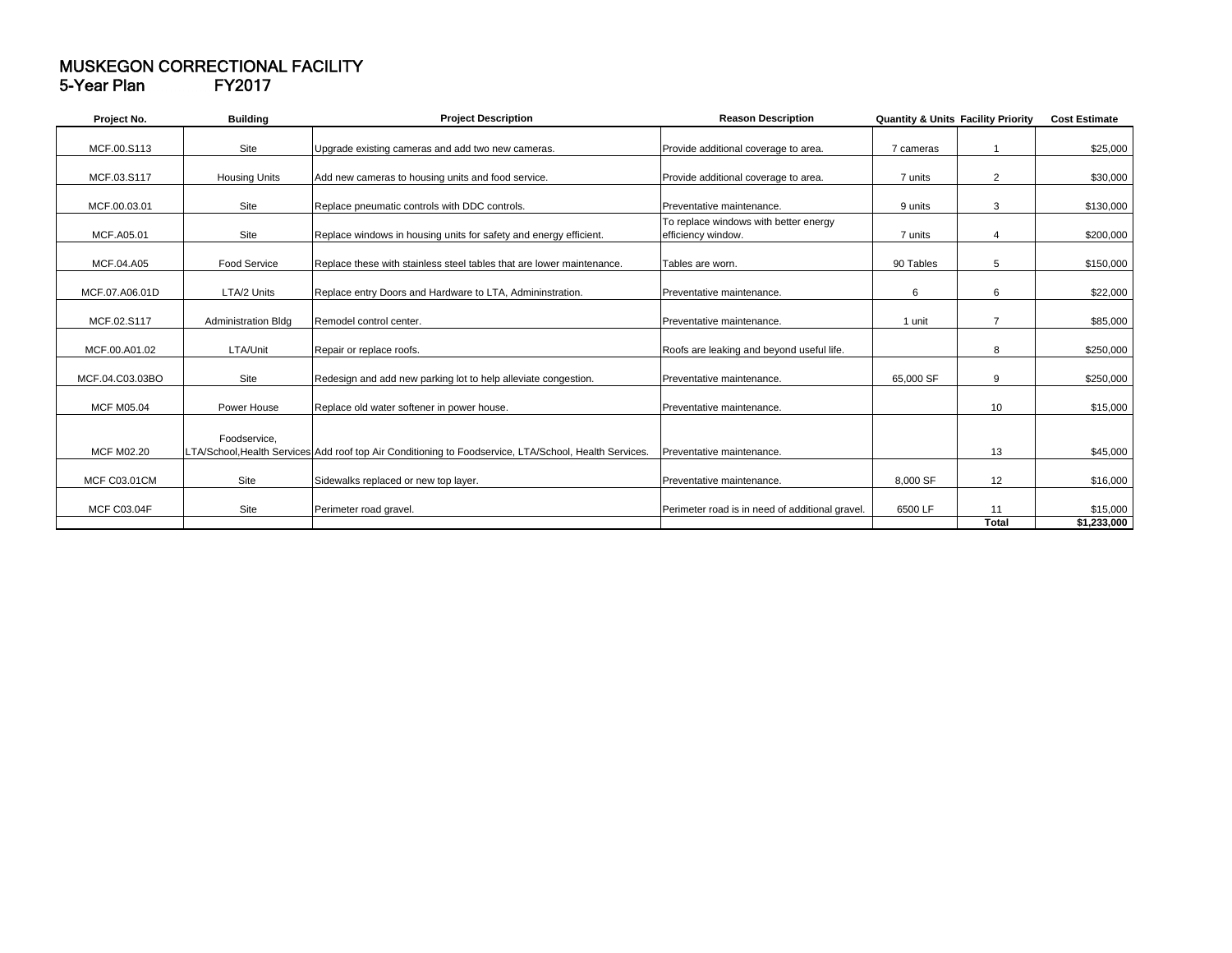# **MICHIGAN DEPARTMENT OF CORRECTIONS**

### **"***Help Make Things Right***"**

## **MEMORANDUM**

**DATE:** June 15, 2015

**TO:** Warden Mitch Perry, NCF

**FROM:** Craig Carruthers; Physical Plant Superintendent, NCF

### **SUBJECT: Annual Physical Plant Report**

This Annual Report has been prepared in accordance with P.D.04.03.100 "Preventive and Emergency Maintenance for Correctional Facilities". Specifically, section "N" requires CFA Physical Plant Superintendents conduct an annual inspection of their respective facility to assess the need for future maintenance. The results of the inspection are to be submitted it in writing to the facility Warden.

#### **Overview of Physical Plant Accomplishments**

### **NCF**

Door motion sensors were installed on Units 1, 2, 3, 4, 5, 10 exterior doors and put into service.

A new camera and motion sensor was installed in the food service basement to cover the south tunnel entrance.

A new compressor and evaporator were installed on the west cooler in food service to update the system to the new style refrigerant.

A new eye wash station was installed in the dentistry area.

A door motion sensor was installed on the east cloister door to the north of unit 1.

The old teachers work room/new CPC office areas were repainted.

The new piping for the boiler #1 installation was painted and labeled properly.

Exterior door motion sensors were installed on the food service and info deck doors.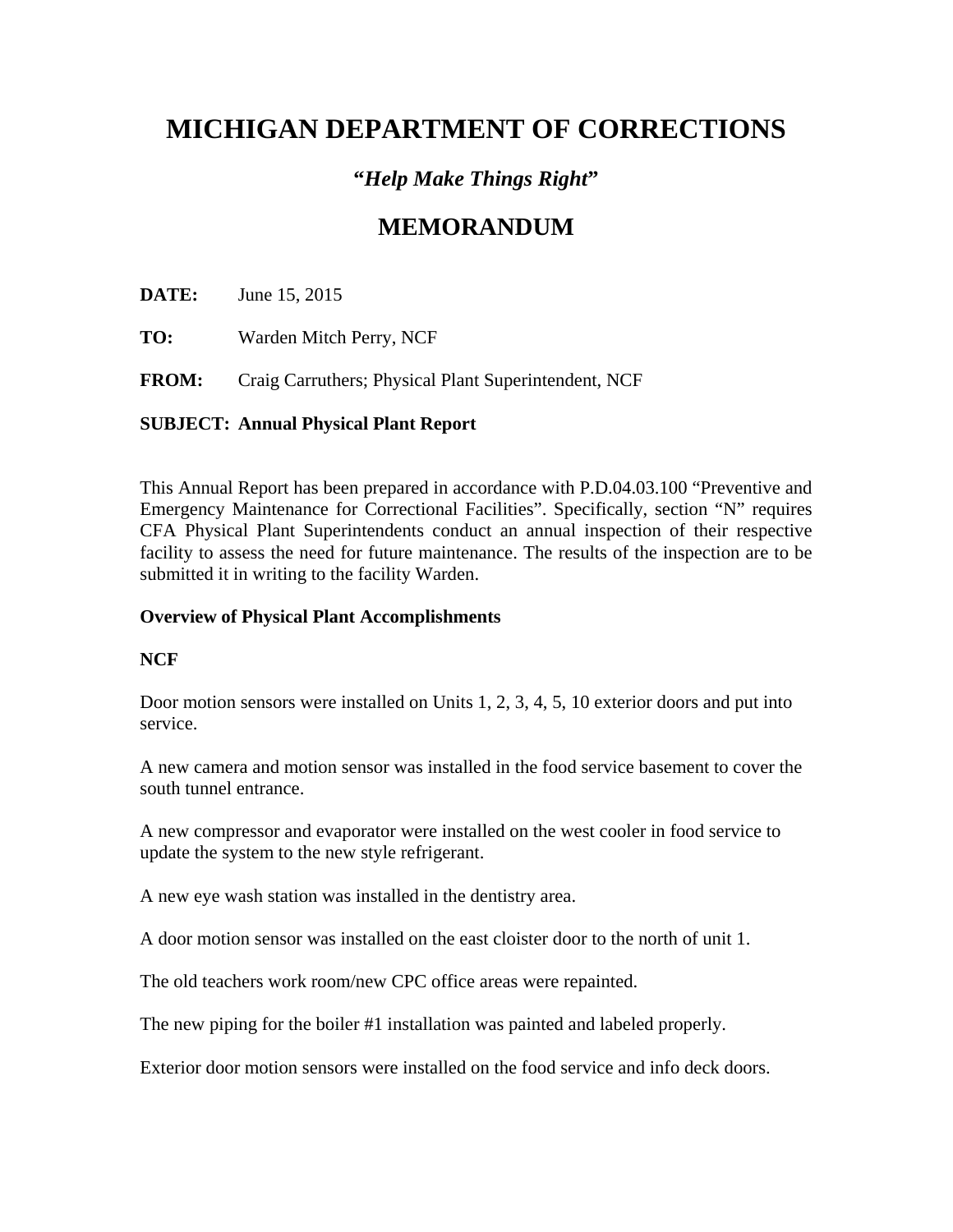A new dedicated electrical circuit was added to the visiting room for the new frozen machine.

Units 3, 4, 5 hallway cloister area and health care office area were repainted.

An eye wash station was installed in Unit 2's laundry room.

A new data line and new carpet were installed in the administrative assistant's office area.

New security software was installed on the mars computer to address security issues.

Maintenance installed an additional light fixture in Unit 8 laundry room to improve lighting in this area.

Three new dedicated electrical circuits were installed in the new proposed camera infrastructure room in the north tunnel.

The annual inspection and teardown of #1 boiler was completed.

Additional PREA signs were installed in all housing unit locations.

Construction of the new office for human resources was completed in the administration building. The HRM manager's office was repainted at this same time.

New carpet was installed in Unit 3 TV room, Unit 7 SOP library, and the new human resources office in the administration building.

New floor tile were installed in Unit 3 laundry room.

A new metal floor was installed in the food service west cooler.

Recording and control of the security cameras in Unit 11 were moved onto the main facility camera system.

Much of the food service dining room had new floor tile installed.

New carpet was installed in Unit 6 B-cube. Cube was also repainted at this time.

New fire alarm system installation has started for all units.

Abatement and Demolition of two old boilers in the powerhouse started expected to be completed in the fall of 2015.

20' water main replaced in small yard due to a crack in line caused by line freezing.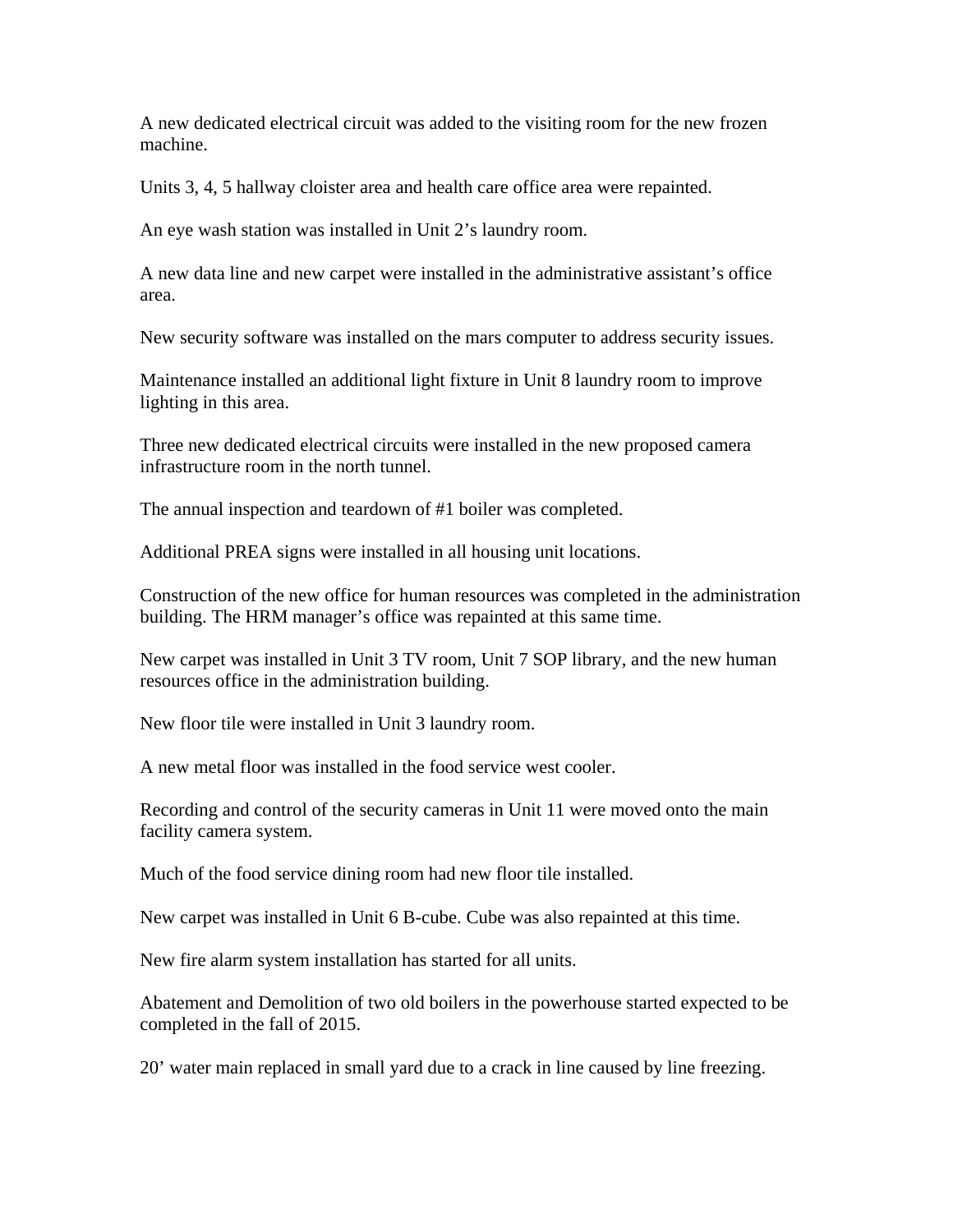### **CMQ (Camp Manistique)**

CMQ was sold in May all final meter reading done and signage removed.

#### **Annual Review of Physical Plant**

#### **NCF**

#### **Housing Units; Buildings # 61, 62, 64, 65, 67, 68, 72**

The housing units are in structurally good condition. Roofing seems to be in good condition. Painting is ongoing. Shower areas have been problematic and have been torn down and repaired as time and budget allows. Brickwork needs tuck pointing. Several areas in various housing units had new carpet installed but the remaining carpet is in poor condition. HVAC units and controls are showing their age and need to be updated to more energy efficient units. Windows, doors, and frames are reaching the end of their service lives and should be updated to more energy efficient units. Most of the units need dedicated electrical appliance circuits added to day rooms.

#### **Warehouse / Administration; Building # 21**

The Warehouse Building is structurally in good condition. The roofing seems to be in good condition. All windows need to be replaced with energy efficient units. The brickwork is in need of tuck pointing. The elevator has been problematic and needs to be replaced. HVAC equipment and controls are in poor condition should be upgraded with energy efficient units. Inside brick walls show signs of wear and damage from the warehouse equipment. Emergency power is needed in the entire building. Refrigeration equipment needs upgrading to modern energy efficient types. The new admin building area is in good shape and repairs have been minimal. A PPD system should be installed due to the number of inmate workers and poor radio operation. All doors should be updated to energy efficient units. Truck dock and garage doors are in poor condition and need to be replaced. Sewer manholes located in front of the warehouse are deteriorating and need to be replaced. The fire hydrants located to the east of the new admin building are leaking and need to be replaced.

#### **Old Administration Building; Building # 32**

The Administration Building has been closed and all staff has been relocated to either the deputy suite or training center. The building has been winterized. Water service to the building has been cut off and removed. This structure still provides power to some exterior facility lighting. This lighting should be added to the rest of the facility perimeter lighting and then electrical service to this structure should be abandoned and removed. Condition of the building is deteriorating rapidly due to it not being heated.

#### **Maintenance; Building # 33**

Maintenance Building #33 is in good structural condition. Air handling and heating units should be replaced with more energy efficient units. Single pane windows should be replaced with energy efficient units... There are some roof leaks near the east end of building that need to be repaired.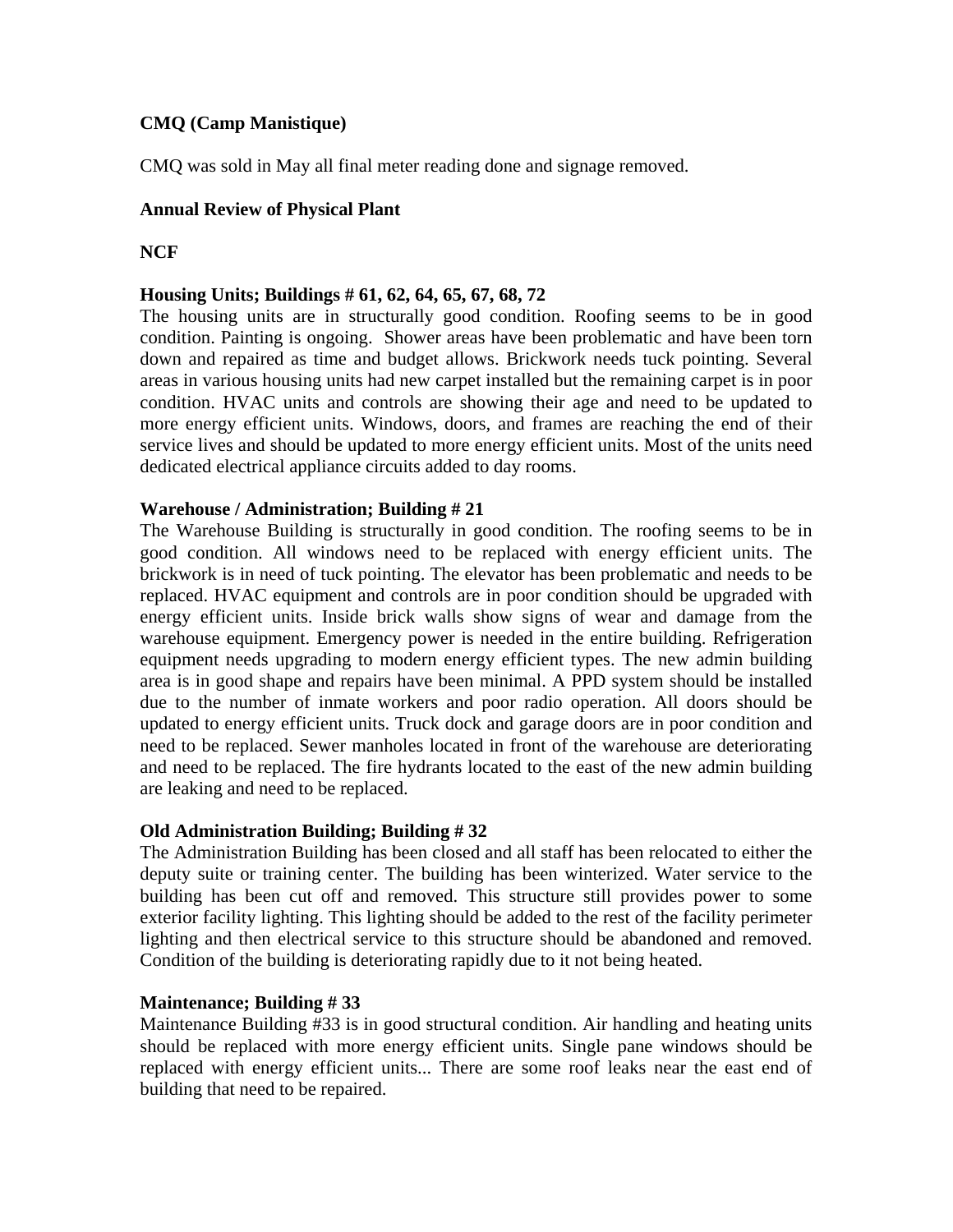#### **Power Plant; Building #42**

The Power Plant is structurally in good structural condition. The roof seems to be in good condition. Routine maintenance and improvements are on going. Painting is needed throughout including the floors. Lighting has been upgraded to energy efficient lighting. Windows and doors should be upgraded with energy efficient units. Old boilers #2 and #3 are in the process of being abated and removed. There are many feet of unused piping that should be abated and removed. The 3 old steam turbines and generators should be abated and removed. The high voltage switch gear needs to be updated to modern types. The old smokestack to the North of the power house should be demolished and removed. A new domestic hot water heater should be installed as the existing one can no longer supply enough hot water due to increased hot water usage. Powerhouse sewage lift station is in very poor condition and needs to be replaced. Some areas of the facility tunnels are deteriorating and should be replaced. All piping in the tunnels should be abated and re insulated.

#### **Machine Shop; Building # 41**

The Machine Shop is in good structural condition. The roofing seems to be in good condition. Upkeep, maintenance and painting is on going. Windows and doors need to be replaced with energy efficient units. HVAC equipment is in poor condition and should be updated to energy efficient units. All the old water softener tanks and piping should be abated and removed. The structure housing the old water softener tanks is in poor condition and is beginning to collapse. The facility backup domestic water heater needs to be replaced with a larger unit as the current unit will not supply enough hot water.

#### **Grounds Shop; Building # 44**

The Grounds Shop is in fair condition. The roof needs replacing. Three new overhead doors and trim are needed. Windows should be replaced with energy efficient units or bricked up and insulated. The air handler/heating unit should be upgraded to energy efficient types.

#### **Potato Building; Building #47**

The potato barn is in poor condition. It needs the roof replaced, but the potato operation has been terminated. This building probably should be demolished.

**Fire Hall Building; Building # 56**The Fire Hall Building is in fair condition. Roofing is in poor condition and should be replaced. The old entrance doors need to be replaced with an insulated roll up door. The windows need to be replaced. Exterior trim needs painting. Existing steam unit heater needs to be upgraded to energy efficient types.

#### **Garage; Building #48**

This building is in poor condition. Roof is in poor condition. The exterior doors and trim need painting. This building is strictly used for facility storage and should be demolished and replaced.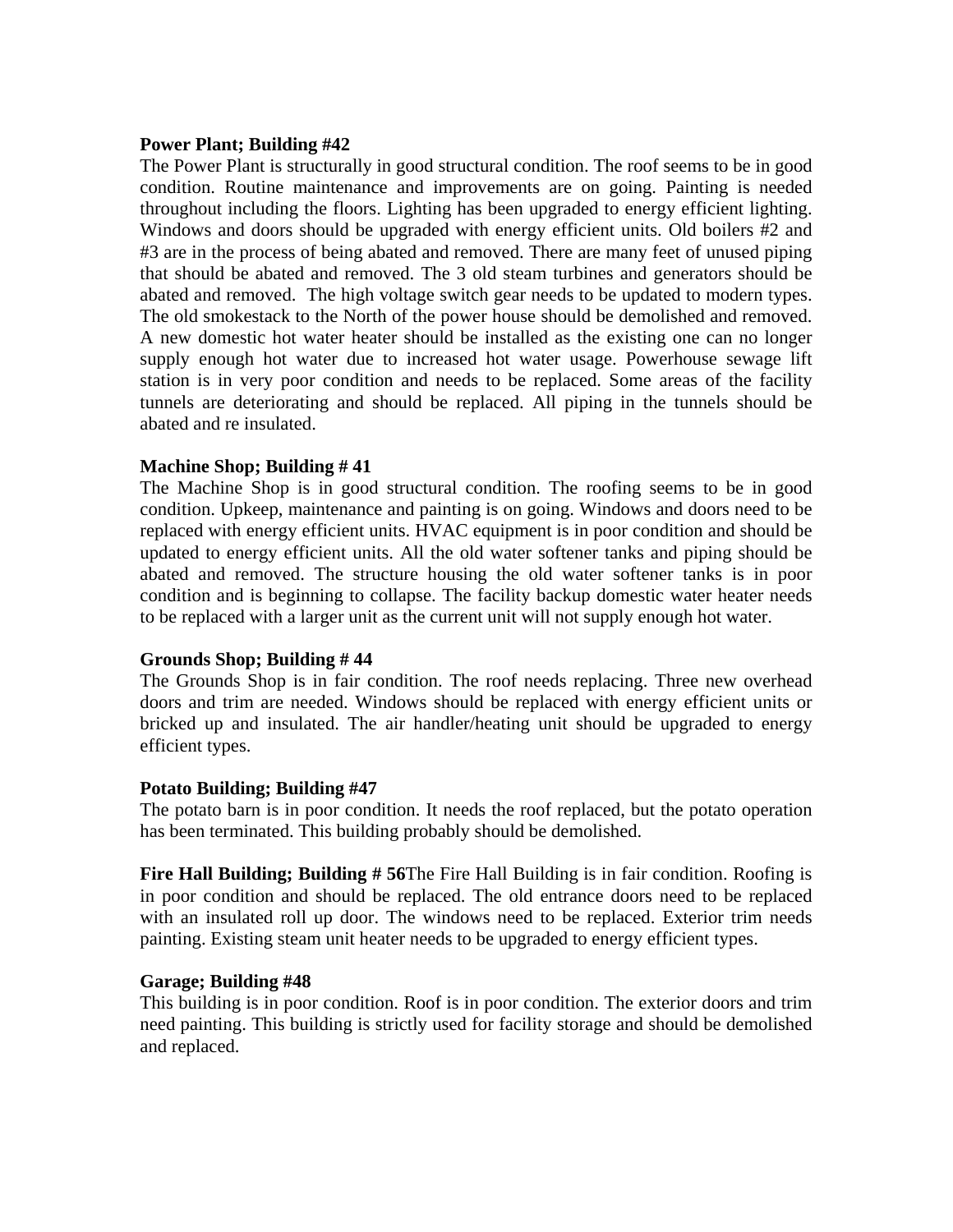#### **Truck Garage; Building #49**

This building is in poor condition. Rusted metal doors and siding need repair. Windows need repair. Building at present is used for equipment storage and should be demolished and replaced.

#### **Storage; Buildings #59 & 61**

These storage buildings are in fair condition and are strictly used for storage.

#### **Food Service; Building # 70**

The Food Service Building is in good structural condition. Roof is in fair condition and should be replaced in the near future. Painting and routine maintenance is ongoing. The central laundry floor has been very problematic and needs an epoxy floor covering. Air handling equipment needs to be upgraded to energy efficient types. Building needs new air conditioning equipment installed as the old has failed and is obsolete. Loading dock concrete wall and deck is deteriorating badly and needs to be replaced.

#### **Grounds / Abandoned Buildings**

All drives and roads need patching, crack repair, or replacement. Both Administration and facility parking lots need asphalt replaced and cracks repaired. Old mental health buildings including houses need to be abated and demolished. The old abandon buildings on the property are in very bad shape. Many windows are broken and falling out. Many areas are not safe to enter. All windows should be boarded up. \ Old unused fire hydrants need to be dug up and removed. Many trees are reaching the end of their lives and need to be cut down and removed.

#### **School Building; Building # 73**

The School Building is in good structural condition. The roof seems to be in good condition. Air handling equipment should be updated with energy efficient units. Windows and doors should be replaced with energy efficient units. Piping in basement and other areas needs to be abated and reinsulated.

#### **Health Care; Building # 72**

Health Care is in good structural condition. The roofing seems to be in good condition. Carpeting is in poor condition and should be replaced in the offices. HVAC equipment should be upgraded to energy efficient types. Doors and windows should be upgraded to energy efficient types. Fire alarm needs to be updated to a modern system.

#### **Deputy Suite, Entry Control, Info Desk; Building # 72**

The Deputy Suite is in good structural condition. The roofing seems to be in good condition. Some areas need to be recarpeted. The fire alarm needs to be upgraded to a modern system. HVAC system should be updated to energy efficient types. Doors and windows should be updated to energy efficient types.

#### **Inside Yard and Weight Pits**

Inside yard is in good condition. There are areas of pavement and sidewalks that should be replaced or have cracks sealed. The weight pits are in good structural condition.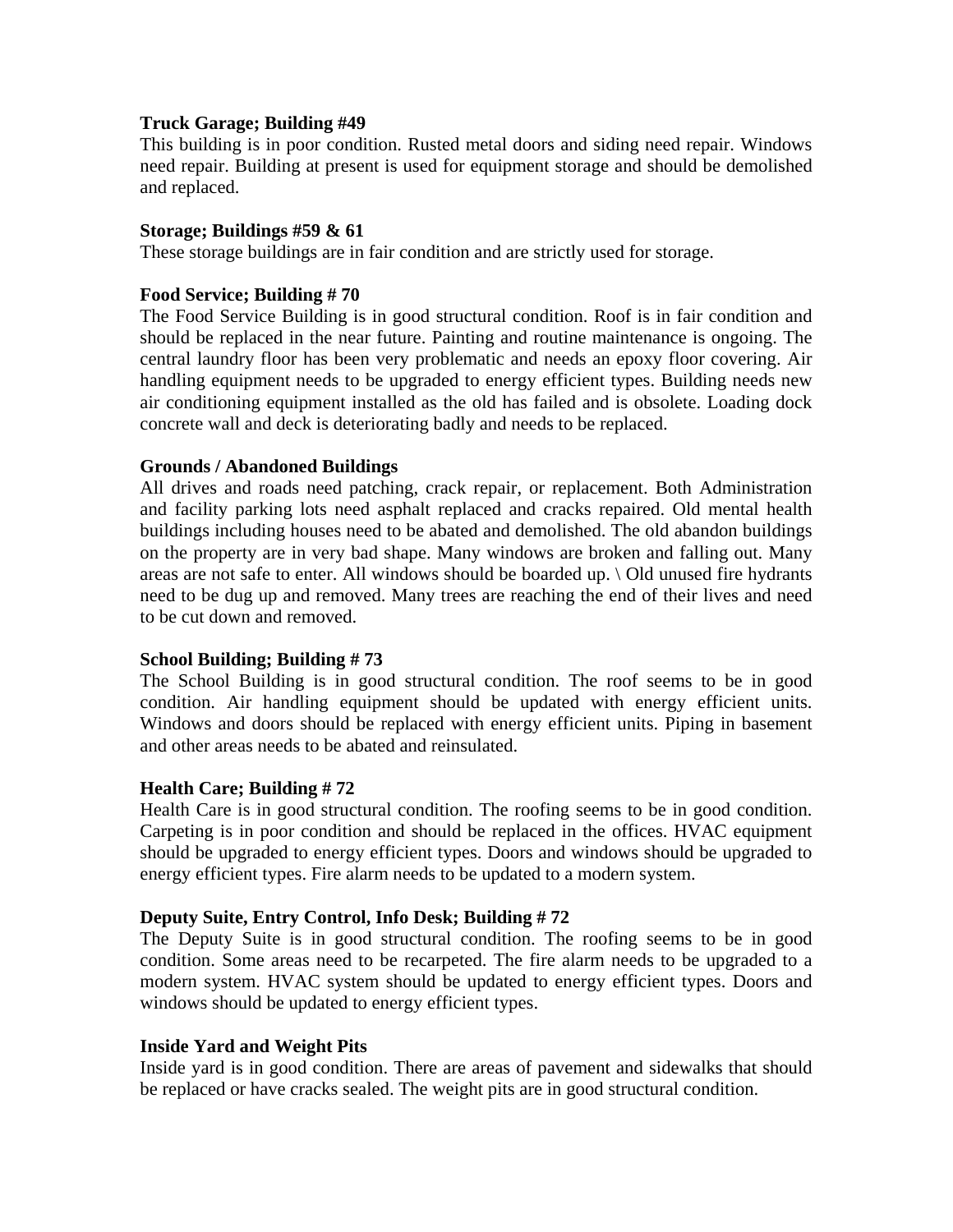#### **Wells and Well-houses; Buildings # 52, 57, 58, 59, and 63**

All 3 well houses in service are in poor condition and should be replaced. Well houses 52 and 57 should be abated and demolished. Well #4 is in good condition and has a new motor and updated electrical service. Well #5 is in poor condition and needs a new motor and updated electrical service. Well #6 motor is in good condition but needs electrical service updated. Proper water sample taps need to be installed at each well.

#### **Utilities and Infrastructure**

Domestic water supply system is in good condition. Ongoing lead issues have been addressed by Phosphate injection and Chlorination at the wells. Water tower is in good condition. Fire hydrants should be updated to new ones as many are over a hundred years old with no parts available. Electrical distribution system is in good condition with the exception of the overhead supply to the wells. It should be replaced with a new underground system. The facility sewer system is in fair condition with the exception of the main line that runs from the facility to the Village of Newberry. This section is in poor condition and should be replaced.

#### **Security Systems**

Most of the facility security systems are functioning adequately. The perimeter fencing has some problematic areas that need to be tightened and refastened. The inside shaker wire is in poor condition and needs to be replaced. The sally-port pit is in very poor condition and needs to be replaced but waiting to hear if we are filling them in or not. Many of the video cameras are reaching the end of their service lives and need to be updated. Many housing units and the programs building have existing stand-alone video camera systems that need to be integrated into the central video system. New motion sensors are being installed in the Unit 11 area for added security.

CC. Dave Flack George Sevarns Ed Vallad Gary Keiffer Jeff Niemi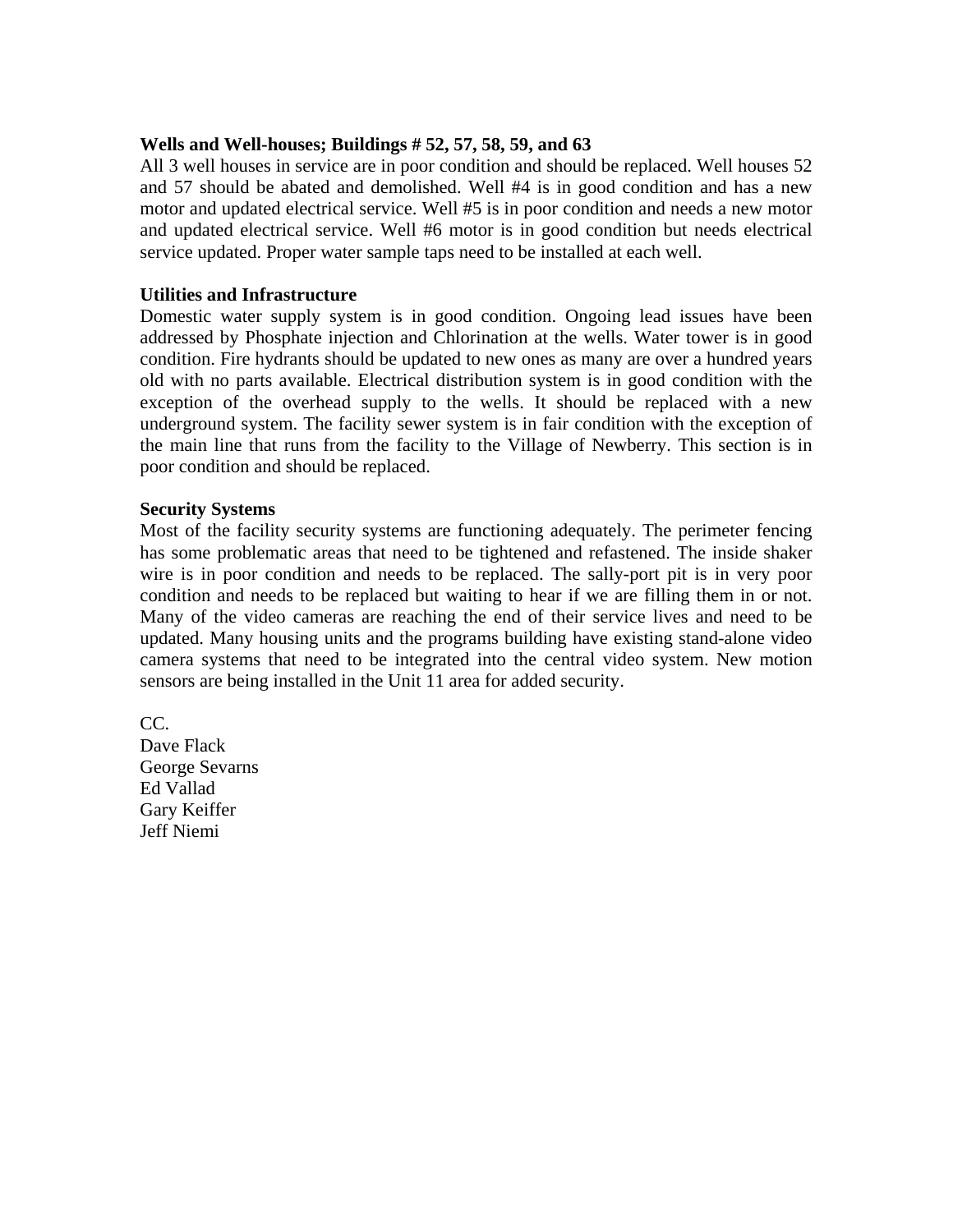#### **NEWBERRY CORRECTIONAL FACILITY**

**5-Year Plan FY2017** 

| Project No.       | <b>Building</b>    | <b>Project Description</b>                                                  | <b>Reason Description</b>                                           |              | <b>Quantity &amp; Units Facility Priority</b> | <b>Cost Estimate</b> |
|-------------------|--------------------|-----------------------------------------------------------------------------|---------------------------------------------------------------------|--------------|-----------------------------------------------|----------------------|
| NCF.00.E09        | Site               | Install new exterior and interior perimeter IP camera system.               | Enhance Facility security and energy savings.                       | 1 unit       | $\overline{1}$                                | \$1,760,000          |
| NCF.00.E01        | Site               | Complete installation of LED lighting for inside yard lights.               | Provide energy savings and better security for prisoner yard areas. | 22 units     | 9                                             | \$50,367             |
| NCF.00.C12        | Site               | Remove and replace damaged sanitary manhole located south<br>of building 21 | Prevent sewer backup.                                               | 1 unit       | 12                                            | \$20,000             |
| <b>NCF.00.S05</b> | Site               | Install 2 new perimeter cameras on SW corner of facility<br>grounds         | Provide better facility security.                                   | 2units       | 13                                            | \$8,688              |
| NCF.00.C01        | Site               | Install new 12" sewer line on East side of Charles street.                  | Existing sewer line is in poor condition.                           | 1 unit       | 14                                            | \$1,250,000          |
| NCF.42.E01        | Powerhouse         | Install additional switch gear.                                             | This building currently has no backup systems.                      | 1 unit       | 15                                            | \$55,000             |
| NCF.00.C28        | Site               | Place handrail posts into the concrete.                                     | Long-term/high maintenance issue.                                   | 1 unit       | 17                                            | \$50,000             |
| NCF.00.C02        | Site               | Replace sewage lift station southeast of power house                        | Existing lift station is damaged.                                   | 1 unit       | 18                                            | \$35,000             |
| NCF.61.S01        |                    | Housing Unit 10 Add new fixed color cameras inside.                         | Add capacity to existing system.                                    | 2 units      | 19                                            | \$5,000              |
| NCF.62.S01        | Housing Unit 9     | Add new fixed color cameras inside.                                         | Add capacity to existing system.                                    | 2 units      | 20                                            | \$5,000              |
| NCF.64.S01        |                    | Housing Unit 6,7,8 Add new fixed color cameras inside.                      | Add capacity to existing system.                                    | 10 units     | 21                                            | \$9,100              |
| NCF.65.S01        |                    | Housing Unit 3,4,5 Add new fixed color cameras inside.                      | Add capacity to existing system.                                    | 10 units     | 22                                            | \$9,100              |
| NCF.67.S01        |                    | Housing Unit 2 Add new fixed color cameras inside.                          | Add capacity to existing system.                                    | 2 units      | 23                                            | \$5,000              |
| <b>NCF.68.S01</b> | Housing Unit 1     | Add new fixed color cameras inside.                                         | Add capacity to existing system.                                    | 2 units      | 24                                            | \$5,000              |
| <b>NCF.72.S04</b> | <b>Health Care</b> | Add a fixed camera to outside med line are for better security.             | Enable facility to monitor security.                                | 1 unit       | 25                                            | \$500                |
| <b>NCF.59.C01</b> | Well 5             | Remove and install new pump motor on well 5                                 | Existing pump motor is obsolete and is failing.                     | 1 unit       | 26                                            | \$7,000              |
| NCF.21.A03        | Service Building   | Equipment - New and Replacement. Replace freight elevator<br>and conveyor.  | To Eliminate High Maintenance Condition.                            | 1 unit       | 27                                            | \$110,000            |
| NCF.21.A01        | Service Building   | Replace existing window system - w/ insulated system.                       | To Eliminate High Maintenance Condition.                            | $1000$ sq ft | 28                                            | \$60,000             |
| NCF.21.E02        | Service Building   | Electrical Distribution System-Remove existing distribution<br>equipment.   | Service reliability. Provides for future growth.                    | 10 units     | 29                                            | \$150,000            |
| NCF.21.M01        |                    | Service Building  HVAC retrofit. Replace existing refrigeration equipment.  | Provide better temperature control.                                 | 25,000 sq ft | 30                                            | \$556,900            |
| NCF.21.M02        |                    | Service Building Couple the existing pneumatic control system with DDC.     | Provide better temperature control and energy savings.              | 25,000       | 31                                            | \$55,700             |
| NCF.21.A04        |                    | Service Building Rebuild freight dock and canopy.                           | To Eliminate High Maintenance Condition.                            | 3 units      | 32                                            | \$108,000            |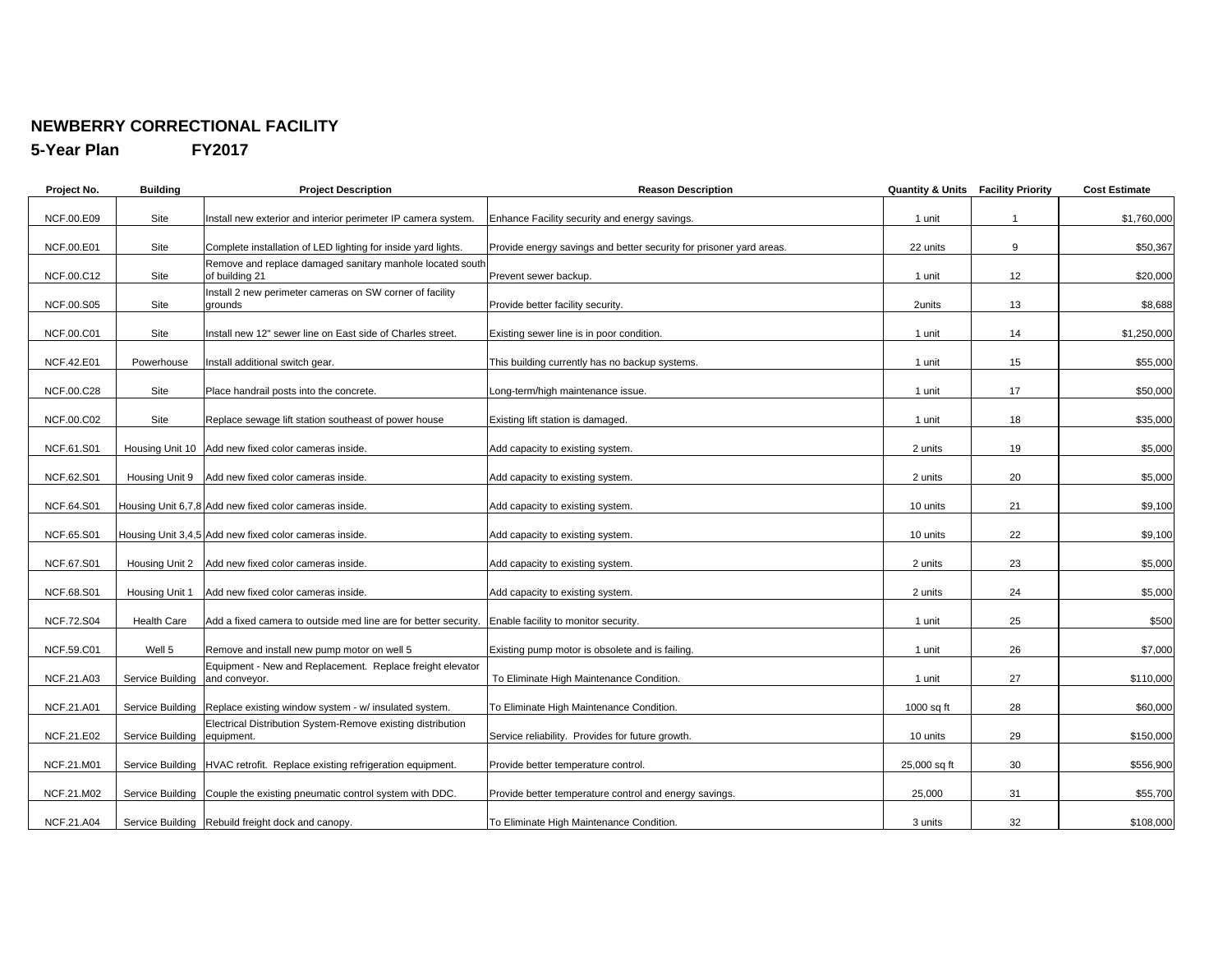| <b>NCF.73.A01</b> | Programs                           | Replace existing window system - w/ insulated system.                                               | Worn out. To Eliminate High Maintenance Condition.                            | 1200 sq ft   | 33 | \$76,600    |
|-------------------|------------------------------------|-----------------------------------------------------------------------------------------------------|-------------------------------------------------------------------------------|--------------|----|-------------|
| <b>NCF.42.E02</b> | Power House                        | Replace existing disconnect switches. Four total                                                    | Preventative maintenance.                                                     | 4 units      | 34 | \$120,000   |
| NCF.21.M03        | Service Building                   | Replace/new fire protection system. Provide to entire building. Only storage rooms are sprinklered. |                                                                               | 64,000 sq ft | 35 | \$760,000   |
|                   | Health Care.<br>Deputy Suite, Unit |                                                                                                     |                                                                               |              |    |             |
| NCF.72.M01        | 11                                 | HVAC retrofit.                                                                                      | Ventilation standards outdated.                                               | 40,000 sq ft |    | \$1,108,000 |
|                   |                                    | Pavement Areas/Driveways/Roadways, Bituminous, Remove                                               |                                                                               |              |    |             |
| NCF.00.C32        | Site                               | & Reseed.                                                                                           | Long-term/high maintenance issue. Service reliability.                        | 40,000       |    | \$59,400    |
| NCF.00.C10        | site                               | Miscellaneous piped utilities project.                                                              | To extend life. EPA request.                                                  | 1 unit       |    | \$54,000    |
| NCF.21.E01        |                                    | Service Building Interior Lighting-Replace interior light fixture(s).                               | Increase lighting levels. Provides a cost and energy savings.                 | 15,000 sq ft |    | \$81,000    |
| NCF.62.M01        | Housing Unit 9                     | HVAC retrofit.                                                                                      | Provide better temperature control                                            | 7000 sq ft   |    | \$194,000   |
| <b>NCF.72.A01</b> | Health Care and<br>Deputy Suite    | Tuckpoint brick.                                                                                    | To Eliminate High Maintenance Condition.                                      | 10,000       |    | \$84,000    |
| NCF.00.C24        | Site                               | Recreation Field/Court, Resurface/Renovate, Basketball.                                             | Long-term/high maintenance issue. To extend life.                             | 16,000 sq ft |    | \$53,800    |
| NCF.00.E07        | Site                               | Replace existing primary feeders including poles.                                                   | Service reliability.                                                          | 1 unit       |    | \$101,300   |
| NCF.00.C03        | Site                               | Distribution Pipe, Water.                                                                           | To improve fire water flow. Long-term/high maintenance issue.                 | 1,100 lin ft |    | \$52,000    |
| NCF.00.C11        | Site                               | Steam Distribution System, Tunnel, Demo/Remove.                                                     | Long-term/high maintenance issue. Due to existing buildings being demolished. | 1,300 lin ft |    | \$87,800    |
| NCF.00.C13        | Site                               | Steam Distribution System, Tunnel, Update/Repair.                                                   | Due to facility request.                                                      | 300 lin ft   |    | \$121,500   |
| NCF.00.C15        | Site                               | Pipe, Sanitary, Remove & Backfill.                                                                  | Due to age of system. Long-term/high maintenance issue.                       | 4800 lin ft  |    | \$181,400   |
| NCF.00.C26        | Site                               | Pavement Areas/Driveways/Roadways, Bituminous, Overlay<br>Existing with Bituminous.                 | Due to age of system.                                                         | 23,000 SF    |    | \$69,600    |
| NCF.00.C34        | Site                               | Pavement Areas/Driveways/Roadways, Bituminous, Mill &<br>Resurface.                                 | Due to age of system.                                                         | 60,000 SF    |    | \$64,800    |
| <b>NCF.00.C05</b> | Site                               | Distribution Pipe, Water, New.                                                                      | To improve fire water flow. Long-term/high maintenance issue.                 | 1,700 LF     |    | \$80,300    |
| <b>NCF.00.C06</b> | Site                               | Distribution Pipe, Water, Remove & Backfill.                                                        | To improve fire water flow. Long-term/high maintenance issue.                 | 10,000 LF    |    | \$270,000   |
| NCF.00.C18        | Site                               | Sanitary Pre-Treatment Mechanism, Bar Screen, Remove &<br>Replace.                                  | Due to age of system.                                                         | 1 Unit       |    | \$945,000   |
| NCF.00.C21        | Site                               | Pavement Areas/Driveways/Roadways, Concrete, Remove &<br>Replace Full Depth.                        | Due to age of system.                                                         | 40,000 SF    |    | \$436,800   |
|                   |                                    |                                                                                                     |                                                                               |              |    |             |
| NCF.00.C31        | Site                               | Miscellaneous Pavement Surfaces, Remove & Replace.                                                  | Long-term/high maintenance issue.                                             | 50,000 sq ft |    | \$81,000    |
| <b>NCF.1.A01</b>  |                                    | Ferguson Hospital Building demolition. Demolish entire structure.                                   | Request of Facilities Maintenance.                                            | 68,800 SF    |    | \$1,500,000 |
| NCF.100.A01       | <b>Truck Garage</b>                | Provide pre-engineered building. Replace existing building<br>with new.                             | Request of Facilities Maintenance.                                            | 6,000 SF     |    | \$324,000   |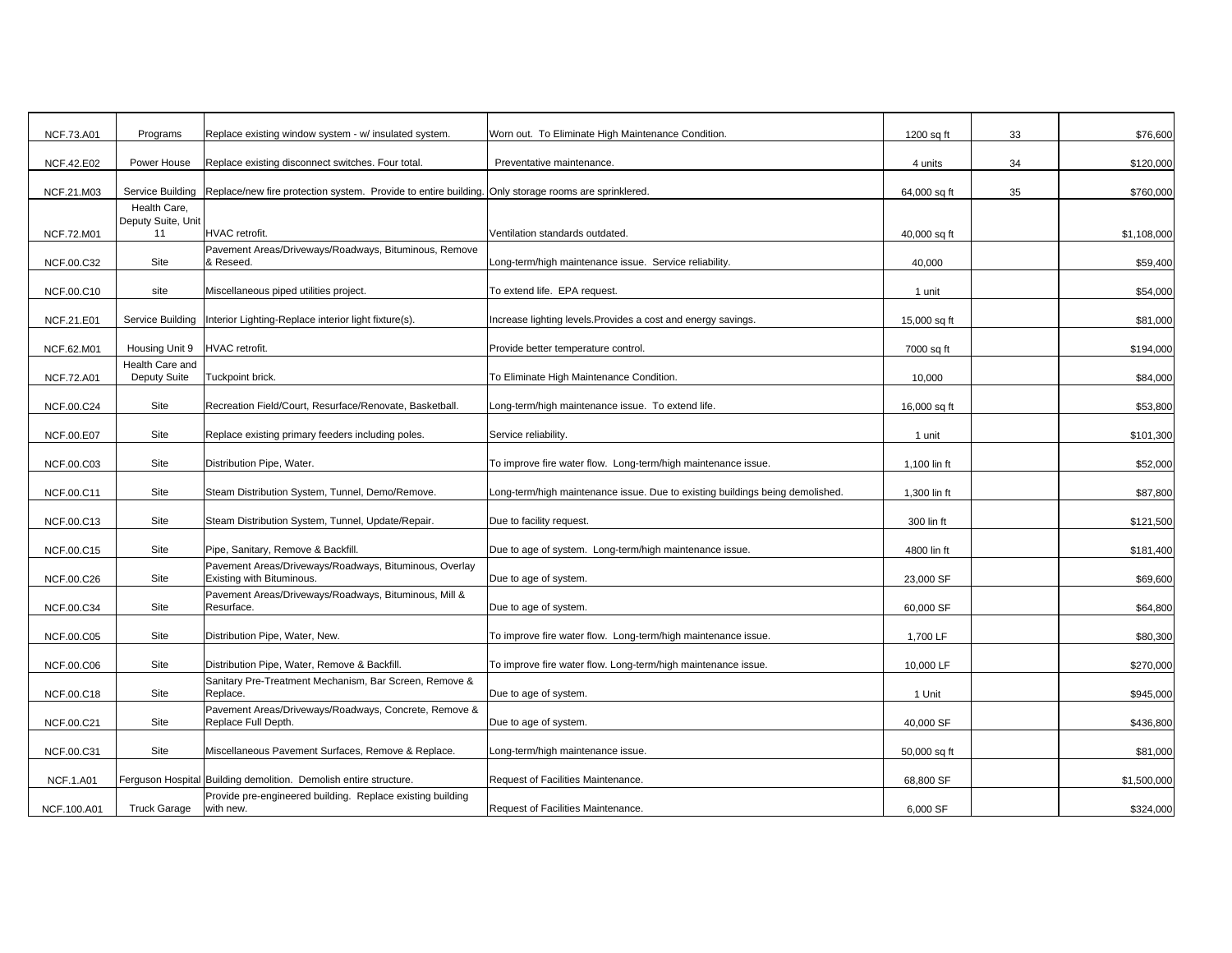|                   | <b>Truck Garage</b>            |                                                                                           |                                                                          |           |           |
|-------------------|--------------------------------|-------------------------------------------------------------------------------------------|--------------------------------------------------------------------------|-----------|-----------|
| NCF.100.A02       |                                | Building demolition. Demolish entire structure.                                           | Request of Facilities Maintenance.                                       | 6,000 SF  | \$56,700  |
| <b>NCF.14.A01</b> | Amusement Hall                 | Building demolition. Demolish entire structure.                                           | Request of Facilities Maintenance.                                       | 14,500 SF | \$205,500 |
| <b>NCF.16.A01</b> |                                | Cottage O - Male Building demolition. Demolish entire structure.                          | Request of Facilities Maintenance.                                       | 23,160 SF | \$328,300 |
| <b>NCF.17.A01</b> |                                | Cottage P - Male Building demolition. Demolish entire structure.                          | Request of Facilities Maintenance.                                       | 12,280 SF | \$174,100 |
| <b>NCF.18.A01</b> |                                | Cottage Q - Male Building demolition. Demolish entire structure.                          | Request of Facilities Maintenance.                                       | 10,480 SF | \$148,600 |
| NCF.19.A01        |                                | Cottage R - Male Building demolition. Demolish entire structure.                          | Request of Facilities Maintenance.                                       | 10,480 SF | \$148,600 |
| NCF.20.A01        | Cottage S - Male               | Building demolition. Demolish entire structure.                                           | Request of Facilities Maintenance.                                       | 10,480 SF | \$148,600 |
| NCF.21.E03        | Service Building               | Replace existing original electrical wiring in the building.                              | Preventative maintenance.                                                | 1 unit    | \$67,500  |
| <b>NCF.3.A01</b>  | Cottage B - Male               | Building demolition. Demolish and remove entire structure.                                | Request of Facilities Maintenance.                                       | 10,480 SF | \$148,600 |
| NCF.33.M01        | Maintenance<br>shop            | HVAC retrofit.                                                                            | Provide better temperature control.                                      | 2,500 SF  | \$55,700  |
| NCF.33.M03        | Maintenance<br>shop            | Replace/new fire protection system.                                                       | Currently, only storage rooms are sprinklered.                           | 10,500 SF | \$124,700 |
| NCF.42.M01        | Power House                    | Couple the existing pneumatic control system with DDC.                                    | Provide better temperature control                                       | 20,000 SF | \$52,700  |
| NCF.42.M02        | Power House                    | Provide roof exhausters, wall louvers, associated motor<br>operated dampers and controls. | Provide better temperature control.                                      | 1 unit    | \$67,500  |
| NCF.42.M03        | Power House                    | Miscellaneous. Remove abandoned turbines.                                                 | Not functioning or broken.                                               | 3 units   | \$148,500 |
| NCF.42.M04        | Power House                    | New controls for boilers, cooling towers, chillers etc.                                   | Requirement for other improvements.                                      | 2 Units   | \$81,000  |
| NCF.42.M05        | Power House                    | Miscellaneous. Remove two existing abandoned boilers.                                     | Not functioning or broken.                                               | 2 units   | \$445,500 |
| NCF.43.A01        | Store House                    | Building demolition.                                                                      | To Eliminate High Maintenance Condition.                                 | 13,154 SF | \$186,500 |
| <b>NCF.5.A01</b>  | Cottage D -<br>Female          | Building demolition. Demolish entire structure.                                           | Request of Facilities Maintenance.                                       | 17,800 SF | \$252,300 |
| <b>NCF.6.A01</b>  | Cottage E -<br>Female          | Building demolition. Demolish entire structure.                                           | Request of Facilities Maintenance.                                       | 16,980 SF | \$240,700 |
| NCF.61.A02        | Housing Unit 10                | Repair/Replace wood soffit/siding.                                                        | To Eliminate High Maintenance Condition.                                 | 8,000 SF  | \$215,000 |
| NCF.61.M01        | Housing Unit 10 HVAC retrofit. |                                                                                           | Provide better temperature control.                                      | 7,000 SF  | \$194,000 |
| NCF.65.M01        | <b>Housing Units</b><br>3,4,5  | Couple the existing pneumatic control system with DDC.                                    | None presently installed. Provide better temperature control.            | 21,000 SF | \$58,200  |
| <b>NCF.7.A01</b>  | Cottage F -<br>Female          | Building demolition. Demolish entire structure.                                           | Request of Facilities Maintenance. Building is no longer used or usable. | 12,240 SF | \$173,500 |
| <b>NCF.70.A02</b> | Kitchen                        | Replace quarry tile. With monolithic polymer floor, all kitchens<br>and dining areas.     | To Eliminate High Maintenance Condition.                                 | 9,000 SF  | \$151,200 |
| <b>NCF.70.A04</b> | Kitchen                        | Equipment - New and Replacement. Replace dishwasher.                                      | Worn out. To Eliminate High Maintenance Condition.                       | 1 unit    | \$63,800  |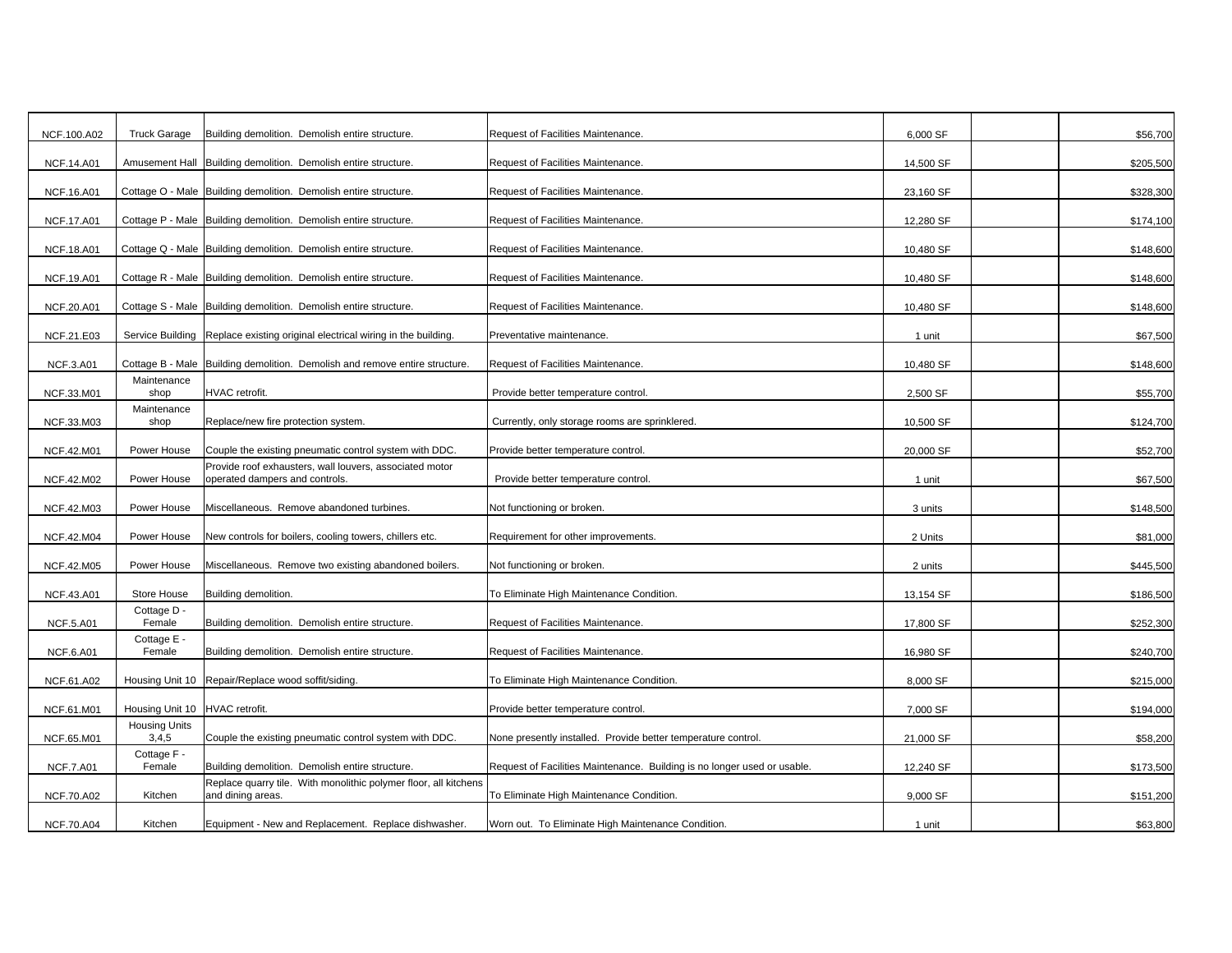|                   |                                    | Remove/cut concrete cornices, replace with vertical metal<br>fascia and rebuild entrance to hall. |                                                                                                   |           |             |           |
|-------------------|------------------------------------|---------------------------------------------------------------------------------------------------|---------------------------------------------------------------------------------------------------|-----------|-------------|-----------|
| <b>NCF.70.A07</b> | Kitchen                            | Electrical Distribution System-Remove existing distribution                                       | To Eliminate High Maintenance Condition.                                                          | 1 unit    |             | \$201,600 |
| <b>NCF.70.E01</b> | Kitchen                            | equipment.                                                                                        | Existing disconnect switches are not dead-front.                                                  | 6 Units   |             | \$50,400  |
|                   | Health Care,<br>Deputy Suite, Unit |                                                                                                   |                                                                                                   |           |             |           |
| <b>NCF.72.M02</b> | 11                                 | To provide ventilation to tunnel/basement areas.                                                  | Code compliance.                                                                                  | 15,000 SF |             | \$180,200 |
|                   | Health Care,                       |                                                                                                   |                                                                                                   |           |             |           |
|                   | Deputy Suite, Unit                 |                                                                                                   |                                                                                                   |           |             |           |
| <b>NCF.72.M01</b> | 11                                 | Couple the existing pneumatic control system with DDC.                                            | Provide better temperature control.                                                               | 36,000 SF |             | \$99,800  |
| NCF.98.A01        | Storage                            | Provide pre-engineered building. Replace existing building<br>with new structure.                 | Request of Facilities Maintenance.                                                                | 3,000 SF  |             | \$162,000 |
|                   | Lumber &                           |                                                                                                   |                                                                                                   |           |             |           |
|                   | Maintenance                        |                                                                                                   |                                                                                                   |           |             |           |
| NCF.99.A01        | Storage                            | Building demolition.                                                                              | To Eliminate High Maintenance Condition.                                                          | 5,335 SF  |             | \$50,400  |
|                   |                                    |                                                                                                   |                                                                                                   |           |             |           |
| <b>NCF.00.E06</b> | Site                               | Replace interior light fixture(s), Industrial.                                                    | Increase lighting levels.                                                                         | 500 SF    |             | \$2,700   |
| NCF.00.E08        | Site                               | Replace existing distribution equipment and electrical.                                           | To Eliminate High Maintenance Condition.                                                          | 3 units   |             | \$13,500  |
|                   |                                    |                                                                                                   |                                                                                                   |           |             |           |
| NCF.00.S01        | Site                               | Add new pan & tilt color cameras outside.                                                         | Request of facilities maintenance.                                                                | 2 Units   |             | \$25,200  |
|                   |                                    | Add new equipment. Add intercom from Sally Port to Control                                        |                                                                                                   |           |             |           |
| NCF.00.S04        | Site                               | Center.                                                                                           | Add capacity to existing system.                                                                  | 1 unit    |             | \$2,900   |
|                   |                                    |                                                                                                   |                                                                                                   |           |             |           |
| <b>NCF.70.A05</b> | Kitchen                            | Equipment - New and Replacement. Replace food mixer.                                              | To Eliminate High Maintenance Condition.                                                          | 1 unit    |             | \$10,100  |
| <b>NCF.70.A06</b> | Kitchen                            | Equipment - New and Replacement. Replace ovens.                                                   | To Eliminate High Maintenance Condition.                                                          | 4 units   |             | \$60,000  |
|                   |                                    |                                                                                                   |                                                                                                   |           |             |           |
| NCF.00.E03        | Site                               | Replace interior light fixture(s), Industrial.                                                    | Increase lighting levels. Security light.                                                         | 2,500 SF  |             | \$16,800  |
|                   |                                    |                                                                                                   |                                                                                                   |           |             |           |
| NCF.70.M02        | Kitchen                            | To provide ventilation to tunnel/basement areas.                                                  | Code compliance.                                                                                  | 1 unit    |             | \$8,900   |
| NCF.00.E05        | Site                               | Install Pole with Fixture.                                                                        | Increase lighting levels. Owner request.                                                          | 15 Units  |             | \$36,500  |
|                   |                                    | Relocate fusing in existing exterior light pole fixtures to pole                                  |                                                                                                   |           |             |           |
| NCF.00.E02        | Site                               | base.                                                                                             | Existing equipment has become a high maintenance problem.                                         | 55 units  |             | \$25,200  |
|                   |                                    |                                                                                                   |                                                                                                   |           |             |           |
| NCF.00.C20        | Site                               | Pipe, Storm, Remove & Replace.                                                                    | Long-term/high maintenance issue.                                                                 | 30 LF     |             | \$2,000   |
| NCF.00.C22        | Site                               | Pavement Areas/Driveways/Roadways, Concrete, New Full<br>Depth.                                   | To prevent failure. Soil erosion issue. Long-term/high maintenance issue. Service<br>reliability. | 550 SF    |             | \$4,600   |
|                   |                                    | Rewire existing exterior wall-pak fixtures and security fixtures                                  |                                                                                                   |           |             |           |
| NCF.00.E04        | Site                               | together.                                                                                         | Increase equipment efficiency. Security light. Service reliability. Owner request.                | 48 units  |             | \$16,800  |
|                   |                                    |                                                                                                   |                                                                                                   |           | replaced as |           |
| NCF.00.C33        | Site                               | Fire Hydrant & Valve Box, Remove & Backfill.                                                      | Long-term/high maintenance issue.                                                                 | 17 Units  | needed      | \$45,900  |
| NCF.00.C04        | Site                               | Distribution Pipe, Water, New.                                                                    | To improve domestic water flow. Long-term/high maintenance issue.                                 | 225 LF    |             | \$10,600  |
|                   |                                    |                                                                                                   |                                                                                                   |           |             |           |
| NCF.00.C07        | Site                               | Distribution Pipe, Water, New.                                                                    | To improve domestic water flow. Long-term/high maintenance issue.                                 | 400 LF    |             | \$23,500  |
|                   |                                    |                                                                                                   |                                                                                                   |           |             |           |
| <b>NCF.00.C09</b> | Site                               | Distribution Pipe, Water, New.                                                                    | To improve domestic water flow.                                                                   | 500 LF    |             | \$23,600  |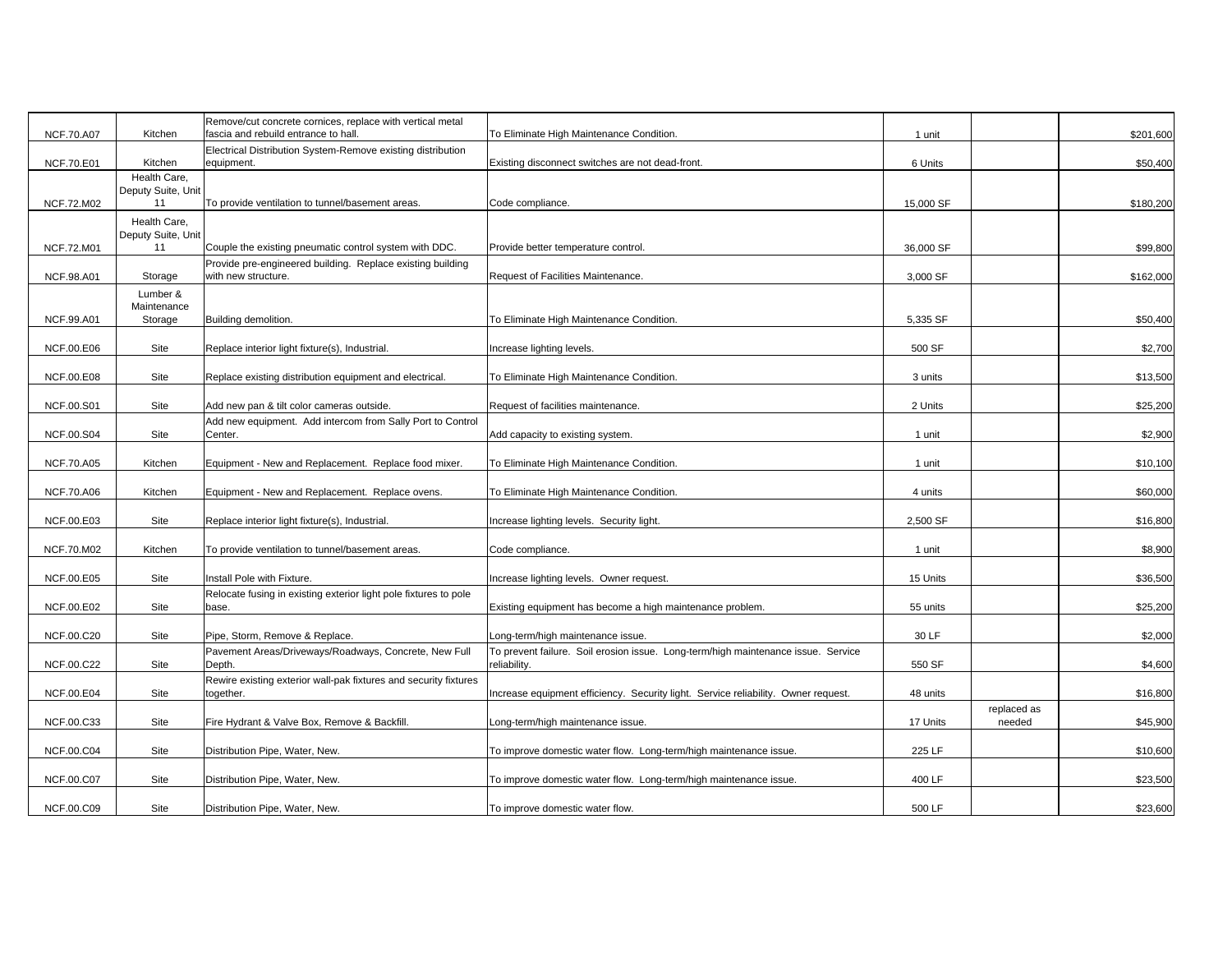| NCF.00.C16        | Site                         | Structures I, Manhole, Remove & Backfill                              | Long-term/high maintenance issue.                                        | 25 Units  | \$33,800 |
|-------------------|------------------------------|-----------------------------------------------------------------------|--------------------------------------------------------------------------|-----------|----------|
| NCF.00.C17        | Site                         | Pipe, Sanitary, New.                                                  | Due to age of system. Long-term/high maintenance issue.                  | 700 LF    | \$37,800 |
|                   |                              |                                                                       |                                                                          |           |          |
| NCF.00.C19        | Site                         | Storm Drainage System, Parking Lot, New.                              | Long-term/high maintenance issue.                                        | 1 Unit    | \$20,300 |
| NCF.00.C32        | Site                         | Pavement Areas/Driveways/Roadways, Bituminous, Remove<br>& Reseed.    | Long-term/high maintenance issue.                                        | 7,500 SF  | \$22,300 |
|                   |                              | Pavement Areas/Driveways/Roadways, Concrete, Remove &                 |                                                                          |           |          |
| NCF.00.C23        | Site                         | Reseed                                                                | Long-term/high maintenance issue.                                        | 10,000 SF | \$25,700 |
|                   |                              |                                                                       |                                                                          |           |          |
| NCF.00.C25        | Site                         | Pavement Areas/Driveways/Roadways, Gravel, Add Gravel.                | Long-term/high maintenance issue.                                        | 5,000 SF  | \$10,100 |
| NCF.00.C27        | Site                         | Pavement Areas/Driveways/Roadways, Bituminous, New Full<br>Depth.     | Long-term/high maintenance issue.                                        | 8,000 SF  | \$24,300 |
|                   |                              |                                                                       |                                                                          |           |          |
| NCF.00.C29        | Site                         | Sidewalk, Concrete, Remove & Reseed.                                  | Long-term/high maintenance issue.                                        | 25,000 SF | \$40,500 |
|                   | Maintenance                  |                                                                       |                                                                          |           |          |
| NCF.33.M01        | Shop                         | Couple the existing pneumatic control system with DDC.                | None presently installed. Provide better temperature control.            | 7,500 SF  | \$16,700 |
| NCF.33.M02        | Maintenance Shop equipment.  | Main control panel and front-end direct digital controls (DDC)        |                                                                          | 1 Unit    | \$46,200 |
|                   |                              |                                                                       | None presently installed. Provide monitoring of each building.           |           |          |
| NCF.35.A01        |                              | Nurses Residence Building demolition. Demolish entire structure.      | Request of Facilities Maintenance. Building is no longer used or usable. | 1,800 SF  | \$17,000 |
|                   |                              |                                                                       |                                                                          |           |          |
| NCF.39.A01        | Paint Shop                   | Building demolition. Demolish entire structure.                       | Request of Facilities Maintenance. Building is no longer used or usable. | 1,630 SF  | \$15,400 |
|                   |                              |                                                                       |                                                                          |           |          |
| <b>NCF.42.E03</b> | Power House<br>Storm Windows | Electrical Distribution System-Replace distribution panel.            | Increase equipment efficiency. Provides for future growth.               | 2 Units   | \$32,400 |
| NCF.47.A01        | Storage                      | Building demolition. Demolish entire structure.                       | Request of Facilities Maintenance. Building is no longer used or usable. | 1,560 SF  | \$14,700 |
|                   |                              |                                                                       |                                                                          |           |          |
| NCF.49.A01        | <b>Electrical Shop</b>       | Building demolition.                                                  | To Eliminate High Maintenance Condition.                                 | 759 SF    | \$10,800 |
|                   | Maintenance                  |                                                                       |                                                                          |           |          |
| NCF.51.A01        | Storage                      | Building demolition. Demolish entire structure.                       | Request of Facilities Maintenance. Building is no longer used or usable. | 420 SF    | \$4,000  |
| NCF.52.A01        | Pump House #2                | Building demolition. Demolish entire structure.                       | Request of Facilities Maintenance. Building is no longer used or usable. | 290 SF    | \$2,700  |
|                   |                              |                                                                       |                                                                          |           |          |
| NCF.56.A01        | <b>Fire Station</b>          | Building demolition.                                                  | To Eliminate High Maintenance Condition.                                 | 770 SF    | \$10,900 |
|                   |                              |                                                                       |                                                                          |           |          |
| NCF.61.A01        | Housing Unit 10              | Replace ceramic tile. With monolithic polymer floor.                  | To Eliminate High Maintenance Condition.                                 | 600 SF    | \$14,100 |
| NCF.61.E01        | Housing Unit 10              | Replace existing branch panelboard circuit breakers with new<br>ones. | To Eliminate High Maintenance Condition.                                 | 1 unit    | \$8,400  |
|                   |                              |                                                                       |                                                                          |           |          |
| NCF.61.M02        | Housing Unit 10              | Couple the existing pneumatic control system with DDC.                | None presently installed. Provide better temperature control.            | 6,000 SF  | \$16,600 |
|                   |                              |                                                                       |                                                                          |           |          |
| NCF.62.A01        | Housing Unit 9               | Replace ceramic tile. With monolithic polymer floor.                  | To Eliminate High Maintenance Condition.                                 | 600 SF    | \$14,100 |
| NCF.62.E01        | Housing Unit 9               | Replace existing branch panelboard circuit breakers with new<br>ones. | To Eliminate High Maintenance Condition.                                 | 1 unit    | \$8,400  |
|                   |                              |                                                                       |                                                                          |           |          |
| NCF.62.M02        | Housing Unit 9               | Couple the existing pneumatic control system with DDC.                | None presently installed. Provide better temperature control.            | 6,000 SF  | \$16,600 |
|                   |                              | Replace existing branch panelboard circuit breakers with new          |                                                                          |           |          |
| <b>NCF.64.E01</b> | Housing Unit 6,7,8 ones.     |                                                                       | To Eliminate High Maintenance Condition.                                 | 3 units   | \$16,800 |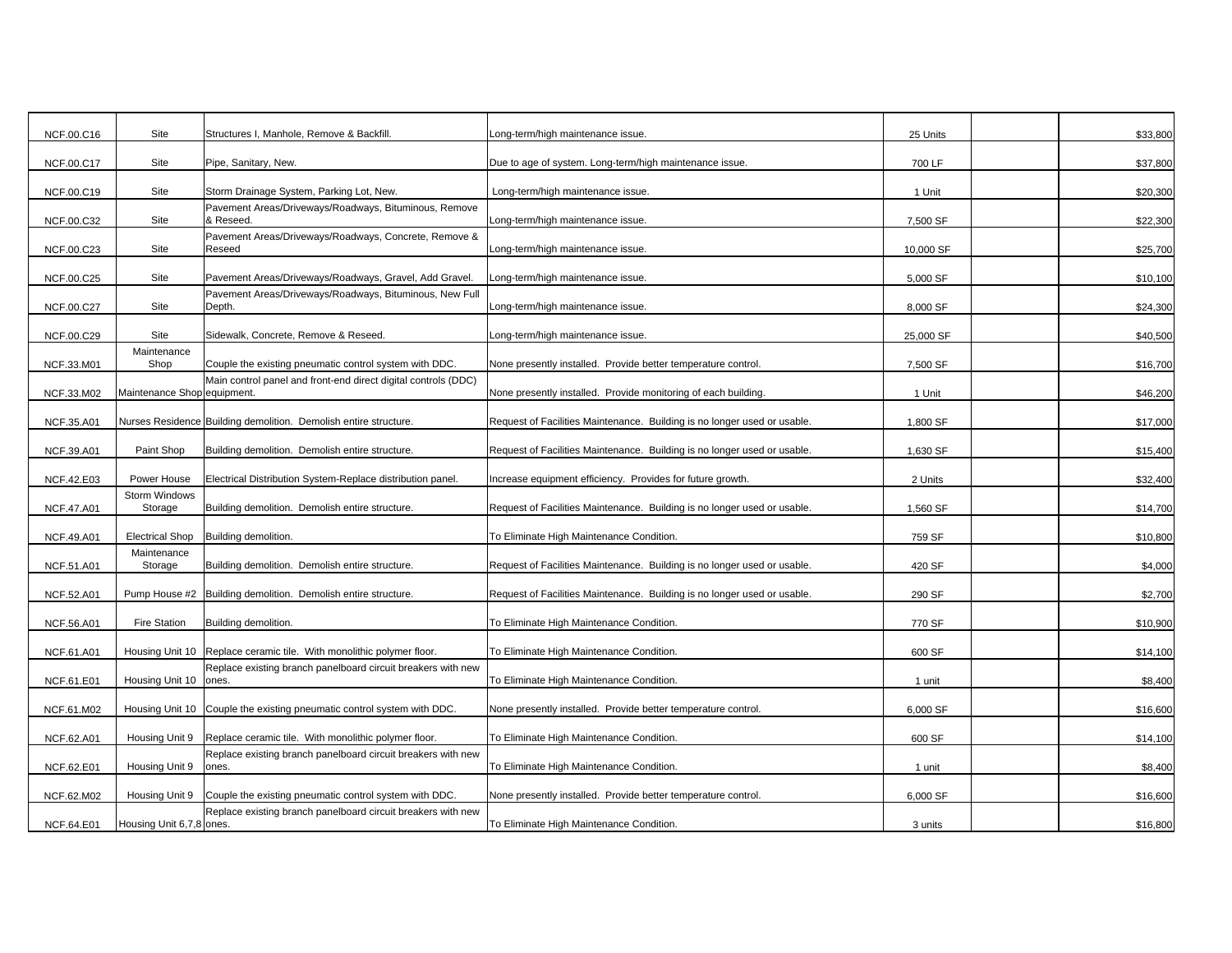| <b>NCF.65.A01</b> |                                        | Replace ceramic tile. Typical Wards 3, 4, 5, and 6 with<br>Housing Unit 3,4,5 monolithic polymer floor.    | Worn out. To Eliminate High Maintenance Condition.                           | 1,600 SF  |              | \$37,600                 |
|-------------------|----------------------------------------|------------------------------------------------------------------------------------------------------------|------------------------------------------------------------------------------|-----------|--------------|--------------------------|
| NCF.65.E01        | Housing Unit 3,4,5 ones.               | Replace existing branch panelboard circuit breakers with new                                               | To Eliminate High Maintenance Condition.                                     | 3 units   |              | \$16,800                 |
| NCF.67.A01        |                                        | Housing Unit 2 Replace ceramic tile. With monolithic polymer floor.                                        | To Eliminate High Maintenance Condition.                                     | 600 SF    |              | \$14,100                 |
| NCF.67.E01        | Housing Unit 2                         | Replace existing branch panelboard circuit breakers with new<br>ones.                                      | To Eliminate High Maintenance Condition.                                     | 1 unit    |              | \$8,400                  |
| NCF.67.M01        |                                        | Housing Unit 2 Couple the existing pneumatic control system with DDC.                                      | None presently installed. Provide better temperature control.                | 6,000 SF  |              | \$16,600                 |
| NCF.68.A02        | Housing Unit 1                         | Replace ceramic tile. With monolithic polymer floor.                                                       | To Eliminate High Maintenance Condition.                                     | 600 SF    |              | \$14,100                 |
| NCF.68.A01        | Housing Unit 1                         | Misc projects. Provide and remodel all entrances to the<br>housing units with double doors.                | To Eliminate High Maintenance Condition.                                     | 1 unit    |              | \$42,000                 |
| NCF.68.E01        | Housing Unit 1                         | Replace existing branch panelboard circuit breakers with new<br>ones.                                      | To Eliminate High Maintenance Condition.                                     | 1 unit    |              | \$8,400                  |
| NCF.68.M01        | Housing Unit 1                         | Couple the existing pneumatic control system with DDC.                                                     | None presently installed. Provide better temperature control.                | 6,000 SF  |              | \$16,600                 |
| <b>NCF.70.A01</b> | Kitchen                                | Misc projects. Increase size of loading dock and install flip<br>ramp.                                     | Damaged. Damage Due To Facility Growth.                                      | 1 unit    |              | \$33,600                 |
| NCF.70.M01        | Kitchen                                | Couple the existing pneumatic control system with DDC.                                                     | None presently installed. Provide better temperature control.                | 14,000 SF |              | \$38,800                 |
| <b>NCF.72.A02</b> | Health Care,<br>11                     | Deputy Suite, Unit Replace ceramic tile. With monolithic polymer floors in all<br>toilet and shower rooms. | Worn out. To Eliminate High Maintenance Condition. To Cover up Water Damage. | 2,000 SF  |              | \$47,000                 |
| <b>NCF.72.E01</b> | Health Care.<br>11                     | Deputy Suite, Unit Replace existing branch panelboard circuit breakers with new<br>ones.                   | To Eliminate High Maintenance Condition.                                     | 3 units   |              | \$25,200                 |
|                   | Health Care.                           |                                                                                                            |                                                                              |           |              |                          |
| <b>NCF.72.S01</b> | Deputy Suite, Unit<br>11               | Add new fixed color cameras inside.                                                                        | Add capacity to existing system.                                             | 4 Units   |              | \$8,100                  |
| <b>NCF.73.A01</b> | School, Shop &<br>Recreation           | Replace double exterior doors/frame/hardware.                                                              | To Eliminate High Maintenance Condition.                                     | 1 Unit    |              | \$4,700                  |
| <b>NCF.73.S01</b> | School, Shop &<br>Recreation           | Add new fixed color cameras inside.                                                                        | Add capacity to existing system.                                             | 4 Units   |              | \$8,100                  |
| NCF.73.S02        | School, Shop &<br>Recreation           | Add new pan & tilt color cameras inside.                                                                   | Add capacity to existing system.                                             | 2 Units   |              | \$11,900                 |
| NCF.91.A01        | Medical<br>Superintendent<br>Residence | Building demolition. Demolish entire structure.                                                            | Request of Facilities Maintenance.                                           | 4,400 SF  |              | \$41,600                 |
| NCF.96.A01        | Administrative                         | Office Residence Building demolition. Demolish entire structure.                                           | Request of Facilities Maintenance. Building is no longer used.               | 3,300 SF  |              | \$31,200                 |
| NCF.98.A02        | Storage                                | Building demolition. Demolish entire structure.                                                            | Request of Facilities Maintenance. Building is no longer usable.             | 2,880 SF  | <b>Total</b> | \$27,200<br>\$17,164,755 |
|                   |                                        |                                                                                                            |                                                                              |           |              |                          |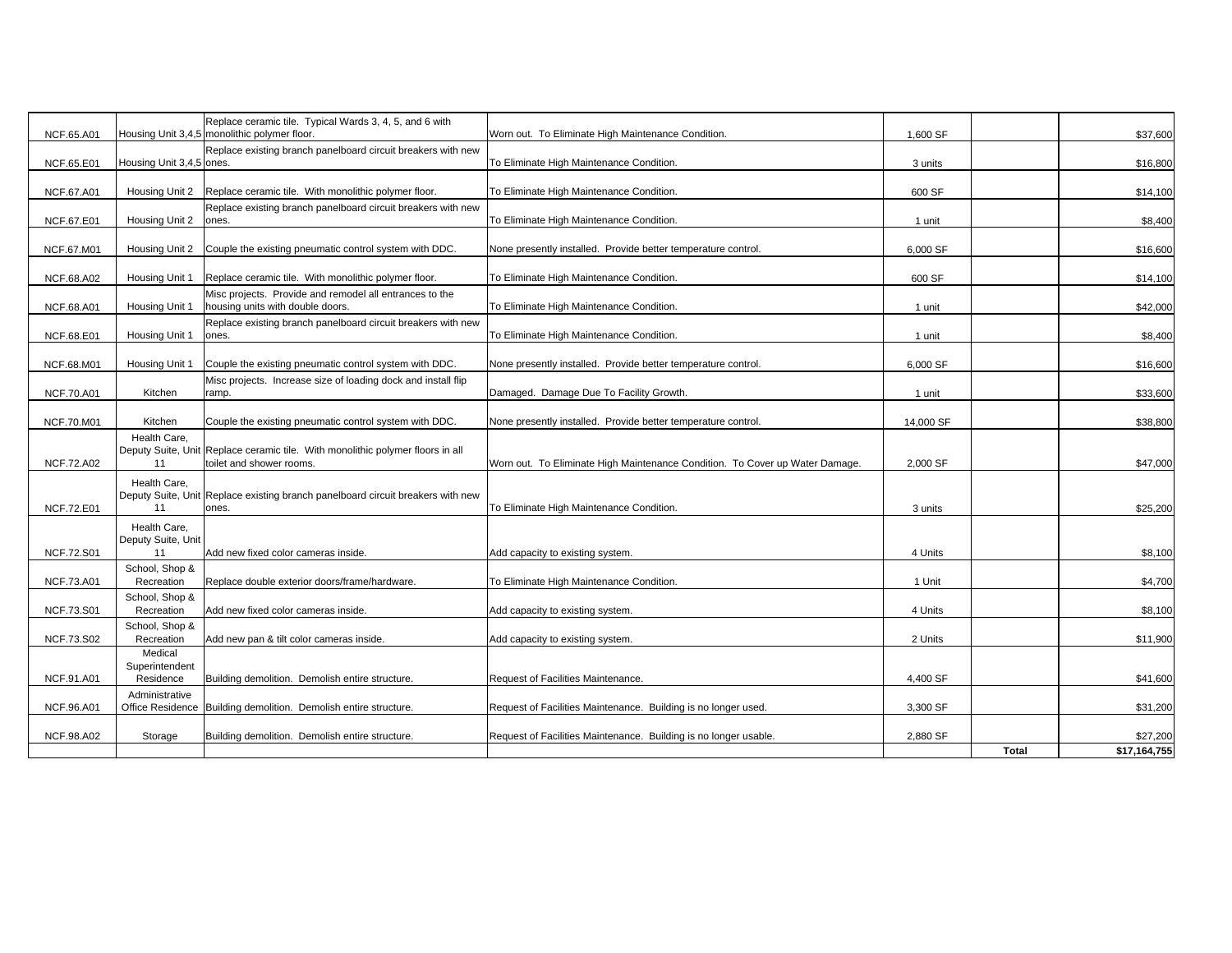# **MICHIGAN DEPARTMENT OF CORRECTIONS**

### "*Help Make Things Right"*

## **MEMORANDUM**

**DATE:** June 26, 2015

- **TO:** Gary Keiffer, Warden Mackie
- **FROM:** Donald Dine, Physical Plant Superintendent Oaks Correctional Facility

**SUBJECT:** Annual Physical Plant Report 2015

#### Facility Overview:

Asphalt driveways and parking lots are in poor condition. Some pothole patching, and overband crack seal was performed in 2014, but additional maintenance is needed. Failure to act on needed repairs will result in more costly future repairs. Sidewalks are generally in fair to good condition except for the areas surrounding 6 and 7 blocks. Roofs have reached the end of their useful life cycle and are in need of replacement. Leaks are common. Repairs are handled on an as-needed basis and are becoming more frequent.

Entrance doors and frames through out the facility are in fair condition and in need of lower frame repair.

Porosity of the brick used to construct the facility has been a problem since the beginning. Heavy rains cause many building leaks. All buildings should be water-sealed with a commercial brick sealant.

The Fire Alarm System is in good working condition.

The Duress System (PPD) is in good condition.

Security fencing is in good condition.

#### Building 100: Administration

The roof has had new coating applied and is currently leak free. The HVAC system is generally in good condition (Boilers are past life expectancy). Precise temperature control in some areas can be problematic but is being addressed. Plumbing is in good condition. The electrical system is in good condition. The security system is in good condition. Several entry doors are showing signs of deterioration.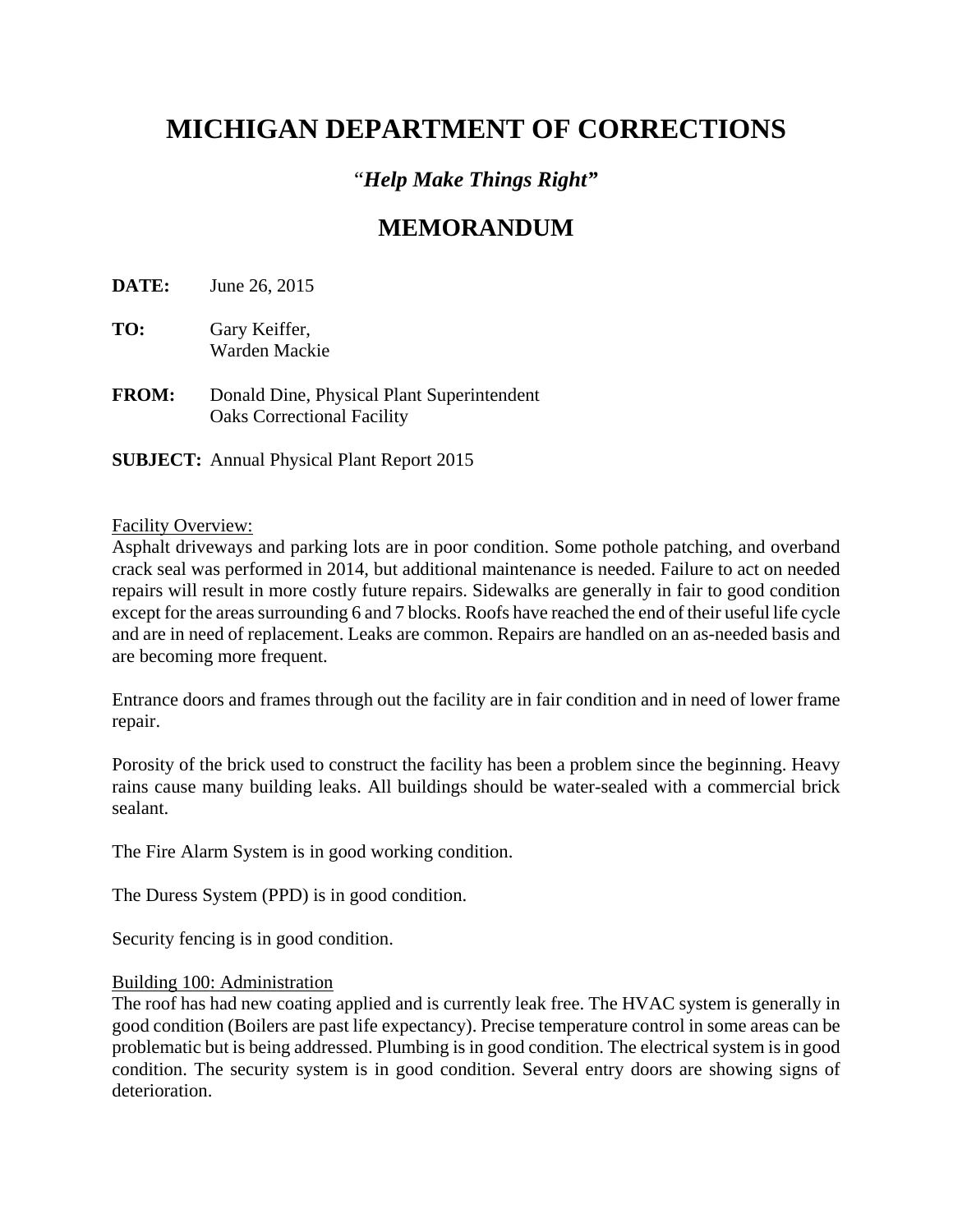#### Building 200: Support Services

The roof problems were covered in the overview. The HVAC system is generally in good condition (Boilers are past life expectancy). Plumbing is generally in good condition. The electrical system is in good condition. Food Service is generally in good condition; however, it is running at higher than designed capacity which translates into a shorter life cycle for equipment and increase maintenance demands, Health Care area is in good condition.

#### Building 300: Education

The roof problems were covered in the overview. The HVAC system is generally in good condition (Boilers are past life expectancy). The plumbing system is in good condition. The electrical system is in good condition. Several entry doors are showing signs of deterioration.

#### Building: 500: Maintenance, Warehouse and Electrical Generator Room

The HVAC system is generally in good condition. The plumbing system is generally in good condition. The electrical system is in good condition. The building is in a general good state.

#### Units 1-7

The roof problems were covered in the overview. The HVAC systems are generally in good condition. The plumbing systems are generally in good condition; Icon water regulating systems are functioning well. The electrical systems are in good condition. Several entry doors are showing signs of deterioration. Units 6 and 7 all cell doors are showing signs of wear and repairs /welding are problematic with constant repairs needed. 2 and 5 blk are scheduled for new boiler installation in 2015.

### Water Tower:

Water tower is in good condition. Paint bubbling/fading/peeling/rust on exterior and interior where paint has peeled is evident. Physical Plant in Lansing has scheduled repairs to be made in 2015. All mechanical equipment is in good condition.

#### Pole Building:

Pole building is in good condition.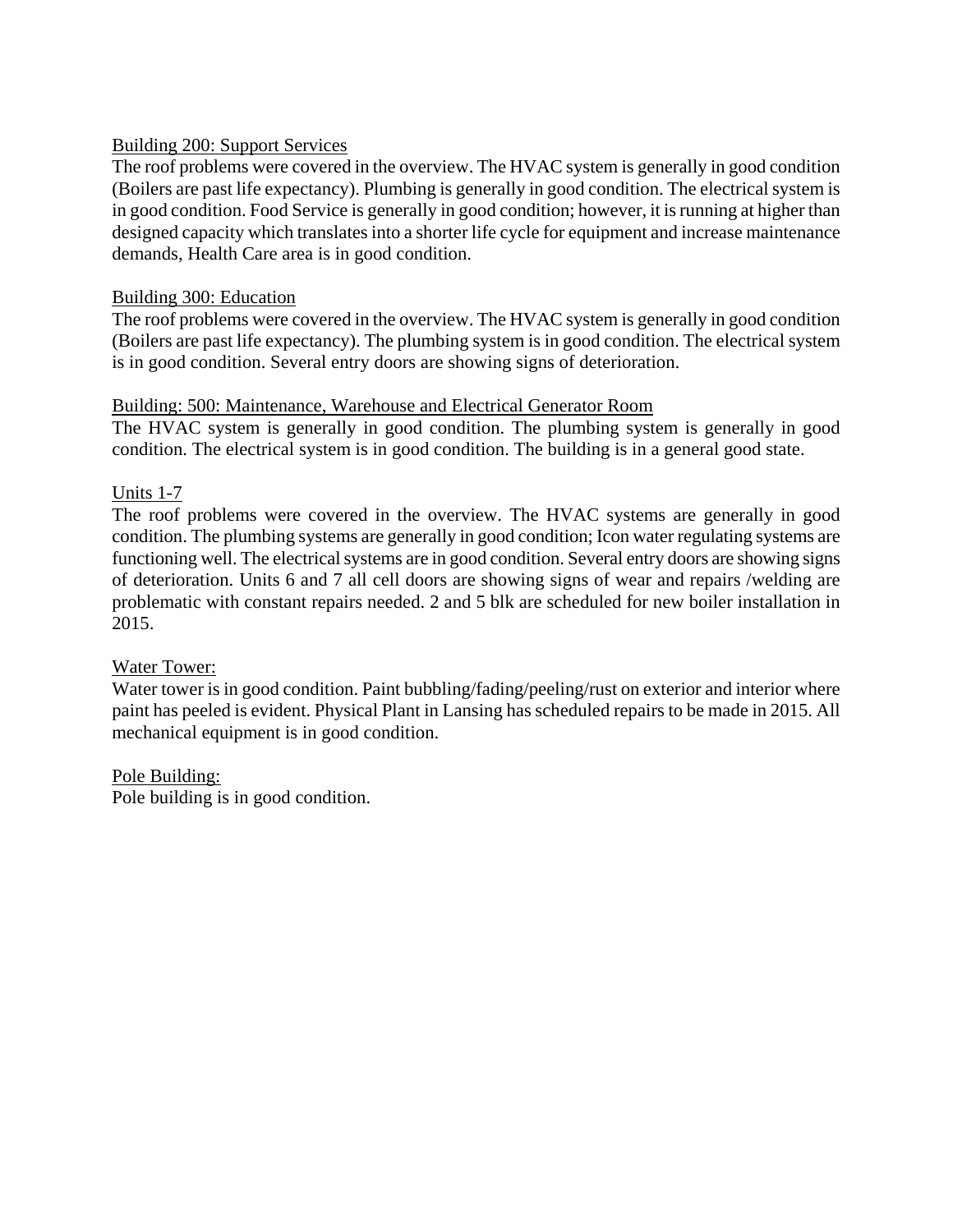#### OAKS CORRECTIONAL FACILITY5-Year Plan FY2017

**Project No. Building Project Description <b>Reason Description Cost Estimate Project Description Project Description Project Algebra Project Description Project Algebra 2016 Cost Estimate** ECF:200:C04.08MB 200 Dock modification Does not allow for proper transfer of supplies from vehicle to building due to height discrepancies 1 1 \$70,000 ECF:00:M06.02 A/B TowerHeating/Cooling Replacement example and Replace current heating and cooling units with 1 mini split unit and the set of the set of the set of the set of the set of the set of the set of the set of the set of the set of the ECF:00:A01.02S | All Gun Towers Roof Replacement Contract Contract Replace current leaking fiberglass roofs and the contract of the S39,000 and S39,000 ECF:200:A06.01S 200Exterior doors/frames/hardware replacement current coors/frames/hardware past useful life exterior control and the state of the state of the state of the state of the state of the state of the state of the state of the sta ECF:300:A06.01S 300 Exterior doors/frames/hardware replacement Current doors/frames/hardware past useful life 2 2 5 \$15,000 ECF:100:M02.06 | 100 Boiler replacement **Equipment past useful life** 3 6 541,000 ECF:200:A20.01 200Wall repair **Encapsulate current chipped wall with stainless panels** 1lot 1lot 7 7 \$35,000 ECF:00:C.4.02PC 4 Block Replace exercise module fencing exercise module fencing current fencing not adequate for use 16 modules 16 modules 8 modules 8 modules \$60,000 ECF:00:A03.02 2,3,4,5,200,300 Apply roof coating to current membrane Extend current roof life expectancy 6 roofs 6 roofs 9 \$280,000 ECF:00:A01.11 Facility Side walk repair example and the second current walkways are deteriorating N/A 10 10 \$35,000 ECF:500:M02.14 500 Condensing unit replacement and the current system past useful life 1 1 1 1 1 1 1 1 1 1 1 550,000 ECF:07:M02.06 7Boiler/Water heater replacement examples and the current equipment beyond useful life 1 Set 1 Set 12 12 \$32,000 ECF:05:M02.06 5Boiler/Water heater replacement examples that the current equipment beyond useful life the theoretic network of the theoretic state of the state of the state of the state of the state of the state of the state of the state ECF:300:M02.41 300 Heat/cooling installation Current systems supplies inadequate heating/cooling 1 14 \$13,000 ECF:00:M03.05 Facility Pneumatic control upgrade Second Upgrade Ceneral upgrade of system to more energy efficient controllers 10 10 15 \$200,000 ECF:500:E06.03M 500 Generator replacement example of the current generator undersized and the current generator of the current of the current of the current of the current of the current of the current of the current of the current of the cur ECF:00:E01.02D Facility Interior lighting upgrade Current system non energy efficient /obsolete 1 1 lot 17 1 3450,000 ECF:00:C03.03BS Facility Drive way repairs Current drives deteriorating 1 18 \$25,000 ECF:500:M06.02 200Dish machine replacement and the current machine past life expectancy and the control of the state of the state of the state of the state of the state of the state of the state of the state of the state of the state of the ECF:500:M02.41 500 Heat/cooling installation examples and the current systems supplies inadequate heating/cooling 1 1 1 20 35,500 ECF:00:M06.02 | Facility Maintenance/Transportation Pole Building Build new pole building to house maintenance equipment and transportation bus 1 1 21 \$145,000 **Total \$2,271,000**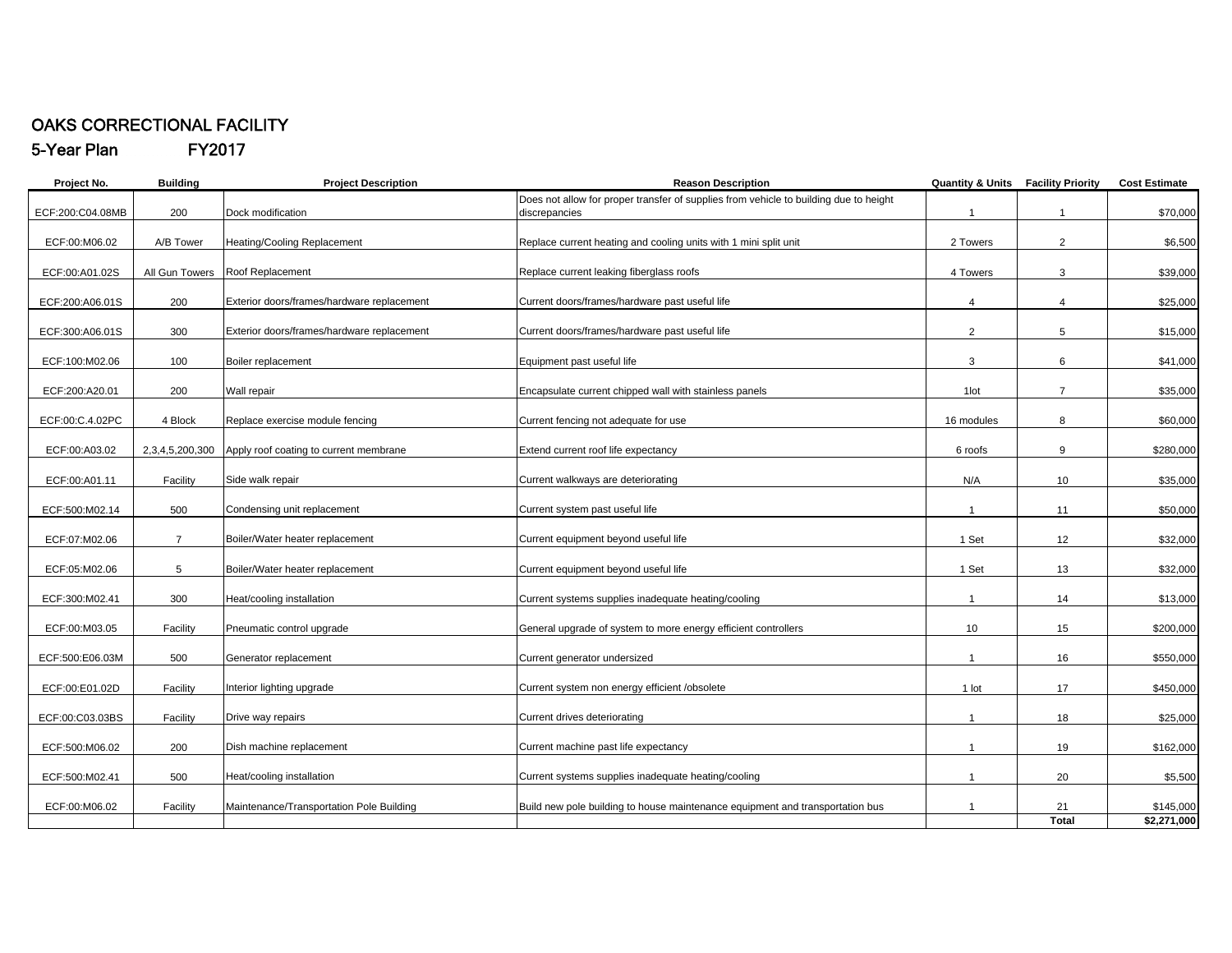# **MICHIGAN DEPARTMENT OF CORRECTIONS**

### "*Help Make Things Right"*

### **MEMORANDUM**

**DATE:** May, 2015

**TO:** Warden

**FROM:** Robert Kleimola, Physical Plant Supervisor Ojibway Correctional Facility

**SUBJECT:** Annual Physical Plant Report 2015

#### **Administration (Bldg. 100)**

*Building Structure:* Very good condition *Roof:* Poor condition. *Windows:* North half of Admin windows are in good condition; south half of Admin windows are in fair to poor condition. *Doors:* Very good condition *Electrical:* Good condition *Plumbing:* Good condition *Mechanical, Heating and Cooling:* Good condition *Specific Areas of Improvement:* McDonald Roofing recommended replacement of entire roof in 5 years, with maintenance. Electrical panels are full; no open spaces for additional breakers.

### **Housing Units A, B, & C (Bldg. 200, 300, 400)**

*Building Structure:* Very good condition *Roof:* A & B Units – Fair to Poor condition. C Unit – Poor condition. *Windows:* Good condition *Doors:* Fair condition *Electrical:* Good condition *Plumbing:* Needs upgrading *Mechanical, Heating:* Good condition *Specific Areas of Improvement:* McDonald Roofing recommended replacement of roofs on all three buildings in 5.2 years, with maintenance. Bathroom, and porter closet doors and frames are rusting and should be replaced. The plumbing should be upgraded. All tank type toilets should be replaced with flush-valve toilets. The water supply lines to the toilets would have to be increased to supply flush valves. Some of the cast iron drain lines need to be replaced due to deterioration. Work on the drain lines is ongoing. Buildings heated by warm air furnaces which are 16 years old, should be replaced in 4 years.

### **Housing Units D, E, F, & G (Bldg. 500 & 600)**

*Building Structure:* Good condition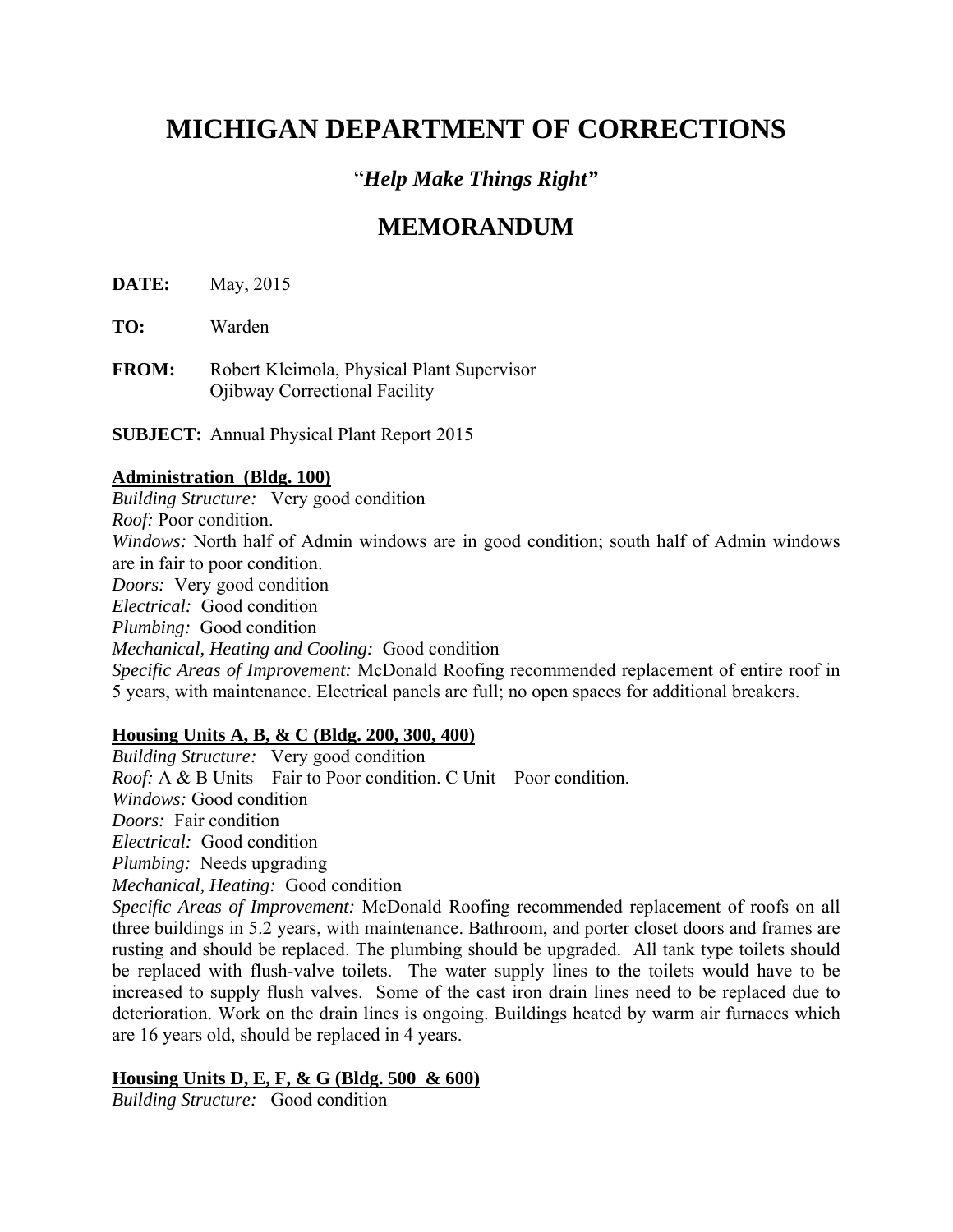*Roof:* Poor condition *Windows, doors:* Good condition *Electrical:* Good condition *Plumbing:* Good condition *Mechanical, Heating and Cooling:* Good condition *Specific Areas of Improvement:* McDonald Roofing recommended replacement of roofs on both buildings in 5 years, with maintenance.

#### **Food Service (Bldg. 700)**

*Building Structure:* Good condition *Roof:* Poor condition *Windows, doors:* Good condition *Electrical:* Good condition *Plumbing:* Good condition *Mechanical, Heating and Cooling:* Good condition *Exhaust and make up air:* Good condition *Walk-in Cooler & Freezer:* Good Condition *Specific Areas of Improvement:* McDonald Roofing recommended replacement of roof in five years, with maintenance. Food service equipment is all fifteen+ years old and is being maintained by OCF staff. Much of the equipment is at the end of its useful life.

#### **School (Bldg. 800)**

*Building Structure:* Good condition *Roof:* Poor condition *Windows, doors:* Good condition *Electrical:* Good condition *Plumbing:* Good condition *Mechanical, Heating and Cooling:* Good condition *Specific Areas of Improvement:* McDonald Roofing recommended replacement of roof in five years, with maintenance.

#### **Gym/Property (Bldg. 900)**

*Building Structure:* Good condition *Roof:* Fair condition on the Gym. Good condition on the Property/Gym Lobby. *Windows, doors:* Poor condition *Electrical:* Fair condition *Plumbing:* Fair condition *Mechanical, Heating:* Fair condition *Specific Areas of Improvement:* McDonald Roofing recommended replacement of roof on the

Gym in 15 years; replacement of the Property/Lobby roof in 20 years. Doors are in poor condition and need to be replaced. Entrance doors are scheduled to be replaced in the summer of 2015. Windows in the classrooms are a mix of single pane glass and plexi-glass. Windows are scheduled to be replaced in the summer of 2015. A fire alarm system should be installed in the gym, property room, and classrooms and should be tied in to the control center.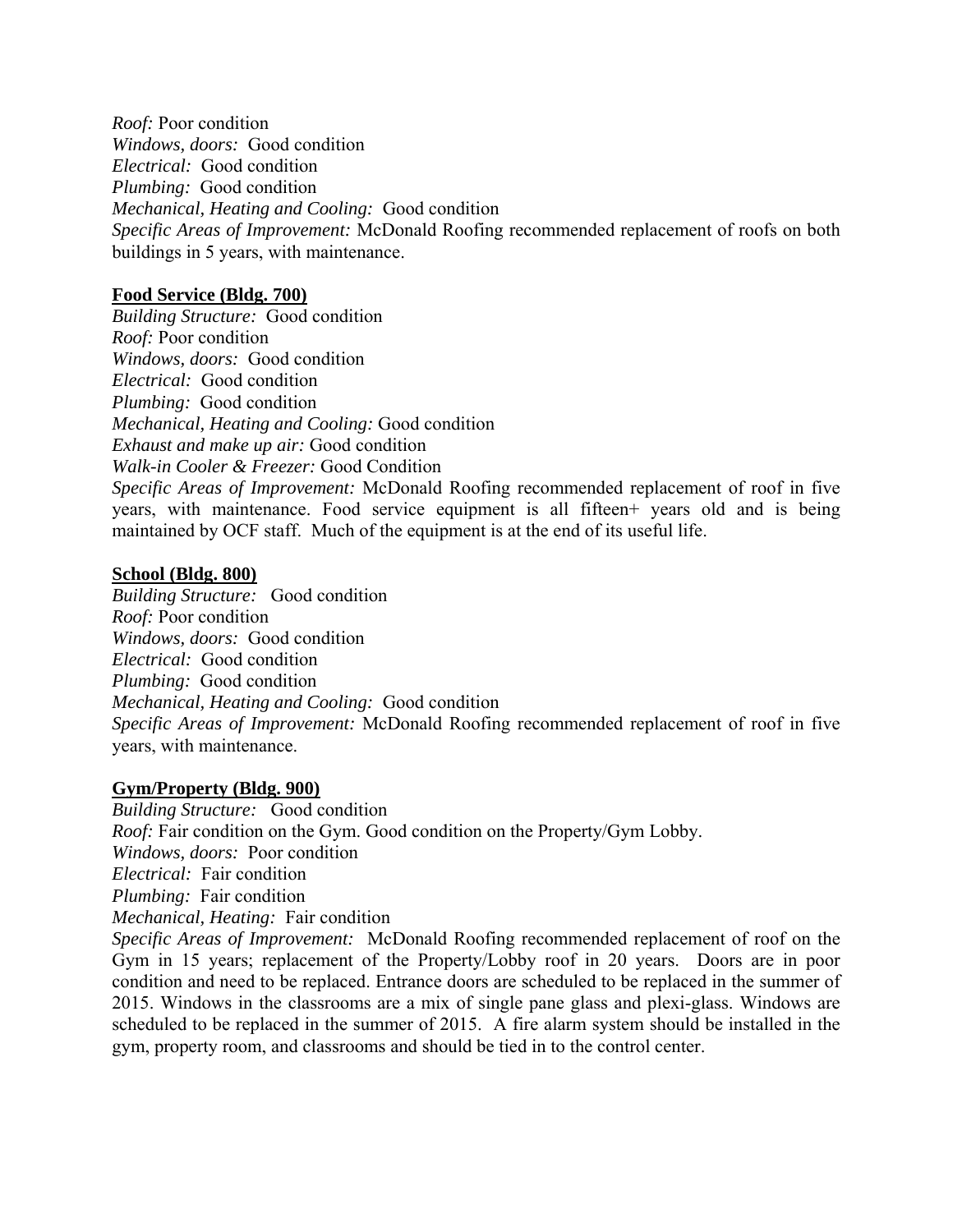#### **Maintenance/Warehouse (Bldg. 1000)**

*Building Structure:* Good condition *Roof:* Poor condition *Windows, doors: Good condition Electrical: Very good condition Plumbing: Very good condition Mechanical, Heating and Cooling:* Very good condition *Walk-in Cooler & Freezer:* Good condition. *Specific Areas of Improvement:* McDonald recommended replacement of roof in 5 years, with maintenance.

#### **Training (Bldg. 1100)**

*Building Structure:* Good condition *Roof:* Poor condition *Windows:* Poor condition *Doors:* Fair condition *Electrical:* Fair condition *Plumbing:* Good condition *Mechanical, Heating and Cooling:* Good condition

*Specific Areas of Improvement:* McDonald Roofing recommended replacement of the roof in 15 years, with maintenance. The sheet metal on the exterior walls is in poor condition due to age as well as the patching the areas of old overhead door and window openings. The single-pane glass on the steel frame awning windows are in poor condition. Doors are in fair condition with some deterioration noted at the bottom of the doors and frames. Building insulation is not adequate.

**Note:** Training has moved to the Administration Building. This building houses the employee emergency shower and bathroom and the ERT equipment. Heat is maintained at a minimum in these areas.

### **Maintenance/Storage (Bldg. 1200)**

*Building Structure:* Good condition *Roof:* Fair condition *Windows, doors:* Fair to poor condition *Electrical:* Fair condition *Plumbing:* N/A *Mechanical, Heating and Cooling:* N/A

*Specific Areas of Improvement:* McDonald Roofing recommended replacement of the roof in 15 years, with maintenance. Sheet metal roof and exterior walls are in poor condition due to age and patching of old window and door openings. The windows and doors are in fair condition.

**NOTE:** This building is not heated. It is used for records retention, storage of maintenance equipment as well as maintenance, food service and excess warehouse supplies.

### **Auto/Carpenter Shop (Bldg. 1300)**

*Building Structure:* Good condition *Roof:* Fair condition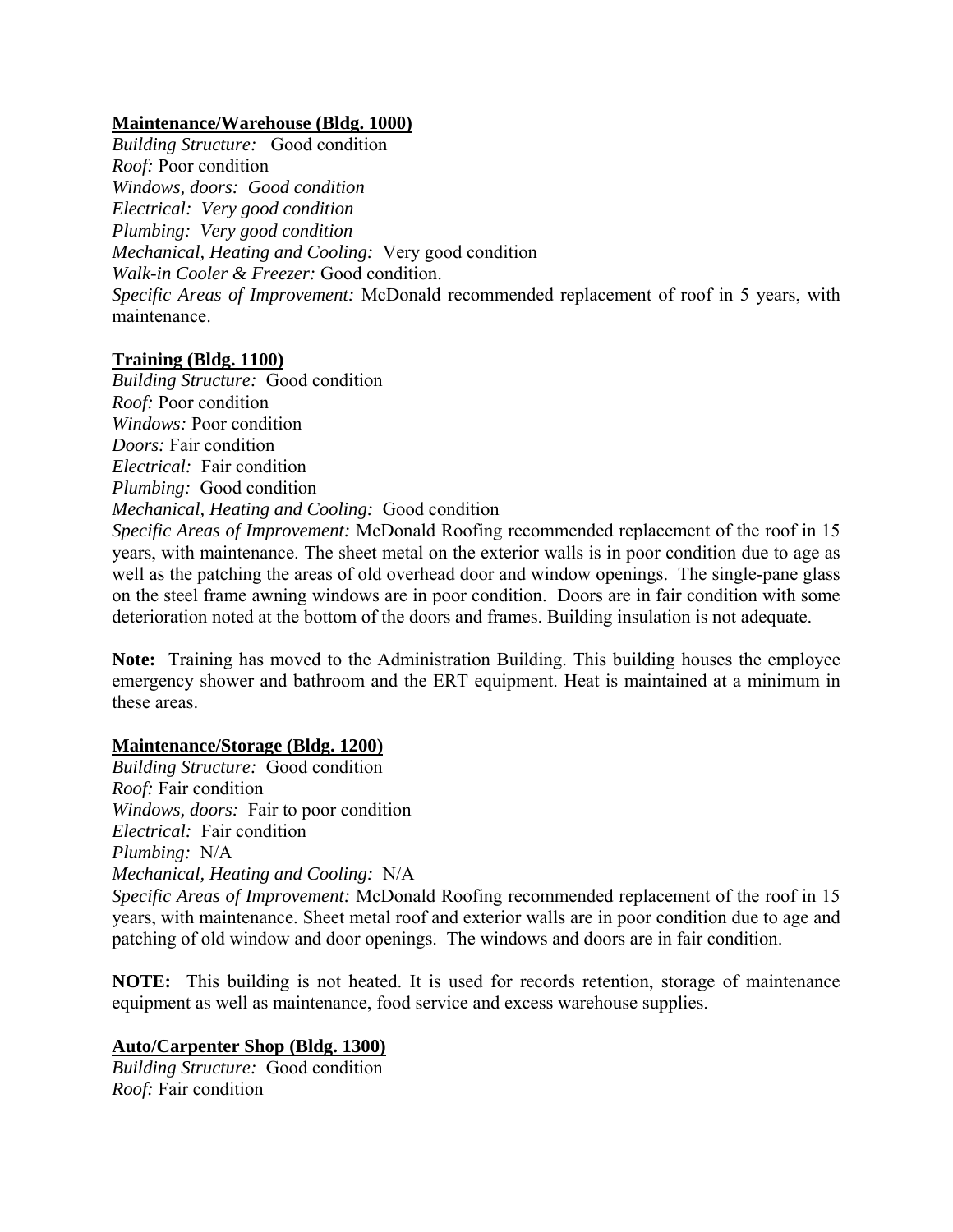*Windows, doors:* Poor condition *Electrical:* Fair condition *Plumbing:* Fair condition *Mechanical, Heating:* Poor condition

*Specific Areas of Improvement:* McDonald Roofing recommended replacement of the roof in 15 years, with maintenance. Exterior walls are in poor condition due to age and patching of old window and door openings. Windows are steel frame, single-pane glass and should be replaced. Exterior service doors and frames are rusting near the floor. Heating consists of one gas unit heater, one radiant heater, and one furnace. The furnace and the radiant heater are both long past their useful life.

#### **Bus Garage (Bldg. 1400)**

*Building Structure:* Good condition *Roof:* Fair condition *Windows, doors:* Poor condition *Electrical:* Fair condition *Plumbing:* N/A *Mechanical, Heating and Cooling:* Poor condition

*Specific Areas of Improvement:* McDonald Roofing recommended replacement of the roof in 15 years, with maintenance. Exterior walls, and patched window and door openings are in poor condition due to age. Exterior doors and frames are in fair condition. Insulation in the ceiling and walls are not adequate. Lighting needs to be upgraded.

**NOTE:** Building has been vacant and not heated until 2015 when it was converted to a Bus Garage. Ceiling is scheduled to be insulated and lighting replaced in summer of 2015.

#### **Old Maintenance Shop (Bldg. 1500)**

*Building Structure:* Good condition *Roof:* Poor condition *Windows, doors:* Poor condition *Electrical:* Fair condition *Plumbing:* N/A *Mechanical, Heating and Cooling:* N/A *Specific Areas of Improvement:* McDonald Roofing recommended replacement of roof in 15 years, with maintenance. Lighting is in poor condition.

**NOTE:** Building is used for cold storage.

#### **Water Treatment (Bldg. 1600)**

*Building Structure:* Excellent condition *Roof:* Good condition *Windows, doors:* Excellent condition *Electrical:* Excellent condition *Plumbing:* Excellent condition *Mechanical, Heating:* Very good condition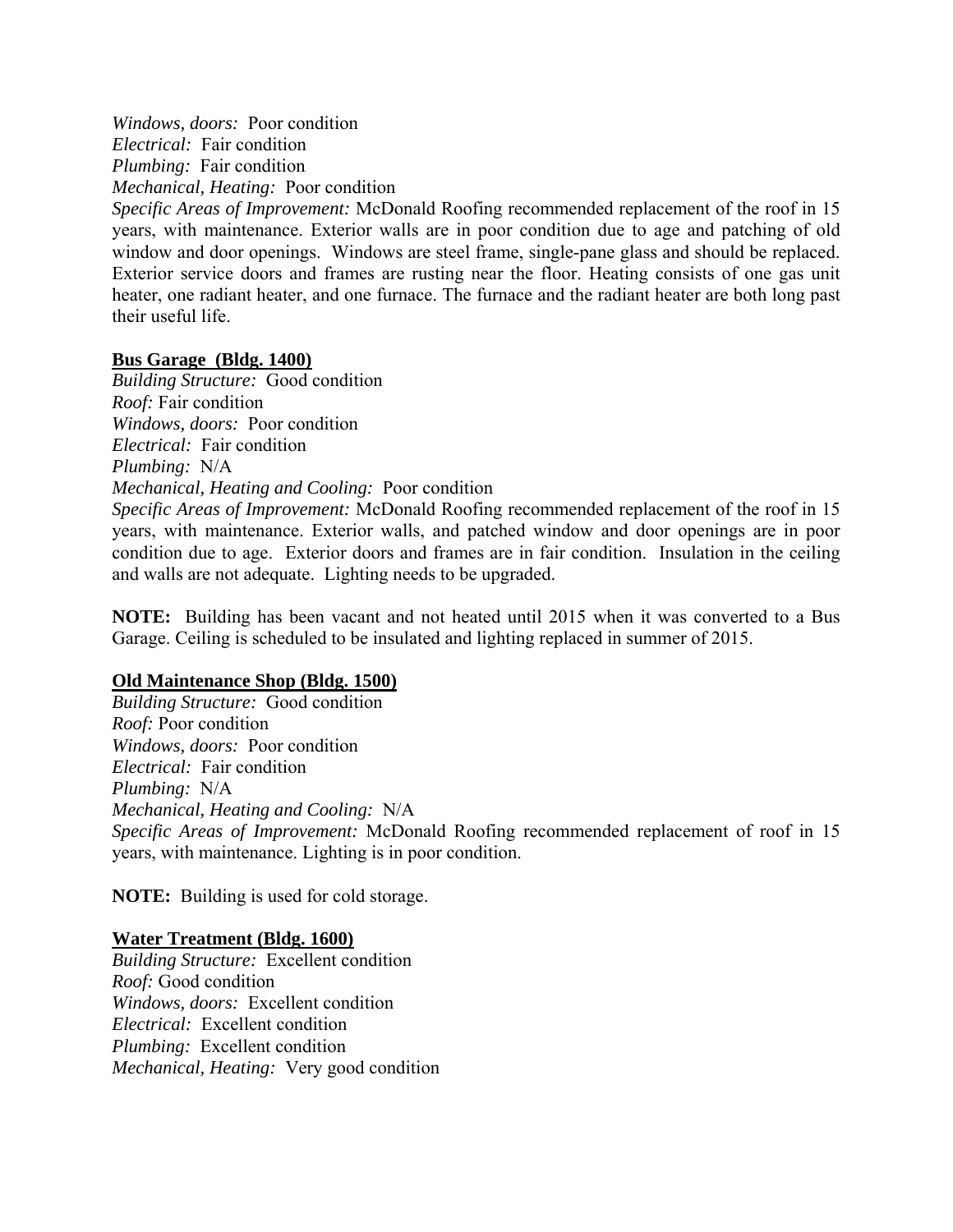*Specific Areas of Improvement:* McDonald Roofing recommended replacement of roof in 10 years, with maintenance.

#### **Wastewater Treatment (Bldg. 1700**

*Building Structure:* Excellent condition *Roof:* Good condition *Windows, doors:* Excellent condition *Electrical:* Excellent condition *Plumbing:* Excellent condition *Mechanical, Heating:* Very good condition *Specific Areas of Improvement:* McDonald Roofing recommended replacement of roof in 10 years. Gas treatment room finishes are deteriorated due to the highly caustic chemicals used to clean aeration lines.

### **Sallyport (Bldg. 2000)**

*Building Structure:* Good *Roof, windows, doors:* Good *Electrical:* Good condition *Plumbing:* N/A *Mechanical, Heating and Cooling:* N/A *Specific Areas of Improvement:* None.

#### **Water Tower (2100)**

*Building Structure:* Excellent condition *Roof, windows, doors:* N/A *Electrical:* Good condition *Plumbing:* Good condition *Mechanical, Heating and Cooling:* NA

*Specific Areas of Improvement:* None noted. The tank was last inspected by Nelson Tank Engineering on August 11, 2011. At that time it was recommended to modify the mud valve to allow full removal of sediments. It was suggested that this be done in conjunction with painting of interior of the tank. The epoxy coating was 99.999% intact at the time of inspection.

### **Alternate Fuel System (2200)**

*Building Structure:* N/A *Roof, windows, doors:* N/A *Electrical:* Good condition *Plumbing:* N/A *Specific Areas of Improvement:* None noted. The system was last inspected on September 23, 2013 by Industrial Propane Service and no issues were noted. The system is run on line to the facility weekly

#### **Security:**

● Perimeter fence and razor wire is in very good condition. No signs of rust or corrosion.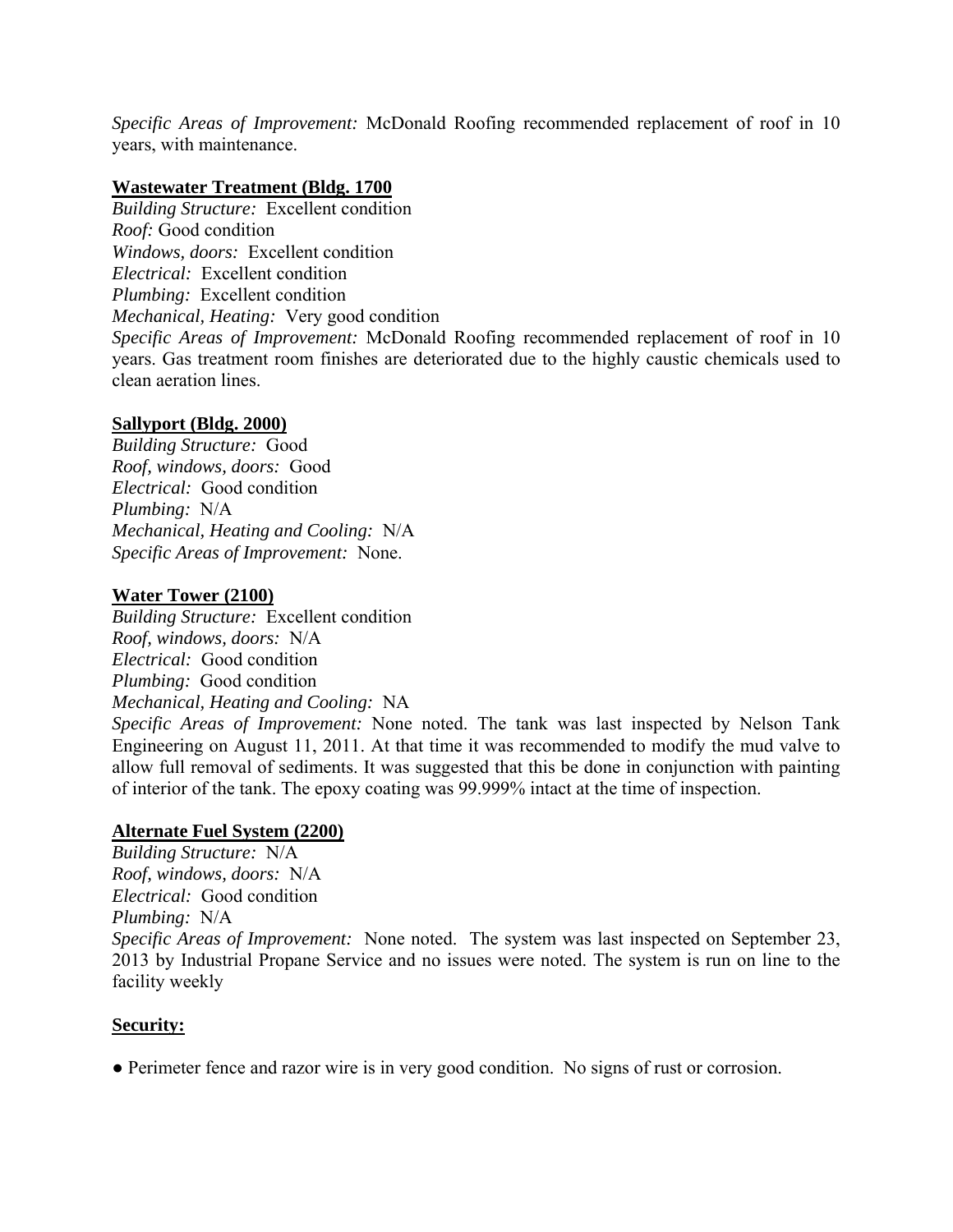• Sally port is in good condition. Gates are in good operating condition. Knuckled over selvage edges of fence fabric on the man gates have been covered by iron to enhance security. Sally port needs additional motion/infrared detectors to be added per Perimeter Review by Assistant Deputy Director.

● PPD system is in good condition. Computer was replaced and software was upgraded on 3/27/2014.

• Fence alarm system is in working condition. SIMS computer (fence and fire alarm) was replaced summer 2014. Shaker cable is 15 years old and in poor condition and needs to be replaced. This is to be completed by fall of 2015.

• Fire alarm system is in good condition. Building #900 should have the fire alarm system upgraded and tied in to the Control Center. At this time the fire alarm in building #900 rings a bell in housing Unit-B.

• Perimeter and yard lighting is in good condition. A portion of the parking lot lighting was replaced with LED lights in the summer of 2014; remaining areas will be upgraded to LED in the summer of 2015

• Camera system is in working condition. The perimeter and camera system is to be upgraded in 2016.

#### **Grounds**

● Asphalt perimeter road, entrance roads, and parking lots are in fair condition. There are cracks throughout the asphalt. There are areas around a couple of light poles where the asphalt was removed to fill in sunken areas. Asphalt between the Training Building, Maintenance Building, and Bus Garage is in poor condition.

• Concrete sidewalks are in fair condition. There are some areas with cracked slabs. Side walk between A-Unit entrance and Food Service should be replaced and made wider.

• Grounds inside the facility are in fair condition. Some areas, i.e. walking track and baseball field are prone to water and wind erosion.

#### **Utilities:**

• Electrical distribution system is in good condition.

● Natural gas distribution system is in good condition.

● Potable water wells #3 and #4 were evaluated by Kleiman Well drilling on February 5, 2014. Kleiman suggested replacing the pumps and hardware on both wells #3 and #4 based on studies done by pump manufactures that show the average life of a pump and motor is 15 years. Pump #3 is operating at a reduced capacity of 150 gpm  $(a)$  41 psi. Pump #4 is operating at 240 gpm.  $(a)$ 44 psi, very close to what it was pumping originally when installed in 1999. Pump #3 and hardware are scheduled to be replaced in the summer of 2015.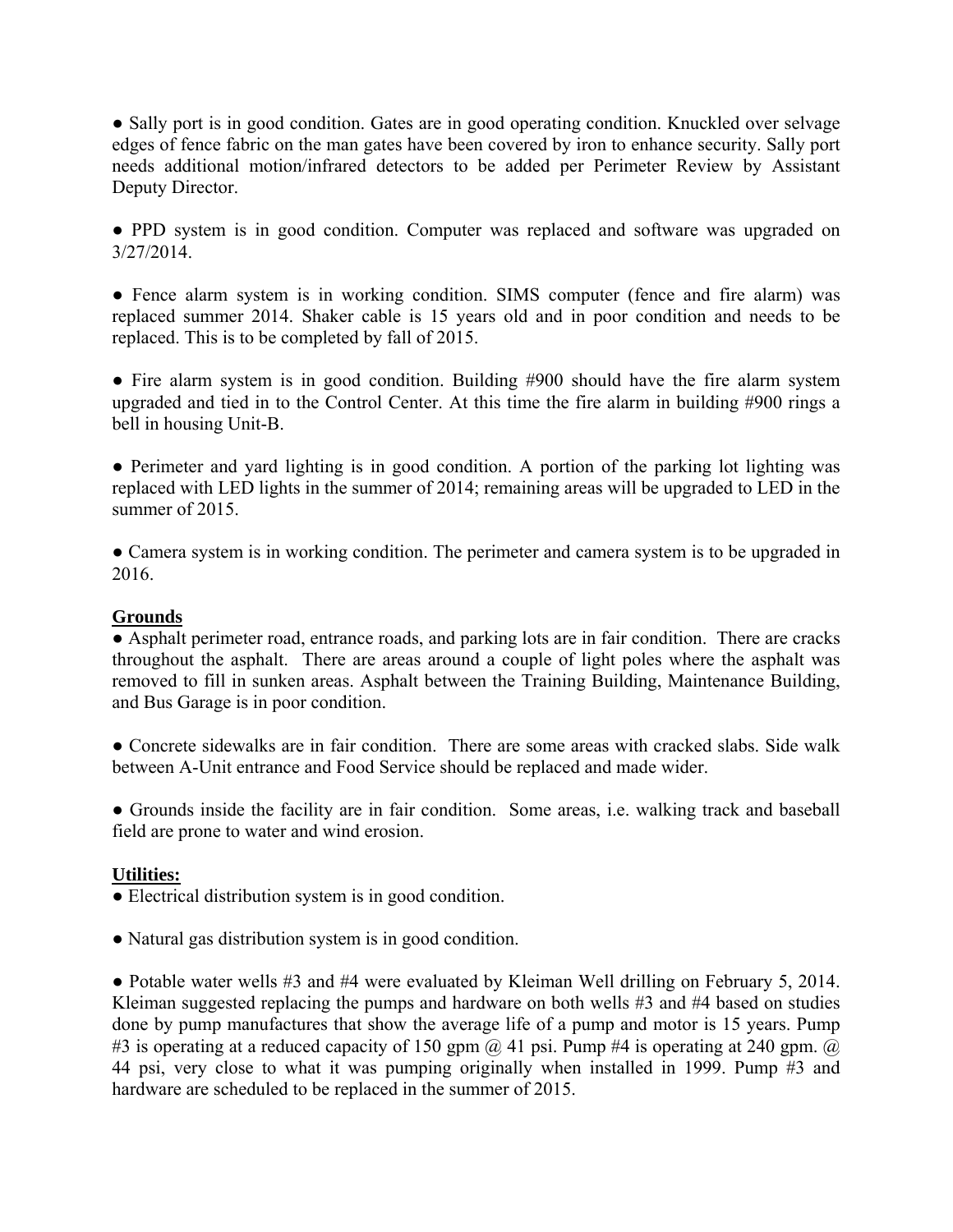● Sanitary sewer system is in good condition. Sewage lagoon sludge removal was completed in June, 2014. Lagoons are at maximum capacity.

● Storm sewer is in good condition.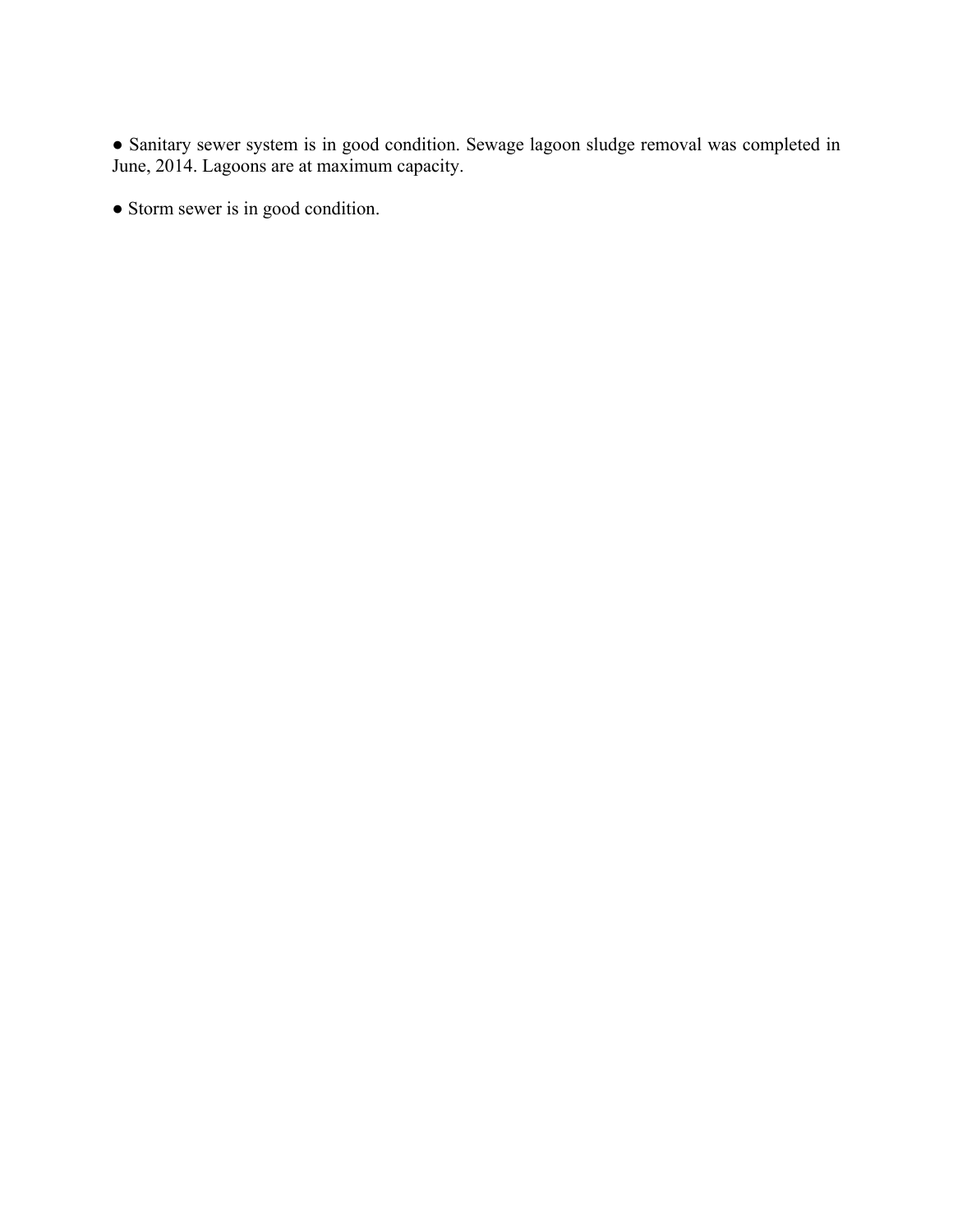#### OJIBWAY CORRECTIONAL FACILITY 5-Year Plan FY2017

| <b>Building</b>              | <b>Project Description</b>                                                             | <b>Reason Description</b>                                           |                  |                | <b>Cost Estimate</b>                                          |
|------------------------------|----------------------------------------------------------------------------------------|---------------------------------------------------------------------|------------------|----------------|---------------------------------------------------------------|
| Lagoon 1                     | Replace Rubber Membrane in Lagoon #1                                                   | Additional Lagoon for increase of population and operational needs. | 330000 Allowance |                | \$200,142.00                                                  |
| Site                         | 1st year Roofing repairs                                                               | Repairs in order for the existing roof.                             | 152300 SF        | $\overline{2}$ | \$170,100.00                                                  |
| Site                         | 2nd year Roofing repairs                                                               | Repairs in order for the existing roof.                             | 105200 SF        | 3              | \$46,800.00                                                   |
| Site                         | 3rd year Roofing repairs                                                               | Repairs in order for the existing roof.                             | 59000 SF         |                | \$34,700.00                                                   |
| Site                         | Like system replacement of entire facility's roofs                                     | Repairs in order for the existing roof.                             | 177,500 SF       | 5              | \$1,852,000.00                                                |
| Lagoon $5 & 6$               | Upgrade Aeration Equipment for Lagoons 5 & 6                                           | Increased aeration will improve the treatment process.              |                  | 6              | \$57,649.00                                                   |
| Lagoon 7 & 8                 | Upgrade Aeration Equipment for Lagoons 7 & 8                                           | Increased aeration will improve the treatment process.              |                  |                | \$37,570.00                                                   |
| Gymnasium/<br>Property - 900 | Upgrade Fire Alarm System in the Gym/Property Building.                                | Security and Safety concerns and high maintenance condition.        |                  | 8              | \$12,000.00                                                   |
| Site                         | Parking Lot seal cost/crack seal                                                       | Existing Parking lot is in need of repair.                          |                  | 9              | \$25,000.00                                                   |
| Gymnasium/<br>Property - 900 | Remove existing wood gymnasium flooring. Install new<br>rubberized gymnasium flooring. | Request of Facility's Maintenance.                                  | 130000 Allowance | 10             | \$218,400.00                                                  |
| <b>Sewer System</b>          | Sanitary Pre-treatment Mechanism Bar Screen.                                           | Remove, replace, and upgrade Bar Screen Sanitary Treatment System.  |                  | 11             | \$215,000.00<br>\$2,869,361.00                                |
|                              |                                                                                        |                                                                     |                  |                | <b>Quantity &amp; Units Facility Priority</b><br><b>Total</b> |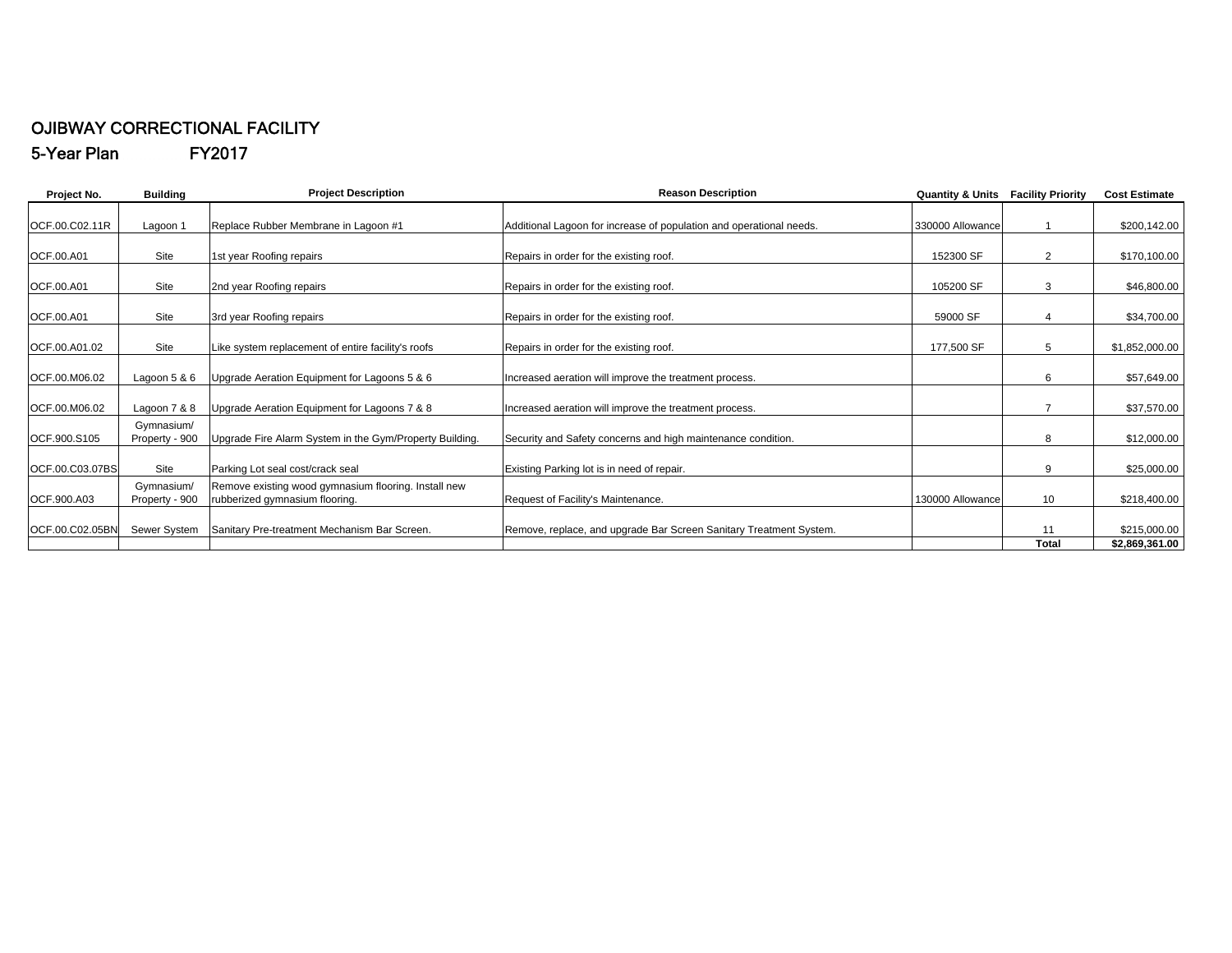# **MICHIGAN DEPARTMENT OF CORRECTIONS**

### "*Help Make Things Right"*

### **MEMORANDUM**

**DATE:** March 23, 2015

- **TO:** Marilyn Ruben, Facility Manager Parnall Correctional Facility
- **FROM:** Rey Patino, Physical Plant Superintendent **Rey Patino** Parnall Correctional Facility
- **SUBJECT:** Annual Facility Report 2015

Below is the annual facility inspection report per Policy Directive 04.03.100.

 92-Administration Building – Observations: This building is in fair condition. An arsenal is scheduled for construction. (Summer of 2015) Physical Plant Change is forthcoming.

Accomplishments: Phone Room received an upgrade. The Mail Room has been redesigned for efficiency. A Cabinet was revamped to accommodate facility Tasers in the Bubble area.

57-Warden Suite and Physical Training Center – Observations: This building is in very good condition. AC Unit and Heating Boiler needs replacement.

80-Healthcare, Creamery, Q-Master, Property, Intake – Observations: Healthcare needs the floors finished, currently they are concrete. The Creamery has been closed. Property and Quartermaster areas are in good condition but need to be cosmetically upgraded. The exterior of the building is in need of serious upgrades including paint and exterior doors.

Accomplishments: The SMT Intake has now been moved to building 80.

61-Old Traffic Building - This building structurally is in sound shape but it has not been maintained. Paint peeling, no ceilings, windows need replacement, and demo needs to be done in various areas.

91-Levin School – This building is in fair condition. Carpet needs replacing and minor cosmetic repairs are needed.

200-Modular Annex – This building is in fair condition considering its age. The heat system needs replacement.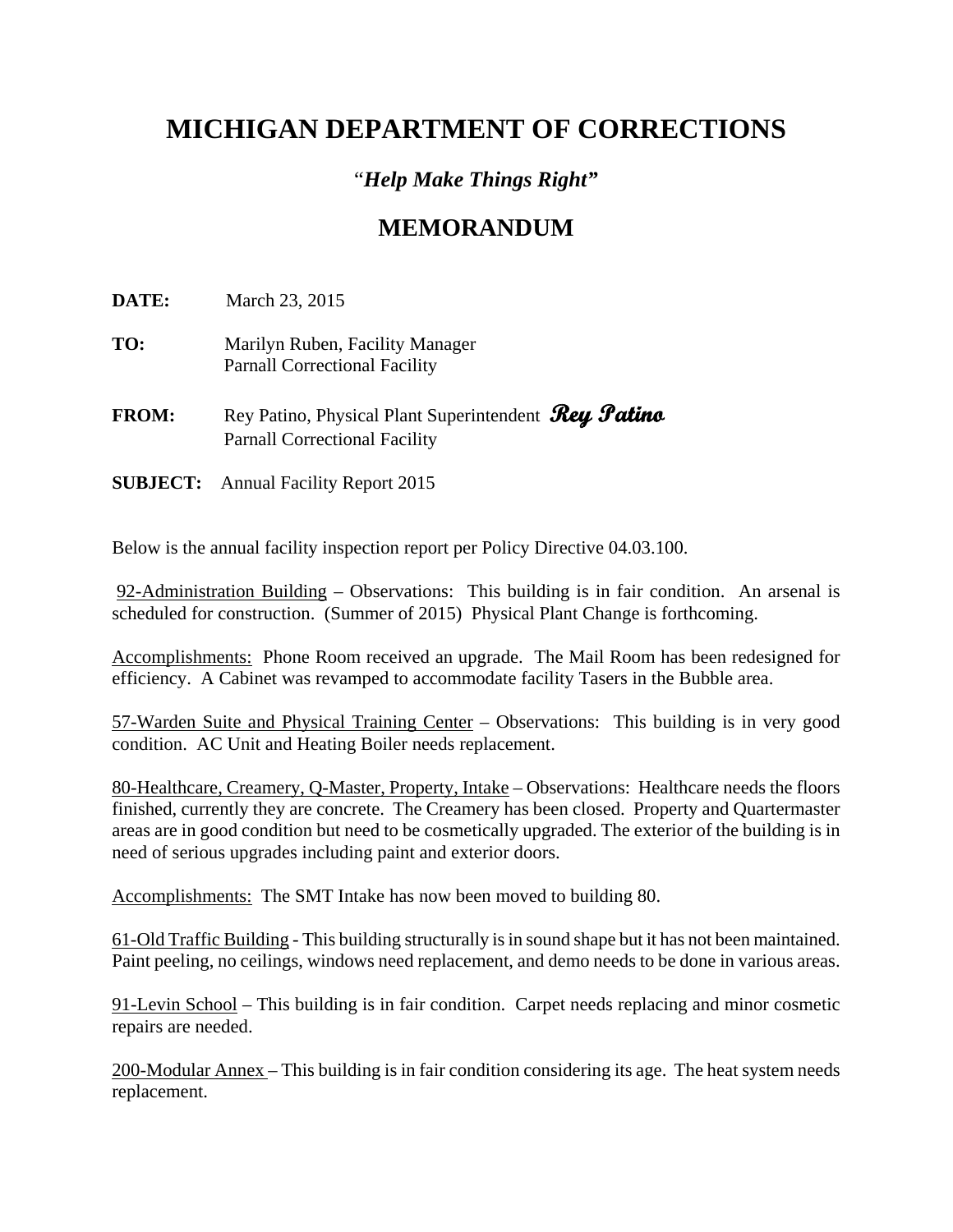201-Modular School Offices This building is in fair condition considering its age. New carpet is needed.

219-Gym This building is in good condition and well maintained. Concrete areas need replacing.

Accomplishments: Gym floor replaced with tile, painting completed.

198-Programs This building is in very good condition. AC Unit needs to be installed.

Accomplishments: Barbershop was moved to a better location. Electronic Law Library installed.

74-Maintenance This building is in good condition.

213-Maintenance Storage This Pole barn structure building is in very good condition.

79-Food Services This building is in good shape for its age. Roof needs replacement. (Scheduled for summer of 2015) Floors need resurfacing. Windows need energy efficient upgrade.

Accomplishments: Dish Room upgraded. Secure metal can recycling program enacted. Walk in cooler was rebuilt.

56-Storage Room This building is in very poor shape and has not been maintained. Needs complete make-over if it's to be utilized in the future.

8-Block-Housing This building is in good shape considering its age. This Unit is currently used as a mechanical room, supplying water and heat to other Housing Units.

9-Block-Housing This building is in good shape considering its age. New locking system will be needed in the near future. The showers in this Housing Unit are in need of complete replacements. Various roof repairs are needed. A security camera system needs to be installed.

10-Block-Housing This building is in good shape considering its age. New locking system will be needed in the near future. The showers in this Housing Unit are in need of complete replacements. Various roof repairs are needed. A security camera system needs to be installed.

16-Block-Housing This building is in good shape. Showers need replacement. Exterior doors need replacement as they've outlived their useful life. Security camera system needs to be installed.

196-A-Unit-Housing This building is in good shape considering its age. The drywall coverings are constantly being repaired. Roofs need to be replaced due to many leaks. Showers are in need of replacement. Exterior doors need replacement as they've outlived their useful life. A security camera system needs to be installed.

197-B-Unit-Housing This building is in good shape considering its age. The drywall coverings are constantly being repaired. Roofs need to be replaced due to many leaks. Showers are in need of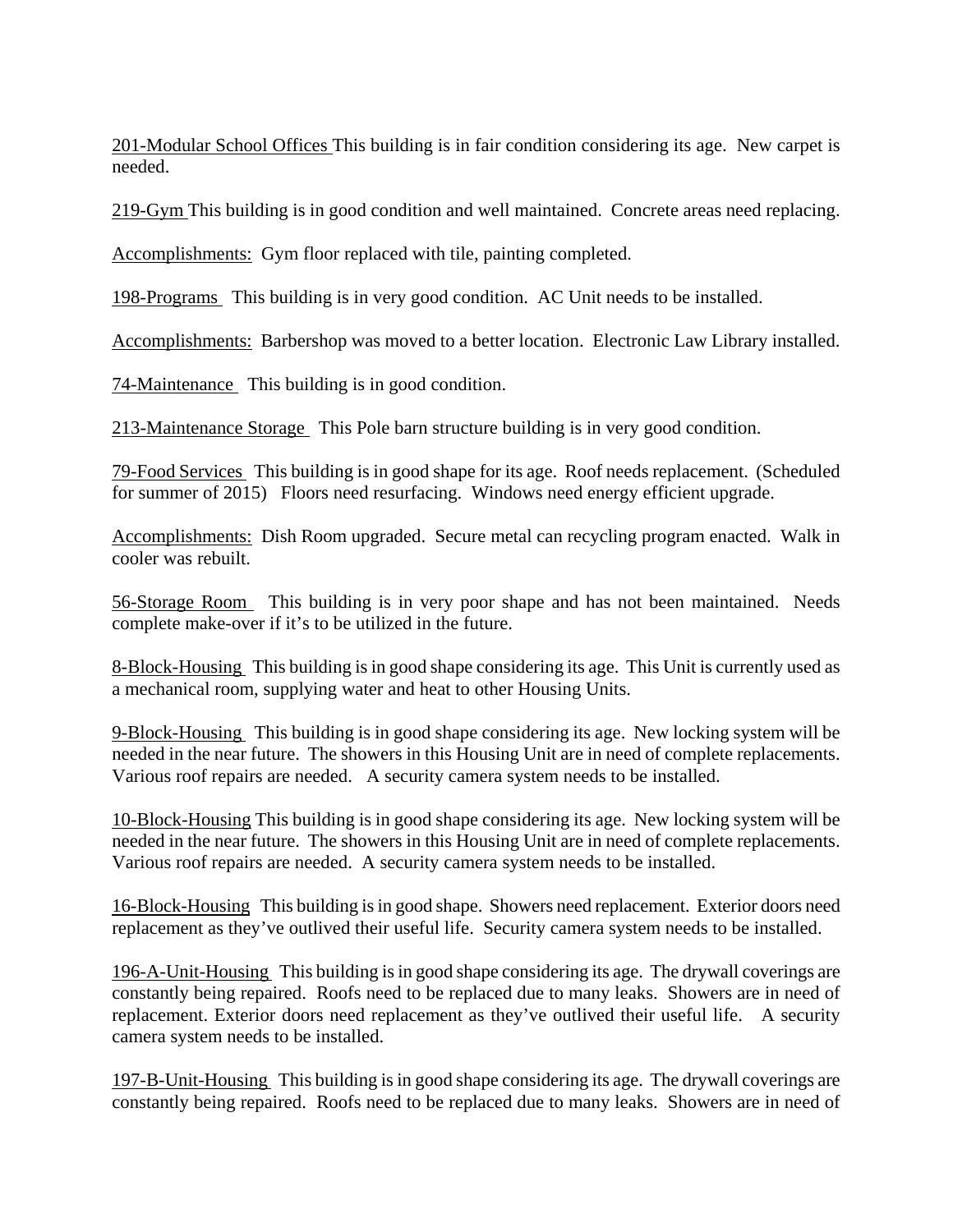replacement. Exterior doors need replacement as they've outlived their useful life. The dry sprinkling system has caused us thousands of dollars in repairs this year and could use replacing. In addition, a security camera system needs to be installed.

32-Factory This building is in good shape considering its age. Painting of walls and floor coverings are needed. Windows need replacing throughout.

Accomplishments: The Auto Shop has been moved to its new location within this building.

31-Regional Store, Trades Class This building is in fair condition. Windows need replacing throughout. General maintenance concerns throughout building need addressing.

124-204-Horticulture These buildings are currently used for a Horticulture class. The roof is in serious need of replacement due to weather damage. Minor general repairs are needed.

53-Chapel This building is in good condition considering its age.

Sallyport This area is in need of serious upgrading. The building is in need of paint, wall repairs, AC replacement, and a roof.

74-Maintenance Grounds This building is in relatively good condition. Radiant Heating system is in need of replacement.

In conclusion the facility is in good condition considering the temporary units are well over twenty five years old. The grounds are well maintained. A fence has been installed surrounding Blds 31 and 32. A new Best Locking System has been installed. A new centralized Laundry operation for SMT, RGC, and DWH has been installed. A new camera system is scheduled for the summer of 2015, along with perimeter lighting, PPDs, Sallyport microwaves, and roof replacement of Bld 79 Food Services.

Areas of concern include:

- 1. Ashphalt/Concrete Repair/Replacements throughout complex.
- 2. Roofs throughout are in need of replacing.
- 3. Electronic perimeter security detection system will need to be replaced.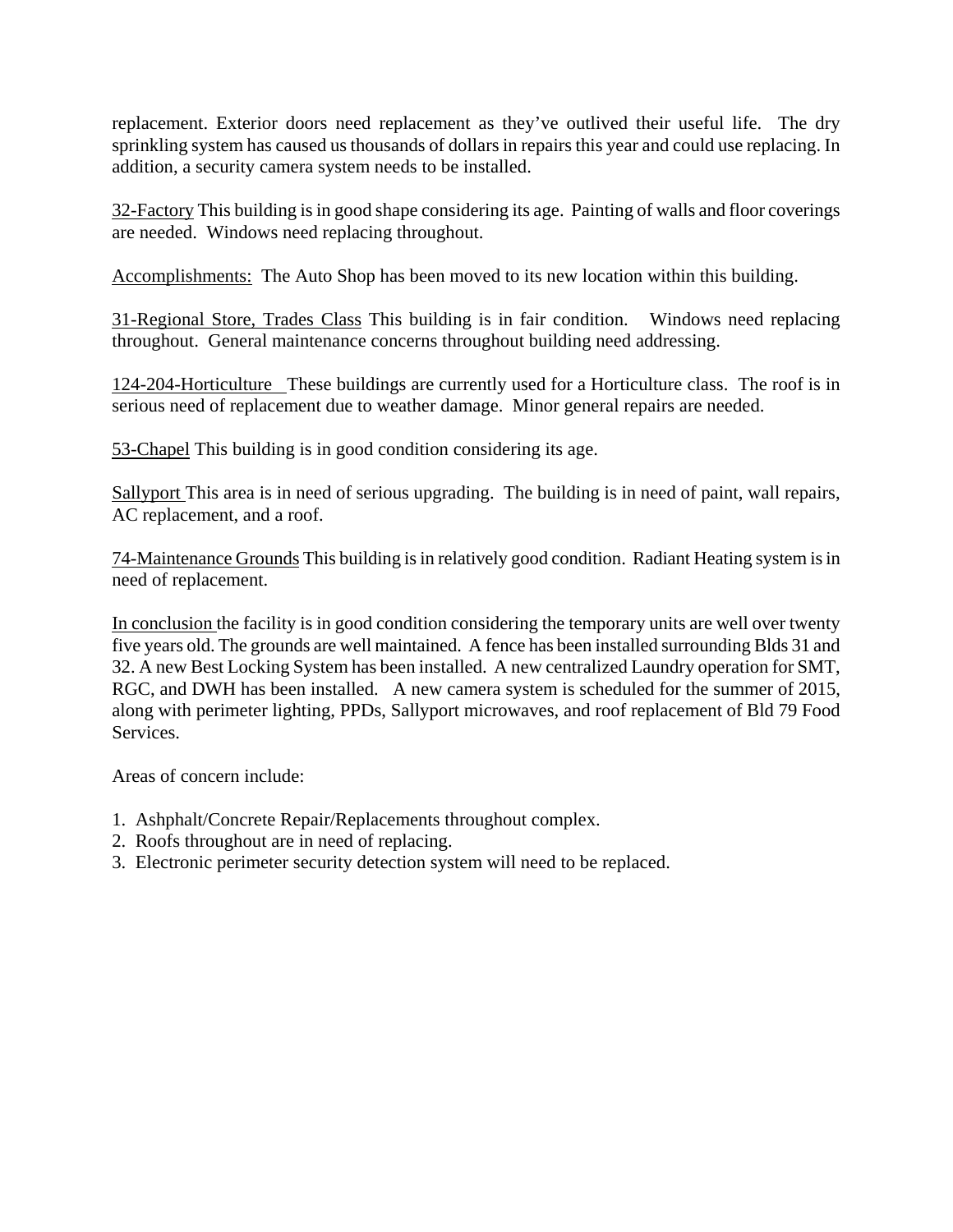#### PARNALL CORRECTIONAL FACILITY 5-Year Plan FY2017

| Project No.     | <b>Building</b>                     | <b>Project Description</b>                                                                                                                                                        | <b>Reason Description</b>                                                                                                                                                            | <b>Quantity &amp; Units Facility Priority</b> |                    | <b>Cost Estimate</b>    |
|-----------------|-------------------------------------|-----------------------------------------------------------------------------------------------------------------------------------------------------------------------------------|--------------------------------------------------------------------------------------------------------------------------------------------------------------------------------------|-----------------------------------------------|--------------------|-------------------------|
| SMT.00.C36      | <b>SITE</b>                         | REPAIR AND RESURFACE ROADWAYS INSIDE<br>PERIMETER FENCE. BITUMINOUS, SEAL COAT/CRACK<br>SEAL. ASPHALT ACTIVITY AREAS LOCATED<br>THROUGHOUT FACILITY.                              | REPAIR AND REPLACE DUE TO AGE OF SYSTEM, TO IMPROVE APPEARANCE,<br>AND TO EXTEND THE LIFE OF THE SURFACE AREA.                                                                       | 62,900 SQ FT                                  |                    | \$250,000               |
| SMT.AB.M18      | A & B HOUSING<br><b>UNITS</b>       | A & B HOUSING ROOF REPLACEMENT-ENTIRE ROOF IS<br>LEAKING REQUIRING CONTINUOUS REPAIR. BUILT IN<br>1985, NOW CAUSING CEILING DAMAGE. HEALTH AND<br><b>SAFETY</b>                   | REPLACE ROOF TO PREVENT DETERIORATION OF BUILDING AND CONTENTS<br>AND TO ENHANCE SECURITY.                                                                                           | 60,000 SQ FT                                  | $\overline{2}$     | \$600,000               |
| SMT.00.C79      | <b>SITE</b>                         | PERIMETER SHAKER SYSTEM REPLACEMENT-THE<br>SECURITY SYSTEM HAS OUTLIVED ITS USEFUL LIFE.<br>SAFETY AND SECURITY ISSUE.                                                            | IN NEED OF REPLACEMENT TO ENHANCE SECURITY AND PERSONAL SAFETY.                                                                                                                      | 5,000 FT                                      | 3                  | \$125,000               |
| SMT.00.S05      | A, B, 9, 10, 16, ALL<br><b>SITE</b> | CAMERA SYSTEM UPGRADE - SMT CURRENTLY<br>BUILDINGS AND UTILIZES 41 CAMERAS THAT HAVE OUTLIVED THEIR<br>EXPECTED LIFE SPAN. DANGEROUS, SAFETY ISSUES.                              | IN NEED OF REPLACEMENT TO ENHANCE SECURITY AND PERSONAL SAFETY.                                                                                                                      | 75 CAMERAS                                    | 4                  | \$350,000               |
| SMT.92.E06      | 92 CONTROL<br><b>CENTER</b>         | REPLACE SECURITY BUBBLE GATES - THE GATES HAVE<br>OUTLIVED THEIR USEFUL LIFE. PARTS ARE NO LONGER<br>AVAILABLE. SAFETY AND SECURITY ISSUES                                        | IN NEED OF REPLACEMENT TO ENHANCE SECURITY AND PERSONAL SAFETY.                                                                                                                      | 3 DOORS                                       | 5                  | \$20,000                |
| SMT.00-E07      | <b>SITE</b>                         | YARD LIGHTING UPGRADE-CONVERT FROM HIGH<br>PRESSURE SODIUM TO A WHITE TYPE OF LIGHT FOR<br>BETTER VISIBILITY AND RECORDING. SAFETY AND<br>SECURITY.                               | INCREASE LIGHTING LEVELS TO ENHANCE SECURITY AND PERSONAL SAFETY                                                                                                                     | 200 FIXTURES                                  | 6                  | \$120,000               |
| SMT.910.M19     | 9 & 10 HOUSING<br><b>UNITS</b>      | REPLACE CELL DOOR LOCKING MECHANISMS                                                                                                                                              | IN NEED OF REPLACEMENT; OBSOLETE; TO IMPROVE SECURITY AND TO<br>EXTEND LIFE.                                                                                                         | 667 CELLS                                     | $\overline{7}$     | \$667,000               |
| <b>SMT.00.P</b> | A, B, 9, & 10                       | <b>HOUSING UNIT PRISONER SHOWERS - REPLACE</b><br>UNSANITARY GANG SHOWERS WITH INDIVIDUAL<br>STALLS INCLUDING SHOWER CHAIRS AND HANDICAP<br>HOUSING UNITS ACCESS. HEALTH & SAFETY | WORN OUT. LEAKING. UNSANITARY, CRACKED FLOORS. LEAKING SEWAGE.                                                                                                                       | 12 SHOWER<br><b>AREAS</b>                     | 8                  | \$70,000                |
| SMT.79.C80      |                                     | FOOD SERVICE WINDOW REPLACEMENTS - REPLACE<br>NON-ENERGY EFFICIENT WINDOWS WITH ENERGY<br>FOOD SERVICE LEFFICIENT WINDOWS AND BLOCK UP SOME WINDOWS.                              | ENERGY CONSERVATION MEASURE TO ELIMINATE NON-ENERGY EFFICIENT<br>WINDOWS AND REPLACE WITH ENERGY EFFICIENT WINDOWS FOR BETTER<br>VENTILATION AND CIRCULATION. BLOCK IN SOME WINDOWS. | 20 WINDOWS                                    | 9                  | \$100,000               |
| SMT.79.C81      | FOOD SERVICE HAZARD.                | FOOD SERVICE LOADING DOCK - REPLACE EXISTING<br>DOCKING RAMP. CURRENTLY DOES NOT PROVIDE<br>ADEQUATE UNLOADING SPACE. HEALTH AND SAFETY                                           | IN NEED OF REPLACEMENT. TO INCREASE WORKING AREA AND ENHANCE<br><b>SAFETY CONDITIONS</b>                                                                                             | 1 UNIT                                        | 10                 | \$25,000                |
| SMT.92.M20      | <b>VARIOUS</b>                      | REPLACE HEATING AND COOLING SYSTEMS IN ADMIN<br>AND OTHER BUILDINGS.                                                                                                              | NOT ENERGY EFFICIENT. NOT ECONOMICAL TO REPAIR. HIGH COST TO<br>MAINTAIN AND OPERATE. SHORT LIFE EXPENCTANCY.                                                                        | 2 UNITS                                       | 11<br><b>Total</b> | \$30,000<br>\$2,357,000 |
|                 |                                     |                                                                                                                                                                                   |                                                                                                                                                                                      |                                               |                    |                         |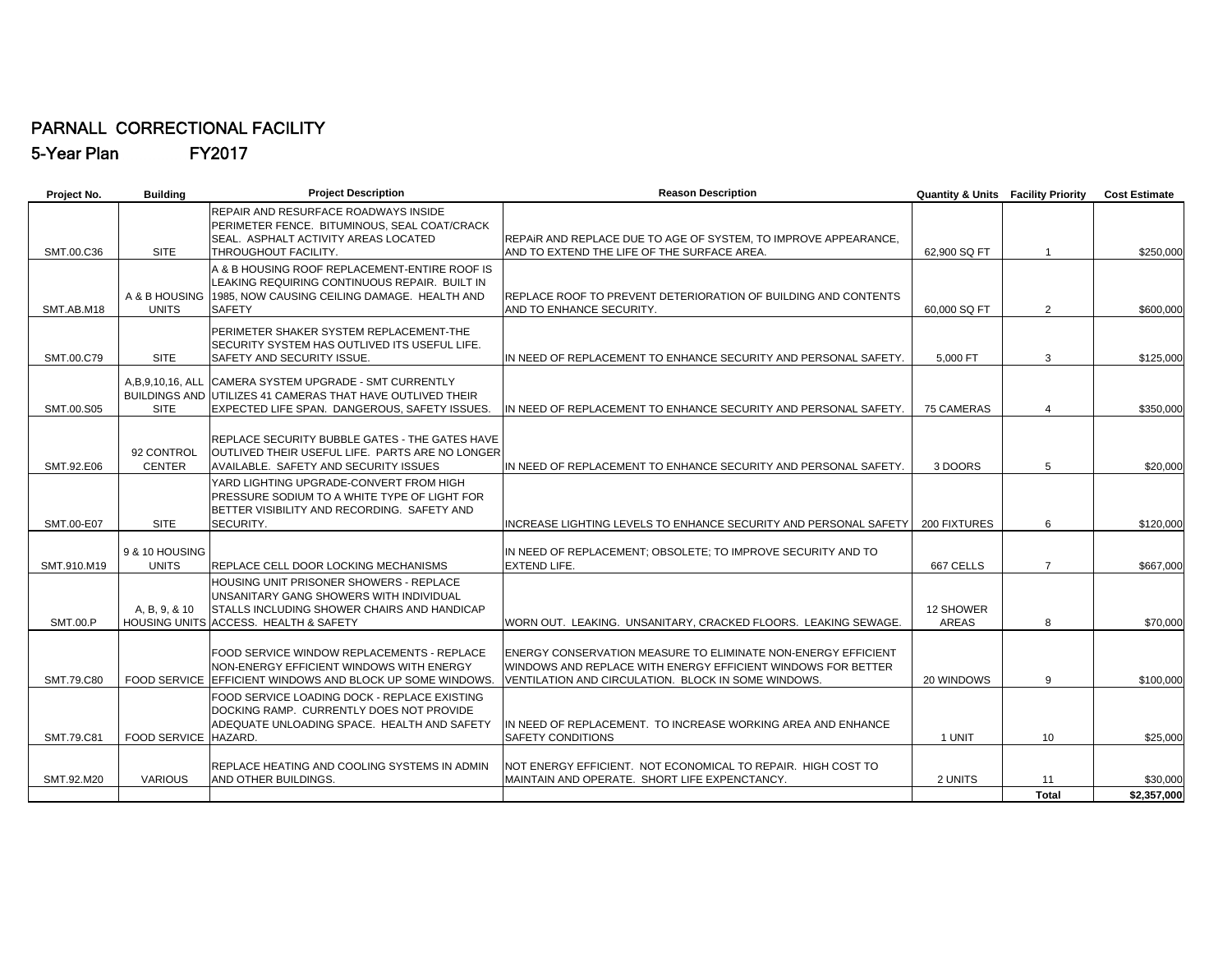# **MICHIGAN DEPARTMENT OF CORRECTIONS**

### *"Help Make Things Right"*

# **MEMORANDUM**

**DATE:** June 10, 2015

- **TO:** Shirlee Harry, Warden Pugsley Correctional Facility
- **FROM:** Jeff Zenner, Physical Plant Supervisor Pugsley Correctional Facility
- **SUBJECT:** 2015 Annual Physical Plant Inspection

#### Energy Savings

We are in the process of installing 72 motion sensor operated faucets in housing unit 1 and 3. We are also trying to replace housing unit 3 domestic boiler

#### Administration Building

This building is in very good condition overall. However there are some issues which need to be addressed now and some in the future. The plywood on the roof buckles occasionally in limited areas and lifts the shingles requiring us to make repairs. In the winter we continue to have ice buildup. Need to look into more insulation around heating equipment in attic or try to increase the amount of ventilation in the attic. We need to replace the door leading to the outside by control center

#### Programs

The building is in good condition overall. There are some minor cracks in the block on the northwest corner which could indicate some settling. No change from last year. We will monitor this. The entrance doors to the programs building need to be replaced they have rusted through from all of the salt that is used. The expansion joints need to be caulk and drywall repaired in the boiler room.

#### Training Building

This building is an old trailer which was installed at Camp Pugsley in 1975.This building is in great condition we installed insulation, new siding and 2 new entrance doors. There is no fire detection system in this building.

#### Parking Lot / Paved Roads

There are some cracks in the parking lot and some of the roadways that need to be filled. The main service drive has bad seam and needs to be cut out and replaced. All of the parking lots need to be re-stripped.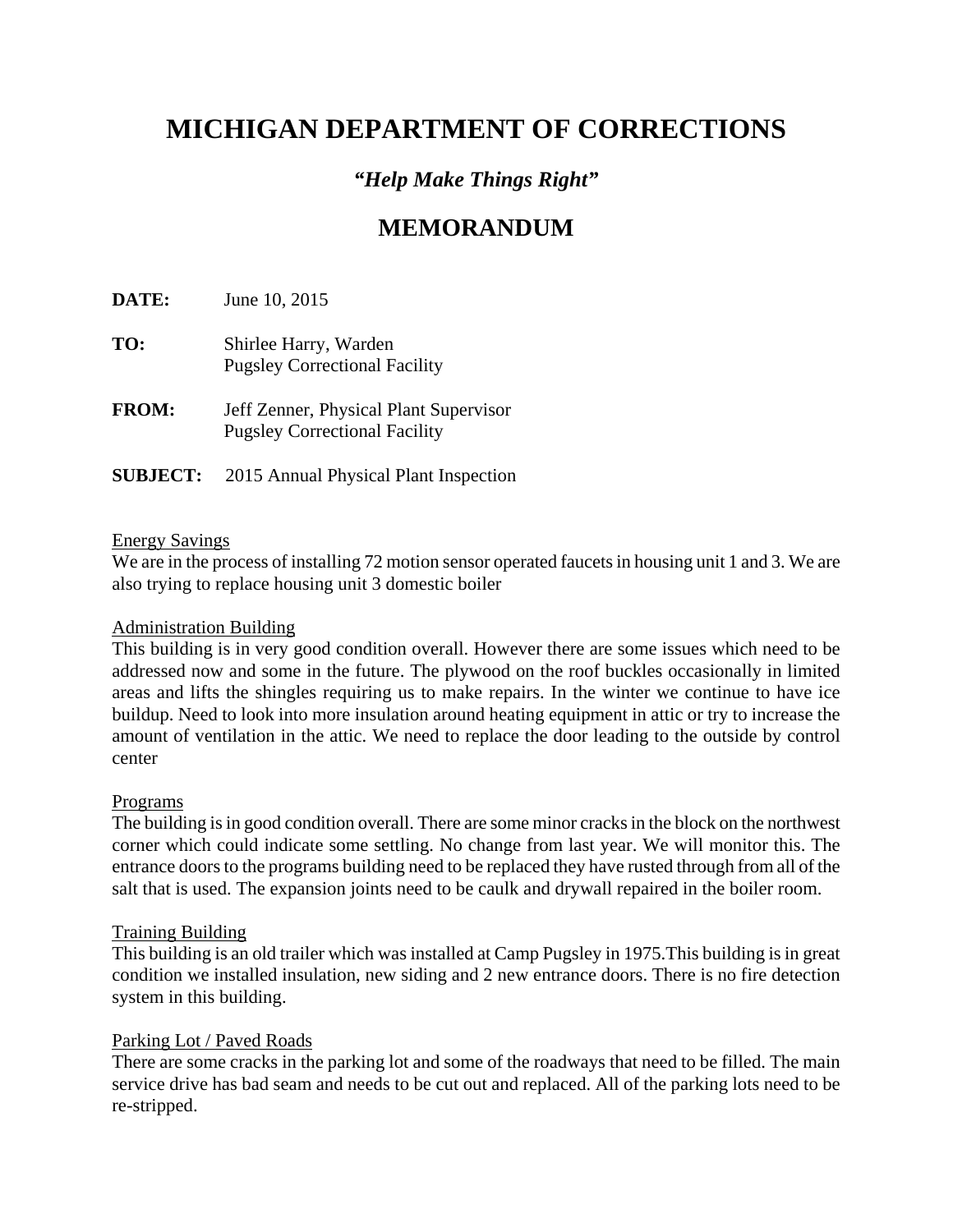#### Chapel

This building is in good condition overall due to previous renovations. This building does not have any type of fire detection system. The Chapel does not have its own heating system. The heat is transferred 180 feet underground from the Housing Unit 4 boilers.

#### Quartermaster

The building is in fair condition considering its age. There are some minor cracks in the block walls. The shingles are showing signs of wear and may need to be replaced in a few years. The doors and frames have some minor rust. The paint on the outside of the building is faded. Doors and frames need painting. The heat is transferred about 60 feet underground from the Gym boiler.

#### Salt Storage Shed

The building is in poor condition overall. The roof was replaced in 2011. The sliding door is in poor condition. The exterior wood is also in poor condition and needs to be replaced with vinyl or other maintenance free material. The blocks for the foundation have some cracks in the joints and some loose blocks.

#### Maintenance/Warehouse

The building is in good condition overall. Doors and frames need some paint. The back step needs repair concrete crumbling. Floor in building is pitting. Some drywall repair around doors

#### Maintenance Storage Building

The building is in fair condition overall. The siding is in poor condition and needs to be replaced with vinyl or other maintenance free material. We need to install some type of soffit to keep birds, bats, etc. out. The sliding doors are old and should be replaced with overhead doors.

#### Public Works/Lockshop/Employee Weight Room

This building has had new window install in the employee weight room area along with new drywall. The exterior of the building has new vented soffits and pole barn steel along with new doors this was all completed in 2013.

#### Shakedown Trailer

This is an old single wide trailer that was used as a latrine until 2001 when it was moved outside the secure perimeter and converted to the Shakedown Trailer. Exterior siding has been repaired and painted and is in good shape. The roof membrane is in excellent shape. The interior walls and benches were paint in 2012. The door frames need replaced.

#### Housing Unit 1

The building is in good condition overall. The plywood on the roof buckles occasionally in limited areas and lifts the shingles requiring us to make repairs. Currently we do not have reliable/adequate controls to regulate heat. New controls are needed and would help reduce fuel costs and make it easier to control the heat and meet ACA standards. The doors and frames were painted in 2013. The southeast end of the building need cracks filled. End of the hall A wing needs drywall repaired. The complete inside needs repainting. All bathrooms walls and ceiling need to be scrubbed. The attics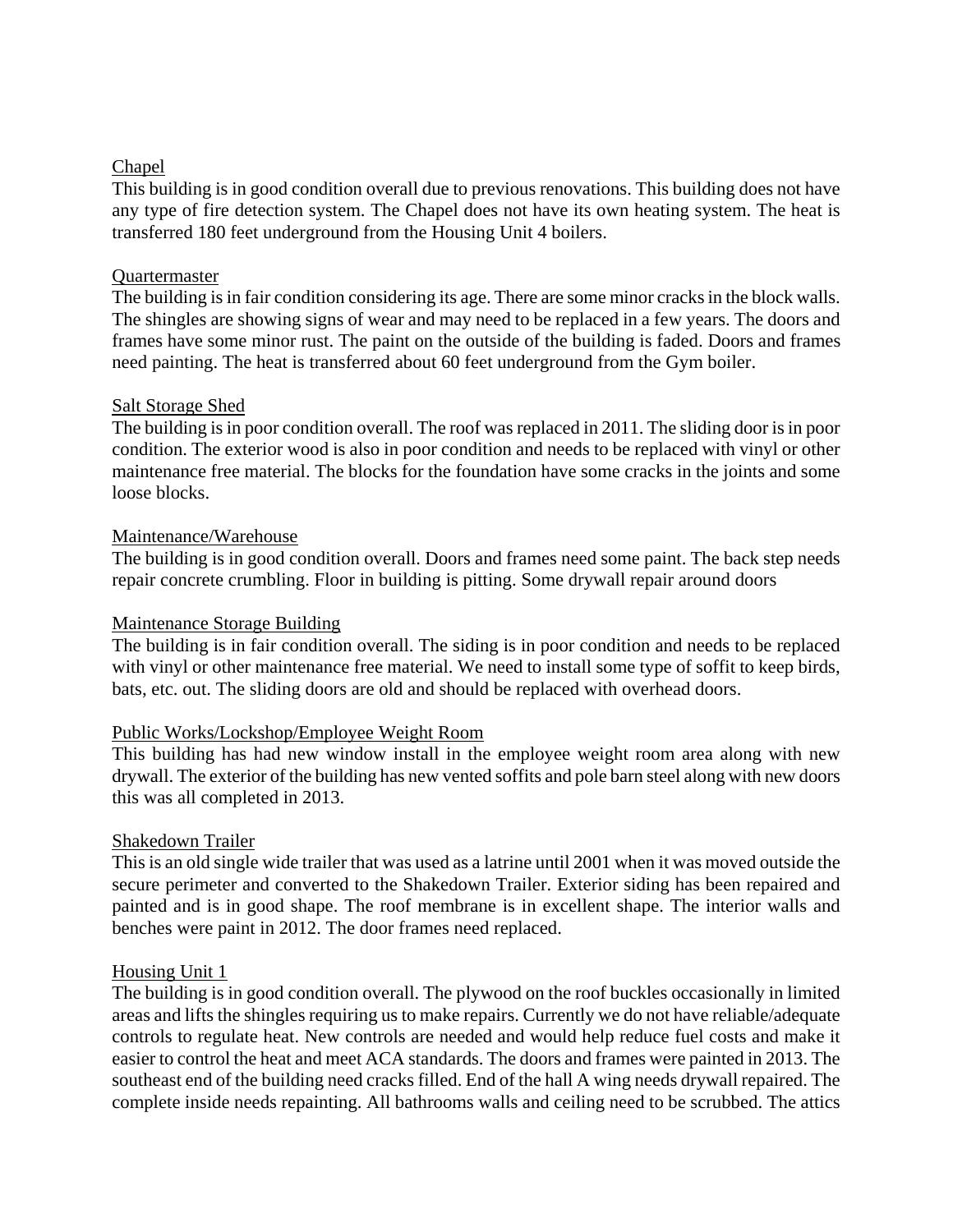could us more insulation. We are in the process of updating the fire alarm system in this housing unit.

#### Housing Unit 2

The building is in good condition overall. The plywood on the roof buckles occasionally in limited areas and lifts the shingles requiring us to make repairs. Currently we do not have reliable/adequate controls to regulate heat. New controls are needed and would help reduce fuel costs and make it easier to control the heat and meet ACA standards. There are cracks in the block joints on the south end that need to be filed. The doors and frames need to be repainted. Interior of building needs to be repainted. All bathrooms need walls and ceiling scrubbed mold and mildew growing on them. Housing unit could use more insulation in the attics. We are in the process of updating the fire alarm system in this housing unit.

#### Housing Unit 3

The building is in good condition overall. The plywood on the roof buckles occasionally in limited areas and lifts the shingles requiring us to make repairs. We currently have a stain on the front of the building that looks to be caused by a roof leak. While doing inspection of the attic no signs of leak were visible. There is a crack on A wing halfway down the building. Currently we do not have reliable/adequate controls to regulate heat. New controls are needed and would help reduce fuel costs and make it easier to control the heat and meet ACA standards. Interior of building needs to be repainted. All bathroom ceiling and walls need to be scrubbed. Need to add insulation to the attics. We are in the process of updating the fire alarm system in this housing unit.

#### Housing Unit 4

The building is in fair condition considering its age. However there are some small cracks in the blocks and joints in various locations. Most of the ceiling in this building is plywood and is bowed and has water stains due to the previous roof leaking. Currently funds are not available for this upgrade. The outside of the building has paint peeling in various areas. We plan to install insulation board and some type of maintenance free siding. The wood around some of the windows has been replace and repainted when siding is installed we plan to rap all window frames with maintenance free material. There is some rust on door frames and doors. There are several doors that need replacing. Bathroom ceilings on C/D side need repair to much moisture in bathroom. We are in the process of updating the fire alarm system in this housing unit.

#### Food Service

The building is in good condition overall. The hood was cleaned on 7/2013 and is due again in 2015. The plywood on the roof buckles occasionally in limited areas and lifts the shingles requiring us to make repairs. The domestic boiler was replaced in 2013 with the same type of boiler. The exterior of the building needs the expansion joints caulked and the fascia needs repaired on the back of the building. There are tiles that need to be replaced and some of the interior needs to be painted. The drywall behind the water softener needs replaced. The walk behind food service needs patched. The floor in food service has not been wax for a long time. At some point the floor will all need to be replaced. All doors and frames will need to be painted.

#### Gym

The building is in fair condition considering its age. The doors have some minor rust. A bathroom is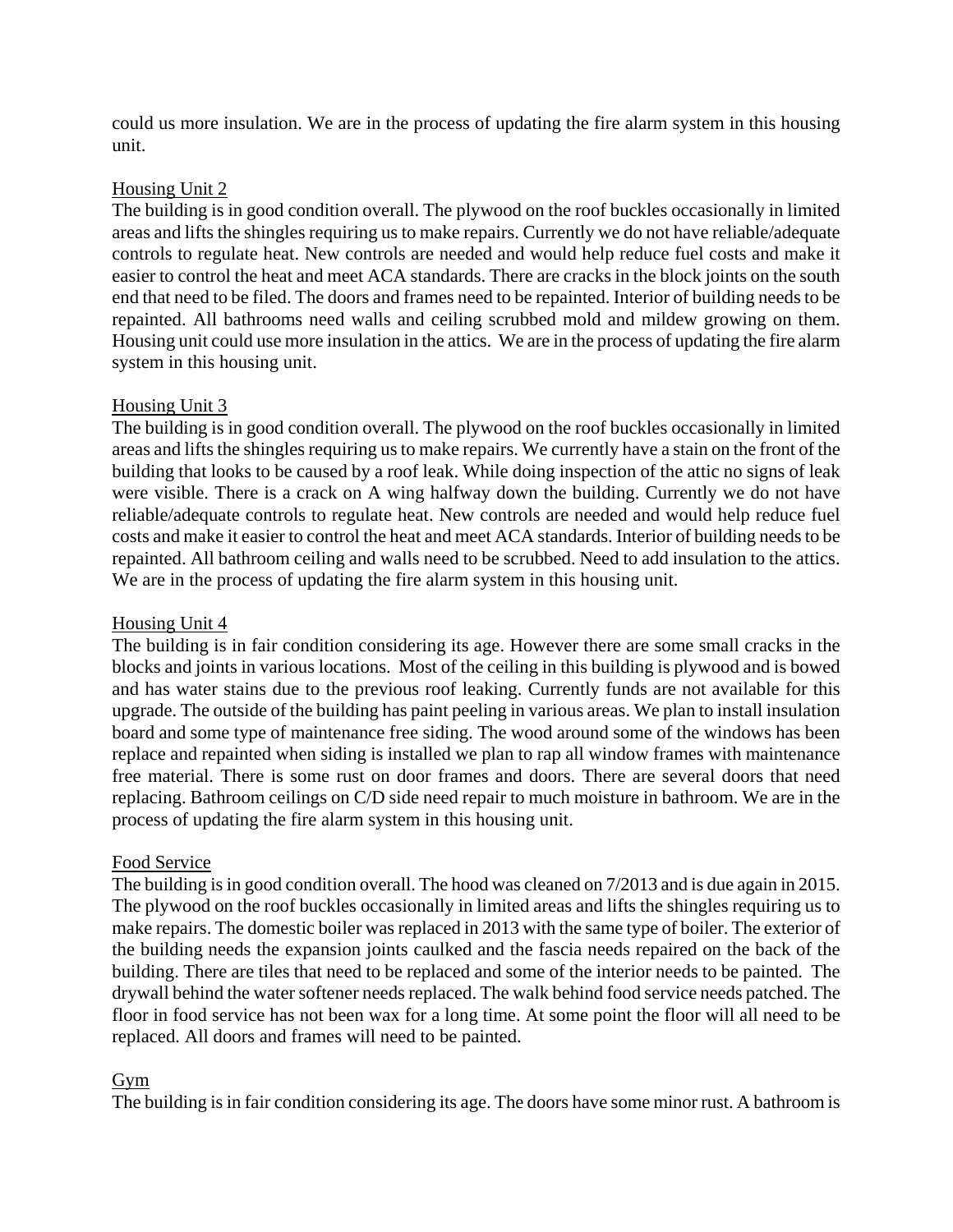needed to provide toilet facilities for prisoners. Currently they return to their housing unit to use toilet facilities. The bathroom would reduce prisoner movement. The shingled roof over the mechanical room has been replaced in 2011. There are some minor cracks in the concrete blocks. The ceiling heating units are showing their age and may need to be replaced in the near future. The roof on the gym leaks during heavy driving rains. McDonald roofing did a facility roof evaluation in fall of 2013 it was there recommendation that this roof be replaced. Some of the block need repair or replaced on the north side of the building.

#### Old Pump House

The building is in fair condition considering its age. This building contains some electrical panels which feed the Gym and Chapel. There is some concrete missing where the rafters set on the wall. Outside corners need painting

#### Auto Shop

This building is in excellent shape the siding, service doors and roof are all fairly new. We replaced the east side overhead door in 2015 and install an operator on the door also.

#### Grounds Building

The building is in fair condition considering its age. The wood siding and soffit are in poor condition and need to be replaced with vinyl or other maintenance free material.

#### Pole Barn

The building is in good condition overall. Some of the overhead doors need repair.

#### Pump House / Water Tower

The pump house building is in good condition. There are some cracks in the mortar joints on the east side. The water tower was inspected in August/2013 there was a hole in the over flow pipe and they need to install a check valve on to the condensate drain. The estimated cost of these repairs is \$3200.00. The next suggested inspection is due in 2018. The base of the bowl needs cleaning. The safety harness was recall for the third time we are in the process of getting bids for repairs.

#### Building Trades Pole Building

Some rust on metal roof. The service door needs replacing.

#### Vehicle Maintenance Storage Shed

The overall condition of this building is poor. The roof was replaced in 2010. The siding is in poor condition and needs to be replaced with vinyl or other maintenance free material. The sliding door is old and difficult to use an overhead door would be a better alternative. Part of the ceiling is in poor condition and needs to be removed. There is no electrical power to this building.

#### Sallyport

The sallyport shake is in good shape some rust around the bottom needs cleaned up. The concrete in the port is pitted.

#### Security Camera System

The camera system is in good condition overall with the few cameras that we have. We have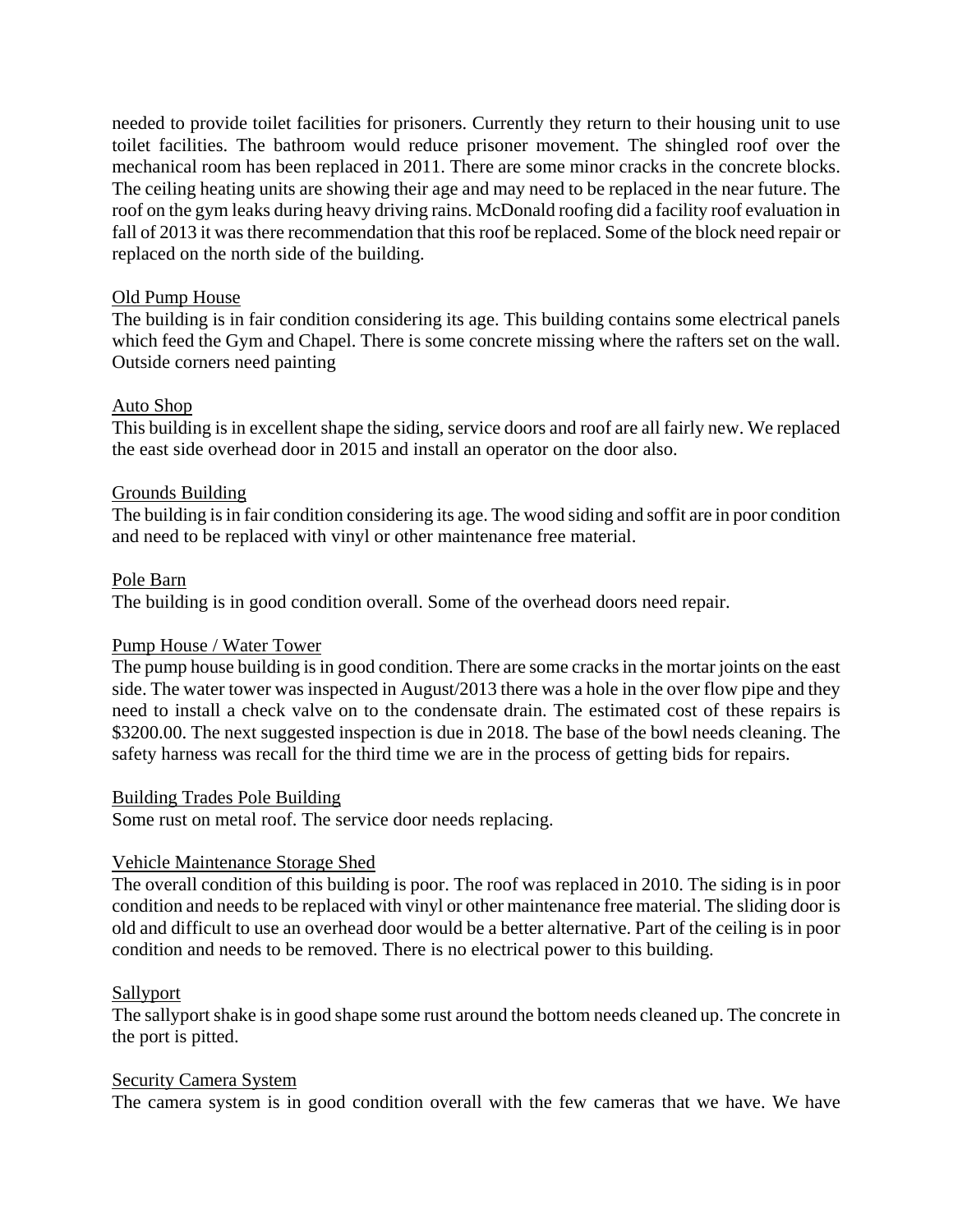purchased a 42" monitor and having a multi plex unit installed to allow viewing of 4 cameras at 1 time. The DVRs have exceeded their life we have added more hard drives to the system and systems is work correctly and with ample storage retention. In the housing units we have added standalone camera systems with capabilities for 16 cameras.

#### Security Fence System

The fence system is in good condition overall. We have had Mid State service techs here occasionally to repair the system (software or transponder issues). The senor wire is out dated and we are in the process of replacing it. We have completed several zones this spring and are waiting on material to replace 3 more.

#### Fire Protection System

The fire alarm system is being replaced they have started on maintenance/warehouse and have moved on to the admin building. The project is slated to be completed by October.

#### Personal Protection Device System

Senstar has completed upgrades to the PPD system in 2014. Everything seems to be working great.

#### Propane System

The propane system is in good operating condition. We brought the propane tank farm up to currant regulation replace vents and stand pipes. We replaced fill valves and added emergency shut off valves in August 2011. We power washed the tank and all of the piping. Wire brushed all of the rust primed and repainted the complete tank farm.

#### Wastewater Lagoon System

The overall condition is good. The pond liner is in good condition (20 year warranty). The solar powered aerators which were added in July/05 continue to help keep odor issues from becoming a problem. They are supposed to be designed to be in the ponds year around. However, we had some damage occur one winter due to snow and ice. To avoid this, we remove the aerators prior to ice forming on the ponds and then place them back in after the ice melts. We had the discharge field trees all harvested and new seedling replanted between fall of 2010 and spring of 2011. We had sludge remove from ponds 1and 2 completely pond 4 around 2/3 of the pond was cleaned and nothing removed from pond 3.this was all completed in 2013. Since the sludge was removed we have had issues with tin levels being too high. DEQ has not issued us a new discharge permit. We are running off of the old permit. They are waiting for us to have an engineering study complete on the system. We are in the process at this time.

#### Grounds

The overall grounds are in good shape at this time. I would like to add an irrigation system around the admin building in the future.

#### **Other**

The basketball court adjacent to HU 4 is in very poor condition.

#### Roofs

McDonald roofing did a facility roof inspection in 2013. They have compiled a list of areas and the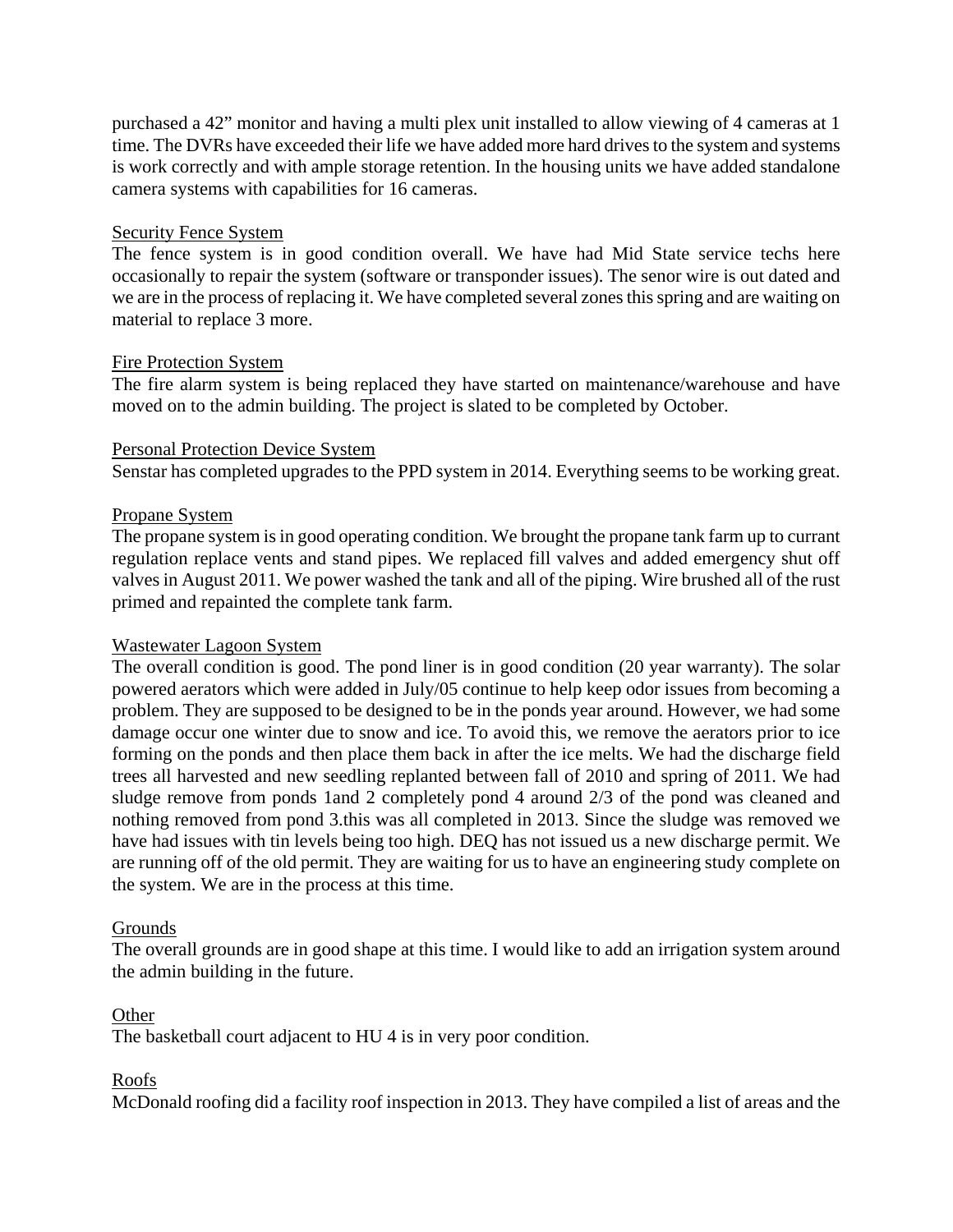life span of each roof at the facility. We have started looking into making the repairs off of their recommendations.

cc: Dave Flack, Manager, Physical Plant Division Joe Sattler, Administrative Officer File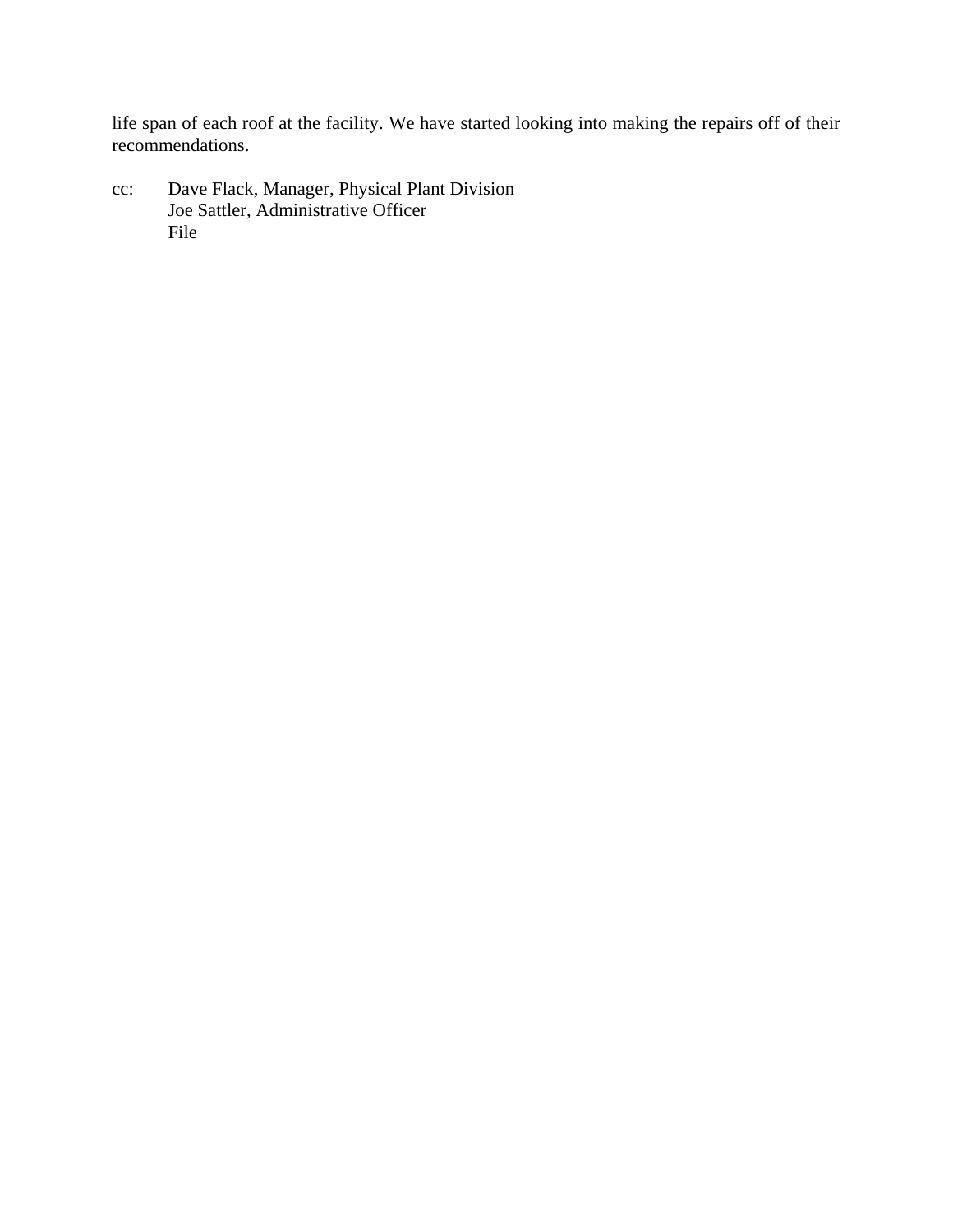### PUGSLEY CORRECTIONAL FACILITY

5-Year Plan **FY2017**

| Project No.  | <b>Building</b> | <b>Project Description</b>                                     | <b>Reason Description</b>                                                            |           | <b>Quantity &amp; Units Facility Priority</b> | <b>Cost Estimate</b> |
|--------------|-----------------|----------------------------------------------------------------|--------------------------------------------------------------------------------------|-----------|-----------------------------------------------|----------------------|
|              | Administration  |                                                                |                                                                                      |           |                                               |                      |
| MPF.100.A052 | <b>Building</b> | Construct a video monitoring room                              | To house all of the monitors and equipment for the new camera system.                | 1 unit    | $\mathbf{1}$                                  | \$50,000             |
|              |                 |                                                                |                                                                                      |           |                                               |                      |
| MPF.400.A049 |                 | Programs Building Construct 6 offices in Program's suite area  | Construct 6 individual offices in Rogram's suite for Outpatient Mental Health.       | 6 units   | $\overline{2}$                                | \$15,514             |
|              |                 |                                                                | Installing insulation would make the building more comfortable for the occupants and |           |                                               |                      |
| MPF.001.A035 | Housing Unit 4  | Add insulation and metal siding                                | more energy efficient.                                                               | 16,000 SF | 3                                             | \$40,000             |
|              |                 |                                                                |                                                                                      |           |                                               |                      |
|              | Quartermaster   |                                                                |                                                                                      |           |                                               |                      |
| MPF.003.A037 | <b>Building</b> | Replace roof                                                   | Shingles are worn and curling and need to be replaced.                               | 1,780 SF  | 4                                             | \$3,000              |
|              |                 |                                                                |                                                                                      |           |                                               |                      |
| MPF.002.S002 | Chapel          | Install fire alarm/detection system                            | Recommended that a fire alarm/detection system be installed in this building.        | 1 unit    | 5                                             | \$20,075             |
|              |                 |                                                                |                                                                                      |           |                                               |                      |
| MPF.007.S003 | Gym             | Install fire alarm/detection system                            | Recommended that a fire alarm/detection system be installed in this building.        | 1 unit    | 6                                             | \$22,545             |
|              | Quartermaster   |                                                                |                                                                                      |           |                                               |                      |
| MPF.003.S004 | <b>Building</b> | Install fire alarm/detection system                            | Recommended that a fire alarm/detection system be installed in this building.        | 1 unit    | $\overline{7}$                                | \$20,075             |
|              | Human           |                                                                |                                                                                      |           |                                               |                      |
|              | Resources/      |                                                                |                                                                                      |           |                                               |                      |
| MPF.006.S014 |                 | Training Building Install fire alarm/detection system          | Recommended that a fire alarm/detection system be installed in this building.        | 1 unit    | 8                                             | \$25,600             |
|              |                 |                                                                |                                                                                      |           |                                               |                      |
| MPF.001.M022 | Housing Unit 4  | Install motion activated faucets on prisoner sinks             | Replace existing prisoner bathroom sink faucets with motion activated faucets.       | 20 units  | 9                                             | \$6,600              |
|              |                 |                                                                |                                                                                      |           |                                               |                      |
|              |                 |                                                                |                                                                                      |           |                                               |                      |
| MPF.600.M037 | Housing Unit 2  | Replace heating boiler with energy efficient boiler            | nstallation of an energy efficient boiler will reduce utility and repair costs.      | 1 unit    | 10                                            | \$20,000             |
|              |                 |                                                                |                                                                                      |           |                                               |                      |
| MPF.600.M034 | Housing Unit 2  | Replace domestic hot water boiler with energy efficient boiler | nstallation of an energy efficient boiler will reduce utility and repair costs.      | 1 unit    | 11                                            | \$37,352             |
|              |                 | Treatment Pond Upgrades Install new Aeration and filter        |                                                                                      |           |                                               |                      |
| MPF.000.A057 | Site            | system for the waste water ponds                               | Need our system redesign to so the water can be cleaned prior to discharge.          | 1 unit    | 12                                            | \$2,100,000          |
|              |                 |                                                                |                                                                                      |           |                                               |                      |
| MPF.700.M036 | Housing Unit 1  | Replace heating boiler with energy efficient boiler            | nstallation of an energy efficient boiler will reduce utility and repair costs.      | 1 unit    | 13                                            | \$20,000             |
|              |                 |                                                                |                                                                                      |           |                                               |                      |
| MPF.700.A053 | Housing Unit 1  | Add insulation to attic                                        | By adding insulation this will help to conserve energy.                              | 1240 CF   | 14                                            | \$9,500              |
|              |                 |                                                                |                                                                                      |           |                                               |                      |
| MPF.600.A054 | Housing Unit 2  | Add insulation to attic                                        | By adding insulation this will help to conserve energy.                              | 1240 CF   | 15                                            | \$9,500              |
|              |                 |                                                                |                                                                                      |           |                                               |                      |
| MPF.500.A055 | Housing Unit 3  | Add insulation to attic                                        | By adding insulation this will help to conserve energy.                              | 1240CF    | 16                                            | \$9,500              |
|              |                 |                                                                |                                                                                      |           |                                               |                      |
|              | Administration  |                                                                |                                                                                      |           |                                               |                      |
| MPF.100.E001 | <b>Building</b> | Add heat tape to roof                                          | nstall heat tape on roof to stop ice build up.                                       | 1,000 SF  | 17                                            | \$7,500              |
|              |                 |                                                                |                                                                                      |           |                                               |                      |
| MPF.700.A038 | Housing Unit 1  | Install expanded metal screens over windows                    | To provide a secure barrier.                                                         | 52 units  | 18                                            | \$2,940              |
|              |                 |                                                                |                                                                                      |           |                                               |                      |
| MPF.600.A039 | Housing Unit 2  | Install expanded metal screens over windows                    | To provide a secure barrier.                                                         | 52 units  | 19                                            | \$2,940              |
|              |                 |                                                                |                                                                                      |           |                                               |                      |
| MPF.500.A040 | Housing Unit 3  | Install expanded metal screens over windows                    | To provide a secure barrier.                                                         | 52 units  | 20                                            | \$2,940              |
|              |                 |                                                                |                                                                                      |           |                                               |                      |
| MPF.500.M038 | Housing Unit 3  | Replace heating boiler with energy efficient boiler            | nstallation of an energy efficient boiler will reduce utility and repair costs.      | 1 unit    | 21                                            | \$20,000             |
|              |                 |                                                                |                                                                                      |           |                                               |                      |
| MPF.001.M039 | Housing Unit 4  | Replace heating boiler with energy efficient boiler            | nstallation of an energy efficient boiler will reduce utility and repair costs.      | 1 unit    | 22                                            | \$20,000             |
|              |                 |                                                                |                                                                                      |           |                                               |                      |
| MPF.007.A051 | Gym             | Replace metal roof                                             | The current roof leaks when there is a driving rain.                                 | 7,800 SF  | 23                                            | \$171,600            |
|              |                 |                                                                |                                                                                      |           |                                               |                      |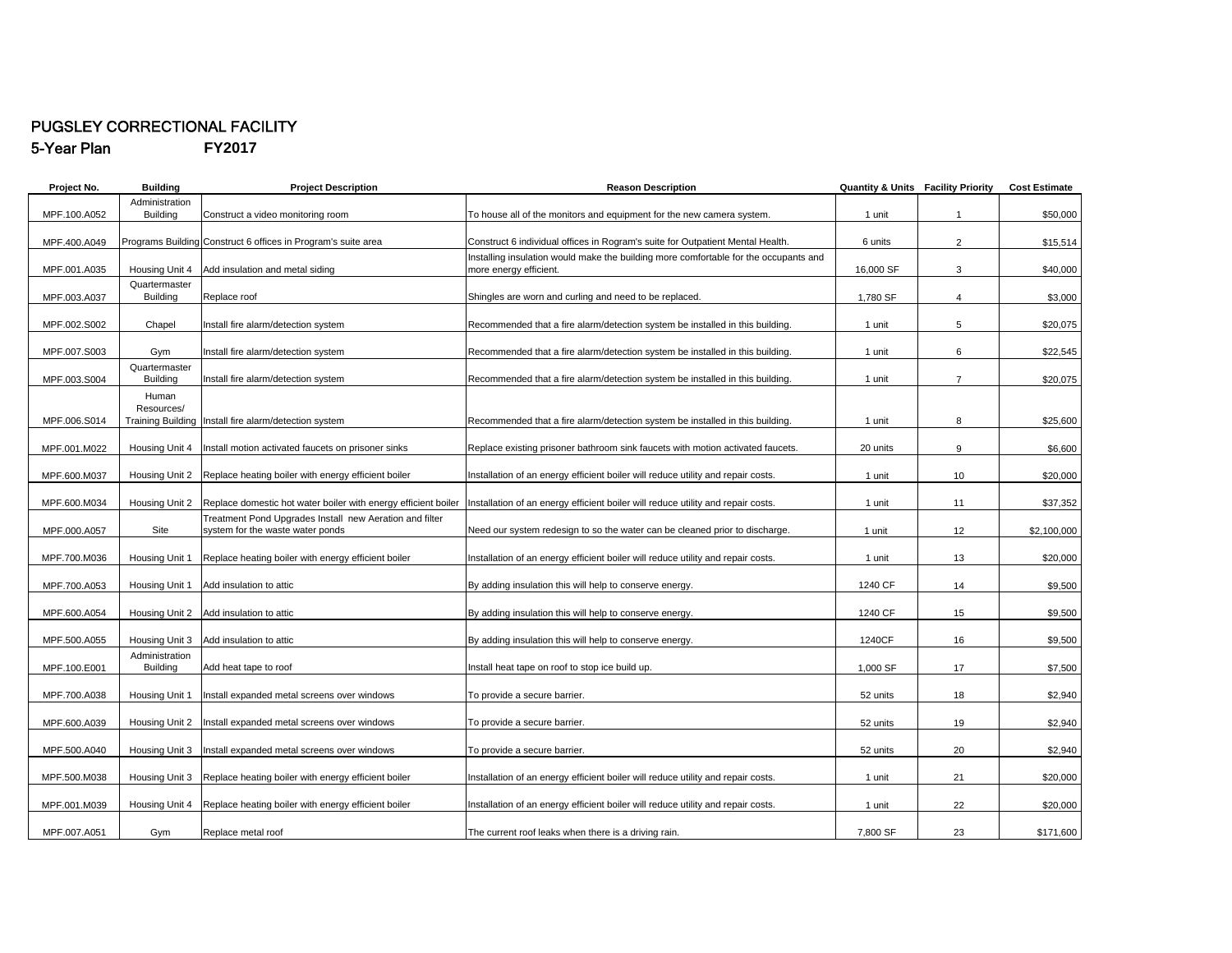| MPF.500.M035 | Housing Unit 3                    | Replace domestic hot water boiler with energy efficient boiler   | Installation of an energy efficient boiler will reduce utility and repair costs.             | 1 unit    | 24 | \$37,352  |
|--------------|-----------------------------------|------------------------------------------------------------------|----------------------------------------------------------------------------------------------|-----------|----|-----------|
|              | Administration                    |                                                                  |                                                                                              |           |    |           |
| MPF.100.A032 | <b>Building</b>                   | Replace Administration Building roof                             | Ice dams have damaged the roof and shingles.                                                 | 15,000 SF | 25 | \$202,400 |
| MPF.000.C001 | Site                              | Crack fill and seal roads                                        | Crack fill and seal road from Maintenance Shop to waste water ponds.                         | 56,000 SF | 26 | \$4,500   |
|              |                                   |                                                                  |                                                                                              |           |    |           |
| MPF.000.E001 | Site                              | Replace exterior pole lights with LED Lights                     | Replace all exterior pole lights with LED lights.                                            | 50 units  | 27 | \$60,000  |
|              |                                   |                                                                  |                                                                                              |           |    |           |
| MPF.600.A047 | Housing Unit 2                    | Housing unit cube enclosure                                      | Install lockable cube enclosures.                                                            | 48 units  | 28 | \$90,998  |
| MPF.500.A048 | Housing Unit 3                    | Housing unit cube enclosure                                      | Install lockable cube enclosures.                                                            | 48 units  | 29 | \$90,998  |
|              | Administration                    | nstall a door and metal frame with sidelight and electric strick |                                                                                              |           |    |           |
| MPF.100.A051 | <b>Building</b>                   | in Deputy Suite hallway                                          | Quiet the traffic.                                                                           | 1 unit    | 30 | \$2,500   |
| MPF.100.S016 | Administration<br><b>Building</b> | Electronic Door Lock in Administration Lobby                     | Control the door leading to the Business Office and Warden's Suite.                          | 1 unit    | 31 | \$2,500   |
|              |                                   | Remove and replace plywood ceiling, and relocate old ceiling     |                                                                                              |           |    |           |
| MPF.001.A013 | Housing Unit 4                    | conduit                                                          | Water damage in some locations.                                                              | 9,000 SF  | 32 | \$138,965 |
|              | Food Service                      |                                                                  | Additional storage space is also needed to adequately handle the increase in food and        |           |    |           |
| MPF.300.A016 | <b>Building</b>                   | Expand building.                                                 | supplies.                                                                                    | 1,400 SF  | 33 | \$187,605 |
| MPF.100.A024 | Administration<br><b>Building</b> | Expand building to add three offices for Health Care             | Health Care does not have adequate space                                                     | 1,400 SF  | 34 | \$109,410 |
|              |                                   |                                                                  |                                                                                              |           |    |           |
| MPF.001.M001 | Housing Unit 4                    | Heat system upgrade                                              | Replacing convectors that are not working and adding new controls.                           | 1 unit    | 35 | \$89,635  |
|              | Administration                    |                                                                  |                                                                                              |           |    |           |
| MPF.100.A034 | <b>Building</b>                   | Replace doors on temporary holding cells                         | Current doors have food slots.                                                               | 2 units   | 36 | \$4,780   |
|              | Vehicle<br>Maintenance            | Repair walls; add vinyl siding and soffit; and replace doors,    |                                                                                              |           |    |           |
| MPF.012.A011 | Storage Shed                      | windows and roof                                                 | Replacing it with metal would extend the life of the building                                | 1,500 SF  | 37 | \$3,200   |
|              |                                   |                                                                  |                                                                                              |           |    |           |
| MPF.014.A003 |                                   | Salt Storage Shed Repair existing building                       | Need a structurally sound building.                                                          | 850 SF    | 38 | \$13,635  |
| MPF.013.A006 | Maintenance<br>Storage Building   | Add vinyl siding and soffit, and overhead and entrance doors     | The sliding doors are old and difficult to use and would be replaced with overhead<br>doors. | 2,800 SF  | 39 | \$11,535  |
|              | Quartermaster                     |                                                                  |                                                                                              |           |    |           |
| MPF.003.A036 | <b>Building</b>                   | Add insulation and metal siding                                  | Installing insulation would make the building more energy efficient.                         | 1,500 SF  | 40 | \$3,850   |
| MPF.007.M005 | Gym                               | Construct prisoner bathroom                                      | A bathroom is necessary to provide toilet facilities in the gym.                             | 200 SF    | 41 | \$45,810  |
|              |                                   |                                                                  | The cracks in the concrete floor need to be repaired before we can repair the damaged        |           |    |           |
| MPF.001.A014 | Housing Unit 4                    | Level floor and replace tile                                     | tile.                                                                                        | 5,000 SF  | 42 | \$6,190   |
|              |                                   |                                                                  | Installing a concrete pad will make it easier to find nails and other materials lost during  |           |    |           |
| MPF.000.C010 | Site                              | nstall cement pad for Building Trades                            | construction.                                                                                | 3,300 SF  | 43 | \$4,110   |
| MPF.000.C004 | Site                              | Replace concrete basketball court adjacent to HU 4               | It is cracked / damaged and uneven and cannot be fully utilized for its intended<br>purpose. | 4,200 SF  | 44 | \$13,045  |
|              | Waste Water Lift                  |                                                                  | Water supply is needed for general clean up when waste water system pumps are                |           |    |           |
| MPF.000.M006 | Station                           | Install outdoor faucet at Waste Water Treatment Plant            | pulled for maintenance.                                                                      | 1 unit    | 45 | \$3,720   |
|              | Quartermaster                     |                                                                  |                                                                                              |           |    |           |
| MPF.003.A017 | <b>Building</b>                   | <b>Expand building</b>                                           | The dining room needs to be expanded to increase seating.                                    | 880 SF    | 46 | \$41,870  |
|              | Maintenance<br>Equipment          |                                                                  | Maintenance equipment (tractor, plow, blower, etc.) is stored outside and subjected to       |           |    |           |
| MPF.000.A015 | Storage Building                  | Construct a pole barn for maintenance equipment                  | the weather.                                                                                 | 2,400 SF  | 47 | \$18,810  |
|              |                                   |                                                                  |                                                                                              |           |    |           |
| MPF.007.M029 | Gym                               | Replace hot water heater with on demand water heater             | Replace existing hot water heater.                                                           | 1 unit    | 48 | \$2,105   |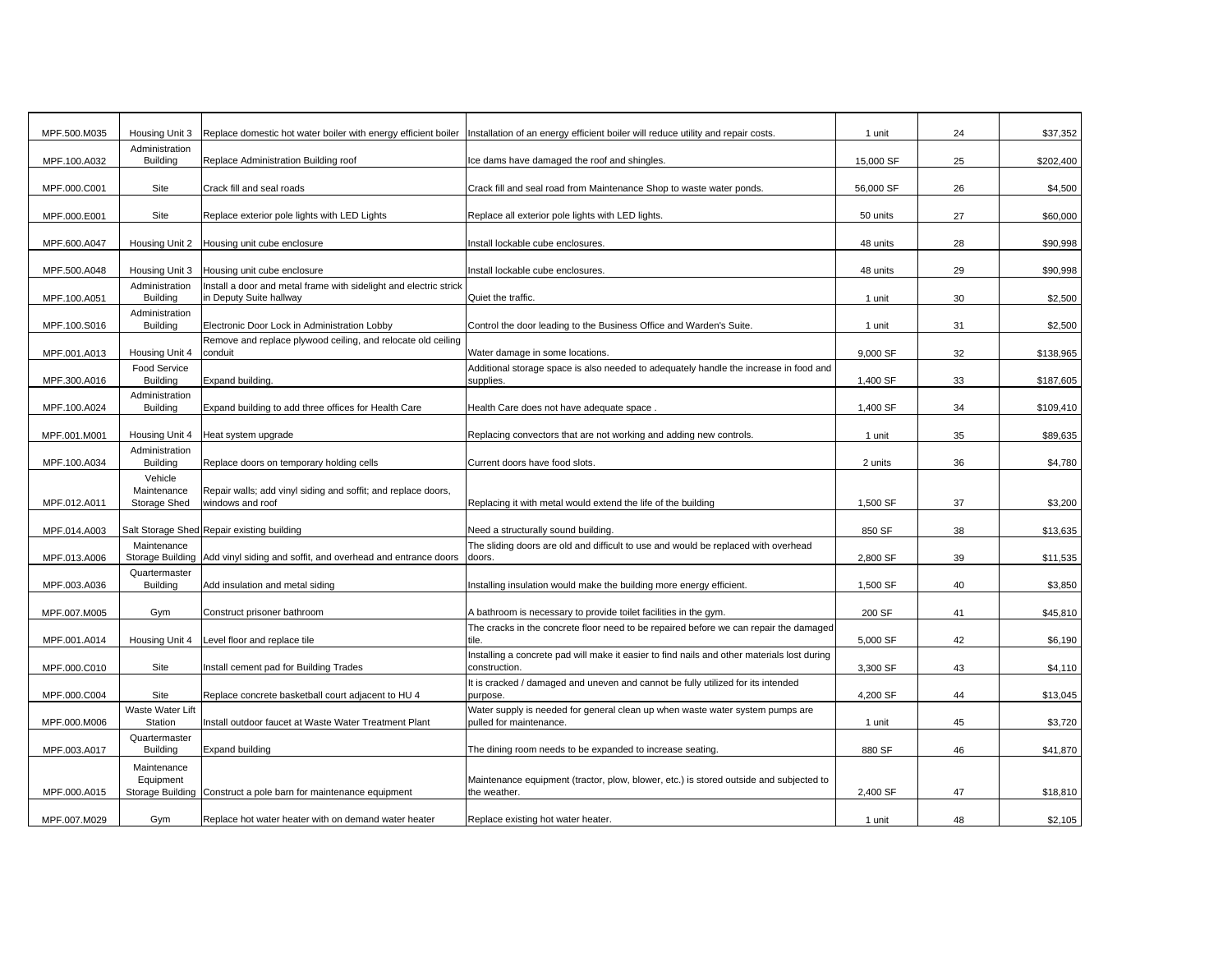| MPF.400.M030 |                                   | Programs Building Replace hot water heater with on demand water heater | Replace existing hot water heater.                                                                                     | 1 unit   | 49             | \$2,670     |
|--------------|-----------------------------------|------------------------------------------------------------------------|------------------------------------------------------------------------------------------------------------------------|----------|----------------|-------------|
| MPF.007.M031 | Gym                               | Install energy recovery ventilator                                     | Installing an energy recovery ventilator will capture the heated air at the exhaust point<br>and return it to the Gym. | 1 unit   | 50             | \$16,245    |
| MPF.700.M003 | Housing Unit 1                    | Heat system upgrade - Install heating controls                         | New controls would help reduce fuel usage/costs and make it easier to control the heat                                 | 1 unit   | 51             | \$12,865    |
| MPF.600.M002 |                                   | Housing Unit 2 Heat system upgrade - Install heating controls          | New controls would help reduce fuel usage/costs and make it easier to control the heat                                 | 1 unit   | 52             | \$12,865    |
| MPF.500.M004 | Housing Unit 3                    | Heat system upgrade - Install heating controls                         | New controls would help reduce fuel usage/costs and make it easier to control the heat<br>and meet ACA standards.      | 1 unit   | 53             | \$12,865    |
| MPF.000.S005 | Site                              | Replace facility siren                                                 | Replace the existing facility siren with a new siren with a built in heater.                                           | 1 unit   | 54             | \$6,980     |
| MPF.100.A056 | Administration<br><b>Building</b> | Construct an office in admin for regional PREA Analyst                 | Construct an office in administration business office.                                                                 | 1 unit   | 55             | \$5,500     |
| MPF.000.A050 | Site                              | Construct Gun Range shooting platform                                  | Construct an elevated platform.                                                                                        | 1 unit   | 56             | \$1,500     |
| MPF.000.S013 | Site                              | Camera system expansion (PSV enhancement)                              | Install cameras around the perimenter.                                                                                 | 9 units  | 8              | \$80,295    |
| MPF.700.S006 | Housing Unit 1                    | Install fixed day/night cameras                                        | Installing cameras will improve the security of the unit.                                                              | 12 units |                | \$20,005    |
| MPF.600.S007 | Housing Unit 2                    | Install fixed day/night cameras                                        | Installing cameras will improve the security of the unit.                                                              | 12 units | $\overline{2}$ | \$20,005    |
| MPF.500.S008 | Housing Unit 3                    | Install fixed day/night cameras                                        | Installing cameras will improve the security of the unit.                                                              | 12 units | 3              | \$20,005    |
| MPF.001.S009 | Housing Unit 4                    | Install fixed day/night cameras                                        | Installing cameras will improve the security of the unit.                                                              | 10 units | 4              | \$16,140    |
| MPF.100.S011 | Administration<br><b>Building</b> | Install digital video recorders                                        | Cameras in the housing units and Chapel will require additional video recorders to<br>monitor.                         | 4 units  | 6              | \$26,605    |
|              |                                   |                                                                        |                                                                                                                        |          | Total          | \$4,081,249 |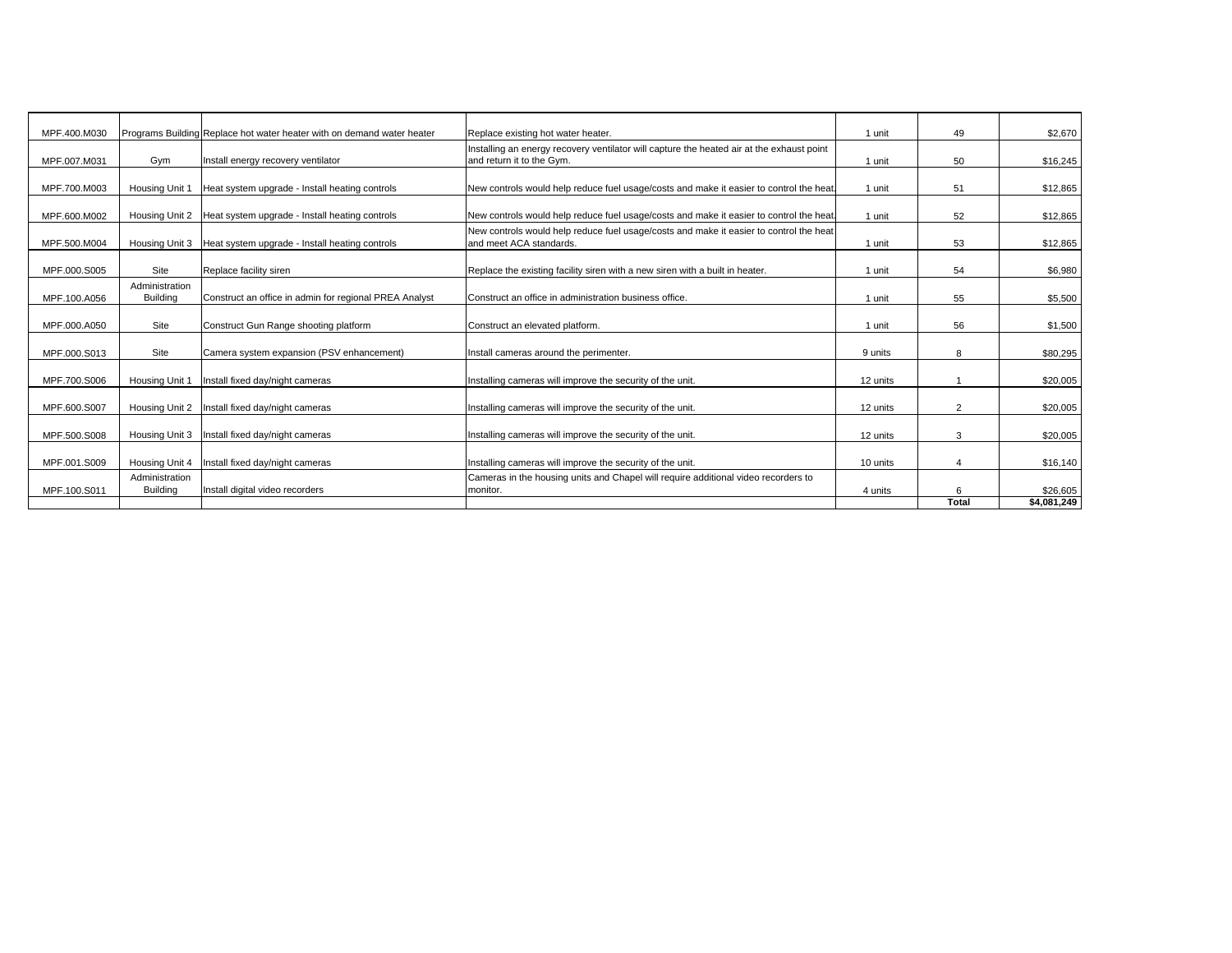# **MICHIGAN DEPARTMENT OF CORRECTIONS**

## "*Help Make Things Right"*

# **MEMORANDUM**

**DATE:** 6/8/15

**TO:** Daniel Smith

**FROM:** Ed LaPlant, Physical Plant Superintendent Saginaw Correctional Facility

**SUBJECT:** Annual Physical Plant Report 2015

In 2000, the Department of Management and Budget commissioned the URS Corporation to conduct a comprehensive architectural, engineering and security study on all DOC facilities. The purpose was to assess the condition of the facilities and identify major problems. This will aid in budget planning and ensure that the facilities are properly maintained. The URS study is still a valid document and, coupled with visual observation of current conditions; it will be the mainstay of this report.

#### Facility Overview:

Asphalt driveways and parking lots are in poor condition. They are in need of milling and resurfacing or complete replacement. Sidewalks are generally in poor condition and another hard winter has left many cracked and heaved.

Entrance doors and frames throughout the facility are in poor condition and in need of replacement.

Porosity of the brick used to construct the facility has been a problem since the beginning. Heavy rains cause many building leaks. All buildings should be water-sealed with a commercial brick sealant.

Water proofing on the lower levels of the medium security housing unit walls has failed. Heavy rains cause leaks into the lower level cells in certain areas.

The roofs on all buildings with the exception of the 600 building have exceeded their life expectancy. The Roof restoration project is now underway to repair all deficient buildings.

The Fire Alarm System replacement system has been installed and is now in operation

The Duress System (PEL) replacement began last year and is in the calibration phase at this time.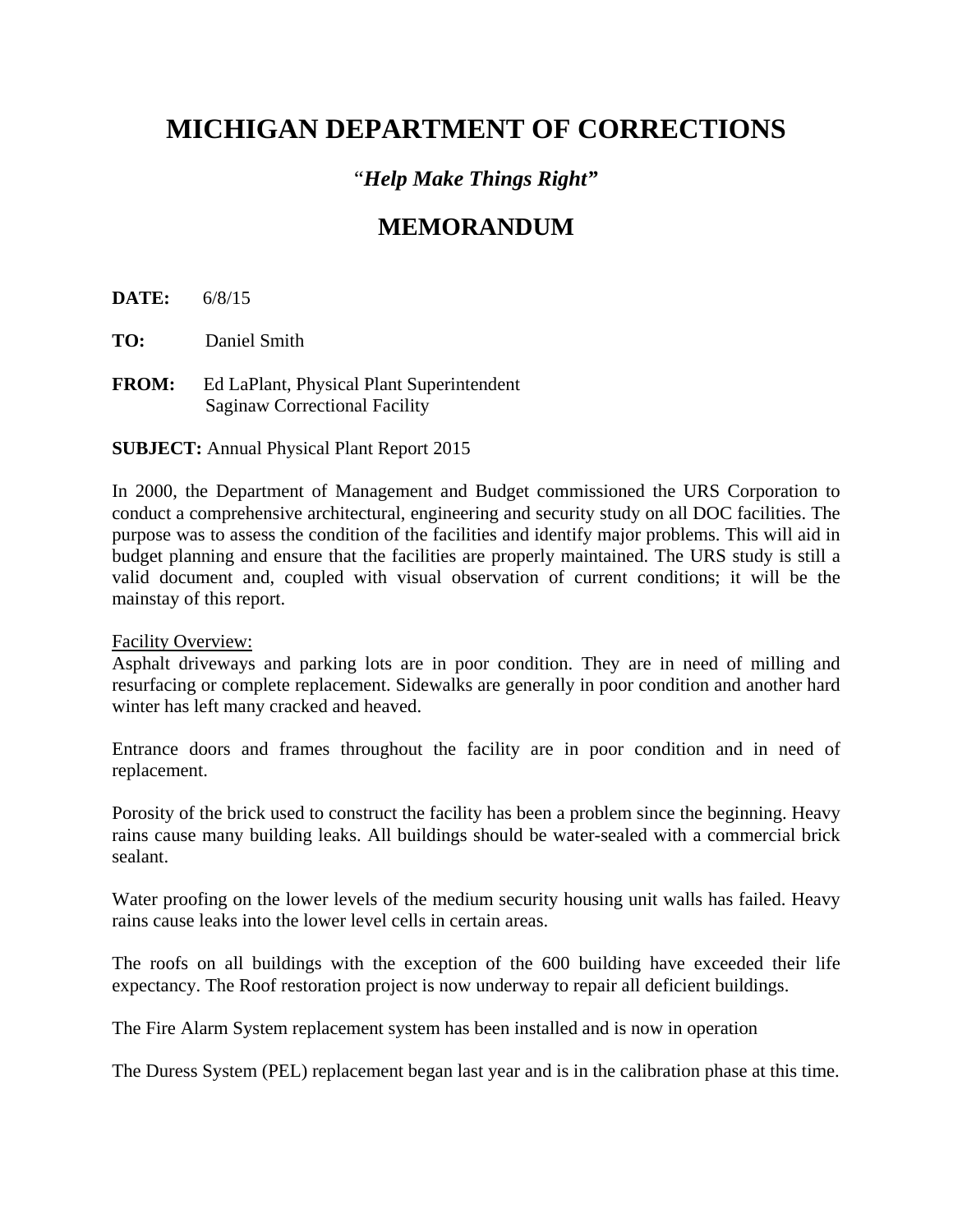The perimeter detection system, while still functional, has exceeded its expected life cycle. Water intrusion has become more frequent and repairs are needed more often.

The above items have been included in our 5-Year Plan. It should be noted that this facility is running at over double its design capacity with no changes in its infrastructure. This translates into a shorter life cycle for equipment and increase maintenance demands.

#### Building 100: Administration

The roof and porous brick problems were covered in the overview. The HVAC system is generally in good condition. Precise temperature control in some areas can be problematic. Plumbing is in good condition. The electrical system is in good condition. The security system is in functional condition. Brick is in need of tuck pointing and windows should be caulked.

#### Building 200: Support Services

The roof and porous brick problems were covered in the overview. The HVAC system is generally in good condition. Precise temperature control in some areas can be problematic. Plumbing is generally in good condition. The electrical system is in good condition. Food Service is generally in good condition; however, it is running at over double design capacity which translates into a shorter life cycle for equipment and increase maintenance demands. Health Care is in good condition. Segregation is generally in good condition. The brick is in need of tuck pointing and windows should be caulked.

#### Building 300: Education

The roof and porous brick problems were covered in the overview. The HVAC system is generally in good condition. Precise temperature control can be problematic in some areas. The plumbing system is in good condition. The electrical system is in good condition. The brick is in need of tuck pointing and the windows should be caulked.

#### Building 400: Level I Housing

The roof and brick problems were covered in the overview. The HVAC system is generally in good condition. The plumbing system is generally in good condition; however, it is running at double design capacity which translates into a shorter life cycle for equipment and increase maintenance demands. The water heater failed this year and has been replaced with two higher efficiency units. The electrical system is in good condition. The brick is in need of tuck pointing and the windows should be caulked.

#### Buildings 700, 800, 900: Level II Housing

The roof and brick problems were covered in the overview. The HVAC systems are generally in good condition with exception on the air compressors which are in need of replacement. The plumbing systems are generally in good condition; however they are running at double their design capacity which translates into a shorter life cycle for equipment and increase maintenance demands. The electrical systems are in good condition. The brick is in need of tuck pointing and the windows should be caulked.

#### Buildings 500, 1200: Level IV Housing

The roof and brick problems were covered in the overview. The HVAC systems are generally in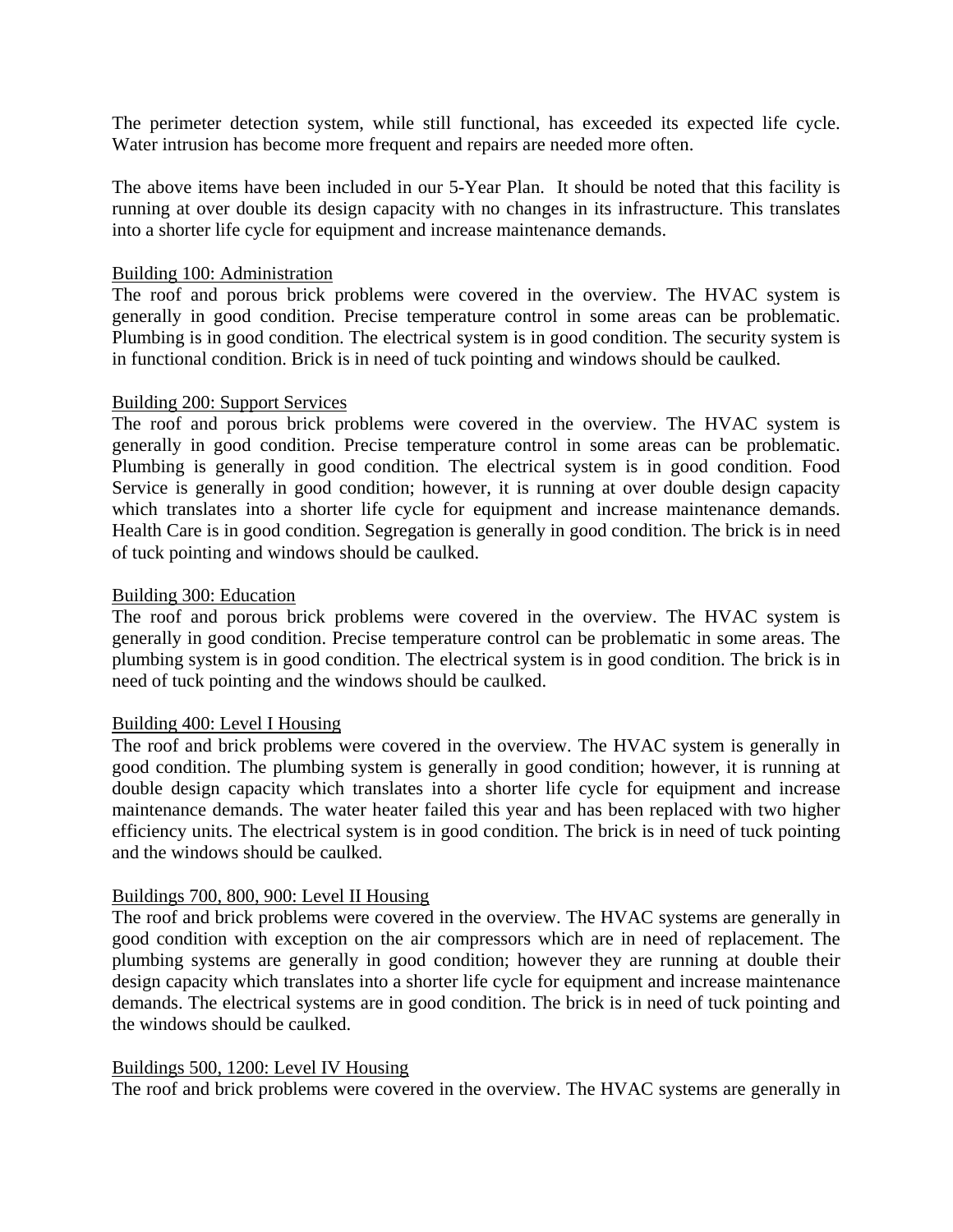good condition with exception on the air compressors which are in need of replacement. The plumbing systems are generally in good condition; however they are running at double their design capacity which translates into a shorter life cycle for equipment and increased maintenance demands. The electrical systems are in good condition. The sliding cell door systems are generally in good condition with worn track assemblies replaced on an as needed basis. The brick is in need of tuck pointing and the windows should be caulked.

#### Building 600: Level IV Housing

This housing unit was built in 2001 and is in generally good condition. The plumbing system is in good condition. The electrical system is in good condition. The HVAC systems are in good condition.

#### Building 1100: Maintenance, Warehouse and Electrical Substation

The roof and brick problems were covered in the overview. The HVAC systems are in good condition. The plumbing system is in good condition. The electrical system is in good condition. The substation switch gear and backup generator are in good condition. The propane system has developed some leaks and is in need of repairs which are being scheduled at this time. Warehouse freezer doors are in poor condition and need replacement.

#### Building 1600: Grounds, Wood Shop and Transportation

This building is of post frame construction and in good condition. HVAC system is in good condition. Plumbing is in good condition. Electrical system is in good condition.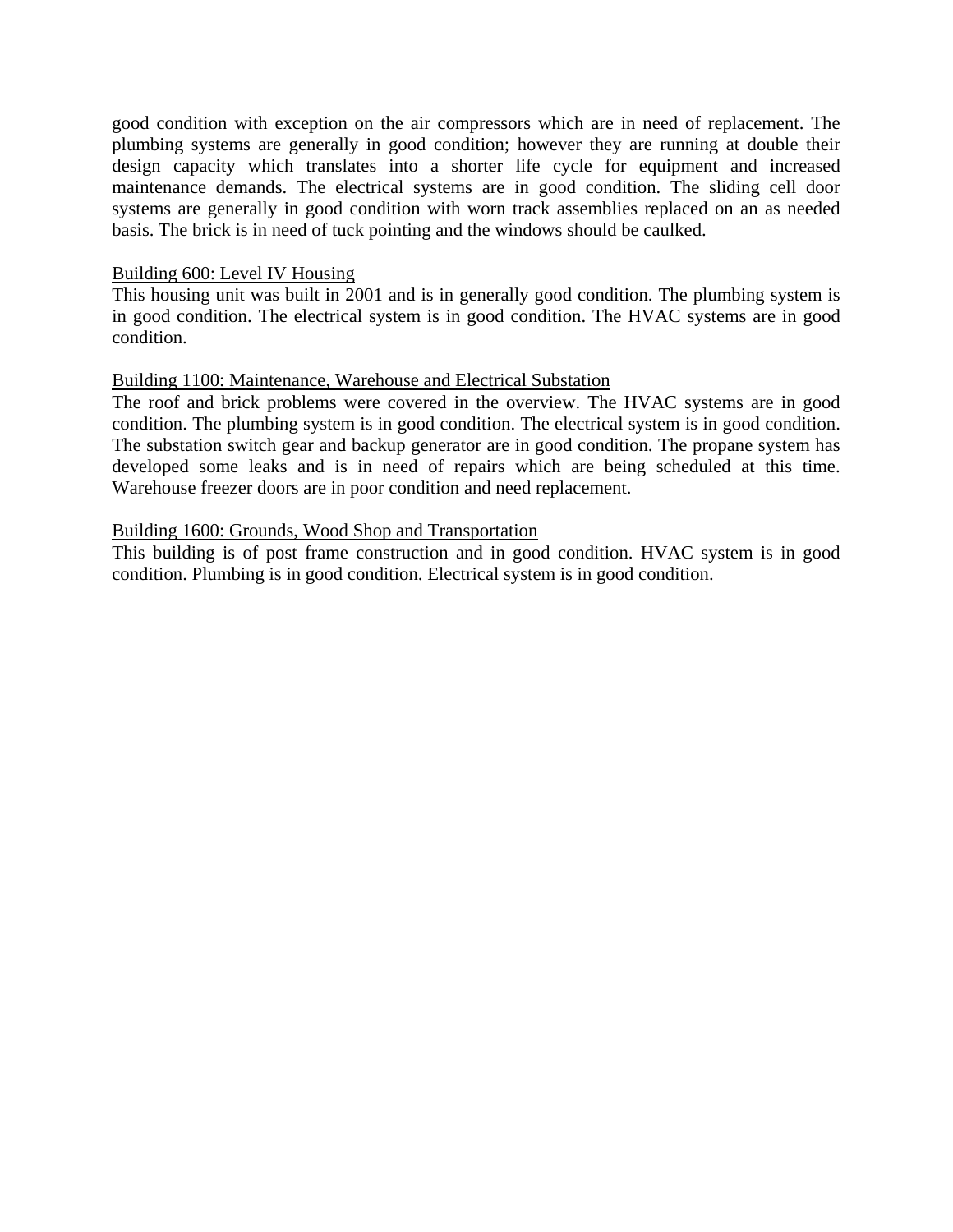#### **SAGINAW CORRECTIONAL FACILITY**

**5-Year Plan FY2017**

| Project No. | <b>Building</b> | <b>Project Description</b>                                                          | <b>Reason Description</b>                       | Quantity & Units Facility Priority Cost Estimate |                |           |
|-------------|-----------------|-------------------------------------------------------------------------------------|-------------------------------------------------|--------------------------------------------------|----------------|-----------|
| SRF.00.C01  | Site            | Recreation Field/Court, Resurface/Renovate, Basketball. Due to age of system.       |                                                 | 3,000 SF                                         |                | \$10,100  |
| SRF.00.C03  | Site            | Recreation Field/Court, Resurface/Renovate, Basketball.   Due to age of system.     |                                                 | 3,000 SF                                         |                | \$10,100  |
| SRF.00.C04  | Site            | Recreation Field/Court, Resurface/Renovate, Basketball.   Due to age of system.     |                                                 | 3,000 SF                                         |                | \$10,100  |
| SRF.00.C05  | Site            | Sidewalk, Concrete, New.                                                            | Due to facility request. To improve appearance. | 1,625 SF                                         |                | \$15,000  |
| SRF.00.C06  | Site            | Sidewalk, Concrete, Remove & Replace.                                               | Due to age of system.                           | 123,000 SF                                       | 3              | \$200,000 |
| SRF.00.C07  | Site            | Sidewalk, Concrete, Seal Coat/Crack Seal.                                           | Due to age of system.                           | 2,500 SF                                         |                | \$5,300   |
| SRF.00.C10  | Site            | Recreation Field/Court, Resurface/Renovate, Basketball. Due to age of system.       |                                                 | 12,000 SF                                        |                | \$40,300  |
| SRF.00.C11  | Site            | Recreation Field/Court, Remove & Replace, Running<br>Track.                         | Due to age of system.                           | 150 SF                                           |                | \$880     |
| SRF.00.C12  | Site            | Recreation Field/Court, Resurface/Renovate, Running<br>Track.                       | Due to age of system.                           | 14,200 SF                                        |                | \$59,600  |
| SRF.00.C14  | Site            | Site Improvements, Remodel/Repair, Ball Field<br>Backstop.                          | Due to age of system.                           | 1 Unit                                           |                | \$2,700   |
| SRF.00.C15  | Site            | Site Improvements, Remodel/Repair, Sallyport.                                       | Due to age of system.                           | 1 Unit                                           | 10             | \$134,400 |
| SRF.00.C16  | Site            | Sidewalk, Concrete, Remove & Replace.                                               | Due to age of system.                           | 1,200 SF                                         | $\overline{2}$ | \$13,000  |
| SRF.00.C17  | Site            | Sidewalk, Concrete, Remove & Replace.                                               | To fix deteriorated, damaged.                   | 900 SF                                           | $\overline{2}$ | \$6,300   |
| SRF.00.C18  | Site            | Sidewalk, Concrete, Remove & Replace.                                               | Due to age of system.                           | 2,000 SF                                         | $\overline{2}$ | \$13,900  |
| SRF.00.C19  | Site            | Parking Lot, Bituminous, Mill & Resurface. Visitors<br>parking lot.                 | Due to age of system.                           | 17,160 SF                                        | $\overline{2}$ | \$14,800  |
| SRF.00.C21  | Site            | Pavement Areas/Driveways/Roadways, Bituminous, Mill<br>& Resurface.                 | Due to age of system.                           | 11,580 SF                                        | $\overline{2}$ | \$10,000  |
| SRF.00.C22  | Site            | Pavement Areas/Driveways/Roadways, Bituminous,<br>Remove & Replace Full Depth.      | Due to age of system.                           | 4,000 SF                                         | $\overline{2}$ | \$13,000  |
| SRF.00.C26  | Site            | Pavement Areas/Driveways/Roadways, Bituminous, Mill<br>& Resurface.                 | Due to age of system.                           | 4,320 SF                                         | $\overline{2}$ | \$3,700   |
| SRF.00.C31  | Site            | Pavement Areas/Driveways/Roadways, Bituminous, Mill<br>& Resurface.                 | Due to age of system.                           | 67,100 SF                                        | $\overline{2}$ | \$58,000  |
| SRF.00.C33  | Site            | Pavement Areas/Driveways/Roadways, Bituminous,<br>Overlay Existing with Bituminous. | Due to age of system.                           | 7,200 SF                                         | $\overline{2}$ | \$21,800  |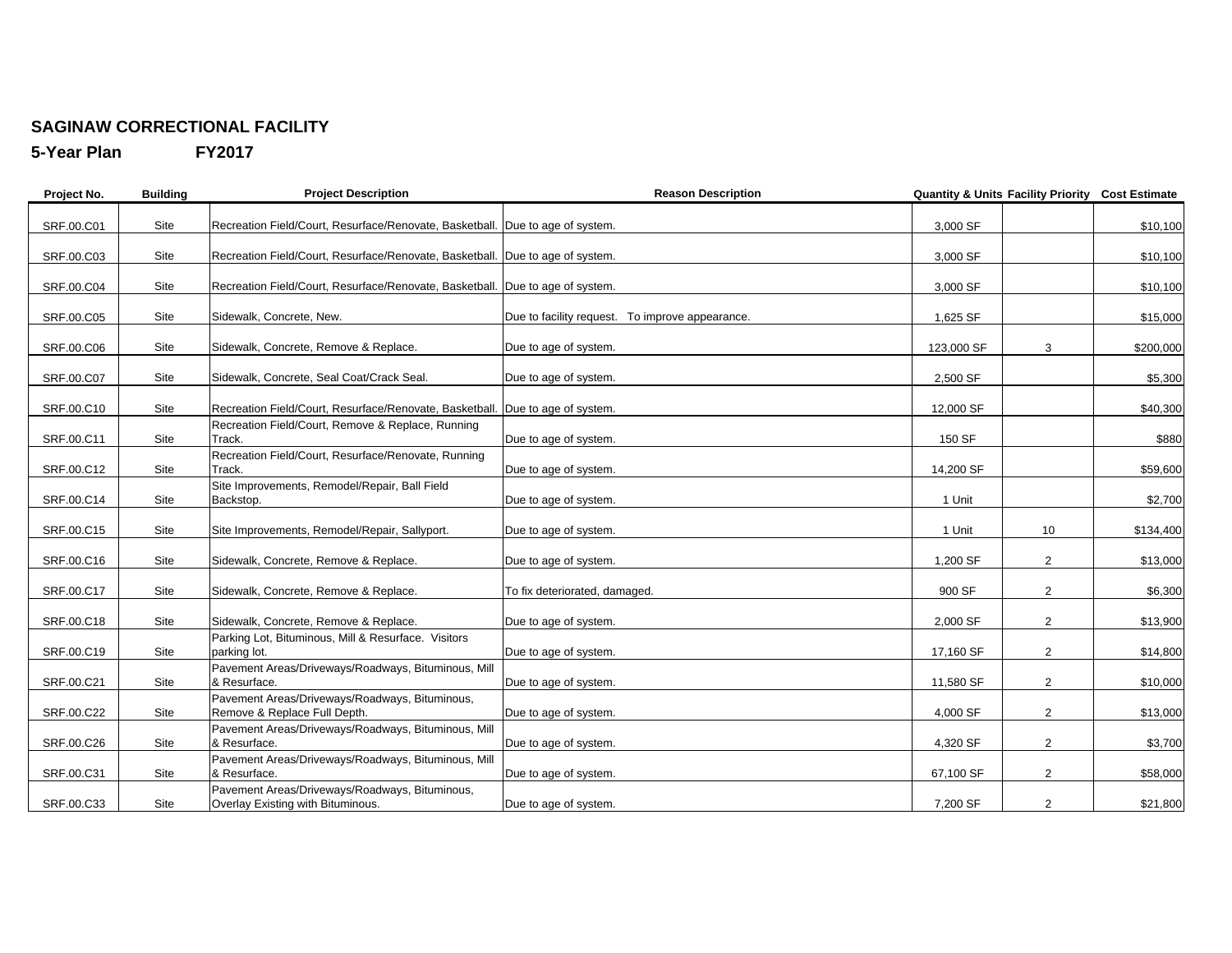| SRF.00.C37 | Site           | Pavement Areas/Driveways/Roadways, Bituminous, Mill<br>& Resurface.                               | Due to age of system.                       | 2,520 SF  | $\overline{2}$ | \$2,200   |
|------------|----------------|---------------------------------------------------------------------------------------------------|---------------------------------------------|-----------|----------------|-----------|
|            |                | Soil Stabilization/Grading, Add/Regrade Drainage                                                  |                                             |           |                |           |
| SRF.00.C42 | Site           | Swale/Lawn Area.                                                                                  | Due to age of system.                       | 7,500 SF  |                | \$50,400  |
|            |                | Driveway Entrance, Bituminous, Overlay Existing with                                              |                                             |           |                |           |
| SRF.00.C45 | Site           | Bituminous.                                                                                       | Due to age of system.                       | 10,500 SF | $\overline{2}$ | \$31,800  |
|            |                |                                                                                                   |                                             |           |                |           |
| SRF.00.C46 | Site           | Storm Detention Pond, Re-grade & Increase Size.                                                   | Due to age of system.                       | Lump Sum  |                | \$32,400  |
|            |                | Pavement Areas/Driveways/Roadways, Bituminous, New                                                |                                             |           |                |           |
| SRF.00.C47 | Site           | Full Depth.                                                                                       | Due to facility request.                    | 1,000 SF  | $\overline{2}$ | \$3,000   |
|            |                | Pavement Areas/Driveways/Roadways, Bituminous, Mill                                               |                                             |           |                |           |
| SRF.00.C48 | Site           | & Resurface.                                                                                      | Due to age of system.                       | 16,560 SF | $\overline{2}$ | \$14,300  |
|            |                |                                                                                                   |                                             |           |                |           |
| SRF.00.C50 | Site           | Miscellaneous Site Improvement Project, New.                                                      | Due to age of system.                       | Lump Sum  |                | \$2,500   |
|            |                |                                                                                                   |                                             |           |                |           |
| SRF.00.S04 | Site           | Upgrade fence sensors.                                                                            | More cost effective to replace soon.        | 8,200 LF  | 5              | \$323,700 |
|            | Administration | Misc projects. Seal exterior brick with commercial                                                |                                             |           |                |           |
| SRF.1.A02  | 100            | sealant.                                                                                          | Worn out.                                   | Lump Sum  | 3              | \$25,200  |
|            | Administration |                                                                                                   |                                             |           |                |           |
| SRF.1.E01  | 100            | Relamp/reballast interior light fixture(s), Troffer.                                              | Provides a cost and energy savings.         | 27,315 SF |                | \$73,800  |
|            | Administration |                                                                                                   |                                             |           |                |           |
| SRF.1.M01  | 100            | Modular boilers. Replace (2) PK-1200 heating boilers.                                             | Worn out. Future major expense.             | 2 Units   |                | \$35,300  |
|            | Administration |                                                                                                   |                                             |           |                |           |
| SRF.1.M02  | 100            | Replace/new water heater - 250 gallon.                                                            | Worn out. Future major expense.             | 2 Units   |                | \$22,700  |
|            | Administration | Miscellaneous. Replace smoke detectors throughout                                                 |                                             |           |                |           |
| SRF.1.M03  | 100            | facility.                                                                                         | Worn out. Future major expense.             | Lump Sum  |                | \$26,900  |
|            | Administration |                                                                                                   |                                             |           |                |           |
| SRF.1.S01  | 100            | Add new camera headend equipment.                                                                 | Add capacity to existing system.            | 1 Unit    |                | \$44,100  |
|            | Administration |                                                                                                   |                                             |           |                |           |
| SRF.1.S02  | 100            | Add new pan & tilt color cameras inside.                                                          | Add capacity to existing system.            | 1 Unit    |                | \$6,000   |
|            | Administration |                                                                                                   |                                             |           |                |           |
| SRF.1.S04  | 100            | Replace monitoring system.                                                                        | More cost effective to replace soon.        | Lump Sum  | 6              | \$69,200  |
|            | Support        |                                                                                                   |                                             |           |                |           |
| SRF.2.A01  | Services 200   | Replace single exterior door/frame/hardware.                                                      | Worn out. Damaged.                          | 4 Units   | 3              | \$10,100  |
|            | Support        | New and Replacement. Replace dental chair control                                                 |                                             |           |                |           |
| SRF.2.A03  | Services 200   | arms.                                                                                             | Damaged. Request of Facilities Maintenance. | Lump Sum  |                | \$4,200   |
|            | Support        |                                                                                                   |                                             |           |                |           |
| SRF.2.A04  | Services 200   | New and Replacement. Replace dental x-ray processor. Worn out. Request of Facilities Maintenance. |                                             | Lump Sum  |                | \$5,000   |
|            | Support        | Misc projects. Seal exterior brick with commercial                                                |                                             |           |                |           |
| SRF.2.A06  | Services 200   | sealant.                                                                                          | Worn out.                                   | Lump Sum  | 9              | \$25,200  |
|            | Support        |                                                                                                   |                                             |           |                |           |
| SRF.2.M01  | Services 200   | Modular boilers.                                                                                  | Worn out. Future major expense.             | 2 Units   |                | \$35,300  |
|            | Support        |                                                                                                   |                                             |           |                |           |
| SRF.2.M02  | Services 200   | Replace pneumatic with direct digital controls (DDC).                                             | Not functioning or broken.                  | 29,740 SF |                | \$12,500  |
|            | Support        |                                                                                                   |                                             |           |                |           |
| SRF.2.M03  | Services 200   | Replace faucets with motion sensor type faucets.                                                  | Code compliance. Personal comfort.          | Lump Sum  |                | \$8,100   |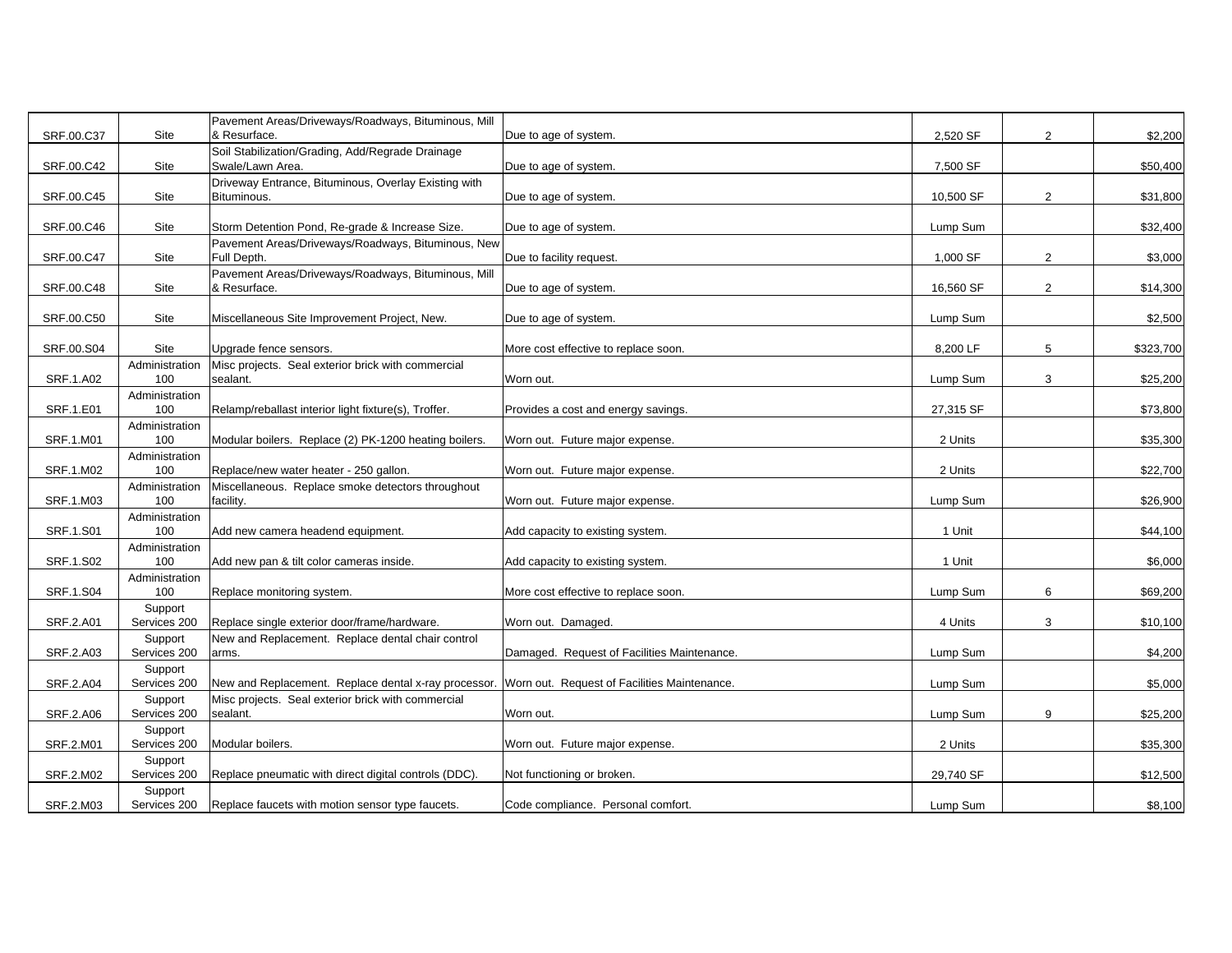| <b>SRF.2.S01</b> | Support<br>Services 200           | Add new pan & tilt color cameras inside.                                                     | To watch hidden areas and trouble spots.    | 4 Units  |   | \$23,900  |
|------------------|-----------------------------------|----------------------------------------------------------------------------------------------|---------------------------------------------|----------|---|-----------|
| SRF.2.S02        | Support<br>Services 200           |                                                                                              |                                             | Lump Sum |   |           |
|                  |                                   | Add new equipment. Replace door control panel.                                               | To eliminate high maintenance condition.    |          |   | \$13,600  |
| SRF.3.A01        | Education 300                     | Replace double exterior doors/frame/hardware.                                                | To Eliminate High Maintenance Condition.    | 2 Units  | 3 | \$9,400   |
| SRF.3.A04        | Education 300                     | New and Replacement. Replace convection oven/range. To Eliminate High Maintenance Condition. |                                             | Lump Sum |   | \$13,400  |
| SRF.3.M01        | Education 300                     | Replace/new water heater - 250 gallon.                                                       | Worn out. Future major expense.             | 2 Units  |   | \$22,700  |
| SRF.3.S01        | Education 300                     | Add new pan & tilt color cameras inside.                                                     | Add capacity to existing system.            | 4 Units  |   | \$23,900  |
| SRF.4.A02        | Warehouse<br>1100                 | Tuckpoint brick.                                                                             | Leading to More Serious Problems.           | 500 SF   |   | \$4,200   |
| SRF.4.A03        | Warehouse<br>1100                 | Add extra sound absorptive blankets around<br>compressors.                                   | Request of Facilities Maintenance.          | Lump Sum |   | \$4,000   |
|                  | Warehouse                         |                                                                                              |                                             |          |   |           |
| <b>SRF.4.A04</b> | 1100                              | Misc projects. Addition of 500 sf for extra storage.                                         | Remove storage above freezer/coolers.       | Lump Sum |   | \$168,000 |
|                  | Warehouse                         |                                                                                              |                                             |          |   |           |
| <b>SRF.4.M02</b> | 1100                              | Misc. Move condensing units for freezers to outside.                                         | Impairs building operation.                 | Lump Sum |   | \$4,000   |
|                  |                                   |                                                                                              |                                             |          |   |           |
| <b>SRF.7.A01</b> | Carport                           | Building demolition.                                                                         | To Eliminate High Maintenance Condition.    | 352 SF   |   | \$4,100   |
|                  | <b>Housing Unit</b>               |                                                                                              |                                             |          |   |           |
| SRF.10.A01       | $700 - L2$                        | Recaulk/Reseal window system.                                                                | Worn out. Leading to More Serious Problems. | 1,500 SF |   | \$12,600  |
| SRF.10.A02       | <b>Housing Unit</b><br>$700 - L2$ | Replace double exterior doors/frame/hardware.                                                | To Eliminate High Maintenance Condition.    | 4 Units  | 3 | \$18,800  |
| SRF.10.A04       | <b>Housing Unit</b><br>700 - L2   | Misc projects. Seal exterior brick with commercial<br>sealant.                               | To Eliminate High Maintenance Condition.    | Lump Sum | 9 | \$25,200  |
|                  | Housing Unit                      |                                                                                              |                                             |          |   |           |
| SRF.10.S01       | $700 - L2$<br><b>Housing Unit</b> | Add new pan & tilt color cameras inside.                                                     | Add capacity to existing system.            | 1 Unit   |   | \$6,000   |
| SRF.11.A01       | $800 - L2$                        | Recaulk/Reseal window system.                                                                | Worn out.                                   | 1,500 SF |   | \$12,600  |
| SRF.11.A02       | <b>Housing Unit</b><br>$800 - L2$ | Replace double exterior doors/frame/hardware.                                                | To Eliminate High Maintenance Condition.    | 4 Units  | 3 | \$18,800  |
| SRF.11.A04       | Housing Unit<br>$800 - L2$        | Misc projects. Seal exterior brick with commercial<br>sealant.                               | Worn out.                                   | Lump Sum | 9 | \$25,200  |
| SRF.11.M01       | <b>Housing Unit</b><br>$800 - L2$ | Modular boilers.                                                                             | Future major expense.                       | 1 Unit   |   | \$17,600  |
|                  | <b>Housing Unit</b>               |                                                                                              |                                             |          |   |           |
| SRF.11.S01       | $800 - L2$                        | Add new pan & tilt color cameras inside.                                                     | Add capacity to existing system.            | 1 Unit   |   | \$6,000   |
| SRF.12.A01       | Housing Unit<br>$900 - L2$        | Recaulk/Reseal window system.                                                                | Worn out. Leading to More Serious Problems. | 1,500 SF |   | \$12,600  |
|                  | <b>Housing Unit</b>               |                                                                                              |                                             |          |   |           |
| SRF.12.A02       | $900 - L2$                        | Replace double exterior doors/frame/hardware.                                                | To Eliminate High Maintenance Condition.    | 4 Units  | 3 | \$18,800  |
|                  | Housing Unit                      | Misc projects. Seal exterior brick with commercial                                           |                                             |          |   |           |
| SRF.12.A04       | $900 - L2$                        | sealant.                                                                                     | Worn out. Leading to More Serious Problems. | Lump Sum | 9 | \$25,200  |
|                  |                                   |                                                                                              |                                             |          |   |           |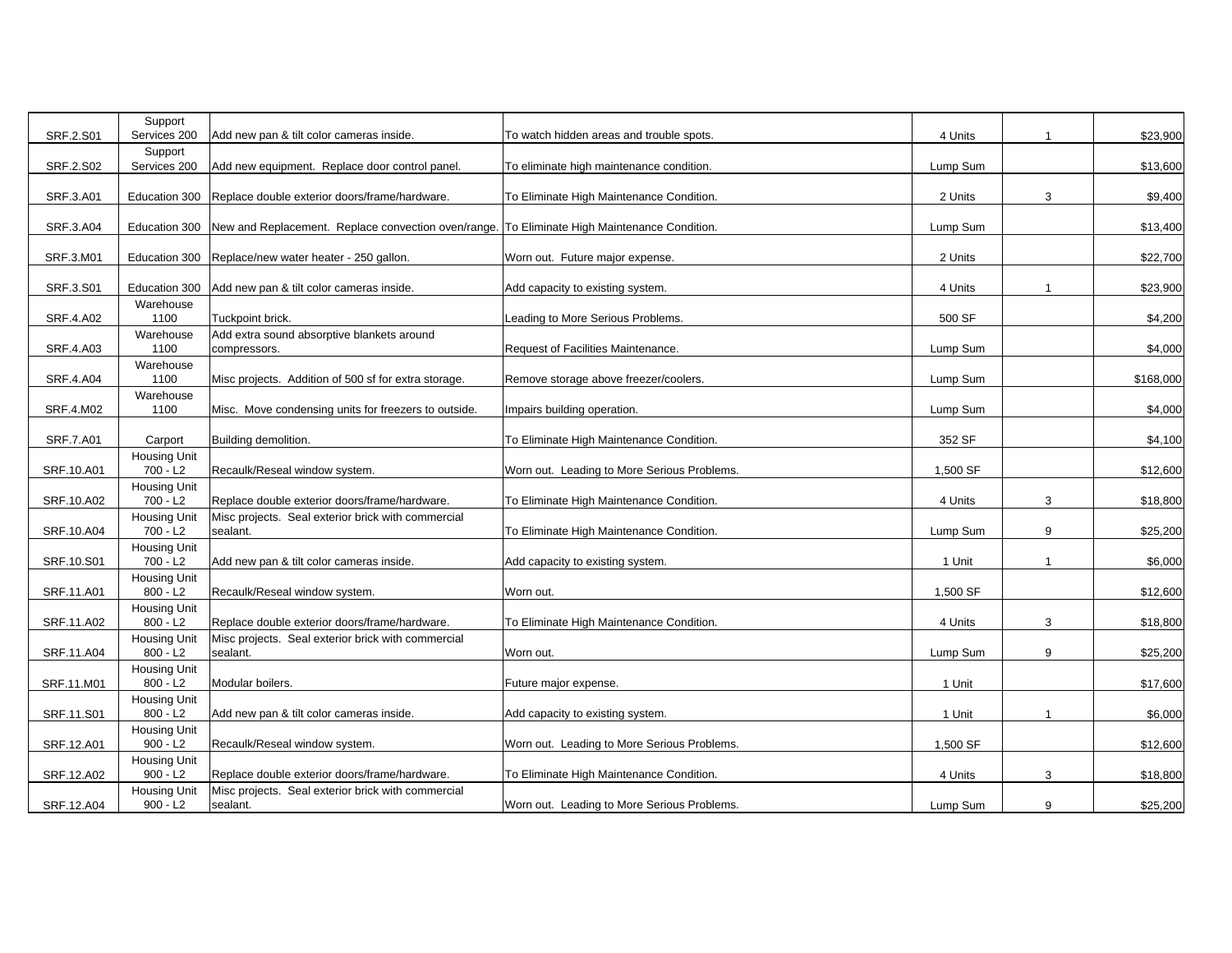|            | Housing Unit                      |                                                       |                                             |          |              |          |
|------------|-----------------------------------|-------------------------------------------------------|---------------------------------------------|----------|--------------|----------|
| SRF.12.M01 | $900 - L2$                        | Replace/new water heater - 250 gallon.                | Worn out. Future major expense.             | 1 Unit   |              | \$11,300 |
| SRF.12.M02 | <b>Housing Unit</b><br>$900 - L2$ | Modular boilers.                                      | Worn out. Future major expense.             | 1 Unit   |              | \$29,400 |
|            | <b>Housing Unit</b>               |                                                       |                                             |          |              |          |
| SRF.12.M03 | $900 - L2$                        | Miscellaneous. Replace faucets in cells.              | Update and repair.                          | Lump Sum |              | \$30,200 |
| SRF.12.M04 | <b>Housing Unit</b><br>$900 - L2$ | Miscellaneous. Replace expansion joints.              | Worn out.                                   | Lump Sum |              | \$2,700  |
| SRF.12.S01 | <b>Housing Unit</b><br>$900 - L2$ | Add new pan & tilt color cameras inside.              | Add capacity to existing system.            | 1 Unit   | $\mathbf{1}$ | \$6,000  |
| SRF.13.A01 | <b>Housing Unit</b><br>$500 - L4$ | Replace existing window system - w/ insulated system. | Damaged.                                    | 120 SF   |              | \$7,700  |
| SRF.13.A02 | <b>Housing Unit</b><br>$500 - L4$ | Recaulk/Reseal window system.                         | Worn out. Leading to More Serious Problems. | 1,200 SF |              | \$10,100 |
| SRF.13.A03 | <b>Housing Unit</b><br>$500 - L4$ | Replace double exterior doors/frame/hardware.         | To Eliminate High Maintenance Condition.    | 4 Units  | 3            | \$18,800 |
| SRF.13.A05 | <b>Housing Unit</b><br>$500 - L4$ | Equipment - New and Replacement. Replace faucets.     | To Eliminate High Maintenance Condition.    | Lump Sum |              | \$43,700 |
|            | <b>Housing Unit</b>               |                                                       |                                             |          |              |          |
| SRF.13.A06 | $500 - L4$                        | Misc projects. Replace 96 automatic door tracks.      | To Eliminate High Maintenance Condition.    | Lump Sum |              | \$40,300 |
| SRF.13.M01 | <b>Housing Unit</b><br>$500 - L4$ | Replace/new water heater - 250 gallon.                | Worn out. Future major expense.             | 1 Unit   |              | \$11,300 |
| SRF.13.M02 | <b>Housing Unit</b><br>$500 - L4$ | Modular boilers.                                      | Worn out. Future major expense.             | 1 Unit   |              | \$29,400 |
| SRF.13.M03 | <b>Housing Unit</b><br>$500 - L4$ | Miscellaneous. Replace faucets in cells.              | Not functioning or broken. Code compliance. | Lump Sum |              | \$30,200 |
| SRF.13.M04 | <b>Housing Unit</b><br>500 - L4   | Miscellaneous. Replace expansion joints.              | Worn out.                                   | Lump Sum |              | \$2,700  |
| SRF.13.S01 | <b>Housing Unit</b><br>$500 - L4$ | Add new pan & tilt color cameras inside.              | Add capacity to existing system.            | 3 Units  | 1            | \$17,900 |
| SRF.13.S02 | <b>Housing Unit</b><br>$500 - L4$ | Add new fixed color cameras inside.                   | Add capacity to existing system.            | 4 Units  |              | \$8,100  |
| SRF.14.A01 | <b>Housing Unit</b><br>1200 - L4  | Replace existing window system - w/ insulated system. | Worn out. Leading to More Serious Problems. | 120 SF   |              | \$7,700  |
| SRF.14.A02 | <b>Housing Unit</b><br>1200 - L4  | Recaulk/Reseal window system.                         | Worn out. Leading to More Serious Problems. | 1,200 SF |              | \$10,100 |
| SRF.14.A03 | <b>Housing Unit</b><br>1200 - L4  | Replace double exterior doors/frame/hardware.         | To Eliminate High Maintenance Condition.    | 4 Units  | 3            | \$18,800 |
| SRF.14.A05 | <b>Housing Unit</b><br>1200 - L4  | Equipment - New and Replacement.                      | To Eliminate High Maintenance Condition.    | Lump Sum |              | \$43,700 |
| SRF.14.A06 | <b>Housing Unit</b><br>1200 - L4  | Misc projects. Replace automatic door tracks.         | To Eliminate High Maintenance Condition.    | Lump Sum |              | \$40,300 |
|            | <b>Housing Unit</b>               |                                                       |                                             |          |              |          |
| SRF.14.M01 | 1200 - L4                         | Replace/new water heater - 250 gallon.                | Worn out. Future major expense.             | 1 Unit   |              | \$11,300 |
| SRF.14.M02 | <b>Housing Unit</b><br>1200 - L4  | Modular boilers.                                      | Worn out. Future major expense.             | 1 Unit   |              | \$29,400 |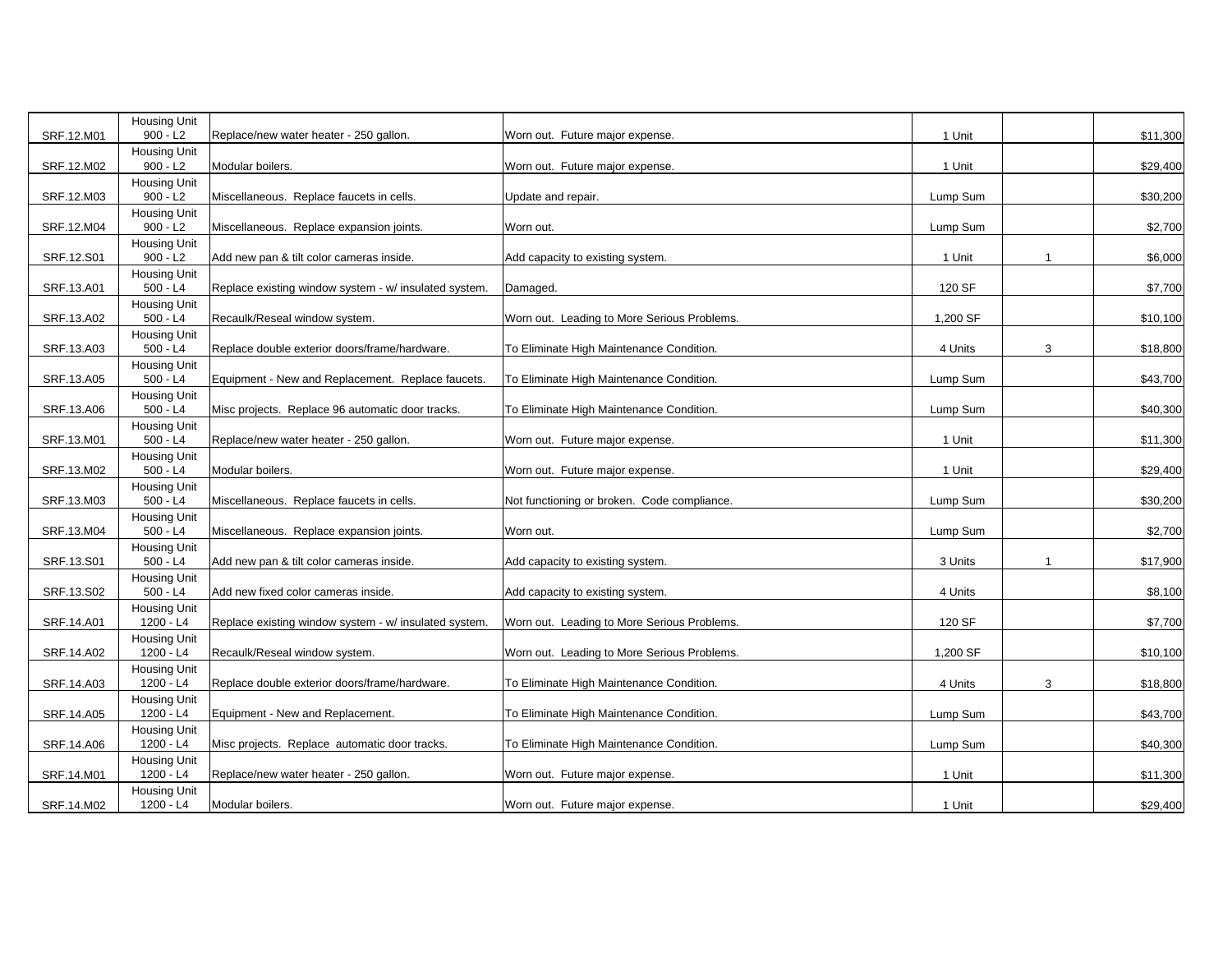|               | <b>Housing Unit</b> |                                               |                                                                                |                 |                |             |
|---------------|---------------------|-----------------------------------------------|--------------------------------------------------------------------------------|-----------------|----------------|-------------|
| SRF.14, M03   | 1200 - L4           | Miscellaneous. Replace faucets.               | Not functioning or broken. Code compliance.                                    | Lump Sum        |                | \$30,200    |
|               | <b>Housing Unit</b> |                                               |                                                                                |                 |                |             |
| SRF.14.M04    | 1200 - L4           | Miscellaneous. Replace expansion joints.      | Worn out.                                                                      | Lump Sum        |                | \$2,700     |
|               | <b>Housing Unit</b> |                                               |                                                                                |                 |                |             |
| SRF.14.S01    | 1200 - L4           | Add new pan & tilt color cameras inside.      | Add capacity to existing system.                                               | 4 Units         |                | \$23,900    |
|               | <b>Housing Unit</b> |                                               |                                                                                |                 |                |             |
| SRF.14.S02    | $1200 - L4$         | Add new fixed color cameras inside.           | Add capacity to existing system.                                               | 4 Units         |                | \$8,100     |
|               | Housing Unit        |                                               |                                                                                |                 |                |             |
| SRF.15.A01    | $400 - L1$          | Replace double exterior doors/frame/hardware. | To Eliminate High Maintenance Condition.                                       | 4 Units         | 3              | \$18,800    |
|               | <b>Housing Unit</b> | Equipment - New and Replacement. Replace      |                                                                                |                 |                |             |
| SRF.15.A03    | $400 - L1$          | cooler/freezer.                               | Request of Facilities Maintenance.                                             | Lump Sum        |                | \$26,900    |
|               | <b>Housing Unit</b> |                                               |                                                                                |                 |                |             |
| SRF.15.M01    | $400 - L1$          | Modular boilers.                              | Worn out. Future major expense.                                                | 1 Unit          |                | \$29,400    |
|               | <b>Housing Unit</b> |                                               |                                                                                |                 |                |             |
| SRF.15.S01    | $400 - L1$          | Add new pan & tilt color cameras inside.      | Add capacity to existing system.                                               | 2 Units         |                | \$11,900    |
|               | Weight Pit          |                                               |                                                                                |                 |                |             |
| SRF.18.A01    | <b>Building</b>     | Replace qutter system.                        | To Eliminate High Maintenance Condition.                                       | 200 LF          |                | \$2,000     |
|               | <b>Prison Build</b> |                                               |                                                                                |                 |                |             |
| SRF.00.A20.01 | Pole Barn           | Upgrades to existing pole structure.          | Request of Prison Build program.                                               |                 |                | \$100,000   |
|               |                     |                                               |                                                                                |                 |                |             |
| SRF.2.M04     | <b>Food Service</b> | Replace Mista-Fire hood suppression system    | Need exists to replace controller and water system with a chemical type system | 1 system        | 8              | \$25,000    |
|               |                     |                                               |                                                                                |                 |                |             |
| SRF.00.M02    | Facility            | Replace foot lockers and desks                | Need to install heavy duty steel foot lockers and writing surfaces.            | $1,100$ of each | $\overline{7}$ | \$1,000,000 |
|               |                     |                                               |                                                                                |                 |                |             |
| SRF.00.M01    | Site                | Repair Propane System                         | Exsiting system has leaks that will require entire tank to be emptied          |                 |                | \$25,000    |
|               |                     |                                               |                                                                                |                 | <b>Total</b>   | \$3,762,480 |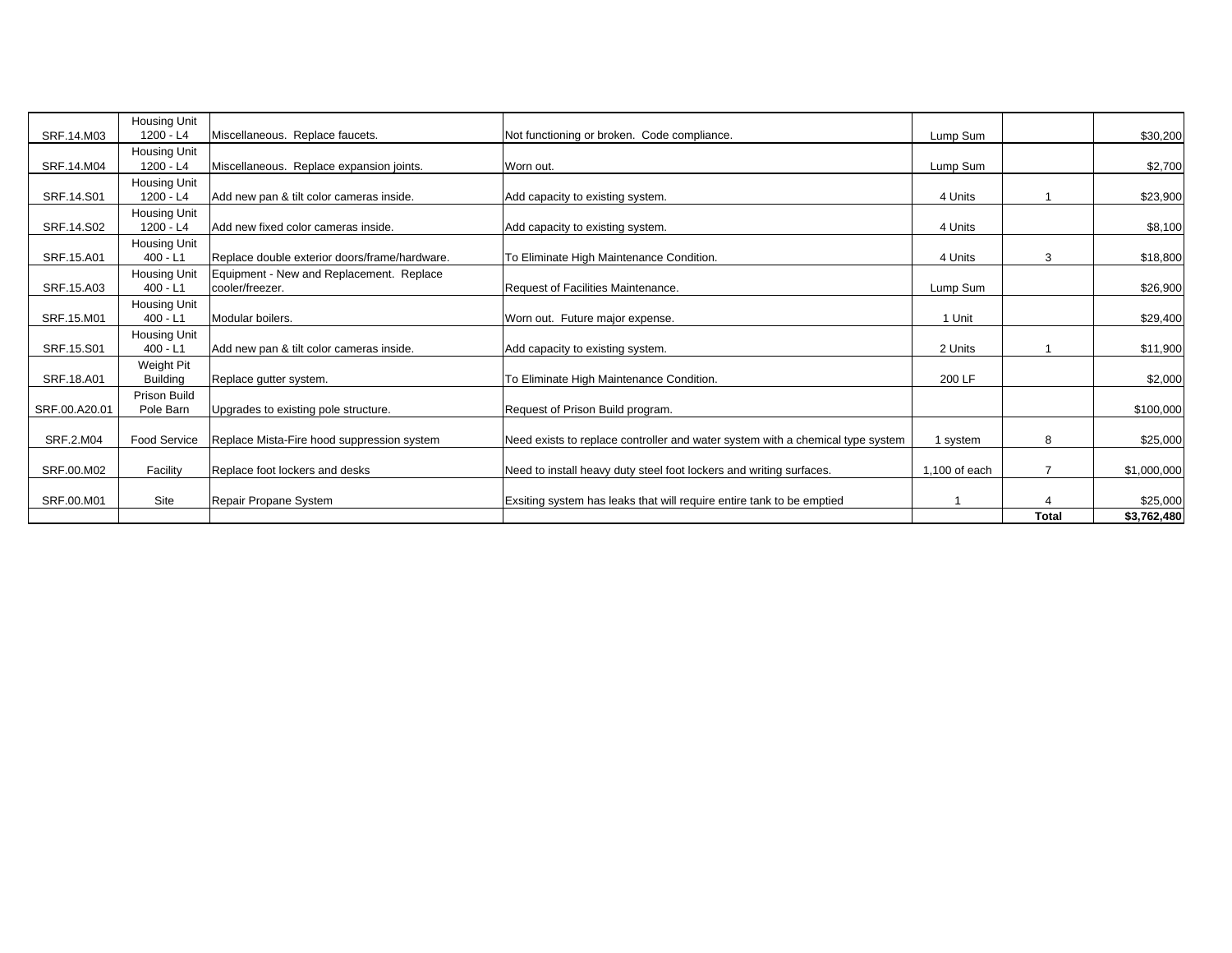# **MICHIGAN DEPARTMENT OF CORRECTIONS**

## "*Help Make Things Right"*

# **MEMORANDUM**

**DATE:** June 1, 2015

- **TO:** Steve Rivard, Warden St. Louis Correctional Facility
- **FROM:** Vic Fisher, Physical Plant Supervisor St. Louis Correctional Facility
- **SUBJECT:** Annual Physical Plant Report 2015

### **Overview of Physical Plant Accomplishments**

Perimeter lights and camera project is complete.

An Equipment Tech 11 was been added to the SLF Maintenance Staff due to the electronic upgrades/needs at the facility.

Completed the Quartermaster laundry area and walking track for Housing Unit #1 (ASRP) yard.

### **Annual Review of Physical Plant**

Asphalt driveways and parking lots are in fair to poor condition and need cracks and holes filled and resurfaced. Sidewalks are generally in fair condition. We are waiting for DTMB to award contract for repairs.

Roofs are in need of repair and resealing. Buildup of water is evident over the common areas in all the buildings, leaks are common. We are waiting for DTMB to award contract for repairs.

Entrance doors and frames throughout the facility are in poor condition and in need of replacement. We are waiting for DTMB to award contract for repairs.

Porosity of the brick used to construct the facility has been a problem since the beginning. Heavy rains cause many building leaks. All buildings should be water-sealed with a commercial brick sealant.

Sallyport upgrades with micro-waves and razor wire are being completed.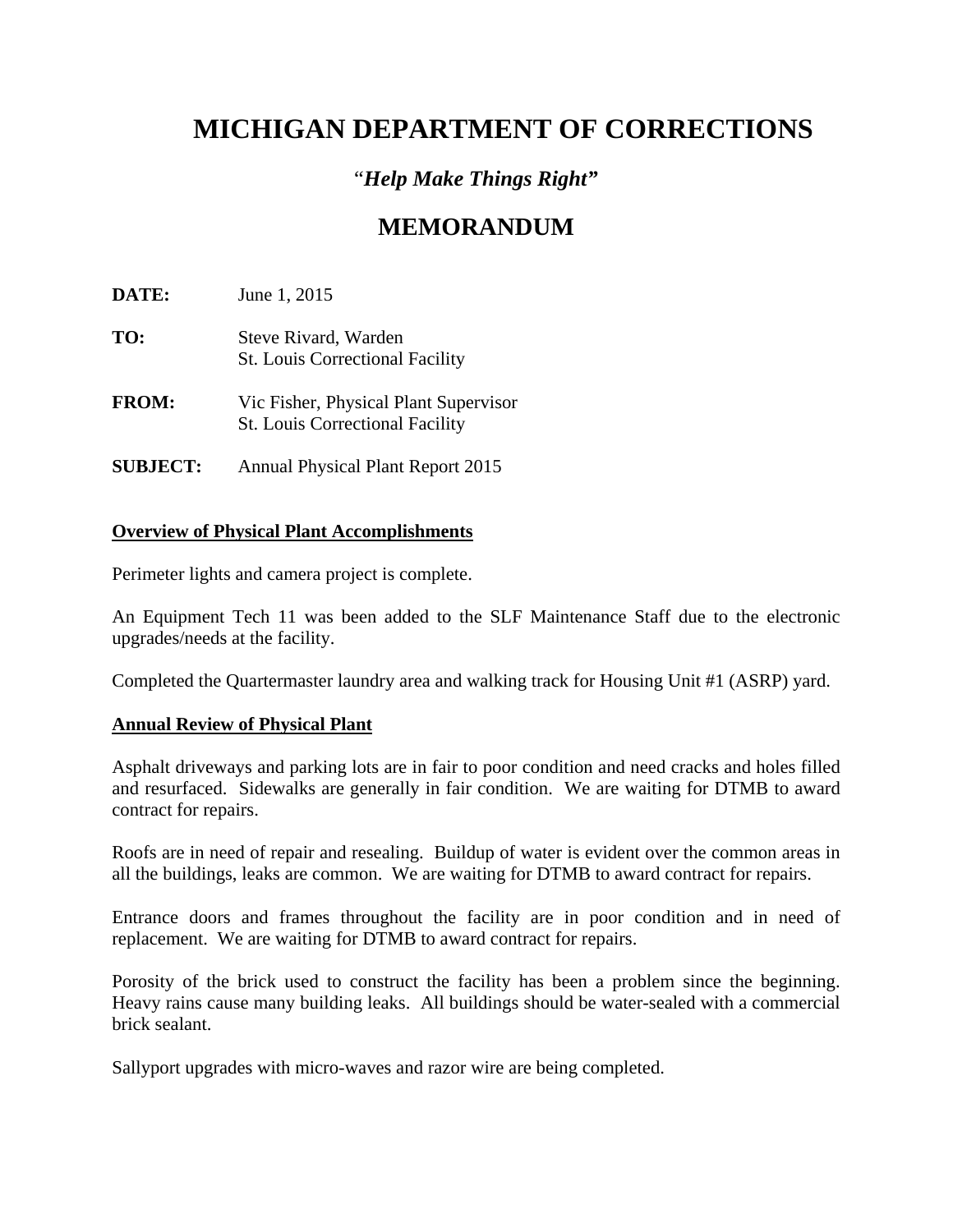Perimeter fence and security systems are in good working order; however, are being upgraded with new e-flex and shaker cable.

LED lights for the inside yard have been ordered and we are waiting for shipment.

#### **Building 100 – Administration**

The roof and porous brick problems were covered in the annual review. The HVAC system is generally in good condition. Plumbing is in good condition. The electrical system is in good condition. The security system is in good condition. Brick is in need of tuck pointing and windows should be caulked.

#### **Building 200 – Food Service / Health Care**

The roof and porous brick problems were covered in the annual review. The HVAC system is generally in good condition. Plumbing is generally in good condition. The electrical system is in good condition. Food Service is generally in good condition; however, it is running at over double design capacity which translates into a shorter life cycle for equipment and increase maintenance demands. Health Care is in good condition.

#### **Building 300 – Education/Programs**

The roof and porous brick problems were covered in the annual review. The HVAC system is generally in good condition; however, an additional unit needs to be installed to handle air conditioning to the Library Offices and Quartermaster areas. The plumbing system is in good condition. The electrical system is in good condition. The windows should be caulked.

#### **Housing Unit #1**

The roof and brick problems were covered in the annual review. The HVAC system is generally in good condition. The plumbing system is generally in good condition; however, it is running at double design capacity which translates into a shorter life cycle for equipment and increase maintenance demands. The electrical system is in good condition.

#### **Housing Units #2 - #7**

The roof and brick problems were covered in the annual review. The HVAC systems are in generally in good condition. The plumbing systems are generally in good condition; however, they are running at double their design capacity which translates into a shorter life cycle for equipment and increase maintenance demands. The electrical systems are in good condition.

#### **Building 500 – Maintenance, Warehouse and Electrical Substation**

The roof and brick problems were covered in the annual review. The HVAC systems are in good condition. The plumbing system is in good condition. The electrical system is in good condition. The substation switch gear, back-up generator is in good condition.

#### **Pole Barn**

This building is a post frame construction building that also needs the roof replaced. Electrical system and lighting in barn needs to be completed.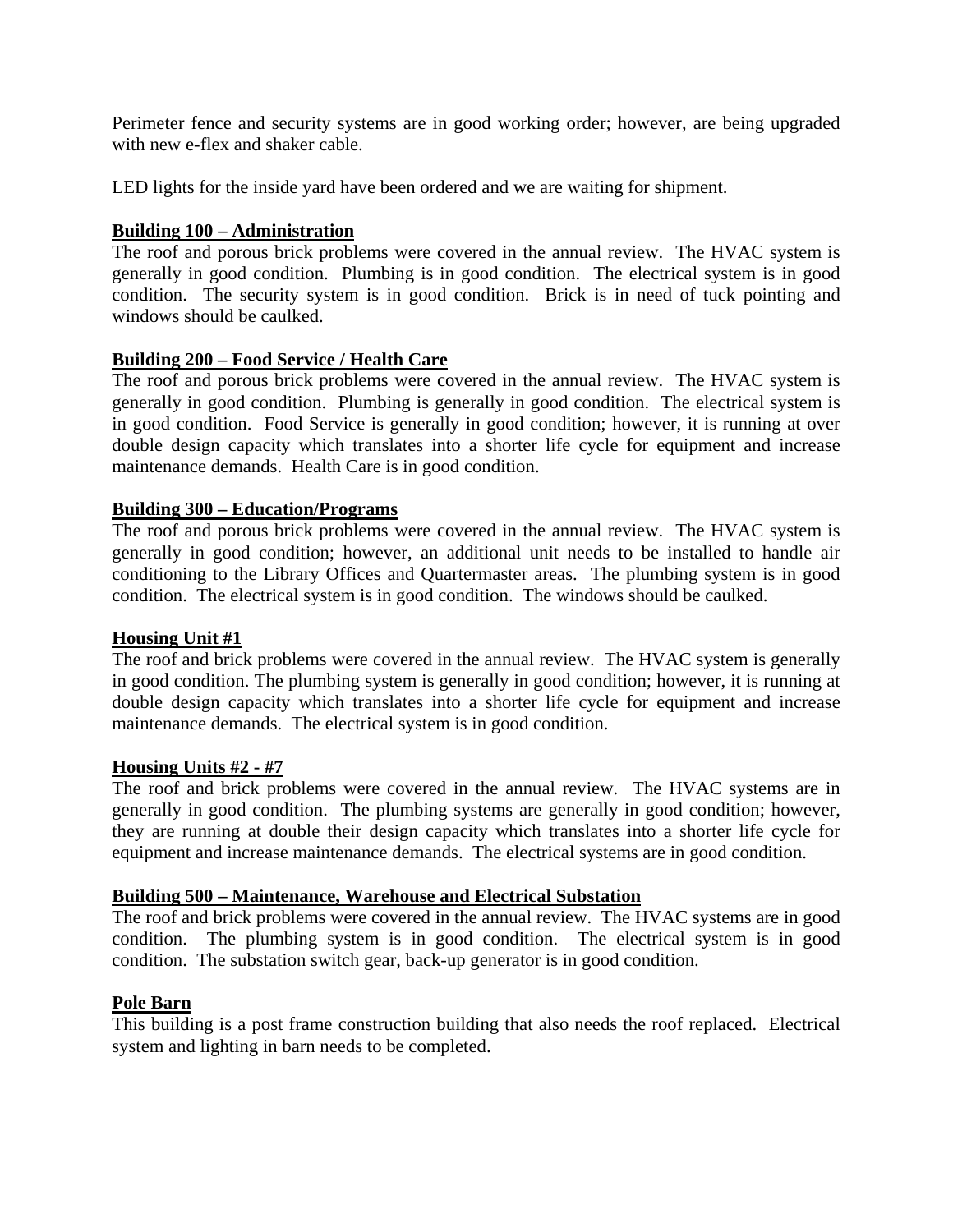#### **ST. LOUIS CORRECTIONAL FACILITY**

**5-Year Plan FY2017**

| Project No.    | <b>Building</b> | <b>Project Description</b>        | <b>Reason Description</b>                                                        | <b>Quantity &amp; Units</b> | <b>Facility Priority</b> | <b>Project Cost</b> |
|----------------|-----------------|-----------------------------------|----------------------------------------------------------------------------------|-----------------------------|--------------------------|---------------------|
|                |                 |                                   | The new system should have software that maintenance can use for repairs and     |                             |                          |                     |
| <b>SLF.00</b>  | Site            | Facility Fire Alarm System        | preventative maintenance.                                                        | 11                          |                          | \$175,000           |
| <b>SLF.300</b> | Programs        | Program Building Air Conditioning | Currently we no A/C for the Law Library offices.                                 |                             | $\overline{2}$           | \$45,000            |
| <b>SLF.00</b>  | Site            | <b>Towers</b>                     | Replacement or demolition requested.                                             | 5                           | 3                        | \$250,000           |
| <b>SLF.00</b>  | Site            | Parking Lot LED Lighting          | Lights would save energy and allows instant brightness when needed.              | 3                           | 4                        | \$45,000            |
| SLF.00         | Site            | Roofs                             | Replacement or remedialion of roofs as identified in the 2013 MDOC roof project. | 13                          | 5                        | \$543,284           |
| SLF.00         | Site            | Shower Floor Repair               | Flooring improvements.                                                           | 28                          | 6                        | \$40,000            |
| <b>SLF .00</b> | Site            | Cardboard Baler.                  | The complex is recycling cardboard from the three facilities.                    |                             | $\overline{7}$           | \$5,000             |
| <b>SLF.00</b>  | Site            | Building Interior LED Lighting    | Lights would save energy and allows instant brightness when needed.              | 11                          | 8                        | \$90,000            |
| <b>SLF.00</b>  | Site            | PVI Atmospheric Gas Water Heaters | Domestic hot water heaters have deteriorated.                                    |                             | 9                        | \$190,000           |
| <b>SLF.00</b>  | Site            | <b>Sidewalk Repairs</b>           | Some sidewalks are in need of replacement due to cracks and breakdown,           |                             | 10                       | \$40,000            |
| <b>SLF.00</b>  | Site            | <b>Housing Unit Windows</b>       | Seals in the housing unit windows have gone bad causing them to could up.        | 672                         | 11                       | \$400,000           |
| SLF.00         | Site            | Housing Unit Doors                | Door frames are rusting out and pulling loose from the block walls.              | 20                          | 12                       | \$320,000           |
|                |                 |                                   |                                                                                  |                             | <b>Total</b>             | \$2,143,284         |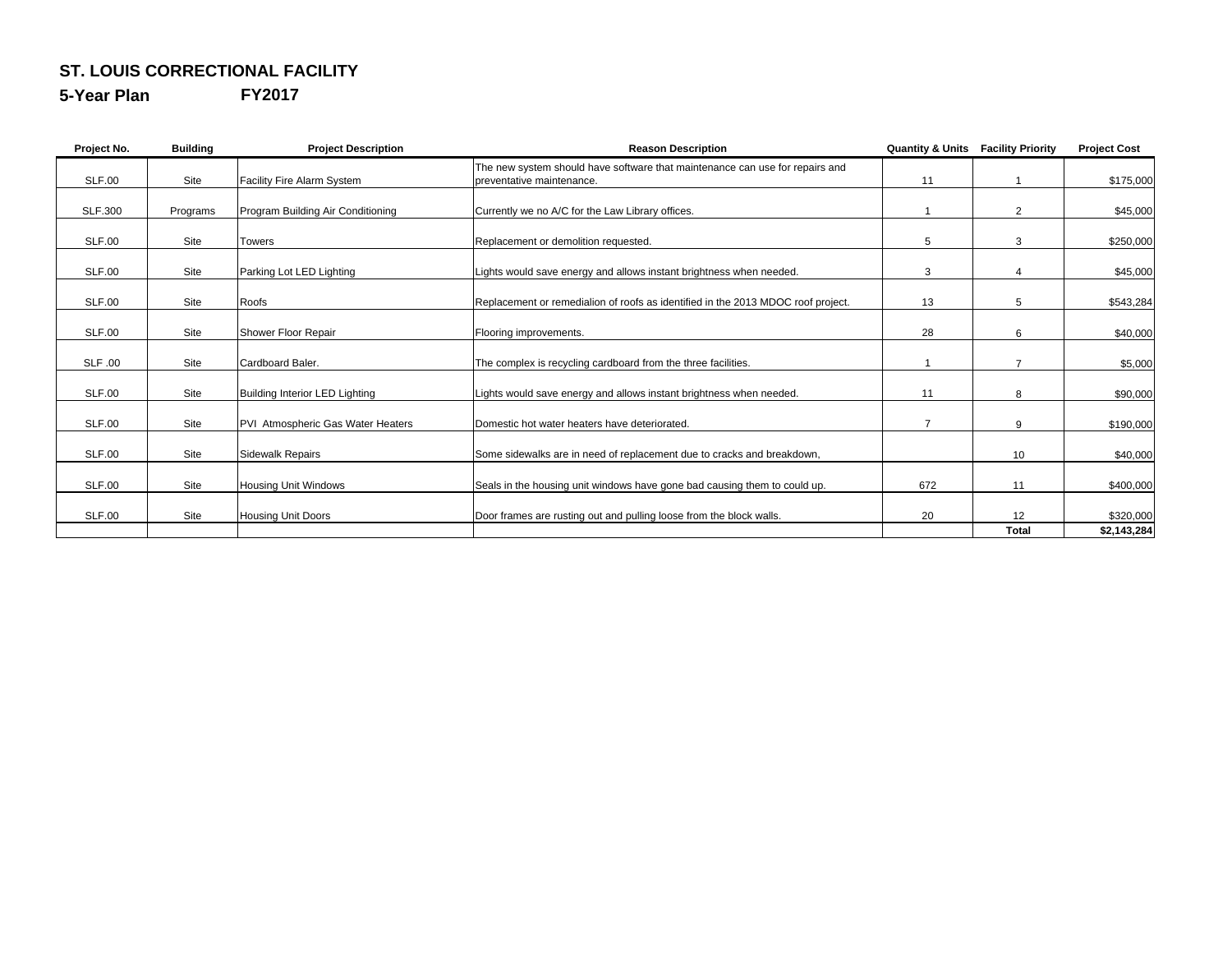# **MICHIGAN DEPARTMENT OF CORRECTIONS**

### "*Help Make Things Right"*

# **MEMORANDUM**

**DATE:** June 22, 2015

- **TO:** Jody Deangelo, A/ Warden Thumb Correctional Facility
- **FROM:** Marty Farnsworth, Physical Plant Superintendent Thumb Correctional Facility
- **SUBJECT:** Annual Physical Plant Evaluation

Policy directives require an annual maintenance assessment of our facility. A key to ensuring the proper maintenance of any site is the resources (human and financial) that are provided toward that effort.

Detailed below is the annual assessment of our physical plant as required by PD 04 03.100. We have detailed each building's condition and any repairs/improvements that are recommended or have recently been completed. Many of the items have been previously identified and included on our five (5) year plan.

Most buildings at the Thumb Correctional Facility are in good condition with wear and tear typically found in buildings of this age. This report will detail only the work that is not considered "routine", it will be items that directly affect the safety and security of the facility as a whole.

#### Auburn Unit/Burns Unit (Bldg. 700)

There continues to be the need for new Boilers in this housing unit. The old boilers are still in good working condition, and the continuous preventative maintenance on them will continue to extend their lives. It is still a concern of mine that if we do not eventually replace these boilers we will someday come across repairs that may be significant to this facility both financial and with great disruption.

In order to ensure the highest level of safety and security we need to replace/upgrade/increase the cameras in the housing units throughout the facility. These housing units have no cameras at this time and additional cameras would greatly assist Custody in the safety of our facility, both staff and inmates.

The handicapped elevator in Auburn has been giving the facility issues, but we have had KONE here several times to work on it and we have added a magnet to the door which has seemed to help tremendously.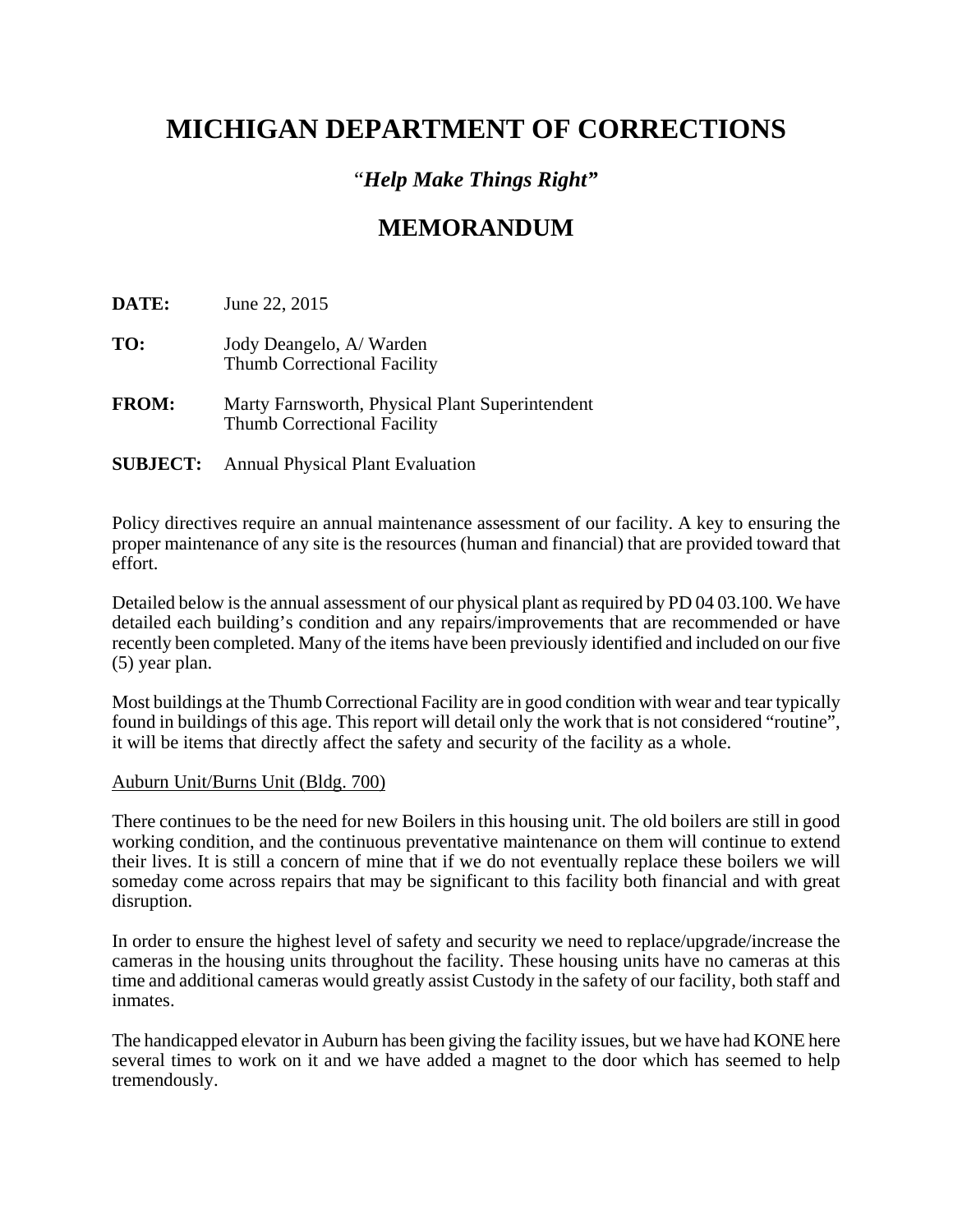The overall appearance and structure of building 700 is excellent the staff both Maintenance and Custody do an excellent job of keeping this housing unit in great shape.

#### Cord Unit/Durant Unit (Bldg. 400)

Not unlike all the other housing units building 400 is in need of new metal insulated doors, hardware and frames. The entrance doors on the front and back of this housing unit get considerable wear and tear over the years and have just come to the end of their usefulness.

Like building 700, building 400 has no security cameras, cameras in this area would help with the safety and security of both the facility and this housing unit. Additional/upgraded cameras will eliminate hidden and/or trouble spots for staff. There are now additional fibers in this housing unit that would assist with installation of cameras.

The roof of building 400 is still in need of replacement. This would reduce the continuous and costly repairs we perform on the roof.

The elevator in Cord has been working well; we also added a magnet to the door of this elevator to help secure the door during movement.

#### Essex Unit / Franklin Unit (Building 500 and Building 1000)

As with the other units this unit too needs new entry doors, hardware and continuous hinges. The doors are not worn out due to misuse but because of age and use. There was a new door put on Franklin this past couple of years so we are moving forward with the replacement of needed hardware.

The handicapped lift in building 500 is still working well, and has not seemed to give us many issues over the past year; we added a magnet to the door of the elevator to keep it secure during movement.

Additional cameras are needed in both housing units. Both of these housing units are occupied by youthful offenders and more cameras would help in the policing of these housing units, making the units safer for staff and inmates. There are several blind spots that would be eliminated with the proper placement of cameras.

Building 1000 roof is in poor condition, it is leaking in several areas and recently Regional Maintenance has come out to inspect roof. Per the conversation with Regional Maintenance the roof in building 1000 (Franklin) is beyond repair and is in need of immediate replacement. Regional Maintenance has made several trips to the facility and has seemed to have slowed down the leaks for the time being.

#### Food Service/Health Care/Segregation/Maintenance/Warehouse (Bldg. 200)

The elevator in this building was worked on this past year and has seemed to be working good. There have been no complaints in quite some time about this elevator.

There is still one old Domestic Hot Water heater that needs to be replaced, this is still in the works but will be done through attrition.

There are some doors throughout this building that are still in the need of replacing. Although I feel they could certainly be done through attrition.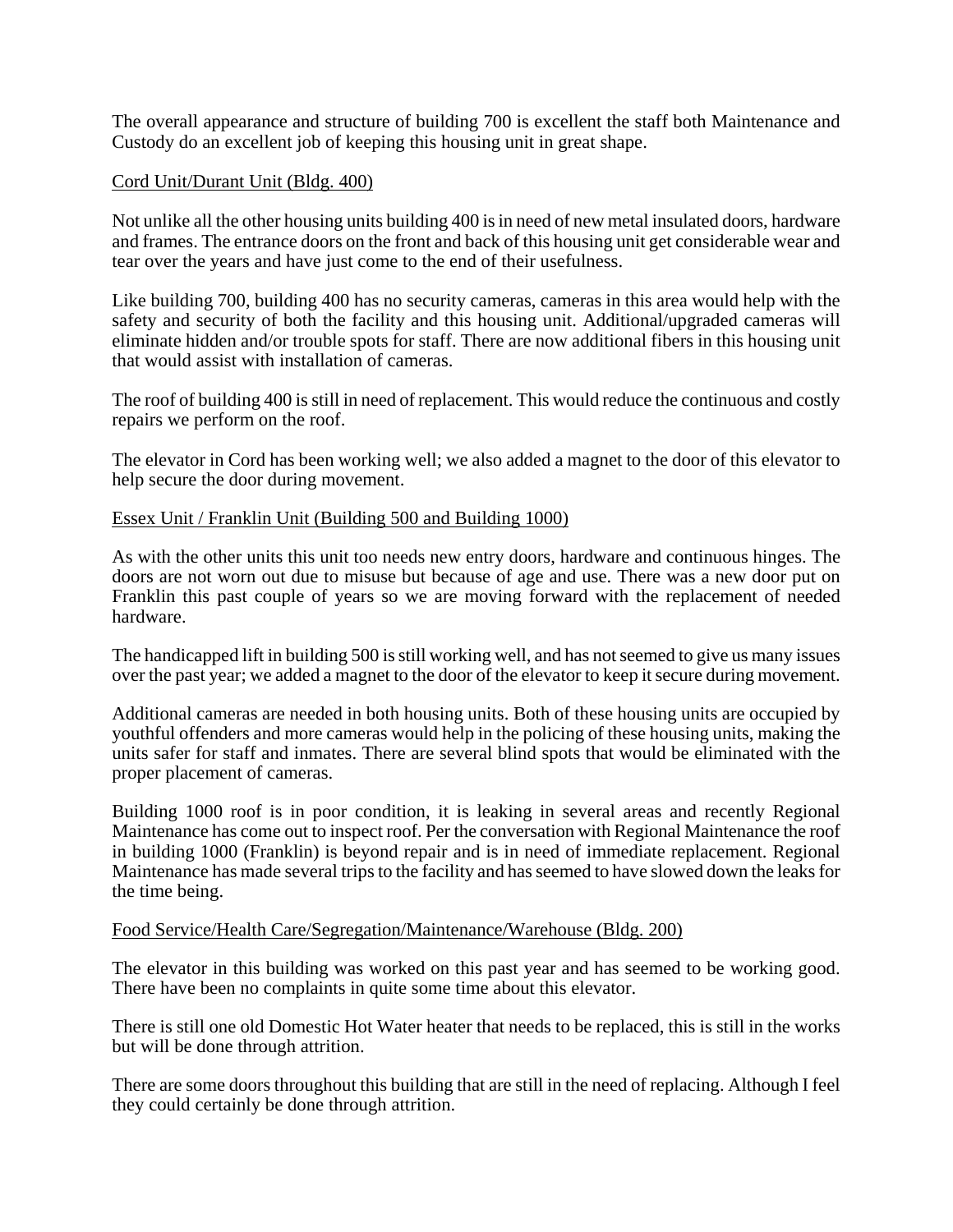Due to the high traffic area, and this facility housing youthful offenders this building could use the installation of several cameras placed strategically through out Food Service and Segregation areas.

#### Programs (Building 300)

To ensure the highest level of safety and security we need to replace/upgrade/increase the cameras in this building similar to those suggested for the housing units. Additional cameras will provide a better quality monitoring system and provide increased ability to monitor more areas that are currently considered trouble areas. There presently are no cameras in this area of our facility.

Building 300 has had several issues with their air conditioning unit over the past year; we have had regional Maintenance out and for now have fixed the problem. The controls of this air conditioner are old and need to be completely replaced. These controls are the original controls that have been on this unit since the facility opened.

The entrance doors are in need of replacement in building 300, but for the most part this building is in good shape.

#### Administration (Building 100)

We need to replace the sliding doors (Doors 1, 2, and 3) at the Bubble and Control Center in order to maintain the safety and security of the facility when employees, visitors, and prisoners enter and exit this area. We have seemed to get the work on these doors under control, although there are still times we need to work on these doors for the most part they have been running well.

The elevator in Building 100 is in good condition, there have been some minor issues with this elevator but nothing that hasn't been able to be fixed quickly and for the most part inexpensively.

We need to replace the entrance doors to the Building 100 to a power assisted door which will make us fully compliant with ADA guidelines and improve building accessibility.

The pillars on the entrance of the administration building need to be rework and the bricks that are falling out replaced.

#### MSI (Building 600)

This building is in good shape for the most part. The steal roof has several leaks; Regional Maintenance has recently visited the facility and helped us fix these minor leaks.

All the lighting through out this building has been updated and it has made a significant difference.

Due to the constant volume of traffic through MSI cameras are needed to help with the safety and security of building 600 and the rest of the Facility.

#### Site Needs

We need to repair our parking lots and perimeter roads, even though they do not see the traffic that they once did they still need to be maintained or even upgraded. Several bids have been obtained and we are working towards this goal.

The Generator is in good working condition. It recently had its yearly full load test competed with an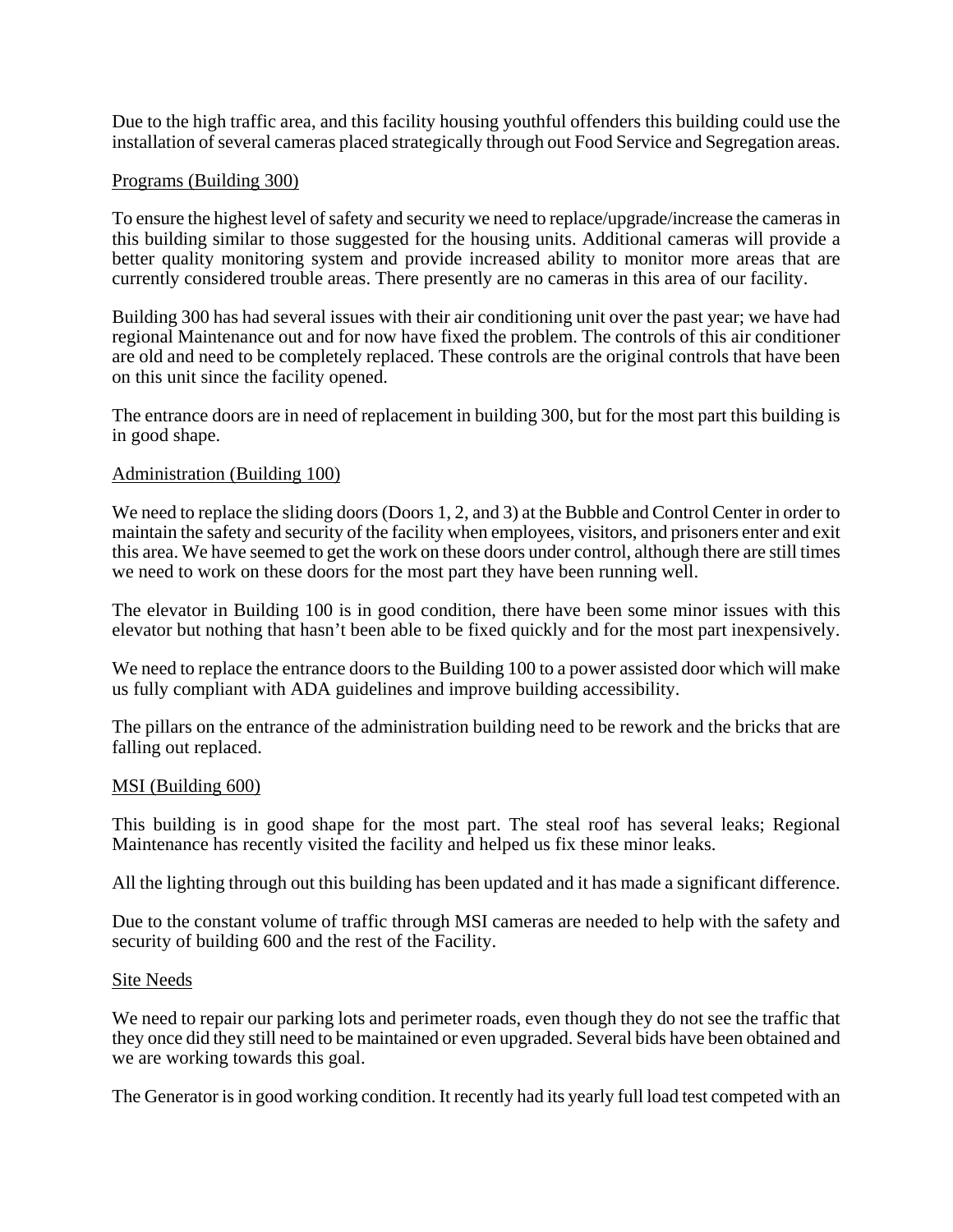entire tune up. It would be a great advantage to this facility if the Generator was upgraded; this would allow us to be able to run the entire facility during a power outage. As of right now we can only run certain areas of the facility.

In order to ensure the highest level of security at the facility we need to replace/upgrade/increase the cameras on the outside perimeter of the facility. Additional/upgraded cameras will provide a better quality monitoring system and provide increased ability to monitor more areas that are currently considered trouble spots for staff.

The Facility is in need of replacing and upgrading of our zone defense. Maintenance constantly works on these zones but due to their age they need to be replaced. There has been a project request put and we are awaiting the start of this project.

#### Gun Range

The gun range is up and running at this time, and seems to be holding up better due to some slight changes made over the past year. The building of the second range is in full motion and as materials come in we should be able to finish and have two fully operational ranges. We are in need of more fill to finish off the berm to make it safe to use both sides of the range.

In conclusion, our major needs fall into several key areas:

- 1. Boiler for heat and domestic hot water
- 2. Door replacements
- 3. Roof replacement; on building 400, 600 and 1000
- 4. Security cameras
- 5. Perimeter security zones

As indicated above, many of the items reported herein have been identified through previous assessment documents. We will continue to review the facilities needs and update all concerned as our reassessment project is completed. The Thumb Correctional Facility has been selected for a Perimeter Camera upgrade, this project is in full motion, and in addition to that the facility has been selected for zone upgrades. When these projects are completed it will make a huge improvement to the safety and security of the Thumb Correctional Facility.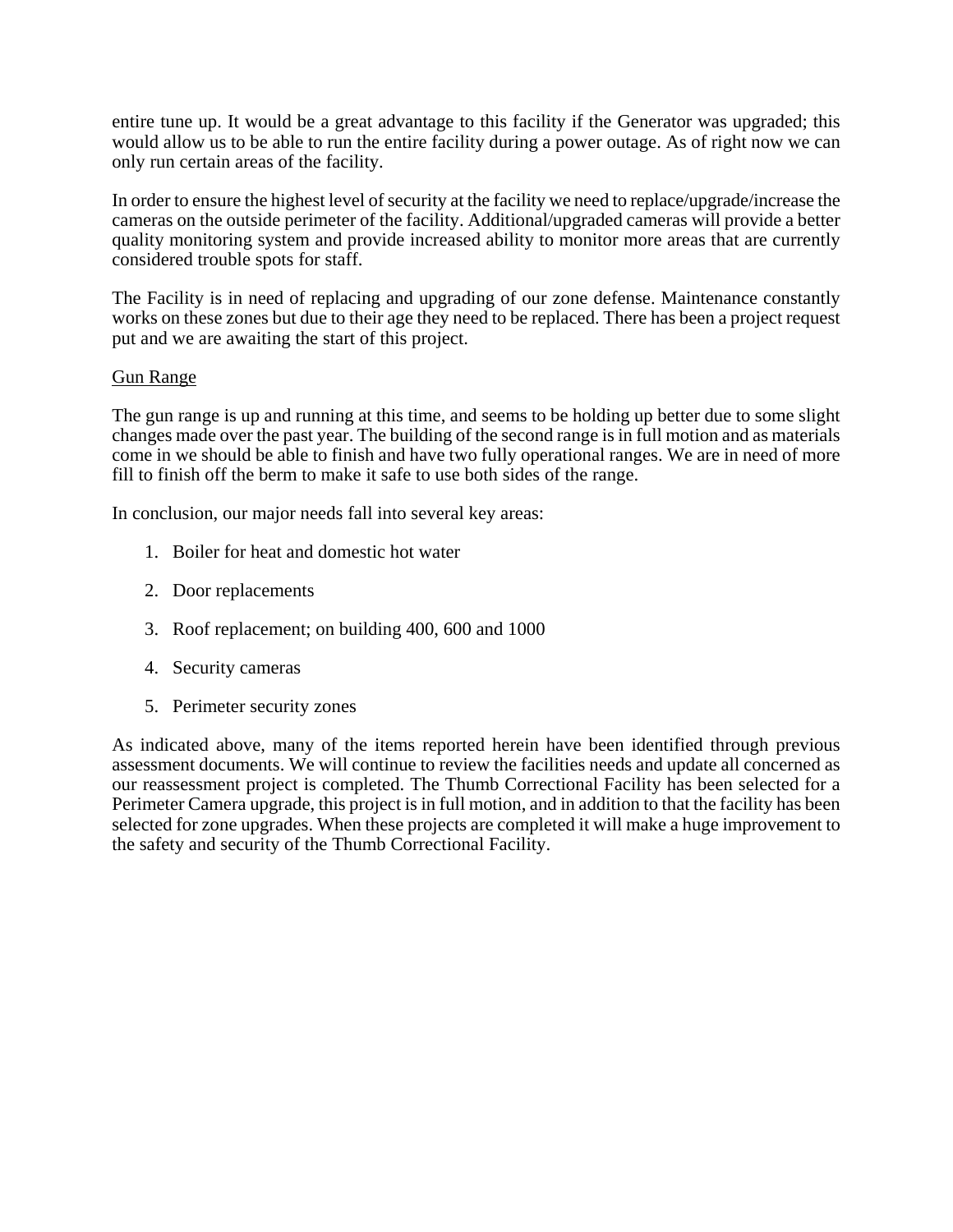#### THUMB CORRECTIONAL FACILITY

#### 5-Year Plan FY2017

| Project No.              | <b>Building</b>        | <b>Project Description</b>                                                      | <b>Reason Description</b>                                                   | <b>Quantity &amp; Units</b> | <b>Facility Priority</b> | <b>Cost Estimate</b> |
|--------------------------|------------------------|---------------------------------------------------------------------------------|-----------------------------------------------------------------------------|-----------------------------|--------------------------|----------------------|
| <b>TCF.200</b>           | <b>Food Service</b>    | Replace two existing coolers                                                    | Worn Out, potential safery risk                                             | 2 Units                     | $\mathbf{1}$             | \$90,000             |
| <b>TCF.300</b>           | Education              | Replace controls on air conditioning unit                                       | Obsolete, no longer manufactured parts available.                           | 1 Unit                      | $\mathbf{1}$             | \$35,000             |
| <b>TCF.100</b>           | Administration         | Replace controls on air conditioning unit                                       | Obsolete, no longer manufactured parts available.                           | 1 Unit                      | $\mathbf{1}$             | 35,000               |
| TCF.100.A04              | Administration         | <b>Add Power Assist Doors</b>                                                   | Does not meet ADA Standards                                                 | 2 Units                     | $\mathbf{1}$             | \$32,000             |
| <b>TCF Housing Units</b> | <b>Entire Facility</b> | <b>Replace Toilet Partitions</b>                                                | Worn Out, beyond usefull life span                                          | 40 Units                    | 3                        | \$45,000             |
| <b>TCF Facility</b>      | <b>Entire Facility</b> | Replace Fire Alarm System                                                       | Obsolete, no longer manufactured parts available.                           | 15 Units                    | $\mathbf{1}$             | \$800,000            |
|                          |                        | TCF Housing Units TCF Housing Units Replace Doors and Entry Systems             | Beyond Usefull life of equipment                                            | 9 Units                     | $\mathbf{1}$             | \$105,000            |
| TCF.100.S08              | <b>Entire Facility</b> | <b>Upgrade Facility Paging System</b>                                           | Obsolete, no longer manufactured parts available.                           | 18 Units                    | $\overline{2}$           | \$126,000            |
| TCF.200.A06              | <b>Food Service</b>    | Replace single exterior door/Frame/Hardware                                     | Damaged, in need of replacement.                                            | 6 Units                     | $\overline{2}$           | \$98,000             |
| TCF.200.S03              | Education              | Replace single exterior door/Frame/Hardware                                     | Damaged, in need of replacement.                                            | 2 Units                     | $\overline{2}$           | \$5,000              |
| <b>TCF.0.A01</b>         | <b>Entire Facility</b> | Repave parking lot                                                              | Water Damaged, freezing conditions are adding to damage of the parking lot. | 1 Unit                      | $\mathbf{1}$             | \$129,000            |
| TCF.00.C.05              | <b>Entire Facility</b> | Replace existing sidewalks through out facility                                 | Water Damaged, freezing conditions are adding to damage of sidewalks        | 8 Units                     | $\mathbf{1}$             | \$38,000             |
| TCF.00.C.06              | Perimeter Road         | Repave Perimeter Road                                                           | Water Damaged, freezing conditions are adding to damage of perimeter road.  | 1 Unit                      | $\mathbf{1}$             | \$42,000             |
| <b>TCF.100</b>           | Administration         | Replace Four Existing Gates                                                     | Worn Out, potential safery risk                                             | 4 units                     | $\mathbf{1}$             | \$225,000            |
| TCF.200.M01              | 200 Building           | Firetube Boilers                                                                | Worn Out, potential safery risk                                             | 1 Unit                      | $\mathbf{1}$             | \$225,000            |
| TCF.300.A16              | Education              | Replace Athletic Floor                                                          | Worn Out, potential safery risk                                             | 1 Unit                      | $\overline{2}$           | \$146,000            |
| TCF.300.A16              | Education              | Replace Gym Divider                                                             | Damaged, in need of replacement.                                            | 1 Unit                      | $\overline{2}$           | \$35,000             |
| TCF.300.M01              | Education              | Replace individual a/c units with new centralized cooling and<br>heating system | None presently installed                                                    | 1 Unit                      | 5                        | \$115,000            |
| TCF.600.A01              | MSI                    | Replace existing roof                                                           | Damaged, leading to more serious problems                                   | 1 Unit                      | $\mathbf{1}$             | \$394,000            |
| TCF.700.A01              | Cord/Durant            | Replace existing roof                                                           | Damaged, leading to more serious problems                                   | 2 Units                     | $\mathbf{1}$             | \$275,000            |
| TCF.1000.A01             | Franklin               | Replace existing roof                                                           | Damaged, leading to more serious problems                                   | 1 Unit                      |                          | \$400,000            |
|                          |                        |                                                                                 |                                                                             |                             | <b>Total</b>             | \$3,395,000          |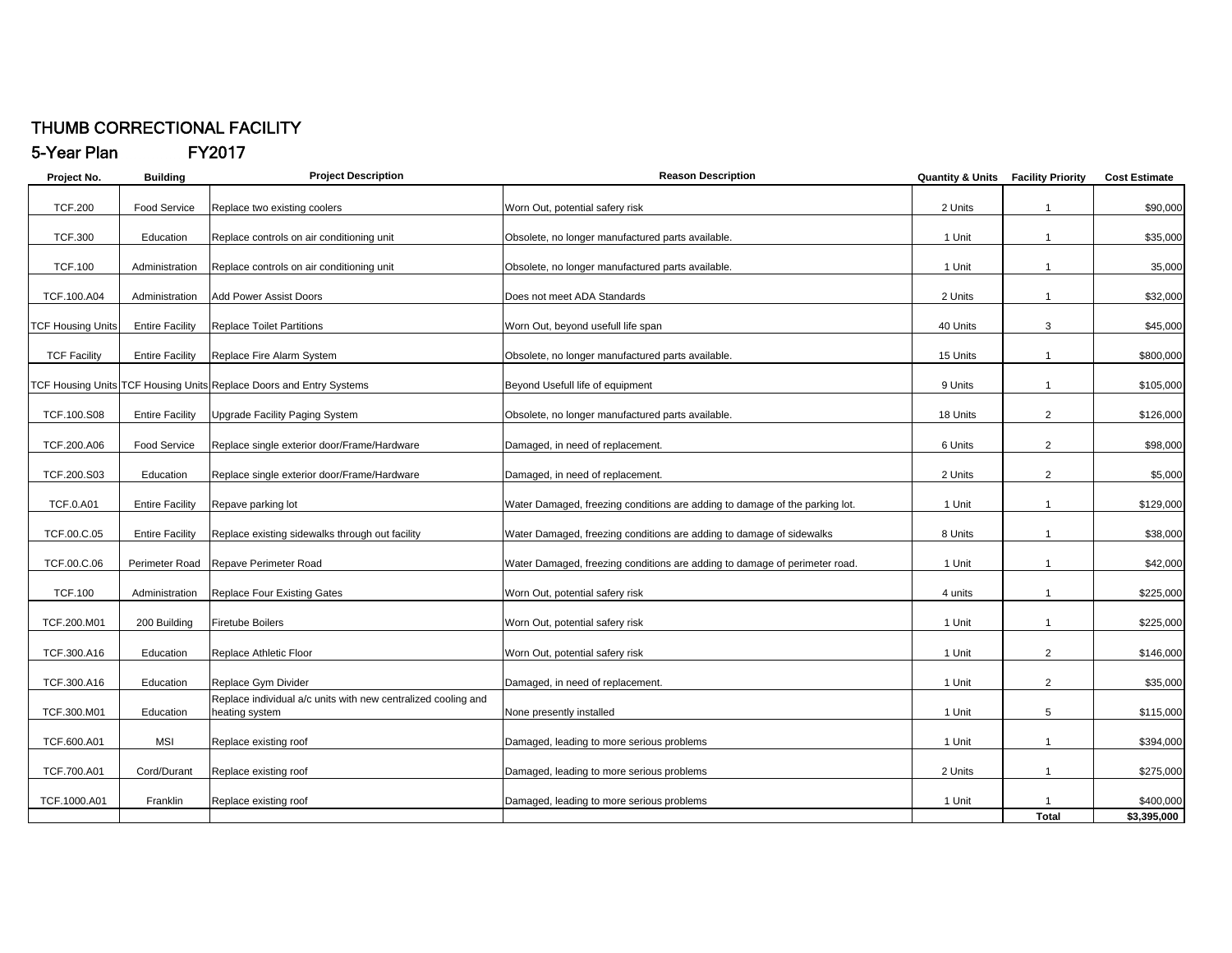# **MICHIGAN DEPARTMENT OF CORRECTIONS**

## "*Help Make Things Right"*

# **MEMORANDUM**

**DATE:** July 1, 2015

**TO:** Toni Moore, Business Manager

**FROM:** Richard Bullard, Physical Plant Superintendent

**SUBJECT:** Annual Physical Plant Report

#### **Executive Summary**

There are currently several DTMB projects underway.

- **Arc Flash Study** An arc flash study of all the primary electrical switchgear and secondary circuit breakers, facility wide.
- **Prisoner Services Building**  The roof was replaced in the fall of 2014 and the interior renovation work commenced in February of 2015 with a completion date of September, 2015.
- **Primary Electrical Distribution Study/Generator Replacement** The study is complete. The replacement of the emergency generators, switchgear and building addition to the Powerplant to house the equipment is out for bid. The project is scheduled to be completed, commissioned and turned over to us by February, 2015.
- **Primary Electrical Cable Replacement** Replacement of primary conductors in the tunnel between 4 and 5 Block. Scheduled to start in June, 2015.
- **Fire Alarm Upgrade**  This project will replace the pull stations, audible alarms and strobe lights in Buildings, C, D, E, F, G, H, J, K, L and M. It has commenced and is scheduled for completion by the end of July, 2015.
- **Personal Protective Device (PPD) Project**: Scheduled for completion in September, 2015.
- **Utility Tunnel Piping**  This project will replace all of the steam, condensate and compressed air piping in the tunnels between 1 Block and Food Service as well as ancillary equipment such as condensate return stations. The contract has been awarded but work has not yet commenced.
- **Jennings Gymnasium Repurposing**  The gymnasium is being converted into a dormitory-style temporary housing unit with a capacity of 96 beds. The existing HVAC system has been evaluated and deemed sufficient for the new needs. The lighting fixtures have been replaced with energy efficient LED lights. The floor has been polished and epoxy coated.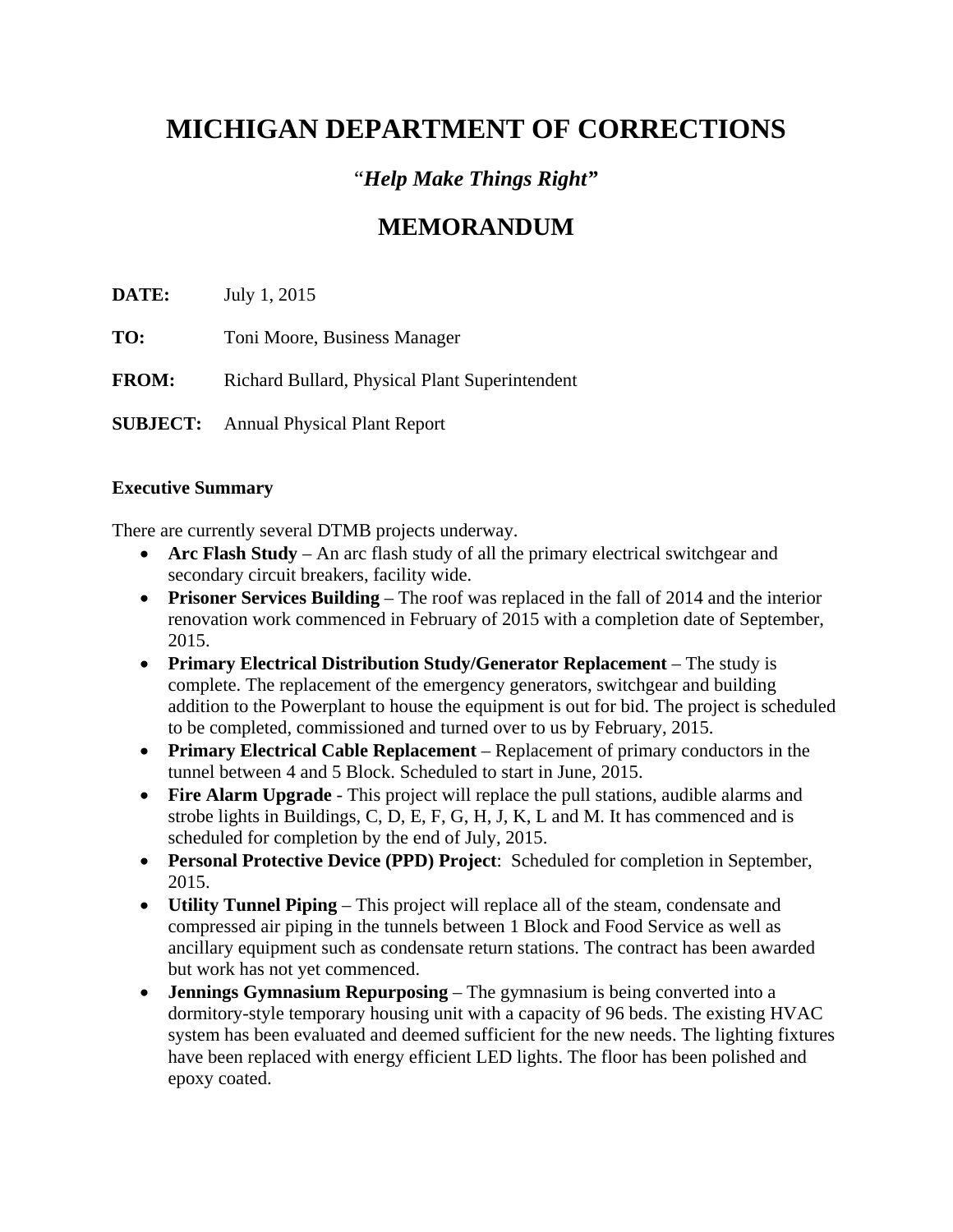**Roofs** – Plans are to replace the roofs on the West Administration Building. Programs Building and possibly the Fieldhouse.

#### **Powerplant and Utilities**

The three main Powerplant steam boilers are severely scaled on the waterside heating surfaces which are increasing fuel consumption but also limit their steam generating capacity to about 66% of design capacity. We have begun the process of de-scaling these boilers by feeding a chemical formulated to remove the type of scale that is present. This is a purposely slow process and we anticipate it will take approximately 1 year to completely de-scale all three boilers.

The cooling tower needs to have the honeycomb fill replaced and the concrete bottom of the tower and the concrete sump need to be re-coated with coal tar epoxy.

The combustion controls on the 3 Cleaver Brooks watertube boilers need to be replace to achieve improved control, improved efficiency and improved operational reliability.

#### **West Side**

#### *Programs Building*

The building overall is in good shape with the exception of the roof. The roof is leaking in several areas and needs to be replaced. It is beyond being able to be patch repaired.

#### *Administration Building*

The building is overall in good shape with the exception of the roof. The roof is in poor condition and needs to be replaced. The floor tile will be replaced this year.

#### *Food Service Building*

The concrete floor needs to be stripped, etched and sealed as this was never done during construction.

#### *Housing Unit 1*

Air handlers need to be replaced as well as hot and cold decks*.* We will be correcting errors in the domestic hot water installation by installing new mixing valves and recirculating lines with the intent to provide a constant supply of hot water at the proper temperature. The steam supply and condensate return piping needs to be replaced and will be included in the Utility Tunnel Piping project. All Level IV doors need to be replaced due to worn locking devices and hinges. 15 have been replaced so far. One of the two main Taco hot water circulating pumps is inoperable and needs to be replaced.

#### *Housing Unit 2*

Air handlers need to be replaced as well as hot and cold decks*.* We will be correcting errors in the domestic hot water installation by installing new mixing valves and recirculating lines with the intent to provide a constant supply of hot water at the proper temperature. The steam supply and condensate return piping needs to be replaced and will be included in the Utility Tunnel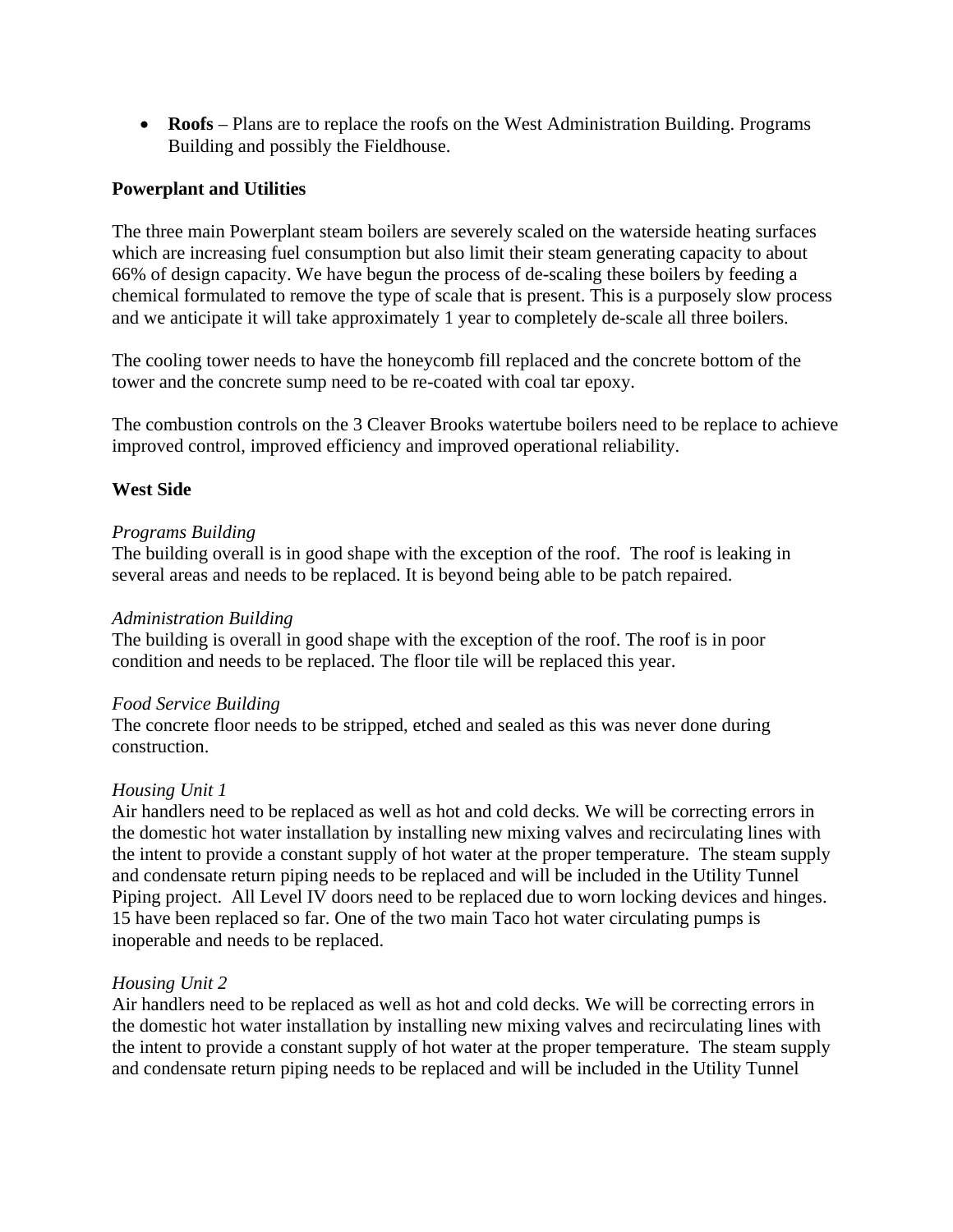Piping project. One of the two main Taco hot water circulating pumps is inoperable and needs to be replaced.

#### *Housing Unit 3*

Air handlers need to be replaced as well as hot and cold decks. We will be correcting errors in the domestic hot water installation by installing new mixing valves and recirculating lines with the intent to provide a constant supply of hot water at the proper temperature. The steam supply and condensate return piping needs to be replaced and will be included in the Utility Tunnel Piping project. One of the two main Taco hot water circulating pumps is inoperable and needs to be replaced.

#### *Housing Unit 4*

Air handlers need to be replaced as well as hot and cold decks. We will be correcting errors in the domestic hot water installation by installing new mixing valves and recirculating lines with the intent to provide a constant supply of hot water at the proper temperature. The steam supply and condensate return piping needs to be replaced and will be included in the Utility Tunnel Piping project. The windows need to be replaced.

#### *Housing Unit 5*

Air handlers need to be replaced as well as hot and cold decks. We will be correcting errors in the domestic hot water installation by installing new mixing valves and recirculating lines with the intent to provide a constant supply of hot water at the proper temperature. The steam supply and condensate return piping needs to be replaced and will be included in the Utility Tunnel Piping project. The windows need to be replaced.

#### *Housing Unit 6*

This unit is located in the Programs Building. Same as listed above for Programs.

#### *Field House*

The roof needs to be replaced. Plans are to paint the gymnasium this year as well as replace the gymnasium lighting with LED fixtures.

#### *Prisoner Services Building*

The roof has been replaced. The HVAC system has been evaluated and the decision was made that it is sufficient for the new purposes for this building. The project to renovate the interior of the building is underway. The renovation will include, Laundry Services, Food Tech Program, Quartermaster, and Property Room.

#### *Maintenance Buildings*

The floor drain in the main garage needs to be replaced.

#### *Health Care*

This area is in good condition. The countertops in the medication room have been modified due to ergonomic concerns.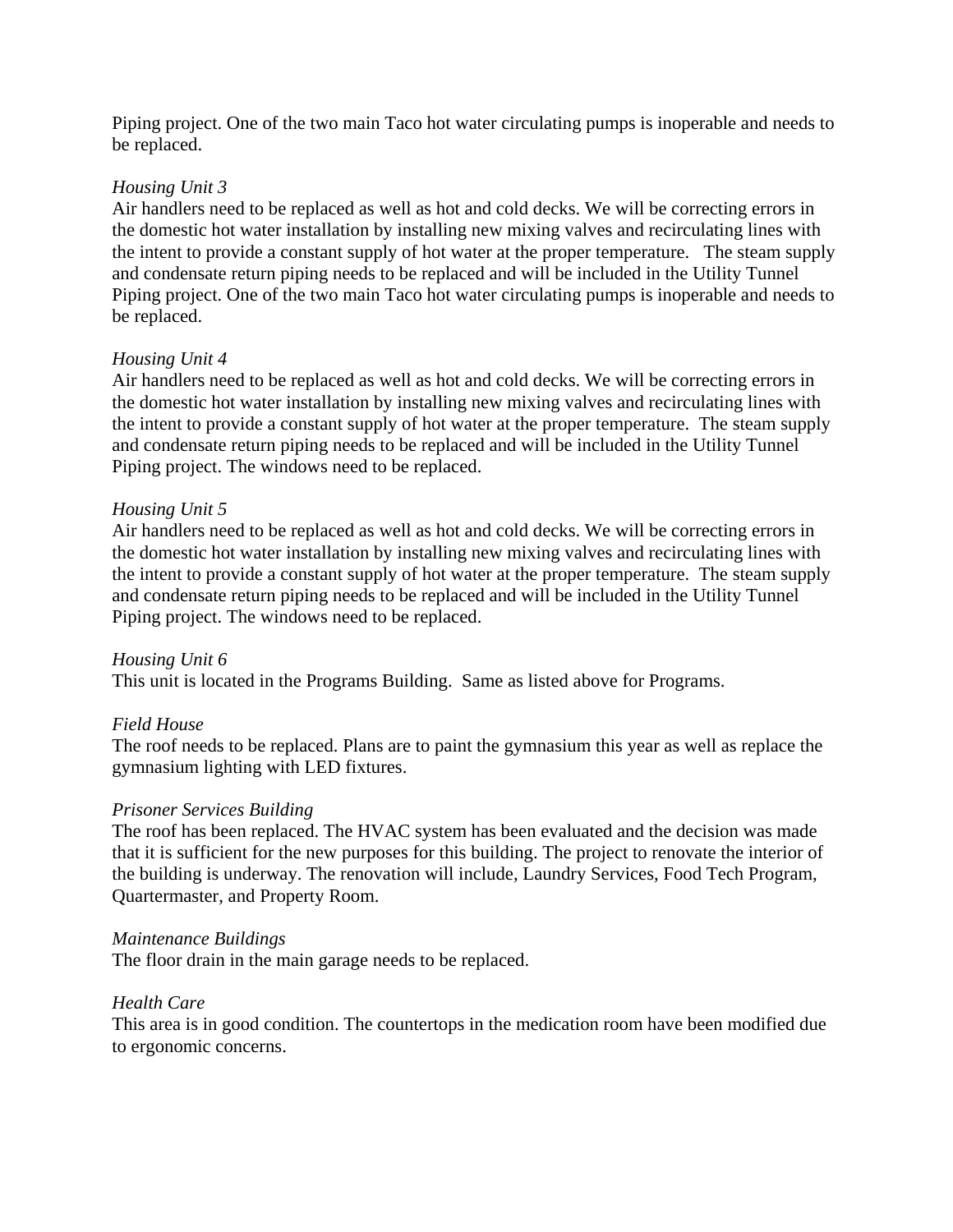#### **East Side**

#### *Calhoun Unit*

The roof needs to be replaced. The T12 lamps and ballasts need to be replaced with T8 to improve lighting and energy savings.

#### *Dickinson Unit*

The roof needs to be replaced. The stairs for the loading dock will be replaced this summer.

#### *Emmett Unit*

The roof was replaced in 2014. The T12 lamps and ballasts need to be replaced with T8 or LED fixtures to improve lighting and energy savings. The chilled water air handling unit needs to be replaced as it is beyond its useful life.

#### *Filmore Unit*

The roof was replaced in 2014. . The T12 lamps and ballasts need to be replaced with T8 to improve lighting and energy savings. The chilled water air handling unit needs to be replaced as it is beyond its useful life.

#### *Gladwin Unit*

The roof was replaced in 2014. The T12 lamps and ballasts need to be replaced with T8 or LED fixtures to improve lighting and energy savings. The chilled water air handling unit needs to be replaced as it is beyond its useful life. The stairs for the loading dock will be replaced this summer.

#### *Harrison Unit*

The roof was replaced in 2014. The T12 lamps and ballasts need to be replaced with T8 or LED fixtures to improve lighting and energy savings. The chilled water air handling unit needs to be replaced as it is beyond its useful life.

#### *Jennings Building/School*

The roof needs to be replaced. The loading dock is in poor condition, and has poor grade for proper drainage. The T12 lamps and ballasts need to be replaced with T8 or LED fixtures to improve lighting and energy savings. The chilled water air handling unit needs to be replaced as it is beyond its useful life. The gymnasium is currently being converted into a 96 bed dormitory style housing unit. The stairs for the loading dock will be replaced this summer.

#### *Kent Building*

The roof needs to be replaced. The chilled water air handling unit needs to be replaced as it is beyond its useful life. The two primary hydronic heating pumps in the basement will be replaced this summer. The stairs for the loading dock will be replaced this summer.

#### *L Administration Building*

The carpet is in the process of being replaced with a combination of carpet and floor tile.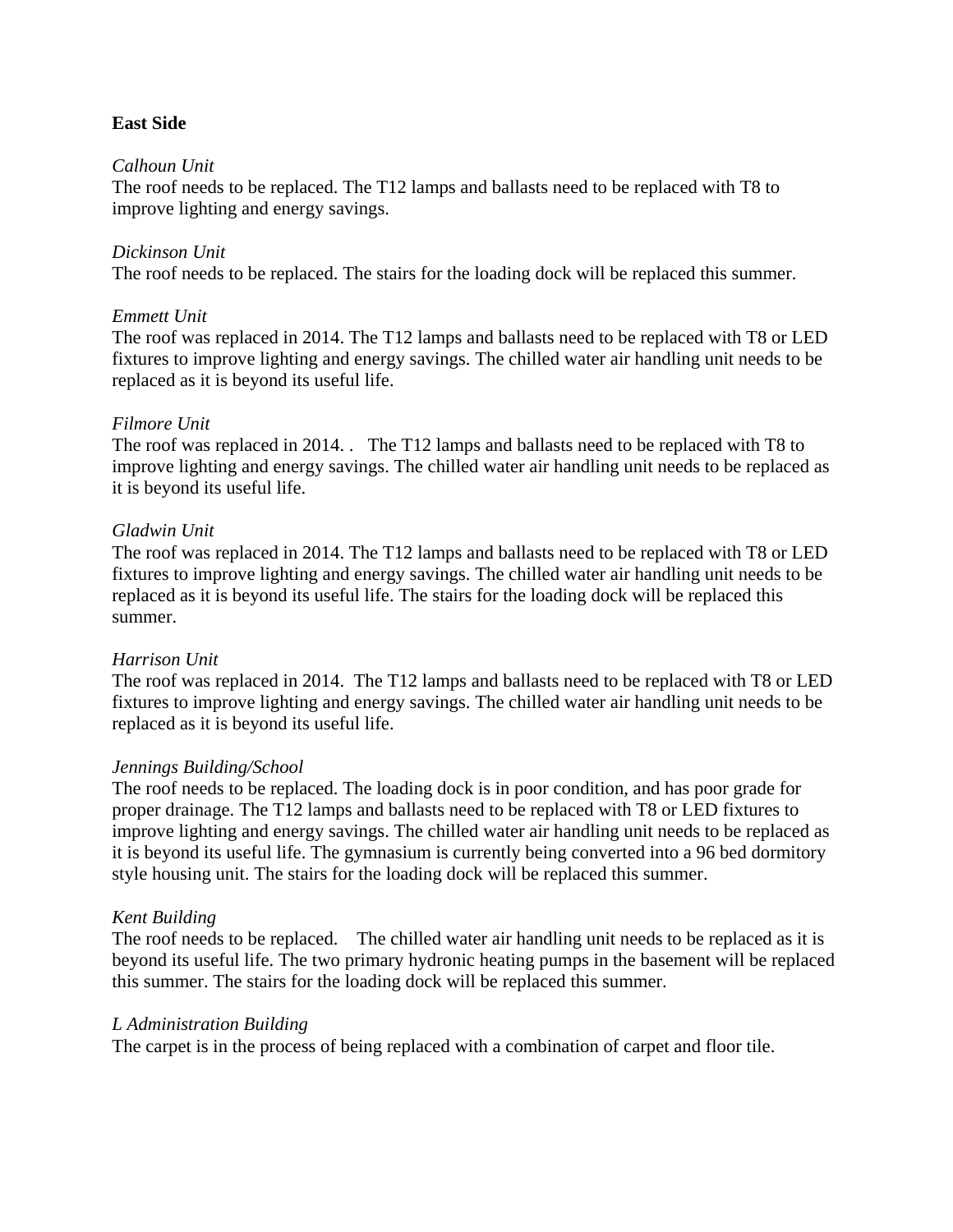*MSI Building*  The roof needs to be replaced.

#### *RGC/ Unit 9*

To be compliant with the PREA standards for housing under 18 year old felons away from those over 18, We remodeled Unit 9 of RGC to become a totally separate Unit with separate toilet and shower areas, dayroom and grooming room, as well as an isolated yard

#### *Warehouse*

This area has inadequate space to suite our current needs and needs to be expanded. Breakers for the dock levelers need to be switched out with ones with disconnects because of moisture seeping into the system and tripping the GFI receptacles.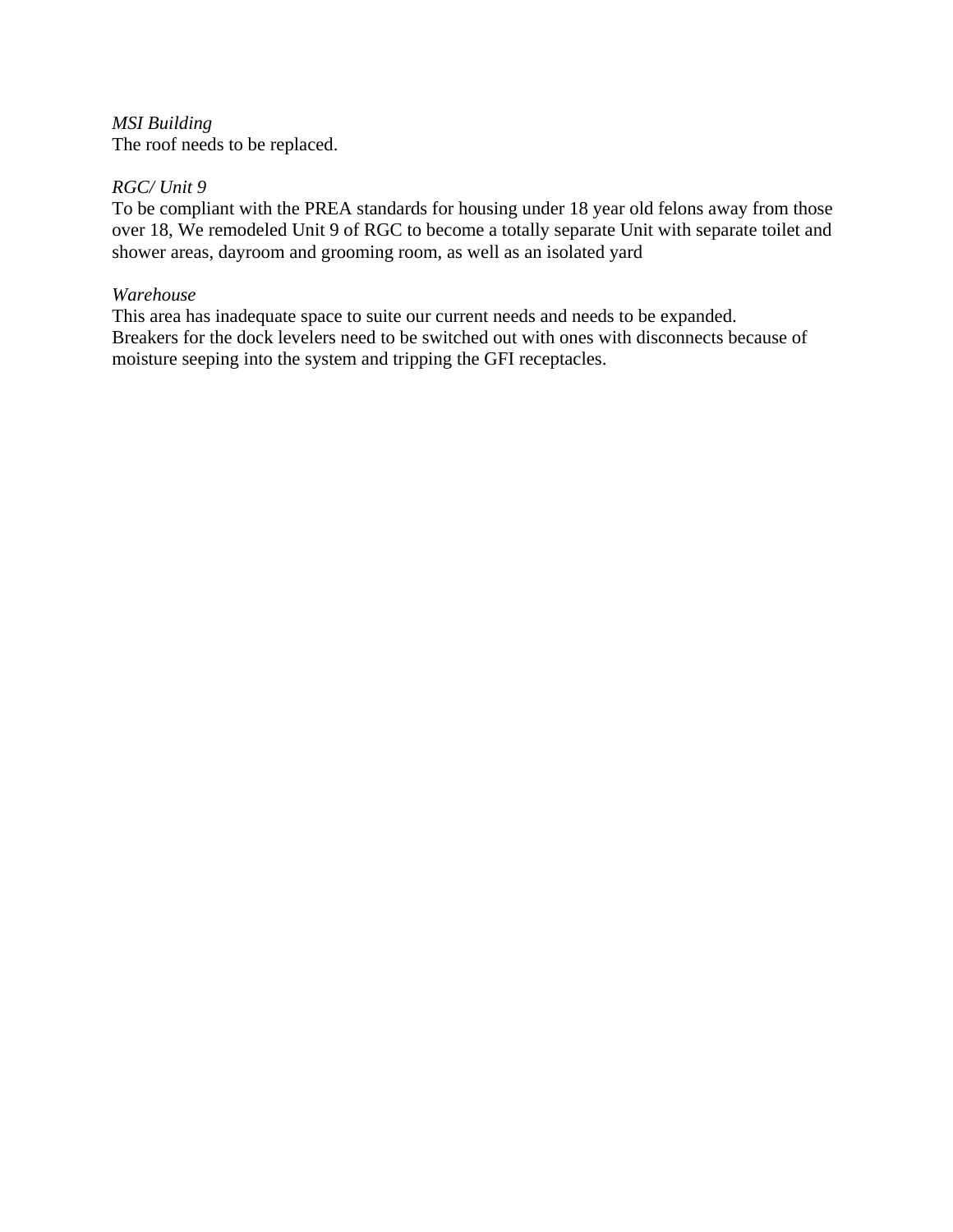#### WOMENS HURON VALLEY CORRECTIONAL FACILITY 5-Year Plan FY2017

| Project No.       | <b>Building</b>    | <b>Project Description</b>                                                      | <b>Reason Description</b>                                                                                                                                                                                                                                                   | <b>Quantity &amp; Units Facility Priority</b> |                | <b>Cost Estimate</b> |
|-------------------|--------------------|---------------------------------------------------------------------------------|-----------------------------------------------------------------------------------------------------------------------------------------------------------------------------------------------------------------------------------------------------------------------------|-----------------------------------------------|----------------|----------------------|
|                   |                    |                                                                                 | To provide additional space to accommodate the increased direct shipping that will<br>occur due to changes in fleet transportaion; to provide heated storage for items such as<br>caustics, paints, mattresses and other items requiring warehousing in a facility as large |                                               |                |                      |
| WHV.W.01          | Drop Ship          | Warehouse addition to the facility.                                             | as WHV.                                                                                                                                                                                                                                                                     | 50,000 sq. ft.                                | $\mathbf{1}$   | \$200,000            |
|                   |                    | Replace the 3 Cleaver Brooks watertube steam boilers with 3                     |                                                                                                                                                                                                                                                                             |                                               |                |                      |
|                   |                    | Cleaver Brooks firetube boiler with economizers, and low NOX                    |                                                                                                                                                                                                                                                                             |                                               |                |                      |
| WHV.P.M01         | Powerhouse         | burners.                                                                        | In need of replacement; Obsolete                                                                                                                                                                                                                                            | 3 Units                                       | $\overline{1}$ | \$1,750,000          |
|                   |                    |                                                                                 | Fill material is damaged and missing in several placed which inhibits proper heat                                                                                                                                                                                           |                                               |                |                      |
| WHV.P.M02         | Powerhouse         | Rebuild the 1,000 ton Marley cooling tower.                                     | transfer. The sump needs to be water blasted and recoated with coal tar epoxy.                                                                                                                                                                                              | 1 Unit                                        | $\mathbf{1}$   | \$75,000             |
|                   |                    |                                                                                 | Standardize with the rest of the facility and be able to eliminate stocking parts for the                                                                                                                                                                                   |                                               |                |                      |
| <b>WHV.01S01</b>  | Unit 1             | Convert all Level IV cells over to the Best lock system.                        | Corbin systems that is used only in this Unit.                                                                                                                                                                                                                              | 80 Units                                      | $\mathbf{1}$   | \$42,000             |
| <b>WHV.C.M.01</b> | Calhoun Hall       | Replacement of the PVI domestic water heater.                                   | In need of replacement; Obsolete                                                                                                                                                                                                                                            | 1 Unit                                        | $\mathbf{1}$   | \$95,000             |
| WHV.B.M3.02       | Warehouse          | Replace pneumatic controls with DDC; Connect to BASS                            | In need of replacement; Gain, energy savings                                                                                                                                                                                                                                | 22, 212 sq ft                                 | 2              | \$90,000             |
| WHV.5.M3.02       | Unit 5             | Replace pneumatic controls with DDC; Connect to BASS                            | In need of replacement; Gain, energy savings                                                                                                                                                                                                                                | 24,114 sq ft                                  | $\overline{2}$ | \$100,000            |
| WHV.6.M3.02       | Unit 4             | Replace pneumatic controls with DDC; Connect to BASS                            | In need of replacement; Gain, energy savings                                                                                                                                                                                                                                | 24,114 sq ft                                  | $\overline{2}$ | \$100,000            |
| WHV.RGC.M3.02     | <b>RGC</b>         | Replace pneumatic controls with DDC; Connect to BASS                            | In need of replacement; Gain, energy savings                                                                                                                                                                                                                                | 34,994 sq ft                                  | 2              | \$190,000            |
| WHV.11.M3.02      | Unit 6, Programs   | Replace pneumatic controls with DDC; Connect to BASS                            | In need of replacement; Gain, energy savings                                                                                                                                                                                                                                | 41,595 sq ft                                  | $\overline{2}$ | \$220,000            |
| WHV.3.M3.02       |                    | Prisoner Services Building Replace pneumatic controls with DDC; Connect to BASS | In need of replacement; Gain, energy savings                                                                                                                                                                                                                                | 21,968 sq ft                                  | $\overline{2}$ | \$80,000             |
| WHV.2.M3.02       | Maintenance        | Replace pneumatic controls with DDC; Connect to BASS                            | In need of replacement; Gain, energy savings                                                                                                                                                                                                                                | 23,624 sq ft                                  | 2              | \$125,000            |
|                   |                    |                                                                                 |                                                                                                                                                                                                                                                                             |                                               |                |                      |
| WHV.4.M3.02       | Fieldhouse         | Replace pneumatic controls with DDC; Connect to BASS                            | In need of replacement; Gain, energy savings                                                                                                                                                                                                                                | 16, 799 sq ft                                 | $\overline{2}$ | \$60,000             |
|                   |                    |                                                                                 |                                                                                                                                                                                                                                                                             |                                               |                |                      |
| WHV.M.M3.02       | MSI                | Replace pneumatic controls with DDC; Connect to BASS                            | In need of replacement; Gain, energy savings                                                                                                                                                                                                                                | 25, 490 sq ft                                 | $\overline{2}$ | \$70,000             |
| WHV.9.M3.02       | Unit 1             | Replace pneumatic controls with DDC; Connect to BASS                            | In need of replacement; Gain, energy savings                                                                                                                                                                                                                                | 24,114 sq ft                                  | $\overline{2}$ | \$100,000            |
| WHV.8.M3.02       | Unit 2             | Replace pneumatic controls with DDC; Connect to BASS                            | In need of replacement; Gain, energy savings                                                                                                                                                                                                                                | 24,114 sq ft                                  | 2              | \$100,000            |
| WHV.7.M3.02       | Unit 3             | Replace pneumatic controls with DDC; Connect to BASS                            | In need of replacement; Gain, energy savings                                                                                                                                                                                                                                | 24,114 sq ft                                  | $\overline{2}$ | \$100,000            |
| WHV.P.MO3         | Powerhouse         | Replace cooling water pumps                                                     | In need of replacement; Obsolete                                                                                                                                                                                                                                            | 2 Units                                       | $\overline{2}$ | \$175,000            |
| <b>WHV.P.M.04</b> | Powerhouse         | Replace chilled water pumps                                                     | In neeed of replacement; Obsolete                                                                                                                                                                                                                                           | 3 units                                       | 2              | \$120,000            |
|                   |                    |                                                                                 |                                                                                                                                                                                                                                                                             |                                               |                |                      |
| WHV.P.M05         | Powerhouse         | Replace lithium bromide steam absorption chillers.                              | In neeed of replacement; Obsolete                                                                                                                                                                                                                                           | 2 units                                       | $\overline{2}$ | \$1,950,000          |
| WHV.4.M02         | <b>Field House</b> | Replace/new piping. Replace/Repair steam and condensate<br>piping.              | In neeed of replacement; Obsolete                                                                                                                                                                                                                                           | 3.000 SF                                      | 3              | \$25,000             |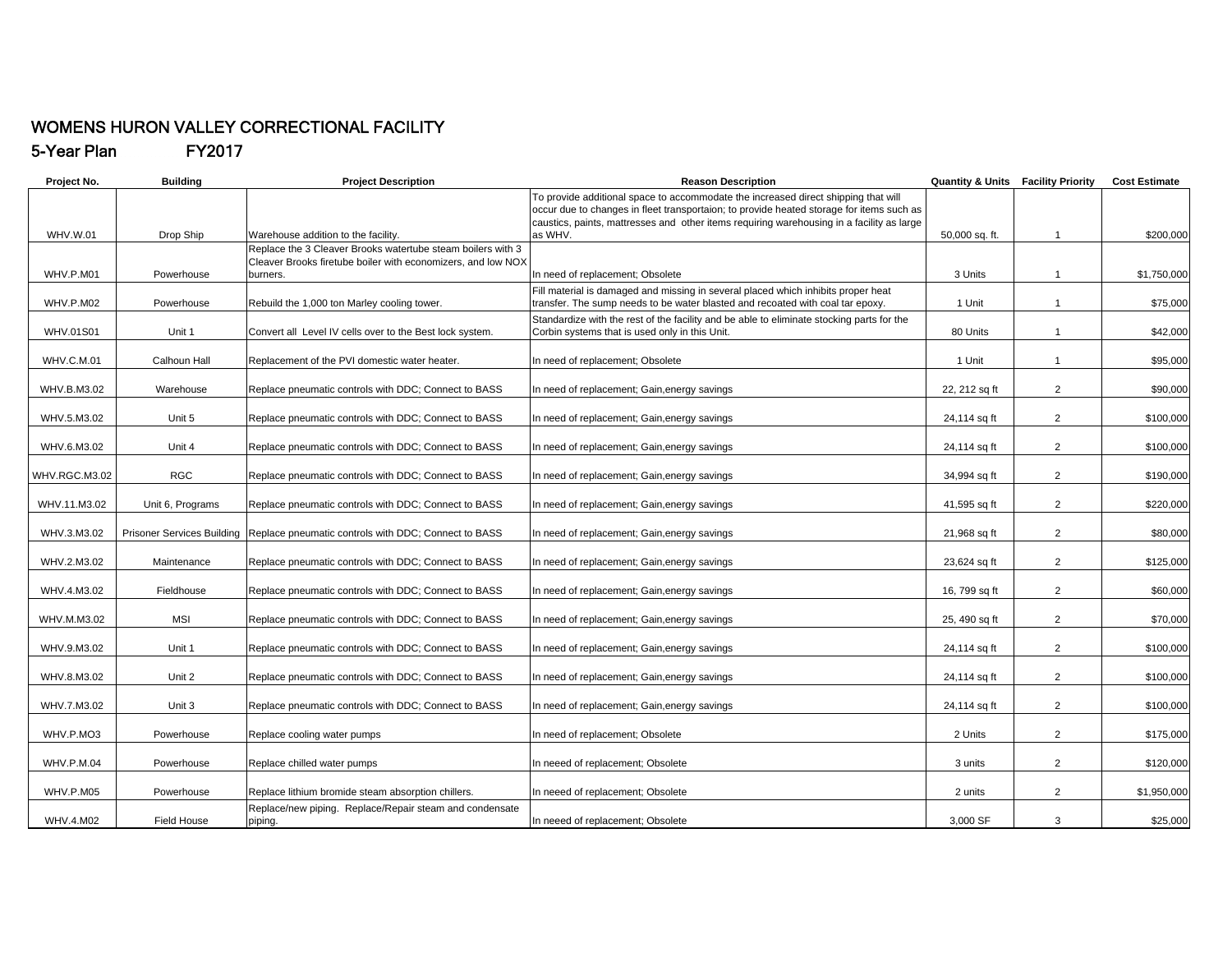| <b>WHV.3.M04</b> | <b>Prisoner Services Building</b> | Replace/new piping. Replace/Repair steam and condensate<br>piping.                                                              | In neeed of replacement; Obsolete                                                                        | 4,000 SF   | 3              | \$28,000  |
|------------------|-----------------------------------|---------------------------------------------------------------------------------------------------------------------------------|----------------------------------------------------------------------------------------------------------|------------|----------------|-----------|
| WHV.K.M01        | Kent Hall                         | Replace/new piping. Replace only defective steam, chilled<br>water, compressed air, cold water piping in tunnel.                | n neeed of replacement; Obsolete                                                                         | 270,000 SF | 3              | \$925,000 |
| WHV.B.M01        | Warehouse                         | Replace/new piping. Replace portion of steam pipe and<br>insulation.                                                            | n neeed of replacement; Obsolete                                                                         | 1,000 SF   | 3              | \$21,000  |
| WHV.10.M02       | Administration/Medical            | Replace/new piping.                                                                                                             | In neeed of replacement; Obsolete                                                                        | 3,000 SF   | 3              | \$22,500  |
| WHV.3.M03        | <b>Prisoner Services Building</b> | Replace/new piping. Replace/Repair DWV piping. Food<br>service                                                                  | n neeed of replacement; Obsolete                                                                         | 2,000 SF   | 3              | \$25,500  |
| WHV.11.M02       | Academic/Voc. School              | Replace/new piping. Replace/Repair steam and condensate<br>piping.                                                              | n neeed of replacement; Obsolete                                                                         | 3,000 SF   | 3              | \$25,500  |
| WHV.5.M02        | Housing Unit 5                    | Replace/new piping. Replace/Repair steam and condensate<br>piping.                                                              | n neeed of replacement; Obsolete                                                                         | 3,000 SF   | 3              | \$25,500  |
| WHV.6.M02        | Housing Unit 4                    | Replace/new piping. Replace/Repair steam and condensate<br>piping.                                                              | n neeed of replacement; Obsolete                                                                         | 3,000 SF   | 3              | \$25,500  |
| WHV.7.M02        | Housing Unit 3                    | Replace/new piping. Replace/Repair steam and condensate<br>piping.                                                              | n neeed of replacement; Obsolete                                                                         | 3,000 SF   | 3              | \$25,500  |
| WHV.8.M02        | Housing Unit 2                    | Replace/new piping. Replace/Repair steam and condensate<br>piping.                                                              | n neeed of replacement; Obsolete                                                                         | 3,000 SF   | 3              | \$25,500  |
| WHV.9.M01        | Housing Unit 1                    | Replace/new piping. Replace/Repair steam and condensate<br>piping.<br>Replace existing window system - w/ insulated system.     | n neeed of replacement; Obsolete                                                                         | 3,000 SF   | 3              | \$25,500  |
| <b>WHV.6.A02</b> | Housing Unit 4                    | Windows should include integral bars. Combine all bldgs 1<br>submittal                                                          | n neeed of replacement; Obsolete                                                                         | 800 SF     | $\overline{4}$ | \$102,100 |
|                  |                                   | Replace existing window system - w/ insulated system.<br>Windows should include integral bars. Combine all bldgs 1<br>submittal |                                                                                                          | 800 SF     | $\overline{4}$ |           |
| <b>WHV.7.A04</b> | Housing Unit 5                    | Replace existing window system - w/ insulated system.<br>Windows should include integral bars. Combine all bldgs 1              | n neeed of replacement; Obsolete                                                                         |            |                | \$102,100 |
| <b>WHV.8.A04</b> | Housing Unit 5                    | submittal<br>Replace existing window system - w/ insulated system.                                                              | n neeed of replacement; Obsolete                                                                         | 800 SF     | 4              | \$102,100 |
| <b>WHV.9.A04</b> | Housing Unit 5                    | Windows should include integral bars. Combine all bldgs 1<br>submittal                                                          | n neeed of replacement; Obsolete                                                                         | 800 SF     | $\overline{4}$ | \$102,100 |
| WHV.F            |                                   | Replace existing windows                                                                                                        | Existing window do not open. Opening window will allow cooling system shut down.<br>Reduce energy costs. | 14 Units   | 4              | \$17,500  |
| WHV.G            |                                   | Replace existing windows                                                                                                        | Existing window do not open. Opening window will allow cooling system shut down.<br>Reduce energy costs. | 14 Units   | 4              | \$17,500  |
| WHV.H            |                                   | Replace existing windows                                                                                                        | Existing window do not open. Opening window will allow cooling system shut down.<br>Reduce energy costs. | 14 Units   | 4              | \$17,500  |
| WHV.K.A06        | Kent Hall                         | Replace existing window system - w/ insulated system.                                                                           | n need of replacement                                                                                    | 130 SF     | $\overline{4}$ | \$8,300   |
| WHV.D.E01        | Dickinson Hall                    | Replace existing windows                                                                                                        | Opening window will allow cooling system shut down. Reduce energy costs.                                 | 128 units  | $\overline{4}$ | \$160,000 |
| WHV.J.E01        | Jennings Hall                     | INTERIOR LIGHTING-Replace interior light fixture(s) Replace<br>with LED fixtures.                                               | ncrease lighting levels.                                                                                 | 750 SF     | 5              | \$4,400   |
| WHV.C.E01        | Calhoun Hall                      | INTERIOR LIGHTING-Replace interior light fixture(s), Replace<br>with LED fixtures                                               | Provides a cost and energy savings.                                                                      | 30,285 SF  | 5              | \$101,800 |
| WHV.D.E01        | Dickinson Hall                    | INTERIOR LIGHTING-Replace interior light fixture(s) Replace<br>with LED fixtures.                                               | Provides a cost and energy savings.                                                                      | 61,763 SF  | 5              | \$207,500 |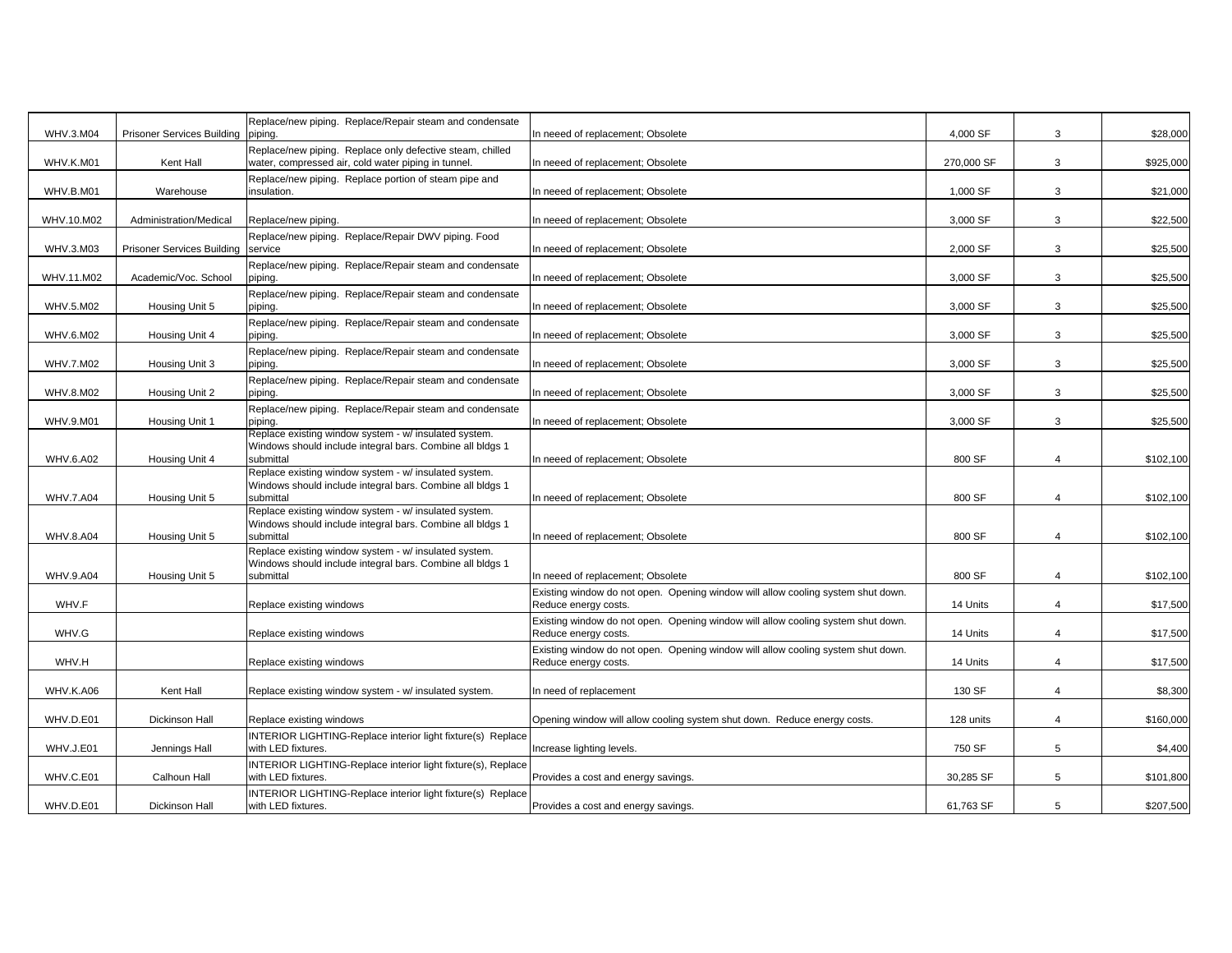| WHV.E.E01        | <b>Emmet Hall</b>   | INTERIOR LIGHTING-Replace interior light fixture(s). Replace<br>with LED fixtures.                                          | Provides a cost and energy savings.                                                                                                                                       | 38,055 SF  | 5 | \$127,900 |
|------------------|---------------------|-----------------------------------------------------------------------------------------------------------------------------|---------------------------------------------------------------------------------------------------------------------------------------------------------------------------|------------|---|-----------|
|                  |                     | INTERIOR LIGHTING-Replace interior light fixture(s). Replace                                                                |                                                                                                                                                                           |            |   |           |
| WHV.F.E01        | Fillmore Hall       | with LED fixtures                                                                                                           | Provides a cost and energy savings.                                                                                                                                       | 38,055 SF  | 5 | \$127,900 |
| WHV.G.E01        | <b>Gladwin Hall</b> | INTERIOR LIGHTING-Replace interior light fixture(s). Replace<br>with LED fixtures.                                          | Provides a cost and energy savings.                                                                                                                                       | 39,220 SF  | 5 | \$131,800 |
|                  |                     | INTERIOR LIGHTING-Replace interior light fixture(s). Replace                                                                |                                                                                                                                                                           |            |   |           |
| WHV.H.E01        | Harrison Hall       | with LED fixtures.<br>INTERIOR LIGHTING-Replace interior light fixture(s). Replace                                          | Provides a cost and energy savings.                                                                                                                                       | 39,451 SF  | 5 | \$132,600 |
| WHV.L.E01        | L Building          | with LED fixtures.                                                                                                          | Provides a cost and energy savings.                                                                                                                                       | 34,584 SF  | 5 | \$116,200 |
| WHV.B.E02        | Warehouse           | INTERIOR LIGHTING-Replace interior light fixture(s). Replace<br>with LED fixtures.                                          | Provides a cost and energy savings.                                                                                                                                       | 20,365 SF  | 5 | \$68,400  |
| WHV.4.E01        | Field House         | INTERIOR LIGHTING-Replace interior light fixture(s). Replace<br>with LED fixtures.                                          | cost and energy savings.                                                                                                                                                  | 16,799 SF  | 5 | \$45,400  |
| WHV.11.A01       | Addition            | Replace Roof of school                                                                                                      | n nned of replacement; Obsolete                                                                                                                                           | 35, 163 SF |   | \$325,000 |
| WHV10.A01        |                     | Admininstration/Medical bldg<br>Replace Roof                                                                                | n nned of replacement; Obsolete                                                                                                                                           | 17, 195 SF |   | \$310,000 |
| WHV.J.A02        | Jennings Hall       | Replace roof and insulation.                                                                                                | n nned of replacement; Obsolete                                                                                                                                           | 26,529 SF  |   | \$289,700 |
| WHV.B.A01        | Warehouse           | Replace existing roof.                                                                                                      | n nned of replacement; Obsolete                                                                                                                                           | 21,000 SF  |   | \$115,500 |
| <b>WHV.4.A01</b> | Field House         | Replace existing roof. Fieldhouse                                                                                           | n nned of replacement; Obsolete                                                                                                                                           | 10,000 SF  |   | \$101,000 |
|                  |                     | Soil Stabilization/Grading, Add/Regrade Drainage Swale/Lawn                                                                 |                                                                                                                                                                           |            |   |           |
| WHV.00.C48       | Site                | Area. Area between perimeter fence and bldg.'s. #7 and #8<br>does not drain well.                                           | To improve drainage.                                                                                                                                                      | 80,000 SF  |   | \$572,000 |
|                  |                     | Soil Stabilization/Grading, Add/Regrade Drainage Swale/Lawn                                                                 | Long-term/high maintenance issue. Prevent water from infiltrating building exterior.<br>Lawn area was constructed with 3' high berms which causes drainage to flow toward |            |   |           |
| WHV.00.C60       | Site                | Area. Existing berms within lawn area in front of bldg. H.<br>Soil Stabilization/Grading, Add/Regrade Drainage Swale/Lawn   | bldg. - recommend removal of berms.                                                                                                                                       | 7,600 SF   |   | \$63,800  |
| WHV.00.C68       | Site                | Area. Located within the main activity area between bldg C<br>and D at NE corner south of pathway.                          | To improve drainage. To improve appearance. Due to site/soil characteristics. Low<br>area approx. 100'x60'.                                                               | 6,000 SF   |   | \$50,400  |
|                  |                     | Soil Stabilization/Grading, Add/Regrade Drainage Swale/Lawn<br>Area. Lawn area located between bldg. #6 and interior        |                                                                                                                                                                           |            |   |           |
| WHV.00.C12       | Site                | walk/drive.                                                                                                                 | To improve drainage.                                                                                                                                                      | 600 SF     |   | \$5,000   |
|                  |                     | Soil Stabilization/Grading, Add/Regrade Drainage Swale/Lawn                                                                 |                                                                                                                                                                           |            |   |           |
| WHV.00.C60       | Site                | Area. Existing berms within lawn area in front of bldg. H.                                                                  | Long-term/high maintenance issue. Prevent water from infiltrating building exterior.                                                                                      | 7,600 SF   |   | \$63,800  |
|                  |                     | Soil Stabilization/Grading, Add/Regrade Drainage Swale/Lawn<br>Area. Catch basin located in lawn area westerly of north     | To improve drainage. Area at catch basin remains wet due to soil conditions.<br>Recommend 4 - 10 ft. lengths of underdrain. re-grade area to provide positive drainage    |            |   |           |
| WHV.00.C57       | Site                | doorway of building K.                                                                                                      | to adjusted cover.                                                                                                                                                        | 40 SF      |   | \$340     |
|                  |                     | Soil Stabilization/Grading, Add/Regrade Drainage Swale/Lawn<br>Area. Located in corner between bldg K and L adjacent to     |                                                                                                                                                                           |            |   |           |
| WHV.00.C62       | Site                | connector.                                                                                                                  | To improve drainage. Prevent water from infiltrating building exterior.                                                                                                   | 2,400 SF   |   | \$24,200  |
|                  |                     | Soil Stabilization/Grading, Add/Regrade Drainage Swale/Lawn                                                                 |                                                                                                                                                                           |            |   |           |
| WHV.00.C63       | Site                | Area. Located at SE interior corner of site east of bldg. K.<br>Soil Stabilization/Grading, Add/Regrade Drainage Swale/Lawn | To improve drainage.                                                                                                                                                      | 1,200 SF   |   | \$10,100  |
|                  |                     | Area. Located between loading dock drives to bldg C and F                                                                   | To improve appearance. Soil erosion issue. Vehicles have been driving off drive.                                                                                          |            |   |           |
| WHV.00.C70       | Site                | along south circulation drive.                                                                                              | Provide topsoil and seeding.                                                                                                                                              | 400 SF     |   | \$3,400   |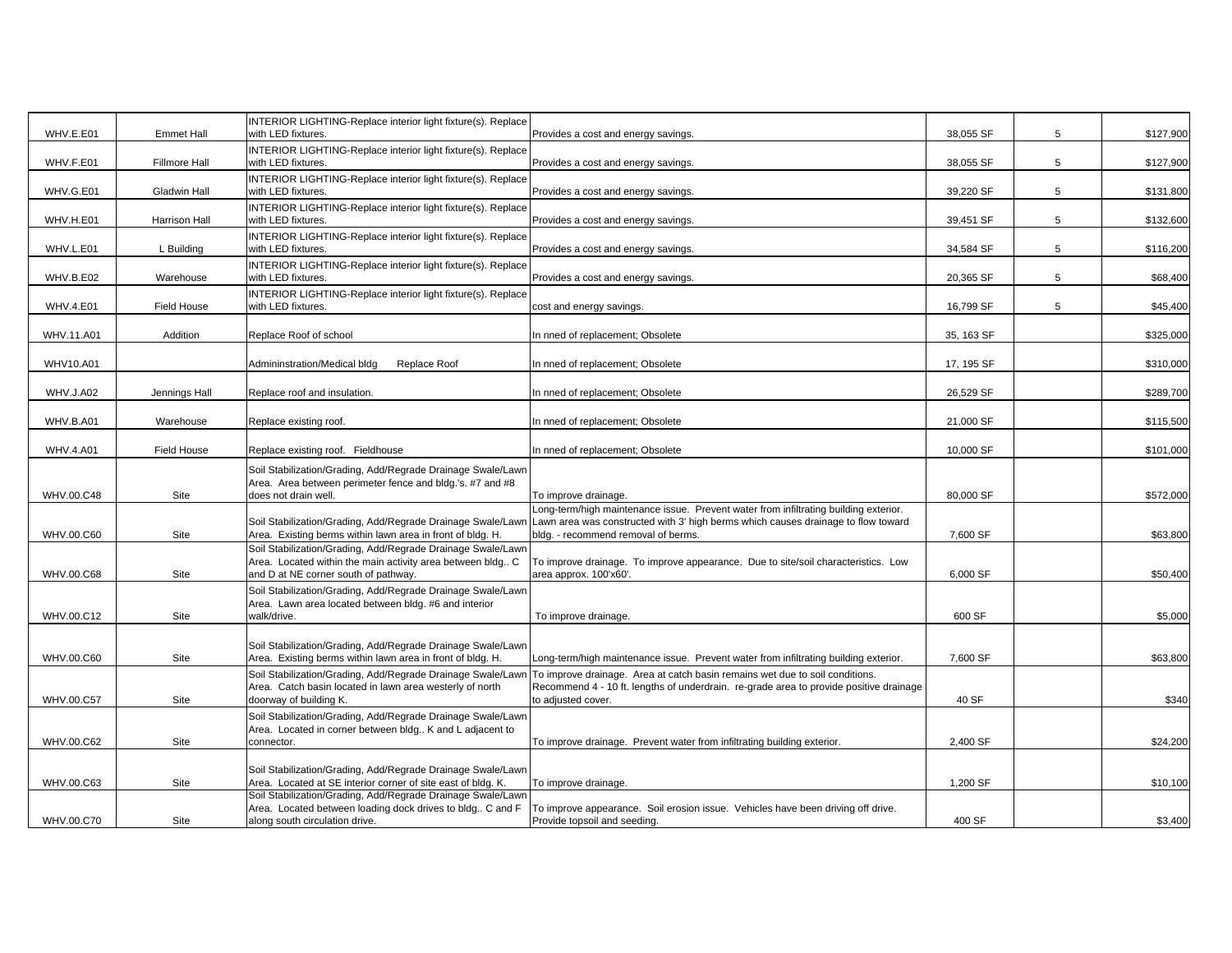| WHV.00.C78       | Site                 | Area. Located just off north end of the west wing of bldg. K.                                                                                        | Soil Stabilization/Grading, Add/Regrade Drainage Swale/Lawn To improve drainage. To improve appearance. Recommend filling with topsoil, grading<br>for positive drainage and re-seeding. | 1,500 SF     |                | \$12,600  |
|------------------|----------------------|------------------------------------------------------------------------------------------------------------------------------------------------------|------------------------------------------------------------------------------------------------------------------------------------------------------------------------------------------|--------------|----------------|-----------|
|                  |                      | Soil Stabilization/Grading, Add/Regrade Drainage Swale/Lawn<br>Area. Outlet of storm sewer from parking lot between bldg.                            |                                                                                                                                                                                          |              |                |           |
| WHV.00.C65       | Site                 | #10 (admin. bldg.) and bldg. #2 (maint. bldg.).                                                                                                      | To improve drainage.                                                                                                                                                                     | 300 SF       |                | \$1,600   |
|                  |                      | Soil Stabilization/Grading, Add/Regrade Drainage Swale/Lawn<br>Area. Area is located at sidewalk "Y" in walk just north of bldg.                     |                                                                                                                                                                                          |              |                |           |
| WHV.00.C03       | Site                 | #10.                                                                                                                                                 | Upgrade drainage system                                                                                                                                                                  | 300 SF       |                | \$2,500   |
| WHV.00.C67       | Site                 | Soil Stabilization/Grading, Add/Regrade Drainage Swale/Lawn<br>Area. Existing swale within pond area on west side of<br>entrance drive off Bemis Rd. | To improve drainage.                                                                                                                                                                     | 1,000 SF     |                | \$5,400   |
|                  |                      | Soil Stabilization/Grading, Add/Regrade Drainage Swale/Lawn                                                                                          |                                                                                                                                                                                          |              |                |           |
| WHV.00.C64       | Site                 | Area. Second detention pond located on east side of the site<br>entrance off Bemis Rd. Pipe discharge along west edge.                               | To improve drainage.                                                                                                                                                                     | 1,000 SF     |                | \$6,800   |
|                  |                      | Soil Stabilization/Grading, Add/Regrade Drainage Swale/Lawn                                                                                          |                                                                                                                                                                                          |              |                |           |
| WHV.00.C32       | Site                 | Area. Swales within center lawn area between secured<br>bldg.'s.                                                                                     | To improve drainage.                                                                                                                                                                     | 2,000 SF     |                | \$16,800  |
| WHV01.M02        | Power House          | Preplace pneumatic controls on steam station with solid state<br>controls                                                                            | In need of replacement 2 PRV station                                                                                                                                                     | 1 Units      | 6              | \$37,000  |
| WHV01.M02        | Power House          | Add third boiler feed pump                                                                                                                           | In need of replacement                                                                                                                                                                   | 1 Unit       | 6              | \$20,000  |
|                  | Kent Hall            | Replace/new steam to hot water converter system - 800 GPM. In need of replacement; Obsolete                                                          |                                                                                                                                                                                          | 1 Unit       | $\overline{7}$ | \$117,600 |
| WHV.9.M06.03     | Tasers now           | Install smoke purge system                                                                                                                           | Segregation Unit                                                                                                                                                                         | 24,114 sq ft | 8              | \$120,000 |
| WHV.1.M01        |                      | Replace/new hot water heater-250 gallon steam fired                                                                                                  | In need of replacement; Obsolete                                                                                                                                                         | 1 Unit       | 12             | \$61,200  |
| <b>WHV1.M02</b>  |                      | nstall back-up water source connection for boilers                                                                                                   | Emergency source for boiler make-up                                                                                                                                                      | 1 Unit       | 13             | \$7,000   |
| <b>WHV.00</b>    |                      | Calhoun Install HU Fence                                                                                                                             | To enhance safety and security of the prisoners                                                                                                                                          | 1 Unit       | 14             | \$25,600  |
| <b>WHV.4.A01</b> |                      | Repair Field House Roof                                                                                                                              | In need of repair                                                                                                                                                                        | 400 LF       |                | \$14,000  |
| WHV.3M004.01     |                      | nstall Fire Suppression system                                                                                                                       | Jograde system                                                                                                                                                                           | 21,968 sq ft |                | \$120,000 |
| WHV.11M04.01     |                      | nstall Fire Suppression system                                                                                                                       | Uograde system                                                                                                                                                                           | 41,595 sq ft |                | \$200,000 |
| WHV.10M04.01     |                      | Install Fire Suppression system                                                                                                                      | Uograde system                                                                                                                                                                           | 38,005 sq ft |                | \$220,000 |
| WHV.D.A01        | Dickinson Hall       | Replace qutter system. Install industrial<br>gutter/collector/downspout system.                                                                      | In need of replacement and to prevent futrue high maintenance issues. Request of<br>Facilities Maintenance.                                                                              | 1,260 LF     |                | \$25,400  |
| WHV.E.A01        | <b>Emmet Hall</b>    | Replace gutter system. Install industrial<br>gutter/collector/downspout system.                                                                      | In need of replacement and to prevent futrue high maintenance issues. Request of<br>Facilities Maintenance.                                                                              | 900 LF       |                | \$18,100  |
| WHV.F.A01        | <b>Fillmore Hall</b> | Replace gutter system. Install industrial<br>gutter/collector/downspout system.                                                                      | In need of replacement and to prevent futrue high maintenance issues. Request of<br>Facilities Maintenance.                                                                              | 900 LF       |                | \$18,100  |
| WHV.G.A01        | <b>Gladwin Hall</b>  | Replace gutter system. Install industrial<br>gutter/collector/downspout system.                                                                      | In need of replacement and to prevent futrue high maintenance issues. Request of<br>Facilities Maintenance.                                                                              | 900 LF       |                | \$18,100  |
| WHV.H.A01        | <b>Harrison Hall</b> | Replace gutter system. Install industrial<br>qutter/collector/downspout system.                                                                      | In need of replacement and to prevent futrue high maintenance issues. Request of<br>Facilities Maintenance.                                                                              | 900 LF       |                | \$18,100  |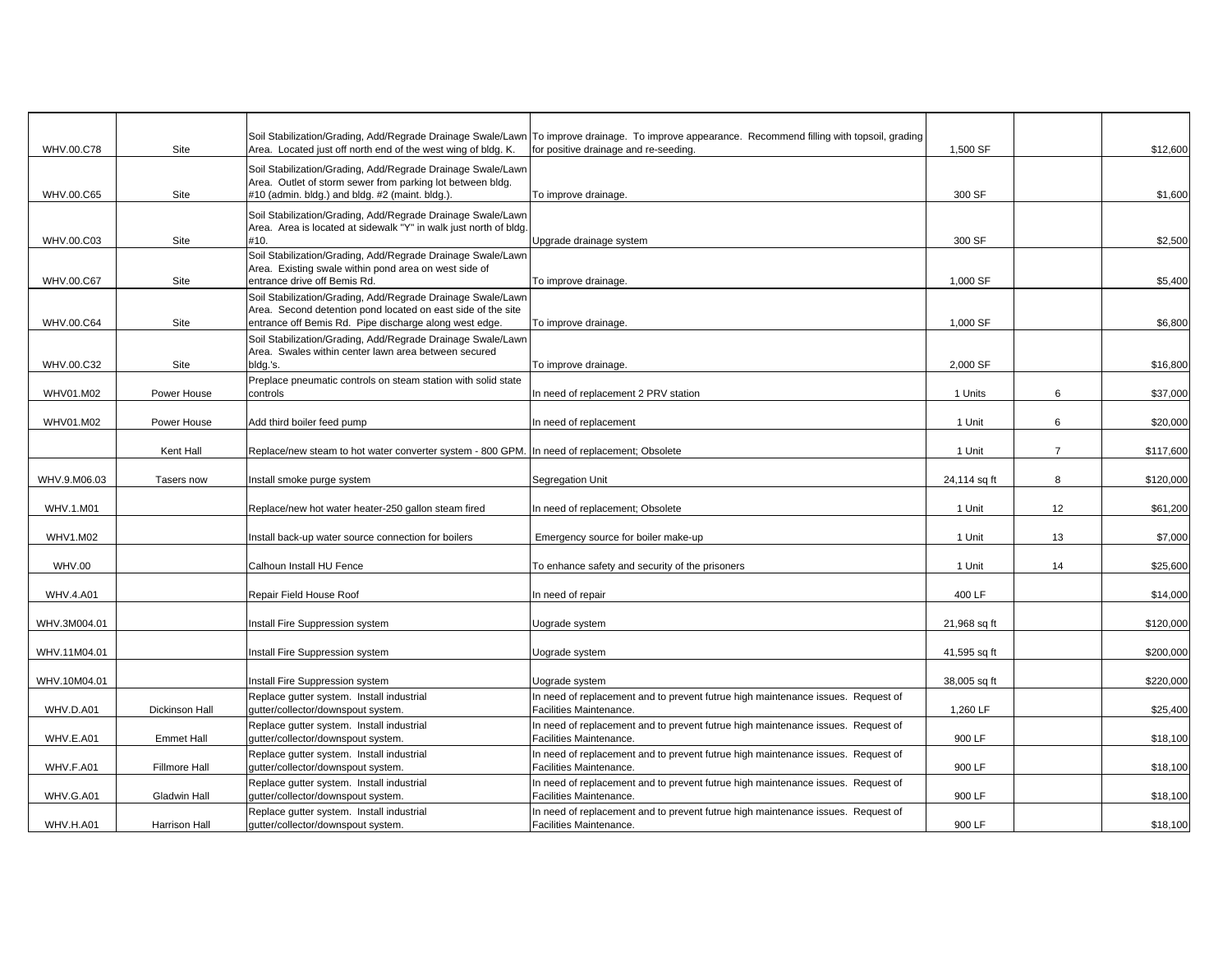|                  |                        | Replace gutter system. Install industrial                                       | In need of replacement and to prevent futrue high maintenance issues. Request of                            |          |          |
|------------------|------------------------|---------------------------------------------------------------------------------|-------------------------------------------------------------------------------------------------------------|----------|----------|
| WHV.J.A01        | Jennings Hall          | qutter/collector/downspout system.                                              | Facilities Maintenance.                                                                                     | 950 LF   | \$19,200 |
| WHV.K.A01        | Kent Hall              | Replace gutter system. Install industrial<br>gutter/collector/downspout system. | n need of replacement and to prevent futrue high maintenance issues. Request of<br>Facilities Maintenance.  | 1,150 LF | \$23,200 |
|                  |                        | Replace gutter system. Install industrial                                       | n need of replacement and to prevent futrue high maintenance issues. Request of                             |          |          |
| WHV.L.A01        | L Building             | gutter/collector/downspout system.                                              | Facilities Maintenance.                                                                                     | 1,025 LF | \$20,700 |
| WHV.2.A02        | Maintenance/Warehouse  | Replace gutter system. Install new.                                             | In need of replacement and to prevent futrue high maintenance issues. Request of<br>Facilities Maintenance. | 600 LF   | \$5,800  |
|                  |                        |                                                                                 |                                                                                                             |          |          |
| WHV.10.A01       | Administration/Medical | Replace E.J. material. Reseal/reflash E.J. material.                            | In need of replacement                                                                                      | 500 LF   | \$21,500 |
|                  |                        | Replace or add roof drains. Guard tower in SE corner near                       |                                                                                                             |          |          |
| WHV.13.A01       | 6 Guard Towers         | sallyport.                                                                      | n need of replacement                                                                                       | 1 Unit   | \$840    |
| WHV.3.A02        |                        | Prisoner Services Building Replace or add roof drains.                          | In need of replacement                                                                                      | 4 Units  | \$3,400  |
|                  |                        |                                                                                 |                                                                                                             |          |          |
| WHV.4.A02        | Field House            | Replace or add roof drains.                                                     | In need of replacement                                                                                      | 6 Units  | \$5,000  |
|                  |                        | Replace damaged steel. Metal decking has rusted through.                        |                                                                                                             |          |          |
|                  |                        | Concrete is spalling. Cover decking with form deck and tack                     |                                                                                                             |          |          |
| WHV.13.A02       | 6 Guard Towers         | weld on 4 sides. All 5 guard towers. (500 SF needed).                           | In need of replacement                                                                                      | 6 Units  | \$25,200 |
| <b>WHV.5.A01</b> | Housing Unit 5         | Replace lintels.                                                                | n need of replacement                                                                                       | 12 LF    | \$710    |
|                  |                        |                                                                                 |                                                                                                             |          |          |
| WHV.10.A02       | Administration/Medical | Replace lintels.                                                                | n need of replacement                                                                                       | 120 LF   | \$7,100  |
|                  |                        |                                                                                 |                                                                                                             |          |          |
| WHV.5.A02        | Housing Unit 5         | Repair brick - selective areas.                                                 | In need of replacement                                                                                      | 40 SF    | \$1,000  |
|                  |                        |                                                                                 |                                                                                                             |          |          |
| WHV.C.A03        | Calhoun Hall           | Tuckpoint brick.                                                                | n need of replacement                                                                                       | 100 SF   | \$840    |
| WHV.C.A10        | Calhoun Hall           | Tuckpoint brick. Re-caulk CMU.                                                  | n need of repair due to building settlement and to enhance security                                         | 300 SF   | \$1,300  |
|                  |                        |                                                                                 |                                                                                                             |          |          |
| WHV.D.A02        | Dickinson Hall         | Tuckpoint brick.                                                                | n need of repiar                                                                                            | 100 SF   | \$840    |
|                  |                        |                                                                                 |                                                                                                             |          |          |
| WHV.D.A09        | Dickinson Hall         | Tuckpoint brick. Re-caulk CMU.                                                  | n need of repiar                                                                                            | 200 SF   | \$840    |
| WHV.G.A06        | <b>Gladwin Hall</b>    | Tuckpoint brick.                                                                | In need of replacement and to prevent futrue high maintenance issues. Request of<br>Facilities Maintenance. | 45 SF    | \$380    |
|                  |                        |                                                                                 | In need of replacement and to prevent futrue high maintenance issues. Request of                            |          |          |
| WHV.K.A04        | Kent Hall              | Tuckpoint brick.                                                                | <b>Facilities Maintenance.</b>                                                                              | 300 SF   | \$2,500  |
|                  |                        | Tuckpoint brick. Interior CMU to be tuckpointed below joist                     |                                                                                                             |          |          |
| WHV.10.A03       | Administration/Medical | seats for structural integrity as well as exterior.                             | In need of repair and to prevent future high maintenance issues.                                            | 22 SF    | \$190    |
| WHV.4.A03        | Field House            | Tuckpoint brick.                                                                | In need of repair                                                                                           | 40 SF    | \$340    |
|                  |                        |                                                                                 |                                                                                                             |          |          |
| WHV.1.A02        | Power Plant            | Tuckpoint brick. Tuckpoint cmu.                                                 | n need of repair                                                                                            | 160 SF   | \$1,100  |
|                  |                        |                                                                                 |                                                                                                             |          |          |
| WHV.C.A02        | Calhoun Hall           | Rebuild masonry wall.                                                           | n need of repair                                                                                            | 10 SF    | \$130    |
| WHV.E.A05        |                        |                                                                                 |                                                                                                             | 140 SF   | \$1,900  |
|                  | <b>Emmet Hall</b>      | Rebuild masonry wall.                                                           | n need of repair                                                                                            |          |          |
| WHV.F.A05        | Fillmore Hall          | Rebuild masonry wall.                                                           | In need of repair                                                                                           | 150 SF   | \$2,000  |
|                  |                        |                                                                                 |                                                                                                             |          |          |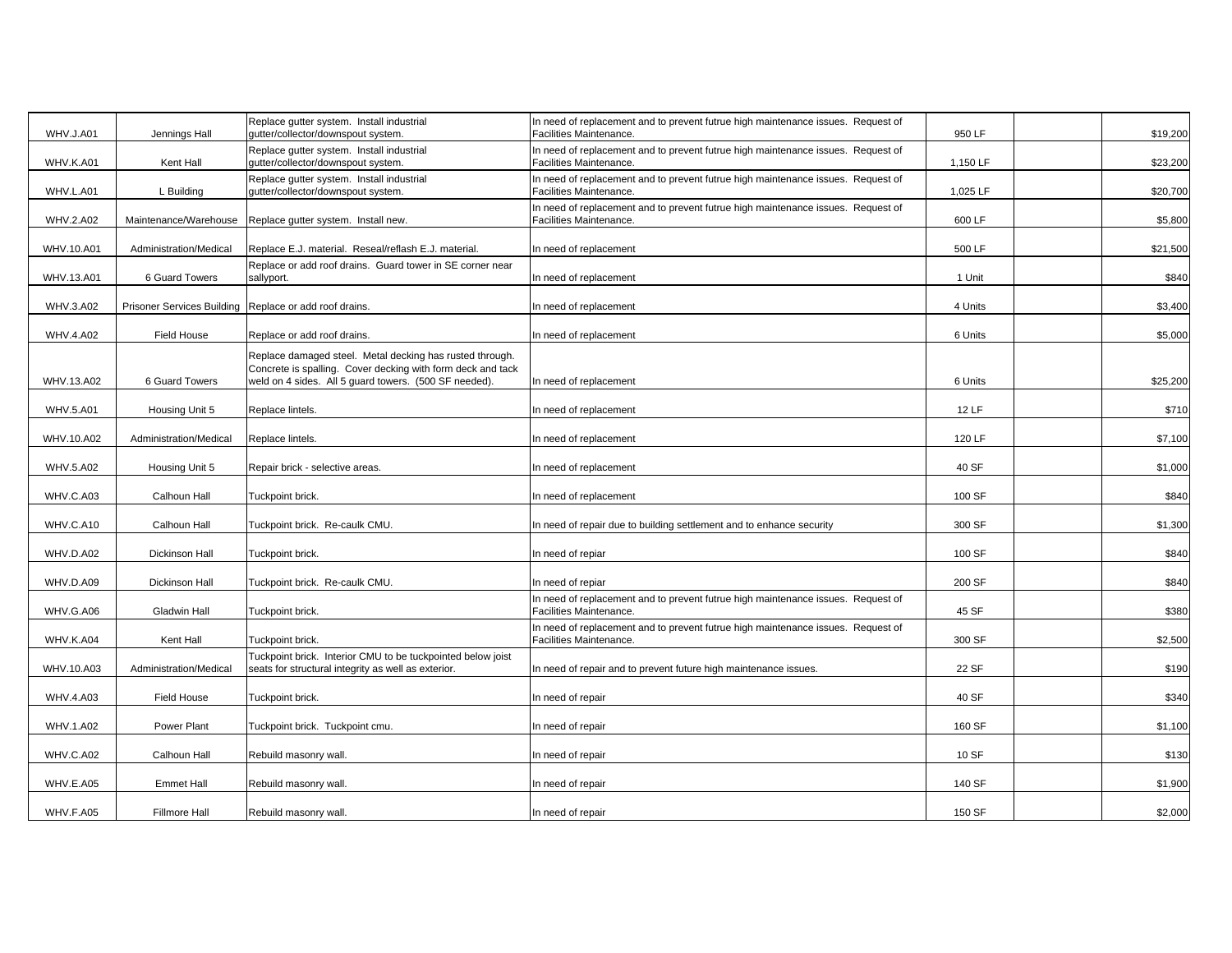| WHV.G.A05        | <b>Gladwin Hall</b>               | Rebuild masonry wall.                                                                 | In need of repair                                                        | 80 SF    | \$1,100  |
|------------------|-----------------------------------|---------------------------------------------------------------------------------------|--------------------------------------------------------------------------|----------|----------|
| WHV.H.A05        | Harrison Hall                     | Rebuild masonry wall.                                                                 | n need of repair                                                         | 10 SF    | \$130    |
| WHV.J.A03        | Jennings Hall                     | Rebuild masonry wall.                                                                 | n need of repair                                                         | 100 SF   | \$1,300  |
| WHV.K.A03        | Kent Hall                         | Rebuild masonry wall.                                                                 | n need of repair                                                         | 10 SF    | \$130    |
| WHV.1.A03        | Powerhouse                        | Rebuild masonry wall.                                                                 | n need of repair                                                         | 100 SF   | \$1,100  |
| WHV.3.A03        | <b>Prisoner Services Building</b> | Rebuild masonry wall.                                                                 | n need of repair                                                         | 100 SF   | \$1,300  |
| WHV.5.A03        | Housing Unit 5                    | Rebuild masonry wall. Saturated gypsum drywall elec. room<br>to be replaced with CMU. | n need of repair                                                         | 100 SF   | \$1,300  |
| <b>WHV.6.A01</b> | Housing Unit 4                    | Rebuild masonry wall. Saturated gypsum drywall elec. room<br>to be replaced with CMU. | In need of repair                                                        | 100 SF   | \$1,300  |
| <b>WHV.7.A01</b> | Housing Unit 3                    | Rebuild masonry wall. Saturated gypsum drywall elec. room<br>to be replaced with CMU. | n need of repair                                                         | 100 SF   | \$1,300  |
| <b>WHV.8.A01</b> | Housing Unit 2                    | Rebuild masonry wall. Saturated gypsum drywall elec. room<br>to be replaced with CMU. | n need of repair                                                         | 100 SF   | \$1,300  |
| <b>WHV.9.A01</b> | Housing Unit 1                    | Rebuild masonry wall. Saturated gypsum drywall elec. room<br>to be replaced with CMU. | n need of repair                                                         | 100 SF   | \$1,300  |
| <b>WHV.8.A02</b> | Housing Unit 2                    | Rebuild masonry wall.                                                                 | n need of repair                                                         | 120 SF   | \$1,600  |
| WHV.H.A09        | Harrison Hall                     | Repair/Replace plaster. Rebuild gypsum drywall wall.                                  | n need of repair                                                         | 20 SF    | \$540    |
| WHV.J.A12        | Jennings Hall                     | Repair/Replace plaster. Rebuild gypsum drywall wall.                                  | n need of repair                                                         | 20 SF    | \$540    |
| WHV.J.A04        | Jennings Hall                     | Replace metal panels.                                                                 | n need of repair                                                         | 50 SF    | \$2,300  |
| WHV.2.A03        | Maintenance/Warehouse             | Replace metal panels.                                                                 | In need of repair                                                        | 80 SF    | \$2,900  |
| WHV.1.A04        | Power Plant                       | Replace metal panels.                                                                 | n need of repair                                                         | 280 SF   | \$10,200 |
| WHV.K.A05        | Kent Hall                         | Replace flashing.                                                                     | In need of repair                                                        | 20 LF    | \$660    |
| WHV.G.A07        | <b>Gladwin Hall</b>               | Recaulk/Reseal building joints. Sealant has dried out.                                | In need of repair                                                        | 50 LF    | \$150    |
| WHV.10.A04       | Administration/Medical            | Recaulk/Reseal building joints.                                                       | In need of repair                                                        | 20 LF    | \$60     |
| WHV.9.A02        | Housing Unit 1                    | Recaulk/Reseal building joints.                                                       | In need of repair                                                        | 20 LF    | \$60     |
| WHV.11.A01       | Academic/Voc. School              | Recaulk/Reseal building joints.                                                       | In need of repair                                                        | 50 LF    | \$150    |
| WHV.8.A03        | Housing Unit 2                    | Recaulk/Reseal building joints. Door stoop settled. Replace<br>backer rod and reseal. | Building settlement.                                                     | 40 LF    | \$150    |
| WHV.2.A04        | Maintenance/Warehouse             | Recoat stucco. Concrete patching selective areas as well.                             | In need of repair                                                        | 2,000 SF | \$5,100  |
| WHV.C            |                                   | Replace existing windows                                                              | Opening window will allow cooling system shut down. Reduce energy costs. | 60 units | \$75,000 |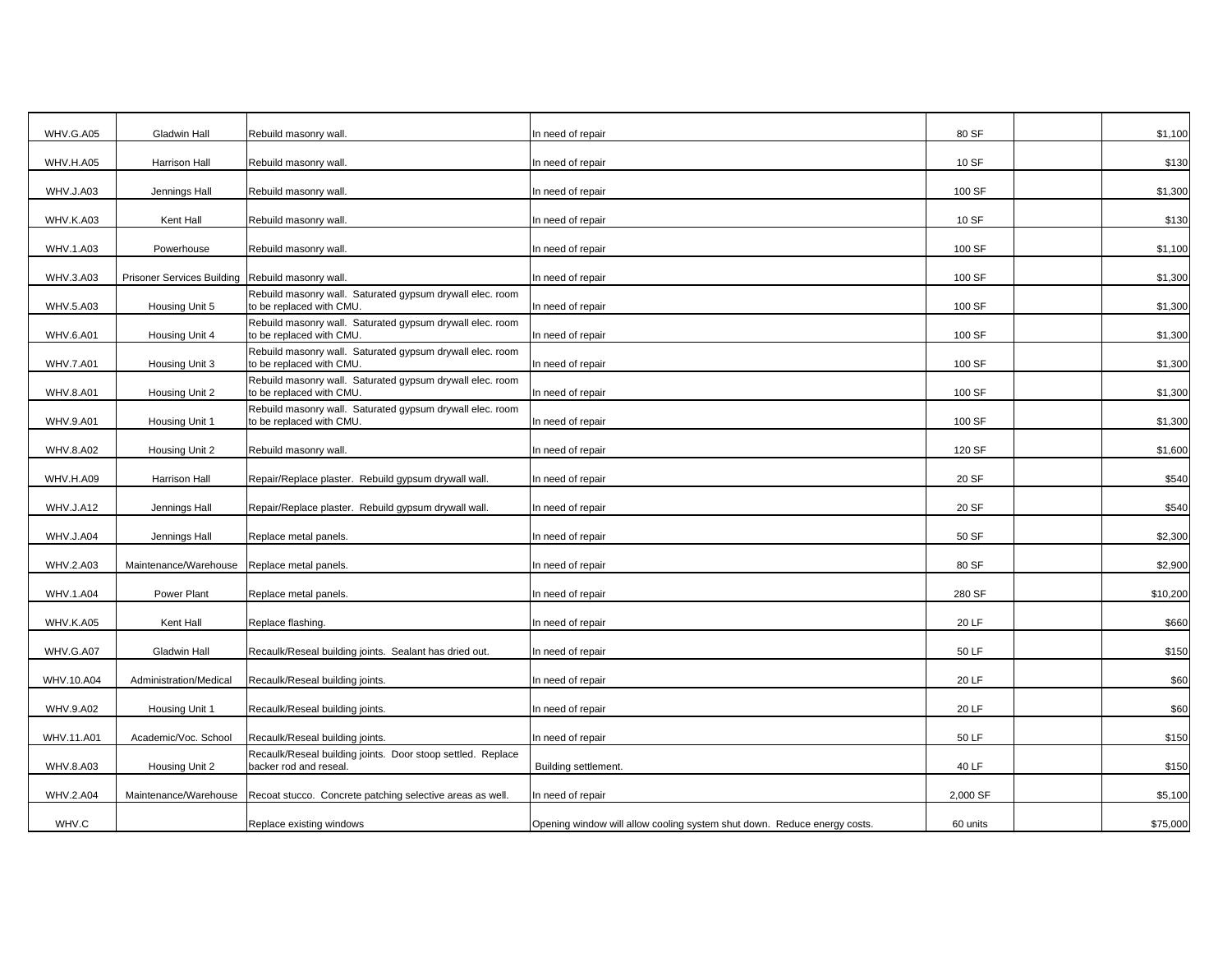| WHV.E            |                        | Replace existing windows                                                                                                          | Opening window will allow cooling system shut down. Reduce energy costs. | 14 Units | \$17,500 |
|------------------|------------------------|-----------------------------------------------------------------------------------------------------------------------------------|--------------------------------------------------------------------------|----------|----------|
| WHV.11.A03       | Academic/Voc. School   | Replace existing window system - w/ insulated system.                                                                             | In need of replacement                                                   | 20 SF    | \$1,300  |
| WHV.13.A03       | 6 Guard Towers         | Replace existing window system - w/ insulated system.<br>Windows leak and seals broken, hardware worn out. All 5<br>guard towers. | In need of replacement                                                   | 600 SF   | \$46,000 |
|                  |                        |                                                                                                                                   |                                                                          |          |          |
| WHV.E.A06        | <b>Emmet Hall</b>      | Recaulk/Reseal window system.                                                                                                     | n need of replacement                                                    | 1,000 SF | \$8,400  |
| WHV.F.A06        | Fillmore Hall          | Recaulk/Reseal window system.                                                                                                     | n need of replacement                                                    | 800 SF   | \$8,400  |
| WHV.G.A08        | Gladwin Hall           | Recaulk/Reseal window system.                                                                                                     | n need of replacement                                                    | 1,000 SF | \$8,400  |
| WHV.H.A06        | Harrison Hall          | Recaulk/Reseal window system.                                                                                                     | n need of replacement                                                    | 1,000 SF | \$8,400  |
| WHV.J.A05        | Jennings Hall          | Recaulk/Reseal window system.                                                                                                     | n need of replacement                                                    | 500 SF   | \$4,200  |
| WHV.K.A07        | Kent Hall              | Recaulk/Reseal window system.                                                                                                     | n need of replacement                                                    | 1,500 SF | \$12,600 |
| WHV.10.A05       | Administration/Medical | Recaulk/Reseal window system.                                                                                                     | n need of replacement                                                    | 150 SF   | \$1,300  |
| <b>WHV.4.A04</b> | Field House            | Recaulk/Reseal window system.                                                                                                     | n need of replacement                                                    | 340 SF   | \$2,900  |
| WHV.E.A07        | <b>Emmet Hall</b>      | Replace insulated glazing.                                                                                                        | n need of replacement                                                    | 420 SF   | \$17,600 |
| WHV.F.A07        | <b>Fillmore Hall</b>   | Replace insulated glazing. Moisture in window.                                                                                    | n need of replacement                                                    | 400 SF   | \$16,800 |
| WHV.G.A09        | Gladwin Hall           | Replace insulated glazing.                                                                                                        | In need of replacement                                                   | 140 SF   | \$5,900  |
| WHV.H.A07        | Harrison Hall          | Replace insulated glazing.                                                                                                        | n need of replacement                                                    | 180 SF   | \$7,600  |
| WHV.11.A02       | Academic/Voc. School   | Replace insulated glazing.                                                                                                        | In need of replacement                                                   | 100 SF   | \$4,200  |
| WHV.E.A09        | <b>Emmet Hall</b>      | Replace interior doors/frame/hardware.                                                                                            | n need of replacement                                                    | 2 Units  | \$5,000  |
| WHV.K.A09        | Kent Hall              | Replace interior doors/frame/hardware.                                                                                            | In need of replacement                                                   | 8 Units  | \$20,200 |
| WHV.10.A07       | Administration/Medical | Replace interior doors/frame/hardware. Admin/medical                                                                              | In need of replacement                                                   | 5 Units  | \$12,600 |
| WHV.4.A06        | Field House            | Replace interior doors/frame/hardware.                                                                                            | In need of replacement                                                   | 5 Units  | \$12,600 |
| WHV.11.A05       | Academic/Voc. School   | Replace interior doors/frame/hardware.                                                                                            | In need of replacement                                                   | 13 Units | \$32,800 |
| WHV.7.A03        | Housing Unit 3         | Replace interior doors/frame/hardware.                                                                                            | In need of replacement                                                   | 22 Units | \$55,400 |
| WHV.8.A06        | Housing Unit 2         | Replace interior doors/frame/hardware.                                                                                            | n need of replacement                                                    | 22 Units | \$55,400 |
| WHV.5.A06        | Housing Unit 5         | Replace interior doors/frame/hardware.                                                                                            | In need of replacement                                                   | 23 Units | \$58,000 |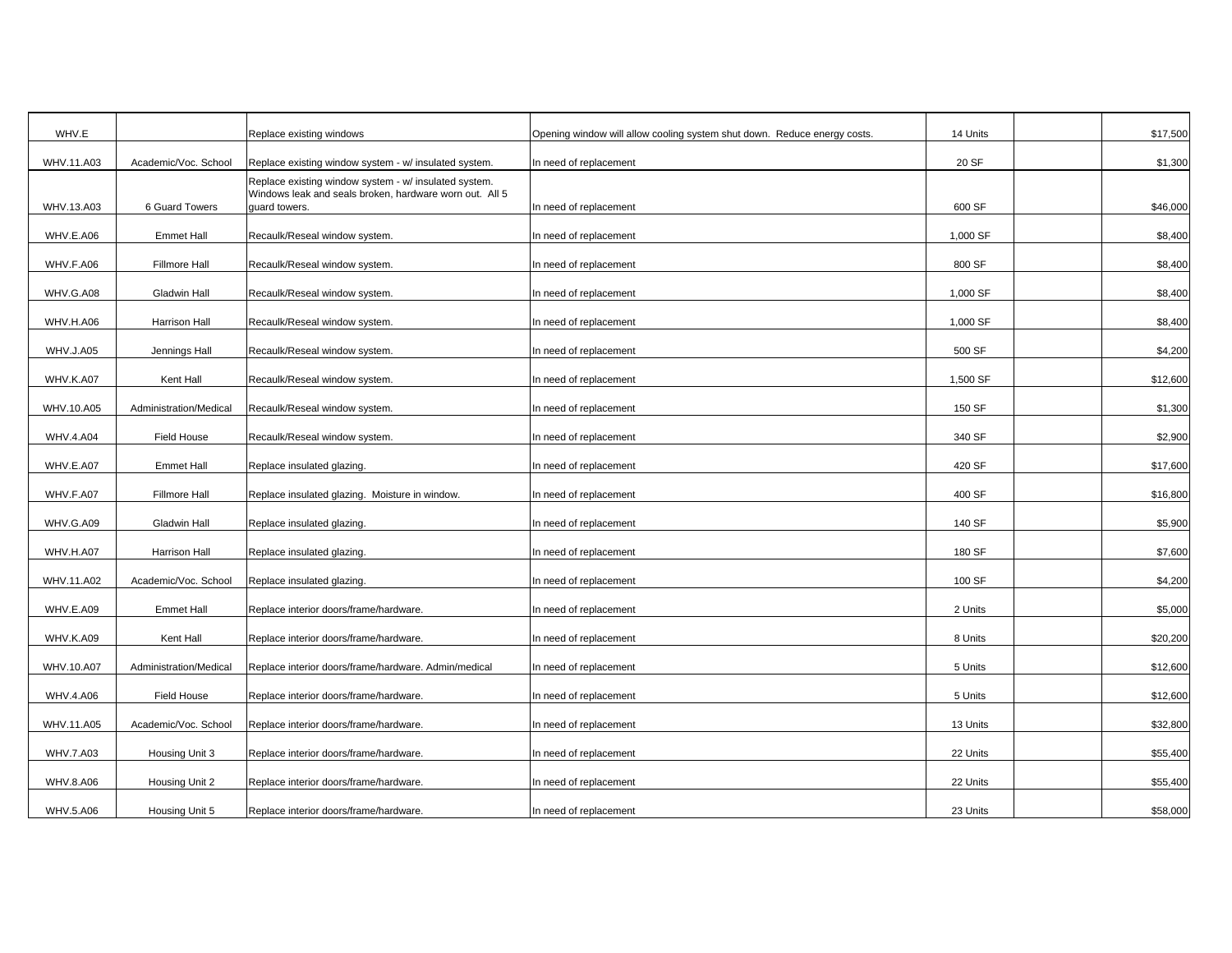| WHV.6.A03        | Housing Unit 4         | Replace interior doors/frame/hardware.    | In need of replacement | 25 Units  | \$63,000  |
|------------------|------------------------|-------------------------------------------|------------------------|-----------|-----------|
| WHV.9.A05        | Housing Unit 1         | Replace interior doors/frame/hardware.    | n need of replacement  | 25 Units  | \$63,000  |
| WHV.1.A06        | Powerhouase            | Replace overhead doors.                   | n need of replacement  | 300 SF    | \$12,200  |
| WHV.2.A06        | Maintenance/Warehouse  | Replace overhead doors.                   | n need of replacement  | 400 SF    | \$16,200  |
| WHV.C.A05        | Calhoun Hall           | Replace plaster ceilings.                 | n need of replacement  | 200 SF    | \$3,400   |
| WHV.D.A06        | Dickinson Hall         | Replace plaster ceilings.                 | n need of replacement  | 90 SF     | \$1,500   |
| <b>WHV.6.A07</b> | Housing Unit 4         | Replace plaster ceilings. Gypsum drywall. | n need of replacement  | 40 SF     | \$540     |
| WHV.4.A09        | Field House            | Replace plaster ceilings. Gypsum drywall. | n need of replacement  | 300 SF    | \$5,000   |
| WHV.10.A08       | Administration/Medical | Replace acoustic ceiling system.          | n need of replacement  | 15,775 SF | \$106,000 |
| WHV.B.A05        | Warehouse              | Replace acoustic ceiling system.          | n need of replacement  | 1,100 SF  | \$5,900   |
| WHV.J.A08        | Jennings Hall          | Replace acoustic ceiling system.          | n need of replacement  | 7,050 SF  | \$47,400  |
| WHV.K.A10        | Kent Hall              | Replace acoustic ceiling system.          | In need of replacement | 770 SF    | \$5,200   |
| WHV.L.A04        | L Building             | Replace acoustic ceiling system.          | n need of replacement  | 320 SF    | \$2,200   |
| WHV.5.A09        | Housing Unit 5         | Replace acoustic ceiling system.          | In need of replacement | 60 SF     | \$400     |
| WHV.1.A07        | Powerhouse             | Replace acoustic ceiling system.          | In need of replacement | 220 SF    | \$1,200   |
| WHV.2.A07        | Maintenance/Warehouse  | Replace acoustic ceiling system.          | n need of replacement  | 240 SF    | \$1,300   |
| WHV.9.A09        | Housing Unit 1         | Replace acoustic ceiling system.          | In need of replacement | 210 SF    | \$1,400   |
| WHV.4.A07        | Field House            | Replace acoustic ceiling system.          | In need of replacement | 3,290 SF  | \$22,100  |
| WHV.11.A06       | Academic/Voc. School   | Replace acoustic ceiling system.          | n need of replacement  | 7,400 SF  | \$49,700  |
| WHV.C.A07        | Calhoun Hall           | Replace metal ceiling.                    | In need of replacement | 100 SF    | \$1,700   |
| WHV.D.A04        | Dickinson Hall         | Replace metal ceiling.                    | In need of replacement | 20 SF     | \$340     |
| WHV.F.A09        | <b>Fillmore Hall</b>   | Replace metal ceiling. Rusted.            | n need of replacement  | 880 SF    | \$14,800  |
| WHV.C.A08        | Calhoun Hall           | Replace carpet.                           | In need of replacement | 400 SF    | \$2,700   |
| WHV.D.A08        | Dickinson Hall         | Replace carpet.                           | In need of replacement | 50 SF     | \$340     |
| WHV.L.A05        | L Building             | Replace carpet.                           | In need of replacement | 500 SF    | \$3,400   |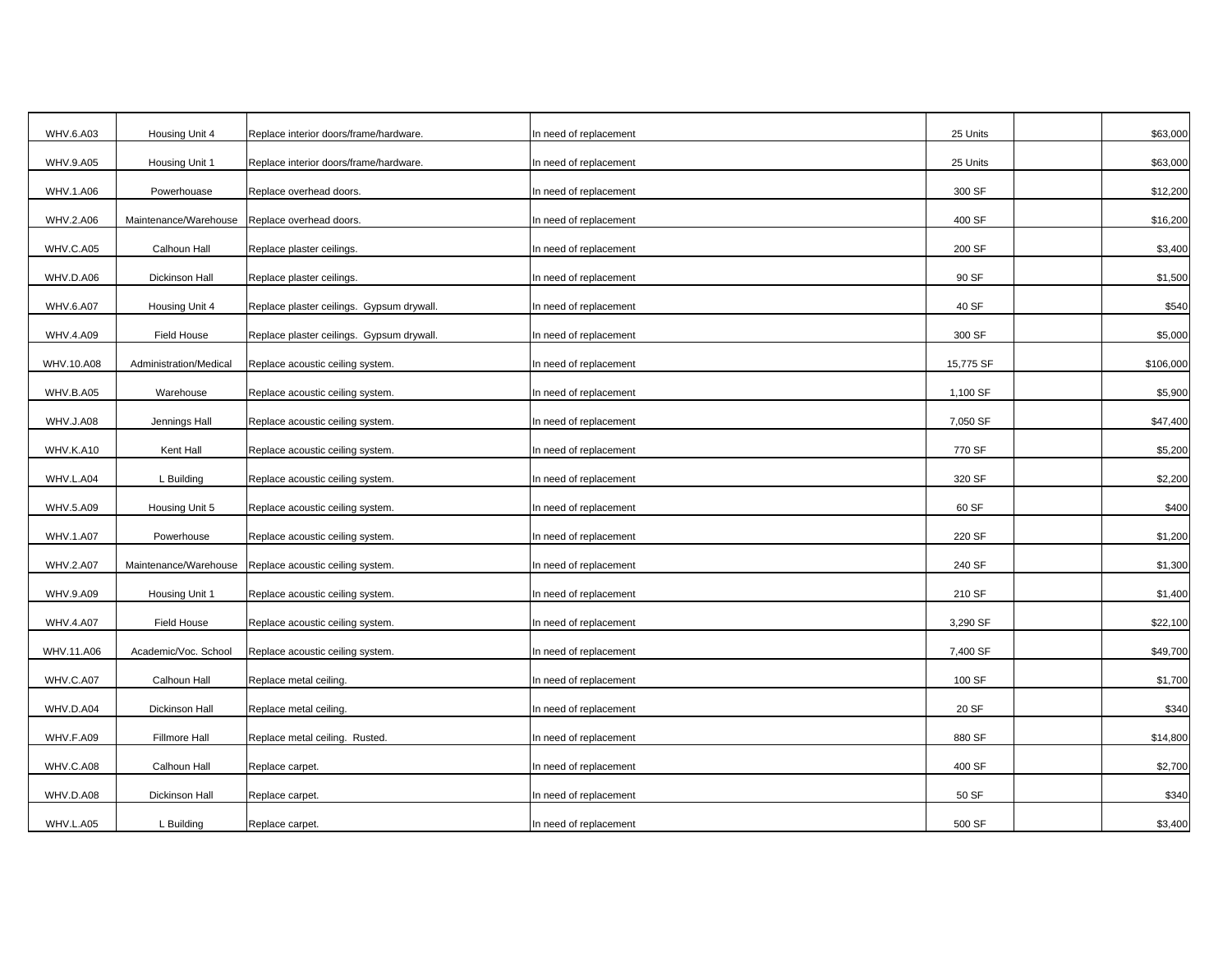| WHV.10.A10       | Administration/Medical | Replace carpet.                                                                                        | n need of replacement                                   | 5,575 SF | \$37,500 |
|------------------|------------------------|--------------------------------------------------------------------------------------------------------|---------------------------------------------------------|----------|----------|
| WHV.11.A07       | Academic/Voc. School   | Replace carpet.                                                                                        | n need of replacement                                   | 8,300 SF | \$55,800 |
| WHV.10.A11       | Administration/Medical | Replace ceramic tile.                                                                                  | n need of replacement                                   | 850 SF   | \$20,000 |
| <b>WHV.4.A08</b> | Field House            | Replace ceramic tile.                                                                                  | n need of replacement                                   | 1,480 SF | \$34,800 |
| WHV.K.A14        | Kent Hall              | Clean and patch terrazzo. Exterior concrete stairs spalling off<br>and creating a dangerous situation. | n need of replacement                                   | 40 SF    | \$1,000  |
| WHV.C.A09        | Calhoun Hall           | Replace VCT.                                                                                           | n need of replacement                                   | 150 SF   | \$1,000  |
| WHV.J.A09        | Jennings Hall          | Replace VCT.                                                                                           | n need of replacement                                   | 720 SF   | \$4,800  |
| WHV.K.A11        | Kent Hall              | Replace VCT.                                                                                           | n need of replacement                                   | 180 SF   | \$1,200  |
| WHV.4.A10        | <b>Field House</b>     | Replace VCT.                                                                                           | n need of replacement                                   | 2,880 SF | \$19,400 |
| WHV.10.A09       | Administration/Medical | Replace VCT.                                                                                           | n need of replacement                                   | 3,960 SF | \$26,600 |
| <b>WHV.7.A07</b> | Housing Unit 3         | Replace VCT.                                                                                           | n need of replacement                                   | 4,000 SF | \$26,900 |
| WHV.9.A10        | Housing Unit 1         | Replace VCT.                                                                                           | n need of replacement                                   | 4,000 SF | \$26,900 |
| WHV.6.A08        | Housing Unit 4         | Replace VCT.                                                                                           | n need of replacement                                   | 4,100 SF | \$27,600 |
| <b>WHV.8.A11</b> | Housing Unit 2         | Replace VCT.                                                                                           | n need of replacement                                   | 4,100 SF | \$27,600 |
| WHV.5.A10        | Housing Unit 5         | Replace VCT.                                                                                           | n need of replacement                                   | 4,200 SF | \$28,200 |
| WHV.K.A12        | Kent Hall              | Replace recessed mat.                                                                                  | n need of replacement                                   | 25 SF    | \$1,300  |
| WHV.E.A12        | <b>Emmet Hall</b>      | Misc projects. Replace 280 SF of exterior pipe enclosure.                                              | n need of replacement                                   | 280 SF   | \$1,500  |
| WHV.F.A11        | Fillmore Hall          | Misc projects. Replace 280 SF of exterior pipe enclosure.                                              | n need of replacement                                   | 280 SF   | \$1,500  |
| WHV.G.A13        | <b>Gladwin Hall</b>    | Misc projects. Replace 280 SF of exterior pipe enclosure.                                              | n need of replacement                                   | 280 SF   | \$1,500  |
| WHV.J.A13        | Jennings Hall          | Misc projects. Replace 280 SF of exterior pipe enclosure.                                              | n need of replacement                                   | 280 SF   | \$1,500  |
| WHV.K.A16        | Kent Hall              | Misc projects. Replace 650 SF fabric wall covering.<br>Acoustical wall covering in the x-ray area.     | n need of replacement                                   | 280 SF   | \$1,700  |
| WHV.L            |                        | Replace carpet in L Building open areas.                                                               | n need of replacement                                   |          | \$30,000 |
| WHV12.A21.01     |                        | Demolish Farmhouse                                                                                     | <b>Public Safety</b>                                    | 2,000 SF | \$10,000 |
| WHV.00.C11       | Site                   | Fire Hydrant & Valve Box, Provide Hydrant Extension.<br>Located in front of bldg. #6.                  | To remain consistent with all applicable codes and laws | 1 Unit   | \$920    |
|                  |                        |                                                                                                        |                                                         |          |          |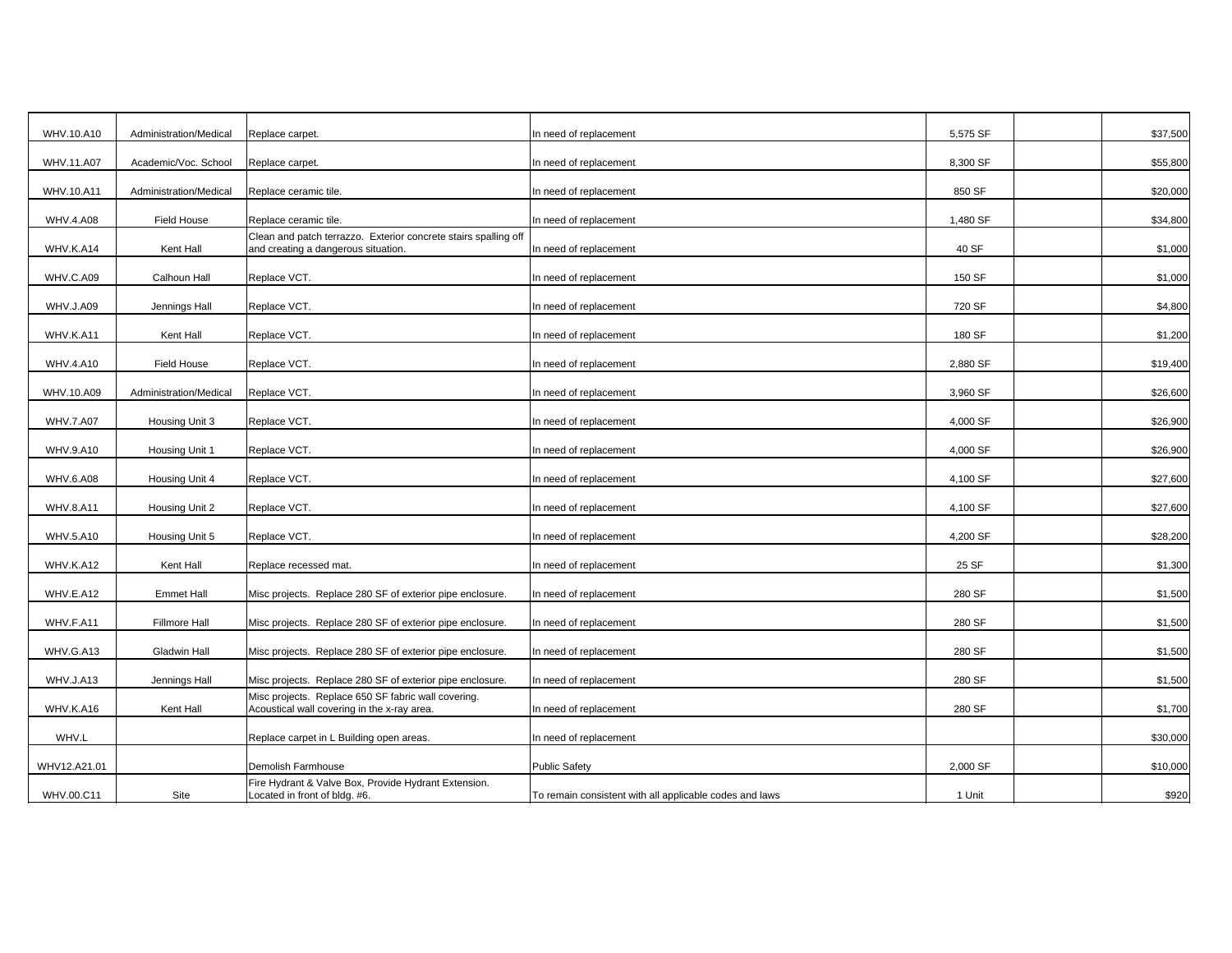|            |      | Fire Hydrant & Valve Box, Provide Hydrant Extension.<br>Hydrant locate 100't NW of bldg. #11 within center lawn area                                                                      |                                                                              |             |          |
|------------|------|-------------------------------------------------------------------------------------------------------------------------------------------------------------------------------------------|------------------------------------------------------------------------------|-------------|----------|
| WHV.00.C34 | Site | adjacent to walk between bldg. #11 and #6.<br>Valve Box, Water, Adjust to Grade. Located west of bldg. H                                                                                  | To remain consistent with all applicable codes and laws                      | 1 Unit      | \$920    |
| WHV.00.C47 | Site | on east side of circulation drive and south of loading dock<br>drive. Lower valve box to match grade.                                                                                     | Adjust to match grade                                                        | 1 Unit      | \$500    |
|            |      | Valve Box, Water, Adjust to Grade. Located just off north end                                                                                                                             |                                                                              |             |          |
|            |      | of the west wing of bldg. K. Valve box requires lowering as it                                                                                                                            |                                                                              |             |          |
| WHV.00.C48 | Site | hinders mowing of grass.<br>Pipe, Storm, New. Located east of bldg. D outside of outer                                                                                                    | Adjust to match grade                                                        | 1 Unit      | \$500    |
| WHV.00.C49 | Site | security fence and west of perimeter drive.                                                                                                                                               | To improve drainage.                                                         | 85 LF       | \$6,000  |
| WHV.00.C52 | Site | Pipe, Storm, New. Area between bldg G and H.                                                                                                                                              | To improve drainage.                                                         | $\mathbf 1$ | \$4,500  |
|            |      | Pipe, Storm, New. Catch basin located in lawn area westerly<br>of north doorway of building K - recommend 4 - 10 foot lengths<br>of underdrain and re-grading of area to provide positive |                                                                              |             |          |
| WHV.00.C85 | Site | drainage to adjusted cover.                                                                                                                                                               | To improve drainage. Area at catch basin remains wet due to soil conditions. | 40 LF       | \$2,000  |
|            |      | Pipe, Storm, New. Area of standing water located within                                                                                                                                   |                                                                              |             |          |
| WHV.00.C39 | Site | outside activity area at NW corner of bldg. #4.                                                                                                                                           | To improve drainage.                                                         | 180 LF      | \$12,700 |
|            |      | Structures I, End Section, Remove & Reset. Detention pond                                                                                                                                 |                                                                              |             |          |
| WHV.00.C63 | Site | located on the east side of the site entrance off Bemis Rd.<br>Storm sewer end section at east side.                                                                                      | To improve drainage.                                                         | 1 Unit      | \$680    |
|            |      |                                                                                                                                                                                           |                                                                              |             |          |
| WHV.00.C66 | Site | Structures I, End Section, Remove & Reset. Storm sewer<br>outlet of east side of entrance drive off Bemis Rd.                                                                             | To improve drainage.                                                         | 1 Unit      | \$680    |
|            |      | Structures I, End Section, Remove & Reset. Existing storm                                                                                                                                 |                                                                              |             |          |
| WHV.00.C69 | Site | end section from site to north side of detention pond at corner<br>of Bemis Rd. and Platt Rd.                                                                                             | To improve drainage.                                                         | 1 Unit      | \$680    |
|            |      | Structures I, End Section, Remove & Reset. End sections on                                                                                                                                |                                                                              |             |          |
| WHV.00.C42 | Site | storm sewer system within center lawn area of interior court<br>yard.                                                                                                                     | Due to facility growth.                                                      | 3 Units     | \$2,000  |
|            |      | Frame & Cover/Grate, Catch Basin, Adjust Existing to Grade &                                                                                                                              |                                                                              |             |          |
|            |      | Re-grout. Located at NE corner of interior court yard of bldg.                                                                                                                            |                                                                              |             |          |
| WHV.00.C50 | Site |                                                                                                                                                                                           | To improve drainage.                                                         | 1 Unit      | \$400    |
|            |      | Frame & Cover/Grate, Catch Basin, Adjust Existing to Grade &<br>Re-grout. Catch basin located adjacent to N wall of newer                                                                 |                                                                              |             |          |
| WHV.00.C53 | Site | addition on bldg. H.                                                                                                                                                                      | To improve drainage.                                                         | 1 Unit      | \$500    |
|            |      | Frame & Cover/Grate, Catch Basin, Adjust Existing to Grade &                                                                                                                              |                                                                              |             |          |
| WHV.00.C54 | Site | Re-grout. Located between perimeter site fencing and<br>circulation road at drive to loading dock at bldg. H.                                                                             | To improve drainage.                                                         | 1 Unit      | \$500    |
|            |      |                                                                                                                                                                                           |                                                                              |             |          |
| WHV.00.C51 | Site | Frame & Cover/Grate, Catch Basin, Remove & Replace.<br>Catch basin located in front of west wing of bldg. E.                                                                              | To improve drainage.                                                         | 1 Unit      | \$840    |
|            |      | Frame & Cover/Grate, Catch Basin, Remove & Replace.                                                                                                                                       |                                                                              |             |          |
|            |      | Catch basin located in lawn area westerly of north doorway of                                                                                                                             |                                                                              |             |          |
| WHV.00.C56 | Site | building K.                                                                                                                                                                               | To improve drainage.                                                         | 1 Unit      | \$840    |
| WHV.00.C05 | Site | Frame & Cover/Grate, Manhole, Adjust Existing to Grade & Re<br>grout. Sanitary manhole located in front walk to bldg. #9.                                                                 | to enhance pedestrian traffice and flow                                      | 1 Unit      | \$810    |
|            |      | Concrete Stairway Cast-in-Place, Remove & Replace.                                                                                                                                        |                                                                              |             |          |
| WHV.00.C36 | Site | Loading dock area at building E.                                                                                                                                                          | In need of replacement; Obsolete                                             | 24 LF Nose  | \$2,100  |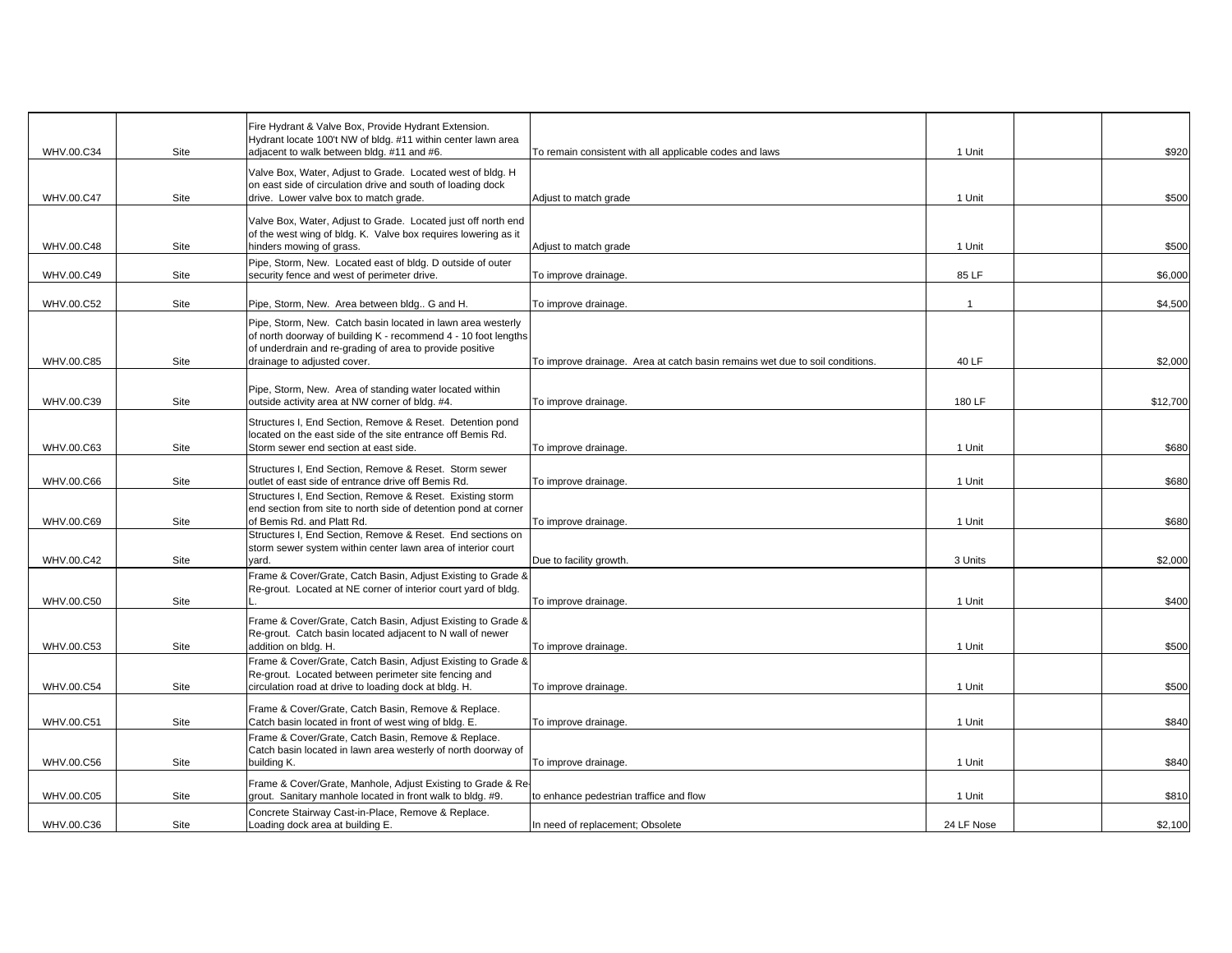| WHV.00.C37       | Site          | Concrete Stairway Cast-in-Place, Remove & Replace.<br>Loading dock area at building F.                                                                                    | In need of replacement; Obsolete | 24 LF Nose | \$2,100  |
|------------------|---------------|---------------------------------------------------------------------------------------------------------------------------------------------------------------------------|----------------------------------|------------|----------|
| WHV.00.C39       | Site          | Concrete Stairway Cast-in-Place, Remove & Replace.<br>Loading dock area at bldg. G.                                                                                       | In need of replacement; Obsolete | 24 LF Nose | \$2,100  |
| WHV.00.C38       | Site          | Concrete Stairway Cast-in-Place, Remove & Replace.<br>Loading dock at bldg. H.                                                                                            | n need of replacement; Obsolete  | 24 LF Nose | \$2,100  |
| WHV00.C26        | Site          | Soil Stabilization/Grading, Add Erosion Control Blanket.<br>Located at West face to bldg. #3.                                                                             | To improve drainage.             | 5,000 SF   | \$8,400  |
| WHV.00.C58       | Site          | Soil Stabilization/Grading, Add Rip Rap & Geotextile. Walk<br>area between bldg G and F.                                                                                  | To improve drainage.             | 1,230 SF   | \$23,800 |
| WHV.00.C59       | Site          | Soil Stabilization/Grading, Add Rip Rap & Geotextile. SW<br>corner of new addition to bldg. F.                                                                            | To improve drainage.             | 200 SF     | \$3,900  |
| WHV.00.C61       | Site          | Soil Stabilization/Grading, Add Rip Rap & Geotextile. At<br>loading area for bldg. J.                                                                                     | To improve drainage.             | 1,500 SF   | \$34,800 |
| WHV.00.C64       | Site          | Soil Stabilization/Grading, Add Rip Rap & Geotextile. Located<br>at north end of north wing of bldg. E.                                                                   | To improve drainage.             | 75 SF      | \$1,400  |
| WHV.00.C65       | Site          | Soil Stabilization/Grading, Add Rip Rap & Geotextile. Area<br>located between bldg. E and circulation drive.                                                              | To improve drainage.             | 1,200 SF   | \$27,800 |
| WHV.00.C66       | Site          | Soil Stabilization/Grading, Add Rip Rap & Geotextile. Located<br>adjacent to east wall of loading dock ramp to bldg. D.                                                   | To improve drainage.             | 100 SF     | \$1,900  |
| WHV.00.C71       | Site          | Soil Stabilization/Grading, Add Rip Rap & Geotextile. Located<br>at SE corner of loading dock ramp to bldg. C.                                                            | To improve drainage.             | 120 SF     | \$2,300  |
| WHV.00.C72       | Site          | Soil Stabilization/Grading, Add Rip Rap & Geotextile. Located<br>adjacent to the west wall of the west wing of bldg. H.                                                   | To improve drainage.             | 360 SF     | \$7,000  |
| WHV.00.C73       | Site          | Soil Stabilization/Grading, Add Rip Rap & Geotextile. At<br>loading area for bldg. E.                                                                                     | To improve drainage.             | 600 SF     | \$13,900 |
| WHV.00.C74       | Site          | Soil Stabilization/Grading, Add Rip Rap & Geotextile. At<br>loading area for bldg. F.                                                                                     | To improve drainage.             | 600 SF     | \$13,900 |
| WHV.00.C75       | Site          | Soil Stabilization/Grading, Add Rip Rap & Geotextile. At<br>loading area for bldg. G.                                                                                     | To improve drainage.             | 600 SF     | \$13,900 |
| WHV.00.C76       | Site          | Soil Stabilization/Grading, Add Rip Rap & Geotextile. At<br>loading area for bldg. K.                                                                                     | To improve drainage.             | 600 SF     | \$13,900 |
| WHV.00.C77       | Site          | Soil Stabilization/Grading, Add Rip Rap & Geotextile. At<br>loading area for bldg. H.                                                                                     | To improve drainage.             | 600 SF     | \$11,600 |
| WHV.00.C44       | Site          | Soil Stabilization/Grading, Add Rip Rap & Geotextile. Storm<br>outlet located outside of exterior security fence along north<br>fence line (mid - center).                | To prevent failure.              | 600 SF     | \$9,300  |
|                  |               | Soil Stabilization/Grading, Add Rip Rap & Geotextile. Existing<br>pipe outlet located at east side of pond between bldg. #3 and                                           |                                  |            |          |
| WHV.00.C30       | Site          | outside security road.<br>Recreation Field/Court, Remove & Replace, Basketball.                                                                                           | To prevent failure.              | 600 SF     | \$13,900 |
| WHV.00.C36       | Site          | Located within outside activity area north side of site.<br>Site Improvements II, New, Concrete Slab/Pad. At existing                                                     | In need of replacement; Obsolete | 3,600 SF   | \$14,500 |
| WHV.00.C51       | Site          | dumpster area of north end of bldg. #2 (maintenance bldg.).                                                                                                               | In need of replacement; Obsolete | 1,040 SF   | \$7,700  |
| WHV.J.E02        | Jennings Hall | INTERIOR LIGHTING-Replace interior light fixture(s), High<br>Bay. Remove and replace high bay H.I.D. fixtures.                                                            | In need of replacement; Obsolete | 4,000 SF   | \$37,000 |
| <b>WHV.1.E01</b> | Powerhouse    | INTERIOR LIGHTING-Relamp/reballast interior light fixture(s),<br>Industrial. Remove T12 lamps and magnetic ballasts and<br>replace with T8 lamps and electronic ballasts. | cost/energy savings.             | 20,985 SF  | \$56,700 |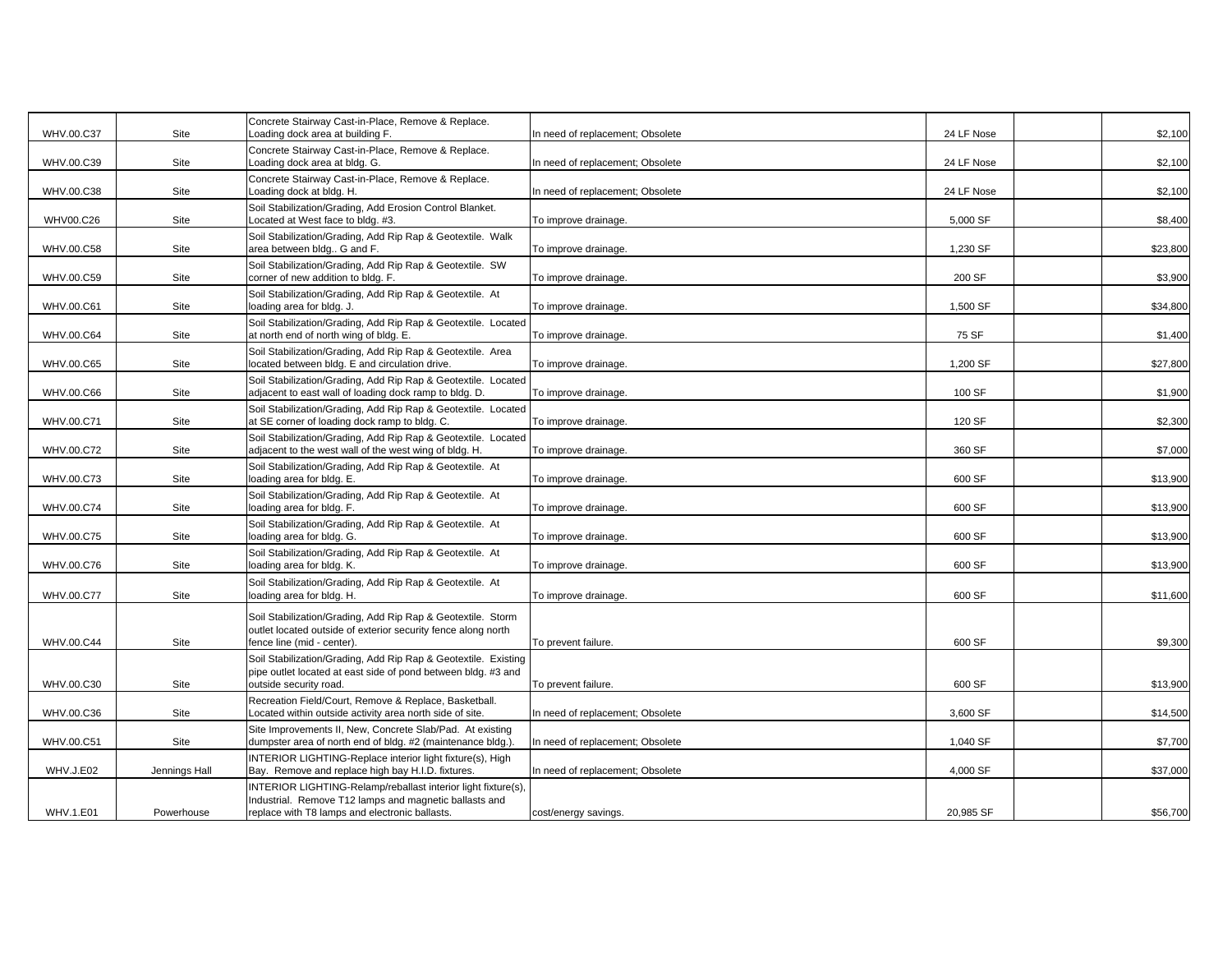| <b>WHV.2.E01</b> | Maintenance/Warehouse  | INTERIOR LIGHTING-Relamp/reballast interior light fixture(s),<br>ndustrial. Remove T12 lamps and magnetic ballasts and<br>replace with T8 lamps and electronic ballasts. | cost/energy savings.             | 23,624 SF |              | \$63,800     |
|------------------|------------------------|--------------------------------------------------------------------------------------------------------------------------------------------------------------------------|----------------------------------|-----------|--------------|--------------|
|                  |                        | ELECTRICAL DISTRIBUTION SYSTEM-Clean & inspect                                                                                                                           |                                  |           |              |              |
| WHV.1.E02        | Powerhouse             | distribution equipment. Inspect primary voltage double-ended<br>substation.                                                                                              | Preventative maintenance.        | 1 Unit    |              | \$16,200     |
| WHV.C.M02        | Calhoun Hall           | Replace/new tempering valve.                                                                                                                                             | n need of replacement; Obsolete  | 10 Units  |              | \$13,400     |
| WHV.E.M01        | <b>Emmet Hall</b>      | Replace/new tempering valve.                                                                                                                                             | n need of replacement; Obsolete  | 14 Units  |              | \$18,800     |
| WHV.F.M01        | Fillmore Hall          | Replace/new tempering valve.                                                                                                                                             | n need of replacement; Obsolete  | 14 Units  |              | \$18,800     |
| WHV.G.M01        | <b>Gladwin Hall</b>    | Replace/new tempering valve.                                                                                                                                             | n need of replacement; Obsolete  | 14 Units  |              | \$18,800     |
| WHV.H.M01        | Harrison Hall          | Replace/new tempering valve.                                                                                                                                             | n need of replacement; Obsolete  | 14 Units  |              | \$18,800     |
| WHV.K.M02        | Kent Hall              | Replace/new tempering valve.                                                                                                                                             | In need of replacement; Obsolete | 6 Units   |              | \$8,100      |
| WHV.4.M02        | Field House            | Air handling unit heating only.                                                                                                                                          | n need of replacement; Obsolete  | 16,799 SF |              | \$91,700     |
| WHV.5.M06        | Housing Unit 5         | Fintube radiation.                                                                                                                                                       | n need of replacement; Obsolete  | 24,114 SF |              | \$91,200     |
| WHV.6.M06        | Housing Unit 4         | Fintube radiation.                                                                                                                                                       | n need of replacement; Obsolete  | 24,114 SF |              | \$91,200     |
| WHV.7.M06        | Housing Unit 3         | Fintube radiation.                                                                                                                                                       | n need of replacement; Obsolete  | 24,114 SF |              | \$91,200     |
| WHV.8.M06        | Housing Unit 2         | Fintube radiation.                                                                                                                                                       | n need of replacement; Obsolete  | 24,114 SF |              | \$91,200     |
| WHV.9.M05        | Housing Unit 1         | Fintube radiation.                                                                                                                                                       | n need of replacement; Obsolete  | 24,114 SF |              | \$91,200     |
|                  |                        |                                                                                                                                                                          |                                  |           |              |              |
| WHV.1.M04        | Powerhouse             | Replace cooling tower (1000 tons).                                                                                                                                       | In need of replacement; Obsolete | 4 Units   |              | \$243,000    |
|                  |                        | Main control panel and front-end direct digital controls (DDC)                                                                                                           |                                  |           |              |              |
| WHV.1.M07        | Powerhouse             | equipment.                                                                                                                                                               | In need of replacement; Obsolete | 1 Unit    |              | \$40,500     |
|                  |                        |                                                                                                                                                                          |                                  |           |              |              |
| WHV.K            |                        | Insulate pipes, fittings, valves, heat exchangers                                                                                                                        | In need of replacement; Obsolete | 160 units |              | \$27,100     |
|                  |                        |                                                                                                                                                                          |                                  |           |              |              |
| WHV.10.M06       | Administration/Medical | Miscellaneous. Insulate ductwork/piping in basement. Admin                                                                                                               | In need of replacement; Obsolete | 20 Units  |              | \$6,800      |
|                  |                        |                                                                                                                                                                          |                                  |           |              |              |
| WHV.4.M05        | <b>Field House</b>     | Miscellaneous. Replace/Repair unit ventilators. Fieldhouse                                                                                                               | In need of replacement; Obsolete | 8 Units   |              | \$8,400      |
|                  |                        |                                                                                                                                                                          |                                  |           | <b>Total</b> | \$14,567,110 |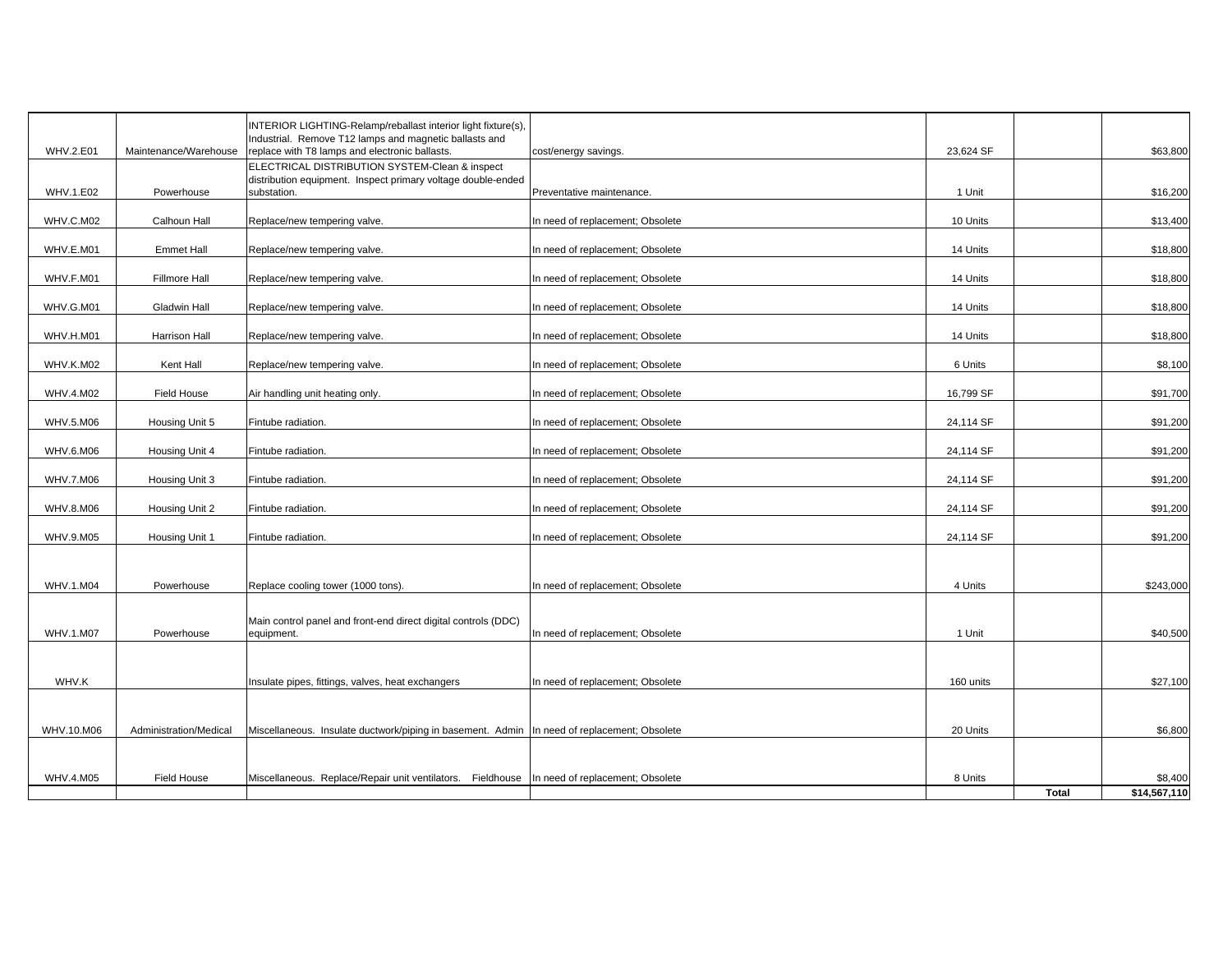# **MICHIGAN DEPARTMENT OF CORRECTIONS**

### "*Help Make Things Right"*

## **MEMORANDUM**

**DATE:** August 5, 2015

- **TO:** Warden Jodi De Angelo WCC
- **FROM:** Joel Thompson; Maintenance Supervisor, WCC

**SUBJECT:** Annual Physical Plant Report

This Annual Report has been prepared in accordance with P.D. 04.03.100 "Preventive and Emergency Maintenance for Correctional Facilities". Specifically, section "N" requires CFA Physical Plant Superintendents conduct an annual inspection of their respective facility to assess the need for future maintenance. The results of the inspection are to be submitted in writing to the facility Warden.

#### **Overview of Physical Plant Accomplishments**

#### **Huron Admin Building**

Removed numerous trees in the Huron admin area. Changed office cubicles in the records/training area. Changed office area for the Warden and Administration Assistant

#### **Huron Housing Unit**

Installed P.A. system. Replaced numerous L.E.D yard lights Installed ice machine. Installed washers/dryers in kitchen area of unit. Installed hot water dispenser and sink Installed bulletin boards in all cells. Installed gate in Huron walkway

#### **Maintenance Building**

Received new batwing mower Received new Bobcat "versa-Lift" machine Received replacement John Deere gators.

#### **Power Plant**

Annual CSD-1 completed. Annual boiler inspections completed. Updated chemical controlling system. Rebuilt numerous circulating pumps.

#### **Infirmary and Med Clinic**

No updates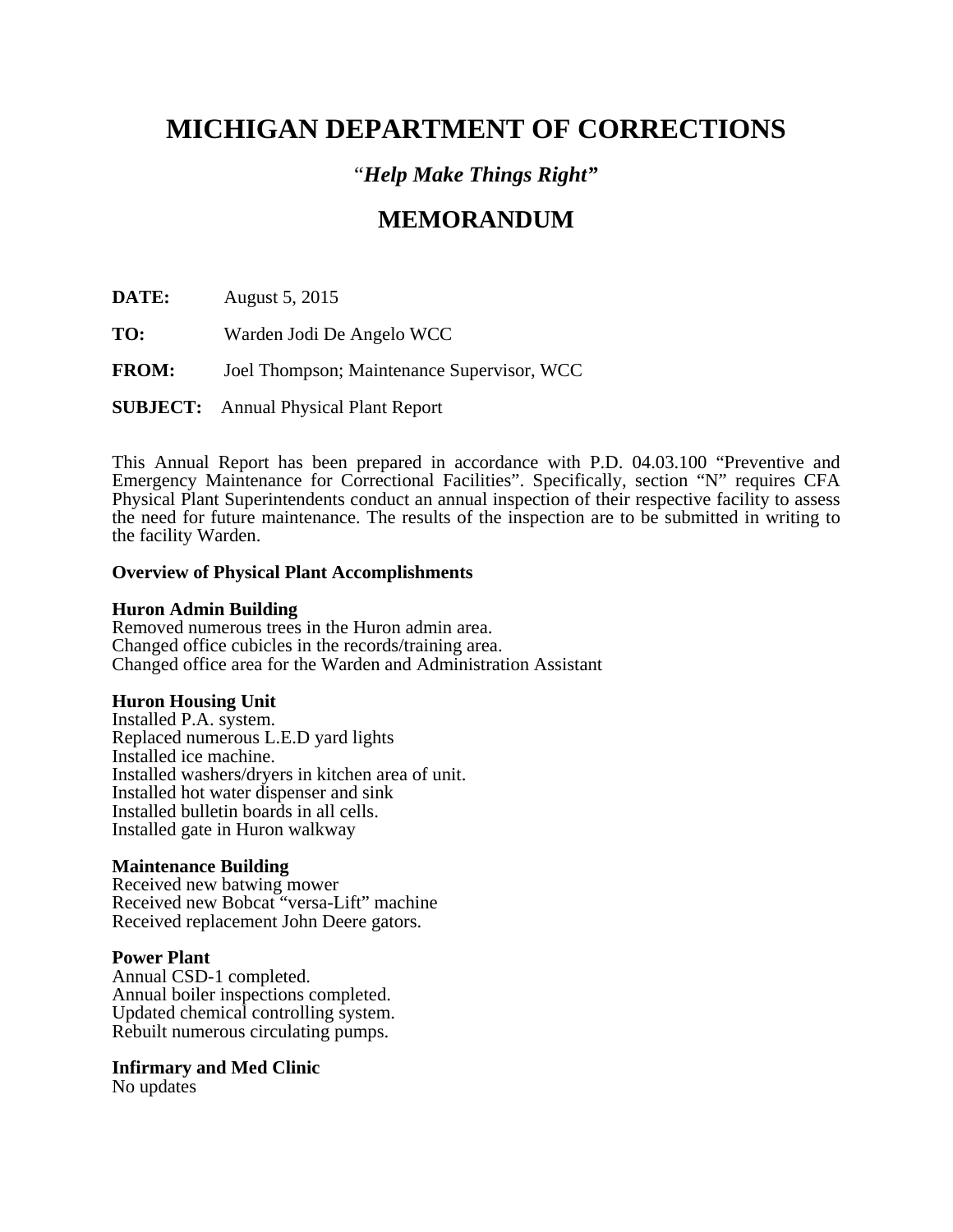#### **Woodland Building**

Continued L.E.D. lighting upgrades. Working on Arsenal to complete project. Completed security enhancement changes. Added emergency exit alarms to fire doors. Replace ice machines in high and low side pods. Installed new yard gates.

### **Lift Station**

New lift station replacement pumps on order.

#### **Well House**

Obtained permit and installed new submersible pump for well one. PPC request in for well one replacement required by MDEQ.

#### **Annual Review of Physical Plant**

#### **Huron Admin Building**

Carpet needs to be replaced in several areas/offices.

*Overall area is in good condition.* 

#### **Huron Housing Unit**

Housing unit needs painting Recreation yard needs grading for proper drainage. PPD system needs replacement. Camera system needs improvement.

*Overall in good condition* 

#### **Woodland Housing Pods**

All units need painting. PPD system needs more receivers for better coverage. Camera system needs upgrades.

#### **Woodland Sub Kitchen**

Dock area needs painting.

*Over all area is in good condition.* 

#### **Woodland Treatment Mall**

PPD system needs replacing. Painting needs to be started.

*Over all area is in good condition.*

#### **Woodland Control Center**

Sliding doors need to be installed to establish proper bubble/search area at entrance. Area inside C/C needs to be constructed for bubble gate operation once doors are installed or near completion. C/C needs to be painted.

*Over all area is in good condition.*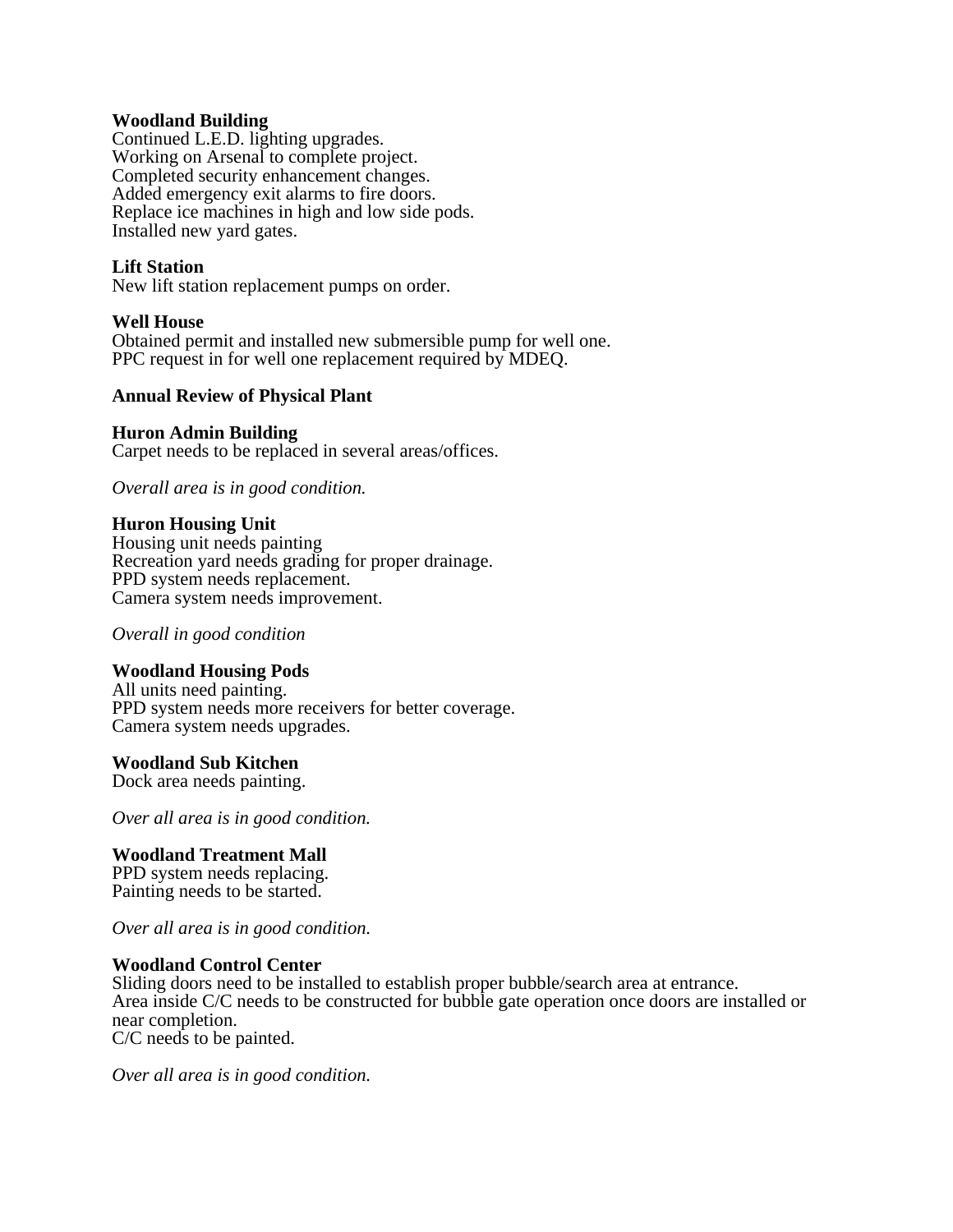#### **Warehouse/Food Service**

Food Service equipment needs updating. Roof will need replacing. Office A/C (roof top) needs upgrading. Freezer/cooler (2 total) compressors need upgrading. Parking lot and drive need repair and resurfacing.

#### **Infirmary & Med Clinic**

Ice machine needs to be installed.

*Over all area is in good condition.* 

#### **Woodland Mechanical**

A/C unit 1 will need 3 compressors removed and rebuilt. All systems have reached the end of its usefulness. *Extensive attention/repair will be needed this fiscal year.*  Plumbing: Toilets and fittings are starting to fail. Heating: values, pumps, seals are starting to fail.

#### **Maintenance Building**

*Over all area is in good condition.* 

#### **Power Plant**

*Over all area is in good condition.* 

#### **Water Tower/Well House**

Well pump in pump house  $\# 2$  needs to be pulled, point cleaned, and replaced if needed. New well needs to be installed.

*Over all area is in good condition.* 

#### **Grounds**

Camera and lighting system need upgrading. Perimeter Road needs to be paved. Parking lot needs cracks to be filled and sealed. Olympic and Summit buildings need to be demolished.